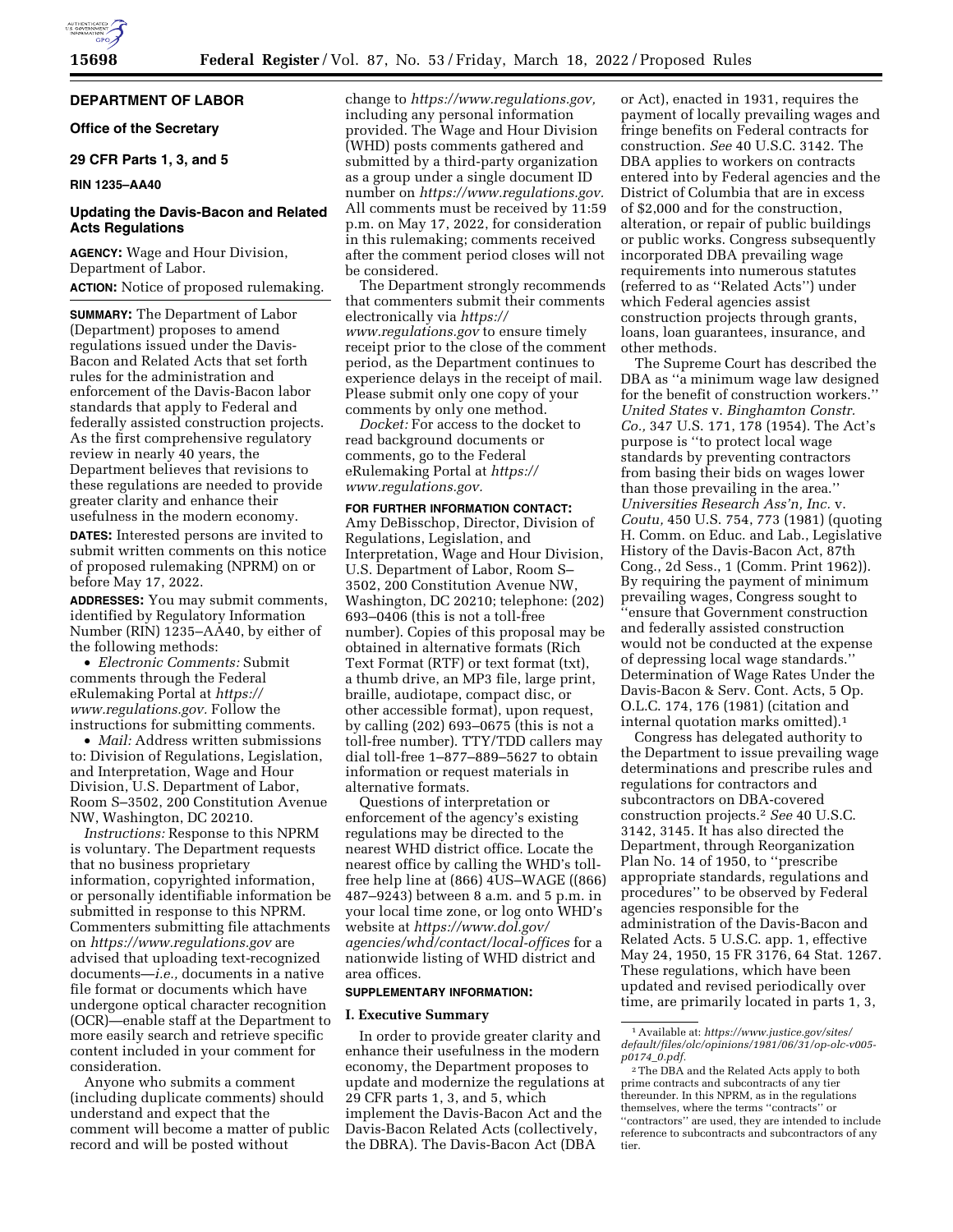and 5 of title 29 of the Code of Federal Regulations.

The Department last engaged in a comprehensive revision of the regulations governing the DBA and the Related Acts in a 1981–1982 rulemaking.3 Since that time, Congress has expanded the reach of the Davis-Bacon labor standards significantly, adding numerous new Related Act statutes to which these regulations apply. The Davis-Bacon Act and now 71 active Related Acts 4 collectively apply to an estimated \$217 billion in Federal and federally assisted construction spending per year and provide minimum wage rates for an estimated 1.2 million U.S. construction workers.5 The Department expects these numbers to continue to grow as Federal and State governments seek to address the significant infrastructure needs of the country, including, in particular, the energy and transportation infrastructure necessary to mitigate climate change.6

In addition to the expansion of the prevailing wage rate requirements of the DBA and the Related Acts, the Federal contracting system itself has undergone significant changes since the 1981–1982 rulemaking. Federal agencies have dramatically increased spending through interagency Federal schedules such as the Multiple Award Schedule (MAS). Contractors have increased their use of single-purpose entities, such as joint ventures and teaming agreements, in construction contracts with Federal, State and local governments. Federal procurement regulations have been overhauled and consolidated in the Federal Acquisition Regulation (FAR), which contains a subsection on the Davis-Bacon Act and related contract clauses. *See* 48 CFR 22.400 *et seq.* Court and agency administrative decisions have developed and clarified myriad aspects of the laws governing Federal procurement.

During the past 40 years, the Department's DBRA program also has continued to evolve. Where the program initially was focused on individual project-specific wage determinations, contracting agencies now incorporate the Department's general wage determinations for the construction type

in the locality in which the construction project is to occur. The program also now uniformly uses wage surveys to develop general wage determinations, eliminating an earlier practice of developing wage determinations based solely on other evidence about the general level of unionization in the targeted area. In a 2006 decision, the Department's Administrative Review Board (ARB) identified several surveyrelated wage determination procedures then in effect as inconsistent with the regulatory language that had resulted from the 1981–1982 rulemaking. *See Mistick Construction,* ARB No. 04–051, 2006 WL 861357, at \*5–7 (Mar. 31, 2006).7 As a consequence of these developments, the use of averages of wage rates from survey responses has increasingly become the methodology used to issue new wage determinations—notwithstanding the Department's long-held interpretation that the DBA allows the use of such averages only as a methodology of last resort.

The Department has also received significant feedback from stakeholders and others since the last comprehensive rulemaking. In a 2011 report, the Government Accountability Office (GAO) reviewed the Department's wage survey and wage determination process and found that the Department was often behind schedule in completing wage surveys, leading to a backlog of wage determinations and the use of outof-date wage determinations in some areas.8 The report also identified dissatisfaction among regulated parties regarding the rigidity of the Department's county-based system for identifying prevailing rates,<sup>9</sup> and missing wage rates requiring an overuse of ''conformances'' for wage rates for specific job classifications.<sup>10</sup> A 2019 report from the Department's Office of the Inspector General (OIG) made similar findings regarding out-of-date wage determinations.11

Ensuring that construction workers are paid the wages required under the DBRA also requires effective

<sup>9</sup> *Id.* at 23–24. 10 *Id.* at 32–33. 11*See* Department of Labor, Office of the Inspector General, Better Strategies Are Needed to Improve the Timeliness and Accuracy of Davis-Bacon Act Prevailing Wage Rates (2019) (OIG Report), at 10, available at: *[https://](https://www.oversight.gov/sites/default/files/oig-reports/04-19-001-Davis%20Bacon.pdf) [www.oversight.gov/sites/default/files/oig-reports/](https://www.oversight.gov/sites/default/files/oig-reports/04-19-001-Davis%20Bacon.pdf)  [04-19-001-Davis%20Bacon.pdf.](https://www.oversight.gov/sites/default/files/oig-reports/04-19-001-Davis%20Bacon.pdf)* 

enforcement in addition to an efficient wage determination process. In the last decade, enforcement efforts at the Department have resulted in the recovery of more than \$213 million in back wages for over 84,000 workers.<sup>12</sup> But the Department has also encountered significant enforcement challenges. Among the most critical of these is the omission of DBRA contract clauses from contracts that are clearly covered by the DBRA. In one recent case, a contracting agency agreed with the Department that a blanket purchase agreement (BPA) it had entered into with a contractor had mistakenly omitted the Davis-Bacon clauses and wage determination—but the contracting agency's struggle to rectify the situation led to a delay of 8 years before the workers were paid the wages they were owed.

The Department now seeks to address a number of these outstanding challenges in the program while also providing greater clarity in the DBRA regulations and enhancing their usefulness in the modern economy. In this rulemaking, the Department proposes to update and modernize the regulations implementing the DBRA at 29 CFR parts 1, 3, and 5. In some of these revisions, the Department has determined that changes it made in the 1981–1982 rulemaking were mistaken or ultimately resulted in outcomes that are increasingly in tension with the DBA statute itself. In others, the Department seeks to expand further on procedures that were introduced in that last major revision, or to propose new procedures that will increase efficiency of administration of the DBRA and enhance protections for covered construction workers. On all the proposed changes, the Department seeks comment and participation from the many stakeholders in the program.

The proposed rule includes several elements targeted at increasing the amount of information available for wage determinations and speeding up the determination process. In a proposal to amend § 1.3 of the regulations, the Department outlines a new methodology to expressly give the WHD Administrator authority and discretion to adopt State or local wage determinations as the Davis-Bacon prevailing wage where certain specified criteria are satisfied. Such a change would help improve the currentness and accuracy of wage determinations, as many states and localities conduct

<sup>3</sup>*See* 46 FR 41444 (NPRM); 47 FR 23644 (final rule); 48 FR 19532 (revised final rule).

<sup>&</sup>lt;sup>4</sup> The Department maintains a list of the Related Acts at [cite website address].

<sup>5</sup>These estimates are discussed below in section V (Executive Order 12866, Regulatory Planning and Review et al.).

<sup>6</sup>*See* Executive Order 14008, Tackling the Climate Crisis at Home and Abroad, § 206 (Jan. 27, 2021), available at: *[https://www.whitehouse.gov/](https://www.whitehouse.gov/briefing-room/presidential-actions/2021/01/27/executive-order-on-tackling-the-climate-crisis-at-home-and-abroad/) [briefing-room/presidential-actions/2021/01/27/](https://www.whitehouse.gov/briefing-room/presidential-actions/2021/01/27/executive-order-on-tackling-the-climate-crisis-at-home-and-abroad/)  [executive-order-on-tackling-the-climate-crisis-at](https://www.whitehouse.gov/briefing-room/presidential-actions/2021/01/27/executive-order-on-tackling-the-climate-crisis-at-home-and-abroad/)[home-and-abroad/.](https://www.whitehouse.gov/briefing-room/presidential-actions/2021/01/27/executive-order-on-tackling-the-climate-crisis-at-home-and-abroad/)* 

<sup>7</sup> Decisions of the ARB from 1996 to the present are available on the Department's website at *[https://](https://www.dol.gov/agencies/arb/decisions) [www.dol.gov/agencies/arb/decisions.](https://www.dol.gov/agencies/arb/decisions)* 

<sup>8</sup>*See* Gov't Accountability Office, GAO–11–152, Davis-Bacon Act: Methodological Changes Needed to Improve Wage Survey (2011) (2011 GAO Report), at 12–19, available at: *[https://www.gao.gov/](https://www.gao.gov/products/gao-11-152) [products/gao-11-152.](https://www.gao.gov/products/gao-11-152)* 

<sup>12</sup> Gov't Accountability Office, GAO–21–13, Fair Labor Standards Act: Tracking Additional Complaint Data Could Improve DOL's Enforcement  $(2020)$   $(2020$  GAO Report), at 39, available at: *[https://www.gao.gov/assets/gao-21-13.pdf.](https://www.gao.gov/assets/gao-21-13.pdf)*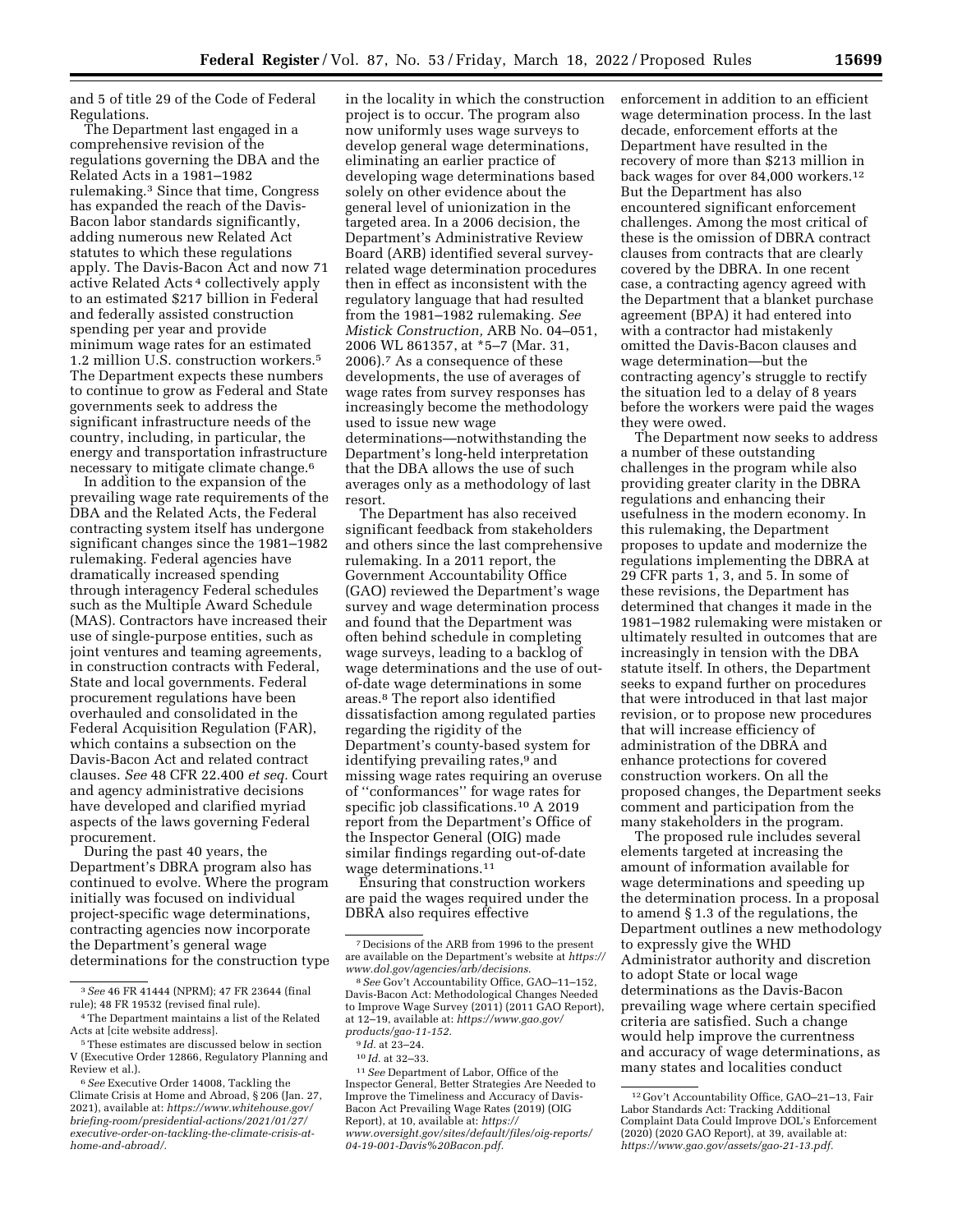surveys more frequently than the Department and have relationships with stakeholders that may facilitate the process and foster more widespread participation. This proposal would also increase efficiency and reduce confusion for the regulated community where projects are covered by both DBRA and local or State prevailing wage laws and contractors are already familiar with complying with the local or State prevailing wage requirement.

The Department also proposes changes, in § 1.2, to the definition of ''prevailing wage,'' and, in § 1.7, to the scope of data considered to identify the prevailing wage in a given area. To address the overuse of weighted average rates, the Department proposes to return to the definition of ''prevailing wage'' in § 1.2 that it used from 1935 to 1983.13 Currently, a single wage rate may be identified as prevailing in the area only if it is paid to a majority of workers in a classification on the wage survey; otherwise a weighted average is used. The Department proposes to return instead to the ''three-step'' method that was in effect before 1983. Under that method (also known as the 30-percent rule), in the absence of a wage rate paid to a majority of workers in a particular classification, a wage rate will be considered prevailing if it is paid to at least 30 percent of such workers. The Department also proposes to return to a prior policy on another change made during the 1981–1982 rulemaking related to the delineation of wage survey data submitted for ''metropolitan'' or ''rural'' counties in § 1.7(b). Through this change, the Department seeks to more accurately reflect modern labor force realities, to allow more wage rates to be determined at smaller levels of geographical aggregation, and to increase the sufficiency of data at the statewide level.

Proposed revisions to §§ 1.3 and 5.5 are aimed at reducing the need for the use of ''conformances'' where the Department has received insufficient data to publish a prevailing wage for a classification of worker—a process that currently is burdensome on contracting agencies, contractors, and the Department. The proposed revisions would create a new procedure through which the Department may identify (and list on the wage determination) wage and fringe benefit rates for certain classifications for which WHD received insufficient data through its wage survey program. The procedure should reduce the need for conformances for

classifications for which conformances are often required.

The Department also proposes to revise § 1.6(c)(1) to provide a mechanism to regularly update certain non-collectively bargained prevailing wage rates based on the Bureau of Labor Statistics Employment Cost Index.14 The mechanism is intended to keep such rates more current between surveys so that they do not become outof-date and fall behind prevailing rates in the area.

The Department also seeks to strengthen enforcement in several critical ways. The proposed rule seeks to address the challenges caused by the omission of contract clauses. In a manner similar to its rule under Executive Order 11246 (Equal Employment Opportunity), the Department proposes to designate the DBRA contract clauses in § 5.5(a) and (b), and applicable wage determinations, as effective by ''operation of law'' notwithstanding their mistaken omission from a contract. This proposal is an extension of the retroactive modification procedures that were put into effect in § 1.6 by the 1981–1982 rulemaking, and it promises to expedite enforcement efforts to ensure the timely payment of prevailing wages to all workers who are owed such wages under the relevant statutes.

In addition, the Department proposes to include new anti-retaliation provisions in the Davis-Bacon contract clauses in new paragraphs at §§ 5.5(a)(11) (DBRA) and 5.5(b)(5) (Contract Work Hours and Safety Standards Act), and in a new section of part 5 at § 5.18. The new language is intended to ensure that workers who raise concerns about payment practices or assist agencies or the Department in investigations are protected from termination or other adverse employment actions.

Finally, to reinforce the remedies available when violations are discovered, the Department proposes to clarify and strengthen the crosswithholding procedure for recovering back wages. The proposal does so by including new language in the withholding contract clauses at §§ 5.5(a)(2) (DBRA) and 5.5(b)(3) (Contract Work Hours and Safety Standards Act) to clarify that crosswithholding may be accomplished on contracts held by agencies other than the agency that awarded the contract. The proposal also seeks to create a mechanism through which contractors will be required to consent to cross-

withholding for back wages owed on contracts held by different but related legal entities in appropriate circumstances—if, for example, those entities are controlled by the same controlling shareholder or are joint venturers or partners on a Federal contract. The proposed revisions include, as well, a harmonization of the DBA and Related Act debarment standards.

## **II. Background**

#### *A. Statutory and Regulatory History*

The Davis-Bacon Act, as enacted in 1931 and subsequently amended, requires the payment of minimum prevailing wages determined by the Department of Labor to laborers and mechanics working on Federal contracts in excess of \$2,000 for the construction, alteration, or repair, including painting and decorating, of public buildings and public works. *See* 40 U.S.C. 3141 *et seq.*  Congress has also included the Davis-Bacon requirements in numerous other laws, known as the Davis-Bacon Related Acts (the Related Acts and, collectively with the Davis-Bacon Act, the DBRA), which provide Federal assistance for construction projects through grants, loans, loan guarantees, insurance, and other methods. Congress intended the Davis-Bacon Act to ''protect local wage standards by preventing contractors from basing their bids on wages lower than those prevailing in the area.'' *Coutu,* 450 U.S. at 773 (quoting H. Comm. on Educ. and Lab., Legis. History of the Davis-Bacon Act, 87th Cong., 2d Sess., 1 (Comm. Print 1962)).

The Copeland Act, enacted in 1934, added the requirement that contractors working on Davis-Bacon projects must submit weekly certified payrolls for work performed on the contract. *See* 40 U.S.C. 3145. The Copeland Act also prohibited contractors from inducing any worker to give up any portion of the wages due to them on such projects. *See*  18 U.S.C. 874. In 1962, Congress passed the Contract Work Hours and Safety Standards Act, which, as amended, requires an overtime payment of additional half-time for hours worked over forty in the workweek by laborers and mechanics, including watchmen and guards, on Federal contracts or federally assisted contracts containing Federal prevailing wage standards. *See*  U.S.C. 3701 *et seq.* 

As initially enacted, the DBA did not take into consideration the provision of fringe benefits to workers. In 1964, Congress expanded the Act to require the Department to include an analysis of fringe benefits as part of the wage determination process. The amendment

<sup>13</sup>The 1981–1982 rulemaking went into effect on April 29, 1983. 48 FR 19532.

<sup>14</sup>Available at: *[https://www.bls.gov/news.release/](https://www.bls.gov/news.release/eci.toc.htm) [eci.toc.htm.](https://www.bls.gov/news.release/eci.toc.htm)*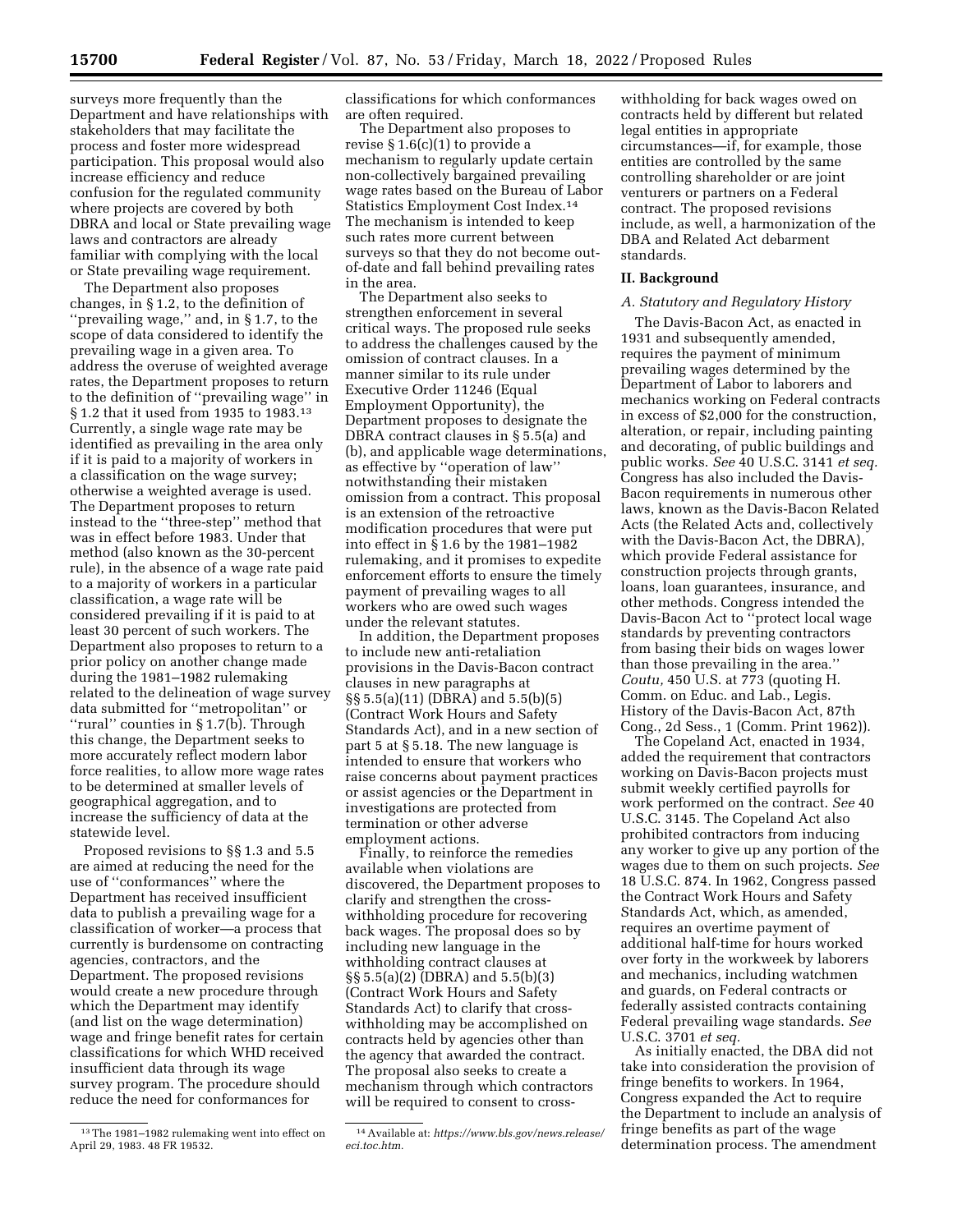requires contractors and subcontractors to provide fringe benefits (such as vacation pay, sick leave, health insurance, and retirement benefits), or the cash equivalent thereof, to their workers at the level prevailing for the labor classification on projects of a similar character in the locality. *See* Act of July 2, 1964, Public Law 88–349, 78 Stat 238.

Congress has delegated broad rulemaking authority under the DBRA to the Department of Labor. The DBA, as amended, contemplates regulatory and administrative action by the Department to determine the prevailing wages that must be paid and to ''prescribe reasonable regulations'' for contractors and subcontractors. 40 U.S.C. 3142(b); 40 U.S.C. 3145. Congress also, through Reorganization Plan No. 14 of 1950, directed the Department to ''prescribe appropriate standards, regulations and procedures'' to be observed by Federal agencies responsible for the administration of the Davis-Bacon and Related Acts. 5 U.S.C. app. 1.

The Department promulgated its initial regulations implementing the Act in 1935 and has since periodically revised them. *See* U.S. Department of Labor, Regulations No. 503 (Sept. 30, 1935). In 1938, these initial regulations, which set forth the procedures for the Department to follow in determining prevailing wages, were included in part 1 of Title 29 of the new Code of Federal Regulations. *See* 29 CFR 1.1 *et seq.*  (1938). The Department later added regulations to implement the payroll submission and anti-kickback provisions of the Copeland Act—first in part 2 and then relocated to part 3 of Title 29. *See* 6 FR 1210 (Mar. 1, 1941); 7 FR 687 (Feb. 4, 1942); 29 CFR part 2 (1942); 29 CFR part 3 (1943). After Reorganization Plan No. 14 of 1950, the Department issued regulations setting forth procedures for the administration and enforcement of the Davis-Bacon and Related Acts in a new part 5. 16 FR 4430 (May 12, 1951); 29 CFR part 5. The Department made significant revisions to the regulations in 1964, and again in the 1981–1982 rulemaking.15

While the Department has made periodic revisions to the regulations in recent years, such as to better protect the personal privacy of workers, 73 FR 77511 (Dec. 19, 2008); to remove references to the ''Employment Standards Administration,'' 82 FR 2225 (Jan. 9, 2017); and to adjust Federal civil money penalties, 81 FR 43450 (July 1, 2016), 83 FR 12 (Jan. 2, 2018), 84 FR 218 (Jan. 23, 2019), the Department has not engaged in a comprehensive review and revision since the 1981–1982 rulemaking.

## *B. Overview of the Davis-Bacon Program*

The Wage and Hour Division (WHD), an agency within the U.S. Department of Labor, administers the Davis-Bacon program for the Department. WHD carries out its responsibilities in partnership with the Federal agencies that enter into direct DBA-covered contracts for construction and/or administer Federal assistance that is covered by the Related Acts to State and local governments and other funding recipients. The State and local governmental agencies and authorities also have important responsibilities in administering Related Act program rules, as they manage programs through which covered funding flows or the agencies themselves directly enter into covered contracts for construction.

The DBRA program includes three basic components in which these government entities have responsibilities: (1) Wage surveys and wage determinations; (2) contract formation and administration; and (3) enforcement and remedies.

### 1. Wage Surveys and Determinations

The DBA delegates to the Secretary of Labor the responsibility to determine the wage rates that are ''prevailing'' for each classification of covered laborers and mechanics on similar projects ''in the civil subdivision of the State in which the work is to be performed.'' 40 U.S.C. 3142(b). WHD carries out this responsibility for the Department through its wage survey program, and derives the prevailing wage rates from survey information that responding contractors and other interested parties voluntarily provide. The program is carried out in accordance with the program regulations in part 1 of Title 29, *see* 29 CFR 1.1 through 1.7, and its procedures are described in guidance documents such as the ''Davis-Bacon Construction Wage Determinations Manual of Operations'' (1986) (Manual of Operations) and ''Prevailing Wage

Resource Book'' (2015) (PWRB).16 Although part 1 of the regulations provides the authority for WHD to create project-specific wage determinations, such project wage determinations, once more common, now are rarely employed. Instead, nearly all wage determinations are general wage determinations issued for general types of construction (building, residential, highway, and heavy) and applicable to a specific geographic area. General wage determinations can be incorporated into the vast majority of contracts and create uniform application of the DBRA for that area.

2. Contract Formation and Administration

The Federal agencies that enter into DBA-covered contracts or administer Related Act programs have the initial responsibility to determine whether a contract is covered by the DBA or one of the Related Acts and identify the contract clauses and the applicable wage determinations that must be included in the contract. *See* 29 CFR 1.6(b). In addition to the Department's regulations, this process is also guided by parallel regulations in part 22 of the Federal Acquisition Regulation (FAR) for those contracts that are subject to the FAR. *See* 48 CFR part 22. Federal agencies also maintain their own regulations and guidance governing agency-specific aspects of the process. *See, e.g.,* 48 CFR subpart 222.4 (Defense); 48 CFR subpart 622.4 (State); U.S. Department of Housing and Urban Development, HUD Handbook 1344.1, Federal Labor Standards Requirements in Housing and Urban Development Programs (2013).17

Where contracting agencies or interested parties have questions about such matters as coverage under the DBRA or the applicability of the appropriate wage determination to a specific contract, they are directed to submit those questions to the Administrator of WHD (the Administrator) for resolution. *See* 29 CFR 5.13. The Administrator provides periodic guidance on this process, as well as other aspects of the DBRA program, to contracting agencies and other interested parties, particularly through All Agency Memoranda (AAMs) and ruling letters. In addition,

<sup>15</sup>*See* 29 FR 13462 (Sept. 30, 1964); 46 FR 41444– 70 (NPRM parts 1 and 5) (Aug. 14, 1981); 47 FR 23644–79 (final rule parts 1, 3, and 5) (May 28, 1982). The Department also proposed a significant revision of parts 1 and 5 of the regulations in 1979 and issued a final rule in 1981. *See* 44 FR 77026 (NPRM Part 1); 44 FR 77080 (NPRM part 5); 46 FR 4306 (final rule part 1); 46 FR 4380 (final rule part 5). That 1981 final rule, however, was delayed and subsequently replaced by the 1981–1982 rulemaking. The 1982 final rule was delayed by litigation and re-published with amendments in 1983. 48 FR 19532 (Apr. 29, 1983).

<sup>16</sup>The Manual of Operations is a 1986 guidance document that is still used internally for reference within WHD. The Prevailing Wage Resource Book is a 2015 document that is intended to provide practical information to contracting agencies and other interested parties, and is available at *[https://](https://www.dol.gov/agencies/whd/government-contracts/prevailing-wage-resource-book)  [www.dol.gov/agencies/whd/government-contracts/](https://www.dol.gov/agencies/whd/government-contracts/prevailing-wage-resource-book) [prevailing-wage-resource-book.](https://www.dol.gov/agencies/whd/government-contracts/prevailing-wage-resource-book)* 

<sup>17</sup>Available at: *[https://www.hud.gov/sites/dfiles/](https://www.hud.gov/sites/dfiles/OCHCO/documents/Work-Schedule-Request.pdf) [OCHCO/documents/Work-Schedule-Request.pdf.](https://www.hud.gov/sites/dfiles/OCHCO/documents/Work-Schedule-Request.pdf)*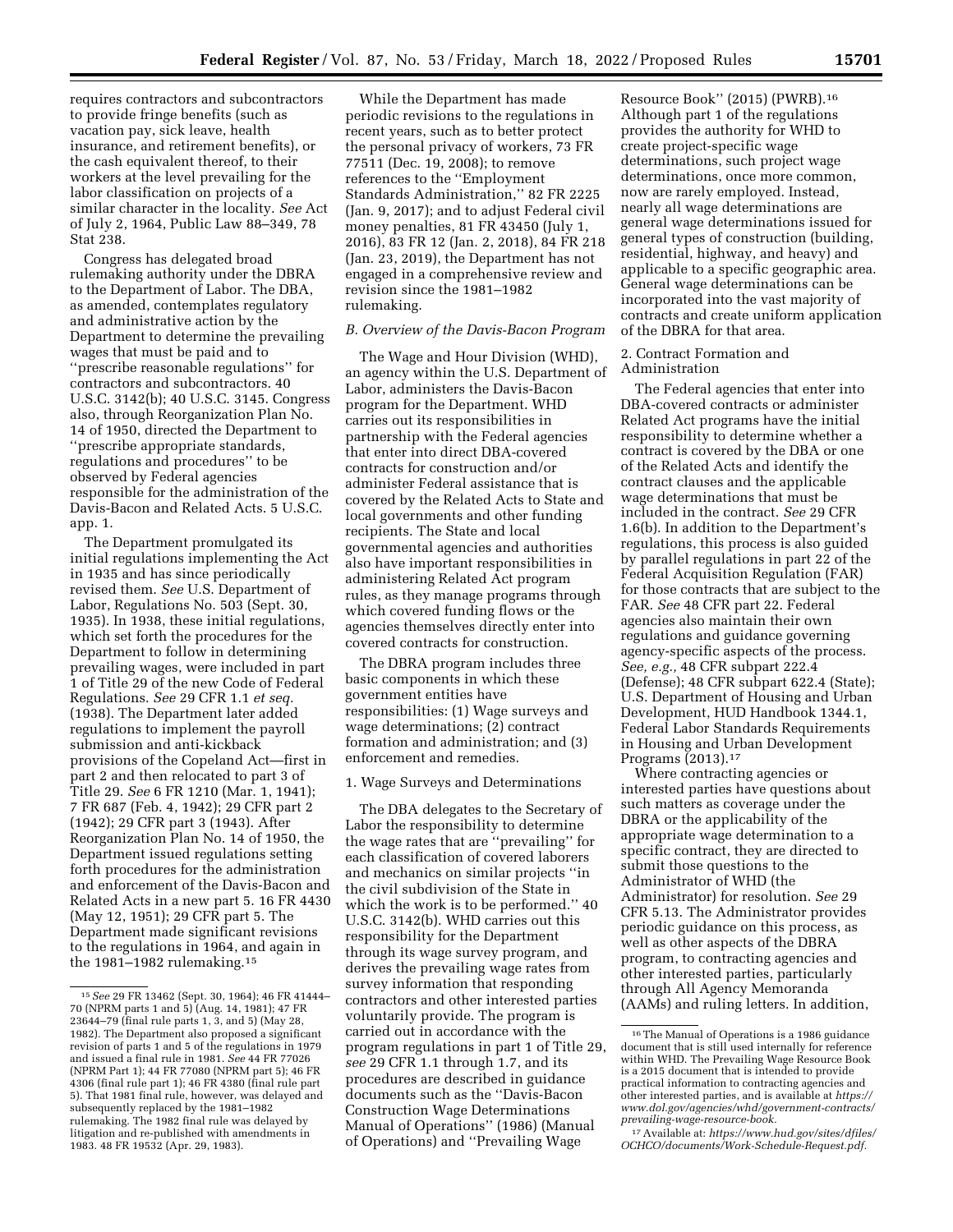the Department maintains a guidance document, the Field Operations Handbook (FOH), to provide external and internal guidance for the regulated community and for WHD investigators and staff on contract administration and enforcement policies.<sup>18</sup>

During the administration of a DBRAcovered contract, contractors and subcontractors are required to provide certified payrolls to the contracting agency to demonstrate their compliance with the incorporated wage determinations on a weekly basis. *See generally* 29 CFR part 3. Contracting agencies have the duty to ensure compliance by engaging in periodic audits or investigations of contracts, including examinations of payroll data and confidential interviews with workers. *See* 29 CFR 5.6. Prime contractors have the responsibility for the compliance of all the subcontractors on a covered prime contract. 29 CFR 5.5(a)(6). WHD conducts investigations of covered contracts, which include determining if the DBRA contract clauses or appropriate wage determinations were mistakenly omitted from the contract. *See* 29 CFR 1.6(f). If WHD determines that there was such an omission, it will request that the contracting agency either terminate and resolicit the contract or modify it to incorporate the required clauses or wage determinations retroactively. *Id.* 

#### 3. Enforcement and Remedies

In addition to WHD, contracting agencies have enforcement authority under the DBRA. When a contracting agency's investigation reveals underpayments of wages of the DBA or one of the Related Acts, the Federal agency generally is required to provide a report of its investigation to WHD, and to seek to recover the underpayments from the contractor responsible. *See* 29 CFR 5.6(a)(1), 5.7. If violations identified by the contracting agency or by WHD through its own investigation are not promptly remedied, contracting agencies are required to suspend payment on the contract until sufficient funds are withheld to compensate the workers for the underpayments. 29 CFR 5.9. The DBRA contract clauses also provide for ''cross-withholding'' if sufficient funds are no longer available on the contract under which the

violations took place. Under this procedure, funds may be withheld from any other covered Federal contract held by the same prime contractor in order to remedy the underpayments on the contract at issue. *See* 29 CFR 5.5(a)(2), (b)(3). Contractors that violate the DBRA may also be subject to debarment from future Federal contracts. *See* 29 CFR 5.12.

Where WHD conducts an investigation and finds that violations have occurred, it will notify the affected prime contractor and subcontractors of the findings of the investigation including any determination that workers are owed wages and whether there is reasonable cause to believe the contractor may be subject to debarment. *See* 29 CFR 5.11(b). Contractors can request a hearing regarding these findings through the Department's Office of Administrative Law Judges (OALJ) and may appeal any ruling by the OALJ to the Department's Administrative Review Board (ARB). *Id.; see also* 29 CFR parts 6 and 7 (OALJ and ARB rules of practice for Davis-Bacon proceedings). Decisions of the ARB are final agency actions that may be reviewable under the Administrative Procedure Act in Federal district court. *See* 5 U.S.C. 702, 704.19

#### **III. Discussion of Proposed Rule**

#### *A. Legal Authority*

The Davis-Bacon Act, as enacted in 1931 and subsequently amended, requires the payment of certain minimum ''prevailing'' wages determined by the Department of Labor to laborers and mechanics working on Federal contracts in excess of \$2,000 for the construction, alteration, or repair, including painting and decorating, of public buildings and public works. *See*  40 U.S.C. 3141 *et seq.* The DBA authorizes the Secretary of Labor to develop a definition for the term ''prevailing'' wage and a methodology for setting it based on similar projects in the civil subdivision of the State in which a covered project will occur. *See*  40 U.S.C. 3142(b); *Bldg. & Constr. Trades' Dep't, AFL–CIO* v. *Donovan,* 712 F.2d 611, 616 (D.C. Cir. 1983).

The Secretary of Labor has the responsibility to ''prescribe reasonable regulations'' for contractors and subcontractors on covered projects. 40 U.S.C. 3145. The Secretary, through

Reorganization Plan No. 14 of 1950, also has the responsibility to ''prescribe appropriate standards, regulations and procedures'' to be observed by Federal agencies responsible for the administration of the Davis-Bacon and Related Acts ''[i]n order to assure coordination of administration and consistency of enforcement of the labor standards provisions'' of the DBRA. 5 U.S.C. app. 1.

The Secretary has delegated authority to promulgate these regulations to the Administrator of the WHD and to the Deputy Administrator of the WHD if the Administrator position is vacant. *See*  Secretary's Order No. 01–2014, 79 FR 77527 (Dec. 24, 2014); Secretary's Order No. 01–2017, 82 FR 6653 (Jan. 19, 2017).

#### *B. Overview of the Proposed Rule*

## 1. 29 CFR Part 1

The procedural rules providing for the payment of minimum wages, including fringe benefits, to laborers and mechanics engaged in construction activity covered by the Davis-Bacon and Related Acts are set forth in 29 CFR part 1. The regulations in this part also set forth the procedures for making and applying such determinations of prevailing wage rates and fringe benefits.

## i. Section 1.1 Purpose and Scope

The Department proposes technical revisions to § 1.1 to update the statutory reference to the Davis-Bacon Act, now recodified at 40 U.S.C. 3141 *et seq.* The Department also proposes to eliminate outdated references to the Deputy Under Secretary of Labor for Employment Standards at the Employment Standards Administration. The Employment Standards Administration was eliminated as part of an agency reorganization in 2009 and its authorities and responsibilities were devolved into its constituent components, including the WHD. *See*  Secretary's Order No. 09–2009 (Nov. 6, 2009), 74 FR 58836 (Nov. 13, 2009), 82 FR 2221 (Jan. 9, 2017). The Department further proposes to revise § 1.1 to reflect the removal of Appendix A of part 1, as discussed further below. The Department also proposes to add new paragraph (a)(1) to reference the WHD website (*[https://www.dol.gov/agencies/](https://www.dol.gov/agencies/whd/government-contracts)  whd/*[government-contracts\)](https://www.dol.gov/agencies/whd/government-contracts) on which a listing of laws requiring the payment of wages at rates predetermined by the Secretary of Labor under the Davis-Bacon Act is currently found.

<sup>18</sup>The Field Operations Handbook reflects policies established through changes in legislation, regulations, significant court decisions, and the decisions and opinions of the WHD Administrator. It is not used as a device for establishing interpretive policy. Chapter 15 of the FOH covers the DBRA, including CWHSSA, and is available at *[https://www.dol.gov/agencies/whd/field-operations](https://www.dol.gov/agencies/whd/field-operations-handbook/Chapter-15)[handbook/Chapter-15.](https://www.dol.gov/agencies/whd/field-operations-handbook/Chapter-15)* 

<sup>19</sup> In addition to reviewing liability determinations and debarment, the ARB and the courts also have jurisdiction to review general wage determinations. Judicial review, however, is strictly limited to any procedural irregularities, as there is no jurisdiction to review the substantive correctness of a wage determination under the DBA. *See Binghamton Constr. Co.,* 347 U.S. at 177.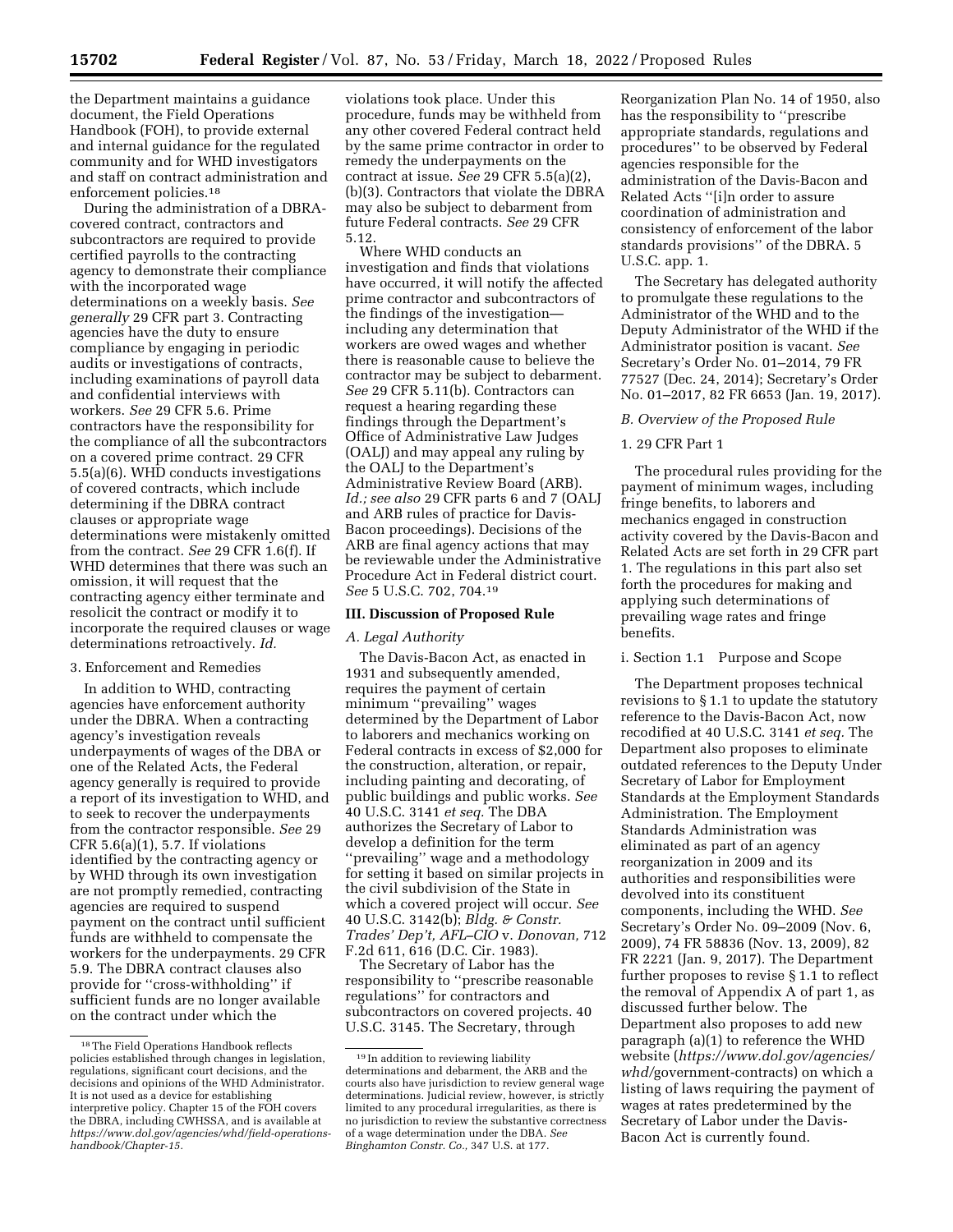## ii. Section 1.2 Definitions

## *(A) Prevailing Wage*

The Department proposes to redefine the term ''prevailing wage'' in § 1.2 to return to the original methodology for determining whether a wage rate is prevailing. This original methodology has been referred to as the ''three-step process.''

Since 1935, the Secretary has interpreted the word ''prevailing'' in the Davis-Bacon Act to be consistent with the common understanding of the term as meaning ''predominant'' or ''most frequent.'' From 1935 until the 1981– 1982 rulemaking, the Department employed a three-step process to identify the most frequently used wage rate for each classification of workers in a locality. *See* Regulation 503 section 2 (1935); 47 FR 23644.20 This three-step process identified as prevailing: (1) Any wage rate paid to a majority of workers; and, if there was none, then (2) the wage rate paid to the greatest number of workers, provided it was paid to at least 30 percent of workers, and, if there was none, then (3) the weighted average rate. The second step is referred to as the ''30-percent rule.''

The three-step process relegated the average rate to a final, fallback method of determining the prevailing wage. In 1962 congressional testimony, Solicitor of Labor Charles Donahue explained the reasoning for this sequence in the determination: An average rate ''does not reflect a true rate which is actually being paid by any group of contractors in the community being surveyed.'' Instead, ''it represents an artificial rate which we create ourselves, and which does not reflect that which a predominant amount of workers are paid.'' 21

In 1982, the Department published a final rule that amended the definition of ''prevailing wage'' by eliminating the second step in the three-step process the 30-percent rule. *See* 47 FR 23644. The new process required only two steps: First identifying if there was a single wage rate paid to more than 50 percent of workers, and then, if not, relying on a weighted average of all the wage rates paid. *Id.* at 23644–45.

In eliminating the 30-percent rule, however, the Department did not change its underlying interpretation of the word ''prevailing''—that it means ''the most widely paid rate'' must be the ''definition of first choice'' for the

(1962) (testimony of Charles Donahue, Solicitor of Labor).

prevailing wage. 47 FR 23645. While the 1982 rule continued to allow the Department to use an average rate as a fallback, the Department rejected commenters' suggestions that the weighted average could be used in all cases. *See* 47 FR 23644–45. As the Department explained, this was because the term ''prevailing'' contemplates that wage determinations mirror, to the extent possible, those rates ''actually paid'' to workers. 47 FR 23645.

This interpretation—that the definition of first choice for the term ''prevailing wage'' should be an actual wage rate that is most widely paid—has now been shared across administrations for over 85 years. In the intervening decades, Congress has amended and expanded the reach of the Act's prevailing wage requirements dozens of times without altering the term ''prevailing'' or the grant of broad authority to the Secretary of Labor to define it.22 In addition, the question was also reviewed by the Office of Legal Counsel (OLC) at the Department of Justice, which independently reached the same conclusions: ''prevailing wage'' means the current and predominant actual rate paid, and an average rate should only be used as a last resort. *See* 5 Op. O.L.C. at 176–77.23

In the 1982 final rule, when the Department eliminated the 30-percent rule, it anticipated that this change would increase the use of artificial average rates. 47 FR 23648–49. Nonetheless, the Department believed a change was preferable because the 30 percent threshold could in some cases not account for up to 70 percent of the remaining workers. *See* 46 FR 41444. The Department also stated that it agreed with the concerns expressed by certain commenters that the 30-percent rule was ''inflationary'' and gave ''undue weight to collectively bargained rates.'' 47 FR 23644–45.

Now, however, after reviewing the development of the Davis-Bacon Act program since the 1981–1982 rulemaking, the Department concludes that eliminating the 30-percent rule ultimately resulted in an overuse of average rates. On paper, the weighted average remains the fallback method to be used only when there is no majority

rate. In practice, though, it has become a central mechanism to set the prevailing wage rates included in Davis-Bacon wage determinations and covered contracts.

Prior to the 1982 rule change, the use of averages was relatively rare. In a Ford Administration study of Davis-Bacon Act prevailing wage rates in commercial-type construction in 19 cities, none of the rates were based on averages because all of the wage rates were ''negotiated'' rates, *i.e.,* based on CBAs that represented a predominant wage rate in the locality.24 The Department estimates that prior to the 1982 final rule, as low as 15 percent of classification rates across all wage determinations were based on averages. After the 1982 rule was implemented, the use of averages may have initially increased to approximately 26 percent of all wage determinations.25

The Department's current use of weighted averages is now significantly higher than this 26 percent figure. To analyze the current use of weighted averages and the potential impacts of this rulemaking, the Department compiled data for select classifications for 17 recent wage surveys—nearly all of the completed surveys that WHD began in 2015 or later. The data show that the Department's reliance on average rates has increased significantly, and now accounts for 64 percent of the observed classification determinations in this recent time period.26

The Department believes that such an overuse of weighted averages is

 $\,{}^{25}$  See Oversight Hearing on the Davis-Bacon Act, *Before the Subcomm. on Lab. Standards of the H. Comm. on Educ. and Lab.,* 96th Cong. 58 (1979) (statement of Ray Marshall, Secretary of Labor) (discussing study of 1978 determinations showing only 24 percent of classification rates were based on the 30-percent rule); Jerome Staller, 'Communications to the Editor," *Policy Analysis*, Vol. 5, No. 3 (Summer 1979), pp. 397–98 (noting that 60 percent of determinations in the internal Department 1976 and 1978 studies were based on the 30-percent rule or the average-rate rule). The authors of the Council on Wage and Price Stability study, however, pointed out that the Department's figures were for rates that had been based on survey data, while 57 percent of rates in the mid-1970's were based solely on CBAs without the use of surveys (a practice that the Department no longer uses to determine new rates). *See* Robert S. Goldfarb & John F. Morrall II., ''The Davis-Bacon Act: An Appraisal of Recent Studies,'' 34 Indus. & Lab. Rel. Rev. 191, 199–200 & n.35 (1981). Thus, the actual percentage of annual classification determinations that were based on average rule before 1982 may have been as low as 15 percent, and the percent based on the average rule after 1982 would have been expected to be around 26 percent.

26*See* below section V (Executive Order 12866, Regulatory Planning and Review et al.).

<sup>20</sup> Implemented Apr. 29, 1983. *See* 48 FR 19532. 21*Administration of the Davis Bacon Act: Hearings before the Spec. Subcomm. of Lab. of the H. Comm. on Educ. and Lab.,* 87th Cong. 811–12

<sup>22</sup>*See, e.g.,* Act of Mar. 23, 1941, ch. 26, 55 Stat. 53 (1941) (applying the Act to alternative contract types); Contract Work Hours and Safety Standards Act of 1962, Public Law 87–581, 76 Stat. 357 (1962) (requiring payment of overtime on contracts covered by the Act); Act of July 2, 1964, Public Law 88–349, 78 Stat. 238 (1964) (extending the Act to cover fringe benefits); 29 CFR 5.1 (referencing 57 Related Acts into which Congress incorporated Davis-Bacon Act requirements between 1935 and 1978).

<sup>23</sup>*See* note 1, *supra.* 

<sup>24</sup>*See* Robert S. Goldfarb & John F. Morrall, ''An Analysis of Certain Aspects of the Administration of the Davis-Bacon Act,'' Council on Wage and Price Stability (May 1976), reprinted in Bureau of Nat'l Affs., *Construction Labor Report,* No. 1079, D–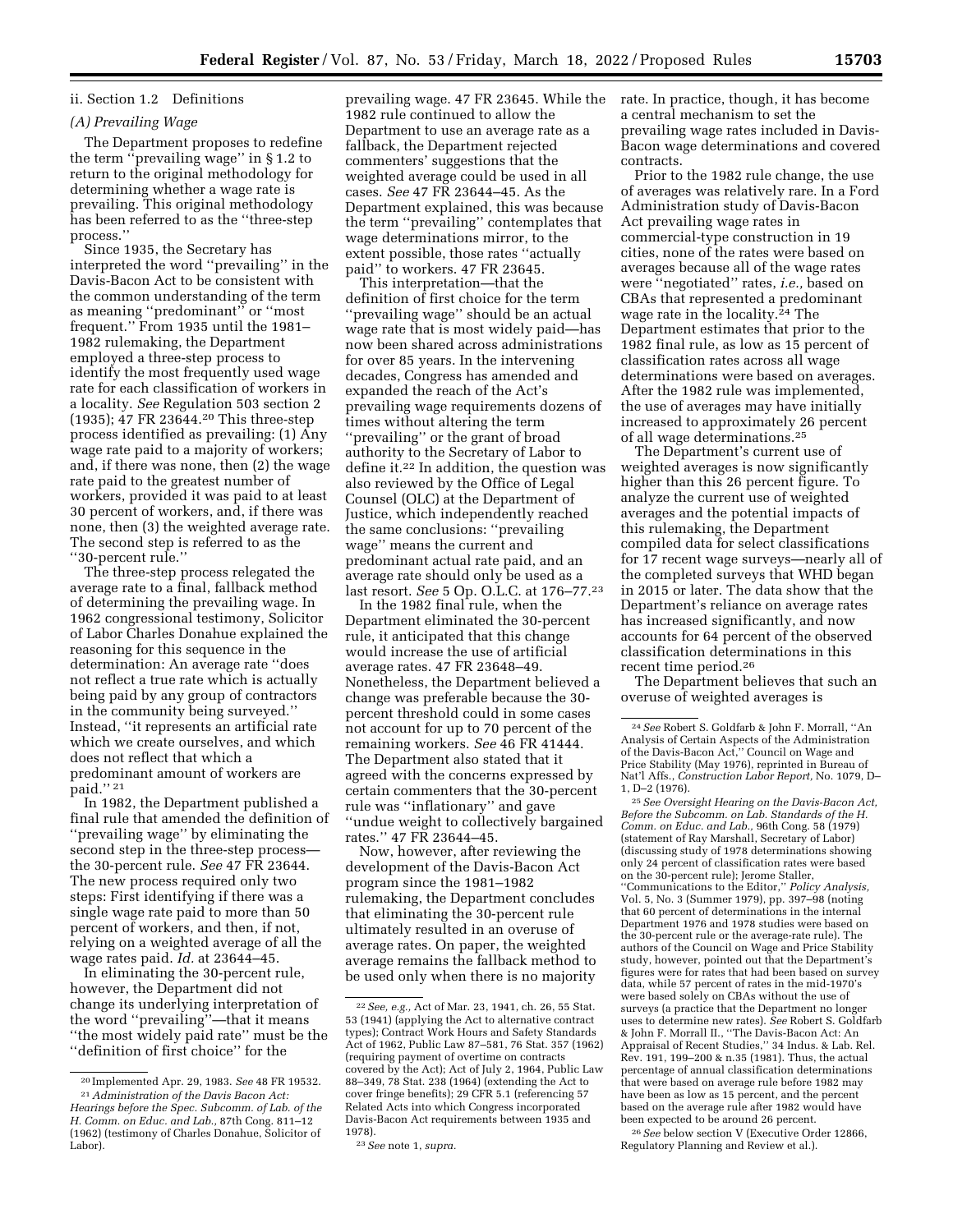inconsistent with both the text and the purpose of the Act. It is inconsistent with the Department's longstanding interpretation of Congress's use of the word ''prevailing'' in the text of the Act—including the Department's statements in the preamble to the 1982 rule itself that the definition of first choice for the ''prevailing'' wage should be the most widely paid rate that is actually paid to workers in the relevant locality. If nearly two-thirds of rates that are now being published based on recent surveys are based on a weighted average, it is no longer fair to say that it is a fallback method of determining the prevailing wage.

The use of averages as the dominant methodology for issuing wage determinations is also inconsistent with the recognized purpose of the Act ''to protect local wage standards by preventing contractors from basing their bids on wages lower than those prevailing in the area.'' *Coutu,* 450 U.S. at 773 (internal quotation marks and citation omitted). Using an average to determine the minimum wage rate on contracts allows a single low-wage contractor in the area to depress wage rates on Federal contracts below the higher rate that may be generally more prevalent in the community—by factoring into (and lowering) the calculation of the average that is used to set the minimum wage rates on local Federal contracts.27

To address the increasing tension between the current methodology and the purpose and definition of ''prevailing,'' the Department proposes to return to the original three-step process. The Department expects that re-introducing the 30-percent rule will reduce the use of average rates roughly by half—from 63 percent to 31 percent. The data from the regulatory impact analysis included with this NPRM below in section V suggests that returning to the three-step process will continue to result in 36 percent of prevailing wage rates based on the majority rule, with the balance of 33 percent based on the 30-percent rule, and 31 percent based on the weighted average.

This estimated distribution illustrates why the Department is no longer persuaded, as it stated in the 1981 NPRM, that the majority rule is more appropriate than the three-step process (including the 30-percent rule) because the 30-percent rule ''ignores the rate paid to up to 70 percent of the workers.'' *See* 46 FR 41444.28 That characterization ignores that the first step in the three-step process is still to adopt the majority rate if there is one. Under both the three-step process and the current majority rule, any wage rate that is paid to a majority of workers would be identified as prevailing. Under either method, the weighted average will be used whenever there is no wage rate that is paid to more than 30 percent of employees in the survey response.

The difference between the majority and the three-step methodologies is solely in how a wage rate is determined when there is no majority, but there is a significant plurality wage rate paid to between 30 and 50 percent of workers. In that circumstance, the current ''majority'' rule uses averages instead of the rate that is actually paid to that significant plurality of the survey population. This is true, for example, even where the same wage rate is paid to 45 percent of workers and no other rate is paid to as high a percentage of workers. In such circumstances, the Department believes that a wage rate paid to between 30 and 50 percent of workers is clearly more of a ''prevailing'' wage rate than an average.

The Department has also considered the other explanations it provided in 1982 for eliminating the 30-percent rule, including any possible upward pressure on wages or prices and a perceived ''undue weight'' given to collectively bargained rates. These explanations are no longer persuasive for two fundamental reasons. First, the concerns appear to be unrelated to the text of the statute, and, if anything, contrary to its legislative purpose. Second, the Department's estimates of the effects of a return to the 30-percent rule suggest that the concerns are misplaced.

The concerns about inflation at the time of the 1982 rule were based in part on a criticism of the Act itself.29 A

fundamental purpose of the Davis-Bacon Act was to limit low-bid contractors from depressing local wage rates. *See* 5 U.S. O.L.C. at 176.30 This purpose necessarily contemplates an increase in wage rates over what could otherwise be paid without the enactment of the statute. Moreover, the effect of maintaining such a prevailing rate can just as easily be seen as guarding against deflationary effects of the use of low-wage contractors instead of resulting in inflation. Staff of the H. Subcomm. on Lab., 88th Cong., Administration of the Davis-Bacon Act, Rep. of the Subcomm. on Lab. of the Comm. on Educ. and Lab. (Comm. Print 1963) (1963 House Committee Report), at 2–3.

The 1982 final rule contained an economic analysis that suggested that the elimination of the 30-percent rule could save \$120 million (in 1982 dollars) in construction costs per year through reduced contract costs. However, the Department does not believe that this 40-year old analysis is reliable or accurate.31 For example, the analysis did not consider labor market forces that could prevent contractors from lowering wage rates in the short run. The analysis also did not attempt to address productivity losses or other costs of setting a lower minimum wage. For these reasons, the Department does not believe that the analysis in the 1982 final rule implies that the current proposed reversion to the 30-percent rule would have a significant impact on

31The Department has not attempted to assess the relative accuracy of this estimate over the decades, which would be challenging given the dynamic nature of the construction industry and the relatively small impact of even \$120 million in savings. The Department at the time acknowledged that its estimate had been heavily criticized by commenters and was only a ''best guess''—in part because it could not foresee how close a correlation there would be between the wage rates that are actually paid on covered contracts and the wage determinations that set the Davis-Bacon minimum wages. 47 FR 23648.

<sup>27</sup>For example, the 2001 wage determination for electricians in Eddy County, New Mexico was an average rate based on responses that included lower-paid workers that had been brought in from Texas by a Texas electrical contractor to work on a single job. As the ARB noted in reviewing a challenge to the wage determination, the result was that ''contract labor from Texas, where wages reportedly are lower, effectively has determined the prevailing wage for electricians in this New Mexico county.'' *New Mexico Nat. Elec. Contractors Ass'n,*  ARB No. 03–020, 2004 WL 1261216, at \* 8 (May 28, 2004).

<sup>28</sup>The 30-percent rule can only be characterized as ''ignoring'' rates because it is a rule that applies a mathematical ''mode,'' in which the only relevant value is the value of the number that appears most frequently—instead of a mean (average), in which the values of all the numbers are averaged together. Both the 30-percent rule and the majority rule are modal rules in which the values of the nonprevailing wage rates do not factor into the final analysis.

<sup>29</sup>The GAO issued a report in 1979 urging Congress to repeal the Act because of ''inflationary'' concerns. *See* Gov't Accountability Office, HRD–

<sup>79–18,</sup> The Davis Bacon Act Should be Repealed, (1979) (1979 GAO Report). Available at: *[https://](https://www.gao.gov/assets/hrd-79-18.pdf) [www.gao.gov/assets/hrd-79-18.pdf.](https://www.gao.gov/assets/hrd-79-18.pdf)* The report argued that even using only weighted averages for prevailing rates would be inflationary because they could increase the minimum wage paid on contracts and therefore result in wages that were higher than they otherwise would be. The House Subcommittee on Labor Standards reviewed the report during oversight hearings in 1979, but Congress did not amend or repeal the Act, and instead continued to expand its reach. *See, e.g.,*  Cranston-Gonzalez National Affordable Housing Act, Public Law 101–625, Sec. 811(j)(6), 104 Stat. 4329 (1990); Energy Independence and Security Act of 2007, Public Law. No, 110–140, Sec. 491(d), 121 Stat. 1651 (2007); American Recovery and Reinvestment Act, Public Law 111–5, Sec. 1606, 123 Stat. 303 (2009); Consolidated Appropriations Act of 2021, Public Law 116–260, Sec. 9006(b), 134 Stat. 1182 (2021).

<sup>30</sup>*See* note 1, *supra.*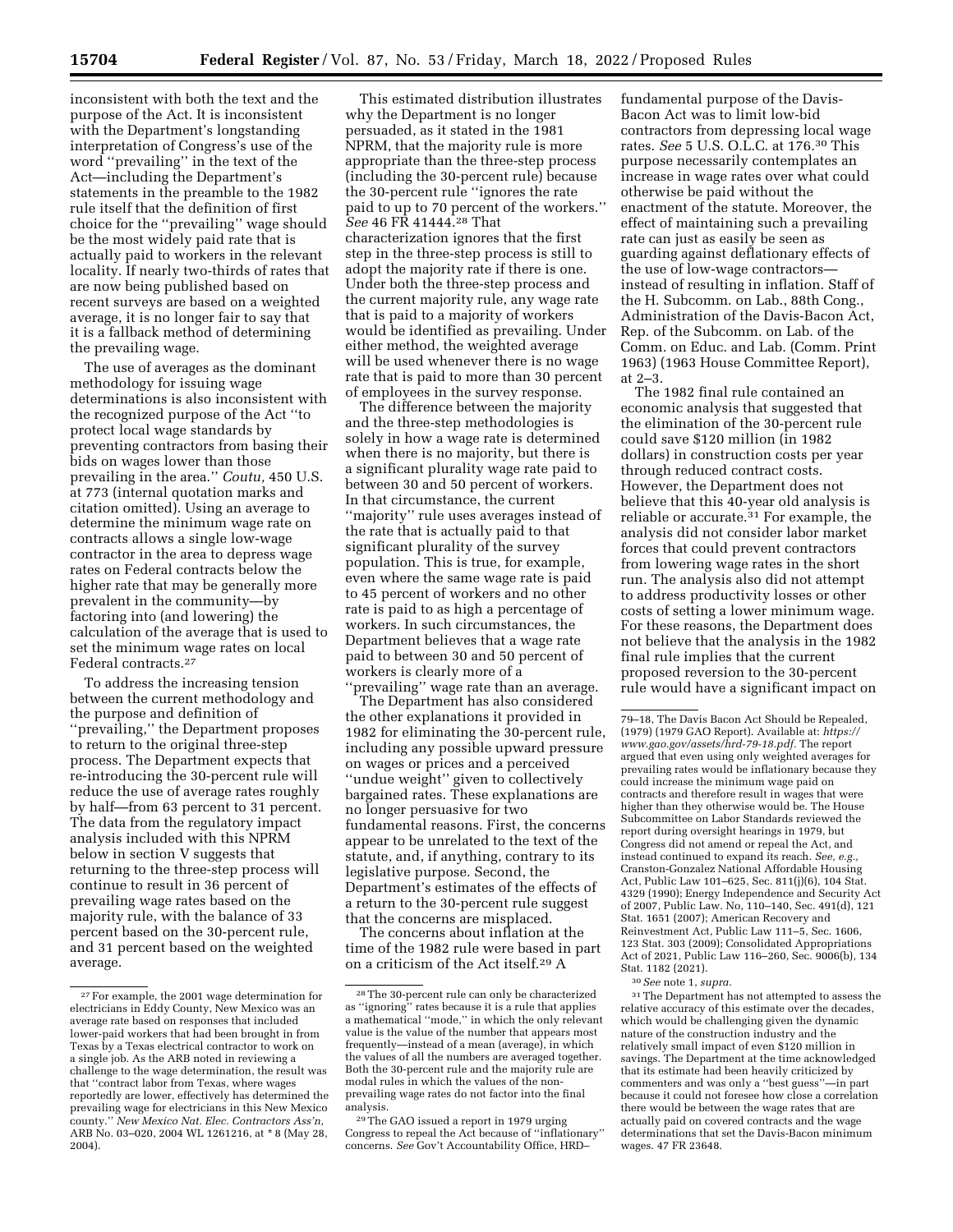contract costs. Even if the Department were to rely on this analysis as an accurate measure of impact, such savings (adjusted to 2019 dollars) would only amount to approximately twotenths of a percent of total estimated covered contract costs.

The Department also does not believe that the proposed reversion to the 30 percent rule would have any noticeable impact on overall national inflation numbers.32 An illustrative analysis in section V.D. shows returning to the 30 percent rule will significantly reduce the reliance on the weighted average method to produce prevailing wage rates. Under the 30-percent rule, some prevailing wage determinations may increase and others decrease, but the magnitude of these changes will, overall, be negligible. Additionally, recent research shows that wage increases, particularly at the lower end of the distribution, do not cause significant economy-wide price increases.33 The Department thus does not believe that any limited net wage increase for the approximately 1.2 million covered workers (less than 1 percent of the total national workforce) will significantly increase prices or have any appreciable effect on the macro economy.

Further, since the DBA legislates that minimum wages must be paid to workers on construction projects, the effect of such requirement is not a permissible basis for departing from the longstanding interpretation of the plain meaning of the term ''prevailing.'' The ''basic purpose of the Davis-Bacon Act is to protect the wages of construction workers even if the effect is to increase costs to the [F]ederal [G]overnment.''

*Bldg. & Constr. Trades Dep't, AFL–CIO*  v. *Donovan,* 543 F. Supp. 1282, 1290 (D.D.C. 1982). Congress has considered cost concerns, and enacted and expanded the DBA notwithstanding them. *Id.* at 1290–91; 1963 House Committee Report at 2–3; Reorganization Plan No. 14 of 1950, 5 U.S.C. app. 1.34 Thus, even if concerns about an inflationary effect on government contract costs or speculative effects on the national macro economy were used to justify eliminating the 30-percent rule, the Department does not believe such reasoning now provides either a factual or legal basis to maintain the current majority rule.

The Department is also no longer persuaded that the 30-percent rule gives undue weight to collectively bargained rates. The underlying concern at the time was that identification of a single prevailing wage could give more weight to union rates that more often tend to be the same across companies. If this occurs, however, it is a function of the plain meaning of the statutory term 'prevailing,'' which, as both the Department and OLC have concluded, refers to a predominant single wage rate, or a modal wage rate. The same weight is given to collectively bargained rates whether the Department chooses a 50 percent or 30-percent threshold. The Department accordingly now understands the concerns voiced at the time to be concerns about the potential outcome (of more wage determinations based on union rates) instead of concerns about any actual weight given to union rates by the choice of the modal threshold. To choose a threshold because the outcome would be more beneficial to non-union contractors—as the Department seems to have suggested it was doing in 1982—does not have any basis in the statute. *Donovan,* 543 F. Supp. at 1291, n.16 (noting that the Secretary's concern about weight to collectively bargained rates ''bear[s] no relationship to the purposes of the statute'').

Regardless, the Department's regulatory impact analysis does not suggest that a return to the 30-percent rule would give undue weight to collectively bargained rates. Among a sample of rates considered in an illustrative analysis, one-third of all

rates (or about half of rates currently established based on weighted averages) would shift to a different method. Among these rates that would be set based on a new method, the majority would be based on non-collectively bargained rates. Specifically, in the V.D. illustration, Department estimates that the use of single wage rates that are not the product of collective bargaining agreements would increase from 12 percent to 36 percent of all wage rates an overall increase of 24 percentage points. The use of single wage rates that are based on collective bargaining agreements will increase from 25 percent to 34 percent—an overall increase of 9 percentage points.35

The Department has also considered, but decided against, proposing to use the median wage rate as the ''prevailing'' rate. The median, like the average (mean), is a number that can be unrelated to the wage rate paid with the greatest frequency to employees working in the locality. Using either the median or the average as the primary method of determining the prevailing rate is not consistent with the meaning of the term ''prevailing.'' *Accord* 47 FR 23645. The Department is therefore proposing to return to the three-step process and the 30-percent rule, and is not proposing as alternatives the use of either the median or mean as the primary or sole methods for making wage determinations.

### (1) Former Subsection § 1.2(a)(2)

In a non-substantive change, the Department proposes to move the language currently at § 1.2(a)(2) that explains the interaction between the definition of prevailing wage and the sources of information in § 1.3. Under the proposed rule, that language (altered to update the cross-reference to the definition of prevailing wage) would now appear in § 1.3.

<sup>32</sup>The 1979 GAO report about the DBA noted that ''minimum wage rates [such as the Davis-Bacon Act prevailing wage requirements] tend to have an inflationary effect on . . . the national economy as a whole.'' 1979 GAO Report, HRD–79–18 at 76, 83– 84.

<sup>33</sup>*See, e.g.,* J.P. Morgan, Why Higher Wages Don't Always Lead to Inflation (Feb. 7, 2018), available at: *[https://www.jpmorgan.com/commercial](https://www.jpmorgan.com/commercial-banking/insights/higher-wages-inflation)[banking/insights/higher-wages-inflation;](https://www.jpmorgan.com/commercial-banking/insights/higher-wages-inflation)* Daniel MacDonald & Eric Nilsson, The Effects of Increasing the Minimum Wage on Prices: Analyzing the Incidence of Policy Design and Context, Upjohn Institute working paper; 16–260 (June 2016), available at *[https://research.upjohn.org/up](https://research.upjohn.org/up_workingpapers/260/)*\_ *[workingpapers/260/;](https://research.upjohn.org/up_workingpapers/260/)* Nguyen Viet Cuong, Do Minimum Wage Increases Cause Inflation? Evidence from Vietnam, ASEAN Economic Bulletin Vol. 28, No. 3 (2011), pp. 337–59, available at: *[https://www.jstor.org/stable/41445397;](https://www.jstor.org/stable/41445397)* Magnus Jonsson & Stefan Palmqvist, Do Higher Wages Cause Inflation?, Sveriges Riksbank Working Paper Series 159 (Apr. 2004), available at: *[http://](http://archive.riksbank.se/Upload/WorkingPapers/WP_159.pdf) [archive.riksbank.se/Upload/WorkingPapers/WP](http://archive.riksbank.se/Upload/WorkingPapers/WP_159.pdf)*\_ *[159.pdf;](http://archive.riksbank.se/Upload/WorkingPapers/WP_159.pdf)* Kenneth M. Emery & Chih-Ping Chang, Do Wages Help Predict Inflation?, Federal Reserve Bank of Dallas, Economic Review First Quarter 1996 (1996), available at: *[https://www.dallasfed.org/](https://www.dallasfed.org/~/media/documents/research/er/1996/er9601a.pdf)*  ∼*[/media/documents/research/er/1996/er9601a.pdf.](https://www.dallasfed.org/~/media/documents/research/er/1996/er9601a.pdf)* 

<sup>34</sup> In his message accompanying Reorganization Plan No. 14, President Truman noted that ''[s]ince the principal objective of the plan is more effective enforcement of labor standards, it is not probable that it will result in savings. But it will provide more uniform and more adequate protection for workers through the expenditures made for the enforcement of the existing legislation.'' 5 U.S.C. app. 1.

<sup>35</sup>*See* below section V (Executive Order 12866, Regulatory Planning and Review et al.). As discussed in the regulatory impact analysis, the Department found that fringe benefits currently do not prevail in slightly over half of the classificationcounty observations it reviewed—resulting in no required fringe benefit rate for that classification. This would be largely unchanged under the proposed reversion to the 3-step process, with nearly half of classification rates still not requiring the payment of fringe benefits. Only about 13 percent of fringe rates would shift from no fringes or an average rate to a modal prevailing fringe rate. Overall under the estimate, the percentage of fringe benefit rates based on collective bargaining agreements would increase from 25 percent to 34 percent. The percentage of fringe benefit rates not based on collective bargaining rates would increase from 3 percent to 7 percent.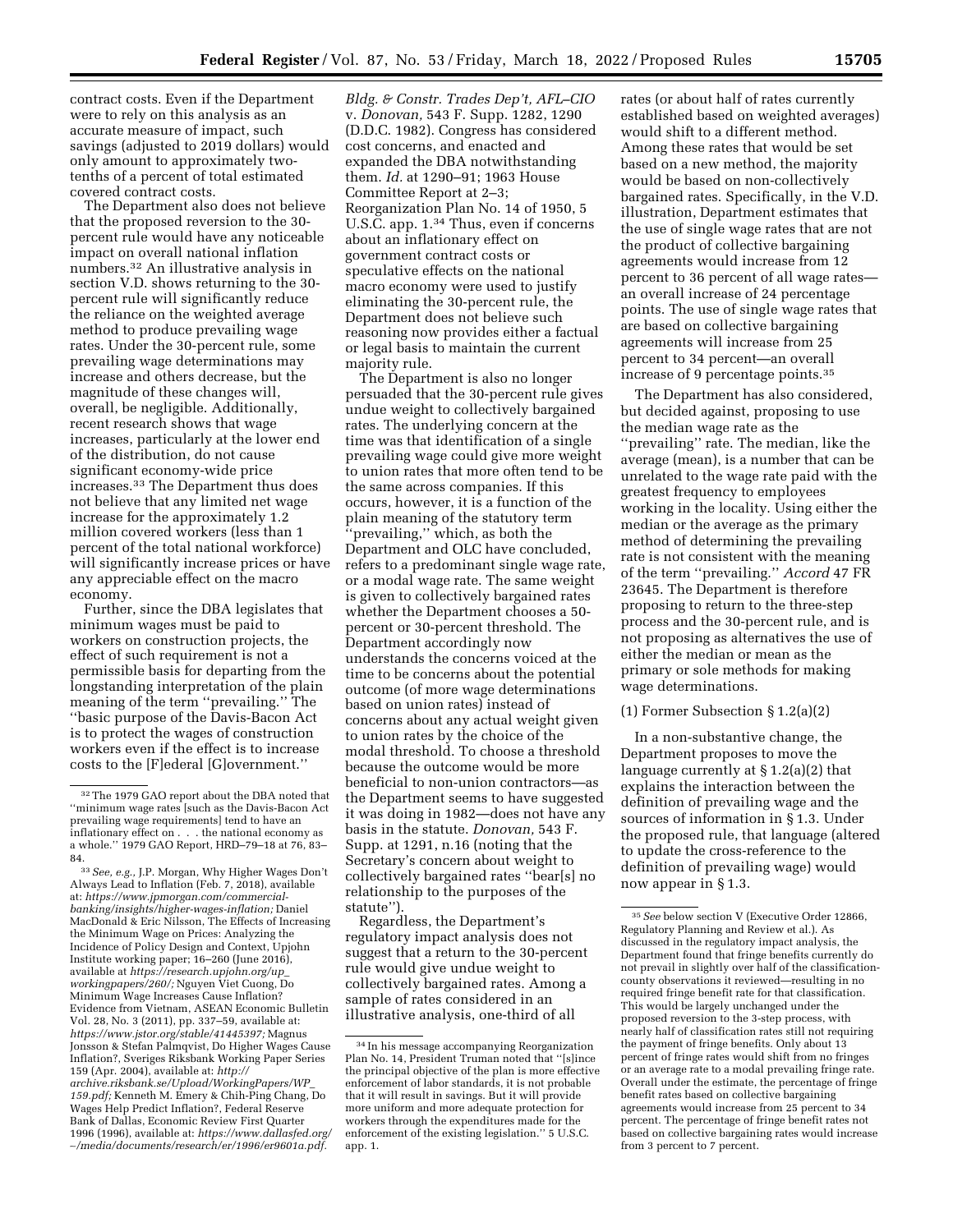(2) Variable Rates That Are Functionally Equivalent

The Department also proposes to amend the regulations on compiling wage rate information at § 1.3 to allow for variable rates that are functionally equivalent to be counted together for the purpose of determining whether a single wage rate prevails under the proposed definition of ''prevailing wage'' in § 1.2. The Department generally followed this proposed approach until after the 2006 decision of the ARB in *Mistick Construction.* 2006 WL 861357.

Historically, the Department has considered wage rates included in survey data that may not be exactly the same to be functionally equivalent—and therefore counted as the same—as long as there was an underlying logic that explained the difference between them. For example, some workers may perform work under the same labor classification for the same contractor or under the same collective bargaining agreement (CBA) on projects in the same geographical area being surveyed and get paid different wages based on the time of day that they performed work *e.g.,* a ''night premium.'' In that circumstance, the Department would count the normal and night-premium wage rates to be the ''same wage'' rate for purposes of calculating whether that wage rate prevailed under the majority rule that is discussed in the section above. Similarly, where workers in the same labor classification were paid different ''zone rates'' for work on projects in different zones covered by the same CBA, the Department considered those rates as compensating workers for the burden of traveling or staying away from home and did not reflect fundamentally different underlying wage rates for the work actually completed. Variable zone rates would therefore be considered the ''same wage'' for the purpose of determining the prevailing wage rate.

In another example, the Department took into consideration ''escalator clauses'' in CBAs that may have increased wage rates across the board at some point during the survey period. Wages for workers working under the same CBA could be reported differently on a survey based on the week their employer used in responding to the wage survey rather than an actual difference in prevailing wages. The Department has historically treated such variable rates the same for the purposes of determining the prevailing wages paid to laborers or mechanics in the survey area. The Department has also considered wage rates to be the same where workers made the same

combination of basic hourly rates and fringe rates, even if the basic hourly rates (and also the fringe rates) differed slightly.

In these circumstances, where the Department has treated certain variable rates as the same, it has generally chosen one of the variable rates to use as the prevailing rate. In the case of rates that are variable because of an escalatorclause issue, it uses the most current rate under the collective bargaining agreement. Similarly, where the Department identified combinations of hourly and fringe rates as the ''same,'' the Department identified one specific hourly rate and one specific fringe rate that prevailed, following the guidelines in 29 CFR 5.24, 5.25, and 5.30.

In 2006, the ARB strictly interpreted the regulatory language of § 1.2(a) in a way that has limited some of these practices. *See Mistick Constr.,* 2006 WL 861357, at \*5–7. The decision affirmed the Administrator's continued use of the escalator-clause rule, but found the use of the same combination of basic hourly and fringe rates did not amount to exactly the ''same'' wage and thus violated the use of the term ''same wage'' in § 1.2(a). The ARB also viewed the flexibility shown to collective bargaining agreements as inconsistent with the ''purpose'' of the 1982 final rule, which the Administrator had explained was in part to avoid giving ''undue weight'' to collectively bargained rates. The ARB held that the Administrator could not consider variable rates under a collective bargaining agreement to be the ''same wage'' under § 1.2(a) as written—and therefore, if there was no strictly ''same wage'' that would prevail under the majority rule, the Administrator would have to use the fallback weighted average on the wage determination.

The ARB's conclusion in *Mistick* particularly its determination that even wage data reflecting the same aggregate compensation but slight variations in the basic hourly rate and fringe benefit rates did not reflect the ''same wage'' as that term was used under the current regulations—could be construed as a determination that wage rates need to be identical ''to the penny'' in order to be regarded as the ''same wage,'' and that nearly any variation in wage rates, no matter how small and regardless of the reason for the variation, might need to be regarded as reflecting different, unique wage rates.

The ARB's decision in *Mistick* limited the Administrator's methodology for determining a prevailing rate, thus contributing to the increased use of weighted average rates. As noted above, however, both the Department and OLC

have agreed that averages should generally only be used as a last resort. As the OLC opinion noted, the use of an average is difficult to justify ''particularly in cases where it coincides with *none* of the actual wage rates being paid.'' 5 Op. O.L.C. at 177 (emphasis in original).36 In discussing those cases, OLC quoted from the 1963 House Report summarizing extensive congressional oversight hearings of the Act. The report had concluded that ''[u]se of an average rate would be artificial in that it would not reflect the actual wages being paid in a local community,'' and ''such a method would be disruptive of local wage standards if it were utilized with any great frequency.'' *Id.*37 To the extent that an inflexible, ''to the penny'' approach to determining if wage data reflects the ''same wage'' promotes the use of average rates even when wage rate variations are exceedingly slight and are based on practices reflecting that the rates, while not identical, are functionally equivalent, such an approach would be inconsistent with these authorities and the statutory purpose they reflect.

For these reasons, and particularly because a mechanical, ''to the penny'' approach ultimately undermines rather than promotes the determination of actual prevailing wage rates, the Department believes that it is consistent with the language and purpose of the statute to treat slight variations in wages as the same rate in appropriate circumstances.

As reflected in *Mistick,* the existing regulation does not clearly authorize the use of functionally equivalent wages to determine the local prevailing wage. *See*  2006 WL 861357, at \*5–7. Accordingly, the Department proposes to amend § 1.3 to include a new paragraph at § 1.3(e) that would permit the Administrator to count wage rates together—for the purpose of determining the prevailing wage—if the rates are functionally equivalent and the variation can be explained by a CBA or the written policy of a contractor.

Such flexibility would not be unlimited. Some variations within the same CBA clearly amount to different rates. For example, when a CBA authorizes the use of ''market recovery rates'' that are lower than the standard rate in order to win a bid, under certain circumstances those rates may not be appropriate to combine together with the CBA's standard rate as ''functionally equivalent'' because frequent use of such a rate could suggest (though does

<sup>36</sup>*See* note 1, *supra.* 

<sup>37</sup>*See* 1963 House Committee Report, *supra,* at 7– 8.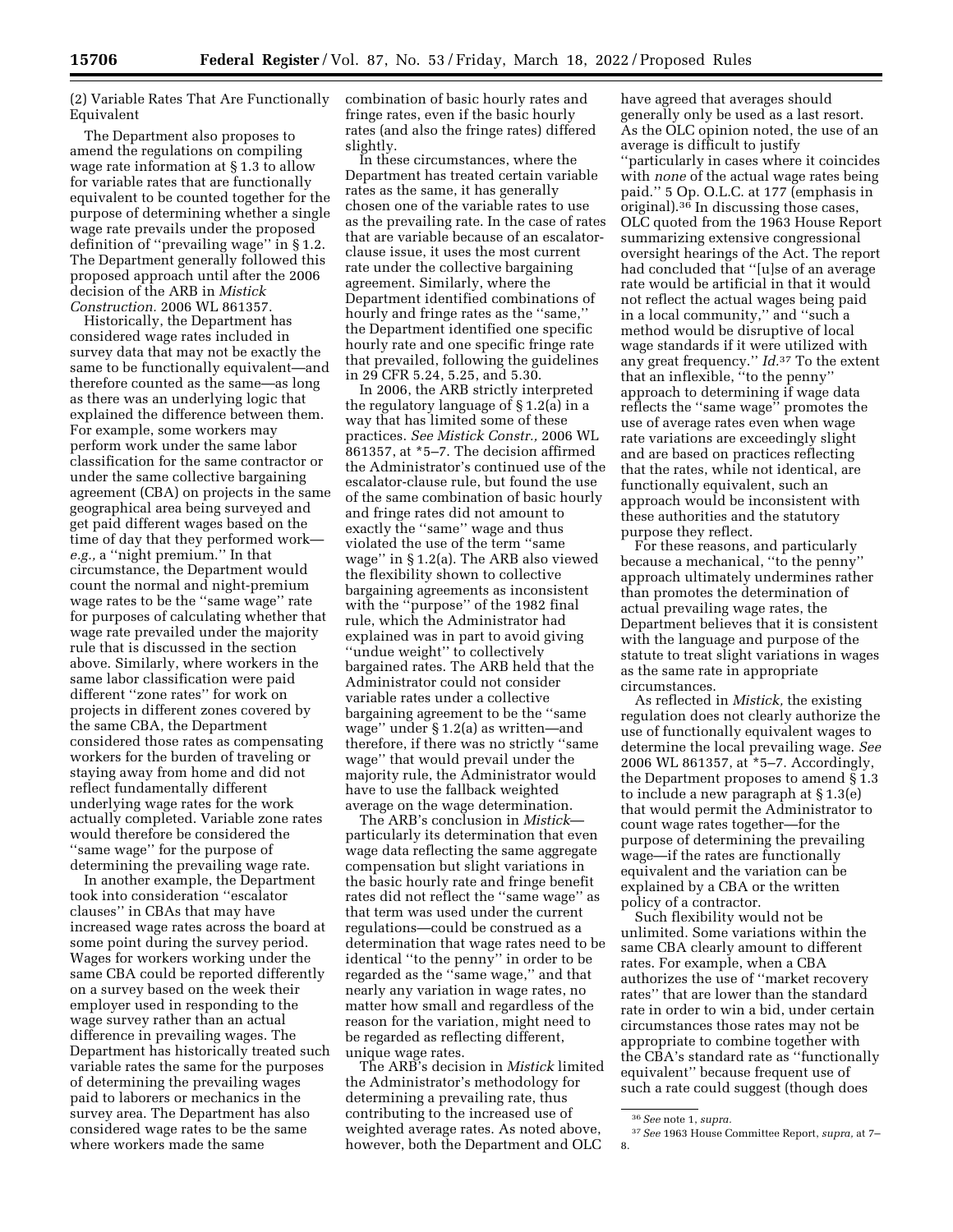not necessarily compel) a conclusion that the CBA's regular rate may not be prevailing in the area.

The Department welcomes comments on all aspects of this proposal regarding proposed changes to the definition of ''prevailing wage'' in § 1.2 and to the regulation governing the obtaining and compiling of wage rate information in § 1.3.

#### (B) Area

The core definition of "area" in §1.2 largely reproduces the specification in the Davis-Bacon Act statute, prior to its 2002 re-codification, that the prevailing wage should be based on projects of a similar character in the "city, town, village, or other civil subdivision of the State in which the work is to be performed.'' *See* 40 U.S.C. 276a(a) (2002).

The rule's geography-based definition of area applies to federally assisted projects covered by the Davis-Bacon Related Acts as well as projects covered by the DBA itself. Some of the Related Acts have used different terminology to identify the appropriate ''area'' for a wage determination, including the terms ''locality'' and ''immediate locality.'' 38 However, the Department has long concluded that these terms are best interpreted and applied consistent with the methodology for determining the area under the original DBA. *See Virginia Segment C–7, METRO,* WAB 71–4, 1971 WL 17609, at \*3–4 (Dec. 7, 1971).39

The Department proposes to revise the definition of area to address projects that span multiple counties and to address highway projects specifically. Under WHD's current methodology, if a project spans more than one county, the contracting officer is instructed to attach wage determinations for each county to the project and contractors may be required to pay differing wage rates to the same employees when their work crosses county lines. This policy was reinforced in 1971 when the Wage

39The Wage Appeals Board (WAB) was the Department's administrative appellate entity from 1964 until 1996, when it was eliminated and the Administrative Review Board was created and provided jurisdiction over appeals from decisions of the Administrator and the Department's Administrative Law Judges (ALJs) under a number of statutes, including the Davis-Bacon and Related Acts. 61 FR 19978 (May 3, 1996). WAB decisions from 1964 to 1996 are available on the Department's website at *[https://www.dol.gov/agencies/oalj/](https://www.dol.gov/agencies/oalj/public/dba_sca/references/caselists/wablist)  public/dba*\_*[sca/references/caselists/wablist.](https://www.dol.gov/agencies/oalj/public/dba_sca/references/caselists/wablist)* 

Appeals Board (WAB) found that, under the terms of the then-applicable regulations, there was no basis to provide a single prevailing wage rate for a project occurring in Virginia, the District of Columbia, and Maryland. *See Virginia Segment C–7, METRO,* 1971 WL 17609.

Critics of this policy have pointed out that workers are very often hired and paid a single wage rate for a project, and—unless there are different city or county minimum wage laws—workers' pay rates often do not change as they move between tasks in different counties. The 2011 report by the GAO, for example, quoted a statement from a contractor association representative that requiring different wage rates for the same workers on the same multicounty project is ''illogical.'' *See* 2011 GAO Report at 24.40

While requiring different prevailing wage rates for work by the same worker on the same project may be consistent with the current regulations, the DBA and Related Act statutes themselves do not address multi-jurisdictional projects. Issuing and applying a single project wage determination for such projects is not inconsistent with the text of the DBA. Nor is it inconsistent with the purpose of the DBA, which is to protect against the depression of local wage rates caused by competition from low-bid contractors from outside of the locality.

Accordingly, the Department proposes adding language in the definition of ''area'' in § 1.2 that would expressly authorize WHD to issue project wage determinations with a single rate for each classification, using data from all of the relevant counties in which a project will occur. The Department solicits comments on whether this procedure should be mandatory for multi-jurisdictional projects or available at the request of the contracting agency or an interested party, if WHD determines that such a project wage determination would be appropriate.

The Department's other proposed change to the definition of ''area'' in § 1.2 is to allow the use of State highway districts or similar transportation subdivisions as the relevant wage determination area for highway projects. Although there is significant variation between states, most states maintain civil subdivisions responsible for certain aspects of transportation planning, financing, and maintenance.41 These districts tend to be organized within State departments of transportation or otherwise through State and County governments.

Using State highway districts as a geographic unit for wage determinations would be consistent with the Davis-Bacon Act's specification that wage determinations should be tied to a ''civil subdivision of a State.'' State highway districts were considered to be ''subdivisions of a State'' at the time the term was used in the original Davis-Bacon Act. *See Wight* v. *Police Jury of Par. of Avoyelles, La.,* 264 F. 705, 709 (5th Cir. 1919) (describing the creation of highway districts as ''governmental subdivisions of the [S]tate'').

In identifying the appropriate geographic area of a wage determination, the Federal-Aid Highway Act of 1956 (FAHA), one of the Related Acts, uses the term ''immediate locality'' instead of ''civil subdivision.'' 23 U.S.C. 113. However, the FAHA requires the application of prevailing wage rates in the immediate locality to be ''in accordance with'' the DBA, *id.,*  and, as noted above, WHD has long applied these alternative definitions of area in the Related Acts in a manner consistent with the ''civil subdivision'' language in the original Act.

The Department also notes that Congress, in enacting the FAHA, envisioned that the Federal aid would be provided in a manner that sought to complement and cooperate with State departments of transportation. *See Frank Bros.* v. *Wisconsin Dep't of Transp.,* 409 F.3d 880, 887–89 (7th Cir. 2005). As State highway or transportation districts often plan, develop, and oversee federally financed highway projects, the provision of a single wage determination for each district would simplify the procedure for incorporating Federal financing into these projects.

As such, the Department proposes to authorize WHD to adopt State highway districts as the geographic area for determining prevailing wages on highway projects, where appropriate.

(C) Type of Construction (or Construction Type)

The Department proposes to define ''type of construction'' or ''construction type'' to mean the general category of construction as established by the Administrator for the publication of general wage determinations. The proposed language also provides examples of types of construction,

<sup>38</sup>*See, e.g.,* National Housing Act, 12 U.S.C. 1715c(a) (locality); Housing and Community Development Act of 1974, 42 U.S.C. 1440(g), 5310(a) (locality); Federal Water Pollution Control Act, 33 U.S.C. 1372 (immediate locality); Federal-Aid Highway Acts, 23 U.S.C. 113(a) (immediate locality).

<sup>40</sup>*See* note 8, *supra.* 

<sup>41</sup>*See generally* Am. Assoc. of State Highway and Transp. Offs., Transportation Governance and Financing: A 50-State Review of State Legislatures

and Departments of Transportation (2016), available at: *[https://www.financingtransportation.org/pdf/50](https://www.financingtransportation.org/pdf/50_state_review_nov16.pdf)*\_ *state*\_*review*\_*[nov16.pdf.](https://www.financingtransportation.org/pdf/50_state_review_nov16.pdf)*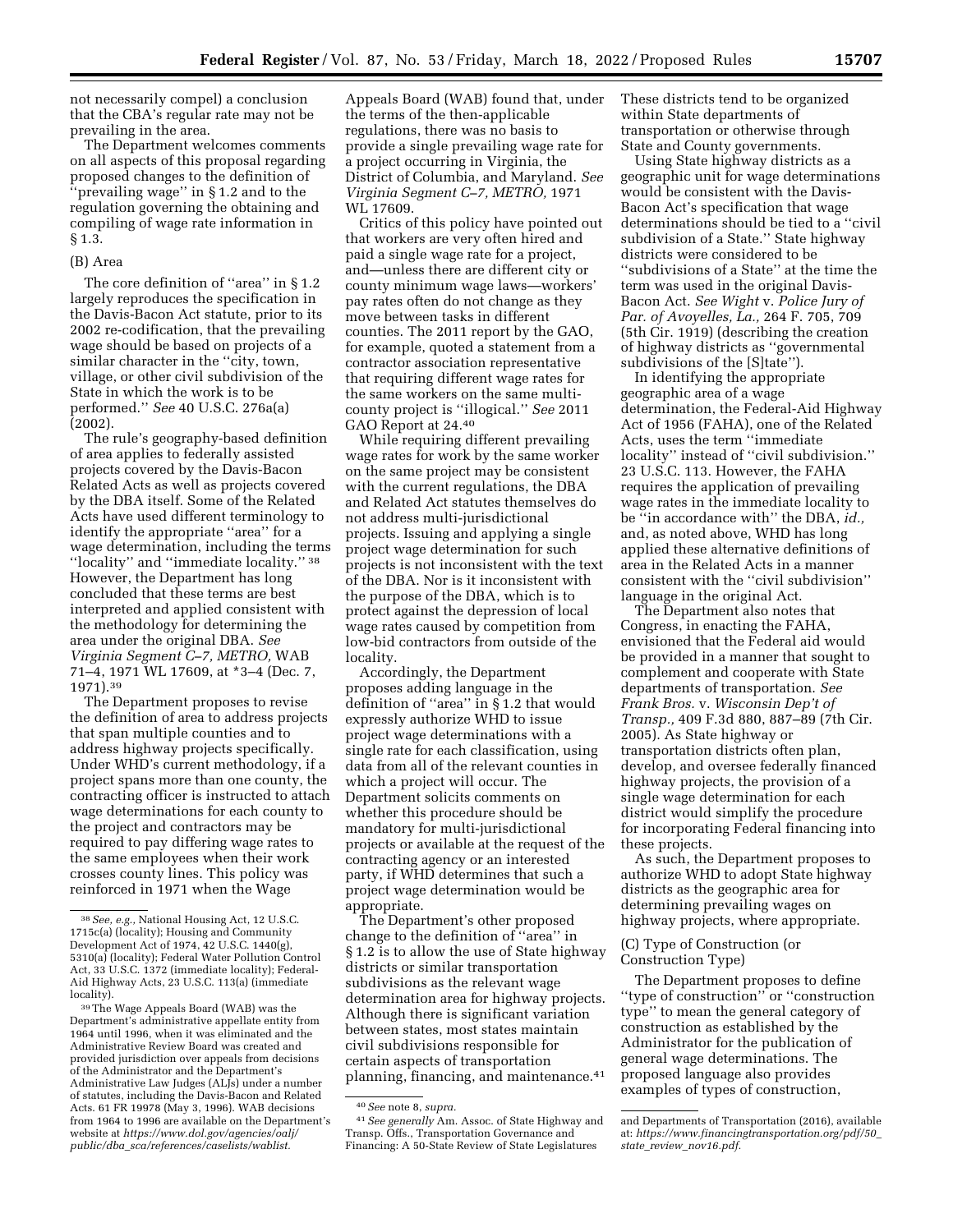including building, residential, heavy, and highway, consistent with the four construction types the Department currently uses in general wage determinations, but does not exclude the possibility of other types. The terms ''type of construction'' or ''construction type'' are already used elsewhere in part 1 to refer to these general categories of construction, as well as in wage determinations themselves. As used in this part, the terms ''type of construction'' and ''construction type'' are synonymous and interchangeable. The Department believes that including this definition would provide additional clarity for these references, particularly for members of the regulated community who might be less familiar with the term.

## (D) Other Definitions

The Department proposes additional conforming edits to 29 CFR 1.2 in light of proposed changes to 29 CFR 5.2. As part of these conforming edits, the Department proposes to revise the definition of ''agency'' (and add a subdefinition of ''Federal agency'') to mirror the definition proposed and discussed below in § 5.2. The Department also proposes to add to § 1.2 new defined terms also proposed in parts 3 and 5, including ''employed'', ''type of construction (or construction type),'' and ''United States or the District of Columbia.'' For further discussion on these proposed terms, see the corresponding discussion in § 3.2 and 5.2 below.

### (E) Paragraph Designations

The Department is also proposing to amend §§ 1.2, 3.2, and 5.2 to remove paragraph designations of defined terms and instead to list defined terms in alphabetical order. The Department proposes to make conforming edits throughout parts 1, 3, and 5 in any provisions that currently reference lettered paragraph definitions.

# iii. Section 1.3 Obtaining and Compiling Wage Rate Information

(A) 29 CFR 1.3(b)

The Department proposes to switch the order of  $\S 1.3(b)(4)$  and  $(5)$  for clarity. This nonsubstantive change would simply group together the subparagraphs in § 1.3(b) that apply to wage determinations generally, and follow those subparagraphs with one that applies only to Federal-aid highway projects under 23 U.S.C. 113.

#### (B) 29 CFR 1.3(d)

As part of its effort to modernize the regulations governing the determination of Davis-Bacon prevailing wage rates,

the Department is considering whether to revise § 1.3(d), regarding when survey data from Federal or federally assisted projects subject to Davis-Bacon prevailing wage requirements (hereinafter ''Federal project data'') may be used in determining prevailing wages for building and residential construction wage determinations. The Department is not proposing any specific revisions to § 1.3(d) in this NPRM, but rather is seeking comment on whether this regulatory provision—particularly its limitation on the use of Federal project data in determining wage rates for building and residential construction projects—should be revised.

For approximately 50 years (beginning shortly after the DBA was enacted in 1931 and continuing until the 1981–1982 rulemaking), the Department used Federal project data in determining prevailing wage rates for all categories of construction, including building and residential construction. The final rule promulgated in May 1982 codified this practice with respect to heavy and highway construction, providing in new § 1.3(d) that ''[d]ata from Federal or federally assisted projects will be used in compiling wage rate data for heavy and highway wage determinations.'' 42 The Department explained that ''it would not be practical to determine prevailing wages for 'heavy' and 'highway' construction projects if Davis-Bacon covered projects are excluded in making wage surveys because such a large portion of those types of construction receive Federal financing.'' 43

With respect to building and residential construction, however, the 1982 final rule concluded that such construction often occurred without Federal financial assistance subject to Davis-Bacon prevailing wage requirements, and that to invariably include Federal project data in calculating prevailing wage rates applicable to building and residential construction projects therefore would ''skew[ ] the results upward,'' contrary to congressional intent.44 The final rule therefore provided in § 1.3(d) that ''in compiling wage rate data for building and residential wage determinations, the Administrator will not use data from Federal or federally assisted projects subject to Davis-Bacon prevailing wage requirements unless it is determined that there is insufficient wage data to determine the prevailing wages in the

absence of such data.'' 29 CFR 1.3(d). In subsequent litigation, the D.C. Circuit upheld § 1.3(d)'s limitation on the use of Federal project data as consistent with the DBA's purpose and legislative history—if not necessarily its plain text—and therefore a valid exercise of the Administrator's broad discretion to administer the Act.45

As a result of § 1.3(d)'s limitation on the use of Federal project data in calculating prevailing wage rates applicable to building and residential construction, WHD first attempts to calculate a prevailing wage based on non-Federal project survey data at the county level—*i.e.,* survey data that includes data from private projects or projects funded by State and local governments without assistance under the DBRA, but excludes data from Federal or federally assisted projects subject to Davis-Bacon prevailing wage requirements. *See* 29 CFR 1.3(d), 1.7(a); Manual of Operations at 38; *Coal. for Chesapeake Hous. Dev.,* ARB No. 12– 010, 2013 WL 5872049, at \*4 (Sept. 25, 2013) (*Chesapeake Housing*). If there is insufficient non-Federal project survey data for a particular classification in that county, then WHD considers survey data from Federal projects in the county if such data is available.

Under the current regulations, WHD expands the geographic scope of data that it considers when it is making a county wage determination when data is insufficient at the county level. This procedure is described below in the discussion of the ''scope of consideration'' regulation at § 1.7. For wage determinations for federally funded building and residential construction projects, WHD currently integrates Federal project data into this procedure at each level of geographic aggregation in the same manner it is integrated at the county level: If the combined Federal and non-Federal survey data received from a particular county is insufficient to establish a prevailing wage rate for a classification in a county, then WHD attempts to calculate a prevailing wage rate for that county based on non-Federal wage data from a group of surrounding counties. *See* 29 CFR 1.7(a), (b). If non-Federal project survey data from the surrounding-county group is insufficient, then WHD includes Federal project data from all the counties in that county group. If both non-Federal project and Federal project data for a surrounding-county group is still insufficient to determine a prevailing wage rate, then, for classifications that have been designated as ''key''

<sup>42</sup>*See* Final Rule, Procedures for

Predetermination of Wage Rates, 47 FR 23644 (May 28, 1982). 43 *Id.* 

<sup>44</sup>*See Donovan,* 712 F.2d at 620. 45 *Id.* at 621–22.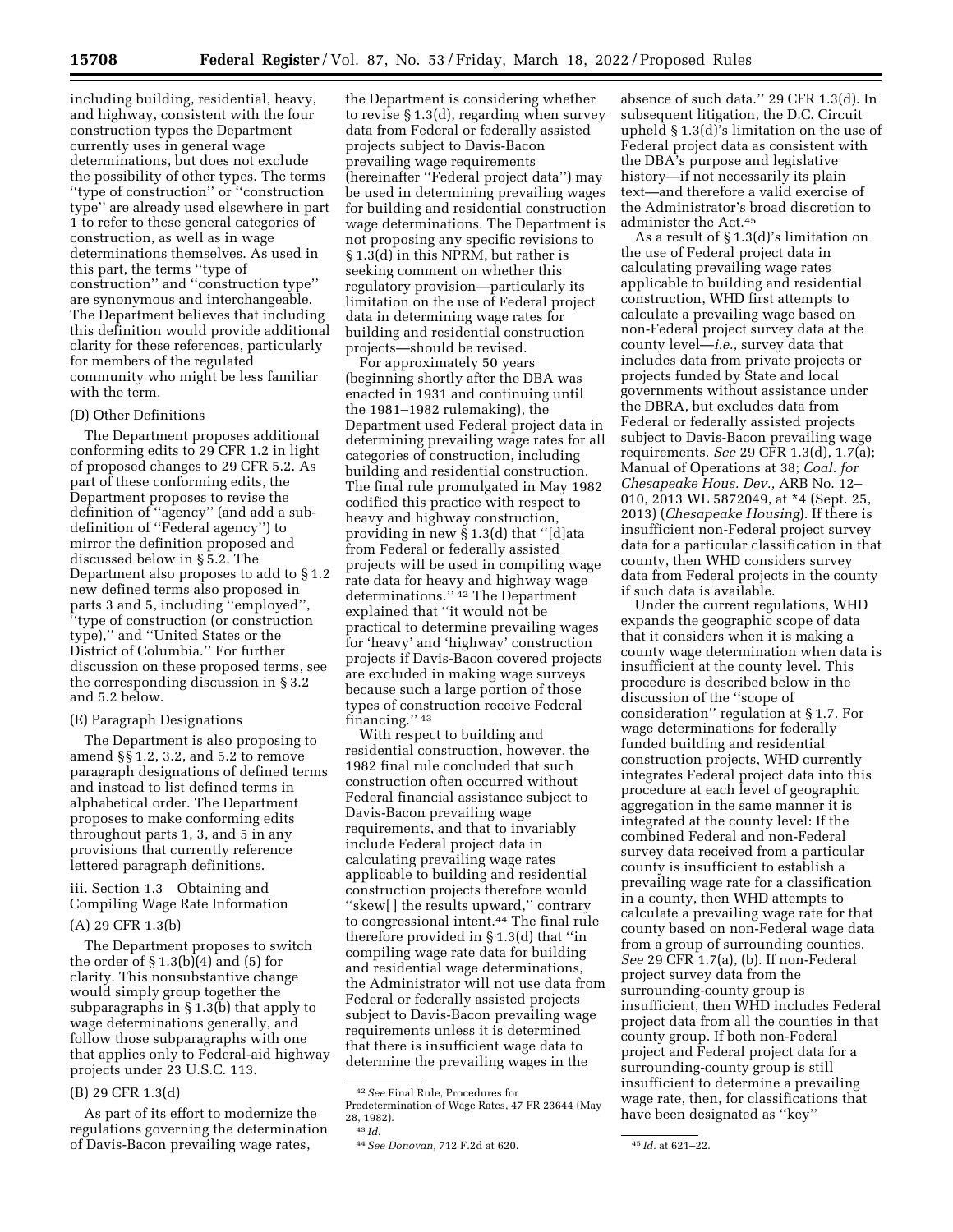classifications, WHD may expand to a ''super group'' of counties or even to the statewide level. *See Chesapeake Housing,* 2013 WL 5872049, at \*6; PWRB, Davis-Bacon Surveys, at 6.46 At each stage of data expansion for building and residential wage determinations, WHD first attempts to determine prevailing wages based on non-Federal project data; however, if there is insufficient non-Federal data, WHD will consider Federal project data.

As reflected in the plain language of § 1.3(d) as well as WHD's implementation of that regulatory provision, the current formulation of § 1.3(d) does not prohibit all uses of Federal project data in establishing prevailing wage rates for building and residential construction projects subject to Davis-Bacon requirements; rather it limits the use of such data to circumstances where ''there is insufficient wage data to determine the prevailing wages in the absence of such data.'' 29 CFR 1.3(d). WHD often uses Federal project data in calculating prevailing wage rates applicable to residential construction due to insufficient non-Federal project survey data submissions. By contrast, because WHD's surveys of building construction typically have a higher participation rate than residential surveys, WHD uses Federal project data less frequently in calculating prevailing wage rates applicable to building construction projects covered by the DBRA. For example, the 2011 GAO Report analyzed 4 DBA surveys and found that over twothirds of the residential rates for 16 key job classifications (such as carpenter and common laborer) included Federal project data because there was insufficient non-Federal project data, while only about one-quarter of the building wage rates for key classifications included Federal project data. 2011 GAO Report, at 26.47

Notwithstanding the use of Federal project data in calculating prevailing wage rates for building and residential construction, the Department recognizes that some interested parties may believe that § 1.3(d) imposes an absolute barrier to the use of Federal project data in determining prevailing wage rates. As a result, survey participants may not submit Federal project data in connection with WHD's surveys of building and residential construction thereby reducing the amount of data that WHD receives in response to its building and residential surveys. The Department strongly encourages robust participation in Davis-Bacon prevailing

wage surveys, including building and residential surveys, and it therefore urges interested parties to submit Federal project data in connection with building and residential surveys with the understanding that such data will be used in calculating prevailing wage rates if insufficient non-Federal project data is received. In the absence of such Federal project data, for example, a prevailing wage rate may be calculated at the surrounding-county group or even statewide level when it would have been calculated based on a smaller geographic area if more Federal project data had been submitted.

Although increased submission of such Federal project data thus could be expected to contribute to more robust wage determinations even without any change to § 1.3(d), the Department recognizes that revisions to § 1.3(d) may nonetheless be warranted. Specifically, the Department is interested in comments regarding whether to revise § 1.3(d) in a way that would permit WHD to use Federal project data more frequently when it calculates building and residential prevailing wages. For example, particularly given the challenges that WHD has faced in achieving high levels of participation in residential wage surveys—and given the number of residential projects that are subject to Davis-Bacon labor standards under Related Acts administered by the U.S. Department of Housing and Urban Development—it may be appropriate to expand the amount of Federal project data that is available to use in setting prevailing wage rates for residential construction.

There may also be other specific circumstances that particularly warrant greater use of Federal project data. More generally, if the current limitation on the use of Federal project data were removed from § 1.3(d), WHD could in all circumstances establish Davis-Bacon prevailing wage rates for building and residential construction based on all usable wage data in the relevant county or other geographic area, without regard to whether particular wage data was ''Federal'' and whether there was ''insufficient'' non-Federal project data. Alternatively, § 1.3(d) could be revised in order to provide a definition of ''insufficient wage data,'' thereby providing increased clarity regarding when Federal project data may and may not be used in establishing prevailing wage rates for building or residential construction. The Department specifically invites comments on these and any other issues regarding the use of Federal project data in developing building and residential wage determinations.

(C) 29 CFR 1.3(f)—Frequently Conformed Rates

The Department is also proposing changes relating to the publication of rates for labor classifications for which conformance requests are regularly submitted when such classifications are missing from wage determinations. The Department's proposed changes to this subsection are discussed below in part III.B.1.xii (''Frequently conformed rates''), together with proposed changes to  $\S 5.5(a)(1)$ .

(D) 29 CFR 1.3(g)–(j)—Adoption of State/Local Prevailing Wage Determinations

The Department proposes to add new paragraphs  $(g)$ ,  $(h)$ ,  $(i)$ , and  $(j)$  to  $\S 1.3$  to permit the Administrator, under specified circumstances, to determine Davis-Bacon wage rates by adopting prevailing wage rates set by State and local governments.

About half of the States, as well as many localities, have their own prevailing wage laws (sometimes called ''little'' Davis-Bacon laws).48 Additionally, a few states have processes for determining prevailing wages in public construction even in the absence of such State laws.49 Accordingly, the Administrator has long taken prevailing wage rates set by States and localities into account when making wage determinations. Under the current regulations, one type of information that the Administrator may ''consider[ ]'' in determining wage rates is ''[w]age rates determined for public construction by State and local officials pursuant to State and local prevailing wage legislation.'' 29 CFR 1.3(b)(3). Additionally, for wage determinations on federally-funded highway construction projects, the Administrator is required by statute and regulation to ''consult[ ]'' with ''the highway department of the State'' in which the work is to be performed, and to ''give due regard to the information thus obtained.'' 23 U.S.C. 113(b); 29 CFR  $1.3(b)(4)$ .

In reliance on these provisions, WHD has sometimes adopted and published certain states' highway wage determinations in lieu of conducting wage surveys in certain areas. According to a 2019 report by the Department's Office of the Inspector General (OIG), WHD used highway wage

<sup>46</sup>*See* note 16, *supra.* 

<sup>47</sup>*See* note 8, *supra.* 

<sup>48</sup>A list of such states, and the thresholds for coverage, can be found here: Dollar Threshold Amount for Contract Coverage, U.S. Dep't of Lab., Wage and Hour Div., *[https://www.dol.gov/agencies/](https://www.dol.gov/agencies/whd/state/prevailing-wages)  [whd/state/prevailing-wages](https://www.dol.gov/agencies/whd/state/prevailing-wages)* (last updated Jan. 2021).

<sup>49</sup>These states include Iowa, North Dakota, and South Dakota.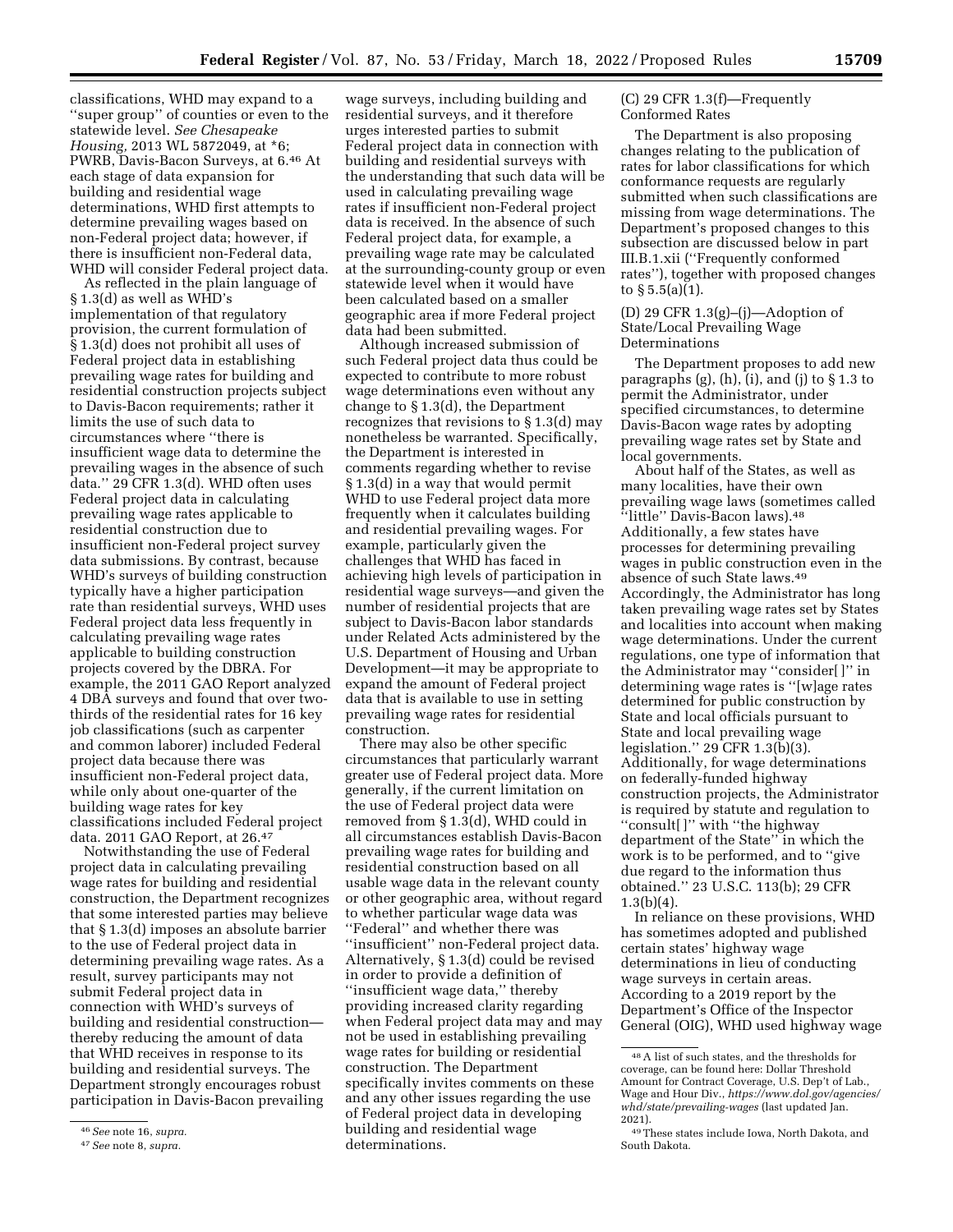determinations from 15 states between fiscal years 2013 and 2017. *See* 2019 OIG Report at 10.50

The OIG report expressed concern about the high number of out-of-date Davis-Bacon wage rates, particularly non-union rates, noting, for example, that some published wage rates were as many as 40 years old. *Id.* at 5. The OIG report further noted that at the time, 26 states and the District of Columbia had their own prevailing wage laws, and recommended that WHD ''should determine whether it would be statutorily permissible and programmatically appropriate to adopt [S]tate or local wage rates other than those for highway construction.'' *Id.* at 10–11. WHD indicated to OIG that in the absence of a regulatory revision, it viewed adoption of State rates for nonhighway construction as in tension with the definition of prevailing wage in § 1.2(a) and the ARB's *Mistick* decision. *Id.* at 10.

The Department shares OIG's concern regarding outdated wage rates. Outdated and/or inaccurate wage determinations are inconsistent with the intent of the Davis-Bacon labor standards, which aim to ensure that laborers and mechanics on covered projects are paid locally prevailing wages and fringe benefits. Wage rates that are significantly out-ofdate do not reflect this intent and could even have the effect of depressing wages if covered contractors pay no more than an artificially-low prevailing wage rate that has not been adjusted over time to continue to reflect the wages paid to workers in a geographic area. Accordingly, the Department agrees with OIG that, where appropriate, adoption of more current wage determinations made by states and localities would be consistent with the DBA's purpose. States often conduct wage surveys far more frequently than WHD.51 Furthermore, if a State or locality is already engaged in efforts to determine prevailing wages—and if the State's methods are reliable, rigorous, and transparent—similar activities conducted by WHD on a less regular basis can be duplicative and an inefficient use of survey respondents'

efforts and WHD's scarce resources. Relatedly, states and localities that regularly update their own wage determinations may have ongoing relationships with stakeholders in the relevant geographic areas that facilitate that process. In contrast, WHD may lack similarly strong relationships with those stakeholders given the relative infrequency with which it surveys any given area. Thus, many states and localities may be in a position to ensure greater participation in wage surveys, which can improve wage survey accuracy.

The Department believes that a regulatory revision would best ensure that WHD can incorporate State and local wage determinations where doing so would further the purposes of the Davis-Bacon labor standards. As noted above, the current regulations permit WHD to "consider" State or local prevailing wage rates among a variety of sources of information used to make wage determinations, and require WHD to give ''due regard'' to information obtained from State highway departments for highway wage determinations. *See* 29 CFR 1.3(b)(3)– (4). However, they also provide that any information WHD considers when making wage determinations must ''be evaluated in the light of [the prevailing wage definition set forth in] § 1.2(a).'' 29 CFR 1.3(c). While some States and localities' definitions of prevailing wage mirror the Department's regulatory definition, many others' do not.<sup>52</sup> Because the current regulations at §§ 1.2(a) and 1.3(c), as well as the ARB's decision in *Mistick,* suggest that any information (such as State or local wage rates) that WHD obtains and ''consider[s]'' under § 1.3(b) must be filtered through the definition of ''prevailing wage'' in § 1.2, the Department is proposing a regulatory change to clarify that WHD may adopt State or local prevailing wage determinations under certain circumstances even where the State or locality's definition of prevailing wage differs from the Department's.

Additionally, the Department's regulations apply numerous requirements and constraints to WHD's own wage determinations, such as those concerning geographic scope, *see* § 1.7, and the type of project data that may be

used, *see* § 1.3(d). Like the definition of prevailing wage, analogous requirements under State and local prevailing wage laws vary. Although, as noted above, the Department's regulations permit WHD to ''consider'' State and local determinations and to give ''due regard'' to State rates for highway construction, the current regulations do not specifically address whether WHD may adopt State or local rates derived using methods and requirements that differ from those used by WHD.

Accordingly, and in light of the advantages of adopting State and local rates discussed above, the Department is proposing to add a new paragraph, § 1.3(g), which would explicitly permit WHD to adopt prevailing wage rates set by State or local officials, even where the methods used to derive such rates, including the definition of the prevailing wage, may differ in some respects from the methods the Administrator uses under the DBA and the regulations in 29 CFR part 1. The proposal would permit WHD to adopt such wage rates provided that the Administrator, after reviewing the rate and the processes used to derive the rate, concludes that they meet certain listed criteria. The criteria, which are explained further below, are intended to allow WHD to adopt State and local prevailing wage rates where appropriate while also ensuring that adoption of such rates is consistent with the statutory requirements of the Davis-Bacon Act and does not create arbitrary distinctions between jurisdictions where WHD makes wage determinations by using its own surveys and jurisdictions where WHD makes wage determinations by adopting adopt State or local rates.

Importantly, the proposed rule requires the Administrator to make an affirmative determination that the enumerated criteria have been met in order to adopt a State or local wage rate, and to do so only after careful review of both the rate and the process used to derive the rate. This makes clear that if the proposed rule is finalized, the Department may not simply accept State or local data with little or no review. Such actions would be inconsistent with the Secretary's statutory responsibility to ''determine[ ]'' the wages that are prevailing. 40 U.S.C. 3142(b). Adoption of State or local rates after appropriate review, however, is consistent with the authority Congress granted to the Department in the Davis-Bacon Act. The DBA ''does not prescribe a method for determining prevailing wages.'' *Chesapeake Housing,* 2013 WL 5872049, at \*4.

<sup>50</sup>*See* note 11, *supra.* 

<sup>51</sup>Some states, such as Minnesota, conduct surveys annually. *See* Prevailing Wage: Annual Statewide Survey, Minn. Dep't of Labor & Indus., *[https://www.dli.mn.gov/business/employment](https://www.dli.mn.gov/business/employment-practices/prevailing-wage-annual-statewide-survey)[practices/prevailing-wage-annual-statewide-survey](https://www.dli.mn.gov/business/employment-practices/prevailing-wage-annual-statewide-survey)*  (last visited Nov. 17, 2021). Others use a different frequency; for example, Nevada conducts a survey every 2 years. *See* Nevada's 2021–2023 Prevailing Wage Survey Released, Nev. Dep't of Bus. & Indus., *[https://business.nv.gov/News](https://business.nv.gov/News_Media/Press_Releases/2021/Labor_Commissioner/Nevada%E2%80%99s_2021-2023_Prevailing_Wage_Survey_Released/)*\_*Media/Press*\_ *[Releases/2021/Labor](https://business.nv.gov/News_Media/Press_Releases/2021/Labor_Commissioner/Nevada%E2%80%99s_2021-2023_Prevailing_Wage_Survey_Released/)*\_*Commissioner/ [Nevada%E2%80%99s](https://business.nv.gov/News_Media/Press_Releases/2021/Labor_Commissioner/Nevada%E2%80%99s_2021-2023_Prevailing_Wage_Survey_Released/)*\_*2021-2023*\_*Prevailing*\_ *Wage*\_*Survey*\_*[Released/](https://business.nv.gov/News_Media/Press_Releases/2021/Labor_Commissioner/Nevada%E2%80%99s_2021-2023_Prevailing_Wage_Survey_Released/)* (last visited Nov. 17, 2021).

<sup>52</sup>For example, Washington uses a definition similar to the Department's current majority rule. See Wash. Rev. Code § 39.12.010(1) (2021). Wyoming, in contrast, uses a method that mirrors the three-step process in this proposed rule. Wyo. Stat. Ann.  $\S$  $\frac{5}{2}$ 7–4–401–413 (2021). Other states use CBA rates as a starting point. N.M. Stat. Ann. §§ 13– 4–10–17 (2021); N.M. Code R. § 11.1.2.12 (2021); N.Y. Lab. Law §§ 220–224 (McKinney 2021).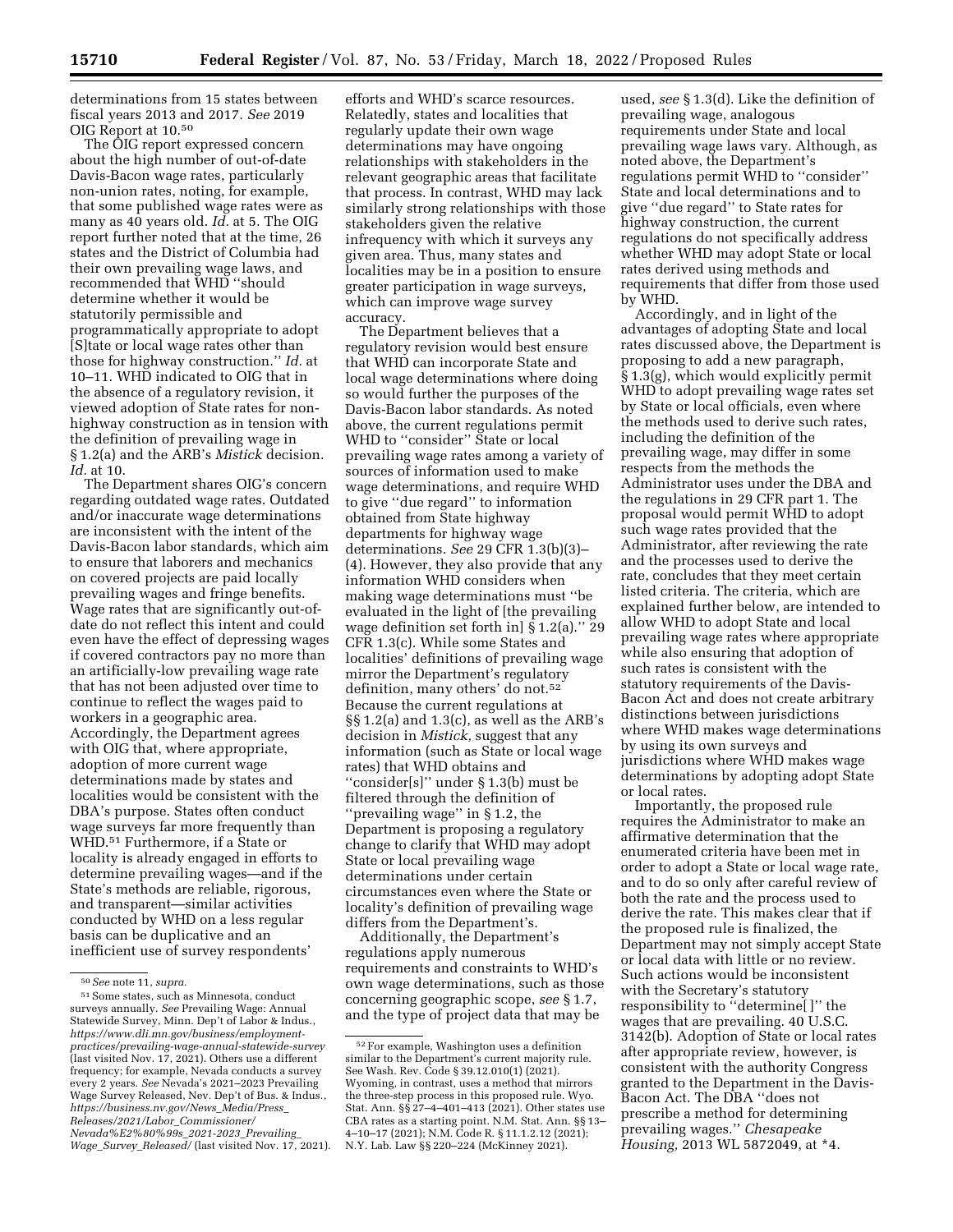Rather, the statute ''delegates to the Secretary, in the broadest terms imaginable, the authority to determine which wages are prevailing.'' *Donovan,*  712 F.2d at 616. The D.C. Circuit has explained that the DBA's legislative history reflects that Congress ''envisioned that the Secretary could establish the method to be used'' to determine DBA prevailing wage rates. *Id.* (citing 74 Cong. Rec. 6,516 (1931) (remarks of Rep. Kopp) (''A method for determining the prevailing wage rate might have been incorporated in the bill, but the Secretary of Labor can establish the method and make it known to the bidders.'')).

Reliance on prevailing wage rates calculated by State or local authorities for similar purposes is a permissible exercise of this broad statutory discretion. In areas where states or localities are already gathering reliable information about prevailing wages in construction, it may be inefficient for the Department to use its limited resources to perform the same tasks. As a result, the Department is proposing to use State and local wage determinations under specified circumstances where, based on a review and analysis of the processes used in those wage determinations, the Administrator determines that such use would be appropriate and consistent with the DBA. Such resource-driven decisions by Federal agencies are permissible. *See, e.g., Hisp. Affs. Project* v. *Acosta,* 901 F.3d 378, 392 (D.C. Cir. 2018) (upholding Department's decision not to collect its own data but instead to rely on a ''necessarily . . . imprecise'' estimate given that data collection under the circumstances would have been ''very difficult and resourceintensive''); *Dist. Hosp. Partners, L.P.* v. *Burwell,* 786 F.3d 46, 61–62 (D.C. Cir. 2015) (agency's use of ''imperfect[ ]'' data set was permissible under the Administrative Procedure Act).

The Department is proposing to permit the adoption of State and local rates for all types of construction. The FHWA's independent statutory obligation for the Department to consider and give ''due regard'' to information obtained from State highway agencies for highway wage determinations does not prohibit WHD from adopting State or local determinations, either for highway construction or for other types of construction, where appropriate. Rather, this language imposes a minimum requirement for the Secretary to consult with states and consider their wage determinations for highway construction. *See Virginia, ex rel., Comm'r, Virginia Dep't of Highways and*  *Transp.* v. *Marshall,* 599 F.2d 588, 594 (4th Cir. 1979) (''Section 113(b) requires that the Secretary 'consult' and give 'due regard' to the information thus obtained.''). In sum, the FHWA's requirement sets a floor for reliance on State data for highway construction, not a ceiling, and does not foreclose reliance on State or local data for other types of construction.

The criteria the Department proposes for the adoption of State or local rates, which are included in proposed new paragraph § 1.3(h), are as follows:

First, the State or local government must set prevailing wage rates, and collect relevant data, using a survey or other process that generally is open to full participation by all interested parties. This requirement ensures that WHD will not adopt a prevailing wage rate where the process to set the rate artificially favors certain entities, such as union or non-union contractors. Rather, the State or local process must reflect a good-faith effort to derive a wage that prevails for similar workers on similar projects within the relevant geographic area within the meaning of the Davis-Bacon Act statutory provisions. The use of the language ''survey or other process'' in the proposed regulatory text is intended to permit the Administrator to incorporate wage determinations from States or localities that do not necessarily engage in surveys but instead use a different process for gathering information and setting prevailing wage rates, provided that this process meets the required criteria.53

Second, the State or local wage rate must reflect both a basic hourly rate of pay as well as any locally prevailing bona fide fringe benefits, each of which can be calculated separately. Thus, under the proposed rule, WHD must be able to confirm during its review process that both figures are prevailing for the relevant classification(s), and must be able to list each figure separately on its wage determinations. This reflects the statutory requirement that a prevailing wage rate under the Davis-Bacon Act must include fringe benefits, 40 U.S.C. 3141(2)(B); 29 CFR 5.20, and that ''the Secretary is obligated to make a separate finding of the rate of contribution or cost of fringe benefits.'' 29 CFR 5.25(a). This requirement also would ensure that WHD could

determine the basic or regular rate of pay in order to determine compliance with the Contract Work Hours and Safety Standards Act (CWHSSA) and the Fair Labor Standards Act (FLSA).

Third, the State or local government must classify laborers and mechanics in a manner that is recognized within the field of construction. The Department recognizes that differences in industry practices mean that the precise types of work done and tools used by workers in particular classifications may not be uniform across states and localities. For example, in some areas, a significant portion of work involving the installation of heating, ventilation, and air-conditioning (HVAC) duct work may be done by an HVAC Technician, whereas in other areas such work may be more typically performed by a Sheet Metal Worker. Indeed, unlike in the case of the Service Contract Act (SCA), WHD does not maintain a directory of occupations for the Davis-Bacon Act. However, under this proposed rule, in order for WHD to adopt a State or locality's wage rate, the State or locality's classification system must be in a manner recognized within the field of construction. This standard is intended to ensure that the classification system does not result in lower wages than are appropriate by, for example, assigning duties associated with skilled classifications to a classification for a general laborer.

Finally, the State or local government's criteria for setting prevailing wage rates must be substantially similar to those the Administrator uses in making wage determinations under 29 CFR part 1. The proposed regulation provides a non-exclusive list of factors to guide this determination, including, but not limited to, the State or local government's definition of prevailing wage; the types of fringe benefits it accepts; the information it solicits from interested parties; its classification of construction projects, laborers, and mechanics; and its method for determining the appropriate geographic area(s). Thus, the more similar a State or local government's methods are to those used by WHD, the greater likelihood that their corresponding wage rate(s) will be accepted. While the proposed regulation lists the above factors as guidelines, it ultimately directs that the Administrator's determination in this regard will be based on the totality of the circumstances. The reservation of such discretion in the Administrator intends to preserve the Administrator's ability to make an overall determination regarding whether adoption of a State or local wage rate is consistent with both

<sup>53</sup>For example, a few states determine prevailing wage rates through stakeholder negotiations that typically involve labor and employer groups. The proposed rule does not foreclose acceptance of rates set using such a process providing that the process is generally open to full participation by all interested parties and that the other required criteria are met.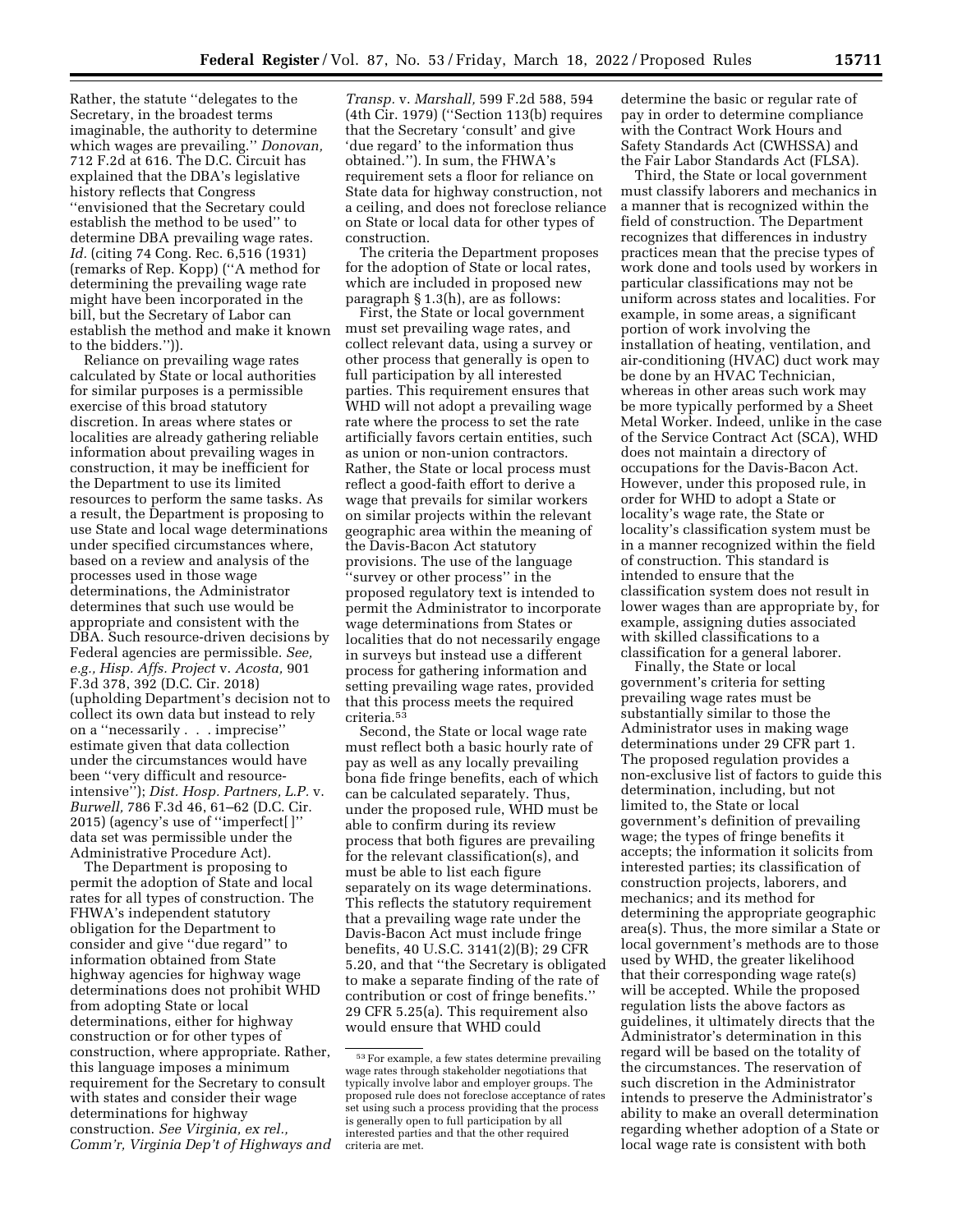the language and purpose of the DBA, and thereby is consistent with the statutory directive for the Secretary (in this case, via delegation to the Administrator), to determine the prevailing wage. *See* 40 U.S.C. 3142(b).

Proposed § 1.3(g) permits the Administrator to adopt State or local wage rates with or without modification. This is intended to encompass situations where the Administrator reviews a State or local wage determination and determines that although the State or local wage determination might not satisfy the above criteria as initially submitted, it would satisfy those criteria with certain modifications. For example, the Administrator may obtain from the State or local government the State or locality's wage determinations and the wage data underlying those determinations, and, provided the data was collected in accordance with the criteria set forth earlier (such as that the survey was fully open to all participants) may determine, after review and analysis, that it would be appropriate to use the underlying data to adjust or modify certain classifications or construction types, or to adjust the wage rate for certain classifications. Consistent with the Secretary's authority to make wage determinations, the regulation permits the Administrator to modify a State or local wage rate as appropriate while still generally relying on it as the primary source for a wage determination. For instance, before using State or local government wage data to calculate prevailing wage rates under the DBA, the Administrator could regroup counties, apply the definition of ''prevailing wage'' set forth in § 1.2, disregard data for workers who do not qualify as laborers or mechanics under the DBA, and/or segregate data based on the type of construction involved. It is anticipated that the Administrator would cooperate with the State or locality to make the appropriate modifications to any wage rates.

The Department also proposes to add a new paragraph § 1.3(i), which would explain that in order for WHD to adopt a State or local government prevailing wage rate, the Administrator must obtain the wage rates and any relevant supporting documentation and data from the State or local entity, and provides instructions for submission.

Finally, the Department proposes to add a new paragraph § 1.3(j), which would explain that nothing in the additional proposed sections described above precludes the Administrator from considering State or local prevailing wage rates in a more holistic fashion,

consistent with  $\S 1.3(b)(3)$ , or from giving due regard to information obtained from State highway departments, consistent with § 1.3(b)(4), as part of the Administrator's process of making prevailing wage determinations under 29 CFR part 1. For example, under this proposed rule, as under the current regulations, if a State or locality were to provide the Department with the underlying data that it uses to determine wage rates, even if the Administrator determines not to adopt the wage rates themselves, the Administrator may consider or use the data as part of the process to determine the prevailing wage within the meaning of 29 CFR 1.2, provided that the data is timely received and otherwise appropriate. The purpose of the proposed additional language is to clarify that the Administrator may, under certain circumstances, adopt State or local wage rates, and use them in wage determinations, even if the process and rules for State or local wage determinations differs from the Administrator's. These proposed revisions therefore address the concerns WHD voiced to OIG that the current regulations, and in particular the definition of prevailing wage as interpreted by the ARB in *Mistick,* could preclude, or at least be in tension with, such an approach.

iv. Section 1.4 Report of Agency Construction Programs

Section 1.4 currently provides that, to the extent practicable, agencies that use wage determinations under the DBRA shall submit an annual report to the Department outlining proposed construction programs for the coming year. The reports described in § 1.4 assist WHD in its multi-year planning efforts by providing information that may guide WHD's decisions regarding when to survey wages for particular types of construction in a particular locality. These reports are an effective way for the Department to know where Federal and federally assisted construction will be taking place, and therefore where updated wage determinations will be of most use.

Notwithstanding the importance of these reports to the program, contracting agencies have not regularly provided them to the Department. As a result, after careful consideration, the Department proposes to remove the language in the regulation that currently allows agencies to submit reports only ''to the extent practicable.'' Instead, as proposed, § 1.4 would require Federal agencies to submit the construction reports.

The Department also now proposes to adopt certain elements of two prior AAMs addressing these reports. In 1985, WHD updated its guidance regarding the agency construction reports, including by directing that Federal agencies submit the annual report by April 10 each year and providing a recommended format for such agencies to submit the report. *See* AAM 144 (Dec. 27, 1985). In 2017, WHD requested that Federal agencies include in the reports proposed construction programs for an additional 2 fiscal years beyond the upcoming year. *See* AAM 224 (Jan. 17, 2017). The proposed changes to § 1.4 would codify these guidelines as part of the regulations.

The Department also proposes new language requiring Federal agencies to include notification of any expected options to extend the terms of current construction contracts. The Department is proposing this change because—like a new contract—the exercise of an option requires the incorporation of the most current wage determination. *See* AAM 157 (Dec. 9, 1992); *see also* 48 CFR 22.404–12(a). Receiving information concerning expected options to extend the terms of current construction contracts therefore will help the Department assess where updated wage determinations are needed for Federal and federally assisted construction, which will in turn contribute to the effectiveness of the overall Davis-Bacon wage survey program. The Department also proposes that Federal agencies include the estimated cost of construction in their reports, as this information also will help the Department prioritize areas where updated wage determinations will have the broadest effects.

In addition, the Department proposes to require that Federal agencies include in the annual report a notification of any significant changes to previously reported construction programs. In turn, the Department proposes eliminating the current directive that agencies notify the Administrator mid-year of any significant changes in their proposed construction programs. Such notification would instead be provided in Federal agencies' annual reports.

Finally, the Department proposes deleting the reference to the Interagency Reports Management Program as the requirements of that program were terminated by the General Services Administration (GSA) in 2005. *See* 70 FR 3132 (Jan. 19, 2005).

The Department does not believe that these proposed changes will result in significant burdens on contracting agencies, as the proposed provisions request only information already on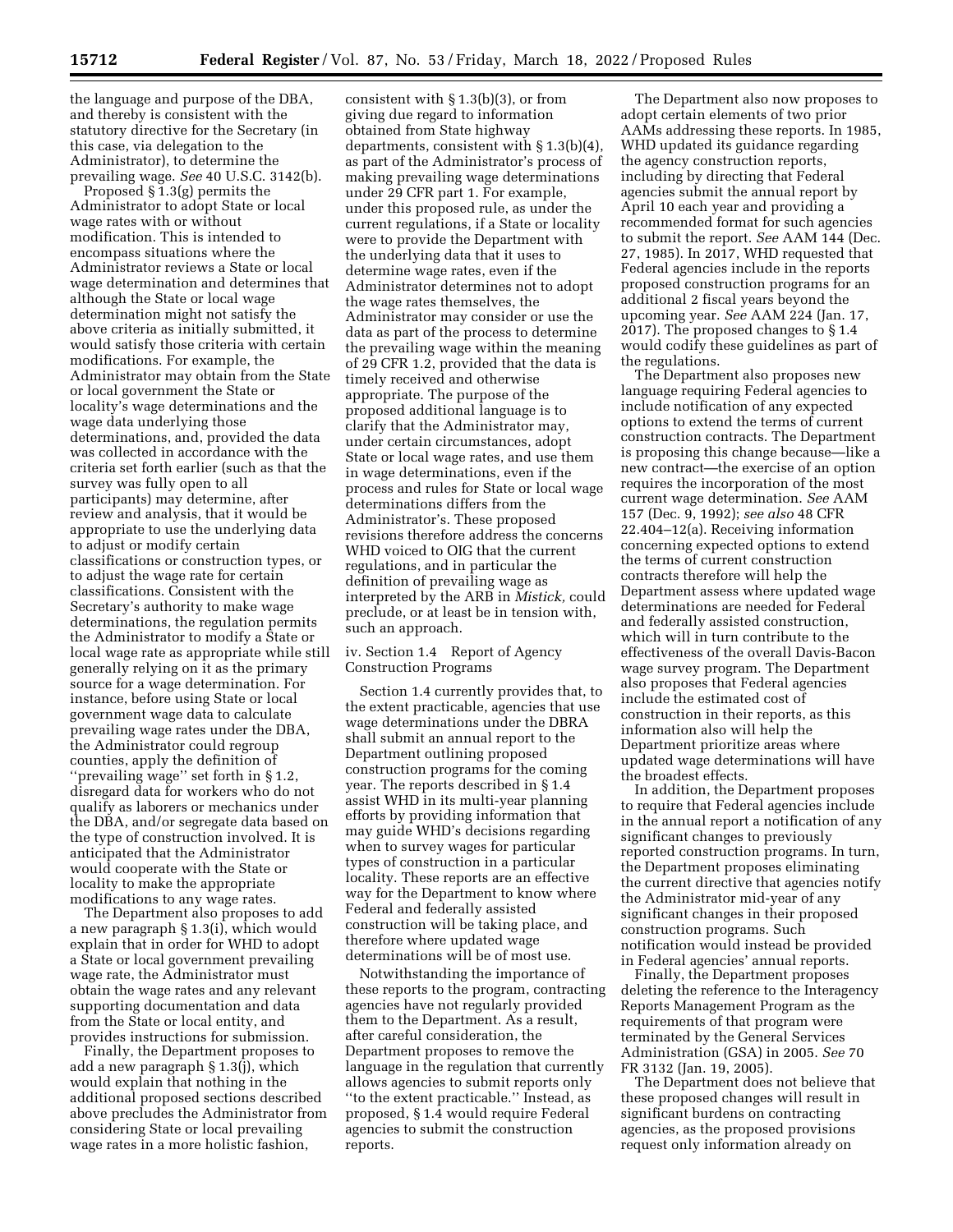hand. Furthermore, any burden resulting from the new proposal should be offset by the proposed elimination of the current directive that agencies notify the Administrator of any significant changes in a separate mid-year report. However, the Department also seeks comment on any alternative methods through which the Department may obtain the information and eliminate the need to require the agency reports.

v. Section 1.5 Publication of General Wage Determinations and Procedure for Requesting Project Wage Determinations

The Department proposes a number of revisions to § 1.5 to clarify the applicability of general wage determinations and project wage determinations. Except as noted below, these revisions are consistent with longstanding Department practice and subregulatory guidance.

First, the Department proposes to retitle § 1.5, currently titled ''Procedure for requesting wage determinations,'' as ''Publication of general wage determinations and procedure for requesting project wage determinations.'' The proposed revision better reflects the content of the section as well as the distinction between general wage determinations, which the Department publishes for broad use, and project wage determinations, which are requested by contracting agencies on a project-specific basis.

Additionally, the Department proposes to add language to § 1.5(a) to explain that a general wage determination contains, among other information, a list of wage rates determined to be prevailing for various classifications of laborers and mechanics for specified type(s) of construction in a given area. Likewise, the Department proposes to add language to § 1.5(b) to explain circumstances under which an agency may request a project wage determination, namely, where (1) the project involves work in more than one county and will employ workers who may work in more than one county; (2) there is no general wage determination in effect for the relevant area and type of construction for an upcoming project; or (3) all or virtually all of the work on a contract will be performed by one or more classifications that are not listed in the general wage determination that would otherwise apply, and contract award or bid opening has not yet taken place. The first of these three circumstances conforms to the proposed revision to the definition of ''area'' in § 1.2 discussed above that would permit the issuance of project wage determinations for multi-county projects

where appropriate. The latter two circumstances reflect the Department's existing practice. *See* PWRB, Davis-Bacon Wage Determinations, at 4–5.

The Department also proposes to add language to § 1.5(b) clarifying that requests for project wage determinations may be sent by means other than the mail, such as email or online submission, as directed by the Administrator. Additionally, consistent with the Department's current practice, the Department proposes to add language to § 1.5(b) requiring that when requesting a project wage determination for a project that involves multiple types of construction, the requesting agency must attach information indicating the expected cost breakdown by type of construction. *See* PWRB, Davis-Bacon Wage Determinations, at 5. The Department also proposes to clarify that in addition to submitting the information specified in the regulation, a party requesting a project wage determination must submit all other information requested in the Standard Form (SF) 308.

Finally, the Department proposes to clarify the term ''agency'' in § 1.5. In proposed § 1.5(b)(2) (renumbered, currently § 1.5(b)(1)), which describes the process for requesting a project wage determination, the Department proposes to delete the word ''Federal'' that precedes ''agency.'' This proposed deletion, and the resulting incorporation of the definition of ''agency'' from § 1.2, clarifies that, as already implied elsewhere in § 1.5, non-Federal agencies may request project wage determinations. *See, e.g.,* § 1.5(b)(3) (proposed  $\S 1.5(b)(4)$ ) (explaining that a State highway department under the Federal-Aid Highway Acts may be a requesting agency).

vi. Section 1.6 Use and Effectiveness of Wage Determinations

(A) Organizational, Technical and Clarifying Revisions

The Department proposes to reorganize, rephrase, and/or re-number several regulatory provisions and text in § 1.6. These proposed revisions include adding headings to paragraphs and subparagraphs for clarity; changing the order of some of the paragraphs and subparagraphs so that discussions of general wage determinations precede discussions of project wage determinations, reflecting the fact that general wage determinations are (and have been for many years) the norm, whereas project wage determinations are the exception; adding the word ''project'' before ''wage determinations'' in locations where the text refers to

project wage determinations but could otherwise be read as referring to both general and project wage determinations; using the term ''revised'' wage determination to refer both to cases where a wage determination is modified, such as due to updated CBA rates, and cases where a wage determination is re-issued entirely (referred to in the current regulatory text as a ''supersedeas'' wage determination), such as after a new wage survey; consolidating certain subsections that discuss revisions to wage determinations to eliminate redundancy and improve clarity; revising the regulation so that it references the publication of a general wage determination (consistent with the Department's current practice of publishing wage determinations online), rather than publication of notice of the wage determination (which the Department previously did in the **Federal Register**); and using the term ''issued'' to refer, collectively, to the publication of a general wage determination or WHD's provision of a project wage determination.

The Department also proposes minor revisions to clarify that there is only one appropriate use for wage determinations that are no longer current—which are referred to in current regulatory text as ''archived'' wage determinations, and the Department now proposes to describe as ''inactive'' to conform to the terminology currently used on the System for Award Management (*SAM.gov*). That permissible circumstance is when the contracting agency initially failed to incorporate the correct wage determination into the contract and subsequently must incorporate the correct wage determination after contract award or the start of construction (a procedure that is discussed in § 1.6(f)). In that circumstance, even if the wage determination that should have been incorporated at the time of the contract award has since become inactive, it is still the correct wage determination to incorporate into the contract.

The Department also proposes that agencies should notify the Administrator prior to engaging in incorporation of an inactive wage determination, and that agencies may not incorporate the inactive wage determination if the Administrator instructs otherwise. While the current regulation requires the Department to ''approv[e]'' the use of an inactive wage determination, the proposed change permits the contracting agency to use an inactive wage determination under these limited circumstances as long as it has notified the Administrator and has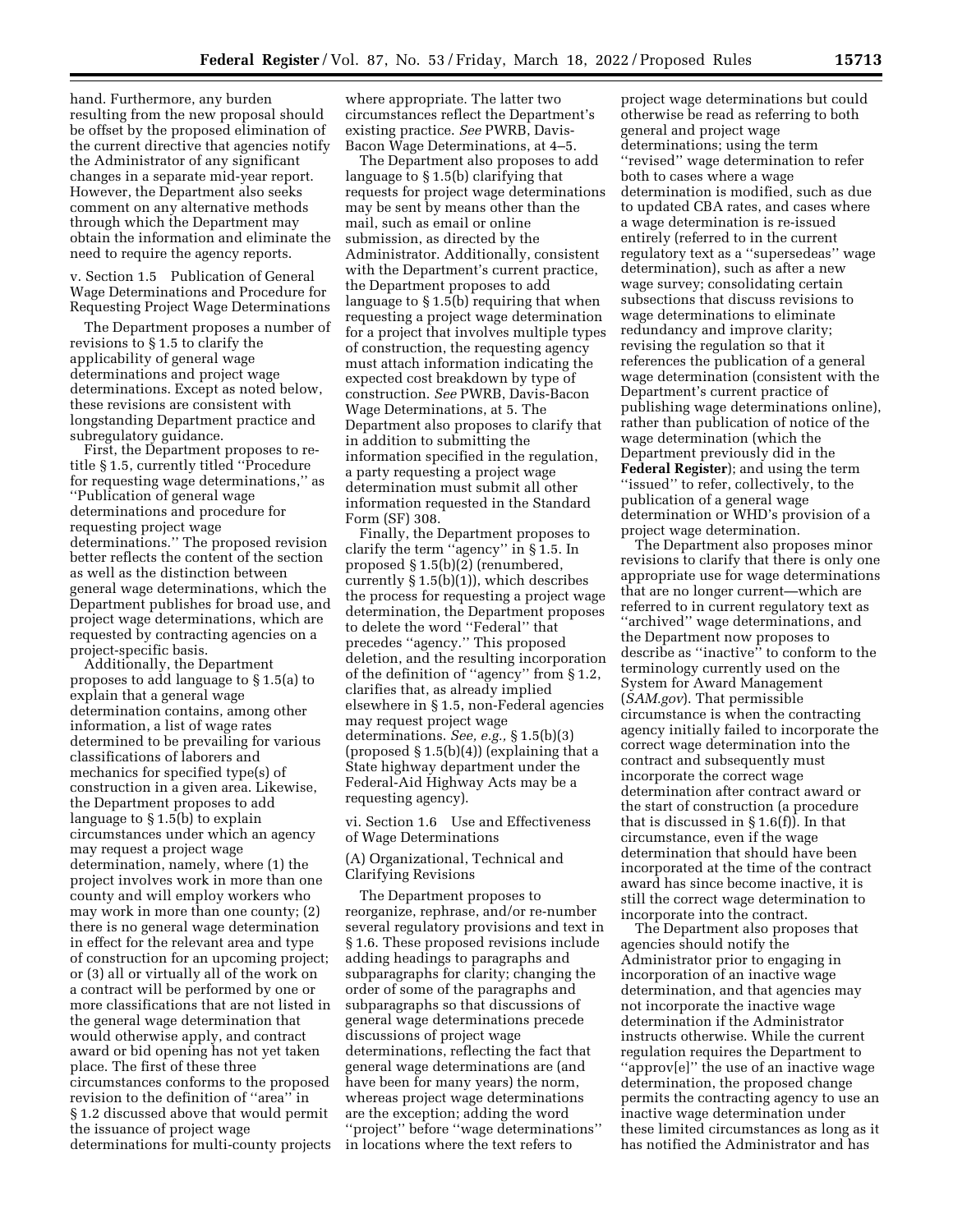not been instructed otherwise. The proposed change is intended to ensure that contracting agencies incorporate omitted wage determinations promptly rather than waiting for approval.

The Department also proposes revisions to § 1.6(b) to clarify when contracting agencies must incorporate multiple wage determinations into a contract. The proposed language states that when a construction contract includes work in more than one area (as the term is defined in § 1.2), and no multi-county project wage determination has been obtained (as contemplated by the proposed revisions to § 1.2), the applicable wage determination for each area must be incorporated into the contract so that all workers on the project are paid the wages that prevail in their respective areas, consistent with the DBA. The Department also proposes language stating that when a construction contract includes work in more than one type of construction (as the Department has proposed to define the term in § 1.2), the contracting agency must incorporate the applicable wage determination for each type of construction where the total work in that category of construction is substantial. This accords with the Department's longstanding guidance published in AAM 130 (Mar. 17, 1978) and AAM 131 (July 14, 1978).54 The Department intends to continue interpreting the meaning of ''substantial'' in subregulatory guidance.55 The Department requests comments on the above proposals, including potential ways to improve the standards for when and how to

55Most recently, on December 14, 2020, the Administrator issued AAM 236, which states that '[w]hen a project has construction items in a different category of construction, contracting agencies should generally apply multiple wage determinations when the cost of the construction exceeds either \$2.5 million or 20 percent of the total project costs,'' but that WHD will consider 'exceptional situations" on a case-by-case basis. AAM 236, pp. 1–2.

incorporate multiple wage determinations into a contract.

The Department also proposes to add language to § 1.6(b) clarifying and reinforcing the responsibilities of contracting agencies, contractors, and subcontractors with regard to wage determinations. Specifically, the Department proposes to clarify in § 1.6(b)(1) that contracting agencies are responsible for making the initial determination of the appropriate wage determination(s) for a project. In § 1.6(b)(2), the Department proposes to clarify that contractors and subcontractors have an affirmative obligation to ensure that wages are paid to laborers and mechanics in compliance with the DBRA labor standards.

The Department also proposes to revise language in § 1.6(b) that currently states that the Administrator ''shall give foremost consideration to area practice'' in resolving questions about ''wage rate schedules.'' In the Department's experience, this language has created unnecessary confusion because stakeholders have at times interpreted it as precluding the Administrator from considering other factors when resolving questions about wage determinations. Specifically, the Department has long recognized that when ''it is clear from the nature of the project itself in a construction sense that it is to be categorized'' as either building, residential, heavy, or highway construction, ''it is not necessary to resort to an area practice'' to determine the proper category of construction. AAM 130, at 2; *see also* AAM 131, at 1 (''area practice regarding wages paid will be taken into consideration together with other factors,'' when ''the nature of the project in a construction sense is not clear.''); *Chastleton Apartments,* WAB No. 84–09, 1984 WL 161751, at \*4 (Dec. 11, 1984) (because the ''character of the structure in a construction sense dictates its characterization for Davis-Bacon wage purposes,'' where there was a substantial amount of rehabilitation work being done on a project similar to a commercial building in a construction sense, it was ''not necessary to determine whether there [was] an industry practice to recognize'' the work as residential construction). The regulatory reference to giving ''foremost consideration to area practice'' in determining which wage determination to apply to a project arguably is in tension with the Department's longstanding position, and has resulted in stakeholders contending on occasion that WHD or a contracting agency must in every instance conduct an exhaustive review of local area practice as to how

work is classified, even if the nature of the project in a construction sense is clear. The revised language would resolve this perceived inconsistency and would streamline determinations regarding construction types by making clear that while the Administrator should continue considering area practice, the Administrator may consider other relevant factors, particularly the nature of the project in a construction sense. This proposed regulatory revision also would better align the Department's regulations with the FAR, which does not call for ''foremost consideration'' to be given to area practice in all circumstances, but rather provides, consistent with AAMs 130 and 131, that ''[w]hen the nature of a project is not clear, it is necessary to look at additional factors, with primary consideration given to locally established area practices.'' 48 CFR  $22.404 - 2(c)(5)$ .

In § 1.6(e), the Department proposes to clarify that if, prior to contract award (or, as appropriate, prior to the start of construction), the Administrator provides written notice that the bidding documents or solicitation included the wrong wage determination or schedule, or that an included wage determination was withdrawn by the Department as a result of an Administrative Review Board decision, the wage determination may not be used for the contract, without regard to whether bid opening (or initial endorsement or the signing of a housing assistance payments contract) has occurred. Current regulatory text states that under such circumstances, notice of such errors is ''effective immediately'' but does not explain the consequences of such effect. The proposed language is consistent with the Department's current practice and guidance. *See* Manual of Operations at 35.

In § 1.6(g), the Department proposes to clarify that under the Related Acts, if Federal funding or assistance is not approved prior to contract award (or the beginning of construction where there is no contract award), the applicable wage determination must be incorporated retroactive to the date of the contract award or the beginning of construction; the Department proposes to delete language indicating that a wage determination must be ''requested,'' as such language appears to contemplate a project wage determination, which in most situations will not be necessary as a general wage determination will apply. The Department also proposes to revise § 1.6(g) to clarify that it is the head of the applicable Federal agency who must request any waiver of the requirement that a wage determination

<sup>54</sup>AAM 130 states that where a project ''includes construction items that in themselves would be otherwise classified, a multiple classification may be justified if such construction items are a substantial part of the project . . . [but] a separate classification would not apply if such construction items are merely incidental to the total project to which they are closely related in function,'' and construction is incidental to the overall project. AAM 130, p. 2, n.1. AAM 131 similarly states that multiple schedules are issued if ''the construction items are substantial in relation to project cost[s].'' However, it, it further explains that ''[o]nly one schedule is issued if construction items are 'incidental' in function to the overall character of a project . . . and if there is not a substantial amount of construction in the second category.'' AAM 131, p. 2.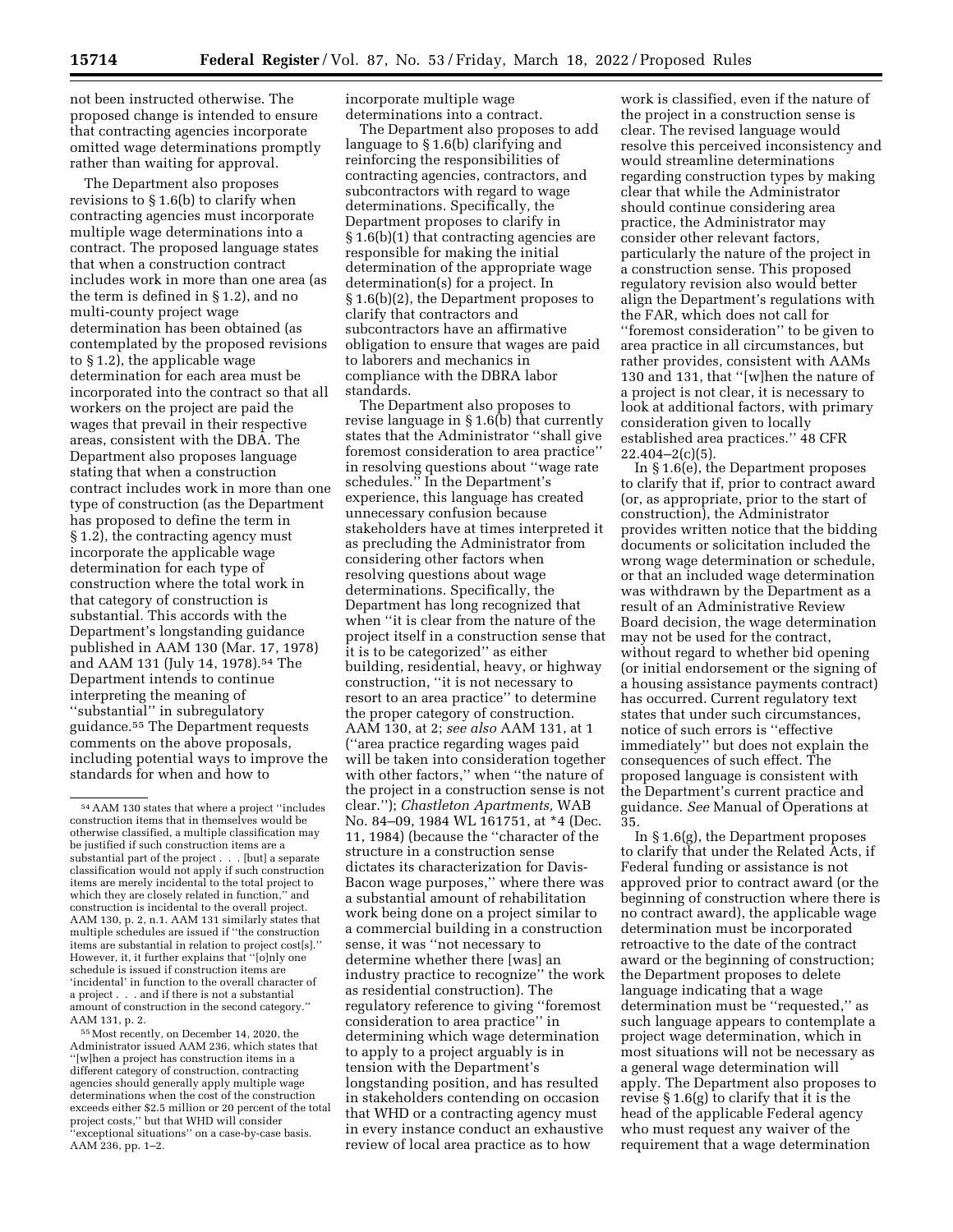provided under such circumstances be retroactive to the date of the contract award or the beginning of construction. The current version of § 1.6(g) uses the term ''agency'' and is therefore ambiguous as to whether it refers to the Federal agency providing the funding or assistance or the State or local agency receiving it. The proposed clarification that this term refers to Federal agencies reflects both the Department's current practice and its belief that it is most appropriate for the relevant Federal agency, rather than a State or local agency, to bear these responsibilities, including assessing, as part of the waiver request, whether nonretroactivity would be necessary and proper in the public interest based on all relevant considerations.

(B) Requirement To Incorporate Most Recent Wage Determinations Into Certain Ongoing Contracts

The Department's longstanding position has been to require that contracts and bid solicitations contain the most recently issued revision to a wage determination to be applied to construction work to the extent that such a requirement does not cause undue disruption to the contracting process. *See* 47 FR 23644, 23646 (May 28, 1982); *United States Army,* ARB No. 96–133, 1997 WL 399373, at \*6 (July 17, 1997) (''The only legitimate reason for not including the most recently issued wage determination in a contract is based upon disruption of the procurement process.''). Under the current regulations, a wage determination is generally applicable for the duration of a contract once incorporated. *See* 29 CFR 1.6(c)(2)(ii) and (c)(3)(vi). For clarity, the Department proposes to add language to § 1.6(a) to state this affirmative principle.

The Department also proposes to add a new section,  $\S 1.6(c)(2)(iii)$ , to clarify two circumstances where this general principle does not apply. First, the Department proposes to explain that the most recent version of any applicable wage determination(s) must be incorporated when a contract or order is changed to include additional, substantial construction, alteration, and/ or repair work not within the scope of work of the original contract or order or to require the contractor to perform work for an additional time period not originally obligated, including where an agency exercises an option provision to unilaterally extend the term of a contract. This proposed change is consistent with the Department's guidance, case law, and historical practice, under which such

modifications are considered new contracts. *See United States Army,* 1997 WL 399373, at \*6 (noting that DOL has consistently ''required that new DBA wage determinations be incorporated

. . . when contracts are modified beyond the obligations of the original contract''); *Iowa Dep't of Transp.,* WAB No. 94–11, 1994 WL 764106, at \*5 (Oct. 7, 1994) (''A contract that has been 'substantially' modified must be treated as a 'new' contract in which the most recently issued wage determination is applied.''); AAM 157 (Dec. 9, 1992) (explaining that exercising an option ''requires a contractor to perform work for a period of time for which it would not have been obligated . . . under the terms of the original contract,'' and as such, ''once the option . . . is exercised, the additional period of performance becomes a new contract''). Under these circumstances, the most recent version of any wage determination(s) must be incorporated as of the date of the change or, where applicable, the date the agency exercises its option to extend the contract's term. These circumstances do not include situations where the contractor is simply given additional time to complete its original commitment or where the additional construction, alteration, and/or repair work in the modification is merely incidental.

Additionally, modern contracting methods frequently involve a contractor agreeing to perform construction as the need arises over an extended time period, with the quantity and timing of the construction not known when the contract is awarded.56 Examples of such contracts would include, but are not limited to: A multi-year indefinitedelivery-indefinite-quantity (IDIQ) contract to perform repairs to a Federal facility when needed; a long-term contract to operate and maintain part or all of a facility, including repairs and renovations as needed; 57 or a schedule contract or blanket purchase agreement whereby a contractor enters into an agreement with a Federal agency to provide certain products or services (either of which may involve work subject to Davis-Bacon coverage, such as installation) or construction at agreedupon prices to various agencies or other government entities, who can order from the schedule at any time during

the contract. The extent of the required construction, the time, and even the place where the work will be performed may be unclear at the time such contracts are awarded.

Particularly when such contracts are lengthy, using an outdated wage determination from the time of the underlying contract award is contrary to the text and purpose of the DBA because it does not sufficiently ensure that workers are paid prevailing wages. Additionally, in the Department's experience, agencies are sometimes inconsistent as to how they incorporate wage determination revisions into these types of contracts. Some agencies do so every time additional Davis-Bacon work is obligated, others do so annually, others only incorporate applicable wage determinations at the time the original, underlying contract is awarded, and sometimes no wage determination is incorporated at all. This inconsistency can prevent the payment of prevailing wages to workers and can disrupt the contracting process.

Accordingly, the Department proposes to require, for these types of contracts, that contracting agencies incorporate the most up-to-date applicable wage determination(s) annually on each anniversary date of a contract award or, where there is no contract, on each anniversary date of the start of construction, or another similar anniversary date where the agency has sought and received prior approval from the Department for the alternative date. This proposal is consistent with the rules governing wage determinations under the SCA, which require that the contracting agency obtain a wage determination prior to the ''[a]nnual anniversary date of a multi-year contract subject to annual fiscal appropriations of the Congress.'' *See* 29 CFR 4.4(a)(1)(v). Additionally, consistent with the discussion above, if an option is exercised for one of these types of contracts, the most recent version of any wage determination(s) would need to be incorporated as of the date the agency exercises its option to extend the contract's term (subject to the exceptions set forth in proposed § 1.6(c)(2)(ii)), even if that date did not coincide with the anniversary date of the contract. When any construction work under such a contract is obligated, the most up-to-date wage determination(s) incorporated into the underlying contract must be included in each task order, purchase order, or any other method used to direct performance. Once an applicable wage determination revision is included in such an order, that revision would generally be applicable until the

 $^{56}\rm{Depending}$  on the circumstances, these types of contracts may be principally for services and therefore subject to the SCA, but contain substantial segregable work that is covered by the DBA. *See* 29 CFR 4.116(c)(2).

<sup>57</sup>The Department of Defense, for example, enters into such arrangements pursuant to the Military Housing Privatization Initiative, 10 U.S.C. 2871, *et seq.*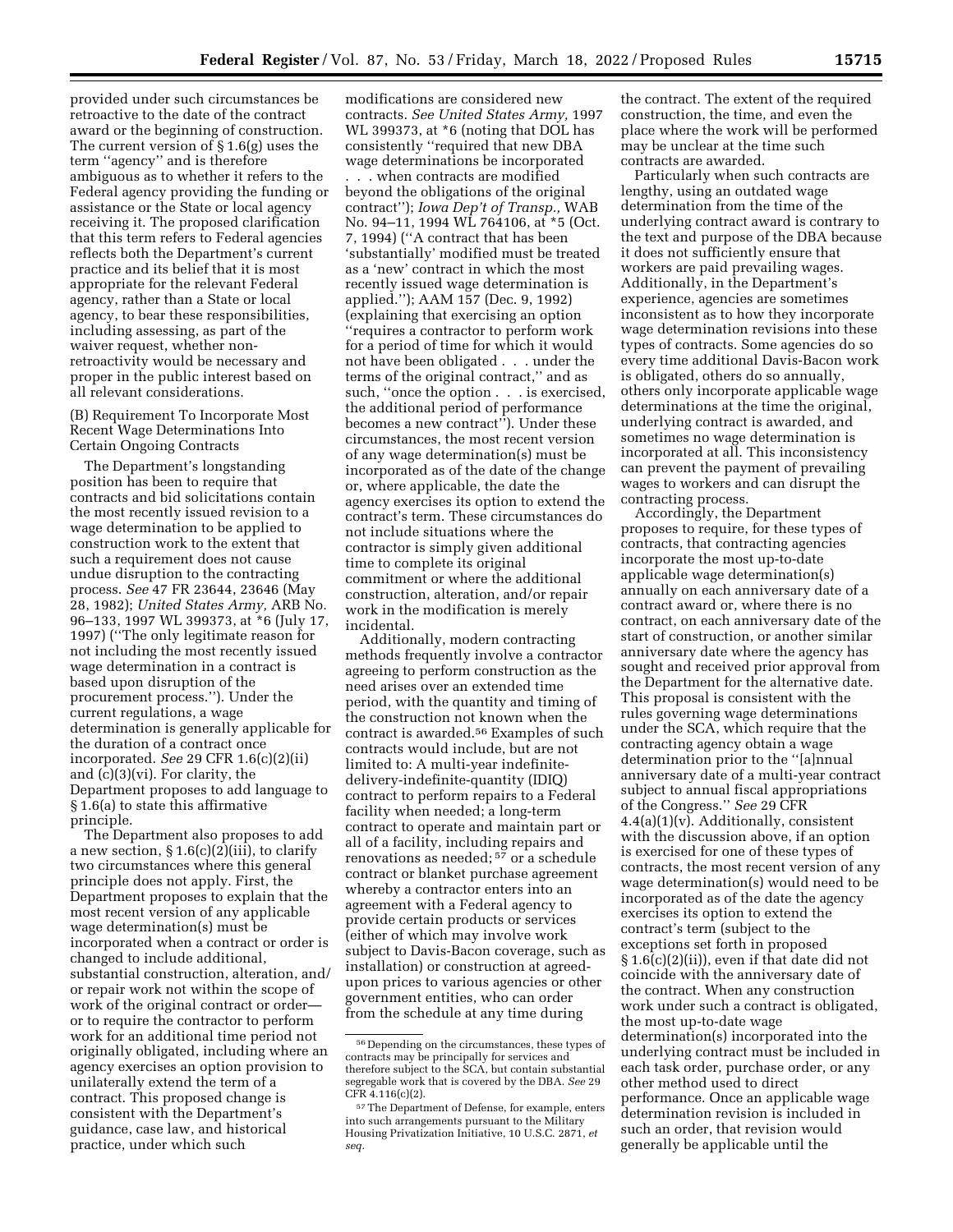construction items originally called for by that order are completed, even if the completion of that work extends beyond the twelve-month period following the most recent anniversary date of the underlying contract. By proposing this revision, the Department seeks to ensure that workers are being paid prevailing wages within the meaning of the Act, provide certainty and predictability to agencies and contractors as to when, and how frequently, wage rates in these types of contracts can be expected to change, and bring consistency to agencies' application of the DBA. The Department has also included language noting that contracting and ordering agencies remain responsible for ensuring that the applicable updated wage determination(s) is included in task orders, purchase orders, or other similar contract instruments that are issued under the master contract.

## (C) 29 CFR 1.6(c)(1)—Periodic Adjustments

The Department proposes to add a provision to 29 CFR  $1.6(c)(1)$  to expressly provide a mechanism to regularly update certain noncollectively bargained prevailing wage rates. Such rates (both base hourly wages and fringe benefits) would be updated between surveys so that they do not become out-of-date and fall behind wage rates in the area.

### (1) Background

Based on the data that it receives through its prevailing wage survey program, WHD generally publishes two types of prevailing wage rates on the Davis-Bacon wage determinations that it issues: (1) Modal rates (under the current majority rule, wage rates that are paid to a majority of workers in a particular classification), and (2) weighted average rates, which are published whenever the wage data received by WHD reflects that no single wage rate was paid to a majority of workers in the classification. *See* 29 CFR 1.2(a)(1).

Under the current majority rule, modal majority wage rates typically reflect collectively bargained wage rates. When a CBA rate prevails on a general wage determination, WHD updates that prevailing wage rate based on periodic wage and fringe benefit increases in the CBA. Manual of Operations at 74–75; *see also Mistick Construction,* 2006 WL 861357, at \*7 n.4.58 However, when the prevailing wage is set through the

weighted average method based on noncollectively bargained rates or a mix of collectively bargained rates and noncollectively bargained rates, or when a non-collectively bargained rate prevails, such wage rates (currently designated as ''SU'' rates) on general wage determinations are not updated between surveys, and therefore can become outof-date. This proposal would expand WHD's practice of updating collectively bargained rates between surveys to include updating non-collectively bargained rates.

While the goal of WHD is to conduct surveys in each area every 3 years, because of the resource intensive nature of the wage survey process and the vast number of survey areas, many years can pass between surveys conducted in any particular area. The 2011 GAO Report found that, as of 2010, while 36 percent of "nonunion-prevailing rates" 59 were 3 years old or less, almost 46 percent of these rates were 10 or more years old. 2011 GAO Report at 18.60 As a result of lengthy intervals between Davis-Bacon surveys, the real value of the effectivelyfrozen rates erodes as compensation in the construction industry and the cost of living rise. The resulting decline in the real value of prevailing wage rates may adversely affect construction workers the DBA was intended to protect. *See Coutu,* 450 U.S. at 771 (''The Court's previous opinions have recognized that '[o]n its face, the Act is a minimum wage law designed for the benefit of construction workers.' '' (citations omitted)).

This issue is one that program stakeholders raised with the GAO. According to several union and contractor officials interviewed in the 2011 report, the age of the Davis-Bacon ''nonunion-prevailing rates'' means they often do not reflect actual prevailing wages. 2011 GAO Report at 18.61 As a result, the officials said it is ''more difficult for both union and nonunion contractors to successfully bid on Federal projects because they cannot recruit workers with artificially low wages but risk losing contracts if their bids reflect more realistic wages.'' *Id.*  Regularly updating these rates would alleviate this situation and better protect workers' wage rates. The Department anticipates that updated rates would

also better reflect construction industry compensation in communities where federally funded construction is occurring.

This proposal to update noncollectively bargained rates is consistent with, and builds upon, the current regulatory text at 29 CFR 1.6(c)(1), which provides that wage determinations ''may be modified from time to time to keep them current.'' This regulatory provision provides legal authority for updating wage rates, and it has been used as a basis for updating collectively bargained prevailing wage rates based on CBA submissions between surveys. *See* Manual of Operations at 74–75. In this rule, the Department proposes to extend this practice to non-collectively bargained rates based on ECI data. The Department believes that ''chang[ed] circumstances''—including an increase in weighted average rates—and the lack of an express mechanism to update noncollectively bargained rates between surveys under the existing regulations support this proposed ''extension of current regulation[s]'' to better effectuate the DBRA's purpose. *Motor Vehicle Mfrs. Ass'n of U.S., Inc.* v. *State Farm Mut. Auto. Ins. Co.,* 463 U.S. 29, 42 (1983); *see also In re Permian Basin Area Rate Cases,* 390 U.S. 747, 780 (1968) (Court ''unwilling to prohibit administrative action imperative for the achievement of an agency's ultimate purposes'' absent ''compelling evidence that such was Congress' intention'').

This proposal is consistent with the Department's broad authority under the statute to ''establish the method to be used'' to determine DBA prevailing wage rates. *Donovan,* 712 F.2d at 63. The Department believes that the new periodic adjustment proposal will ''on balance result in a closer approximation of the prevailing wage'' for these rates and therefore is an appropriate extension of the current regulation. *Id.*  at 630 (citing *American Trucking Ass'ns*  v. *Atchison, T. & S.F. Ry.,* 387 U.S. 397, 416 (1967)).

This proposed new provision is particularly appropriate because it seeks to curb a practice the DBA and Related Acts were enacted to prevent: Payment of ''substandard'' wages (here, out-ofdate non-collectively bargained rates) on covered construction projects that are less than current wages for similar work prevailing in the private sector. Regularly increasing non-collectively bargained weighted average and prevailing rates that are more than 3 years old would be consistent with the DBA's purpose of protecting local wage standards.

<sup>58</sup>WHD similarly updates weighted average rates based entirely on collectively bargained rates (currently designated as ''UAVG'' rates) using periodic wage and fringe benefit increases in the CBAs.

<sup>59</sup> ''Nonunion-prevailing rates,'' as used in the GAO report, is a misnomer, as it refers to weighted average rates that, as noted, are published whenever the same wage rate is not paid to a majority of workers in the classification, including when much or even most of the data reflects union wages, just not that the same union wage was paid to a majority of workers in the classification.

<sup>60</sup>*See* note 8, *supra.* 

<sup>61</sup>*See* note 8, *supra.*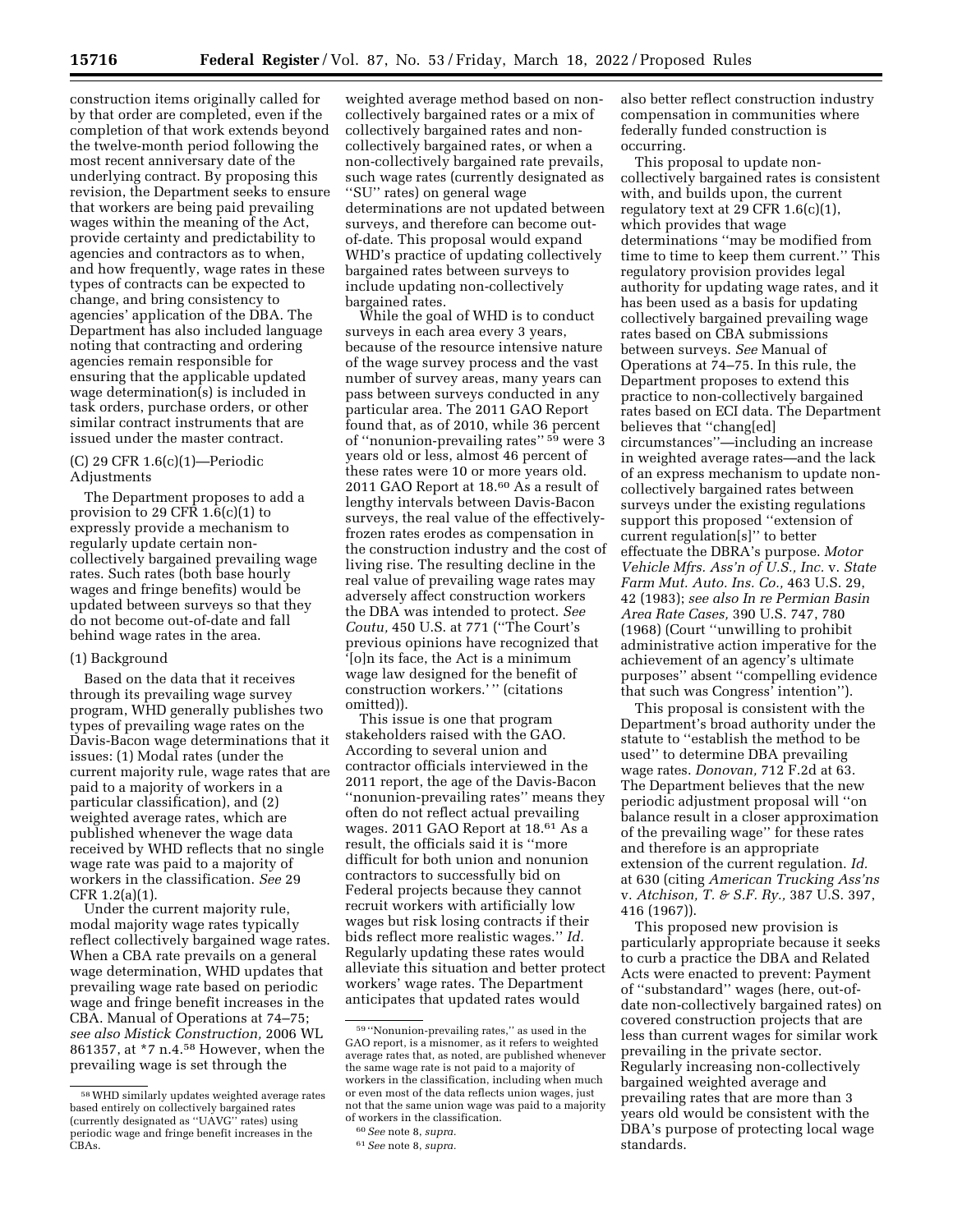As proposed, the periodic adjustment provision would help effectuate the DBA's purpose by updating significantly out-of-date non-collectively bargained wage rates, including thousands of wage rates that were published decades ago, that have not been updated since, and that therefore likely have fallen behind currently prevailing local rates. As of September 30, 2018, over 7,100 noncollectively bargained wage rates, or 5.3 percent of the 134,738 total unique

published rates at that time, had not been updated in 11 to 40 years. *See*  2019 OIG Report at 3, 5. Updating such out-of-date construction wages would better align with the DBRA's main objective.

Tethering the proposed periodic updates to existing non-collectively bargained prevailing wage rates is intended to keep such rates more current in the interim period between surveys. It is reasonable to assume that

non-collectively bargained rates, like other rates that the Secretary has determined to prevail, generally increase over time like other construction compensation measures. *See, e.g.,* Table A (showing recent annual rates of union and non-union construction wage increases in the United States); Table B (showing Employment Cost Index changes from 2001 to 2020).

| Year    | Median weekly earnings |           | Members of    |                   |
|---------|------------------------|-----------|---------------|-------------------|
|         | Members of<br>unions   | Non-union | unions<br>(%) | Non-union<br>(% ) |
| 2015    | \$1,099                | \$743     |               |                   |
| 2016    | .168                   | 780       |               |                   |
| 2017    | .163                   | 797       |               |                   |
| 2018    | .220                   | 819       |               |                   |
| 2019    | .257                   | 868       |               | 6                 |
| 2020    | .254                   | 920       |               | 6                 |
| Average |                        |           |               |                   |

Source: Current Population Survey, Table 43: Median weekly earnings of full-time wage and salary workers by union affiliation, occupation, and industry, Bureau of Labor Statistics, *<https://www.bls.gov/cps/cpsaat43.htm>*(last modified Jan. 22, 2021). Note: Limited to workers in the construction industry.

TABLE B—EMPLOYMENT COST INDEX (ECI), 2001–2020, TOTAL COM-PENSATION OF PRIVATE WORKERS IN CONSTRUCTION, AND EXTRACTION, FARMING, FISHING, AND FORESTRY **OCCUPATIONS** 

[Average 12-month percent changes (rounded to the nearest tenth)]

| Year | Average %<br>change |  |
|------|---------------------|--|
| 2001 | 4.5                 |  |
| 2002 | 3.5                 |  |
| 2003 | 3.9                 |  |
| 2004 | 4.5                 |  |
| 2005 | 3.1                 |  |
| 2006 | 3.5                 |  |
| 2007 | 3.5                 |  |
| 2008 | 3.7                 |  |
| 2009 | 17                  |  |
| 2010 | 2.0                 |  |
| 2011 | 1.6                 |  |
| 2012 | 1.5                 |  |
| 2013 | 1.8                 |  |
| 2014 | 2.0                 |  |
| 2015 | 2.0                 |  |
| 2016 | 2.4                 |  |
| 2017 | 2.7                 |  |
| 2018 | 2.3                 |  |
| 2019 | 2.3                 |  |
| 2020 | 2.4                 |  |
|      |                     |  |

Source: Bureau of Labor Statistics, *[https://](https://www.bls.gov/web/eci/eci-constant-real-dollar.pdf) [www.bls.gov/web/eci/eci-constant-real](https://www.bls.gov/web/eci/eci-constant-real-dollar.pdf)[dollar.pdf.](https://www.bls.gov/web/eci/eci-constant-real-dollar.pdf)* 

## (2) Periodic Adjustment Proposal

This proposal seeks to update noncollectively bargained rates that are 3 or more years old by adjusting them

regularly based on total compensation data to keep pace with current construction wages and benefits. Specifically, the Department proposes to add language to § 1.6(c)(1) to expressly permit adjustments to non-collectively bargained rates on general wage determinations based on U.S. Bureau of Labor Statistics (BLS) Employment Cost Index (ECI) data or its successor data. The Department's proposal provides that non-collectively bargained rates may be adjusted based on ECI data no more frequently than once every 3 years, and no sooner than 3 years after the date of the rate's publication, continuing until the next survey results in a new general wage determination. This proposed interval would be consistent with WHD's goal to increase the percentage of Davis-Bacon wage rates that are 3 years old or less. Under the proposal, non-collectively bargained rates (wages and fringe benefits) would be adjusted from the date the rate was originally published and brought up to their present value. Going forward under the proposed 30-percent rule, any non-collectively bargained prevailing or weighted average rates published after this rule became effective would be updated if they were not re-surveyed within 3 years after publication. The Department anticipates implementing this new regulatory provision by issuing general wage determination modifications.

The Department believes that ECI data is appropriate for these proposed rate adjustments because the ECI tracks both wages and benefits, and may be used as a proxy for construction compensation changes over time. Therefore, the Department proposes to use a compensation growth rate based on the change in the ECI total compensation index for construction, extraction, farming, fishing, and forestry occupations to adjust non-collectively bargained rates (both base hourly and fringe benefit rates) published in 2001 or after.62

In addition, because updating noncollectively bargained rates would be resource-intensive, the Department does not anticipate making all initial adjustments to such rates that are 3 or more years old simultaneously, but rather anticipates that such adjustments would be made over a period of time (though as quickly as is reasonably possible). Similarly, particularly due to the effort involved, the process of adjusting non-collectively bargained rates that are 3 or more years old is

<sup>62</sup>Because this particular index is unavailable prior to 2001, the Department proposes to use the compensation growth rate based on the change in the ECI total compensation index for the goodsproducing industries (which includes the construction industry) to bring the relatively small percentage of non-collectively bargained rates published before 2001 up to their 2000 value. The Department would then adjust the rates up to the present value using the ECI total compensation index for construction, extraction, farming, fishing, and forestry occupations.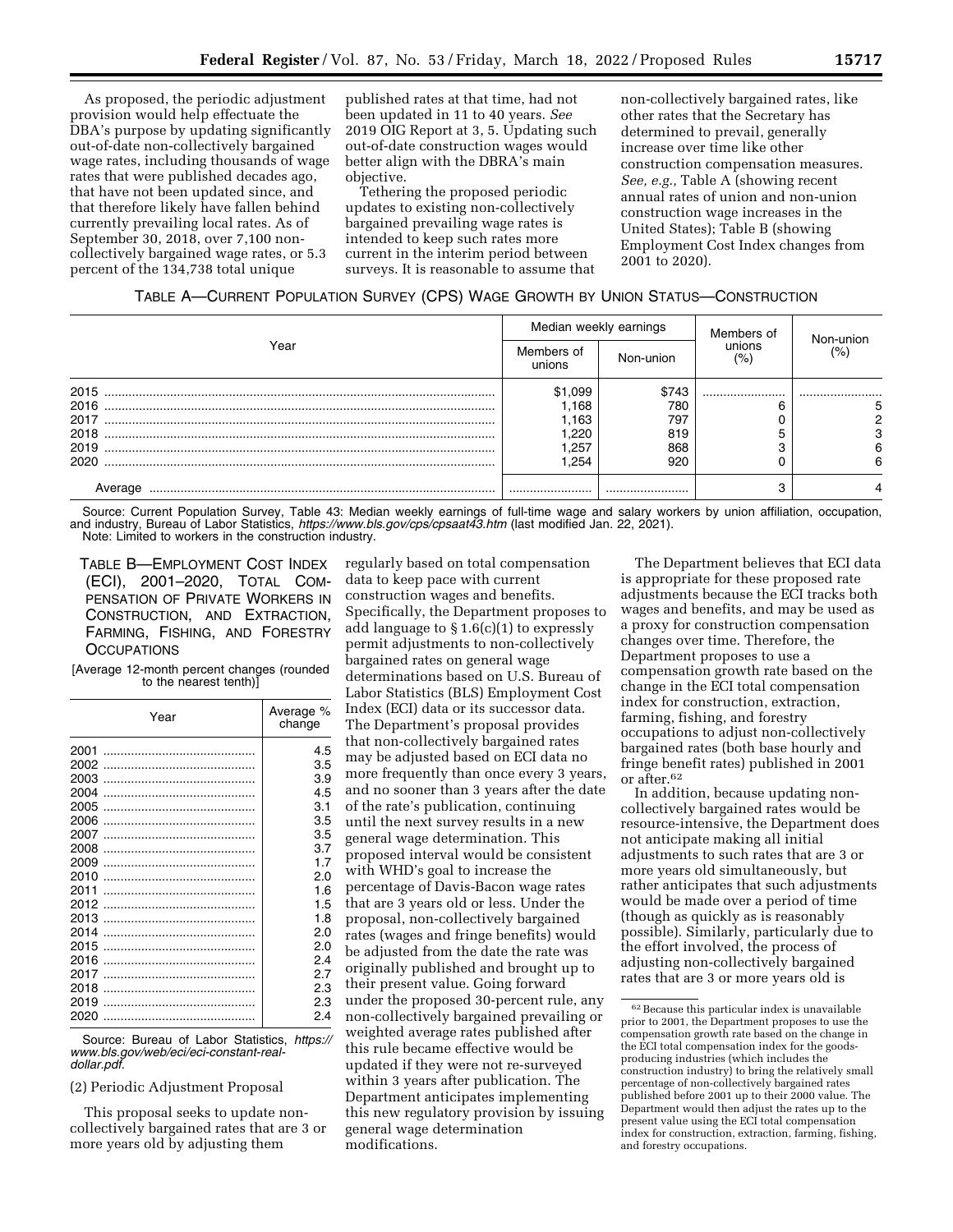unlikely to begin until approximately 6 months to a year after a final rule implementing this proposal becomes effective.

The Department seeks comments on this proposal, and invites comments on alternative data sources to adjust noncollectively bargained rates. The Department considered proposing to use the Consumer Price Index (CPI) but considers this data source to be a less appropriate index to use to update noncollectively bargained rates because the CPI measures movement of consumer prices as experienced by day-to-day living expenses, unlike the ECI, which measures changes in the costs of labor in particular. The CPI does not track changes in wages or benefits, nor does it reflect the costs of construction workers nationwide. The Department nonetheless invites comments on use of the CPI to adjust non-collectively bargained rates.

## (D) 29 CFR 1.6(f)

Section 1.6(f) addresses post-award determinations that a wage determination has been wrongly omitted from a contract. The Department's proposed changes to this subsection are discussed below in part III.B.3.xx (''Post-award determinations and operation-of-law''), together with proposed changes to §§ 5.5 and 5.6.

vii. Section 1.7 Scope of Consideration

The Department's existing regulations in § 1.7 address two related concepts. The first is the level of geographic aggregation of wage data that should be the default for making a wage determination. The second is how the Department should expand that level of geographic aggregation when it does not have sufficient wage survey data to make a wage determination at the default level. The Department is considering whether to update the language of § 1.7 to more clearly describe WHD's process for expanding the geographic scope of survey data, and whether to modify the regulations by eliminating the current bar on mixing wage data from ''metropolitan'' and ''rural'' counties when the geographic scope is expanded.

## (A) Background

With regard to the first concept addressed in § 1.7, the default level of geographic aggregation, the DBA specifies that the relevant geographic area for determining the prevailing wage is the ''civil subdivision of the State'' where the contract is performed. 40 U.S.C. 3142(b). For many decades now, the Secretary has used the county as the default civil subdivision for making a

wage determination. The Department codified this procedure in the 1981– 1982 rulemaking in § 1.7(a), in which it stated that the relevant area for a wage determination will ''normally be the county.'' 29 CFR 1.7(a); s*ee* 47 FR 23644, 23647 (May 28, 1982).

The use of the county as the default ''area'' means that in making a wage determination the Administrator first considers the wage survey data WHD has received from projects of a ''similar character'' in a given county. *See* 40 U.S.C. 3142(b). If there is sufficient county-level data for a ''corresponding class[ ]'' of covered workers (*e.g.,*  laborers, painters, etc.) working on those projects, the Administrator then makes a determination of the prevailing wage rate for that class of workers. *Id;* 29 CFR 1.7(a). This has a practical corollary for contracting agencies—in order to determine what wages apply to a given construction project, the agency needs to identify the county (or counties) in which the project will be constructed and obtain the wage determination for the correct type of construction for that county (or counties) from *SAM.gov*.

The second concept currently addressed in § 1.7 is the procedure that WHD follows when it does not receive sufficient survey wage data at the county level to determine a prevailing wage rate for a given classification of workers. This process is described in detail in the 2013 *Chesapeake Housing*  ARB decision. 2013 WL 5872049. In short, if there is insufficient data to determine a prevailing wage rate for a classification of workers in a given county, WHD will determine that county's wage-rate for that classification by progressively expanding the geographic scope of data (still for the same classification of workers) that it uses to make the determination. First, WHD expands to include a group of surrounding counties at a ''group'' level. *See* 29 CFR 1.7(b) (discussing consideration of wage data in ''surrounding counties''); *Chesapeake Housing,* 2013 WL 5872049, at \*2–3. If there is still not sufficient data at the group level, WHD considers a larger grouping of counties in the State called a ''supergroup,'' and thereafter uses data at a statewide level. *See* 29 CFR 1.7(c); *Chesapeake Housing,* 2013 WL 5872049, at \*2–3.63 Currently, WHD

identifies county groupings by using metropolitan statistical areas (MSAs) and other related designations from the Office of Management and Budget (OMB). *See* 75 FR 37246 (June 28, 2010).

The current regulations do not define the term ''surrounding counties'' that delineates the initial county grouping level. However, the provision at § 1.7(b) that describes ''surrounding counties'' limits the counties that may be used in this grouping by excluding the use of any data from a ''metropolitan'' county in any wage determination for a ''rural'' county, and vice versa. 29 CFR 1.7(b). To be consistent with the existing prohibition at § 1.7(b), WHD's current practice is to use the OMB designations (discussed above) to identify whether a county is metropolitan or rural.64 Under the current constraints, such a proxy designation is reasonable, and the practice has been approved by the ARB. *See Mistick Construction,* 2006 WL 861357, at \*7–8. Although the language in § 1.7(b) does not apply explicitly to the consideration of data above the surrounding county level, *see* § 1.7(c), the Department's current procedures do not mix metropolitan and rural county data at any level in the expansion of geographic scope, including even at the statewide level.

(B) Proposals for Use of ''Metropolitan'' and ''Rural'' Wage Data

The current language in § 1.7(b) barring the cross-consideration of metropolitan and rural wage data was added to the Department's regulations in the 1981–1982 rulemaking. *See* 47 FR 23644 (May 28, 1982). As the Department noted in that rulemaking, the prior practice up until that point had been to allow the Department to look to metropolitan wage rates for nearby rural areas when there was insufficient data from the rural area to determine a prevailing wage rate. *See id.*  at 23647. In explaining the change in the longstanding policy, the Department noted commenters had stated that ''importing'' higher rates from metropolitan areas caused labor disruptions where workers were ''unwilling to return to their usual pay scales after the project was completed.'' *Id.* The Department stated that a more

<sup>63</sup>As discussed above in part III.B.1.iii.(A), for residential and building construction, this expansion of the scope of data considered also involves the use of data from Federal and federally assisted projects subject to Davis-Bacon labor standards at each county-grouping level when data from non-Federal projects is not sufficient. Data from Federal and federally assisted projects subject to Davis-Bacon labor standards is used in all

instances to determine prevailing wage rates for heavy and highway construction.

<sup>64</sup>OMB does not specifically identify counties as ''rural'' and disclaims that its MSA standards ''produce an urban-rural classification.'' 75 FR 37246, 37246 (June 28, 2010). Nonetheless, because OMB identifies counties that have metropolitan characteristics as part of MSAs, the practice of the WHD Administrator has been to designate counties as rural if they are not within an OMB-designated MSA and metropolitan if they are within an MSA. *See Mistick Construction,* 2006 WL 861357, at \*8.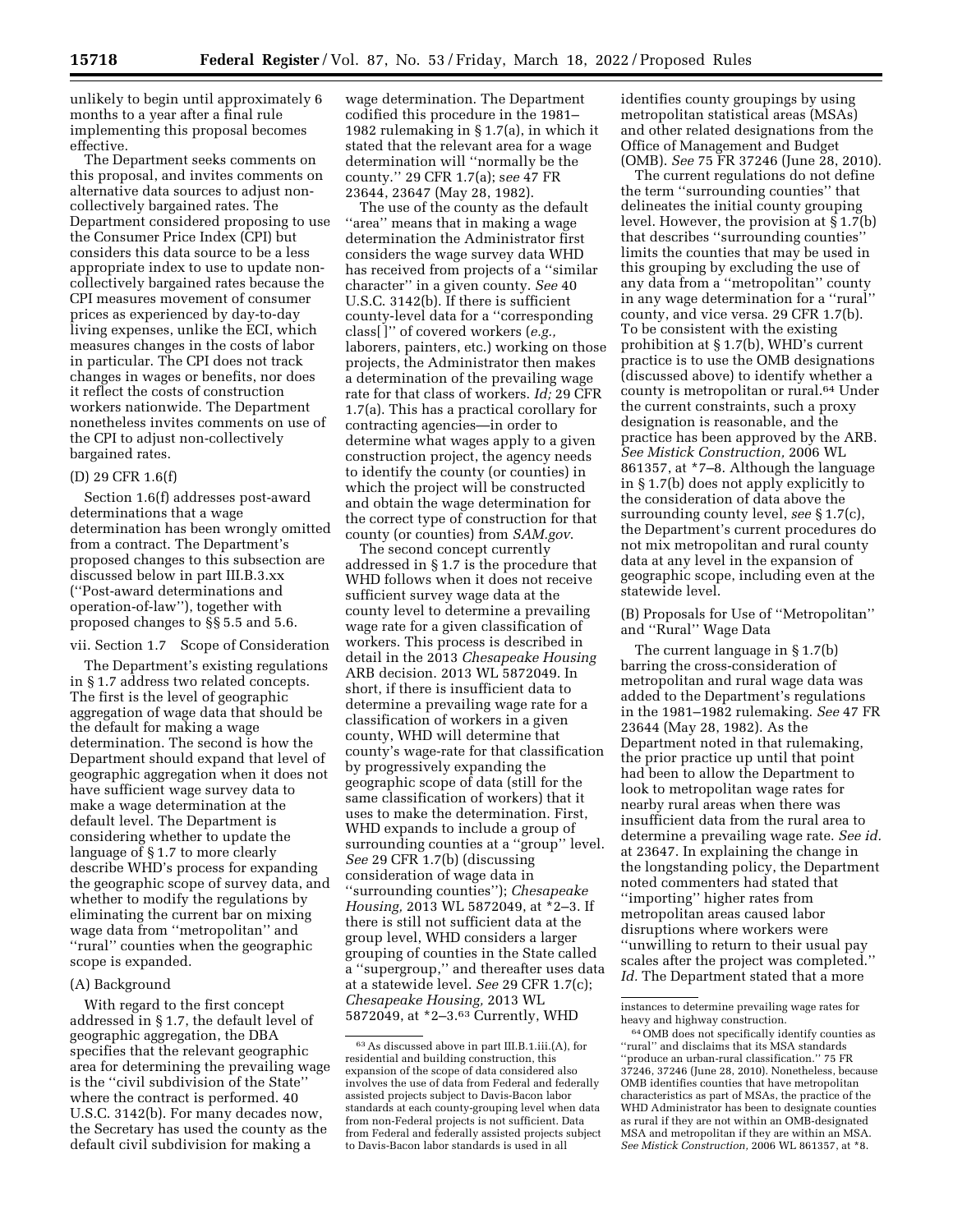appropriate alternative would be to use data from rural counties in other parts of the State. *See id.* To effectuate this, it imposed the bar on crossconsideration of rural and metropolitan county data in § 1.7(b).

The Department has received feedback that that this blanket decision did not adequately consider the heterogeneity of commuting patterns and local labor markets between and among counties that may be designated overall as ''rural'' or ''metropolitan.'' As noted in the 2011 GAO report, the DBA program has been criticized for using ''arbitrary geographic divisions,'' given that the relevant regional labor markets, which are reflective of area wage rates, ''frequently cross county and state lines.'' 2011 GAO Report at 24.65 OMB itself notes that ''[c]ounties included in Metropolitan and Micropolitan Statistical Areas and many other counties may contain both urban and rural territory and population.'' 75 FR 37246, 37246 (June 28, 2010).

The Department understands the point articulated in the GAO report that actual local labor markets are not constrained by or defined by county lines—even those lines between counties identified (by OMB or otherwise) as ''metropolitan'' or ''rural.'' This is particularly the case for the construction industry, in which workers tend to commute longer distances than other professionals—resulting in geographically larger labor markets. *See, e.g.,* Keren Sun et al., Hierarchy Divisions of the Ability to Endure Commute Costs: An Analysis based on a Set of Data about Construction Workers, J. of Econ. & Dev. Stud., Dec. 2020, at 1, 6.66 Even within the construction industry, workers in certain trades have greater or lesser tolerance for longer commutes. Keren Sun, Analysis of the Factors Affecting the Commute Distance/Time of Construction Workers, Int'l J. of Arts & Humanities, June 2020, at 34–35.67

By excluding a metropolitan county's wage rates from consideration in a determination for a bordering rural county, the current language in § 1.7(b) ignores the potential for projects in both counties to compete for the same supply of construction workers and be in the same local construction labor market. In many cases, the workers working on the metropolitan county projects may themselves live across the county lines in the neighboring rural county and commute to the urban projects. In such

cases, under the current bar, the Department may not be able to use the wage rates of the same workers to determine the prevailing wage rate for projects in the county in which they live. Instead, WHD would import wage rates from other ''rural''-designated counties, potentially somewhere far across the State. Such a practice can result in Davis-Bacon wage rates that are lower than the wage rates that actually prevail in a bi-county labor market and that are based on wage data from distant locales rather than from neighboring counties.

For these reasons, the Department believes that limitations based on binary rural and metropolitan designations at the county level can result in geographic groupings that at times do not fully account for the realities of relevant construction labor markets. To address this concern, the Department has considered the possibility of using smaller basic units than the county as the initial area for a wage determination—and expanding to labor market areas that do not directly track county lines. The Department, however, has concluded that continuing the longstanding practice of using counties as the civil subdivision basis unit is more administratively feasible.68 As a result, the Department is now considering the option of eliminating the metropolitan-rural bar in § 1.7(b) and relying instead on other approaches to determine how to appropriately expand geographic aggregation when necessary.

In addition to allowing WHD to account for actual construction labor market patterns, this proposal could have other benefits. It could allow WHD to publish more rates at the group level rather than having to rely on data from larger geographic areas, because it could increase the number of counties that may be available to supply data at the group level. The proposal could also allow WHD to publish more rates overall by authorizing the use of both metropolitan and rural county data together when it must rely on statewide data. Combining rural and urban data at the State level would be a final option for geographic expansion when otherwise the data could be insufficient to identify any prevailing wage at all.<sup>69</sup>

The Department believes that the purposes of the Act are better served by using such combined statewide data to determine the prevailing wage, when the alternative could be to fail to publish a wage rate at all.

The proposal to eliminate the strict rural-metropolitan bar would result in a program that would be more consistent with the Department's original practice between 1935 and the 1981–1982 rulemaking. Reverting to this prior status quo would be appropriate in light of the text and legislative history of the DBA. Congressional hearings shortly after the passage of the initial 1931 Act suggest that Congress understood the DBA as allowing the Secretary to refer to metropolitan rates where rural rates were not available—including by looking to the nearest city when there was insufficient construction in a village or ''little town'' to determine a prevailing wage. *See* 75 Cong. Rec. 12,366, 12,377 (1932) (remarks of Rep. Connery). Likewise, the Department's original 1935 regulations directed the Department to ''the nearest large city'' when there had been no similar construction in the locality in recent years. *See* Labor Department Regulation No. 503 section 7(2) (1935).

In light of the above, the Department solicits comments on its proposal to allow the Administrator the discretion to determine reasonable county groupings, at any level, without the requirement to make a distinction between counties WHD designates as rural or metropolitan.

(C) Proposals for Amending the County Grouping Methodology

In addition to considering whether to eliminate the metropolitan-rural proviso language in § 1.7(b), the Department is also considering other potential changes to the methods for describing the county groupings procedure.

## (1) Defining ''Surrounding Counties''

One potential change is to more precisely define ''surrounding counties,'' as used in § 1.7(b). Because the term is not currently defined, this has from time to time led to confusion among stakeholders regarding whether a county can be considered ''surrounding'' if it does not share a border with the county for which more data is needed. As noted above, WHD's current method of creating ''surrounding county'' groupings is to

use OMB-designed MSAs to create predetermined county groupings. This method does not require that all counties in the grouping share a border with (in other words, be a direct neighbor to) the county in need. Rather,

<sup>65</sup>*See* note 8, *supra.* 

<sup>66</sup>*[http://jedsnet.com/journals/jeds/Vol](http://jedsnet.com/journals/jeds/Vol_8_No_4_December_2020/1.pdf)*\_*8*\_*No*\_*4*\_ *December*\_*[2020/1.pdf.](http://jedsnet.com/journals/jeds/Vol_8_No_4_December_2020/1.pdf)* 

<sup>67</sup>*[http://ijah.cgrd.org/images/Vol6No1/3.pdf.](http://ijah.cgrd.org/images/Vol6No1/3.pdf)* 

<sup>68</sup>The Department also considered this option in the 1981–1982 rulemaking, but similarly concluded that the proposal to use the county as the basic unit of a wage determination was the ''most administratively feasible.'' *See* 47 FR 23644, 23647 (May 28, 1982).

<sup>69</sup>The Department is also considering the option of more explicitly tailoring the ban on mixing metropolitan and rural data so that it applies only at the ''surrounding counties'' level, but not at the statewide level or an intermediate level.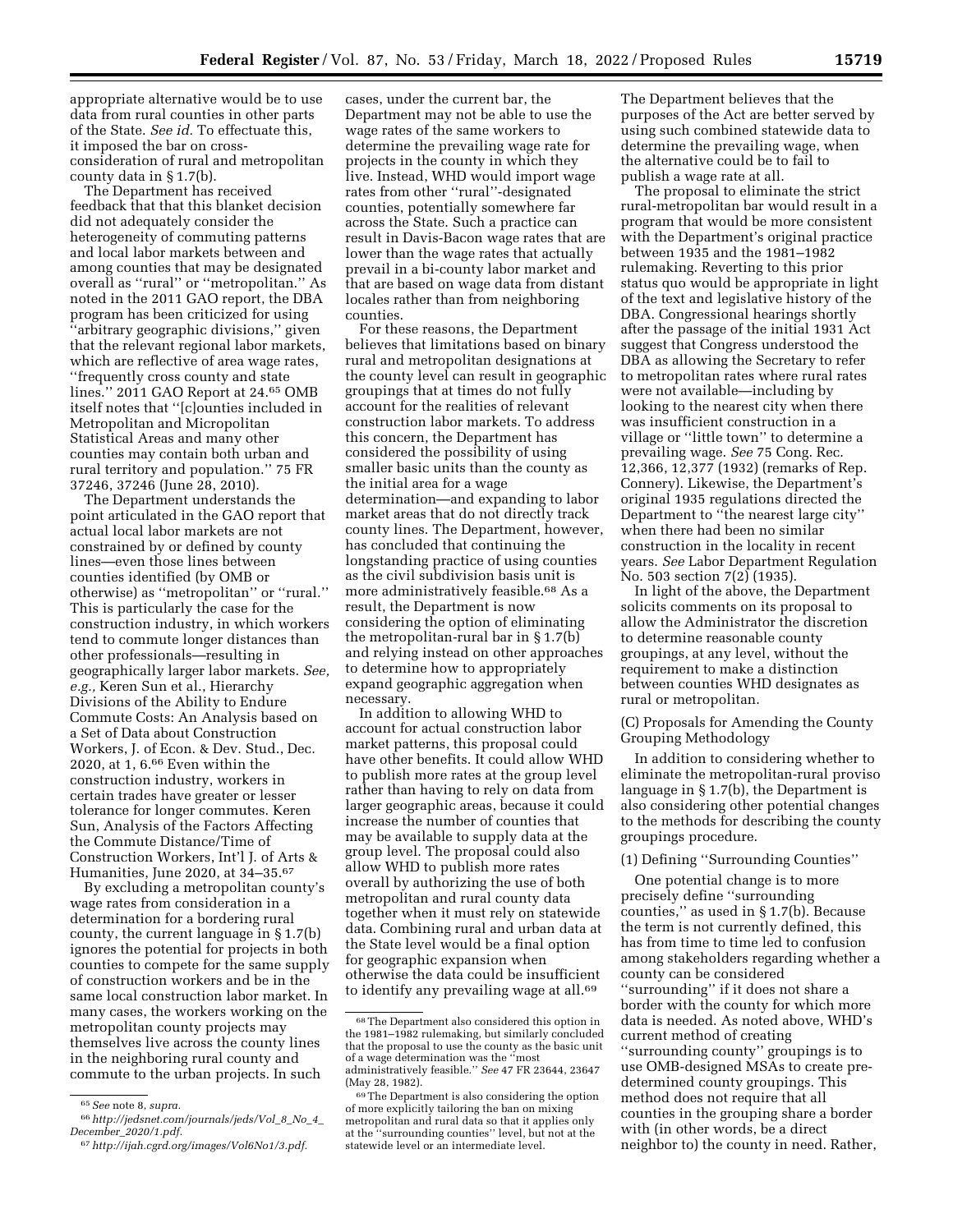at the ''surrounding county'' grouping, WHD will include counties in a group as long as they are all a part of the same contiguous area of either metropolitan or rural counties—even though each county included may not be directly adjacent to every other county in the group.70

For example, in the *Chesapeake Housing* case, one ''surrounding county'' group that WHD had compiled included the independent city of Portsmouth, combined with Virginia Beach, Norfolk, and Suffolk counties. 2013 WL 5872049, at \*1, n.1. That was appropriate because those jurisdictions all were part of the same contiguous OMB-designated metropolitan area, and each county thus shared a border with at least one other county in the group even if they did not all share a border with every other county in the group. *See id.* at \*5–6. Thus, by using the group, WHD combined data from Virginia Beach and Suffolk counties at the ''surrounding counties'' level, even though those two counties do not themselves touch each other.

This grouping strategy—of relying on OMB MSA designations—has been found to be consistent both with the term ''surrounding counties'' as well as with the metropolitan-rural limitation proviso in § 1.7(b). *See Mistick,* 2006 WL 861357, at \*7–8. An OMBdesignated metropolitan statistical area is, at least by OMB's definition, made up entirely of ''metropolitan'' counties and thus WHD can group these counties together without violating the proviso. *See id.;* Manual of Operations at 39. Thus, the Department has used these OMB designations to put together predetermined groups that can be used as the same first-level county grouping for any county within the grouping. While relying on OMB designations is not the only way that the Department could currently group counties together and comply with the proviso, the Department recognizes that, if it eliminates the metropolitan-rural proviso at § 1.7(b), it could be helpful to include in its place some further language to explain or delimit the meaning of ''surrounding counties'' in another way that would be both

administrable and faithful to the purpose of the Davis-Bacon and Related Acts.

The first option would be to eliminate the metropolitan-rural proviso but not replace it with a further definition or limitation for ''surrounding counties.'' The Department has included this proposal in the proposed regulatory text of this NPRM. The term ''surrounding counties'' is not so ambiguous and devoid of meaning that it requires further definition. Even without some additional specific limitation, the Department believes the term could reasonably be read to require that such a grouping be of a contiguous grouping of counties as the Department currently requires in its use of OMB MSAs (as described above), with limited exceptions. Thus, while the elimination of the proviso would allow a nearby rural county to be included in a ''surrounding county'' grouping with metropolitan counties that it borders, it would not allow WHD to append a faraway rural county to a ''surrounding county'' group made up entirely of metropolitan counties with which the rural county shares no border at all. Conversely, the term does not allow the Department to consider a faraway metropolitan county to be part of the ''surrounding counties'' of a grouping of rural counties with which the metropolitan county shares no border at all. Although containing such an inherent definitional limit, this first option would allow the Department the discretion to develop new methodologies of grouping counties at the ''surrounding county'' level and apply them as along as it does so in a manner that is not arbitrary or capricious.71

The second option the Department is considering is to limit surrounding counties to solely those counties that share a border with the county for which additional wage data is sought. Such a limitation would create a relatively narrow grouping at the initial county grouping stage—narrower than the current practice of using OMB MSAs. As discussed above, construction workers tend to commute longer than other professionals. This potential onecounty-over grouping limitation would ensure that, in the vast majority of cases, the ''surrounding county'' grouping would not expand outward beyond the home counties or commuting range of the construction workers who would

work on projects in the county at issue. The narrowness of such a limitation would also be a drawback, as it could lead to fewer wage rates being set at the ''surrounding counties'' group level. Another drawback is that such a limitation would not allow for the use of pre-determined county groupings that would be the same for a number of counties—because each county may have a different set of counties with which it alone shares a border. This could result in a significant burden on WHD in developing far more countygrouping rates than it currently does, and could result in less uniformity in required prevailing wage rates among nearby counties.

A third option would be to include language that would define the ''surrounding counties'' grouping as a grouping of counties that are all a part of the same ''contiguous local construction labor market'' or some comparable definition. In practice, this methodology could result in similar (but not identical) groupings as the current methodology, as the Department could decide to use OMB designations to assist in determining what counties are part of the contiguous local labor market. Without the strict metropolitanrural proviso, however, this option would allow the Department to use additional evidence on a case-by-case basis to determine whether the OMB designations—which do not track construction markets specifically—are too narrow for a given construction market. Under this option, the Department could consider other measures of construction labor market integration, including whether construction workers in general (or workers in specific construction trades) typically commute between or work in two bordering counties or in a cluster of counties.

This third option also would bring with it some potential benefits and drawbacks. On the one hand, the ability to identify local construction labor markets would allow the Department to make pre-determined county groupings much like it does now. This would reduce somewhat the burden of the second option—of calculating a different county grouping for each individual county to account for the counties that border specifically that county. It would also explicitly articulate the limitation that the Department believes is inherent in the term ''surrounding counties''—that the grouping must be limited to a ''contiguous'' group of counties, with limited exceptions. On the other hand, the case-by-case determination of a local ''construction'' labor market (that might

<sup>70</sup> In addition, in certain limited circumstances, WHD has allowed the aggregation of counties at the ''surrounding counties'' level that are not part of a contiguous grouping of all-metropolitan or all-rural counties. This has been considered appropriate where, for example, two rural counties border an MSA on different sides and do not themselves share a border with each other or with any other rural counties. Under WHD's current practice, those two rural counties could be considered to be a county group at the ''surrounding counties'' level even though they neither share a border nor are part of a contiguous group of counties.

<sup>71</sup>For example, the Department could rely on county groupings in use by State governments for little Davis-Bacon laws or similar purposes, as long as they are contiguous county groupings that reasonably can be characterized as ''surrounding counties.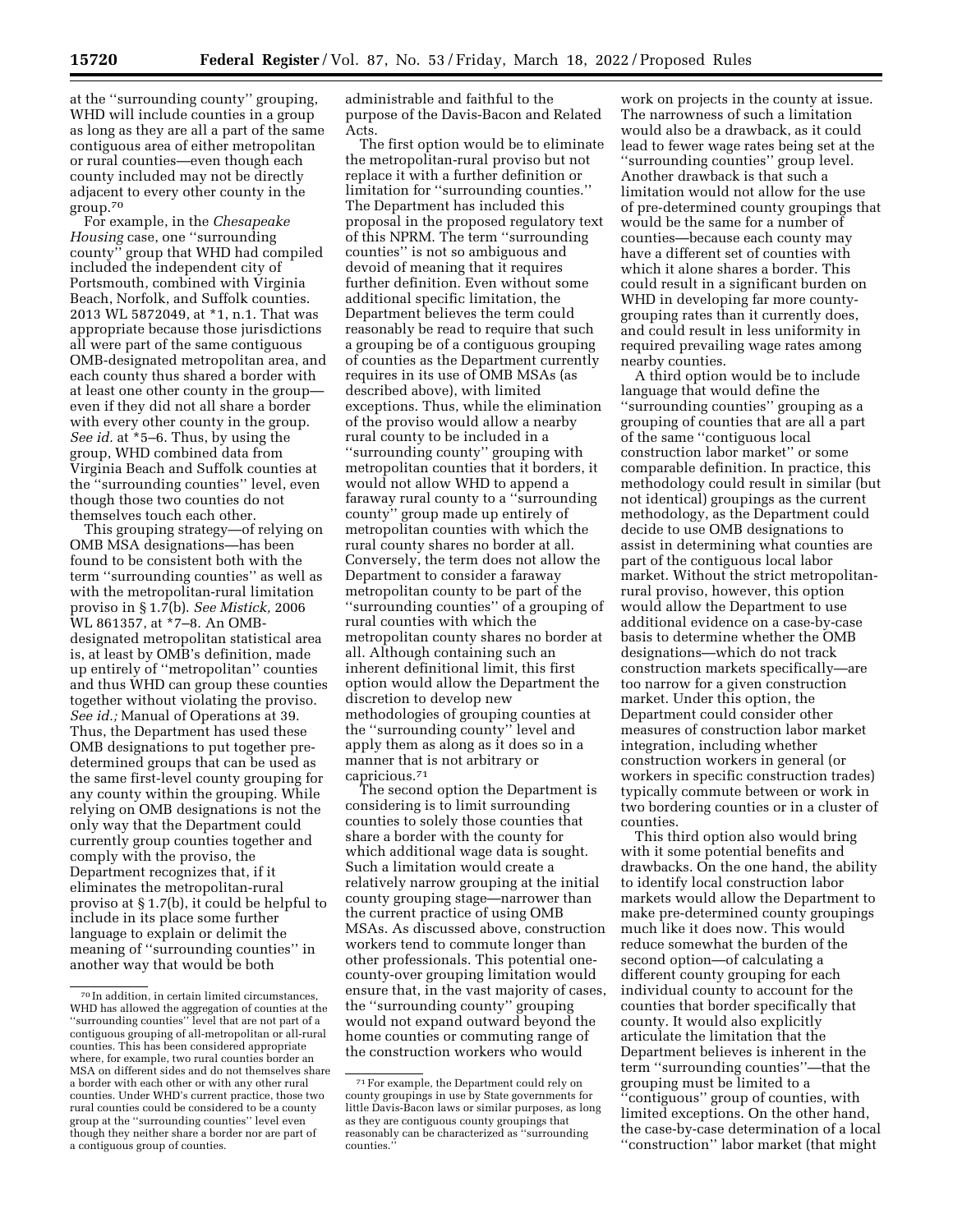be different from an OMB MSA) could also be burdensome on WHD. The definition, however, could allow such a case-by-case determination but not require it. Accordingly, if such case-bycase determinations become too burdensome, WHD could revert to the adoption of designations from OMB or some other externally-defined metric.

Finally, the Department recognizes that even if it retains the metropolitanrural proviso, doing so does not bind WHD to the current practice of using OMB-designated county groupings and other procedures. Under the language of the current regulation, the Department retains the authority to make its own determinations regarding whether a county is ''metropolitan'' or ''rural.'' *See*  29 CFR 1.7(b). The Department also retains certain flexibility for determining how to group counties at each level and is not limited to using the OMB designations. As noted above, the Department also believes that the plain text of § 1.7(b) does not necessarily limit it from combining metropolitan and rural data beyond the ''surrounding counties'' group level.

#### (2) Other Proposed Changes to § 1.7

The Department is also considering other proposed changes to § 1.7. These include nonsubstantive changes to the wording of the paragraphs that clarify that the threshold for expansion in each one is insufficient ''current wage data.'' The existing regulation now defines ''current wage data'' in § 1.7(a) as ''data on wages paid on current projects or, where necessary, projects under construction no more than one year prior to the beginning of the survey or the request for a wage determination, as appropriate.'' The Department seeks comment on whether this definition should be kept in its current format or amended to narrow or expand its scope.

The Department is also considering whether to amend § 1.7(c) to better describe the process for expanding from the ''surrounding county'' level to consider data from an intermediary level (such as the current ''supergroup'' level) before relying on statewide data. For example, as the Department has included in the current proposed regulatory text, the Department could describe this second level of county groupings as a consideration of ''comparable counties or groups of counties in the State.'' As with the third option discussed above for defining ''surrounding counties,'' this ''comparable counties'' language in § 1.7(c) would allow the Department to continue to use the procedure described in *Chesapeake Housing* of combining various MSAs or various non-

contiguous groups of rural counties to create ''supergroups.'' It would also allow a more nuanced analysis of comparable labor markets using construction market data specifically.

As the foregoing discussion reflects, there is no perfect solution for identifying county groupings in § 1.7. Each possibility described above has potential benefits and drawbacks. In addition, the Department notes that the significance of this section in the wage determination process is also related to the level of participation by interested parties in WHD's voluntary wage survey. If more interested parties participate in the wage survey, then there will be fewer counties without sufficient wage data for which the § 1.7 expansion process becomes relevant. Absent sufficient survey information, however, WHD will need to continue to include a larger geographic scope to ensure that it effectuates the purposes of the DBA and Related Acts—to issue wage determinations to establish minimum wages on federally funded or assisted construction projects. The Department thus seeks comment on all aspects of amending the county grouping methodology of § 1.7 including administrative feasibility and the distinction between rural and metropolitan counties—to ensure that it has considered the relevant possibilities for amending or retaining the various elements of this methodology.

viii. Section 1.8 Reconsideration by the Administrator

The Department proposes revisions to §§ 1.8 and 5.13 to explicitly provide procedures for reconsideration by the Administrator of decisions, rulings, or interpretations made by an authorized representative of the Administrator. Parts 1 and 5 both define the term ''Administrator'' to mean the WHD Administrator or an authorized representative of the Administrator. *See*  29 CFR 1.2(c), 5.2(b). Accordingly, when parties seek rulings, interpretations, or decisions from the Administrator regarding the Davis-Bacon labor standards, it is often the practice of the Department to have such decisions made in the first instance by an authorized representative. After an authorized representative issues a decision, the party may request reconsideration by the Administrator. The decision typically provides a time frame in which to request reconsideration by the Administrator, often 30 days. To provide greater clarity and uniformity, the Department proposes to codify this practice and to clarify how and when reconsideration may be sought.

First, the Department proposes to amend § 1.8, which concerns reconsideration by the Administrator of wage determinations and decisions regarding the application of wage determinations under part 1, to provide that if a decision for which reconsideration is sought was made by an authorized representative of the Administrator, the interested party seeking reconsideration may request further reconsideration by the Administrator of the Wage and Hour Division. The Department proposes that such requests must be submitted within 30 days from the date the decision is issued, and that this time period may be extended for good cause at the Administrator's discretion upon a request by the interested party. Second, the Department proposes to amend § 5.13, which concerns rulings and interpretations under parts 1, 3, and 5, to similarly provide for the Administrator's reconsideration of rulings and interpretations issued by an authorized representative. The Department proposes to apply the same procedures for such reconsideration requests as apply to reconsideration requests under § 1.8. The Department also proposes to divide §§ 1.8 and 5.13 into paragraphs for clarity and readability, and to add email addresses for parties to submit requests for reconsideration or for rulings or interpretations, respectively.

#### ix. Section 1.10 Severability

The Department proposes to add a new § 1.10, titled ''Severability.'' The proposed severability provision explains that each provision is capable of operating independently from one another, and that if any provision of part 1 is held to be invalid or unenforceable by its terms, or as applied to any person or circumstance, or stayed pending further agency action, the Department intends that the remaining provisions remain in effect.

## x. References to Website for Accessing Wage Determinations

The Department proposes to revise §§ 1.2, 1.5, and 1.6 to reflect, in more general terms, that wage determinations are maintained online without a reference to a specific website.

The current regulations reference Wage Determinations OnLine (WDOL), previously available at *[https://](https://www.wdol.gov) [www.wdol.gov,](https://www.wdol.gov)* which was established following the enactment of the E-Government Act of 2002, Public Law 107–347, 116 Stat. 2899 (2002). *WDOL.gov* served as the source for Federal contracting agencies to use when obtaining wage determinations.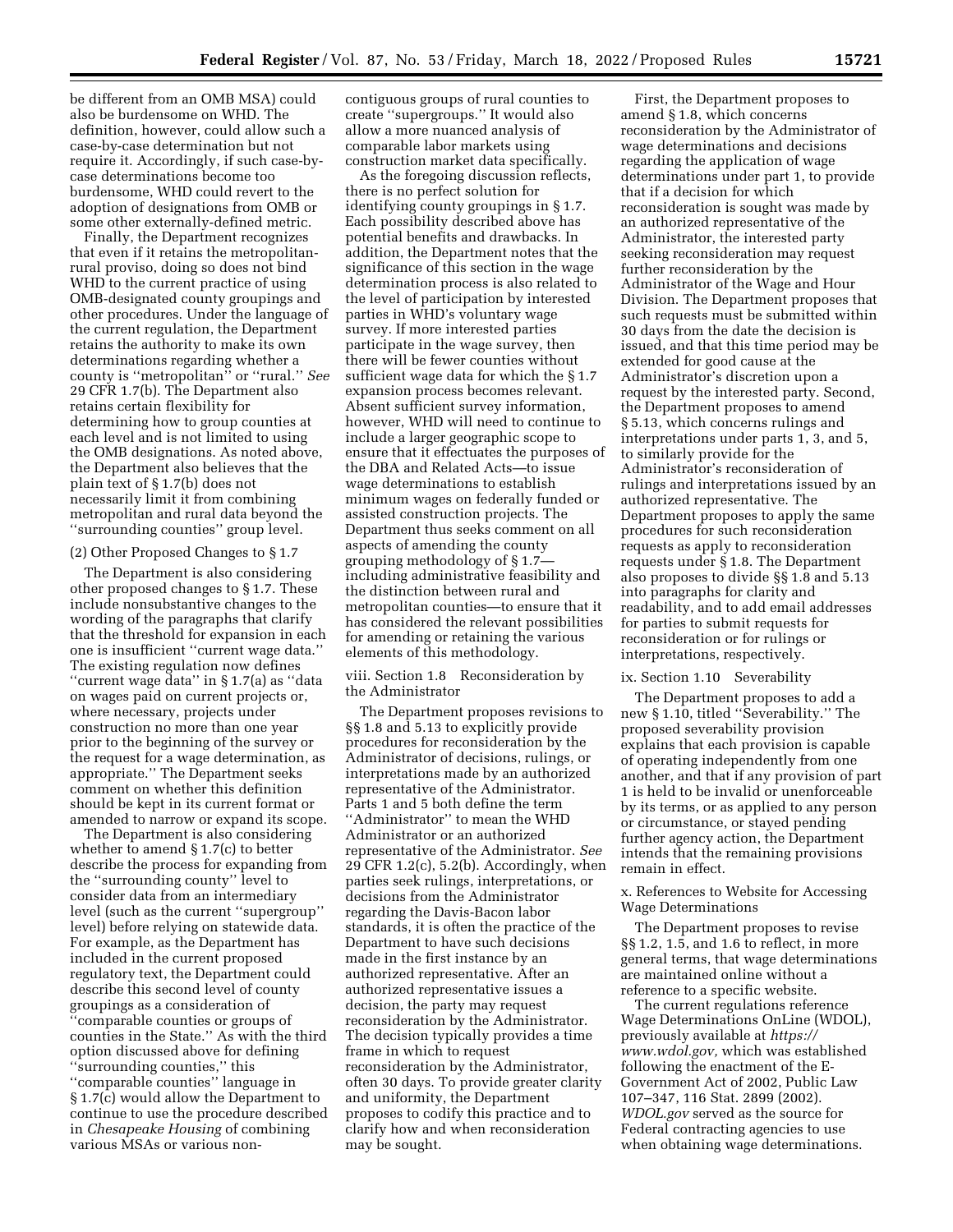*See* 70 FR 50887 (Aug. 26, 2005). *WDOL.gov* was decommissioned on June 14, 2019, and the System for Award Management (*SAM.gov*) became the authoritative and single location for obtaining DBA general wage determinations.72 The transition of wage determinations onto *SAM.gov* was part of the Integrated Award Environment, a government-wide initiative administered by GSA to manage and integrate multiple online systems used for awarding and administering Federal financial assistance and contracts.73

Currently, wage determinations can be found at *[https://sam.gov/content/](https://sam.gov/content/wage-determinations) [wage-determinations.](https://sam.gov/content/wage-determinations)* In order to avoid outdated website domain references in the regulations should the domain name change in the future, the Department proposes to use the more general term ''Department of Labor-approved website,'' which would refer to any official government website the Department approves for posting wage determinations.

## xi. Appendices A and B to Part 1

The Department proposes to remove Appendices A and B from 29 CFR part 1 and make conforming technical edits to sections that reference those provisions. Appendix A lists the Davis-Bacon Act and the Related Acts, in other words, the statutes related to the Davis-Bacon Act that require the payment of wages at rates predetermined by the Secretary of Labor pursuant to the Davis-Bacon Act, and Appendix B lists regional offices of the Wage and Hour Division. The Department proposes to rescind these appendices as they are no longer current, and updated information contained in both appendices can be found on WHD's website at *[https://](https://www.dol.gov/agencies/whd/) [www.dol.gov/agencies/whd/.](https://www.dol.gov/agencies/whd/)*  Specifically, a listing of statutes requiring the payment of wages at rates predetermined by the Secretary of Labor under the Davis-Bacon Act is currently at *[https://www.dol.gov/agencies/whd/](https://www.dol.gov/agencies/whd/government-contracts) [government-contracts](https://www.dol.gov/agencies/whd/government-contracts)*, and a listing of WHD regional offices is currently found at *[https://www.dol.gov/agencies/whd/](https://www.dol.gov/agencies/whd/contact/local-offices) [contact/local-offices](https://www.dol.gov/agencies/whd/contact/local-offices)*.

#### xii. Frequently Conformed Rates

The Department also proposes to revise §§ 1.3 and 5.5 to provide that, where WHD has received insufficient

data through its wage survey process to publish a prevailing wage for a classification for which conformance requests are regularly submitted, WHD nonetheless may list the classification and wage and fringe benefit rates for the classification on the wage determination, provided that the three basic criteria for conformance of a classification and wage and fringe benefit rate have been satisfied: (1) The work performed by the classification is not performed by a classification in the wage determination; (2) the classification is used in the area by the construction industry; and (3) the wage rate for the classification bears a reasonable relationship to the wage rates contained in the wage determination. The Department specifically proposes that the wage and fringe benefit rates for these classifications be determined in accordance with the ''reasonable relationship'' criterion that is currently used in conforming missing classifications pursuant to current 29 CFR 5.5(a)(1)(ii)(A). The Department welcomes comments regarding all aspects of this proposal, which is described more fully below.

WHD determines DBA prevailing wage rates based on wage survey data that responding contractors and other interested parties voluntarily provide. *See* 29 CFR 1.1 through 1.7. WHD sometimes receives robust participation in its wage surveys, thereby enabling it to publish wage determinations that list prevailing wage rates for numerous construction classifications. However, stakeholder participation can be more limited, particularly in surveys for residential construction or in rural areas, and WHD therefore does not always receive sufficient wage data to publish prevailing wage rates for various classifications generally necessary for various types of construction.

Whenever a wage determination lacks a classification of work that is necessary for performance of DBRA-covered construction, the missing classification and an appropriate wage rate must be added to the wage determination on a contract-specific basis through the conformance process. Conformance is the expedited process by which a classification and wage and fringe benefit rate are added to an existing wage determination applicable to a specific DBRA-covered contract. *See* 29 CFR 5.5(a)(1)(ii)(A). When, for example, a wage determination lists only certain skilled classifications such as carpenter, plumber, and electrician (because they are the skilled classifications for which WHD received sufficient wage data through its survey process), the

conformance process is used to provide contractors with minimum wage rates for other necessary classifications (such as, in this example, painters and bricklayers).

''By design, the Davis-Bacon conformance process is an expedited proceeding created to 'fill in the gaps' '' in an existing wage determination, with the ''narrow goal'' of establishing an appropriate wage rate for a classification needed for performance of the contract. *Am. Bldg. Automation, Inc.,* ARB No. 00–067, 2001 WL 328123, at \*3 (Mar. 30, 2001). As a general matter, WHD is given ''broad discretion'' in setting a conformed wage rate, and the Administrator's decisions ''will be reversed only if inconsistent with the regulations, or if they are unreasonable in some sense[.]'' *Millwright Loc. 1755,*  ARB No. 98–015, 2000 WL 670307, at \*6 (May 11, 2000) (internal quotations and citations omitted). *See, e.g., Constr. Terrebonne Par. Juvenile Justice Complex,* ARB No. 17–0056, 2020 WL 5902440, at \*2–4 (Sept. 4, 2020) (reaffirming the Administrator's ''broad discretion'' in determining appropriate conformed wage rates); *Courtland Constr. Corp.,* ARB No. 17–074, 2019 WL 5089598, at \*2 (Sept. 30, 2019) (same).

The regulations require the following criteria be met for a proposed classification and wage rate to be conformed to a wage determination: (1) The work to be performed by the requested classification is not performed by a classification in the wage determination; (2) the classification is used in the area by the construction industry; and (3) the proposed wage rate, including any bona fide fringe benefits, bears a reasonable relationship to the wage rates in the wage determination. *See* 29 CFR  $5.5(a)(1)(ii)(A).$ 

Pursuant to the first conformance criterion, WHD may approve a conformance request only where the work of the proposed classification is not performed by any classification on the wage determination. WHD need not ''determine that a classification in the wage determination actually is the prevailing classification for the tasks in question, only that there is evidence to establish that the classification actually performs the disputed tasks in the locality.'' *Am. Bldg. Automation,* 2001 WL 328123, at \*4. Even if workers perform only a subset of the duties of a classification, they are still performing work that is covered by the classification, and conformance of a new classification thus would be inappropriate. *See, e.g., Fry Bros. Corp.,*  WAB No. 76–06, 1977 WL 24823, at \*6

<sup>72</sup>*WDOL.gov* Decommissioning Approved by IAE Governance: System Set to Transition to *beta.SAM.gov* on June 14, 2019, GSA Interact (May 21, 2019), *[https://interact.gsa.gov/blog/wdolgov](https://interact.gsa.gov/blog/wdolgov-decommissioning-approved-iae-governance-system-set-transition-betasamgov-june-14-2019)[decommissioning-approved-iae-governance-system](https://interact.gsa.gov/blog/wdolgov-decommissioning-approved-iae-governance-system-set-transition-betasamgov-june-14-2019)[set-transition-betasamgov-june-14-2019.](https://interact.gsa.gov/blog/wdolgov-decommissioning-approved-iae-governance-system-set-transition-betasamgov-june-14-2019)* 

<sup>73</sup>About This Site, System for Award Management, *[https://sam.gov/content/about/this](https://sam.gov/content/about/this-site)[site](https://sam.gov/content/about/this-site)* (last visited Nov. 19, 2021).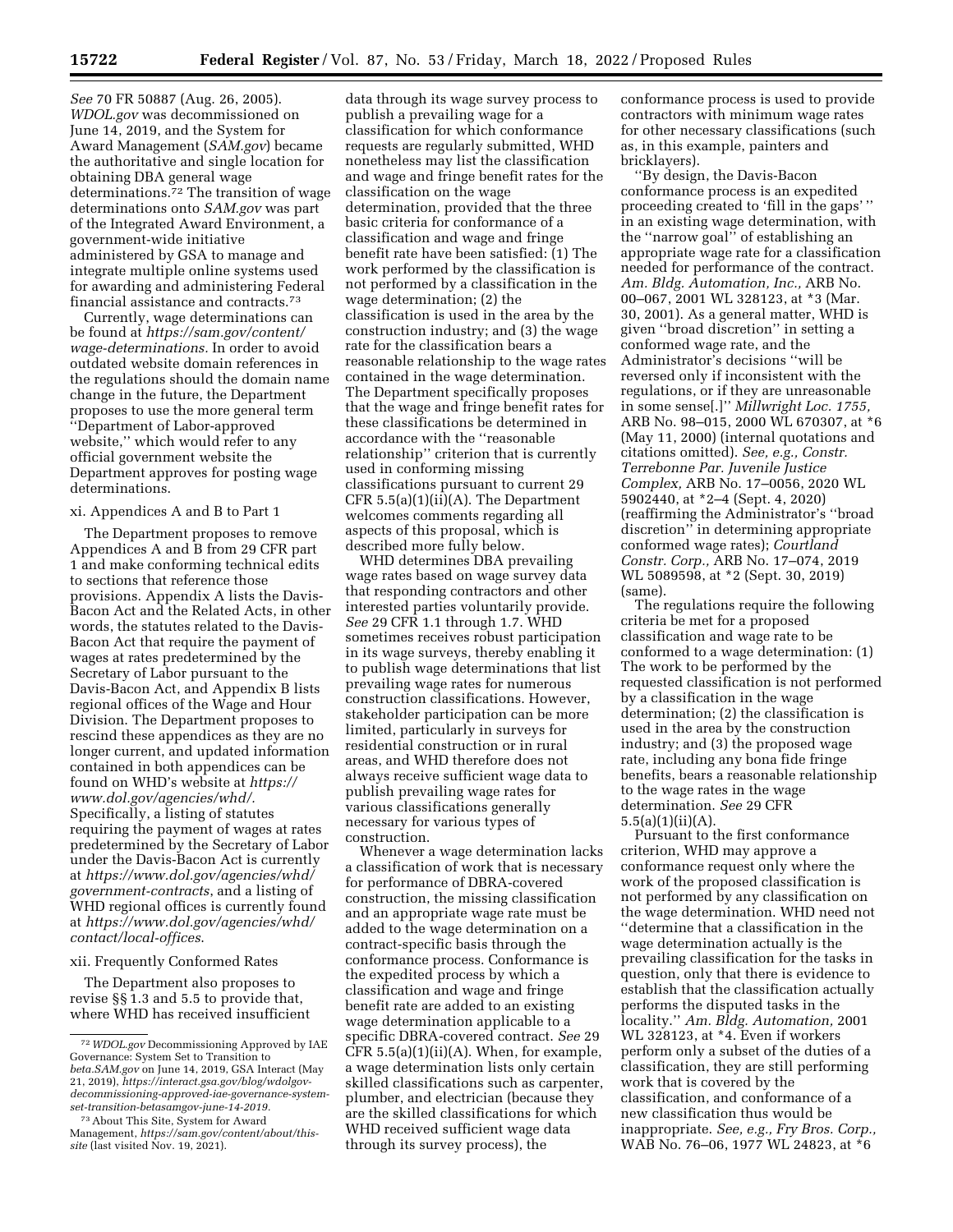(June 14, 1977). In instances where the first and second conformance criteria are satisfied and it has been determined that the requested classification should be added to the contract wage determination, WHD will address whether the third criterion has also been satisfied, *i.e.,* whether ''[t]he proposed wage rate, including any bona fide fringe benefits, bears a reasonable relationship to the wage rates'' in the wage determination.

WHD typically receives thousands of conformance requests each year (sometimes over 10,000 in a given year). In some instances, including instances where contractors are unaware that their work falls within the scope of work performed by an established classification on the wage determination, WHD receives conformance requests where conformance plainly is not appropriate because the wage determination already contains a classification that performs the work of the proposed classification. In other instances, however, conformance is necessary because the applicable wage determination does not contain all of the classifications that are necessary to complete the project. The considerable need for conformances due to the absence of necessary classifications on wage determinations reduces certainty for prospective contractors in the bidding process, who may be unsure of what wage rate must be paid to laborers and mechanics performing work on the project, and taxes WHD's resources. If such uncertainty causes contractors to underbid on construction projects and subsequently to pay subminimum wages to workers, missing classifications on wage determinations can result in the underpayment of wages to workers.

To address this issue, the Department proposes revising 29 CFR 1.3 and 5.5(a)(1) to expressly authorize WHD to list classifications and corresponding wage and fringe benefit rates on wage determinations even when WHD has received insufficient data through its wage survey process. Under this proposal, for key classifications or other classifications for which conformance requests are regularly submitted,74 the

Administrator would be authorized to list the classification on the wage determination along with wage and fringe benefit rates that bear a ''reasonable relationship'' to the prevailing wage and fringe benefit rates contained in the wage determination, using essentially the same criteria under which such classifications and rates are currently conformed by WHD pursuant to current § 5.5(a)(1)(ii)(A)(*3*). In other words, for a classification for which conformance requests are regularly submitted, and for which WHD received insufficient data through its wage survey process, WHD would be expressly authorized to essentially ''preapprove'' certain conformed classifications and wage rates, thereby providing contracting agencies, contractors and workers with advance notice of the minimum wage and fringe benefits required to be paid for work within those classifications. WHD would list such classifications and wage and fringe benefit rates on wage determinations where: (1) The work performed by the classification is not performed by a classification in the wage determination for which a prevailing wage rate has been determined; (2) the classification is used in the area by the construction industry; and (3) the wage rate for the classification bears a reasonable relationship to the prevailing wage rates contained in the wage determination. The Administrator would establish wage rates for such classifications in accordance with proposed § 5.5(a)(1)(iii)(A)(*3*). Contractors would be required to pay workers performing work within such classifications at no less than the rates listed on the wage determination. Such classifications and rates on a wage determination would be designated with a distinct term, abbreviation, or description to denote that they essentially reflect preapproved conformed rates rather than prevailing wage and fringe benefit rates that have been determined through the Davis-Bacon wage survey process.

These rates would apply to the applicable classification without the need to submit a conformance request in

accordance with current  $§ 5.5(a)(1)(ii)(A)–(C)$ . However, if a contracting agency, contractor, union, or other interested party has questions or concerns about how particular work should be classified—and, specifically, whether the work at issue is performed by a particular classification included on a wage determination (including classifications listed pursuant to this proposal) as a matter of local area practice or otherwise, the contracting agency should submit a conformance request in accordance with § 5.5(a)(1) or seek guidance from WHD under 29 CFR 5.13. Moreover, under this proposal, contracting agencies would still be required to submit conformance requests for any needed classifications not listed on the wage determination, which would be approved, modified or disapproved as warranted after award of the contract, as required by the regulatory provisions applicable to conformance requests.

## 2. 29 CFR Part 3

''Anti-kickback'' and payroll submission regulations under section 2 of the Act of June 13, 1934, as amended, 40 U.S.C. 3145, popularly known as the Copeland Act, are set forth in 29 CFR part 3. This part details the obligations of contractors and subcontractors relative to the weekly submission of statements regarding the wages paid on work covered by the Davis-Bacon labor standards; sets forth the circumstances and procedures governing the making of payroll deductions from the wages of those employed on such work; and delineates the methods of payment permissible on such work.

## i. Corresponding Edits to Part 3

The Department proposes multiple revisions to various sections in part 3 to update the language and ensure that terms are used in a manner consistent with the terminology used in 29 CFR parts 1 and 5, to update websites and contact information, and to make other similar, non-substantive changes. The Department also proposes conforming edits to part 3 to reflect proposed changes to part 5, such as revising § 3.2 to clarify existing definitions or to add new defined terms also found in parts 1 and 5. The Department welcomes comment on whether it should further consolidate and/or harmonize the definitions in §§ 1.2, 3.2, and 5.2 in a final rule, such as by placing all definitions in a single regulatory section applicable to all three parts.

The Department further proposes to change certain requirements associated with the submission of certified payrolls. To the extent that such

<sup>74</sup>As explained in WHD's Prevailing Wage Resource Book, WHD has identified several ''key classifications'' normally necessary for one of the four types of construction (building, highway, heavy, and residential) for which WHD publishes general wage determinations. Davis-Bacon Surveys at 6. The Prevailing Wage Resource Book contains a table that lists the key classifications for each type of construction. The table, which may be updated periodically as warranted, currently identifies the key classifications for building construction as heat and frost insulators, bricklayers, boilermakers, carpenters, cement masons, electricians, iron

workers, laborers (common), painters, pipefitters, plumbers, power equipment operators (operating engineers), roofers, sheet metal workers, tile setters, and truck drivers; the key classifications for residential construction as bricklayers, carpenters, cement masons, electricians, iron workers, laborers (common), painters, plumbers, power equipment operators (operating engineers), roofers, sheet metal workers, and truck drivers; and the key classifications for heavy and highway construction as carpenters, cement masons, electricians, iron workers, laborers (common), painters, power equipment operators (operating engineers), and truck drivers. *Id.*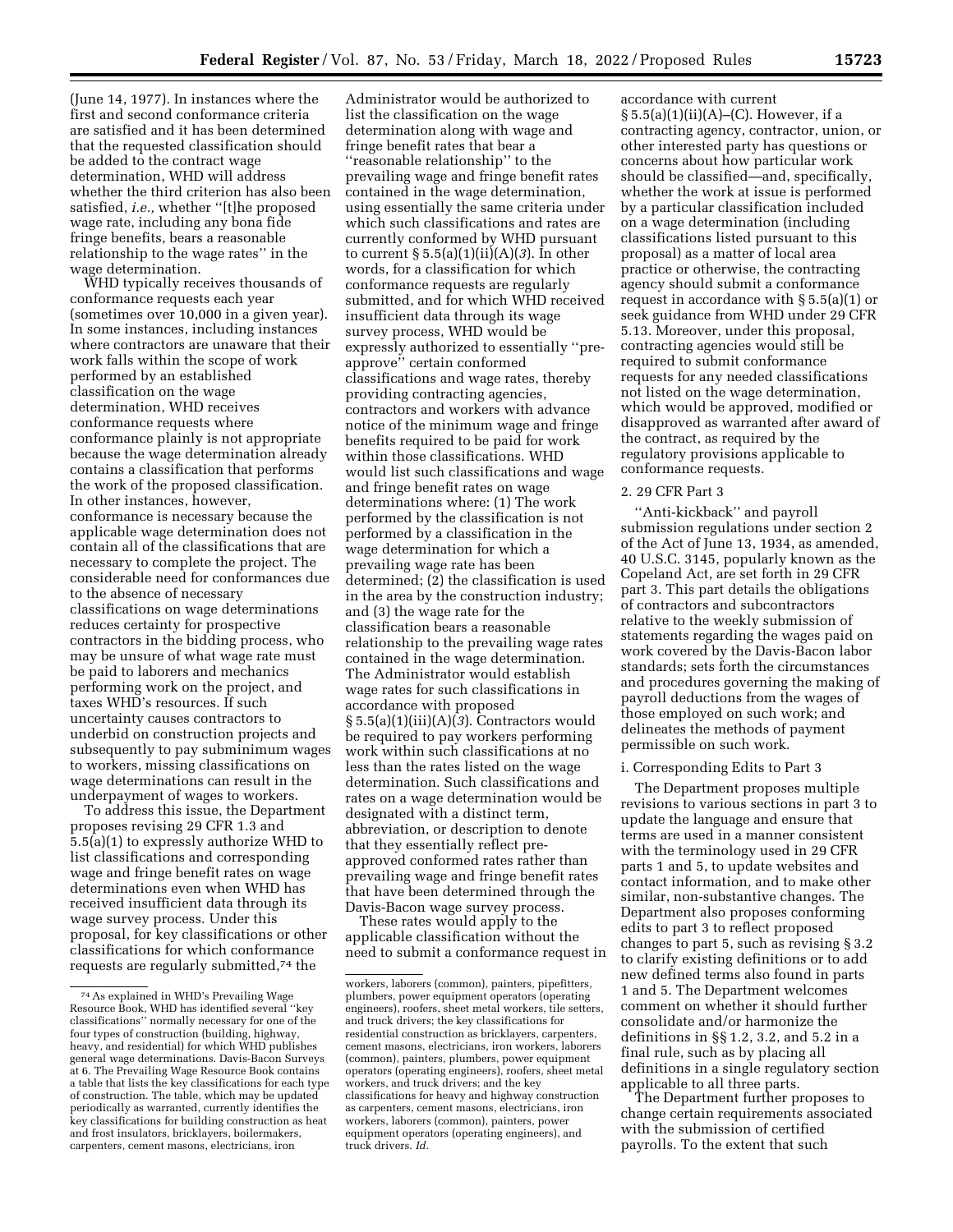changes are substantive, the reasons for these proposed changes are provided in the discussions of proposed §§ 5.2 and 5.5. The Department also proposes to remove § 3.5(e) regarding deductions for the purchase of United States Defense Stamps and Bonds, as the Defense Stamps and Bonds are no longer available for purchase. Similarly, the Department proposes to simplify the language regarding deductions for charitable donations at § 3.5(g) by eliminating references to specific charitable organizations and instead permitting voluntary deductions to charitable organizations as defined by 26 U.S.C. 501(c)(3).

Finally, the Department proposes to add language to § 3.11 explaining that the requirements set forth in part 3 are considered to be effective as a matter of law, whether or not these requirements are physically incorporated into a covered contract, and cross-referencing the proposed new language discussing incorporation by operation of law at § 5.5(e), discussed further below.

#### 3. 29 CFR Part 5

i. Section 5.1 Purpose and Scope

The Department proposes minor technical revisions to § 5.1 to update statutory references, and further proposes to revise § 5.1 by deleting the listing of laws requiring Davis-Bacon labor standards provisions, given that any such list inevitably becomes out-ofdate due to statutory revisions and the enactment of new Related Acts. In lieu of this listing in the regulation, the Department proposes to add new subparagraph (a)(1) to reference the WHD website (*[https://www.dol.gov/agencies/](https://www.dol.gov/agencies/whd/government-contracts) [whd/government-contracts](https://www.dol.gov/agencies/whd/government-contracts)*) on which a listing of laws requiring Davis-Bacon labor standards provisions is currently found and regularly updated.

## ii. Section 5.2 Definitions

(A) Agency, Agency Head, Contracting Officer, Secretary, and Davis-Bacon Labor Standards

The Department proposes to revise the definitions of ''agency head'' and "contracting officer" and to add a definition of ''agency'' to reflect more clearly that State and local agencies enter into contracts for projects that are subject to the Davis-Bacon labor standards and that they allocate Federal assistance they have received under a Davis-Bacon Related Act to subrecipients. These proposed definitional changes also are intended to reflect that, for some funding programs, the responsible Federal agency has delegated administrative and enforcement authority to states or local

agencies. When the current regulations refer to the obligations or authority of agencies, agency heads, and contracting officers, they are referring to Federal agencies and Federal contracting officers. However, as noted above, State or local agencies and their agency heads and contracting officers exercise similar authority in the administration and enforcement of Davis-Bacon labor standards. Because the existing definitions define ''agency head'' and ''contracting officer'' as particular ''Federal'' officials or persons authorized to act on their behalf, which does not clearly reflect the role of State and local agencies in effectuating Davis-Bacon requirements, including by entering into contracts for projects subject to the Davis-Bacon labor standards and inserting the Davis-Bacon contract clauses in such contracts, the Department proposes to revise these definitions to reflect the role of State and local agencies. The proposed revisions also enable the regulations to specify the obligations and authority held by both State or local and Federal agencies, as opposed to obligations that are specific to one or the other.

The Department also proposes to define the term ''Federal agency'' as a sub-definition of ''agency'' to distinguish those situations where the regulations refer specifically to an obligation or authority that is limited solely to a Federal agency that enters into contracts for projects subject to the Davis-Bacon labor standards or allocates Federal assistance under a Davis-Bacon Related Act.

The Department also proposes to add the District of Columbia to the definition of ''Federal agency.'' The DBA states in part that it applies to every contract in excess of \$2,000, to which the Federal Government ''or the District of Columbia'' is a party. *See* 40 U.S.C. 3142(a). As described above, Reorganization Plan No. 14 of 1950 authorizes the Department to prescribe regulations to ensure that the Act is implemented in a consistent manner by all agencies subject to the Act. *See* 5 U.S.C. app 1. Accordingly, the proposed change to the definition of ''Federal agency'' in § 5.2 clarifies that the District of Columbia is subject to the DBA and the regulations implemented by the Department pursuant to Reorganization Plan No. 14 of 1950.75

The proposed change is also consistent with the definition of ''Federal agency'' in part 3 of this title, which specifically includes the District of Columbia. *See*  29 CFR 3.2(g). The proposed change simply reflects the DBA's applicability to the District of Columbia and is not intended to reflect a broader or more general characterization of the District as a Federal Government entity.

The Department also proposes a change to the definition of ''Secretary'' to delete a reference to the Under Secretary for Employment Standards; as noted above, the Employment Standards Administration was eliminated in a reorganization in 2009 and its authorities and responsibilities were devolved into its constituent components, including WHD.

Lastly, the Department proposes a minor technical edit to the definition of ''Davis-Bacon labor standards'' to reflect proposed changes to § 5.1, discussed above.

#### (B) Building or Work

(1) Energy Infrastructure and Related Activities

The Department proposes to modernize the definition of the terms ''building or work'' by including solar panels, wind turbines, broadband installation, and installation of electric car chargers to the non-exclusive list of construction activities encompassed by the definition. These proposed changes to the definition are intended to reflect the significance of energy infrastructure and related projects to modern-day construction activities subject to the Davis-Bacon and Related Acts, as well as to illustrate the types of energyinfrastructure and related activities that are encompassed by the definition of ''building or work.''

(2) Coverage of a Portion of a Building or Work

The Department proposes to add language to the definitions of ''building or work'' and ''public building or public work'' to clarify that these definitions can be met even when the construction activity involves only a portion of an overall building, structure, or improvement. The definition of ''building or work'' already states that the terms ''building'' and ''work'' ''generally include construction activity as distinguished from manufacturing, furnishing of materials, or servicing and maintenance work,'' and includes ''without limitation, buildings, structures, and improvements of all types.'' 29 CFR 5.2(i). In addition, the

<sup>75</sup>The 1973 Home Rule Act, Public Law 93–198, transferred from the President to the District of Columbia the authority to organize and reorganize specific governmental functions of the District of Columbia, but does not contain any language removing the District of Columbia from the Department's authority to prescribe DBA

regulations pursuant to Reorganization Plan No. 14 of 1950.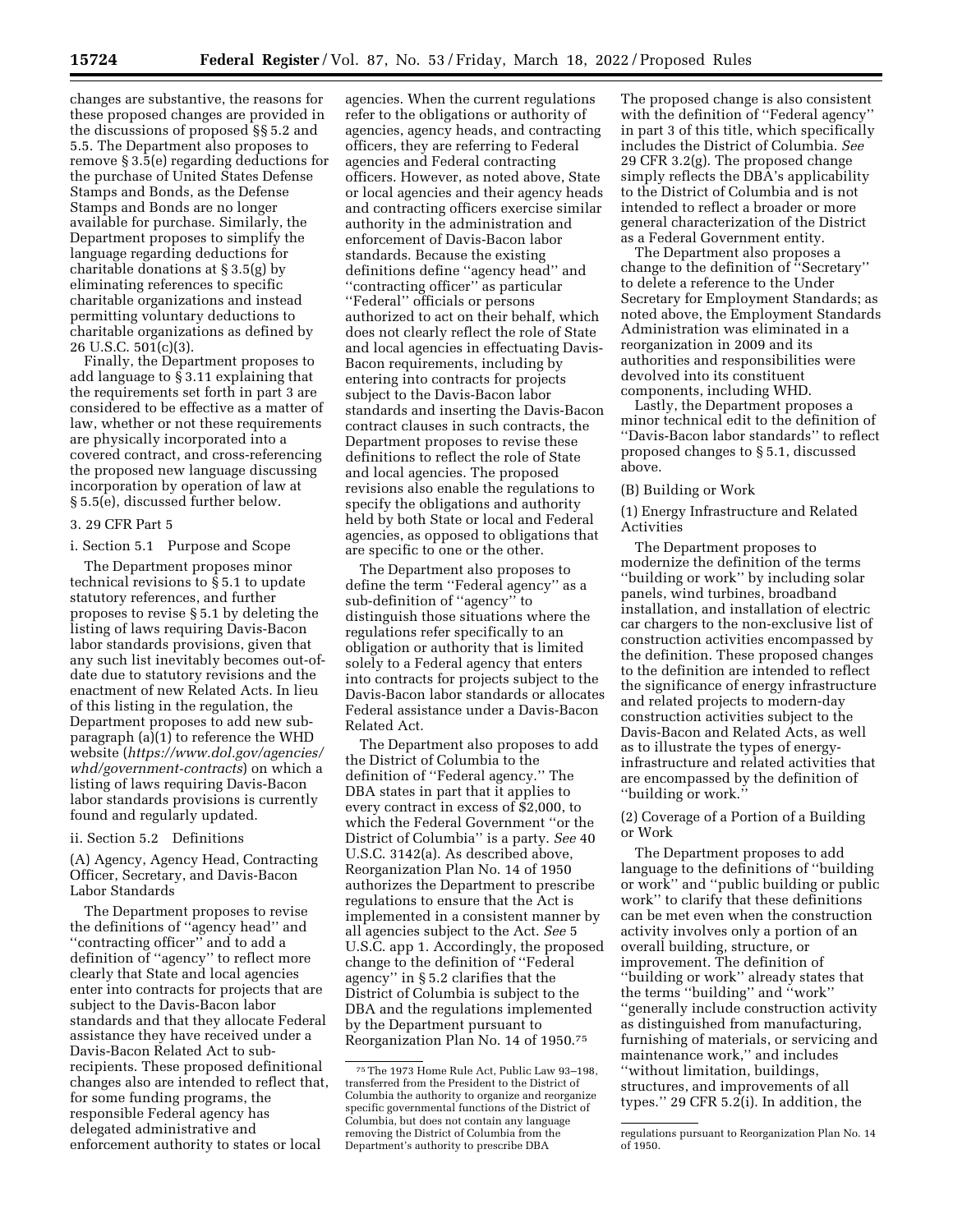regulation already provides several examples of construction activity included within the term ''building or work'' that do not constitute an entire building, structure, or improvement, such as "dredging, shoring, . . . scaffolding, drilling, blasting, excavating, clearing, and landscaping.'' *Id.* Moreover, the current regulations define the term ''construction, prosecution, completion, or repair'' to mean ''all types of work done on a particular building or work at the site thereof . . . including, without limitation . . . [a]ltering, remodeling, installation . . . ; [p]ainting and decorating.'' *Id.* § 5.2(j).

However, to further make plain that ''building or work'' includes not only construction activity involving an entire building, structure, or improvement, but also construction activity involving a portion of a building, structure, or improvement, or the installation of equipment or components into a building, structure, or improvement, the Department proposes to add a sentence to this definition stating that ''[t]he term building or work also includes a portion of a building or work, or the installation (where appropriate) of equipment or components into a building or work.'' The Department also proposes to include additional language in the definition of ''public building or public work'' to clarify that a ''public building'' or ''public work'' includes the construction, prosecution, completion, or repair of a portion of a building or work that is carried on directly by authority of or with funds of a Federal agency to serve the interest of the general public, even where construction of the entire building or work does not fit within this definition.

These proposed revisions are consistent with the Davis-Bacon Act. The concepts of alteration or repair presuppose that only a portion of a building, structure, or improvement will be affected. By specifically including the alteration or repair of public buildings or works within its scope of coverage, the Davis-Bacon Act itself necessitates that construction activity involving merely a portion of a building or work may be subject to coverage.

These proposed revisions are also consistent with the Department's longstanding policy that a ''public building'' or ''public work'' includes construction activity involving a portion of a building or work, or the installation of equipment or components into a building or work when the other requirements for Davis-Bacon coverage are satisfied. *See, e.g.,* AAM 52 (July 9, 1963) (holding that the upgrade of communications systems at a military

base, including the installation of improved cabling, constituted the construction, alteration or repair of a public work); Letter from Sylvester L. Green, Director, Division of Contract Standards Operations, to Robert Olsen, Bureau of Reclamation (Mar. 18, 1985) (finding that the removal and replacement of stator cores in a hydroelectric generator was covered under the Davis-Bacon Act as the alteration or repair of a public work); Letter from Samuel D. Walker, Acting Administrator, to Edward Murphy (Aug. 29, 1990) (stating that ''[t]he Department has ruled on numerous occasions that repair or alteration of boilers, generators, furnaces, etc. constitutes repair or alteration of a 'public work' ''); Letter from Nancy Leppink, Deputy Administrator, to Armin J. Moeller (Dec. 12, 2012) (finding that the installation of equipment such as generators or turbines into a hydroelectric plant is considered to be the improvement or alteration of a public work).

Similarly, the proposed revisions are consistent with the Department's longstanding position that a ''public building'' or ''public work'' may include structures, buildings, or improvements that will not be owned by the Federal government when construction is completed, so long as the construction is carried on directly by authority of or with funds of a Federal agency to serve the interest of the general public. Accordingly, the Department has long held that the Davis-Bacon labor standards provisions may apply to construction undertaken when the government is merely going to have the use of the building or work, such as in lease-construction contracts, depending upon the facts and circumstances surrounding the contract. *See*  Reconsideration of Applicability of the Davis-Bacon Act to the Veteran Admin.'s Lease of Med. Facilities, 18 Op. O.L.C. 109, 119 n.10 (May 23, 1994) (''1994 OLC Memorandum'') (''[T]he determination whether a leaseconstruction contract calls for construction of a public building or public work likely will depend on the details of the particular arrangement.''); FOH 15b07. In AAM 176 (June 22, 1994), WHD provided guidance to the contracting community regarding the DBA's application to lease-construction contracts, and specifically advised that the following non-exclusive list of factors from the 1994 OLC Memorandum should be considered in determining the scope of DBA coverage: (1) The length of the lease; (2) the extent of Government involvement in the construction project (such as whether

the building is being built to Government requirements and whether the Government has the right to inspect the progress of the work); (3) the extent to which the construction will be used for private rather than public purposes; (4) the extent to which the costs of construction will be fully paid for by the lease payments; and (5) whether the contract is written as a lease solely to evade the requirements of the DBA.

In sum, as noted above, a building or work includes construction activity involving only a portion of a building, structure, or improvement. As also noted above, a public building or public work is not limited to buildings or works that will be owned by the Federal Government, but may include buildings or works that serve the general public interest, including spaces to be leased or used by the Federal Government. Accordingly, it necessarily follows that a contract for the construction of a portion of a building, structure, or improvement may be a covered contract for construction of a ''public building'' or ''public work'' where the other requirements for coverage are met, even if the Federal Government is not going to own, lease, use, or otherwise be involved with the construction of the remaining portions of the building or work. For example, as WHD has repeatedly asserted in connection with one contracting agency's leaseconstruction contracts, where the Federal government enters into a lease for a portion of an otherwise private building—and, as a condition of the lease, requires and pays for specific tenant improvements requiring alterations and repairs to that portion to prepare the space for government occupancy in accordance with government specifications—Davis-Bacon labor standards may apply to the tenant improvements or other specific construction activity called for by such a contract. In such circumstances, the factors discussed in AAM 176 would still need to be considered to determine if coverage is appropriate, but the factors would be applied specifically with reference to the leased portion of the building and the construction required by the lease.

Finally, these proposed revisions would further the remedial purpose of the Davis-Bacon Act by ensuring that the Act's protections apply to contracts for construction activity for which the government is responsible. *Walsh* v. *Schlecht,* 429 U.S. 401, 411 (1977) (reiterating that the DBA ''was not enacted to benefit contractors, but rather to protect their employees from substandard earnings by fixing a floor under wages on Government projects'')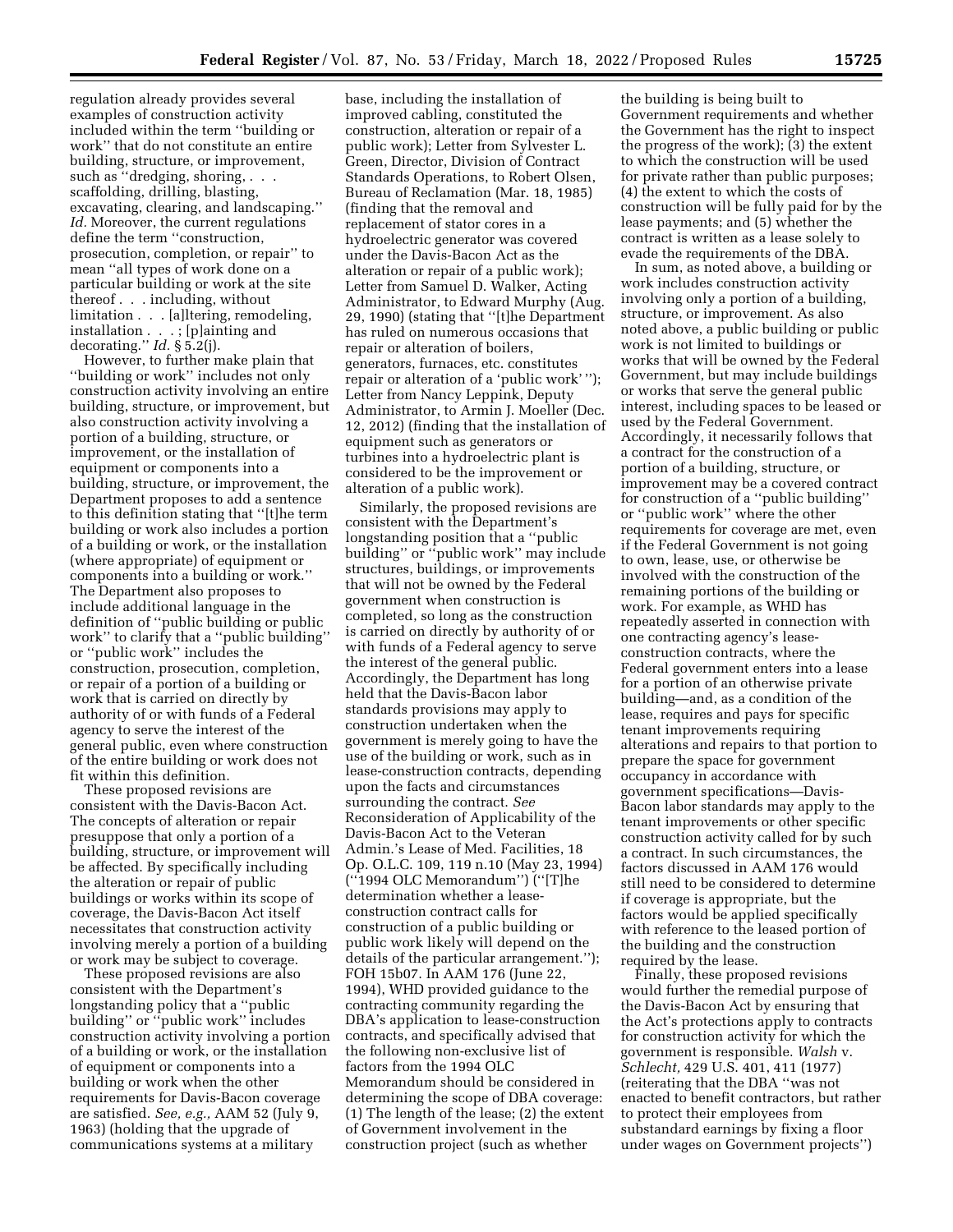(citation and internal quotation marks omitted); 1994 OLC Memorandum, 18 Op. O.L.C. at 121 (''[W]here the government is financially responsible for construction costs, the purposes of the Davis-Bacon Act may be implicated.''). If the Davis-Bacon Act were only applied in situations where the Federal government is involved in the construction of the entire (or even the majority of the) building or work, coverage of contracts would be dependent on the size of the building or work, even if two otherwise equivalent contracts involved the same square footage and the government was paying for the same amount of construction. Such an application of coverage would undermine the statute's remedial purpose by permitting publicly funded construction contracts for millions of dollars of construction activity to evade coverage merely based on the size of the overall structure or building.

Accordingly, and as noted above, the Department proposes revisions to the definitions of ''building or work'' and ''public building or public work'' that serve to clarify rather than change existing coverage requirements. However, the Department understands that in the absence of such clarity under the existing regulations, contracting agencies have differed in their implementation of Davis-Bacon labor standards where construction activity involves only a portion of a building, structure, or improvement, particularly in the context of lease-construction contracts. Thus, as a practical matter, the proposed revisions will result in broader application of Davis-Bacon labor standards. The Department therefore invites comment on the benefits and costs of these proposed revisions to private business owners, workers, and the Federal government, particularly in the context of leasing.

## (C) Construction, Prosecution, Completion, or Repair

The Department also proposes to add a new sub-definition to the term ''construction, prosecution, completion, or repair'' in § 5.2, to better clarify when demolition and similar activities are covered by the Davis-Bacon labor standards.

In general, the Davis-Bacon labor standards apply to contracts ''for construction, alteration or repair . . . of public buildings and public works[.]'' 40 U.S.C. 3142(a). Early in the DBA's history, the Attorney General examined whether demolition fit within these terms, and concluded that ''[t]he statute is restricted by its terms to 'construction, alteration, and/or repair,' '' and that this language ''does

not include the demolition of existing structures'' alone. 38 Op. Atty. Gen. 229 (1935). The Attorney General ''reserve[d] . . . the question . . . of [the coverage of] a razing or clearing operation provided for in a building contract, to be performed by the contractor as an incident of the building project.'' *Id.* Consistent with the Attorney General's opinion, the Department has long maintained that standalone demolition work is generally not covered by the Davis-Bacon labor standards. *See* AAM 190 (Aug. 29, 1998); WHD Opinion Letter SCA–78 (Nov. 27, 1991); WHD Opinion Letter DBRA–40 (Jan. 24, 1986); WHD Opinion Letter DBRA–48 (Apr. 13, 1973); AAM 54 (July 29, 1963); FOH 15d03(a).

However, the Department has understood the Davis-Bacon labor standards to cover demolition and removal under certain circumstances. First, demolition and removal activities are covered by Davis-Bacon labor standards when such activities themselves constitute construction, alteration, or repair of a public building or work. Thus, for example, the Department has explained that removal of asbestos or paint from a facility that will not be demolished—even if subsequent reinsulating or repainting is not considered—is covered by Davis-Bacon because the asbestos or paint removal is an ''alteration'' of the facility. *See* AAM 153 (Aug. 6, 1990). Likewise, the Department has explained that Davis-Bacon can apply to certain hazardous waste removal contracts, because ''substantial excavation of contaminated soils followed by restoration of the environment'' is ''construction work'' under the DBA and because the term ''landscaping'' as used in the DBA regulations includes ''elaborate landscaping activities such as substantial earth moving and the rearrangement or reclamation of the terrain that, standing alone, are properly characterized as the construction, restoration, or repair of the a public work.'' AAM 155 (Mar. 25, 1991); *see also* AAM 190 (noting that ''hazardous waste removal contracts that involve substantial earth moving to remove contaminated soil and recontour the surface'' can be considered DBAcovered construction activities)

Second, the Department has consistently maintained that if future construction that will be subject to the Davis-Bacon labor standards is contemplated on a demolition site either because the demolition is part of a contract for such construction or because such construction is contemplated as part of a future contract, then the demolition of the

previously-existing structure is considered part of the construction of the subsequent building or work and therefore within the scope of the Davis-Bacon labor standards. *See* AAM 190. This position is also articulated in the Department's SCA regulations at 29 CFR 4.116(b). Likewise, the Department has explained that certain activities under hazardous waste removal and remediation contracts, including ''the dismantling or demolition of buildings, ground improvements and other real property structures and . . . the removal of such structures or portions of them'' are covered by Davis-Bacon labor standards ''*if* this work will result in the construction, alteration, or repair of a public building or public work at that location.'' AAM 187 (Nov. 18, 1996), attachment: Superfund Guidance, Davis Bacon Act/Service Contract Act and Related Bonding, Jan. 1992) (emphasis in original).

While the Department has addressed these distinctions to a degree in the SCA regulations and in subregulatory guidance, the Department believes that clear standards for the coverage of demolition and removal and related activities in the DBA regulations will assist agencies, contractors, workers, and other stakeholders in identifying whether contracts for demolition are within the scope of the DBA. This, in turn, would ensure that the correct contract provisions and wage determinations are incorporated into the contract, thereby providing contractors with the correct wage determinations prior to bidding and requiring the payment of Davis-Bacon prevailing wages where appropriate.76 Accordingly, the Department proposes to add a new paragraph (2)(v) to the definition of ''construction, prosecution, completion, or repair'' to assist agencies, contractors, workers, and other stakeholders in identifying when demolition and related activities fall within the scope of the DBA.

Specifically, the Department proposes to clarify that demolition work is covered under any of three circumstances: (1) Where the demolition and/or removal activities themselves constitute construction, alteration, and/ or repair of an existing public building or work; (2) where subsequent

<sup>76</sup>The Department notes that under Federal contracts and subcontracts, demolition contracts that do not fall within the DBA's scope are instead service contracts covered by the SCA, and the Department uses DBA prevailing wage rates as a basis for the SCA wage determination. *See* AAM 190. However, federally-funded demolition work carried out by State or local governments that does not meet the criteria for coverage under a Davis-Bacon Related Act would generally not be subject to Federal prevailing wage protections.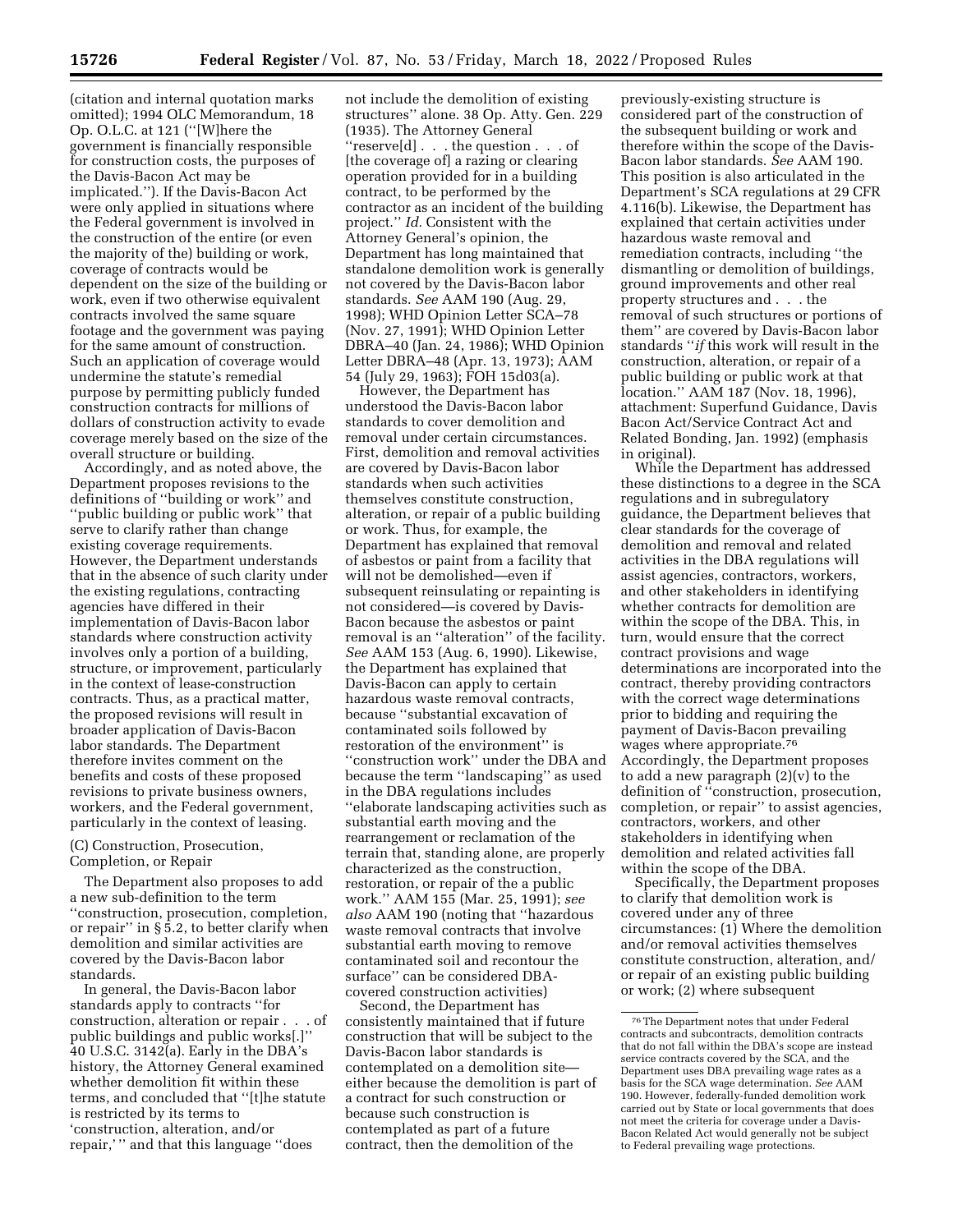construction covered in whole or in part by the Davis-Bacon labor standards is planned or contemplated at the site of the demolition or removal, either as part of the same contract or as part of a future contract; or (3) where otherwise required by statute.77

While determining whether demolition is performed in contemplation of a future construction project is a fact-specific question, the Department also proposes a nonexclusive list of factors that can inform this determination. Although the inclusion of demolition activities in the scope of a contract for the subsequent construction of a public building or work is sufficient to warrant Davis-Bacon coverage, such a condition is not a necessary one. Other factors that may be relevant include the existence of engineering or architectural plans or surveys; the allocation of, or an application for, Federal funds; contract negotiations or bid solicitations; the stated intent of the relevant government officials; the disposition of the site after demolition (*e.g.,* whether it is to be sealed and abandoned or left in a State that is prepared for future construction); and other factors. Based on these guidelines, Davis-Bacon coverage may apply, for example, to the removal and disposal of contaminated soil in preparation for construction of a building, or the demolition of a parking lot to prepare the site for a future public park. In contrast, Davis-Bacon likely would not apply to the demolition of an abandoned, dilapidated, or condemned building to eliminate it as a public hazard, reduce likelihood of squatters or trespassers, or to make the land more desirable for sale to private parties for purely private construction.

## (D) Contract, Contractor, Prime Contractor, and Subcontractor

The Department proposes nonsubstantive revisions to the definition of ''contract'' and also proposes new definitions in § 5.2 for the terms ''contractor,'' ''subcontractor'' and ''prime contractor.'' These definitions apply to 29 CFR part 5, including the DBRA contract clauses in § 5.5(a) and (b) of this part.

Neither the DBA nor CWHSSA defines the terms ''contract,'' ''contractor,'' ''prime contractor,'' or ''subcontractor.'' The language of the Davis-Bacon and Related Acts, however, makes it clear that Congress intended the prevailing wage and overtime requirements to apply broadly to both

prime contracts executed directly with Federal agencies as well as any subcontracts through which the prime contractors carry out the work on the prime contract. *See* 40 U.S.C. 3142(c); 40 U.S.C. 3702(b), (d). Thus, the Department's existing regulations define the term ''contract'' as including ''any prime contract . . . and any subcontract of any tier thereunder.'' 29 CFR 5.2(h). As indicated by the reference in the existing regulations to the laws listed in § 5.1, the term also may include the contracts between Federal, State or local government entities administering Federal assistance and the direct recipients or beneficiaries of that assistance, where such assistance is covered by one of the Related Acts—as well as the construction contracts and subcontracts of any tier financed by or facilitated by such a contract for assistance.

In other Federal contractor labor standards regulations, the Department has sometimes included more detailed definitions of a ''contract.'' In the regulations implementing Executive Order 13658 (Establishing a Minimum Wage for Contractors), for example, the Department defined contract as ''an agreement between two or more parties creating obligations that are enforceable or otherwise recognizable at law'' and listed many types of specific instruments that fall within that definition. 29 CFR 10.2. The Department's SCA regulations, while containing a definition of ''contract'' that is similar to the current Davis-Bacon regulatory definition at 29 CFR 5.2(h), separately specify that ''the nomenclature, type, or particular form of contract used . . . is not determinative of coverage'' at 29 CFR 4.111(a).

The term ''contract'' in the Davis-Bacon and Related Acts has been interpreted in a similarly broad manner. *See, e.g., Bldg. & Const. Trades Dep't, AFL–CIO* v. *Turnage,* 705 F. Supp. 5, 6 (D.D.C. 1988) (''The Court finds that it is reasonable to conclude, as the WAB has done, that the nature of the contract is not controlling so long as construction work is part of it.''). Similarly, in its 1994 memorandum, the OLC cited the basic common-law understanding of the term to explain that, for the purposes of the DBA, ''[t]here can be no question that a lease is a contract, obliging each party to take certain actions.'' 1994 OLC Memorandum, 18 Op. O.L.C. at 113 n.3 (citing Arthur Linton Corbin, Corbin on Contracts sections 1.2–1.3 (rev. ed., Joseph M. Perillo, ed., 1993)). The Davis-Bacon and Related Acts thus have been routinely applied to various types

of agreements that meet the commonlaw definition of a ''contract''—such as, for example, leases, utility privatization agreements, individual job orders or task letters issued under basic ordering agreements, and loans or agreements in which the only consideration from the agency is a loan guarantee—as long as the other elements of DBRA coverage are satisfied.

However, the Department considers that it may not be necessary to include in the regulatory text itself a similarly detailed recitation of types of agreements that may be considered to be contracts, because such a list necessarily follows from the use of the term ''contract'' in the statute and the Department is not aware of any argument to the contrary. The Department thus seeks comment on whether a more detailed definition of the term ''contract'' is warranted, including whether aspects of the definition at 29 CFR 10.2 or the SCA regulations should or should not be included in the regulatory definition of contract at § 5.2.

The Department also seeks comment on whether it is necessary to explicitly promulgate in the definition of ''contract'' in § 5.2, or elsewhere in the regulations, an explanation regarding contracts that may be found to be void. The Department intends the use of the term in the regulations to apply also to any agreement in which the parties intended for a contract to be formed, even if (as a matter of the common law) the contract may later be considered to be void ab initio or otherwise fail to satisfy the elements of the traditional definition of a contract. Such usage follows from the statutory requirement that the relevant labor standards clauses must be included not just in ''contracts'' but also in the advertised specifications that may (or may not) become a covered contract. *See* 40 U.S.C. 3142(a).

In addition to the term ''contract,'' the existing DBRA regulations use the terms "contractor," "subcontractor," and ''prime contractor,'' but do not currently define the latter three terms. The Department proposes to include a definition of the term ''contractor'' to clarify that, where used in the regulations, it applies to both prime contractors and subcontractors. In addition, the definition would clarify that sureties may also—under appropriate circumstances—be considered ''contractors'' under the regulations. This is consistent with the Department's longstanding interpretation. *See Liberty Mutual Ins.,*  ARB No. 00–018, 2003 WL 21499861 at \*6 (June 30, 2003) (finding that the term ''contractor'' included sureties

<sup>77</sup>This third option accounts for Related Acts whose broader language may permit greater coverage of demolition work.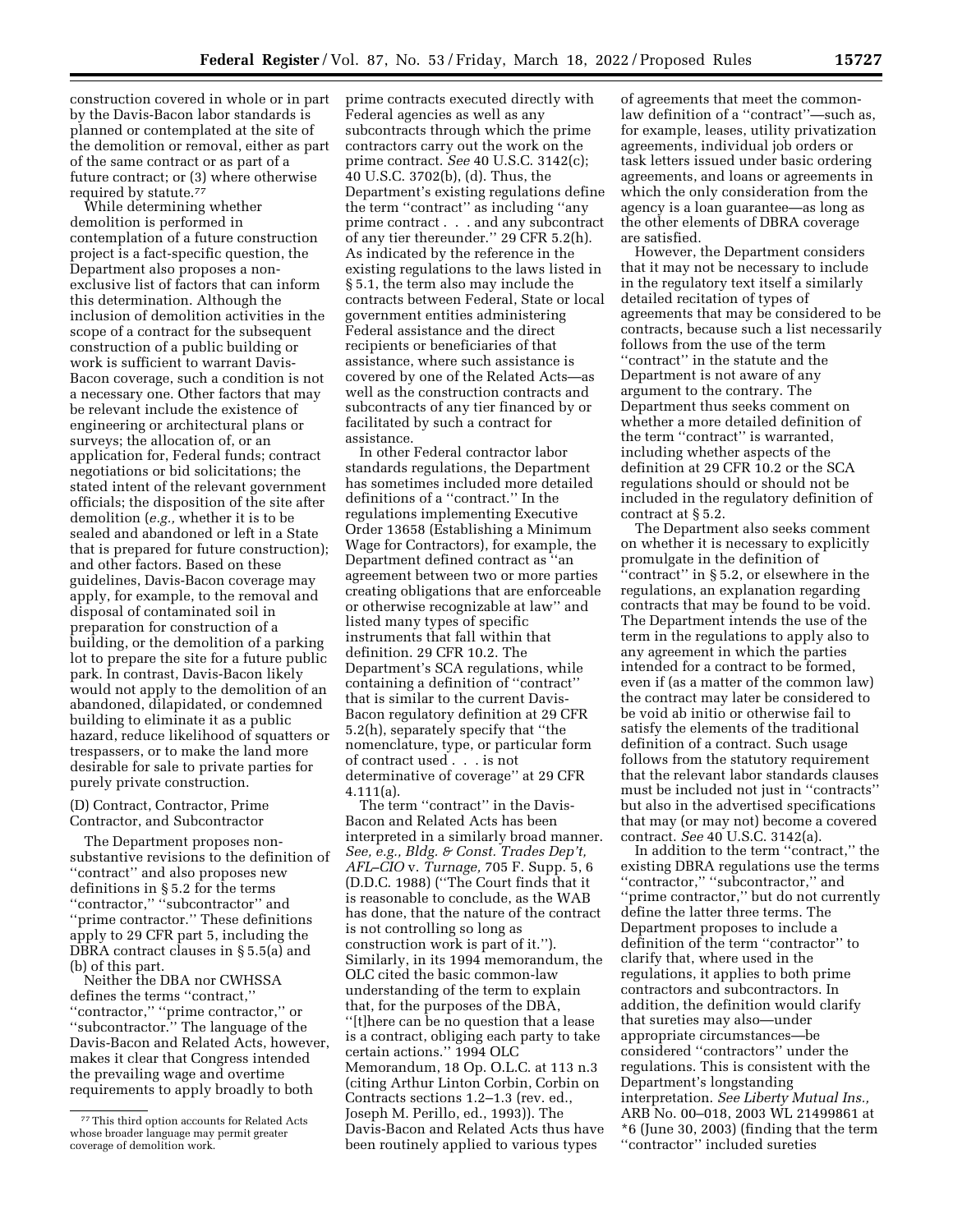completing a contract pursuant to a performance bond). As the ARB explained in the *Liberty Mutual* case, the term ''contractor'' in the DBA should be interpreted broadly in light of Congress's ''overarching . . . concern'' in the 1935 amendments to the Act that the new withholding authority included in those amendments would ensure workers received the pay they were due. *Id.* (citing S. Rep. No. 1155, at 3 (1935)). As discussed below, the proposed definition of contractor also reflects the long-held interpretation that bona fide ''material suppliers'' are generally not considered to be contractors under the DBRA, subject to certain exceptions.

The Department also proposes a nonsubstantive change to move, with minor nonsubstantive edits, two sentences from the existing definition of ''contract'' to the new definition of ''contractor.'' These sentences clarify that State and local governments are not regarded as contractors or subcontractors under the Related Acts in situations where construction is performed by their own employees, but that under statutes that require payment of Davis-Bacon prevailing wages to all laborers and mechanics employed in the assisted project or in the project's development, State and local recipients of Federal aid must pay these employees according to Davis-Bacon labor standards. In addition, the Department proposes to supplement that language to explain (as the Department has similarly clarified in the SCA regulations) that the U.S. Government, its agencies, and instrumentalities are also not contractors or subcontractors for the purposes of the Davis-Bacon and Related Acts. *Cf.* 29 CFR 4.1a(f).

The Department proposes to add a definition for the term ''prime contractor'' as it is used in part 5 of the regulations. Consistent with the ARB's decision in *Liberty Mutual,* discussed above, the Department proposes a broad definition of prime contractor that prioritizes the appropriate allocation of responsibility for contract compliance and enhances the effectiveness of the withholding remedy. The proposed definition clarifies that the label an entity gives itself is not controlling, and an entity is considered to be a ''prime contractor'' based on its contractual relationship with the Government, its control over the entity holding the prime contract, or the duties it has been delegated.

The definition begins by identifying as a prime contractor any person or entity that enters into a covered contract with an agency. This includes, under appropriate circumstances, entities that may not be understood in lay terms to

be ''construction contractors.'' For example, where a non-profit organization, owner/developer, borrower or recipient, project manager, or single-purpose entity contracts with a State or local government agency for covered financing or assistance with the construction of housing—and the other required elements of the relevant statute are satisfied—that owner/developer or recipient entity is considered to be the ''prime contractor'' under the regulations. This is so even if the entity does not consider itself to be a ''construction contractor'' and itself does not employ laborers and mechanics and instead subcontracts with a general contractor to complete the construction. *See, e.g., Phoenix Dev. Co.,* WAB No. 90–09, 1991 WL 494725, at \*1 (Mar. 29, 1991) (''It is well settled that prime contractors ('ownersdevelopers' under the HUD contract at hand) are responsible for the Davis-Bacon compliance of their subcontractors.''); *Werzalit of Am., Inc.,*  WAB No. 85–19, 1986 WL 193106, at \*3 (Apr. 7, 1986) (rejecting petitioner's argument that it was a loan ''recipient'' standing in the shoes of a State or local government and not a prime ''contractor'').

The proposed definition also includes as a ''prime contractor'' the controlling shareholder or member of any entity holding a prime contract, the joint venturers or partners in any joint venture or partnership holding a prime contract, any contractor (*e.g.,* a general contractor) that has been delegated all or substantially all of the responsibilities for overseeing and/or performing the construction anticipated by the prime contract, and any other person or entity that has been delegated all or substantially all of the responsibility for overseeing Davis-Bacon labor standards compliance on a prime contract. Under this definition, more than one entity on a contract—for example, both the owner/developer and the general contractor—may be considered to be ''prime contractors'' on the same contract. Accordingly, the proposal also explains that any two of these nominally different legal entities are considered to be the ''same prime contractor'' for the purposes of crosswithholding.

Although the Department has not previously included a definition of prime contractor in the implementing regulations, the proposed definition is consistent with the Department's prior enforcement of the DBRA. In appropriate circumstances, for example, the Department has considered a general contractor to be a ''prime contractor'' that is therefore responsible for the

violations of its subcontractors under the regulations—even where that general contractor does not directly hold the contract with the Government (or is not the direct recipient of Federal assistance), but instead has been hired by the private developer that holds the overall construction contract. *See Palisades Urb. Renewal Enters. LLP., OALJ No. 2006–DBA–00001 (Aug. 3, 2007), at 16, aff'd,* ARB No. 07–124, (July 30, 2009); *Milnor Constr. Corp.,*  WAB No. 91–21, 1991 WL 494763, at \*1, 3 (Sept. 12, 1991); *cf. Vulcan Arbor Hill Corp.* v. *Reich,* 81 F.3d 1110, 1116 (D.C. Cir. 1996) (referencing agreement by developer that ''its prime'' contractor would comply with Davis-Bacon standards). Likewise, where a joint venture holds the contract with the government, the Department has characterized the actions of the parties to that joint venture as the actions of ''prime contractors.'' *See Big Six, Inc.,*  WAB No. 75-03, 1975 WL 22569, at \*2 (July 21, 1975).

The proposed definition of prime contractor is also similar to, although somewhat narrower than, the broad definition of the term ''contractor'' in the FAR part 9 regulations that govern suspension and debarment across a broad swath of Federal procurement contracts. In that context, where the Federal Government seeks to protect its interest in effectively and efficiently completing procurement contracts, the FAR Council has adopted an expansive definition of contractor that includes affiliates or principals that functionally control the prime contract with the government. *See* 48 CFR 9.403. Under that definition, ''Contractor'' means any individual or entity that ''[d]irectly or indirectly (*e.g.,* through an affiliate)'' is awarded a Government contract or ''[c]onducts business . . . with the Government as an agent or representative of another contractor.'' *Id.*78 The Department has a similar interest here in protecting against the use of the corporate form to avoid

<sup>78</sup>The definition section in 48 CFR 9.403 specifies that it applies only ''as used in this subpart''—referring to subpart 9.4 of the FAR. It thus applies only to the general suspension and debarment provisions of the FAR and thus does not apply to the regulations within the FAR that implement the Davis-Bacon labor standards, which are located in FAR part 22 and the contract clauses FAR part 52. The DBRA-specific provisions of the FAR are based on the Department's regulations in parts 1, 3, and 5 of subtitle 29 of the CFR, which are the subject of this NPRM. Thus, the Department expects that, after this rule is final, the FAR Council will consider how to amend FAR part 22 and the FAR contract clauses to appropriately incorporate the new and amended definitions that are adopted in the Department's final rule. The Department does not anticipate that this rulemaking would affect FAR subpart 9.4.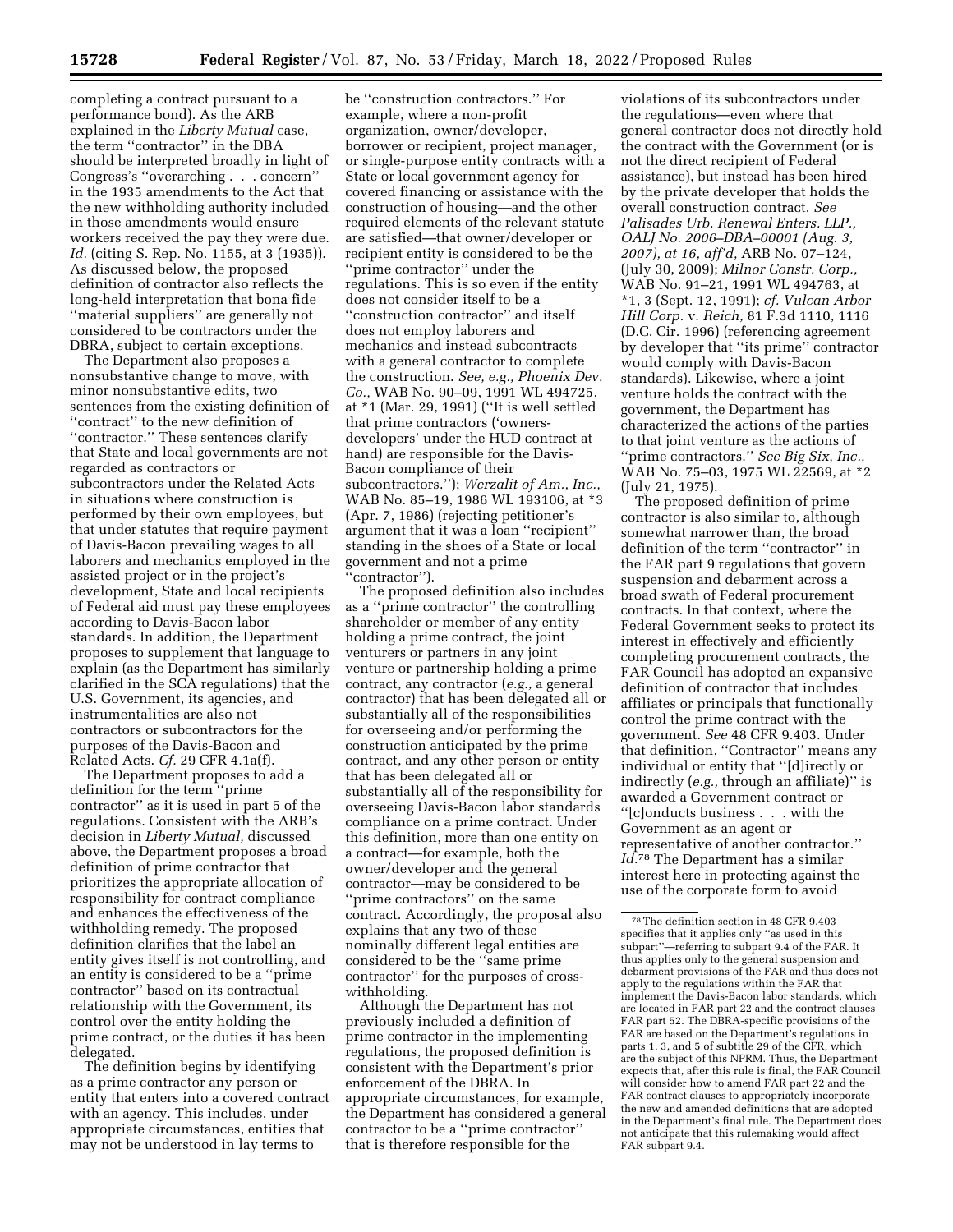responsibility for the Davis-Bacon labor standards.

The Department seeks comment on the proposed definition of ''prime contractor,'' in particular as it affects the withholding contract clauses at § 5.5(a)(2) and (b)(3), the prime contractor responsibility provisions at § 5.5(a)(6) and (b)(4), and the proposed provisions in § 5.9 regarding the authority and responsibility of contracting agencies for satisfying requests for cross-withholding.

Finally, the Department proposes a new definition of the term ''subcontractor.'' The proposed definition would affirmatively state that a ''subcontractor'' is ''any contractor that agrees to perform or be responsible for the performance of any part of a contract that is subject wholly or in part to the labor standards provisions of any of the laws referenced in § 5.1.'' Like the current definition of ''contract,'' the proposed definition of ''subcontractor'' also reflects that the Act covers subcontracts of any tier—and thus the proposed definition of ''subcontractor'' would state that the term includes subcontractors of any tier. *See* 40 U.S.C. 3412; *Castro* v. *Fid. & Deposit Co. of Md.,* 39 F. Supp. 3d 1, 6–7 (D.D.C. 2014). The proposed definition for ''subcontractor'' necessarily excludes material suppliers (except for narrow exceptions), because such material suppliers are excluded from the definition of ''contractor,'' as proposed, and that definition applies to both prime contractors and subcontractors. Finally, the proposed definition of ''subcontractor'' also clarifies that the term does not include laborers or mechanics for whom a prevailing wage must be paid. As discussed below, and as Congress expressly indicated, the requirement to pay a prevailing wage to ordinary laborers and mechanics cannot be evaded by characterizing such workers as ''owner operators'' or ''subcontractors.'' *See* 40 U.S.C. 3142(c)(1) (requiring payment of prevailing wage ''regardless of any contractual relationship which may be alleged to exist between the contractor or subcontractor and the laborers and mechanics'').

### (E) Apprentice and Helper

The Department proposes to amend the current regulatory definition in § 5.2(n) of ''apprentice, trainee, and helper'' to remove references to trainees. A trainee is currently defined as a person registered and receiving on-thejob training in a construction occupation under a program approved and certified in advance by ETA as meeting its standards for on-the-job

training programs, but ETA no longer reviews or approves on-the-job training programs so this definition is unnecessary. *See* section III.B.3.iii.(C) (''29 CFR 5.5(a)(4) Apprentices.''). The Department also proposes to modify the definition of ''apprentice and helper'' to reflect the current name of the office designated by the Secretary of Labor, within the Department, to register apprenticeship programs.

### (F) Laborer or Mechanic

The Department proposes to amend the regulatory definition of ''laborer or mechanic'' to remove the reference to trainees and to replace the term ''foremen'' with the gender-neutral term "working supervisors."<sup>79</sup> The Department does not propose any additional substantive changes to this definition.

However, because the Department frequently receives questions pertaining to the application of the definition of ''laborer or mechanic''—and thus the application the Davis-Bacon labor standards—to members of survey crews, the Department provides the following information to clarify when survey crew members are laborers or mechanics under the existing definition of that term.

The Department has historically recognized that members of survey crews who perform primarily physical and/or manual work on a DBA or Related Acts covered project on the site of the work immediately prior to or during construction in direct support of construction crews may be laborers or mechanics subject to the Davis-Bacon labor standards.80 Whether or not a specific survey crew member is covered by these standards is a question or fact, which takes into account the actual duties performed and whether these duties are ''manual or physical in nature'' including the ''use of tools or . . . work of a trade.'' When considering whether a survey crew member performs primarily physical and/or manual duties, it is appropriate to consider the relative importance of the worker's different duties, including (but not solely) the time spent performing these duties. Thus, survey crew members who spend most of their time on a covered project taking or assisting

in taking measurements would likely be deemed laborers or mechanics (provided that they do not meet the tests for exemption as professional, executive, or administrative employees under part 541). If their work meets other required criteria (*i.e.,* it is performed on the site of the work, where required, and immediately prior to or during construction in direct support of construction crews), it would be covered by the Davis-Bacon labor standards.

The Department seeks comment on issues relevant to the application of the current definition to survey crew members, especially the range of duties performed by, and training required of, survey crew members who perform work on construction projects and whether the range of duties or required training varies for different roles within a survey crew based on the licensure status of the crew members, or for different types of construction projects.

## (G) Site of the Work and Related Provisions

The Department proposes the following revisions related to the DBRA's ''site of the work'' requirement: (1) Revising the definition of ''site of the work'' to further encompass certain construction of significant portions of a building or work at secondary worksites, (2) clarifying the application of the ''site of the work'' principle to flaggers, (3) revising the regulations to better delineate and clarify the ''material supplier'' exemption, and (4) revising the regulations to set clear standards for DBA coverage of truck drivers.

(1) Current Statutory and Regulatory Provisions Related to Site of the Work

## a. Site of the Work

The DBA and Related Acts generally apply to ''mechanics and laborers employed directly on the site of the work'' by ''contractor[s]'' and ''subcontractor[s]'' on contracts for ''construction, alteration, or repair, including painting and decorating, of [covered] public buildings and public works.'' 40 U.S.C. 3142(a), (c)(1). The Department's current regulations define ''site of the work'' as including ''the physical place or places where the building or work called for in the contract will remain'' and ''any other site where a significant portion of the building or work is constructed, provided that such site is established specifically for the performance of the contract or project." 29 CFR  $5.2(1)(1)$ . They further provide that in general, ''job headquarters, tool yards, batch plants, borrow pits, etc.'' are part of the

<sup>79</sup>The proposal addressing trainees is discussed in greater detail below in section III.B.3.iii.(C) (''29 CFR 5.5(a)(4) Apprentices.'').

<sup>80</sup>*See, e.g.,* AAM 212 (Mar. 22, 2013). While AAM 212 was rescinded to allow the Department to seek a broader appreciation of the coverage issue it addressed and due to its incomplete implementation, *see* AAM 235 (Dec. 14, 2020), its rescission did not change the applicable standard, which is the definition of ''laborer or mechanic'' as currently set forth in 29 CFR 5.2(m).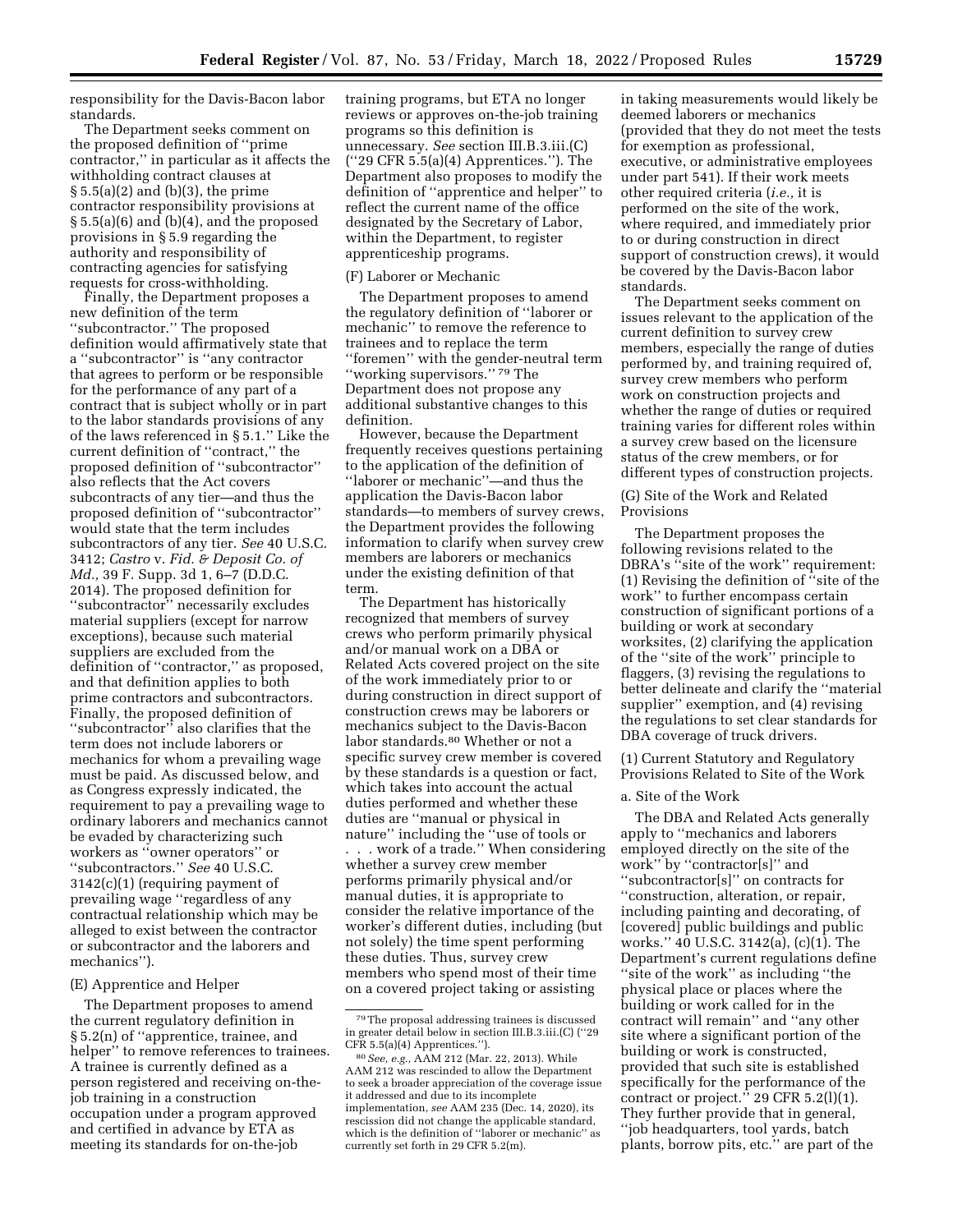''site of the work'' if they are ''dedicated exclusively, or nearly so, to performance of the covered contract or project'' and also are ''adjacent or virtually adjacent to the site of the work'' itself. 29 CFR 5.2(l)(2).

The ''site of the work'' requirement does not apply to Related Acts that extend Davis-Bacon coverage to all laborers and mechanics employed in the ''development'' of a project; such statutes include the United States Housing Act of 1937; the Housing Act of 1949; and the Native American Housing Assistance and Self-Determination Act of 1996. *See*  § 5.2(j)(1); 42 U.S.C. 1437j(a); 25 U.S.C. 4114(b)(1), 4225(b)(1)(B); 42 U.S.C. 12836(a). As the Department has previously noted, ''the language and/or clear legislative history'' of these statutes ''reflected clear congressional intent that a different coverage standard be applied.'' 65 FR 80267 at 80275; *see, e.g., L.T.G. Constr. Co.,* WAB Case No. 93–15, 1994 WL 764105, at \*4 (Dec. 30, 1994) (noting that ''the Housing Act [of 1937] contains no 'site of work' limitation similar to that found in the Davis-Bacon Act'').

#### b. Off-Site Transportation

The ''site of the work'' requirement is also referenced in the current regulation's definition of ''construction, prosecution, completion, or repair,'' which provides that ''the transportation of materials or supplies to or from the site of the work'' is not covered by the DBRA, except for such transportation under the statutes to which the ''site of the work'' requirement does not apply. 29 CFR 5.2(j)(2). However, transportation to or from the site of the work is covered by the DBRA where a covered laborer or mechanic (1) transports materials between an ''adjacent or virtually adjacent'' dedicated support site that is part of the site of the work pursuant to 29 CFR 5.2(l)(2), or (2) transports portions of the building or work between a site where a significant portion of the building or work is constructed and that is established specifically for contract or job performance, which is part of the site of the work pursuant to 29 CFR 5.2(l)(1), and the physical place or places where the building or work will remain.81

#### c. Material Supplier Exception

While not explicitly set out in the statute, the DBA has long been understood to exclude from coverage

employees of bona fide ''material suppliers'' or ''materialmen'' whose sole responsibility is to provide materials (such as sand, gravel, and ready-mixed concrete) to a project if they also supply those materials to the general public, and the plant manufacturing the materials is not established specifically for a particular contract or located at the site of the work. *See* AAM 45 (Nov. 9, 1962) (enclosing WHD Opinion Letter DB–30 (Oct. 15, 1962)); AAM 36 (Mar. 16, 1952) (enclosing WHD Opinion Letter DB–22 (Mar. 12, 1962)); *H.B. Zachry Co.* v. *United States,* 344 F.2d 352, 359 (Ct. Cl. 1965); FOH 15e16. This principle has generally been understood to derive from the limitation of the DBA's statutory coverage to ''contractor[s]'' and ''subcontractor[s].'' *See* AAM 36, WHD Opinion Letter DB– 22, at 2 (discussing ''the application of the term subcontractor, as distinguished from materialman or submaterialman''); *cf. MacEvoy* v. *United States,* 322 U.S. 102 (1944) (distinguishing a ''subcontractor'' from ''ordinary laborers and materialmen'' under the Miller Act); FOH 15e16 (''[B]ona fide material suppliers are not considered contractors under DBRA.''). As the Department has explained, this exception applies to employees of companies ''whose *only*  contractual obligations for on-site work are to deliver materials and/or pick up materials.'' PWRB, DBA/DBRA Compliance Principles at 7 (emphasis added).

Like the "site of the work" restriction, the material supplier exception does not apply to work under statutes that extend Davis-Bacon coverage to all laborers and mechanics employed in the ''development'' of a project, regardless of whether they are employed by ''contractors'' or ''subcontractors.'' *See*  existing regulation 29 CFR 5.2(j)(1) (defining ''construction, prosecution, completion, or repair'' as including ''[a]ll types of work done on a particular building or work at the site thereof . . . by laborers and mechanics employed by a construction contractor or construction subcontractor (or, under the United States Housing Act of 1937; the Housing Act of 1949; and the Native American Housing Assistance and Self-Determination Act of 1996, all work done in the construction or development of the project)''); existing regulation 29 CFR 5.2(i) (''The manufacture or furnishing of materials, articles, supplies or equipment . . . is not a building or work within the meaning of the regulations in this part unless conducted in connection with and at the site of such a building or work as is described in the foregoing

sentence, or under the United States Housing Act of 1937 and the Housing Act of 1949 in the construction or development of the project.'').

d. Relevant Regulatory History and Case Law

The regulatory provisions discussed above were shaped by three appellate court decisions between 1992 and 2000. The language in § 5.2(l) that deems dedicated sites such as batch plants and borrow pits part of the site of the work only if they are ''adjacent or virtually adjacent'' to the construction site was adopted in 2000 in response to *Ball, Ball & Brosamer, Inc.* v. *Reich,* 24 F. 3d 1447 (D.C. Cir. 1994) and *L.P. Cavett Company* v. *U.S. Dep't of Labor,* 101 F.3d 1111 (6th Cir. 1996), which concluded that batch plants located only a few miles from the construction site (2 miles in *Ball,* 3 miles in *L.P. Cavett*) were not part of the ''site of the work.'' *See* 65 FR 80268 (''2000 final rule'').82 The ''adjacent or virtually adjacent'' requirement in the current regulatory text is one that the courts in *Ball* and *L.P. Cavett* suggested would be permissible. Similarly, the provision in § 5.2(j)(2) that excludes, with narrow exceptions, ''the transportation of materials or supplies to or from the site of the work'' from coverage stems from a 1992 interim final rule, *see* 57 FR 19204 (May 4, 1992) (''1992 IFR''), that implemented *Building & Construction Trades Dep't, AFL–CIO* v. *U.S. Dep't of Labor Wage Appeals Bd. (Midway),* in which the D.C. Circuit held that drivers of a prime contractor's subsidiary who picked up supplies and transported them to the job site were not covered by the DBA because ''the Act applies only to employees working directly on the physical site of the public building or public work under construction.'' 932 F.2d 985, 990 (D.C. Cir. 1991).83

#### (2) Proposed Regulatory Revisions

The Department proposes the following regulatory changes related to the ''site of the work'' requirement: (1) Revising the definition of ''site of the work'' to further encompass certain construction of significant portions of a

<sup>81</sup>For more detail on this topic, see the section titled ''Coverage of Construction Work at Secondary Construction Sites.''

<sup>82</sup>Prior to 2000, the Department had interpreted ''site of the work'' more broadly to include, in addition to the site where the work or building would remain, ''adjacent or nearby property used by the contractor or subcontractor in such construction which can reasonably be said to be included in the 'site.' '' 29 CFR 5.2(l) (1990); *see* 65 FR 80268, 80269 (Dec. 20, 2000); AAM 86 (Feb. 11, 1970).

<sup>83</sup>Prior to 1992, the Department had interpreted the DBA as covering the transportation of materials and supplies to or from the site of the work by workers employed by a contractor or subcontractor. *See* 29 CFR 5.2(j) (1990).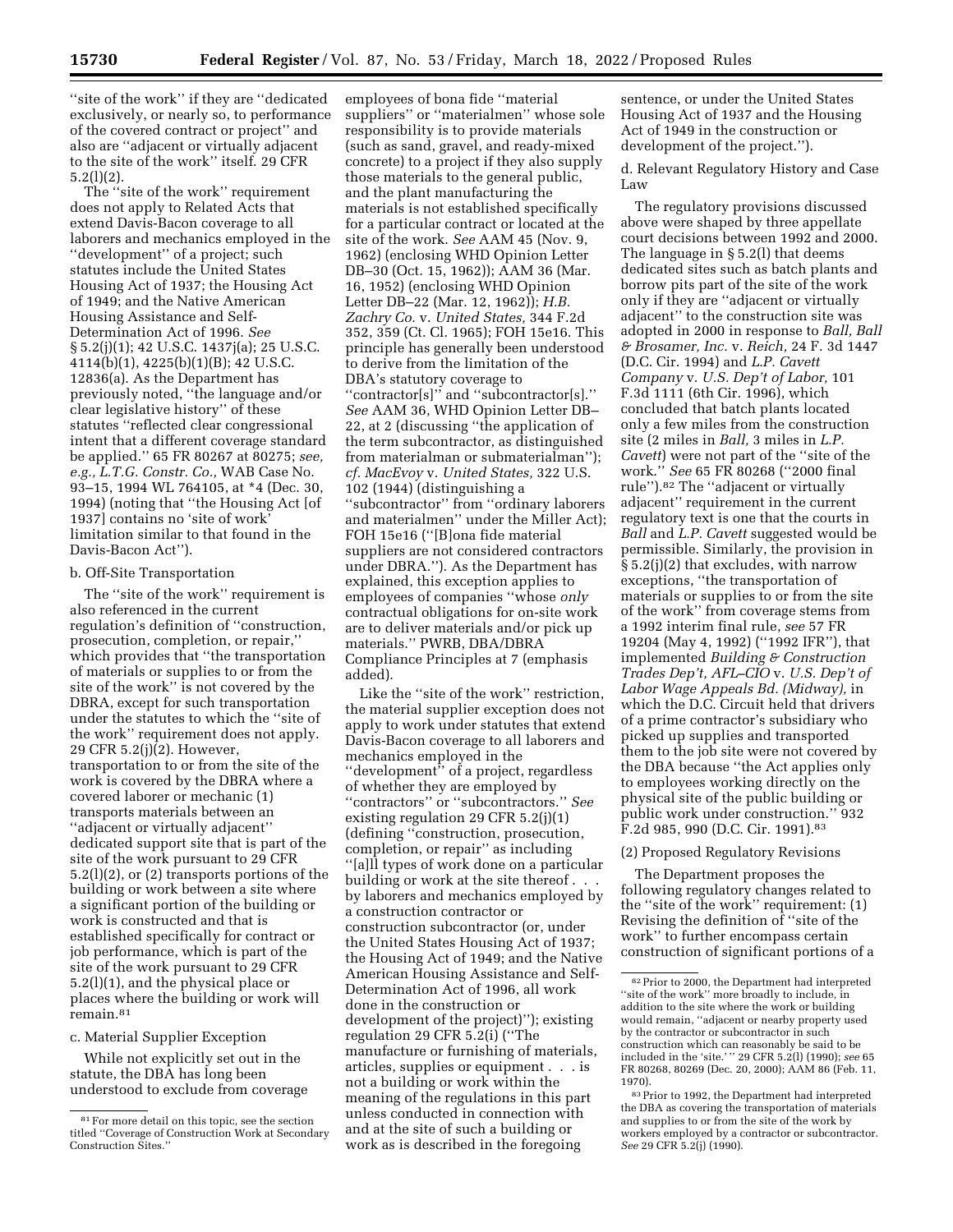building or work at secondary worksites, (2) clarifying the application of the ''site of the work'' principle to flaggers, (3) revising the regulations to better delineate and clarify the ''material supplier'' exemption, and (4) revising the regulations to set clear standards for DBA coverage of truck drivers. Each proposal is explained in turn.

a. Coverage of Construction Work at Secondary Construction Sites

In the 2000 final rule, the Department amended the definition of ''site of the work'' to include a site away from the location where the building or work will remain, where the site is established specifically for the performance of the contract or project and a ''significant portion'' of a building or work is constructed at the site. 29 CFR 5.2(l)(1). The Department explained that this change was intended to respond to technological developments that had enabled companies in some cases to construct entire portions of public buildings or works off-site, leaving only assembly or placement of the building or work remaining. *See* 65 FR 80273 (describing ''the innovative construction techniques developed and currently in use, which allow significant portions of public buildings and public works to be constructed at locations other than the final resting place of the building or work''). The Department cited examples, including a dam project where ''two massive floating structures, each about the length of a football field'' were constructed upriver and then floated downriver and submerged, the construction and assembly of military housing units in Portland for final placement in Alaska, and the construction of modular units to be assembled into a mobile service tower for Titan missiles. *See id.* (citing *ATCO Construction, Inc.,* WAB No. 86–1 (Aug. 22, 1986), and *Titan IV Mobile Serv. Tower,* WAB No. 89–14 (May 10, 1991)).

The Department stressed that this new provision would apply only at a location where ''such a large amount of construction is taking place that it is fair and reasonable to view such location as a site where the public building or work is being constructed,'' and reaffirmed its longstanding position that ''[o]rdinary commercial fabrication plants, such as plants that manufacture prefabricated housing components,'' are not part of the site of the work. 65 FR at 80274; s*ee, e.g.,* AAM 86 (Feb. 11, 1970) at 1–2 (explaining that the site of the work does not include a contractor's permanent "fabrication plant[s]... whose locations and continuance are governed by his general business operations . . . even though mechanics

and laborers working at such an establishment may . . . make doors, windows, frames, or forms''). It accordingly described this expansion of coverage as a narrow one. *See* 65 FR at 80276 (''[T]he Department believes that the instances where substantial amounts of construction are performed at one location and then transported to another location for final installation are rare.''). Consistent with this amendment, the Department also revised § 5.2(j) to cover transportation of portion(s) of the building or work between such a site and the location where the building or work would remain.

Since 2000, technological developments have continued to facilitate off-site construction that replaces on-site construction to an even greater degree, and the Department expects such trends to continue in the future. For example, one recent industry analysis notes that both design firms and contractors ''are forecasting expanded use of both [prefabrication and modular construction] over the coming years as the benefits are more widely measured, owners become increasingly comfortable with the process and the outcomes, and the industry develops more resources to support innovative applications.'' Dodge Data and Analytics, Prefabrication and Modular Construction 2020 (2020), at 4.84 In the specific context of Federal government contracting, a GSA document cites several benefits to ''preengineered'' or ''modular'' construction, including decreased construction time, cost savings, and fewer environmental and safety hazards. GSA, Schedule 56— Building and Building Materials, Industrial Service and Supplies, Pre-Engineered/Prefabricated Buildings Customer Ordering Guide (GSA Schedule 56), at 5–7.85

In the 2000 final rule, the Department explained that ''[i]t [was] the Department's intention in [that] rulemaking to require in the future that workers who construct significant portions of a Federal or federally assisted project at a location other than where the project will finally remain, will receive prevailing wages as Congress intended when it enacted the Davis-Bacon and related Acts.'' 65 FR at 80274. However, by limiting such coverage to facilities that are established specifically for the performance of a particular contract or project, the current regulation falls short of its stated goal. The Department stated at the time

that this limit was necessary to exclude ''[o]rdinary commercial fabrication plants, such as plants that manufacture prefabricated housing components.'' 65 FR at 80274. However, such an exclusion can be more effectively accomplished with language that expands on the term ''significant portion.''

The Department accordingly proposes to revise Davis-Bacon coverage of offsite construction of ''significant portions'' of a building or work so that such coverage is not limited to facilities established specifically for the performance of a contract or project. Rather, the Department proposes to amend the definition of ''site of the work'' to include off-site construction where the ''significant portions'' are constructed for specific use in a designated building or work, rather than simply reflecting products that the contractor or subcontractor makes available to the general public. The Department also proposes to explain the term ''significant portions'' to ensure that this expansion does not result in the coverage of activities that have long been understood to be outside the DBA's scope.

Specifically, the Department proposes to explain that ''significant portion'' means that entire portions or modules of the building or work, as opposed to smaller prefabricated components, are delivered to the place where the building or work will remain, with minimal construction work remaining other than the installation and/or assembly of the portions or modules. As the *Midway* court observed, the 1932 House debate on the DBA demonstrates that its drafters understood that off-site *prefabrication* sites would generally not beconsidered part of the site of the work. *See Midway,* 932 F.2d at 991 n.12. As in 2000, the Department does not propose to alter this well-established principle. Such prefabrication, however, is distinguishable from modern methods of ''pre-engineering'' or ''modular'' construction, in which significant portions of a building or work are constructed and then simply assembled onsite ''similar to a child's building block kit.'' GSA Schedule 56 at 5.86 Under the latter circumstances, as the Department noted in 2000, ''such a large amount of construction is taking place [at an offsite location] that it is fair and reasonable to view such location as a site where the public building or work is being constructed.'' 65 FR at 80274; *see also id.* at 80272 (stating that ''the Department views such [secondary construction] locations as the actual

<sup>84</sup>*[http://modular.org/documents/public/](http://modular.org/documents/public/PrefabModularSmartMarketReport2020.pdf) [PrefabModularSmartMarketReport2020.pdf.](http://modular.org/documents/public/PrefabModularSmartMarketReport2020.pdf)*  85*[https://www.gsa.gov/cdnstatic/SCHEDULE](https://www.gsa.gov/cdnstatic/SCHEDULE_56_-_ORDERING_GUIDE.pdf)*\_*56*\_ *-*\_*[ORDERING](https://www.gsa.gov/cdnstatic/SCHEDULE_56_-_ORDERING_GUIDE.pdf)*\_*GUIDE.pdf.* 86*See* note 85, *supra.*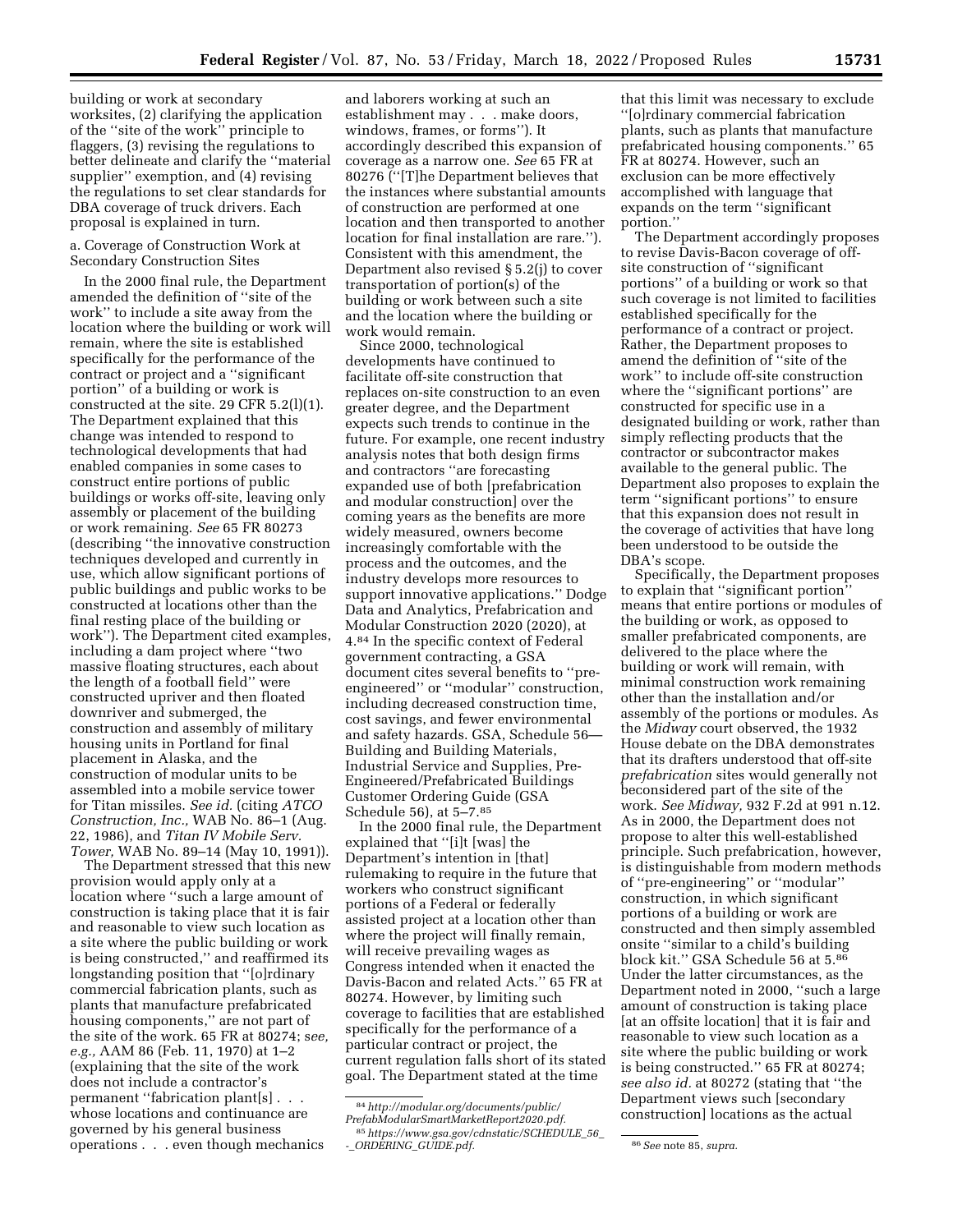physical site of the public building or work being constructed''). In other words, when ''significant portions'' of a building or work that historically would have been built where the building or work will ultimately remain are instead constructed elsewhere, the exclusion from the DBA of laborers and mechanics engaged in such construction is inconsistent with the DBA.

In light of the contractor/material supplier distinction discussed above, the Department also proposes to add, as an additional requirement for coverage of offsite construction, that the portions or modules are constructed for specific use in a designated building or work, rather than simply reflecting products that the contractor or subcontractor makes available to the general public. When significant portions or modules are constructed specifically for a particular building or work and not as part of the contractor's regular manufacturing operations, the company is not a material supplier but a contractor or subcontractor. *See United Constr. Co., Inc.,* WAB No. 82–10, 1983 WL 144675, at \*3 (Jan. 14, 1983) (examining, as part of an inquiry into whether support activities are on the ''site of the work,'' ''whether the activities are sufficiently independent of the primary project to determine that the function of the support activities may be viewed as similar to that of materialman'').

For clarity, the Department also proposes to amend § 5.2 to use the term ''secondary construction sites'' to describe such locations, and to use the term ''primary construction sites'' to describe the place where the building or work will remain. The Department additionally proposes to use the term ''nearby dedicated support site'' to describe locations such as batch plants that are part of the site of the work because they are dedicated exclusively, or nearly so, to the project, and are adjacent or nearly adjacent to a primary or secondary construction site.

The Department specifically seeks public comment on (1) examples of the types of off-site construction techniques described above, and the extent to which they are used in government and government-funded contracting, and (2) whether the proposed limits, including the clarification of ''significant portion,'' are appropriate.

b. Clarification of Application of ''Site of the Work'' Principle to Flaggers

The Department also proposes to clarify that workers engaged in traffic control and related activities adjacent or nearly adjacent to the primary construction site are working on the site

of the work. Often, particularly for heavy and highway projects, it is necessary to direct pedestrian or vehicular traffic around or away from the primary construction site. Certain workers of contractors or subcontractors, typically called ''flaggers'' or ''traffic directors,'' may therefore engage in activities such as setting up barriers and traffic cones, using a flag and/or stop sign to control and direct traffic, and related activities such as helping heavy equipment move in and out of construction zones. Although some flaggers work within the confines of the primary construction site, others work outside of that area and do not enter the construction zone itself.

The Department has previously explained that flaggers are laborers or mechanics within the meaning of the DBA. *See* AAM 141 (Aug. 16, 1985); FOH 15e10(a); *Superior Paving & Materials, Inc.,* ARB No. 99–065 (June 12, 2002). The Department now proposes to clarify, in the definition of ''nearby dedicated support sites,'' that such workers, even if they are not working precisely on the site where the building or work would remain, are working on the site of the work if they work at a location adjacent or virtually adjacent to the primary construction site, such as a few blocks away or a short distance down a highway. Although the Department believes that any adjacent or virtually adjacent locations at which such work is performed are included within the current regulatory ''site of the work'' definition, given that questions have arisen regarding this coverage issue, the Department proposes to make this principle explicit.

As the Department has previously noted, such work by flaggers and traffic operators is integrally related to other construction work at the worksite and construction at the site would not be possible otherwise. *See* AAM 141; FOH 15e10(a). Additionally, as noted above and as the ARB has previously explained, the principle of adjacency or virtual adjacency in this context is consistent with the statutory ''site of the work'' limitation as interpreted by courts. *See Bechtel Constructors Corp.,*  ARB No. 97–149, 1998 WL 168939, at \*5 (March 25, 1998) (explaining that ''it is not uncommon or atypical for construction work related to a project to be performed outside the boundaries defined by the structure that remains upon completion of the work,'' such as where a crane in an urban environment is positioned adjacent to the future building site). This proposed change would therefore be consistent with the DBA and would eliminate any

ambiguity regarding these workers' coverage.

c. Clarification of ''Material Supplier'' Distinction

Next, the Department proposes to clarify the distinction between subcontractors and ''material suppliers'' and to make explicit that employees of material suppliers are not covered by the DBA and most of the Related Acts. Although, as explained above, this distinction has existed since the DBA's inception, the precise line between ''material supplier'' and ''subcontractor'' is not always clear, and is sometimes the subject of litigation.

The Department proposes to clarify the scope of the material supplier exception consistent with case law and WHD guidance. First, the Department proposes to add a new definition of ''material supplier'' to § 5.2, and to define the term as an employer meeting three criteria: First, the employer's only obligations for work on the contract or project are the delivery of materials, articles, supplies, or equipment, which may include pickup in addition to, but not exclusive of, delivery; 87 second, the employer also supplies materials to the general public; and third, the employer's facility manufacturing the materials, articles, supplies, or equipment, is neither established specifically for the contract or project nor located at the site of the work. *See H.B. Zachry,* 344 F.2d at 359; AAM 5 (Dec. 26, 1957); AAM 31 (Dec. 11, 1961); AAM 36 (Mar. 16, 1962); AAM 45 (Nov. 9, 1962); AAM 53 (July 22, 1963). The subsection further clarifies that if an employer, in addition to being engaged in material supply and pickup, also engages in other construction, prosecution, completion, or repair work at the site of the work, it is not a material supplier but a subcontractor. *See* PWRB, DBA/DBRA Compliance Principles, at 7–8 (''[I]f a material supplier, manufacturer, or carrier undertakes to perform a part of a construction contract as a subcontractor, its laborers and mechanics employed at the site of the work would be subject to Davis-Bacon labor standards in the same manner as those employed by any other

<sup>87</sup>The Department notes that under this definition, an employer that contracts *only* for pickup of materials from the site of the work is not a material supplier but a subcontractor. This is consistent with the plain meaning of the term "material supplier" and with the Department's case law. *See Kiewit-Shea,* Case No. 84–DBA–34, 1985 WL 167240 (OALJ Sept. 6, 1985), at \*2 (concluding that companies whose contractual duties ''called for hauling away material and not for its supply'' were subcontractors, not material suppliers''), *aff'd, Maryland Equipment, Inc.,* WAB No. 85–24, 1986 WL 193110 (June 13, 1986).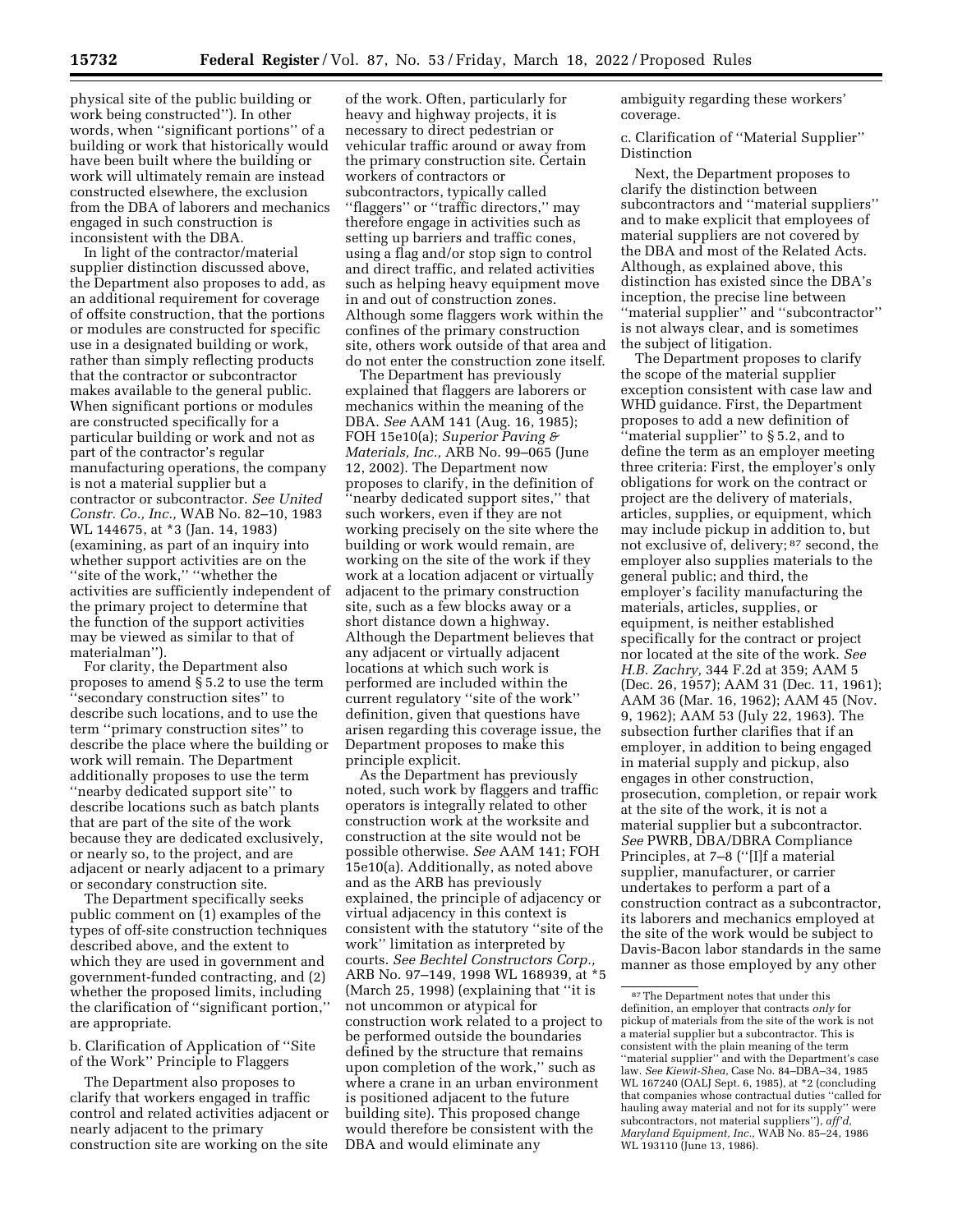contractor or subcontractor.''); FOH 15e16(c) (same).

While the Davis-Bacon regulations have not previously included definitions of ''contractor'' or ''subcontractor,'' this proposed rule, as discussed above, would add such definitions into § 5.2. The Department therefore proposes to incorporate the material supplier exception into the proposed new definition of ''contractor,'' which is incorporated into the proposed definition of ''subcontractor.'' Specifically, the Department proposes to exclude material suppliers from the regulatory definition of ''contractor,'' with the exception of entities performing work under Related Acts that apply the Davis-Bacon labor standards to all laborers and mechanics employed in a project's development, given that, as explained, the application of such statutes is not limited to ''contractors'' or ''subcontractors.''

#### d. Coverage of Time for Truck Drivers

Finally, the Department proposes to revise the regulations to clarify coverage of truck drivers under the DBA. Since *Midway,* various questions have arisen regarding the application of the DBA and the Related Acts to truck drivers. While the Department's regulations address this issue to a certain extent, the Department has expanded on these issues in regulatory preambles and subregulatory guidance, which differ depending on whether truck drivers are employed by material suppliers or by contractors or subcontractors.

As noted above, the DBA does not apply to workers employed by bona fide material suppliers. However, under current WHD policy, if a material supplier, in addition to providing supplies, also performs onsite construction, alteration, or repair work as a subcontractor—such as a precast concrete item supplier that also repairs and cleans such items at the worksite or an equipment rental dealer that also repairs its leased equipment onsite then its workers are covered for any onsite time for such construction work that is ''more than . . . incidental.'' FOH 15e16(c); PWRB, DBA/DBRA Compliance Principles at 7–8. For enforcement purposes, if a material supplier's worker spends more than 20 percent of the workweek performing such construction work on-site, all of the employee's on-site time during that workweek is covered.

For truck drivers employed by contractors or subcontractors, the Department has explained that such drivers' time is covered under certain circumstances. *See* FOH 15e22. First,

''truck drivers who haul materials or supplies from one location on the site of the work to another location on the site of the work'' are covered. 65 FR at 80275. Such ''on-site hauling'' is unaffected by *Midway,* which concerned the coverage of off-site hauling. Based on the same principle, any other construction work that drivers perform on the site of the work that is not related to off-site hauling is also covered. *See*  FOH 15e22(a)(1) (stating that drivers are covered ''for time spent working on the site of the work''). Second, ''truck drivers who haul materials or supplies from a dedicated facility that is adjacent or virtually adjacent to the site of the work'' are covered for all of their time spent in those activities. 65 FR at 80275–76; 29 CFR 5.2(j)(1)(iv)(A); FOH 15e22(a)(3). Such drivers are hauling materials or supplies between two locations on the site of the work, and given the requirement of adjacency or virtual adjacency, any intervening offsite time is likely extremely minimal. Third, drivers are covered for time spent transporting portion(s) of the building or work between a secondary site, established specifically for contract or project performance and where a ''significant portion'' of the work is constructed, and the site where the building or work will remain. *See* 29 CFR 5.2(j)(1)(iv)(B); 65 FR at 80276; FOH 15e22(a)(4). As the Department has explained, ''under these circumstances[,] the site of the work is literally moving between the two work sites,'' 65 FR 57269, 57273, and as such, ''workers who are engaged in transporting a significant portion of the building or work between covered sites . . . are 'employed directly upon the site of the work[.]' '' 65 FR at 80276. Fourth, drivers are covered for any time spent on the site of the work that is related to hauling materials to or from the site, such as loading or unloading materials, provided that such time is more than *de minimis*—a standard that, as currently applied, excludes drivers ''who come onto the site of the work for only a few minutes at a time merely to drop off construction materials.'' 65 FR at 80276; FOH 15e22(a)(2); PWRB, DBA/ DBRA Compliance Principles, at 6–7.

Feedback from stakeholders, including contractors and contracting agencies, indicates that there is significant uncertainty regarding this topic. Such uncertainty includes the distinction between drivers for material supply companies versus drivers for construction contractors or subcontractors; what constitutes *de minimis;* whether the *de minimis*  determination is made on a per trip, per

day, or per week basis; and whether the 20 percent threshold for construction work performed onsite by material supply drivers is also applicable to delivery time spent on site by drivers employed by a contractor or subcontractor. This lack of clarity has also led to divergent interpretations by Department ALJs. *Compare Rogers Group,* ALJ No. 2012–DBA–00005 (OALJ May 28, 2013) (concluding that a subcontractor was not required to pay its drivers prevailing wages for sometimes-substantial amounts of onsite time (as much as 7 hours 30 minutes in a day) making deliveries of gravel, sand, and asphalt from offsite) *with E.T. Simonds Constr. Co.,* ALJ No. 2021–DBA–00001 (OALJ May 25, 2021), *appeal pending,* ARB No. 21–054 (concluding that drivers employed by a subcontractor who hauled materials from the site of the work and spent at least 15 minutes per hour—25 percent of the workday—on site were covered for their onsite time).

Taking the above into account, the Department proposes to revise the regulations to clarify coverage of truck drivers in the following manner:

First, as noted above, the Department has proposed to clarify that employees of ''material suppliers'' are not covered by the DBRA, except for those Related Acts to which the material supplier exception does not apply. The proposed definition of a ''material supplier'' is limited to companies whose only contractual responsibilities are material supply and thus excludes companies that also perform any on-site construction, alteration, or repair. The Department believes that this proposed clarification will make the distinction between contractors/subcontractors and material suppliers clear. It also obviates the need for the 20 percent threshold for coverage of construction work performed onsite by material supply drivers discussed above, because, by definition, any drivers whose responsibilities include performing onsite construction work in addition to material supply are employed by subcontractors, not material suppliers. Thus, under this proposed rule, any time that drivers spend performing such construction work on the site of the work would be covered regardless of amount, as is the case for other laborers and mechanics.

Second, the Department proposes to amend its regulations concerning the coverage of transportation by truck drivers who are included within the DBA's scope generally (*i.e.,* truck drivers employed by contractors and subcontractors, as well as any truck drivers employed in project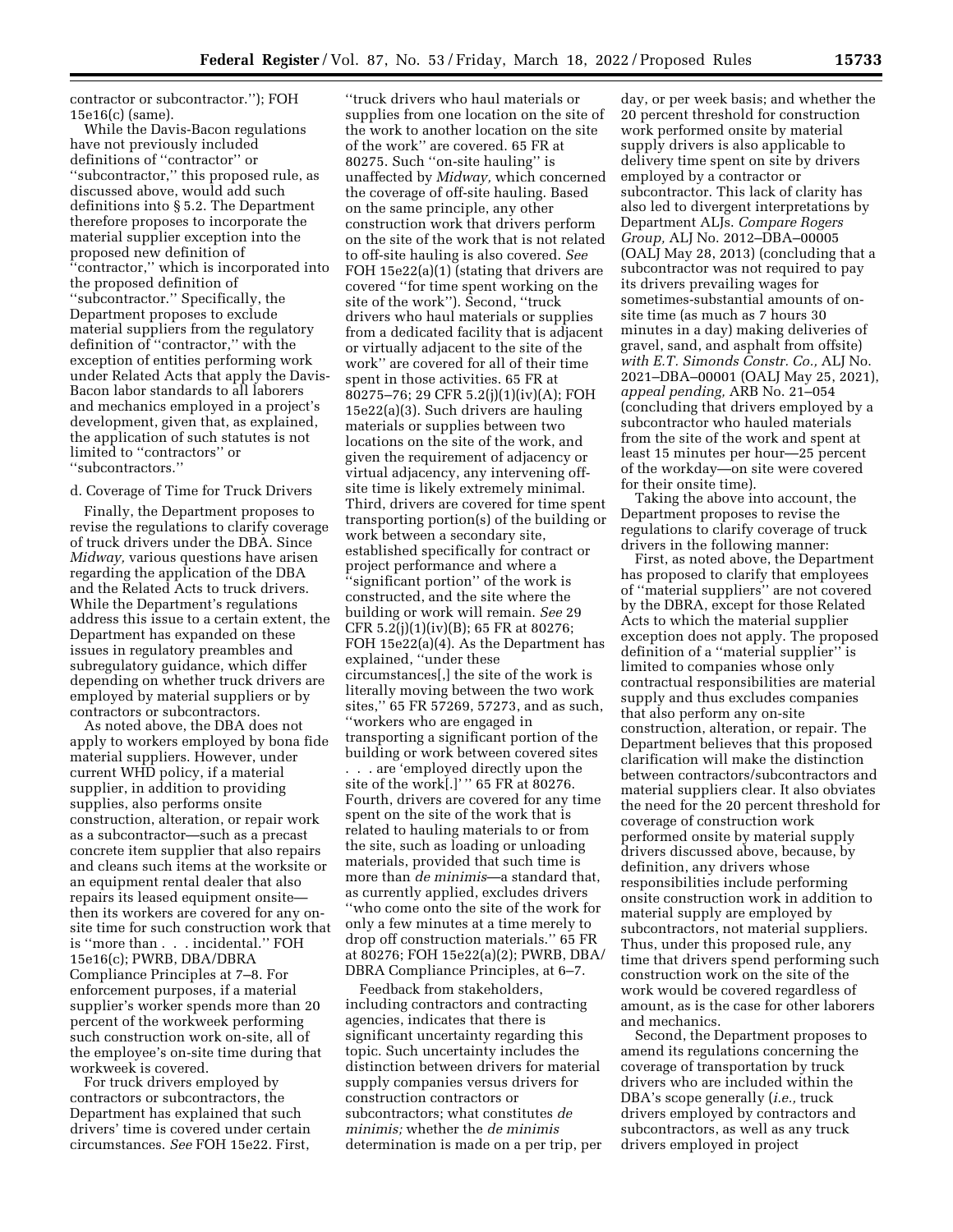construction or development under certain Related Acts). Specifically, the Department proposes to amend the definition of ''construction, prosecution, completion, or repair'' in § 5.2 to include ''transportation'' under five specific circumstances, which the Department proposes to define, collectively, as ''covered transportation'': (1) Transportation that takes place entirely within a location meeting the definition of site of the work (for example, hauling materials from one side of a construction site to the other side of the same site); (2) transportation of portion(s) of the building or work between a ''secondary construction site'' and a ''primary construction site''; (3) transportation between a ''nearby dedicated support site'' and either a primary or secondary construction site; (4) a driver or driver's assistant's ''onsite activities essential or incidental to offsite transportation,'' discussed further below, where the driver or driver's assistant's time spent on the site of the work is not so insubstantial or insignificant that it cannot as a practical administrative matter be precisely recorded; and (5) any transportation and related activities, whether on or off the site of the work, by laborers and mechanics under a statute that extends Davis-Bacon coverage to all laborers and mechanics employed in the construction or development of a project.

Items  $(1)$ ,  $(2)$ ,  $(3)$ , and  $(5)$  set forth principles reflected in the current regulations, but in a clearer and more transparent fashion. Item (4) seeks to resolve the ambiguities discussed above regarding the coverage of on-site time by delivery drivers. Specifically, the Department proposes to explain that truck drivers and their assistants are covered for their time engaged in ''onsite activities essential or incidental to offsite transportation,'' defined as activities by a truck driver or truck driver's assistant on the site of the work that are essential or incidental to the transportation of materials or supplies to or from the site of the work, such as unloading, loading, and waiting time, where the driver or assistant's time is not ''so insubstantial or insignificant that it cannot as a practical administrative matter be precisely recorded.''

This proposed language is identical to the standard the Department uses to describe the *de minimis* principle under the Fair Labor Standards Act. *See* 29 CFR 785.47. Importantly, while the amount of time is relevant to this principle, the key inquiry is not merely whether the amount of time is small, but rather whether it is administratively

feasible to track it, as the FLSA *de minimis* rule ''applies only where there are uncertain and indefinite periods of time involved of a few seconds or minutes duration, *and* where the failure to count such time is due to considerations justified by industrial realities.'' *Id.* (emphasis added). Moreover, ''an employer may not arbitrarily fail to count as hours worked any part, however small, of the employee's fixed or regular working time or practically ascertainable period of time he is regularly required to spend on duties assigned to him.'' *Id.* Thus, under the proposed language, where a driver's duties include dropping off and/or picking up materials on the site of the work, the driver must be compensated under the DBRA for any ''practically ascertainable'' time spent on the site of the work. The Department anticipates that in the vast majority of cases, it will be feasible to record the amount of time a truck driver or driver's assistant spends on the site of the work, and, therefore, that the Davis-Bacon labor standards will apply to any such time under the proposed rule. However, under the narrow circumstances where it is infeasible or impractical to measure a driver's very small amount of time spent on the site of the work, such time need not be compensated under this proposed rule.

This proposal is also consistent with the statutory ''site of the work'' restriction as interpreted in *Midway.* As the Department has previously explained, given the small amount of time the *Midway* drivers spent on-site, no party in the case had argued whether such on-site time alone could be subject to coverage. *See* 65 FR at 80275–76. Given that the court did not consider this issue, the Department does not understand *Midway* as precluding coverage of any time that drivers spend on the site of the work, ''no matter how brief.'' 65 FR at 80275–76. However, as with the FLSA, the Department proposes to exclude such time from DBRA coverage under the rare circumstances where it is very small in duration and industrial realities make it impossible or impractical to measure such time.

# e. Non-Substantive Changes for Conformance and Clarity

In addition to the above changes, the Department proposes a number of revisions to the regulatory definitions related to the ''site of the work'' and ''material supplier'' principle to conform to the above substantive revisions and for general clarity. The Department proposes to delete, from the definition of ''building or work,'' the

language explaining that in general, ''[t]he manufacture or furnishing of materials, articles, supplies or equipment . . . is not a building or work.'' Instead, the Department proposes to clarify in the definition of the term ''construction (or prosecution, completion, or repair)'' that ''construction, prosecution, completion, or repair'' only includes ''manufacturing or furnishing of materials, articles, supplies or equipment'' under certain limited circumstances. Additionally, the Department proposes to remove the citation to *Midway* from the definition of the term ''construction (or prosecution, completion, or repair)''; although, as discussed above, some of the regulatory changes the Department has made reflect the holdings in the three appellate cases noted above, the Department does not believe it is necessary to cite the case in the regulation.

The Department also proposes defining the term ''development statute'' to mean a statute that requires payment of prevailing wages under the Davis-Bacon labor standards to all laborers and mechanics employed in the development of a project. As noted above, some statutes extend Davis-Bacon coverage to all laborers and mechanics employed in the ''development'' of a project, regardless of whether they are working on the site of the work or employed by ''contractors'' or ''subcontractors.'' The current regulations reference three specific statutes—the United States Housing Act of 1937; the Housing Act of 1949; and the Native American Housing Assistance and Self-Determination Act of 1996—that fit this description, but do not consistently reference all three. Use of the defined term ''development statute'' would improve regulatory clarity and ensure that the regulations to not become obsolete if existing statutes meeting this description are revised or if new statutes meeting this description are added. The Department proposes to make conforming changes in § 5.5 to incorporate this new term.

Finally, the Department proposes several linguistic changes to defined terms in § 5.2 to improve clarity and readability.

# (H) Paragraph Designations

The Department is also proposing to amend § 5.2 to remove paragraph designations of defined terms and instead to list defined terms in alphabetical order. The Department proposes to make conforming edits throughout parts 1, 3, and 5 in any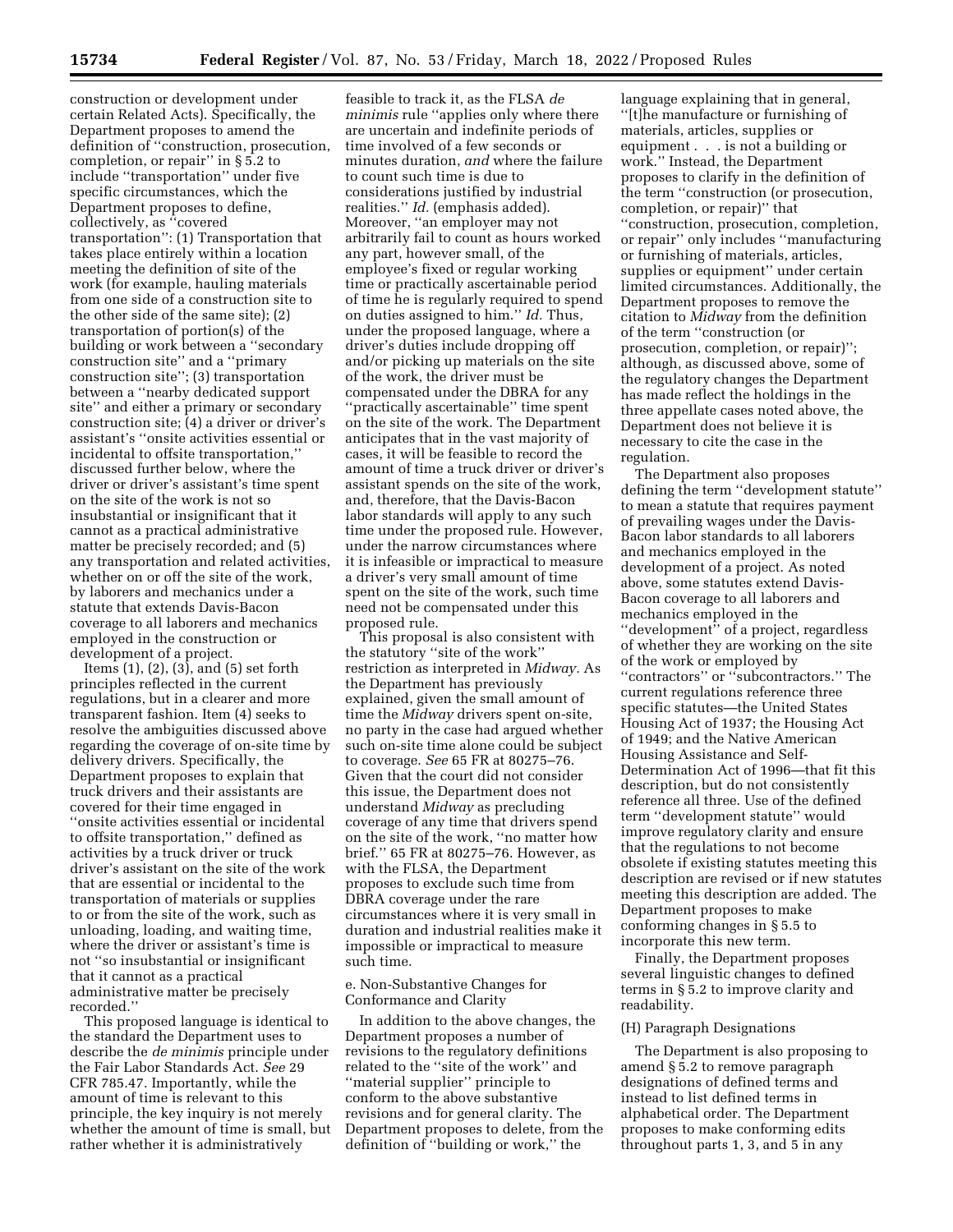provisions that currently reference lettered paragraphs of § 5.2.

iii. Section 5.5 Contract Provisions and Related Matters

The Department proposes to remove the table at the end of § 5.5 related to the display of OMB control numbers. This table aids in fulfilling the requirements of the Paperwork Reduction Act; however, the Department maintains an inventory of OMB control numbers on *<https://www.reginfo.gov>* under ''Information Collection Review.'' This website is updated regularly and interested persons are encouraged to consult this website for the most up-todate information.

## (A) 29 CFR 5.5(a)(1)

The Department proposes to add language to § 5.5(a)(1) to state that the conformance process may not be used to split or subdivide classifications listed in the wage determination, and that conformance is appropriate only where the work which a laborer or mechanic performs under the contract is not within the scope of any classification listed on the wage determination, regardless of job title. This language reflects the principle that conformance is not appropriate when the work of the proposed classification is already performed by a classification on the wage determination. *See* 29 CFR 5.5(a)(1)(ii)(A)*(1).* Even if workers perform only some of the duties of a classification, they are still performing work that is covered by the classification, and conformance of a new classification thus would be inappropriate. *See, e.g., Fry Bros. Corp.,*  1977 WL 24823, at \*6 (contractor could not divide carpentry work between carpenters and carpenter tenders in order to pay a lower wage rate for a portion of the work; under the DBA it is not permissible to divide the work of a classification into several parts according to the contractor's assessment of each worker's skill and to pay for such division of the work at less than the specified rate for the classification). The proposed regulatory language is also in line with the principle that WHD must base its conformance decisions on the work to be performed by the proposed classification, not on the contractor's own classification or perception of the workers' skill. *See* 29 CFR 5.5(a)(1)(i) (''Such laborers and mechanics shall be paid the appropriate wage rate and fringe benefits . . . for the classification of work actually performed, without regard to skill . . . .''); *see also, e.g., Tele-Sentry Sec.,* 

*Inc.,* WAB No. 87–43, 1987 WL 247062, at \*7 (Sept. 11, 1987) (workers who

performed duties falling within the electrician classification must be paid the electrician rate regardless of the employer's classification of workers as laborers). The Department welcomes any comments on this proposal.

The Department also proposes to make non-substantive revisions to current  $\S 5.5(a)(1)(ii)(B)$  and (C) to more clearly describe the conformance request process, including by providing that contracting officers should submit the required conformance request information to WHD via email using a specified WHD email address.

The Department has also proposed changes relating to the publication of rates for frequently conformed classifications. The Department's proposed changes to this subsection are discussed above in part III.B.1.xii (''Frequently conformed rates''), together with proposed changes to § 1.3.

The Department also proposes to add language to the contract clauses at  $\S 5.5(a)(1)(vi)$ ,  $(a)(6)$ , and  $(b)(4)$  requiring the payment of interest on any underpayment of wages or monetary relief required by the contract. This language is consistent with and would be subject to the proposed discussion of interest in 29 CFR 5.10 (Restitution, criminal action), which requires that calculations of interest be carried out at the rate specified by the Internal Revenue Code for underpayment of taxes and compounded daily.

### (B) 29 CFR 5.5(a)(3)

The Department proposes a number of revisions to § 5.5(a)(3) to better effectuate compliance and enforcement by clarifying and supplementing existing recordkeeping requirements. Similar changes proposed in § 5.5(c) are discussed here.

As an initial matter, all references to employment (*e.g.,* employee, employed, employing, etc.) in  $\S 5.5(a)(3)$  and (c), as well as in § 5.6 and various other sections, have been revised to refer instead to ''workers'' or ''laborers and mechanics.'' These changes are discussed in greater detail below in section xxii, ''Employment Relationship Not Required.''

#### $(1)$  29 CFR 5.5(a)(3)(i)

The Department proposes to amend § 5.5(a)(3)(i) to clarify its longstanding interpretation and enforcement of this recordkeeping regulation to require contractors to maintain and preserve basic records and information, as well as certified payrolls. The required basic records include but are not limited to regular payroll (sometimes referred to as ''in-house'' payroll) and additional records relating to fringe benefits and

apprenticeship and training. The term regular payroll refers to any written or electronic records that the contractor uses to document workers' days and hours worked, rate and method of payment, compensation, contact information, and other similar information, which provide the basis for the contractor's subsequent submission of certified payroll.

The Department also proposes to amend  $\S$  5.5(a)(3)(i) to clarify that regular payrolls and other basic records required by this section must be preserved for a period of at least 3 years after all the work on the prime contract is completed. In other words, even if a project takes more than 3 years to complete, contractors and subcontractors must keep payroll and basic records for at least 3 years after all the work on the prime contract has been completed. This revision expressly states the Department's longstanding interpretation and practice concerning the period of time that contractors and subcontractors must keep payroll and basic records required by  $\S$  5.5(a)(3).

The Department also proposes a new requirement that records required by § 5.5(a)(3) and (c) must include last known worker telephone numbers and email addresses. Updating the Davis-Bacon regulations to require this additional worker contact information would reflect more modern and efficient methods of communication between workers and contractors, subcontractors, contracting agencies, and the Department's authorized representatives.

Another proposed revision in this section, as well as in § 5.5(c), clarifies the Department's longstanding interpretation of these regulatory provisions that contractors and subcontractors must maintain records of each worker's correct classification or classifications of work actually performed and the hours worked in each classification. *See, e.g., Pythagoras Gen. Contracting Corp.,* ARB Nos. 08– 107, 09–007, 2011 WL 1247207, at \*7 (Mar. 1, 2011) (''If workers perform labor in more than one job classification, they are entitled to compensation at the appropriate wage rate for each classification according to the time spent in that classification, which time the employer's payroll records must accurately reflect.''), *aff'd sub nom. Pythagoras Gen. Contracting Corp.* v. *U.S. Dep't of Lab.,* 926 F. Supp. 2d 490 (S.D.N.Y. 2013). Current regulations permit contractors and subcontractors to pay ''[l]aborers or mechanics performing work in more than one classification . . . at the rate specified for each classification for the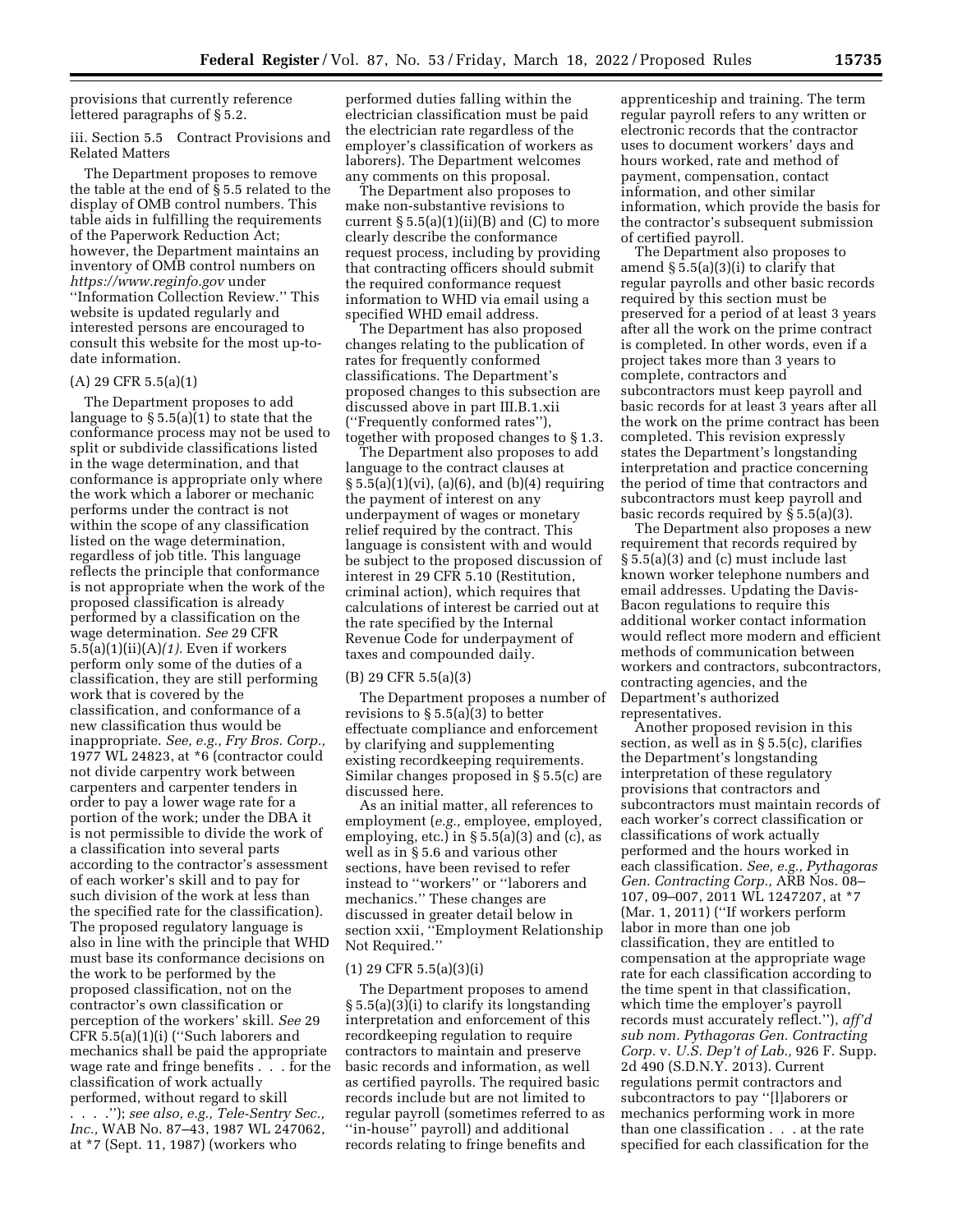time actually worked therein,'' but only if ''the employer's payroll records accurately set forth the time spent in each classification in which work is performed.'' 29 CFR 5.5(a)(1)(i). The proposed revisions similarly recognize that laborers or mechanics may perform work in more than one classification and more expressly provide that, in such cases, it is the obligation of contractors and subcontractors to accurately record information required by this section for each separate classification of work performed.

By revising the language in § 5.5(a)(3)(i) and (c) to require records of the ''correct classification(s) of work actually performed,'' the Department intends to clarify its longstanding interpretation that contractors and subcontractors must keep records of (and include on certified payrolls) hours worked segregated by each separate classification of work performed. It would continue to be the case that if a contractor or subcontractor fails to maintain such records of actual daily and weekly hours worked and correct classifications, then it must pay workers the rates of the classification of work performed with the highest prevailing wage and fringe benefits due.

It is implicit—and expressly stated in various parts of current § 5.5—that records that contractors and subcontractors are required to maintain must be accurate and complete. *See also*  40 U.S.C. 3145(b). The Department proposes to put contractors and subcontractors on further notice of their statutory, regulatory, and contractual obligations to keep accurate, correct, and complete records by adding the term "actually" in  $\S 5.5(a)(3)(i)$  and (c) to modify ''hours worked'' and ''work performed.'' The current regulations require maintenance of records containing ''correct classifications'' and ''actual wages paid,'' and this proposed revision is not intended to make any substantive change to the longstanding requirement that contractors and subcontractors keep accurate, correct, and complete records of all the information required in these sections.

#### (2) 29 CFR 5.5(a)(3)(ii)–(iii)

The Department proposes to revise the language in  $\S 5.5(a)(3)(ii)$  and (iii) to expressly apply to all entities that might be responsible for maintaining the payrolls and basic records a contractor is required to submit weekly when a Federal agency is not a party to the contract. Currently, the specified records must be submitted to the ''applicant, sponsor, or owner'' if a Federal agency is not a party to the contract. The proposed revision would

add the language ''or other entity, as the case may be, that maintains such records'' to clarify that this requirement applies regardless of the role or title of the recipient of Federal assistance (through grants, loans, loan guarantees or insurance, or otherwise) under any of the statutes referenced by § 5.1.

The Department proposes to revise § 5.5(a)(3)(ii) by replacing the phrase ''or audit of compliance with prevailing wage requirements'' with ''or other compliance action.'' This revision clarifies that compliance actions may be accomplished by various means, not solely by an investigation or audit of compliance. A similar change is proposed in § 5.6. Compliance actions include, without limitation, full investigations, limited investigations, office audits, self-audits, and conciliations. This proposed revision expressly sets forth the Department's longstanding practice and interpretation of this current regulatory language to encompass all types of Davis-Bacon compliance actions currently used by the Department, as well as any additional types that the Department may use in the future. This revision does not impose any new or additional requirements upon Federal agencies, applicants, sponsors, owners, or other entities, or on the Department, contractors, or subcontractors.

The Department also proposes to add language to  $\S 5.5(a)(3)(ii)(A)$  to codify the Department's longstanding policy that contracting agencies and prime contractors can permit or require contractors to submit their certified payrolls through an electronic system, provided that the electronic submission system requires a legally valid electronic signature, as discussed below, and the contracting agency or prime contractor permits other methods of payroll submission in situations where the contractor is unable or limited in its ability to use or access the electronic system. *See generally* PWRB, DBA/ DBRA Compliance Principles, at 26. The Department encourages all contracting agencies to permit submission of certified payrolls electronically, so long as all of the required information and certification requirements are met. Nevertheless, contracting agencies determine which, if any, electronic submissions systems they will use, as certified payrolls are submitted directly to the contracting agencies. Electronic submission systems can reduce the recordkeeping burden and costs of record maintenance, and many such systems include compliance monitoring

tools that may streamline the review of such payrolls.<sup>88</sup>

However, under the proposal, agencies that require the use of an electronic submission system would be required to allow contractors to submit certified payrolls by alternative methods when contractors are not able to use the agency's electronic submission system due to limitations on the contractor's ability to access the system. For example, if a contractor does not have internet access or is unable to access the electronic submission system due to a disability, the contracting agency would be required to allow such a contractor to submit certified payrolls in a manner that accommodates these circumstances.

The Department also proposes a new sub-paragraph,  $\S 5.5(a)(3)(ii)(D)$ , to reiterate the Department's longstanding policy that, to be valid, the contractor's signature on the certified payroll must either be an original handwritten signature or a legally valid electronic signature. Both of these methods are sufficient for compliance with the Copeland Act. *See* WHD Ruling Letter (Nov. 12, 2004) (''Current law establishes that the proper use of electronic signatures on certified payrolls . . . satisfies the requirements of the Copeland Act and its implementing regulations.'').89 Valid electronic signatures include any electronic process that indicates acceptance of the certified payroll record and includes an electronic method of verifying the signer's identity. Valid electronic signatures do not include a scan or photocopy of a written signature. The Department recognizes that electronic submission of certified payroll expands the ability of contractors and contracting agencies to comply with the requirements of the Davis-Bacon and Copeland Acts. As a matter of longstanding policy, the Department considers an original signature to be legally binding evidence of the intention of a person with regard to a document, record, or transaction. Modern technologies and evolving business practices are rendering the

<sup>88</sup>The Department does not endorse or approve the use of any electronic submission system or monitoring tool(s). Although electronic monitoring tools can be a useful aid to compliance, successful submission of certified payrolls to an electronic submission system with such tools does not guarantee that a contractor is in compliance, particularly since not all violations can be detected through electronic monitoring tools. Contractors that use electronic submission systems remain responsible for ensuring compliance with Davis-Bacon labor standards provisions.

<sup>89</sup>*[https://www.fhwa.dot.gov/construction/cqit/](https://www.fhwa.dot.gov/construction/cqit/111204dol.cfm) [111204dol.cfm.](https://www.fhwa.dot.gov/construction/cqit/111204dol.cfm)*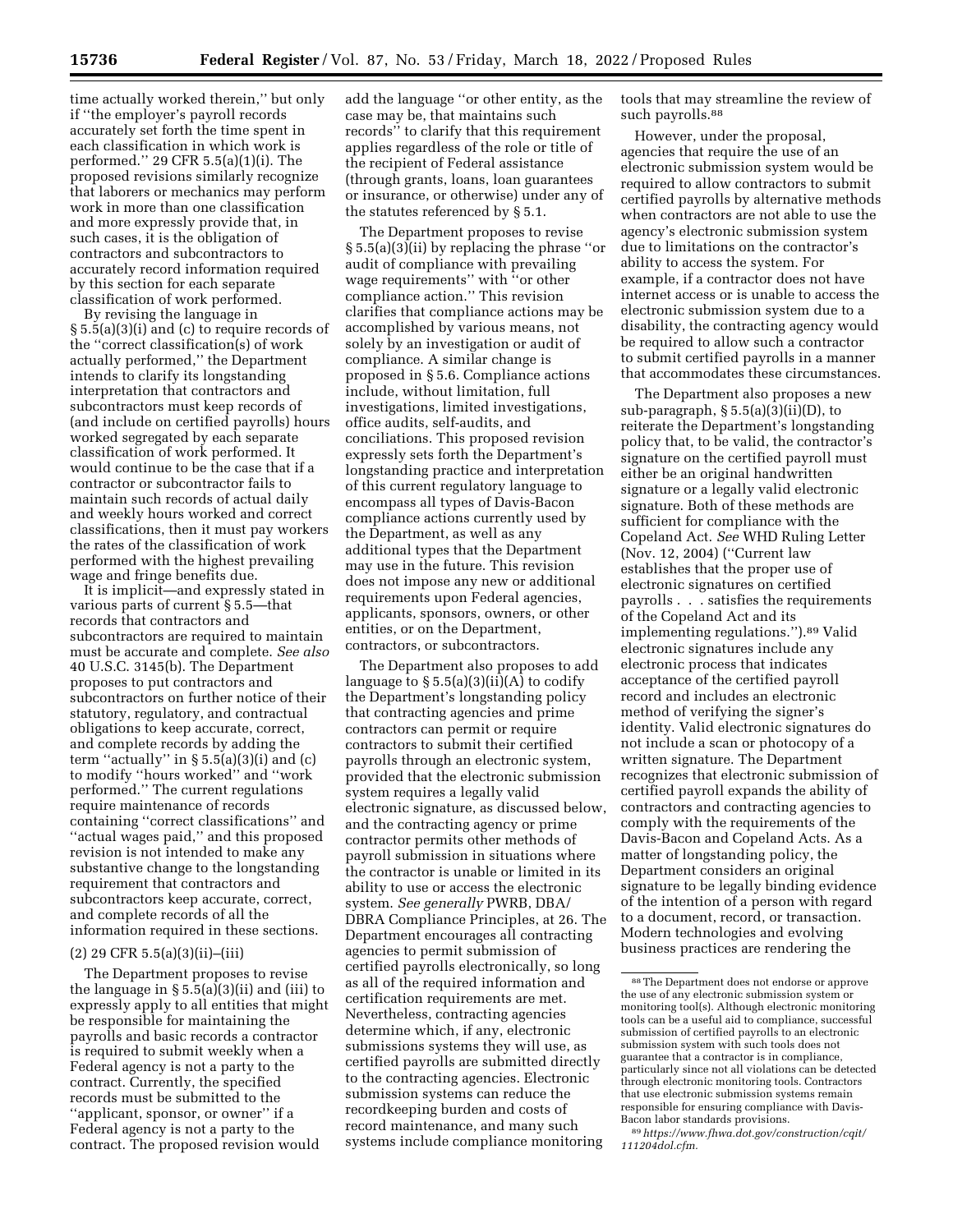distinction between original paper and electronic signatures nearly obsolete.

The Department proposes to add paragraph (a)(3)(iii) to § 5.5 to require all contractors, subcontractors, and recipients of Federal assistance to maintain and preserve Davis-Bacon contracts, subcontracts, and related documents for 3 years after all the work on the prime contract is completed. These related documents include, without limitation, contractors' and subcontractors' bids and proposals, as well as amendments, modifications, and extensions to contracts, subcontracts, or agreements.

WHD routinely requests these contract documents in its DBRA investigations. In the Department's experience, contractors and subcontractors that comply with the Davis-Bacon labor standards requirements usually, as a good business practice, maintain these contracts and related documents. It is also the Department's experience that Davis-Bacon contractors and subcontractors that do not keep their contracts, agreements, and related legally binding documents are more likely to disregard their obligations to workers and subcontractors. Adding an express regulatory requirement that contractors and subcontractors maintain and provide these records to WHD would bolster enforcement of the labor standards provisions of the statutes referenced by § 5.1. This requirement would not relieve contractors or subcontractors from complying with any more stringent record retention requirements (*e.g.,* longer record retention periods).

This proposed revision also could help level the playing field for contractors and subcontractors that comply with Davis-Bacon labor standards. Like the current recordkeeping requirements, noncompliance with this new proposed requirement may result in the suspension of any further payment, advance, or guarantee of funds and may also be grounds for debarment action pursuant to 29 CFR 5.12.

The Department proposes to renumber current § 5.5(a)(3)(iii) as  $\S 5.5(a)(3)(iv)$ . In addition, the Department proposes to revise this renumbered paragraph to clarify the records contractors and subcontractors are required to make available to the Federal agency (or applicant, sponsor, owner, or other entity, as the case may be) or the Department upon request. Specifically, the proposed revisions to § 5.5(a)(3)(ii) and (iv), and the proposed new § 5.5(a)(3)(iii), expand and clarify the records contractors and

subcontractors are required to make available for inspection, copying, or transcription by authorized representatives specified in this section. The Department also proposes adding a requirement that contractors and subcontractors must make available any other documents deemed necessary to determine compliance with the labor standards provisions of any of the statutes referenced by § 5.1.

Current § 5.5(a)(3)(iii) requires contractors and subcontractors to make available the records set forth in § 5.5(a)(3)(i) (Payrolls and basic records). The proposed revisions to renumbered § 5.5(a)(3)(iv) ensure that contractors and subcontractors are aware that they are required to make available not only payrolls and basic records, but also the payrolls actually submitted to the contracting agency (or applicant, sponsor, owner, or other entity, as the case may be) pursuant to § 5.5(a)(3)(ii), including the Statement of Compliance, as well as any contracts and related documents required by the proposed § 5.5(a)(3)(iii). These records help WHD determine whether contractors are in compliance with the labor standards provisions of any of the statutes referenced by § 5.1, and what the appropriate back wages and other remedies, if any, should be. The Department believes that these clarifications will remove doubt or uncertainty as to whether contractors are required to make such records available to the Federal agency (or applicant, sponsor, owner, or other entity, as the case may be) or the Department upon request. These revisions make explicit the Department's longstanding practice and do not impose any new or additional requirements upon a Federal agency (or applicant, sponsor, owner, or other entity, as the case may be).

The new or additional recordkeeping requirements in the proposed revisions to § 5.5(a)(3) likely do not impose an undue burden on contractors or subcontractors, as they likely already maintain worker telephone numbers and email addresses and may already be required by contracting agencies to keep contracts and related documents. These revisions also enhance the Department's ability to provide education, outreach and compliance assistance to contractors and subcontractors awarded contracts subject to the Davis-Bacon labor standards provisions.

Finally, the Department in renumbered § 5.5(a)(3)(iv)(B) proposes to add a sanction for contractors and other persons that fail to submit the required records in § 5.5(a)(3) or make those records available to WHD within the

time WHD requests that the records be produced. Specifically, the Department proposes that contractors that fail to comply with WHD record requests will be precluded from introducing as evidence in an administrative proceeding under 29 CFR part 6 any of the required records that were not provided or made available to WHD. The Department proposes this sanction to enhance enforcement of recordkeeping requirements and encourage cooperation with its investigations and other compliance actions. The proposal provides that WHD will take into consideration a reasonable request from the contractor or person for an extension of the time for submission of records. WHD will determine the reasonableness of the request and may consider, among other things, the location of the records and the volume of production.

# (C) 29 CFR 5.5(a)(4) Apprentices

The Department proposes to reorganize  $\S 5.5(a)(4)(i)$  so that each of the four apprentice-related topics it addresses—rate of pay, fringe benefits, apprenticeship ratios, and reciprocity are more clearly and distinctly addressed. These proposed revisions are not substantive. In addition, the Department proposes to revise the subsection of  $\S 5.5(a)(4)(i)$  regarding reciprocity to better align with the purpose of the DBA and the Department's Employment and Training Administration (ETA) regulation at 29 CFR 29.13(b)(7) regarding the applicable apprenticeship ratios and wage rates when work is performed by apprentices in a different State than the State in which the apprenticeship program was originally registered.

Section 5.5(a)(4)(i) provides that apprentices may be paid less than the prevailing rate for the work they perform if they are employed pursuant to, and individually registered in, a bona fide apprenticeship program registered with ETA's Office of Apprenticeship (OA) or with a State Apprenticeship Agency (SAA) recognized by the OA. In other words, in order to employ apprentices on a Davis-Bacon project at lower rates than the prevailing wage rates applicable to journeyworkers, contractors must ensure that the apprentices are participants in a federally registered apprenticeship program or a State apprenticeship program registered by a recognized SAA. Any worker listed on a payroll at an apprentice wage rate who is not employed pursuant to and individually registered in such a bona fide apprenticeship program must be paid the full prevailing wage listed on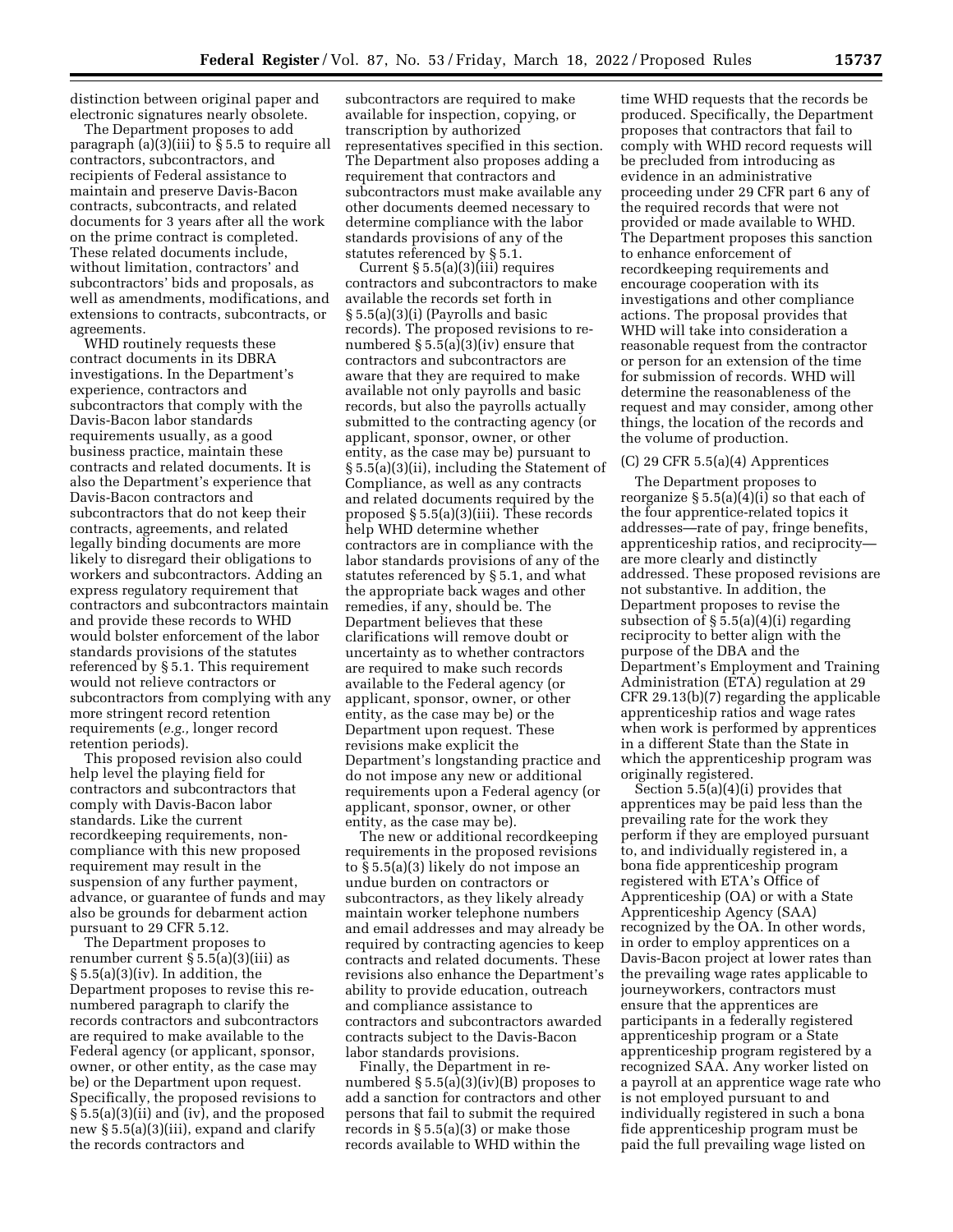the applicable wage determination for the classification of work performed. Additionally, any apprentice performing work on the site of the work in excess of the ratio permitted under the registered program must be paid not less than the full wage rate listed on the applicable wage determination for the classification of work performed.

In its current form,  $\S 5.5(a)(4)(i)$ further provides that when a contractor performs construction on a project in a locality other than the one in which its program is registered, the ratios and wage rates (expressed in percentages of the journeyworker's hourly rate) specified in the contractor's or subcontractor's registered program will be observed. Under this provision, the ratios and wage rates specified in a contractor's or subcontractor's registered program are ''portable,'' such that they apply not only when the contractor performs work in the locality in which it was originally registered (sometimes referred to as the contractor's ''home State'') but also when a contractor performs work on a project located in a different State (sometimes referred to as the ''host State''). In contrast, as part of a 1979 NPRM, the Department proposed essentially the opposite approach, *i.e.,*  that apprentice ratios and wage rates would not be portable and that, instead, when a contractor performs construction on a project in a locality other than the one in which its program is registered, ''the ratios and wage rates (expressed in percentages of the journeyman's hourly rate) specified in plan(s) registered for that locality shall be observed.'' 90

In adopting the current approach in a final rule issued in 1981, the Department noted that several commenters had objected to the proposal to apply the apprentice ratios and wage rates in the location where construction is performed, rather than the ratios and wage rates applicable in the location in which the program is registered.91 The Department explained that, in light of these comments, ''[u]pon reconsideration, we decided that to impose different plans on contractors, many of which work in several locations where there could be differing apprenticeship standards, would be

adding needless burdens to their business activities.'' 92

In 2008, ETA amended its apprenticeship regulations in a manner that is seemingly in tension with the 1981 final rule's approach to Davis-Bacon apprenticeship ''portability.'' Specifically, in December 2007, ETA issued an NPRM to revise the agency's labor standards for the registration of apprenticeship programs regulations.93 One of the NPRM proposals was to expand the provisions of then-existing 29 CFR 29.13(b)(8), which at that time provided that in order to be recognized by ETA, an SAA must grant reciprocal recognition to apprenticeship programs and standards registered in other States—except for apprenticeship programs in the building and construction trades.94 ETA proposed to move the provision to 29 CFR 29.13(b)(7) and to remove the exception for the building and construction trades.95 In the preamble to the final rule issued on October 29, 2008, ETA noted that several commenters had expressed concern that it was ''unfair and economically disruptive to allow trades from one State to use the pay scale from their own State to bid on work in other States, particularly for apprentices employed on projects subject to the Davis-Bacon Act.'' 96 The preamble explained that ETA ''agree[d] that the application of a home State's wage and hour and apprentice ratios in a host State could confer an unfair advantage to an out-of-state contractor bidding on a Federal public works project.'' 97 Further, the preamble noted that, for this reason, ETA's negotiations of memoranda of understanding with States to arrange for reciprocal approval of apprenticeship programs in the building and construction trades have consistently required application of the host State's wage and hour and apprenticeship ratio requirements. Accordingly, the final rule added a sentence to 29 CFR 29.13(b)(7) to clarify that the program sponsor seeking reciprocal approval must comply with

the host State's wage and hour and apprentice ratio standards.98

In order to better harmonize the Davis-Bacon regulations and ETA's apprenticeship regulations, the Department proposes to revise § 5.5(a)(4)(i) to reflect that contractors employing apprentices to work on a DBRA project in a locality other than the one in which the apprenticeship program was originally registered must adhere to the apprentice wage rate and ratio standards of the project locality. As noted above, the general rule in § 5.5(a)(4)(i) is that contractors may pay less than the prevailing wage rate for the work performed by an apprentice employed pursuant to and individually registered in a bona fide apprenticeship program registered with ETA or an OArecognized SAA. Under ETA's regulation at 29 CFR 29.13(b)(7), if a contractor has an apprenticeship program registered for one State but wishes to employ apprentices to work on a project in a different State with an SAA, the contractor must seek and obtain reciprocal approval from the project State SAA and adhere to the wage rate and ratio standards approved by the project State SAA. Accordingly, upon receiving reciprocal approval, the apprentices in such a scenario would be considered to be employed pursuant to and individually registered in the program in the project State, and the terms of that reciprocal approval would apply for purposes of the DBRA. The Department's proposed revision requiring contractors to apply the ratio and wage rate requirements from the relevant apprenticeship program for the locality where the laborers and mechanics are working therefore better aligns with ETA's regulations on recognition of SAAs and is meant to eliminate potential confusion that could result for Davis-Bacon contractors subject to both ETA and WHD rules regarding apprentices. The proposed revision also better comports with the DBA's statutory purpose to eliminate the unfair competitive advantage conferred on contractors from outside of a geographic area bidding on a Federal construction contract based on lower wage rates (and, in the case of apprentices, differing ratios of apprentices paid a percentage of the journeyworker rate for the work performed) than those that prevail in the location of the project.

The Department notes that multiple apprenticeship programs may be registered in the same State, and that such programs may cover different localities of that State and require

<sup>90</sup>Proposed Rule, Labor Standards Provisions Applicable to Contracts Covering Federally Financed and Assisted Construction, 44 FR 77080, 77085 (Dec. 28, 1979).

<sup>91</sup>Final Rule, Labor Standards Provisions Applicable to Contracts Covering Federally Financed and Assisted Construction, 46 FR 4380, 4383 (Jan. 16, 1981).

<sup>92</sup> *Id.* The 1981 final rule was suspended, but the apprenticeship portability provision in § 5.5 was ultimately proposed and issued unchanged by a final rule issued in 1982. *See* Final Rule, Labor Standards Provisions Applicable to Contracts Covering Federally Financed and Assisted Construction, 47 FR 23658, 23669 (May 28, 1982).

<sup>93</sup>*See* Apprenticeship Programs, Labor Standards for Registration, Amendment of Regulations Notice of Proposed Rulemaking, 72 FR 71020 (Dec. 13, 2007).

<sup>94</sup> *Id.* at 71026.

<sup>95</sup> *Id.* 

<sup>96</sup>Final Rule, Apprenticeship Programs, Labor Standards for Registration, Amendment of Regulations, 73 FR 64402, 64419 (Oct. 29, 2008). 97 *Id.* 98 *Id.* at 64420. *See* 29 CFR 29.13(b)(7).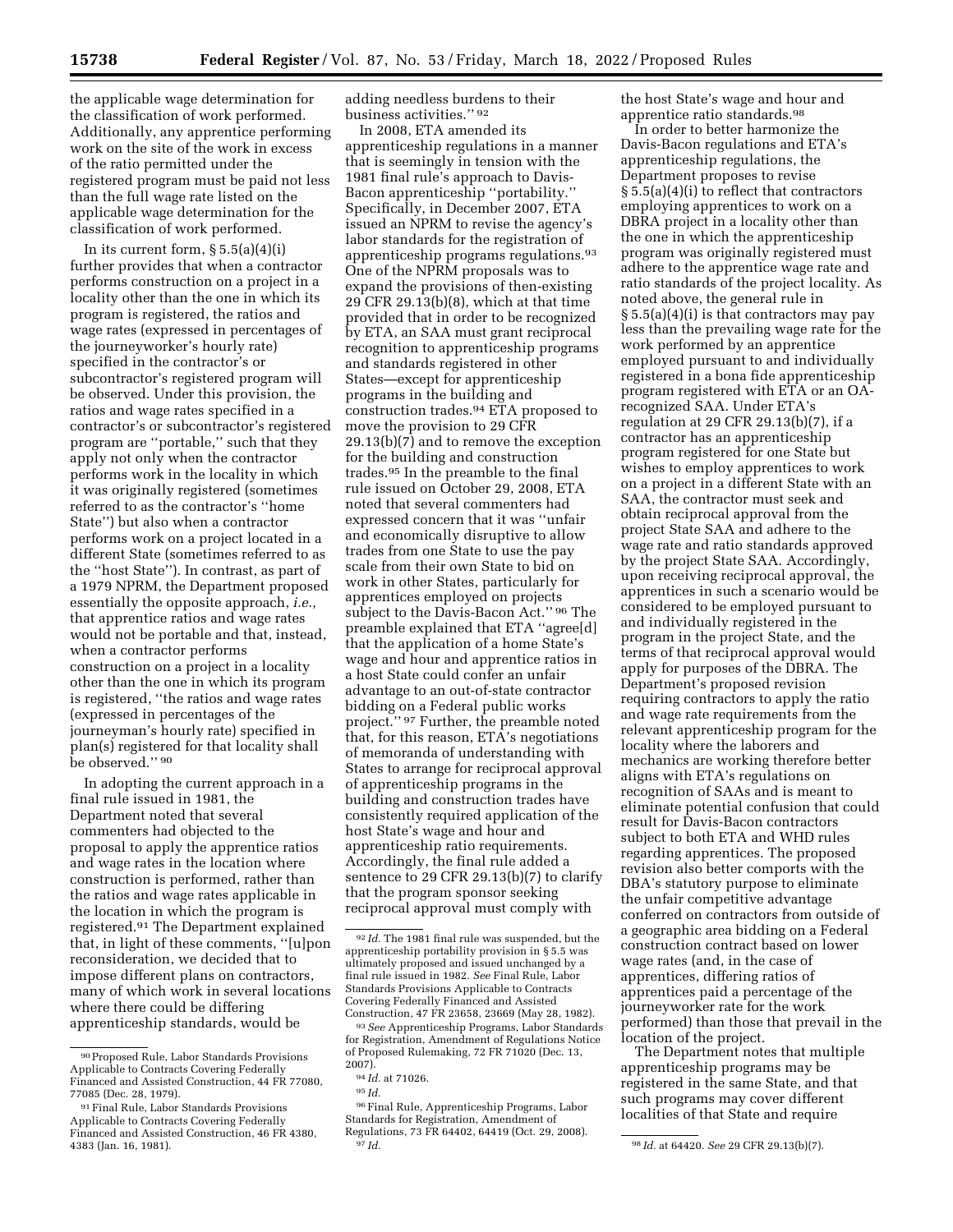different apprenticeship wage rates and ratios within those separate localities. If apprentices registered in a program covering one State locality will be doing apprentice work in a different locality of the same State, and different apprentice wage and ratio standards apply to the two different localities, the proposed rule would require compliance with the apprentice wage and ratio standards applicable to the locality where the work will be performed. The Department welcomes comments as to whether adoption of a consistent rule, applicable regardless of whether the project work is performed in the same State as the registered apprenticeship program, best aligns with the statutory purpose of the DBA and would likely be less confusing to apply.

Lastly, the Department proposes to remove the regulatory provisions regarding trainees currently set out in §§ 5.2(n)(2) and 5.5(a)(4)(ii), and to remove the references to trainees and training programs throughout parts 1 and 5. Current  $\S 5.5(a)(4)(ii)$  permits ''trainees'' to work at less than the predetermined rate for the work performed, and § 5.2(n)(2) defines a trainee as a person registered and receiving on-the-job training in a construction occupation under a program approved and certified in advance by ETA as meeting its standards for on-the-job training programs. Sections 5.2(n)(2) and 5.5(a)(4)(ii) were originally added to the regulations over 50 years ago.99 However, ETA no longer reviews or approves on-the-job training programs and, relatedly, WHD has found that § 5.5(a)(4)(ii) is seldom if ever applicable to DBRA contracts. The Department therefore proposes to remove the language currently in §§ 5.2(n)(2) and 5.5(a)(4)(ii), and to retitle § 5.5(a)(4) ''Apprentices.'' The Department also proposes a minor revision to proposed § 5.5(a)(4)(ii) to align with the gender-neutral term of ''journeyworker'' used by ETA in its apprenticeship regulations. The Department also proposes to rescind and reserve §§ 5.16 and 5.17, as well as delete references to such trainees and training programs in §§ 1.7, 5.2, 5.5, 5.6, and 5.15. The Department encourages comments on this proposal, including any relevant information about the use

of training programs in the construction industry.

(D) Flow-Down Requirements in §§ 5.5(a)(6) and 5.5(b)(4)

The Department proposes to add clarifying language to the DBRA- and CWHSSA-specific contract clause provisions at  $\S 5.5(a)(6)$  and  $(b)(4)$ , respectively. Currently, these contract clauses contain explicit contractual requirements for prime contractors and upper-tier subcontractors to flow-down the required contract clauses into their contracts with lower-tier subcontractors. The clauses also explicitly state that prime contractors are ''responsible for the compliance by any subcontractor or lower tier subcontractor.'' 29 CFR 5.5(a)(6) and (b)(4). The Department's proposed rule would affect these contract clauses in several ways.

#### (1) Flow-Down of Wage Determinations

The Department proposes adding clarifying language to § 5.5(a)(6) that the flow-down requirement also requires the inclusion in such subcontracts of the appropriate wage determination(s).

(2) Application of the Definition of ''Prime Contractor''

As noted above in the discussion of § 5.2, the Department is proposing to codify a definition of ''prime contractor'' in § 5.2 that would include controlling shareholders or members, joint venturers or partners, and general contractors or others to whom all or substantially all of the construction or Davis-Bacon labor standards compliance duties have been delegated under the prime contract. These entities would therefore also be ''responsible'' under  $\S 5.5(a)(6)$  and (b)(4) for the same violations as the legal entity that signed the prime contract. The proposed change is intended to ensure that contractors do not interpose singlepurpose corporate entities as the nominal ''prime contractor'' in order to escape liability or responsibility for the contractors' Davis-Bacon labor standards compliance duties.

(3) Responsibility for the Payment of Unpaid Wages

The proposal includes new language underscoring that being ''responsible for . . . compliance'' means the prime contractor has the contractual obligation to cover any unpaid wages or other liability for contractor or subcontractor violations of the contract clauses. This is consistent with the Department's longstanding interpretation of this provision. *See M.A. Bongiovanni, Inc.,*  WAB No. 91–08, 1991 WL 494751, at \*1 (Apr. 19, 1991); *see also All Phase Elec.* 

*Co.,* WAB No. 85–18, 1986 WL 193105, at \*1–2 (June 18, 1986) (withholding contract payments from the prime contractor for subcontractor employees even though the labor standards had not been flowed down into the subcontract).100 Because such liability for prime contractors is contractual, it represents strict liability and does not require that the prime contractor knew of or should have known of the subcontractors' violations. *Bongiovanni,*  1991 WL 494751, at \*1. As the WAB explained in *Bongiovanni,* this rule ''serves two vital functions.'' *Id.* First, ''it requires the general contractor to monitor the performance of the subcontractor and thereby effectuates the Congressional intent embodied in the Davis-Bacon and Related Acts to an extent unattainable by Department of Labor compliance efforts.'' *Id.* Second, ''it requires the general contractor to exercise a high level of care in the initial selection of its business associates.'' *Id.* 

(4) Potential for Debarment for Disregard of Responsibility

The proposed new language clarifies that underpayments of a subcontractor's workers may in certain circumstances subject the prime contractor itself to debarment for violating the responsibility provision. Under the existing regulations, there is no reference in the  $\S 5.5(a)(6)$  or  $(b)(4)$ responsibility clauses to a potential for debarment. However, the existing § 5.5(a)(7) does currently explain that ''[a] breach of the contract clauses in 29 CFR 5.5''—which thus includes the responsibility clause at § 5.5(a)(6)— ''may be grounds . . . for debarment[.]'' 29 CFR 5.5(a)(7). The proposed new language would provide more explicit notice (in  $\S 5.5(a)(6)$  and  $(b)(4)$ themselves) of this potential that a prime contractor may be debarred where there are violations on the contract (including violations perpetrated by a subcontractor) and the prime contractor has failed to take responsibility for compliance.

In providing this additional notice of the potential for debarment, the Department does not intend to change the core standard for when a prime contractor or upper tier subcontractor may be debarred for the violations of a lower tier subcontractor. The potential for debarment for a violation of the responsibility requirement, unlike the responsibility for back wages, is not currently subject to a strict liability

<sup>99</sup>*See* Final Rule, Labor Standards Applicable to Contracts Covering Federally Financed and Assisted Construction, 36 FR 19304 (Oct. 2, 1971) (defining trainees as individuals working under a training program certified by ETA's predecessor agency, the Manpower Administration's Bureau of Apprenticeship and Training).

<sup>100</sup>The new language also clarifies that, consistent with the proposed language in § 5.10, such responsibility also extends to any interest assessed on backwages or other monetary relief.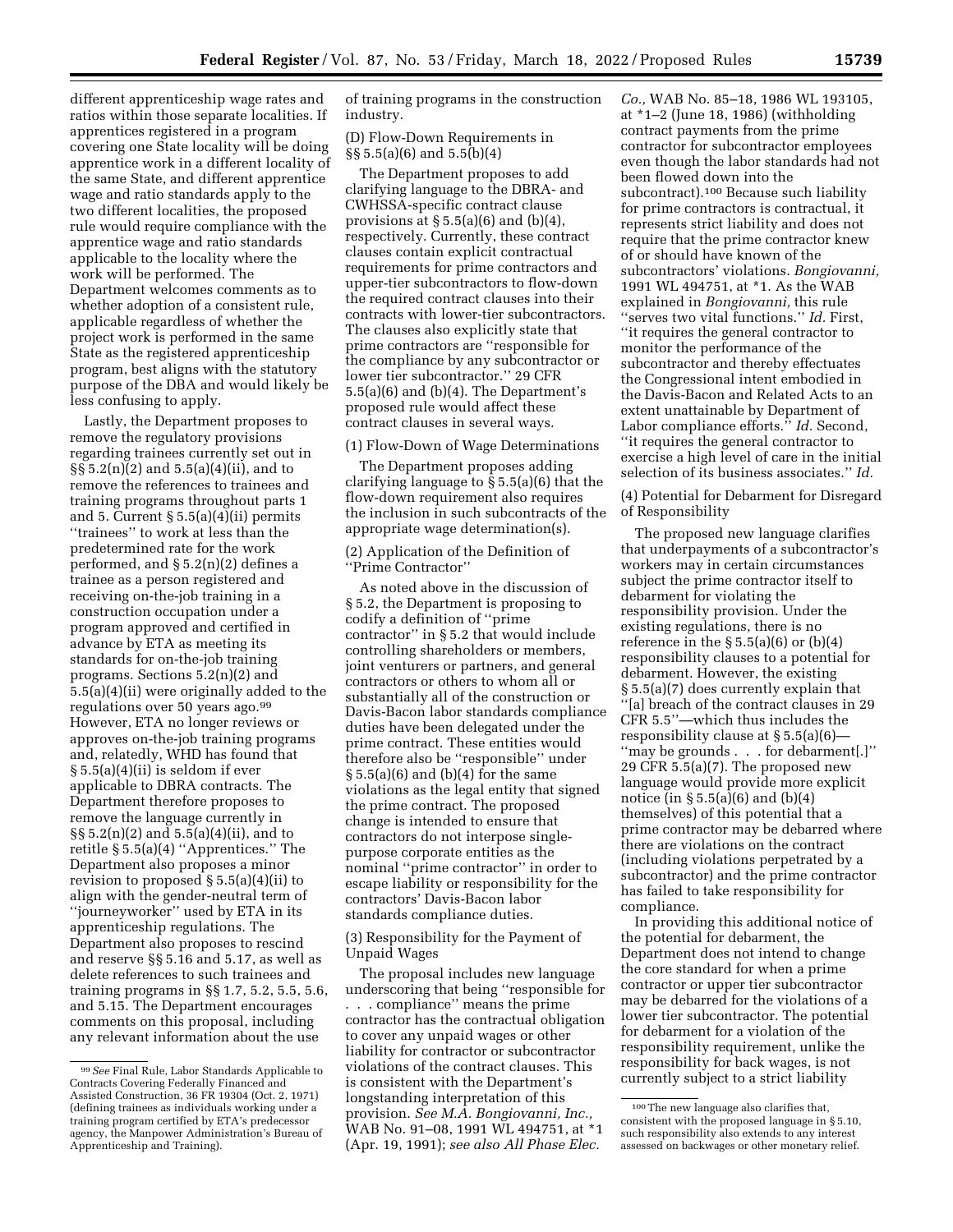standard. Rather, in the cases in which prime contractors have been debarred for the underpayments of subcontractors' workers, they were found to have some level of intent that reflected a disregard of their own obligations. See, *e.g.,* H.P. Connor & Co., WAB No. 88–12, 1991 WL 494691, at \*2 (Feb. 26, 1991) (affirming ALJ's recommendation to debar prime contractor for ''run[ning] afoul'' of 29 CFR 5.5(a)(6) because of its ''knowing or grossly negligent participation in the underpayment'' of the workers of its subcontractors).101

(5) The Department Does Not Intend To Change This Standard. Responsibility and Liability of Upper-Tier Subcontractors

The proposed language in § 5.5(a)(6) and (b)(4) would also eliminate confusion regarding the responsibility and liability of upper-tier subcontractors. The existing language in  $§ 5.5(a)(6)$  and  $(b)(4)$  creates express contractual responsibility of upper-tier subcontractors to flow down the required contract clauses to bind their lower-tier subcontractors. *See* § 5.5(a)(6) (stating that the prime contractor ''or subcontractor'' must insert the required clauses in ''any subcontracts''); § 5.5(b)(4) (stating that the flow-down clause must ''requir[e] the subcontractors to include these clauses in any lower tier subcontracts''). The Department has long recognized that with this responsibility comes the potential for sanctions against upper-tier subcontractors that fail to properly flow down the contract clauses. *See* AAM 69 (DB–51), at 2 (July 29, 1966).102

The current contract clauses in § 5.5(a)(6) and (b)(4) do not expressly identify further contractual responsibility or liability of upper-tier subcontractors for violations that are committed against the employees of their lower-tier subcontractors. However, although the Department has

102 In AAM 69, the Department noted that ''the failure of the prime contractor or a subcontractor to incorporate the labor standards provisions in its subcontracts may, under certain circumstances, be a serious violation of the contract requirements which would warrant the imposition of sanctions under either the Davis-Bacon Act or our Regulations.''

not had written guidance to this effect, it has in many circumstances held upper-tier subcontractors responsible for the failure by their own lower-tier subcontractors to pay required prevailing wages. *See, e.g., Ray Wilson Co.,* ARB No. 02–086, 2004 WL 384729, at \*6 (Feb. 27, 2004); *Norsaire Sys., Inc.,*  WAB No. 94–06, 1995 WL 90009, at \*1 (Feb. 28, 1995)

In *Ray Wilson Co.,* for example, the ARB upheld the debarment of an uppertier subcontractor because of its lowertier subcontractor's misclassification of workers. As the ARB held, the highertier subcontractor had an ''obligation[ ] to be aware of DBA requirements and to ensure that its lower-tier subcontractor . . . properly complied with the wage payment and record keeping requirements on the project.'' 2004 WL 384729, at \*10. The Department sought debarment because the upper-tier subcontractor had discussed the misclassification scheme with the lower-tier subcontractor and thus ''knowingly countenanced'' the violations. *Id.* at \*8.

The Department proposes in this rulemaking to clarify that upper-tier subcontractors (in addition to prime contractors) may be responsible for the violations committed against the employees of lower-tier subcontractors. The proposal would clarify that this responsibility would require upper-tier subcontractors to pay back wages on behalf of their lower-tier subcontractors and subject upper-tier subcontractors to debarment in appropriate circumstances (*i.e.,* where the lower-tier subcontractor's violation reflects a disregard of obligations by the uppertier subcontractor to workers of their subcontractors). The proposal would include, in the  $\S 5.5(a)(6)$  and  $(b)(4)$ contract clauses, language adding that ''any subcontractor[ ] responsible'' for the violations is also liable for back wages and potentially subject to debarment. This language is intended to place liability not only on the lower-tier subcontractor that is directly employing the worker who does not receive required wages, but also on the uppertier subcontractors that may also have disregarded their obligations to be responsible for compliance.

With this proposal, the Department does not intend to place the same strict liability responsibility on all upper-tier subcontractors as, discussed above, the existing language already places on prime contractors for lower-tier subcontractors' back wages. Rather, the new proposed language is intended to clarify that, in appropriate circumstances, as in *Ray Wilson Co.,*  upper-tier subcontractors may be held

responsible—both subjecting them to possible debarment and requiring them to pay back wages jointly and severally with the prime contractor and the lower-tier subcontractor that directly failed to pay the prevailing wages.

A key principle in enacting regulatory requirements is that liability should, to the extent possible, be placed on the entity that best can control whether or not a violation occurs. *See Bongiovanni,*  1991 WL 494751, at \*1.103 For this reason, the Department proposes language assigning liability to upper-tier subcontractors, who have the ability to choose the lower-tier subcontractors they hire, notify lower-tier subcontractors of the prevailing wage requirements of the contract, and take action if they have any reason to believe there may be compliance issues. By clarifying that upper-tier subcontractors may be liable under appropriate circumstances—but are not strictly liable as are prime contractors—the Department believes that it has struck an appropriate balance that is consistent with historical interpretation, the statutory language of the DBA, and the feasibility and efficiency of future enforcement.

(E) 29 CFR 5.5(d)—Incorporation by Reference

Proposed new section 5.5(d) clarifies that, notwithstanding the continued requirement that agencies incorporate contract clauses and wage determinations ''in full'' into a covered contract, the clauses and wage determinations are equally effective if they are incorporated by reference. The Department's proposal for this subsection is discussed further below in part III.B.3.xx (''Post-award determinations and operation-of-law''), together with proposed changes to §§ 1.6(f), 5.5(e), and 5.6.

(F) 29 CFR 5.5(e)—Operation of Law

In a new section at  $\S 5.5(e)$ , the Department proposes language making effective by operation of law a contract

<sup>101</sup>*See also Martell Constr. Co.,* ALJ No. 86–DBA– 32, 1986 WL 193129, at \*9 (DOL OALJ Aug. 7, 1986), *aff'd,* WAB No. 86–26, 1987 WL 247045 (July 10, 1987). In *Martell,* the prime contractor had failed to flow down the required contract clauses and investigate or question irregular payroll records submitted by subcontractors. The ALJ explained that the responsibility clause in § 5.5(a)(6) places a burden on the prime contractor ''to act on or investigate irregular or suspicious situations as necessary to assure that its subcontractors are in compliance with the applicable sections of the regulations.'' 1986 WL 193129, at \*9.

<sup>103</sup>*Cf. Am. Soc'y of Mech. Eng'rs, Inc.* v. *Hydrolevel Corp.,* 456 U.S. 556, 572–73 (1982) (''[A] rule that imposes liability on the standard-setting organization—which is best situated to prevent antitrust violations through the abuse of its reputation—is most faithful to the congressional intent that the private right of action deter antitrust violations.''). The same principle supports the Department's proposed codification of the definition of ''prime contractor.'' Where the nominal prime contractor is a single-purpose entity with few actual workers, and it contracts with a general contractor for all relevant aspects of construction and monitoring of subcontractors, the most reasonable enforcement structure would place liability on both the nominal prime contractor *and*  the general contractor that actually has the staffing, experience, and mandate to assure compliance on the job site.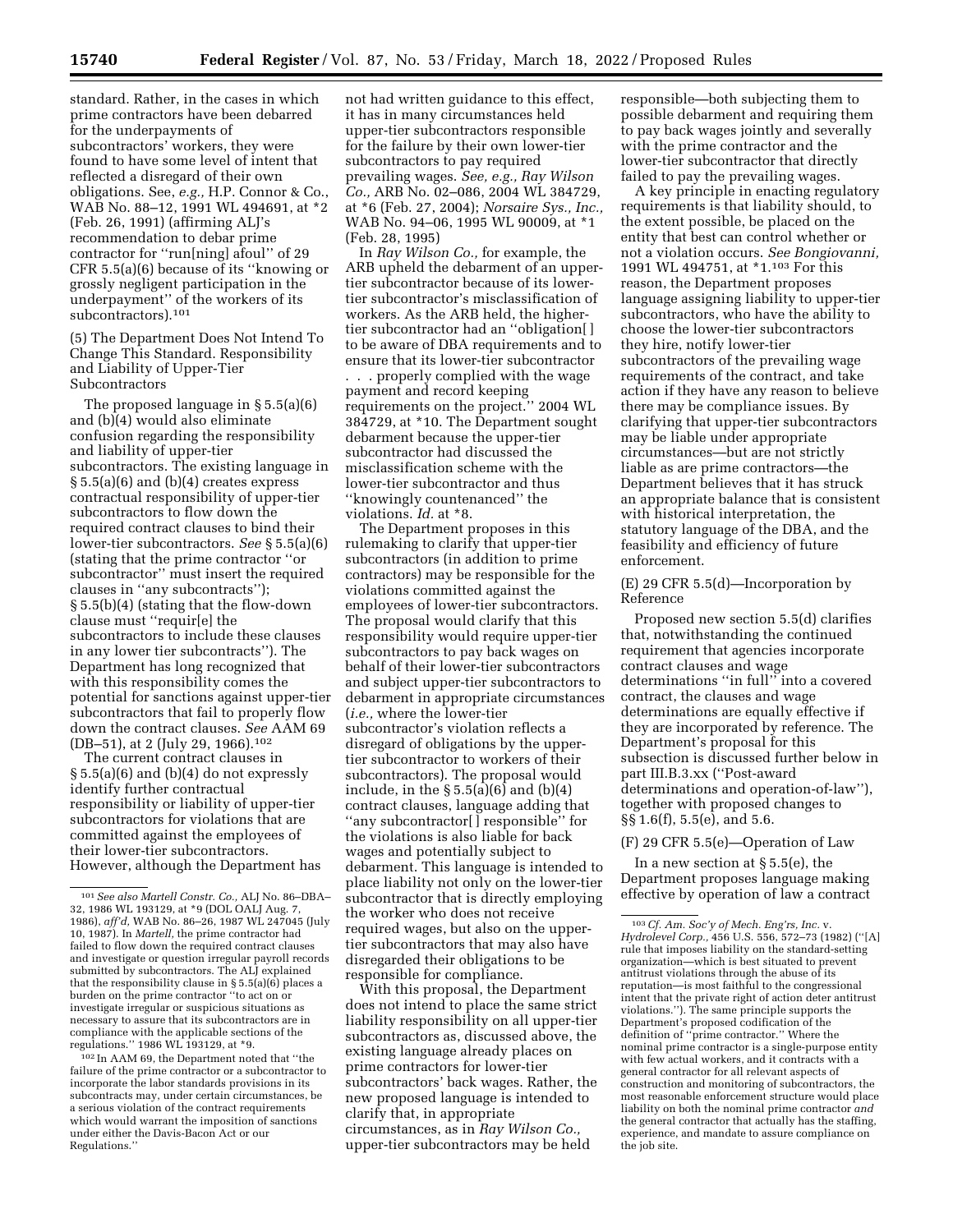clause or wage determination that was wrongly omitted from the contract. The Department's proposal for this subsection is discussed below in part III.B.3.xx (''Post-award determinations and operation-of-law''), together with proposed changes to §§ 1.6(f), 5.5(d), and 5.6.

# iv. Section 5.6 Enforcement

# (A) 29 CFR 5.6(a)(1)

The Department proposes to revise § 5.6(a)(1) by renumbering the existing regulatory text  $\S 5.6(a)(1)(i)$ , and adding an additional sub-section, § 5.6(a)(1)(ii), to include a provision clarifying that where a contract is awarded without the incorporation of the required Davis-Bacon labor standards clauses required by § 5.5, the Federal agency must incorporate the clauses or require their incorporation. The Department's proposal for this subsection is discussed further below in part III.B.3.xx (''Postaward determinations and operation-oflaw''), together with proposed changes to §§ 1.6(f) and 5.5(e).

## (B) 29 CFR 5.6(a)(2)

The Department proposes to amend § 5.6(a)(2) to reflect the Department's longstanding practice and interpretation that certified payrolls required pursuant to § 5.5(a)(3)(ii) may be requested—and Federal agencies must produce such certified payrolls—regardless of whether the Department has initiated an investigation or other compliance action. The term ''compliance action'' includes, without limitation, full investigations, limited investigations, office audits, self-audits, and conciliations.104 The Department further proposes revising this paragraph to clarify that, in those instances in which a Federal agency does not itself maintain such certified payrolls, it is the responsibility of the Federal agency to ensure that those records are provided to the Department upon request, either by obtaining and providing the certified payrolls to the Department, or by requiring the entity maintaining those certified payrolls to provide the records directly to the Department.

The Department also proposes to replace the phrase ''payrolls and statements of compliance'' with ''certified payrolls'' to continue to more clearly distinguish between certified payrolls and regular payroll and other basic records and information that the contractor is also required to maintain under § 5.5(a)(3), as discussed above.

First, the proposed revisions are intended to clarify that an investigation

or other compliance action is not a prerequisite to the Department's ability to obtain from the Federal agency certified payrolls submitted pursuant to § 5.5(a)(3)(ii). Second, the proposed revisions are intended to remove any doubt or uncertainty that the Federal agency has an obligation to produce such certified payrolls, even in those circumstances in which it may not be the entity actually maintaining the requested certified payrolls. These revisions would make explicit the Department's longstanding practice and interpretation of this provision.

These proposed revisions would not place any new or additional requirements or recordkeeping burdens on contracting agencies, as they are already required to maintain these certified payrolls and provide them to the Department upon request.

These proposed revisions enhance the Department's ability to provide compliance assistance to various stakeholders, including Federal agencies, contractors, subcontractors, sponsors, applicants, owners, or other entities awarded contracts subject to the provisions of the DBRA. Specifically, these proposed revisions would facilitate the Department's review of certified payrolls on covered contracts where the Department has not initiated any specific compliance action. Conducting such reviews promotes the proper administration of the DBRA because, in the Department's experience, such reviews often enable the Department to identify compliance issues and circumstances in which additional outreach and education would be beneficial.

#### (C) 29 CFR 5.6(a)(3)–(5), 5.6(b)

The Department proposes revisions to  $\S 5.6(a)(3)$  and  $(5)$  and  $(b)$ , similar to the above-mentioned proposed changes to § 5.6(a)(2), to clarify that an investigation is only one method of assuring compliance with the labor standards clauses required by § 5.5 and the applicable statutes referenced in § 5.1. The Department proposes to supplement the term "investigation," where appropriate, with the phrase ''or other compliance actions.'' The proposed revisions align with all the types of compliance actions currently used by the Department, as well as any additional categories that the Department may use in the future. These revisions make explicit the Department's longstanding practice and interpretation of these provisions and do not impose any new or additional requirements upon a Federal agency.

Proposed revisions to  $\S 5.6(a)(3)$ clarify the records and information that contracting agencies should include in their DBRA investigations. These proposed changes conform to proposed changes in  $\S 5.5(a)(3)$ .

The Department also proposes updating current § 5.6(a)(5) to reflect its practice of redacting portions of confidential statements of workers or other informants that would tend to reveal those informants' identities. Finally, the Department proposes renumbering current § 5.6(a)(5) as a stand-alone new paragraph § 5.6(c). This proposed change is made to emphasize—without making substantive changes—that this regulatory provision mandating protection of information that identifies or would tend to identity confidential sources, or constitute an unwarranted invasion of personal privacy, applies to both the Department's and other agencies' confidential statements and other related documents.

v. Section 5.10 Restitution, Criminal Action

To correspond with proposed language in the underlying contract clauses, the Department proposes to add references to monetary relief and interest to the description of restitution in § 5.10, as well as an explanation of the method of computation of interest applicable generally to any circumstance in which there has been an underpayment of wages under a covered contract.

The Department has proposed new anti-retaliation contract clauses at § 5.5(a)(11) and (b)(5), along with a related section of the regulations at § 5.18. Those clauses and section provide for the provision of monetary relief that would include, but not be limited to, back wages. Reference to this relief in § 5.10 is proposed to correspond to those proposed new clauses and section. For further discussion of those proposals, see part III.B.3.xix (''Anti-Retaliation'').

The reference to interest in § 5.10 is similarly intended to correspond to proposed new language requiring the payment of interest on any underpayment of wages in the contract clauses at  $\S 5.5(a)(1)(vi)$ ,  $(a)(2)$  and  $(6)$ , and (b)(2) through (4), and on any other monetary relief for violations of the proposed anti-retaliation clauses. The existing Davis-Bacon regulations and contract clauses do not specifically provide for the payment of interest on back wages. The ARB and the Department's administrative law judges, however, have held that interest calculated to the date of the underpayment or loss is generally appropriate where back wages are due

<sup>104</sup>*See* 2020 GAO Report, note 12, *supra,* at 6 tbl.1, for descriptions of WHD Compliance Actions.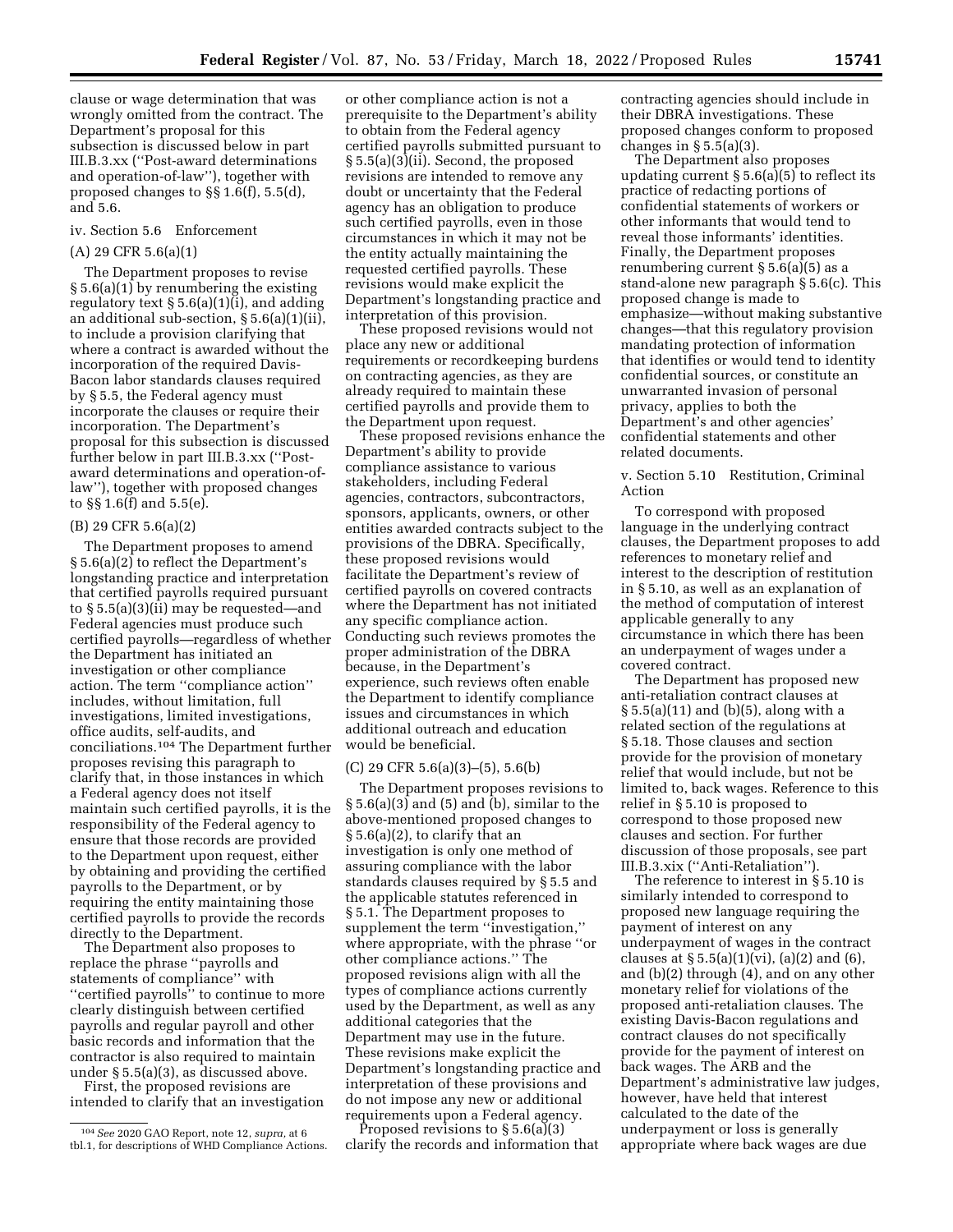under other similar remedial employee protection statutes enforced by the Department. *See, e.g., Lawn Restoration Serv. Corp.,* No. 2002–SCA–00006, slip op. at 74 (OALJ Dec. 2, 2003) (awarding prejudgment interest under the SCA).105 Under the DBRA, as in the INA and SCA and other similar statutes, an assessment of interest on back wages and other monetary relief will ensure that the workers Congress intended to protect from substandard wages will receive the full compensation that they were owed under the contract.106

The proposed language establishes that interest will be calculated from the date of the underpayment or loss, using the interest rate applicable to underpayment of taxes under 26 U.S.C. 6621, and will be compounded daily. Various OSHA whistleblower regulations use the tax underpayment rate and daily compounding because that accounting best achieves the makewhole purpose of a back-pay award. *See*  Procedures for the Handling of Retaliation Complaints Under Section 806 of the Sarbanes-Oxley Act of 2002, as Amended, Final Rule, 80 FR 11865, 11872 (Mar. 5, 2015).

vi. Section 5.11 Disputes Concerning Payment of Wages

The Department proposes minor revisions to  $\S 5.11(b)(1)$  and  $(c)(1)$ , to clarify that where there is a dispute of fact or law concerning payment of prevailing wage rates, overtime pay, or proper classification, the Administrator may notify the affected contractors and subcontractors, if any, of the investigation findings by means other than registered or certified mail, so long as those other means would normally assure delivery. Examples of such other means include, but are not limited to, email to the last known email address, delivery to the last known address by commercial courier and express delivery services, or by personal service to the last known address. As has been recently highlighted during the COVID–

106The Department does not propose any requirement of interest on assessments of liquidated damages under the CWHSSA clause at § 5.5(b)(2). Under CHWSSA, unlike the FLSA, there is no requirement that liquidated damages be provided to affected workers. Contracting agencies can provide liquidated damages that they recover to employees, but they are also allowed to retain liquidated damages to compensate themselves for the costs of enforcement or otherwise for their own benefit. *See*  40 U.S.C. 3702(b)(2)(B), 3703(b)(2)(A).

19 pandemic, while registered or certified mail may generally be a reliable means of delivery, in some circumstances other delivery methods may be just as reliable or even more successful at assuring delivery. These revisions allow the Department to choose methods to ensure that the necessary notifications are delivered to the affected contractors and subcontractors.

In addition, the Department proposes similar changes to allow contractors and subcontractors to also provide their response, if any, to the Administrator's notification of the investigative findings by any means that would normally assure delivery. The Department also proposes replacing the term ''letter'' with the term ''notification'' in this section, since the notification of investigation findings may be delivered by letter or other means, such as email. Similarly, the Department proposes to replace the term ''postmarked'' with ''sent'' to reflect that other methods of delivery may be confirmed by other means, such as by the date stamp on an email or the delivery confirmation provided by a commercial delivery service.

For additional discussion related to § 5.11, see part III.B.3.xxi (''Debarment'').

vii. Section 5.12. Debarment Proceedings

The Department proposes minor revisions to § 5.12(b)(1) and  $(d)(2)(iv)(A)$ , to clarify that the Administrator may notify the affected contractors and subcontractors, if any, of the investigation findings by means other than registered or certified mail, so long as those other means would normally assure delivery. As discussed above in reference to identical changes proposed to § 5.11, these proposed revisions will allow the Department to choose the most appropriate method to confirm that the necessary notifications reach their recipients. The Department proposes similar changes to allow the affected contractors or subcontractors to use any means that would normally assure delivery when making their response, if any, to the Administrator's notification.

The Department also proposes a slight change to § 5.12(b)(2), to state that the Administrator's findings will be final if no hearing is requested within 30 days of the date of the Administrator's notification, as opposed to the current language, which states that the Administrator's findings shall be final if no hearing is requested within 30 days of receipt of the Administrator's notification. This proposed change

would align the time period available for requesting a hearing in § 5.12(b)(2) with similar requirements in § 5.11 and other paragraphs in § 5.12, which state that such requests must be made within 30 days of the date of the Administrator's notification.

For additional discussion related to § 5.12, see part III.B.3.xxi (''Debarment'').

viii. Section 5.16 Training Plans Approved or Recognized by the Department of Labor Prior to August 20, 1975

As noted above (*see* part III.B.3.iii(C) ''29 CFR 5.5(a)(4) Apprentices.''), the Department proposes to rescind and reserve § 5.16. Originally published along with  $\S 5.5(a)(4)(ii)$  in a 1975 final rule, § 5.16 is essentially a grandfather clause permitting contractors, in connection with certain training programs established prior to August 20, 1975, to continue using trainees on Federal and federally assisted construction projects without having to seek additional approval from the Department pursuant to  $\S 5.5(a)(4)(ii)$ . *See* 40 FR 30480. Since § 5.16 appears to be obsolete more than four decades after its issuance, the Department proposes to rescind and reserve the section. The Department also proposes several technical edits to § 5.5(a)(4)(ii) to remove references to § 5.16.

ix. Section 5.17 Withdrawal of Approval of a Training Program

As discussed in detail above, the Department proposes to remove references to trainees and training programs throughout parts 1 and 5 (*see*  section iii(C) ''29 CFR 5.5(a)(4) Apprentices.'') as well as rescind and reserve § 5.16 (*see* section *viii* ''Section 5.16 Training plans approved or recognized by the Department of Labor prior to August 20, 1975.''). Accordingly, the Department also proposes to rescind and reserve § 5.17.

x. Section 5.20 Scope and Significance of This Subpart

The Department proposes two technical corrections to § 5.20. First, the Department proposes to correct a typographical error in the citation to the Portal-to-Portal Act of 1947 to reflect that the relevant section of the Portal-to-Portal Act is codified at 29 U.S.C. 259, not 29 U.S.C. 359. Second, the last sentence of § 5.20 currently states, ''Questions on matters not fully covered by this subpart may be referred to the Secretary for interpretation as provided in § 5.12.'' However, the regulatory provision titled ''Rulings and Interpretations,'' which this section is

<sup>105</sup>*See also Greater Mo. Med. Pro-care Providers, Inc.,* ARB No. 12–015, 2014 WL 469269, at \*18 (Jan. 29, 2014) (approving of pre-judgment and postjudgment interest on back pay award for H–1B visa cases under the Immigration and Nationality Act (INA)), *aff'd sub nom. Greater Mo. Med. Pro-care Providers, Inc.* v. *Perez,* No. 3:14–CV–05028, 2014 WL 5438293 (W.D. Mo. Oct. 24, 2014), *rev'd on other grounds,* 812 F.3d 1132 (8th Cir. 2015).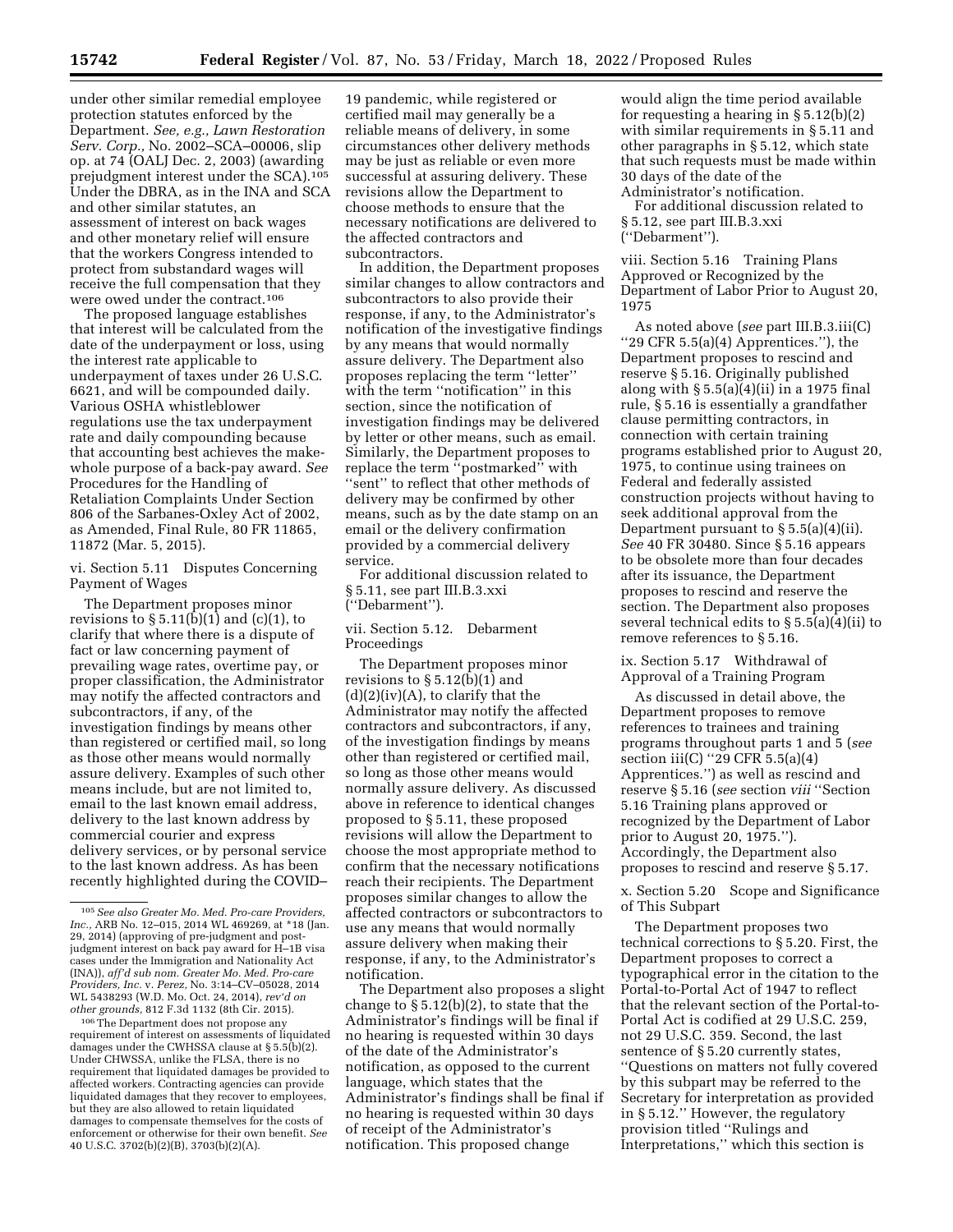meant to reference, is currently located at § 5.13. The Department therefore proposes to replace the incorrect reference to § 5.12 with the correct reference to § 5.13.

## xi. Section 5.23 The Statutory Provisions

The Department proposes to make technical, non-substantive changes to § 5.23. The existing text of § 5.23 primarily consists of a lengthy quotation of a particular fringe benefit provision of the 1964 amendments to the DBA. The Department proposes to replace this text with a summary of the statutory provision at issue for two reasons. First, due to a statutory amendment, the quotation set forth in existing § 5.23 no longer accurately reflects the statutory language. Specifically, on August 21, 2002, Congress enacted legislation which made several non-substantive revisions to the relevant 1964 DBA amendment provisions and recodified those provisions from 40 U.S.C. 276a(b) to 40  $\overline{U}$ .S.C. 3141.<sup>107</sup> The Department proposes to update § 5.23 to include a citation to 40 U.S.C. 3141(2). Second, the Office of the Federal Register disfavors lengthy block quotations of statutory text.<sup>108</sup> In light of this drafting convention, and because the existing quotation in § 5.23 no longer accurately reflects the statutory language, the Department is proposing to revise § 5.23 so that it paraphrases the statutory language set forth at 40 U.S.C. 3141(2).

# xii. Section 5.25 Rate of Contribution or Cost for Fringe Benefits

The Department proposes to add new paragraph (c) to existing § 5.25 to codify the principle of annualization used to calculate the amount of Davis-Bacon credit that a contractor may receive for contributions to a fringe benefit plan when the contractor's workers also work on private projects. While existing guidance generally requires the use of annualization to compute the hourly equivalent of fringe benefits, annualization is not currently addressed in the regulations. The Department's proposal would require annualization of fringe benefits unless a contractor is approved for an exception and provide guidance on how to properly annualize fringe benefits. The proposed revision also creates a new administrative process that contractors must follow to obtain approval by the Administrator for

an exception from the annualization requirement.

Consistent with the Secretary's authority to set the prevailing wage, WHD has long concluded that a contractor generally may not calculate Davis-Bacon credit for all its contributions to a fringe benefit plan in a given time period based solely upon the workers' hours on a Davis-Bacon project when the contractor's workers also work on private projects for the contractor in that same time period. *See, e.g., Miree Constr. Corp.* v. *Dole,* 930 F.2d 1536, 1545–46 (11th Cir. 1991); *see also, e.g.,* WHD Opinion Letter DBRA– 72 (June 5, 1978); WHD Opinion Letter DBRA–134 (June 6, 1985); WHD Opinion Letter DBRA–68 (May 22, 1984); FOH 15f11(b). WHD's guidance explains that contributions made to a fringe benefit plan for government work generally may not be used to fund the plan for periods of non-government work, and a contractor typically must convert its total annual contributions to the fringe benefit plan to an hourly cash equivalent by dividing the cost of the fringe benefit by the total number of working hours (DBRA and non-covered) to determine the amount creditable towards meeting its obligation to pay the prevailing wage under the DBRA. *See* FOH 15f11(b), 15f12(b).

This principle, which is referred to as ''annualization,'' thus generally compels a contractor performing work on a Davis-Bacon covered project to divide its contributions to a fringe benefit plan for a worker by that worker's total hours of work on both Davis-Bacon and private projects for the employer in that year, rather than attribute those contributions solely to the worker's work on Davis-Bacon covered projects. Annualization effectively prohibits contractors from using fringe benefit plan contributions attributable to work on private jobs to meet their prevailing wage obligation for DBRA-covered work. *See, e.g., Miree Constr.,* 930 F.2d at 1545 (annualization ensures receipt of the prevailing wage by ''prevent[ing] employers from receiving Davis-Bacon credit for fringe benefits actually paid to employees during non-Davis-Bacon work''). Annualization is intended to prevent the use of DBRA work as the disproportionate or exclusive source of funding for benefits that are continuous in nature and that constitute compensation for all the worker's work, both Davis-Bacon covered and private. Despite the longstanding nature of this policy, however, the concept of annualization is not expressly referred to in the Davis-Bacon regulations.

For many years, WHD has required contractors to annualize contributions

for most types of fringe benefit plans, including health insurance plans, apprenticeship training plans, vacation plans, and sick leave plans. WHD's rationale for requiring annualization is that such contributions finance benefits that: (1) Are continuous in nature, and (2) reflect compensation for all of the work performed by a laborer or mechanic, including work on both DBAcovered and private projects. One notable exception to this general rule compelling the annualization of fringe benefit plan contributions, however, is that WHD has not required annualization for defined contribution pension plans (DCPPs) that provide for immediate participation and essentially immediate vesting (*e.g.,* 100 percent vesting after a worker works 500 or fewer hours). *See* WHD Opinion Letter DBRA–134 (June 6, 1985); *see also* FOH 15f14(f)(1). The rationale for such exclusion is that DCPPs are not continuous in nature, as the benefits are not available until a worker's retirement, and that they ensure that the vast majority of workers will receive the full amount of contributions made on their behalf. However, WHD does not currently have any public guidance explaining the extent to which other plans may also share those characteristics and warrant an exception from the annualization principle.

To clarify when an exception to the general annualization principle may be appropriate, the Department proposes language stating that a fringe benefit plan may only qualify for such an exception when three criteria are satisfied: (1) The benefit provided is not continuous in nature; (2) the benefit does not provide compensation for both public and private work; and (3) the plan provides for immediate participation and essentially immediate vesting. In accordance with the Department's longstanding guidance, a plan will generally be considered to have essentially immediate vesting if the benefits vest after a worker works 500 or fewer hours. These criteria are not necessarily limited to DCPPs. However, to ensure that the criteria are applied correctly and that workers' Davis-Bacon wages are not disproportionately used to fund benefits during periods of private work, such an exception can only apply when the plan in question has been submitted to the Department for review and approval. Such requests may be submitted by plan administrators, contractors, or their representatives. However, to avoid any disruption to the provision of worker benefits, the Department also proposes that any plan that does not require

<sup>107</sup>*See* Revision of Title 40, U.S.C., ''Public Buildings, Property, and Works,'' Public Law 107– 217, 3141, 116 Stat. 1062, 1150 (Aug. 21, 2002).

<sup>108</sup>*See* Office of the Federal Register, Document Drafting Handbook § 3.6 (Aug. 2018 ed., rev. Mar. 24, 2021), available at *[https://www.archives.gov/](https://www.archives.gov/files/Federal-register/write/handbook/ddh.pdf) [files/Federal-register/write/handbook/ddh.pdf.](https://www.archives.gov/files/Federal-register/write/handbook/ddh.pdf)*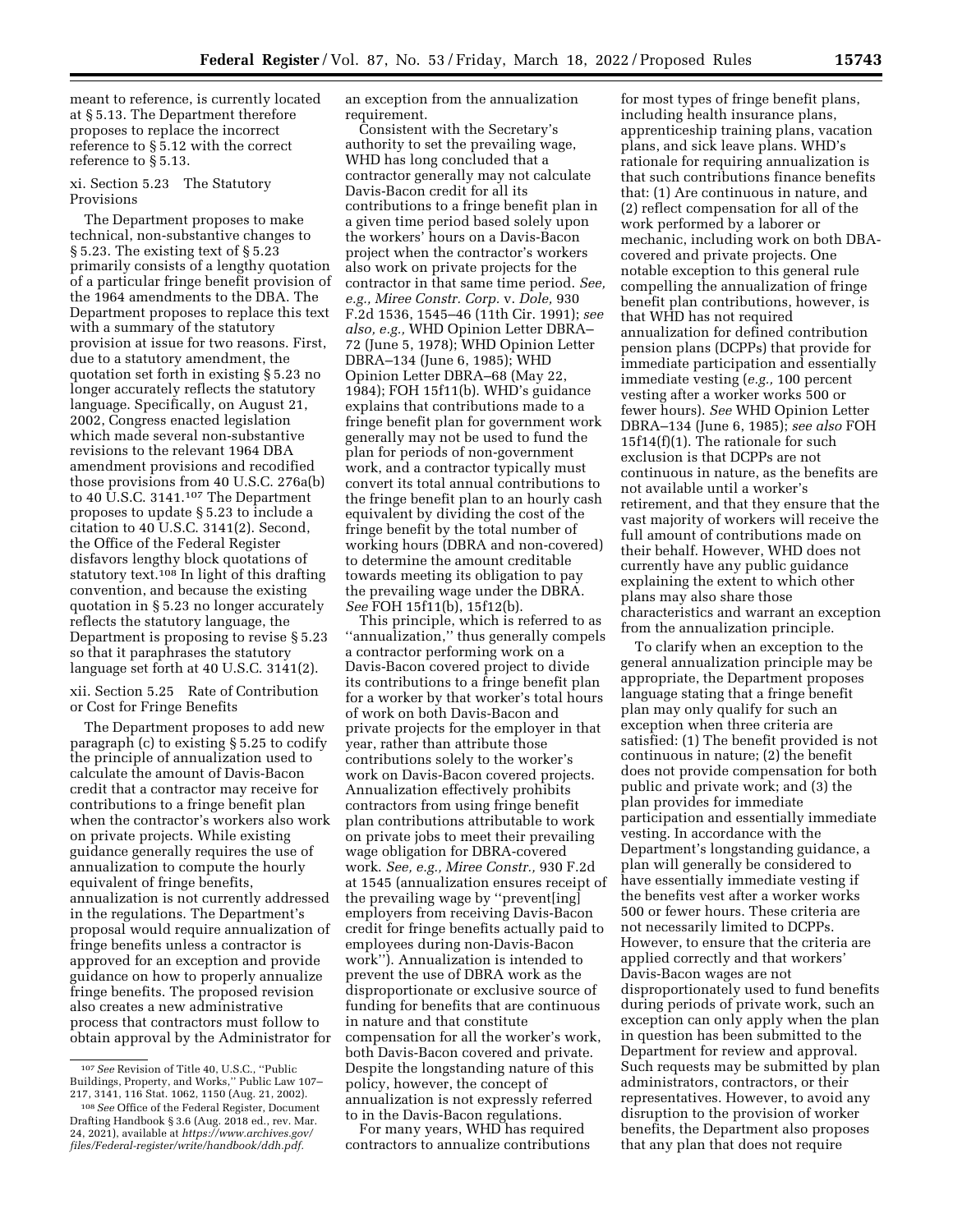annualization under the Department's existing guidance, such as DCPPs, may continue to use such an exception until the plan has either requested and received a review of its exception status under this process, or until 18 months have passed from the effective date of this rule, whichever comes first.

By requiring annualization, the proposed paragraph (c) furthers the above policy goal of protecting workers' fringe benefits from dilution by preventing contractors from taking credit for fringe benefits attributable to work on non-governmental projects against fringe benefits required on DBAcovered work. The proposed exception also provides the flexibility for plans that do not dilute workers' fringe benefits to avoid the annualization requirement if they meet the proposed criteria, which are based on the Department's existing guidance with which stakeholders are already familiar. In this way, the Department hopes to strike a balance between protecting workers and preserving access to the types of plans that have traditionally been considered exempt from the annualization requirement.

xiii. Section 5.26 '' \* \* \* Contribution Irrevocably Made \* \* \* to a Trustee or to a Third Person''

The Department proposes several non-substantive technical corrections to § 5.26 to improve clarity and readability.

### xiv. Section 5.28 Unfunded Plans

The Department proposes several revisions to this section. First, the Department proposes a technical correction to the citation to the DBA to reflect the codification of the relevant provision at 40 U.S.C.  $3141(2)(B)(ii)$ , as well as a number of non-substantive revisions.

Additionally, the Department proposes adding a new paragraph (b)(5) to this section, explicitly stating that unfunded benefit plans or programs must be approved by the Secretary in order to qualify as bona fide fringe benefits, and a new paragraph (c) explaining the process contractors and subcontractors must use to request such approval. To accommodate these proposed additions, the text currently located in paragraph (c) of this section would be moved to new paragraph (d).

As other regulatory sections make clear, if a contractor provides its workers with fringe benefits through an unfunded plan instead of by making irrevocable payments to a trustee or other third person, the contractor may only take credit for any costs reasonably anticipated in providing such fringe benefits if it has submitted a request in

writing to the Department and the Secretary has determined that the applicable standards of the DBA have been met. *See* 29 CFR 5.5(a)(1)(iv), 5.29(e). However, § 5.28 does not mention this approval requirement, even though it is the section that most specifically discusses requirements for unfunded plans. Incorporating this requirement and a description of the approval process into § 5.28 would therefore help improve regulatory clarity. Accordingly, the Department proposes to revise § 5.28 to clarify that, for payments under an unfunded plan or program to be credited as fringe benefits, contractors and subcontractors must submit a written request, including sufficient documentation, for the Secretary to consider in determining whether the plan or program, and the benefits proposed to be provided thereunder, are ''bona fide,'' meet the factors set forth in  $\S 5.28(b)(1)–(4)$ , and are otherwise consistent with the Act. The Department also proposes to add language to explain that such requests must be submitted by mail to WHD's Division of Government Contracts Enforcement, via email to *[unfunded@](mailto:unfunded@dol.gov) [dol.gov](mailto:unfunded@dol.gov)* or any successor address, or via any other means directed by the Administrator.

The proposed revised regulation provides that a request for approval of an unfunded plan must include sufficient documentation to enable the Department to evaluate whether the plan satisfies the regulatory criteria. To provide flexibility, the proposed revised regulation does not itself specify the documentation that must be submitted with the request. However, current paragraph (c) of this section, and proposed paragraph (d), explain that the words ''reasonably anticipated'' contemplate a plan that can ''withstand a test'' of ''actuarial soundness.'' While WHD's determination whether or not an unfunded plan meets the statutory and regulatory requirements will be based on the totality of the circumstances, the type of information WHD will require from contractors or subcontractors in order to make such a determination will typically include: (1) Identification of the benefit(s) to be provided; (2) an explanation of the funding/contribution formula; (3) an explanation of the financial analysis methodology used to estimate the costs of the plan or program benefits and how the contractor has budgeted for those costs; (4) a specification of how frequently the contractor either sets aside funds in accordance with the cost calculations to meet claims as they arise, or otherwise budgets, allocates, or tracks such funds

to ensure that they will be available to meet claims; (5) an explanation of whether employer contribution amounts are different for Davis-Bacon and nonprevailing wage work; (6) identification of the administrator of the plan or program and the source of the funds the administrator uses to pay the benefits provided by the plan or program; (7) specification of the Employee Retirement Income Security Act of 1974 (ERISA) status of the plan or program; and (8) an explanation of how the plan or program is communicated to laborers or mechanics.

xv. Section 5.29 Specific Fringe Benefits

The Department proposes to revise § 5.29 to add a new paragraph (g) that addresses how contractors may claim a fringe benefit credit for the costs of an apprenticeship program. While § 5.29(a) states that fringe benefits may be used for the defrayment of the costs of apprenticeship programs, the regulations do not presently address how to properly credit such contributions against a contractor's fringe benefit obligations. The proposed revision would codify the Department's longstanding practice and interpretation. *See* WHD Opinion Letters DBRA–116 (May 17, 1978), DBRA–18 (Sept. 7, 1983), DBRA–16 (July 28, 1987), DBRA–160 (March 10, 1990); *see also* FOH 15f17. The proposed revision also reflects relevant case law. *See Miree Constr. Corp.,* WAB No. 87–13, 1989 WL 407466 (Feb. 17, 1989); *Miree Constr. Corp.* v. *Dole,* 730 F. Supp. 385 (N.D. Ala. 1990); *Miree Constr. Corp.* v. *Dole,* 930 F.2d at 1537.

Proposed paragraph (g) clarifies when a contractor may take credit for contributions made to an apprenticeship program and how to calculate the credit a contractor may take against its fringe benefit obligation. First, the proposed paragraph states that for a contractor or subcontractor to take credit for the costs of an apprenticeship program, the program, in addition to meeting all other requirements for fringe benefits, must be registered with the Department of Labor's Employment and Training Administration, Office of Apprenticeship (OA), or with a State Apprenticeship Agency recognized by the OA. Additionally, the proposed paragraph explains that contractors may take credit for the actual costs of the apprenticeship program, such as tuition, books, and materials, but may not take credit for additional contributions that are beyond the costs actually incurred for the apprenticeship program. It also reiterates the Department's position that the contractor may only claim credit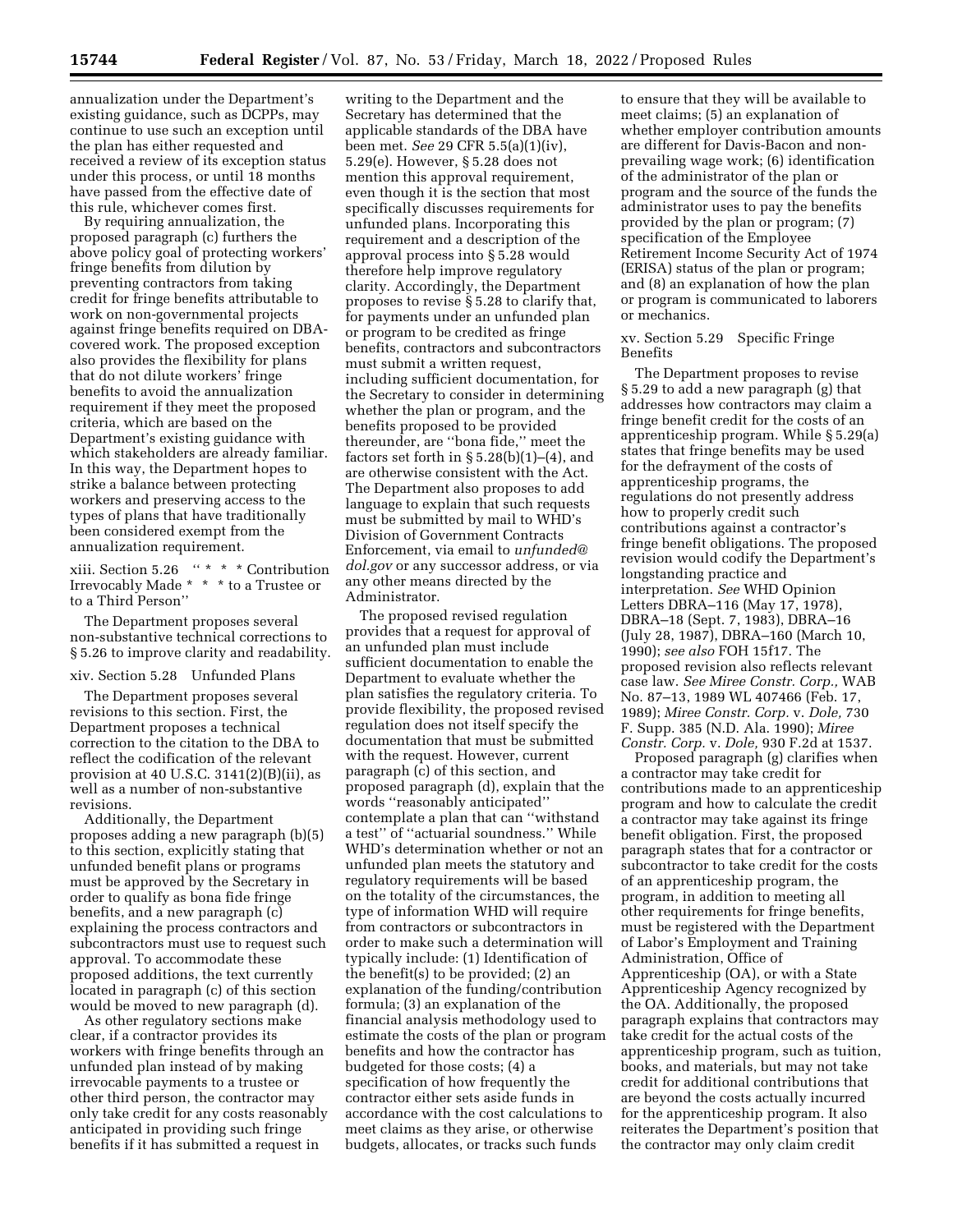towards its prevailing wage obligations for the classification of laborer or mechanic that is the subject of the apprenticeship program. For example, if a contractor has apprentices registered in a bona fide apprenticeship program for carpenters, the contractor could claim a credit for the costs of the apprenticeship program towards the prevailing wages due to the carpenters on a Davis-Bacon project, but could not apply that credit towards the prevailing wages due to the electricians or laborers on the project. Likewise, the proposed paragraph explains that, when applying the annualization principle discussed above, the workers whose total working hours are used to calculate the hourly contribution amount are limited to those workers in the same classification as the apprentice, and that this hourly amount may only be applied toward the wage obligations for such workers.

The Department also proposes a minor technical revision to subsection (e) to include a citation to § 5.28, which provides additional guidance on unfunded plans.

# xvi. Section 5.30 Types of Wage Determinations

The Department proposes several non-substantive revisions to § 5.30. In particular, the Department proposes to update the illustrations in § 5.30(c) to more closely resemble the current format of wage determinations issued under the DBA. The current illustrations in § 5.30(c) list separate rates for various categories of fringe benefits, including ''Health and welfare,'' ''Pensions,'' ''Vacations,'' ''Apprenticeship program,'' and ''Others.'' However, current Davis-Bacon wage determinations typically contain a single combined fringe benefit rate per classification, rather than separately listing rates for different categories of fringe benefits. To avoid confusion, the Department proposes to update the illustrations to reflect the way in which fringe benefits are typically listed on wage determinations. The Department has also proposed several nonsubstantive revisions to § 5.30(a) and (b), including revisions pertaining to the updated illustrations in § 5.30(c).

## xvii. Section 5.31 Meeting Wage Determination Obligations

The Department has proposed to update the illustrations in § 5.30(c) to more closely resemble the current format of wage determinations under the DBRA. The Department therefore proposes to make technical, nonsubstantive changes to § 5.31 to reflect the updated illustration in § 5.30(c).

xviii. Section 5.33 Administrative Expense of a Contractor or Subcontractor

The Department proposes to add a new § 5.33 to codify existing WHD policy under which a contractor or subcontractor may not take Davis-Bacon credit for its own administrative expenses incurred in connection with the administration of a fringe benefit plan. *See* WHD Opinion Letter DBRA– 72 (June 5, 1978); *see also* FOH 15f18. This is consistent with Department case law under the DBA, under which such payments are viewed as ''part of [an employer's] general overhead expenses of doing business and should not serve to decrease the direct benefit going to the employee.'' *Collinson Constr. Co.,*  WAB No. 76–09, 1977 WL 24826, at \*2 (Apr. 20, 1977) (also noting that the DBA's inclusion of ''costs'' in the provision currently codified at 40 U.S.C. 3141(2)(B)(ii) refers to ''the costs of *benefits* under an unfunded plan'') (emphasis in original); *see also Cody-Zeigler, Inc.,* ARB Nos. 01–014, 01–015, 2003 WL 23114278, at \*20 (Dec. 19, 2003) (applying *Collinson* and concluding that a contractor improperly claimed its administrative costs for ''bank fees, payments to clerical workers for preparing paper work and dealing with insurance companies'' as a fringe benefit). This is also consistent with the Department's regulations and guidance under the SCA. *See* 29 CFR 4.172; FOH 14j00(a)(1).

The Department also seeks public comment regarding whether it should clarify this principle further with respect to third-party administrative costs. Under both the DBA and SCA, fringe benefits include items such as health insurance, which necessarily involves both the payment of benefits and administration of benefit claims. 40 U.S.C. 3141(2)(B); 41 U.S.C. 6703(2). Accordingly, reasonable costs incurred by a third-party fiduciary in its administration and delivery of fringe benefits to employees are creditable under the SCA. *See* WHD Opinion Letter SCA–93 (Jan. 27, 1994) (noting, in a circumstance in which an SCA contractor contributed to a pension plan on behalf of its employees, that ''the plan itself may recoup [its] administrative costs''). For example, a contractor may take credit for the premiums it pays to a health insurance carrier, and the insurance carrier may use those premium payments both to pay for workers' medical expenses and to pay the reasonable costs of tasks related to the administration and delivery of benefits, such as evaluating benefit claims, deciding whether they

should be paid, and approving referrals to specialists. *See* FOH 14j00(a)(2). The Department applies a similar standard under the DBA.

However, whether fees charged by a third party are creditable depends on the facts and circumstances. As noted above, a contractor's own administrative costs incurred in connection with the provision of fringe benefits are not creditable, as they are considered the contractor's business expenses. *See Collinson,* 1977 WL 24826, at \*2; 29 CFR 4.172. As such, WHD has previously advised that if a third party is merely performing on the contractor's behalf administrative functions associated with providing fringe benefits to employees, rather than actually administering claims and paying benefits, the contractor's payments to such a third party are not creditable because they substitute for the contractor's own administrative costs. Such functions include, for example, tracking the amount of the contractor's fringe benefit contributions, making sure those contributions cover the fringe benefit credit claimed by the contractor, tracking and paying invoices from third-party administrators, and sending lists of new hires to the plan administrators. Essentially, the principle explained in 29 CFR 4.172, FOH 14j00(a)(1), FOH 15f18, and proposed § 5.33 that a contractor may not take credit for its own administrative expenses applies regardless of whether a contractor uses its own employees to perform this sort of administrative work or engages another company to handle these tasks.

The Department has received an increasing number of inquiries in recent years regarding the extent to which fees charged by third parties for performing such administrative tasks are or are not creditable. As such, while not proposing specific regulatory text, the Department proposes to clarify this matter in a final rule. The Department seeks comment on whether it should incorporate the above-described policies, or other policies regarding third-party entities, into its regulations. In addition, the Department seeks comment on examples of the administrative duties performed by third parties that do not themselves pay benefits or administer benefit claims.

The Department also seeks comment on the extent to which third-party entities both (1) perform administrative functions associated with providing fringe benefits to employees, such as tracking a contractor's fringe benefit contributions, and (2) actually administer and deliver benefits, such as evaluating and paying out medical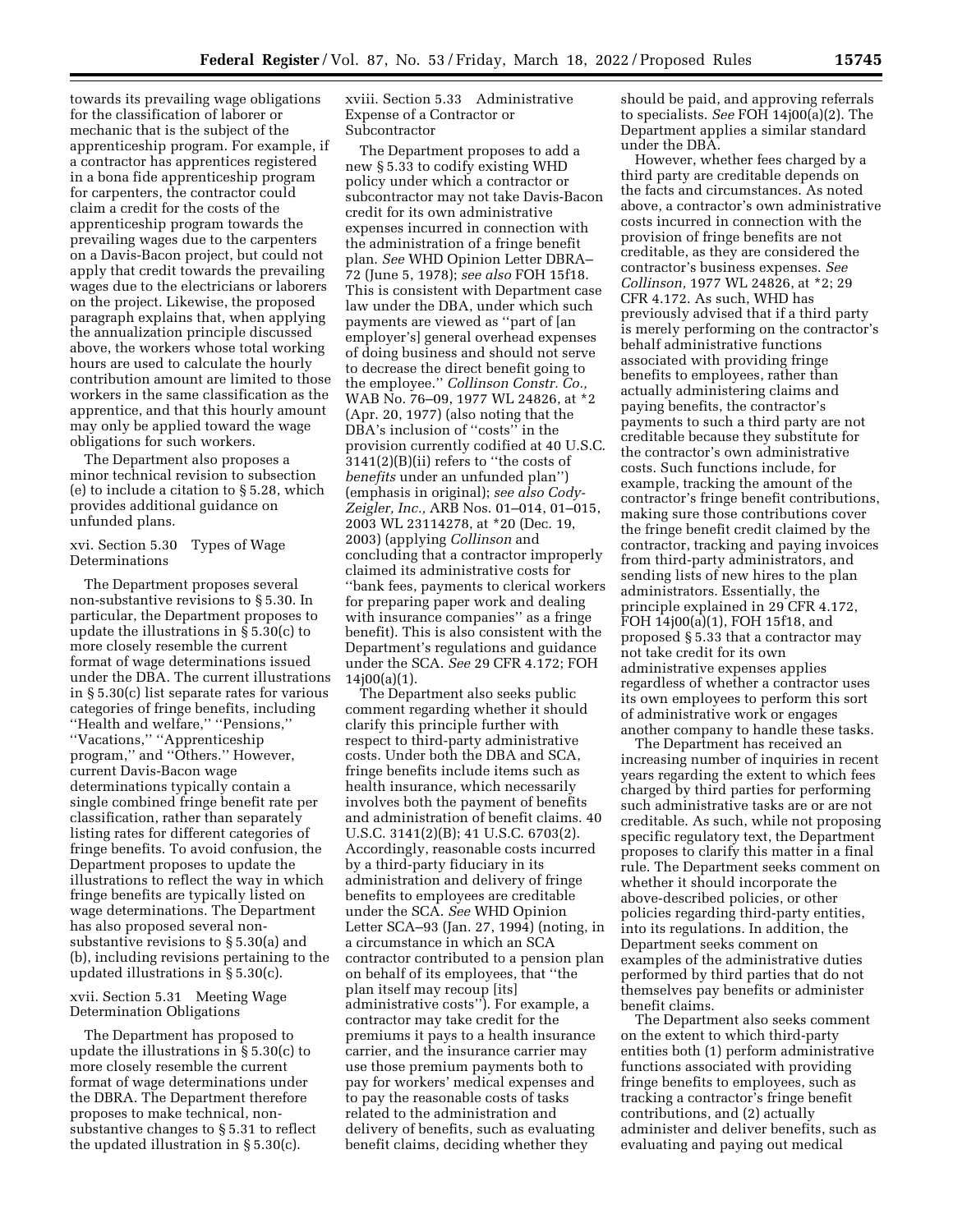claims, and on how the Department should treat payments to any such entities. For instance, should the Department consider the cost of the administrative functions in (1) noncreditable business expenses, and the cost of actual benefits administration and payment in (2) to be creditable as fringe benefit contributions? Alternatively, should the creditability of payments to such an entity depend on what the third-party entity's primary function is? Should the answer to these questions depend on whether the thirdparty entity is an employee welfare plan within the meaning of ERISA, 29 U.S.C. 1002(1)?

#### xix. Anti-Retaliation

The Department proposes to add antiretaliation provisions to enhance enforcement of the DBRA, and their implementing regulations in 29 CFR parts 1, 3, and 5. The proposed new anti-retaliation provisions are intended to discourage contractors, responsible officers, and any other persons from engaging in—or causing others to engage in—unscrupulous business practices that may chill worker participation in WHD investigations or other compliance actions and enable prevailing wage violations to go undetected. The proposed anti-retaliation regulations are also intended to provide make-whole relief for any worker who has been discriminated against in any manner for taking, or being perceived to have taken, certain actions concerning the labor standards provisions of the DBA, CWHSSA and other Related Acts, and the regulations in parts 1, 3, and 5.

In most WHD DBRA investigations or other compliance actions, effective enforcement requires worker cooperation. Information from workers about their actual hours worked and their pay is often essential to uncover violations such as falsification of certified payrolls or wage underpayments by contractors or subcontractors who fail to keep any pay or time records, or whose records are inaccurate or incomplete. Workers are often reluctant to come forward with information about potential violations of the laws WHD enforces because they fear losing their jobs or suffering other adverse consequences. Workers are similarly reluctant to raise these issues with their supervisors. Such reluctance to inquire or complain internally may result in lost opportunities for early correction of violations by contractors.

The current Davis-Bacon regulations protect the identity of confidential worker-informants in large part to prevent retribution by contractors for whom they work. *See* 29 CFR 5.6(a)(5), 6.5. This protection helps combat the ''possibility of reprisals'' by ''vindictive employers'' against workers who speak out about wage and hour violations, but does not eliminate it. *Cosmic Constr. Co.,* WAB No. 79–19, 1980 WL 95656, at \*5 (Sept. 2, 1980).

When contractors retaliate against workers who cooperate or are suspected of cooperating with WHD or who make internal complaints, neither worker confidentiality nor the Davis-Bacon remedial measures of back wages or debarment can make workers whole. The Department's proposed antiretaliation provisions aim to remedy such situations by providing makewhole relief to workers who are retaliated against, as well as by deterring or correcting interference with Davis-Bacon worker protections.

The Department's authority to promulgate the anti-retaliation provisions stems from 40 U.S.C. 3145 and Reorganization Plan No. 14 of 1950. In transmitting the Reorganization Plan to Congress, President Truman noted that ''the principal objective of the plan is more effective enforcement of labor standards,'' and that the plan ''will provide more uniform and more adequate protection for workers through the expenditures made for the enforcement of the existing legislation.'' Special Message to the Congress Transmitting Reorganization Plan No. 14 of 1950, *reprinted in* 5 U.S.C. app. 1 (Mar. 13, 1950) (1950 Special Message to Congress).

It is well settled that the Department has regulatory authority to debar Related Act contractors even though the Related Acts do not expressly provide for debarment. *See Janik Paving & Constr., Inc.* v. *Brock,* 828 F.2d 84, 90, 91 (2d Cir. 1987) (upholding debarment for CWHSSA violations even though that statute ''specifically provided civil and criminal sanctions for violations of overtime work requirements but failed to mention debarment''). In 1951 the Department added a new part 5 to the DBRA regulations, including the Related Act debarment regulation. *See* 16 FR 4430. The Department explained it was doing so in compliance with the directive of Reorganization Plan No. 14 of 1950 to ''assure coordination of administration and consistency of enforcement of the labor standards provisions'' of the DBRA. *Id.* Just as regulatory debarment is a permissible exercise of the Department's ''implied powers of administrative enforcement,'' *Janik,* 828 F.2d at 91, so too are the proposed anti-retaliation provisions—as well as the revised Related Act debarment provisions discussed below in part III.B.3.xxi (''Debarment''). The

Department believes that it would be both efficient and consistent with the remedial purpose of the DBRA to investigate and adjudicate complaints of retaliation as part of WHD's enforcement of the DBRA. These proposed measures will help achieve more effective enforcement of the Davis-Bacon labor standards.

Currently, debarment is the primary mechanism under the DBRA civil enforcement scheme for remedying retribution against workers who assert their right to prevailing wages. Debarment is also the main tool for addressing less tangible discrimination such as interfering with investigations by intimidating or threatening workers. Such unscrupulous behavior may be both a ''disregard of obligations'' to workers under the DBA and ''aggravated or willful'' violations under the current Related Act regulations that warrant debarment. *See* 40 U.S.C. 3144(b)(1); 29 CFR 5.12(a)(1), (a)(2), (b)(1).

Both the ARB and ALJs have debarred contractors in part because of their retaliatory conduct or interference with WHD investigations. *See, e.g., Pythagoras Gen. Contracting Corp.,* 2011 WL 1247207, at \*13 (affirming debarment of contractor and its principal in a DBRA case in part because of the ''attempt [by principal and other officials of the contractor] at witness coercion or intimidation'' when they visited former employees to talk about their upcoming hearing testimony); *R.J. Sanders, Inc.,* WAB No. 90–25, 1991 WL 494734, at \*1–2 (Jan. 31, 1991) (affirming ALJ's finding that employer's retaliatory firing of an employee who reported to a Navy inspector being paid less than the prevailing wage was ''persuasive evidence of a willful violation of the [DBA]''); *Early & Sons, Inc.,* ALJ No. 85– DBA–140, 1986 WL 193128, at \*8 (OALJ Aug. 5, 1986) (willful and aggravated DBRA violations evidenced in part where worker who ''insisted on [receiving the mandated wage] . . . was told, in effect, to be quiet or risk losing his job''), *rev'd on other grounds,* WAB No. 86–25, 1987 WL 247044, at \*2 (Jan. 29, 1987); *Enviro & Demo Masters, Inc.,*  ALJ No. 2011–DBA–00002, Decision and Order, slip op. at 9–10, 15, 59, 62– 64 (OALJ Apr. 23, 2014) (*Enviro* D&O) (debarring subcontractor, its owner, and a supervisor because of ''aggravated and willful avoidance of paying the required prevailing wages'' which included firing an employee who refused to sign a declaration repudiating his DBRA rights, and instructing workers to lie about their pay and underreport their hours if questioned by investigators).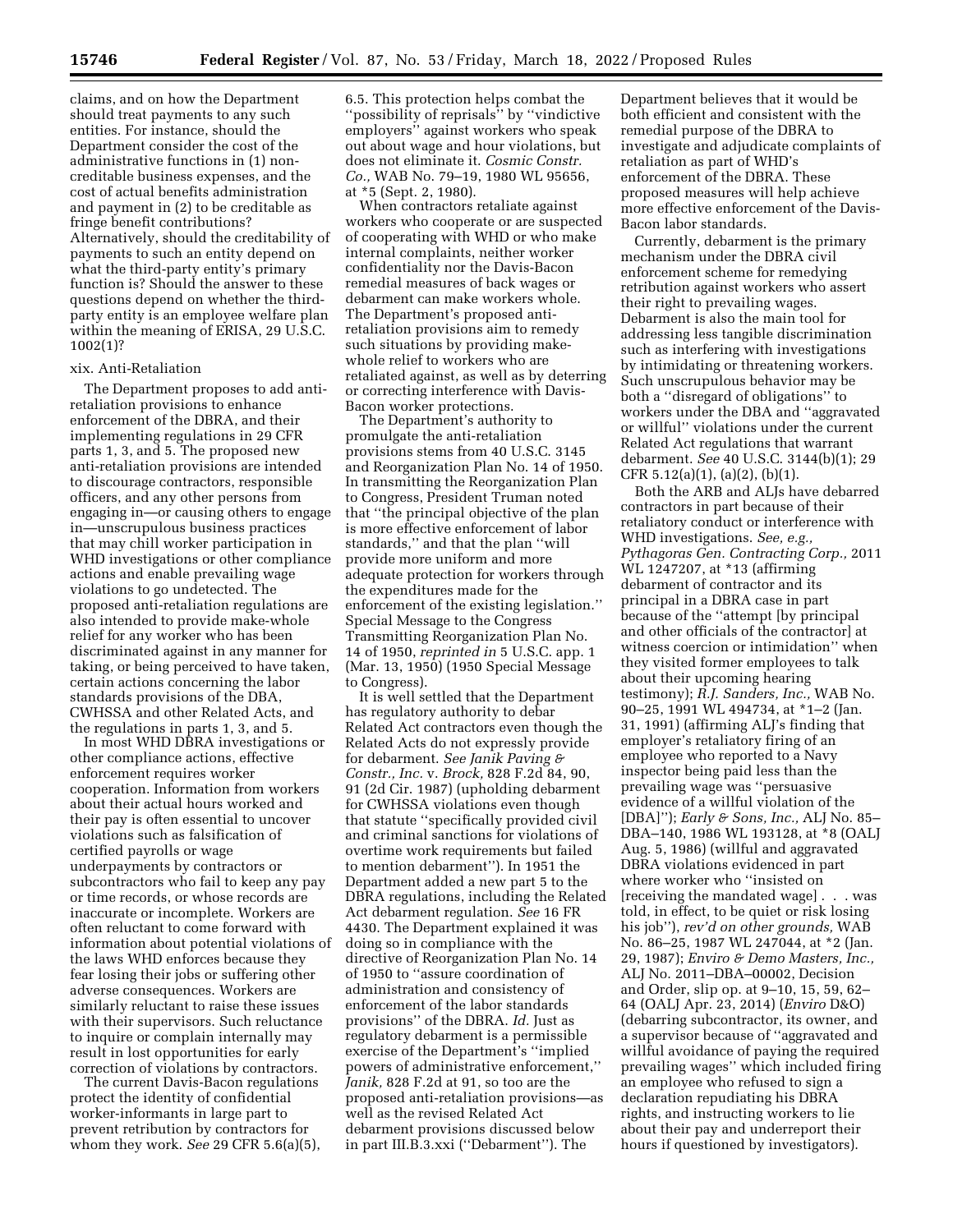There are also criminal sanctions for certain coercive conduct by DBRA contractors. The Copeland Anti-Kickback Act makes it a crime to induce DBRA-covered construction workers to give up any part of compensation due ''by force, intimidation, or threat of procuring dismissal from employment, or by any other manner whatsoever.'' 18 U.S.C. 874; *cf.* 29 CFR 5.10(b) (discussing criminal referrals for DBRA violations). Such prevailing wage kickback schemes are also willful or aggravated violations of the civil Copeland Act (a Related Act) that warrant debarment. *See* 40 U.S.C. 3145; *see, e.g., Killeen Elec. Co.,* WAB No. 87– 49, 1991 WL 494685, at \*5 (Mar. 21, 1991).

Interference with WHD investigations or other compliance actions may also warrant criminal prosecution. For example, in addition to owing 37 workers \$656,646 in back wages in the DBRA civil administrative proceeding, *see Enviro* D&O at 66, both the owner of Enviro & Demo Masters and his father, the supervisor, were convicted of Federal crimes including witness tampering and conspiracy to commit witness tampering. These officials instructed workers at the jobsite to hide from and ''lie to investigators about their working hours and wages,'' and they fired workers who spoke to investigators or refused to sign false documents. *Naranjo* v. *United States,*  No. 17–CV–9573, 2021 WL 1063442, at \*1–2 (S.D.N.Y. Feb. 26, 2021), *report and recommendation adopted by* 2021 WL 1317232 (S.D.N.Y. Apr. 8, 2021); *see also Naranjo, Sr.* v. *United States,* No. 16 Civ. 7386, 2019 WL 7568186, at \*1 (S.D.N.Y. Dec. 16, 2019), *report and recommendation adopted by* 2020 WL 174072, at \*1 (S.D.N.Y. Jan. 13, 2020).

Though contractors, subcontractors, and their responsible officers may be debarred—and even criminally prosecuted—for retaliatory conduct, laborers and mechanics who have been discriminated against for speaking up, or for having been perceived as speaking up, currently have no redress under the Department's regulations implementing the DBA or Related Acts to the extent that back wages do not make them whole. For example, WHD currently may not order reinstatement of workers fired for their cooperation with investigators or as a result of an internal complaint to their supervisor. Nor may the Department award back pay for the period after a worker is fired. Similarly, WHD cannot require contractors to compensate workers for the difference in pay resulting from retaliatory demotions or reductions in hours. The addition of anti-retaliation provisions is

a logical extension of the DBA and Related Acts debarment remedial measure. It would supplement debarment as an enforcement tool to more effectively prevent retaliation and interference or any other such discriminatory behavior. An antiretaliation mechanism would also build on existing back-wage remedies by extending compensation to a fuller range of harms.

The Department therefore proposes to add two new regulatory provisions concerning anti-retaliation, as well as to update several other regulations to reflect the new anti-retaliation provisions.

# (A) Proposed New  $\S$  5.5(a)(11) and (b)(5)

The Department proposes to implement anti-retaliation in part by adding a new anti-retaliation provision to all contracts subject to the DBA or Related Acts. Proposed contract clauses provided for in  $\S 5.5(a)(11)$  and  $(b)(5)$ state that it is unlawful for any person to discharge, demote, intimidate, threaten, restrain, coerce, blacklist, harass, or in any other manner discriminate, or to cause any person to do the same, against any worker for engaging in a number of protected activities. The protected activities include notifying any contractor of any conduct which the worker reasonably believes constitutes a violation; filing any complaints, initiating or causing to be initiated any proceeding, or otherwise asserting any right or protection; cooperating in an investigation or other compliance action, or testifying in any proceeding; or informing any other person about their rights under the DBA, Related Acts, or the regulations in 29 CFR parts 1, 3, or 5, for proposed § 5.5(a)(11), or the CWHSSA or its implementing regulations in 29 CFR part 5, for proposed  $\S 5.5(b)(5)$ .

The scope of these anti-retaliation provisions is intended to be broad in order to better effectuate the remedial purpose of the DBRA to protect workers and ensure that they are not paid substandard wages. Workers must feel free to speak openly—with contractors for whom they work and contractors' responsible officers and agents, with the Department, and with co-workers about conduct that they reasonably believe to be a violation of the prevailing wage requirements or other Davis-Bacon labor standards. These proposed anti-retaliation provisions recognize that worker cooperation is critical to enforcement of the DBRA. They also incentivize compliance and seek to eliminate any competitive disadvantage borne by government

contractors and subcontractors that follow the rules.

In line with those remedial goals, the Department intends the proposed antiretaliation provisions to protect internal complaints, or other assertions of workers' Davis-Bacon or CWHSSA labor standards protections set forth in § 5.5(a)(11) and (b)(5), as well as interference that may not have an adverse monetary impact on the affected workers. Similarly, the Department intends the anti-retaliation provisions to also apply in situations where there is no current work or employment relationship between the parties; for example, it would prohibit retaliation by a prospective or former employer or contractor (or both). Finally, the Department's proposed rule seeks to protect workers who make oral as well as written complaints, notifications, or other assertions of their rights protected under § 5.5(a)(11) and (b)(5).

#### (B) Proposed New § 5.18

The Department proposes remedies to assist in enforcement of the DBRA labor standards provisions. Section 5.18 sets forth the proposed remedies for violations of the new anti-retaliation provisions. This proposed section also includes the process for notifying contractors and other persons found to have violated the anti-retaliation provisions of the Administrator's investigative findings, as well as for Administrator directives to remedy such violations and provide make-whole relief.

Make-whole relief and remedial actions under this provision are intended to restore the worker subjected to the violation to the position, both economically and in terms of work or employment status (*e.g.,* seniority, leave balances, health insurance coverage, 401(k) contributions, etc.), that the worker would have occupied had the violation never taken place. Available remedies include, but are not limited to, any back pay and benefits denied or lost by reason of the violation; other actual monetary losses sustained as a direct result of the violation; interest on back pay or other monetary relief from the date of the loss; and appropriate equitable or other relief such as reinstatement or promotion; expungement of warnings, reprimands, or derogatory references; the provision of a neutral employment reference; and posting of notices that the contractor or subcontractor agrees to comply with the DBRA anti-retaliation requirements.

In addition, proposed § 5.18 specifies that when contractors, subcontractors, responsible officers, or other persons dispute findings of violations of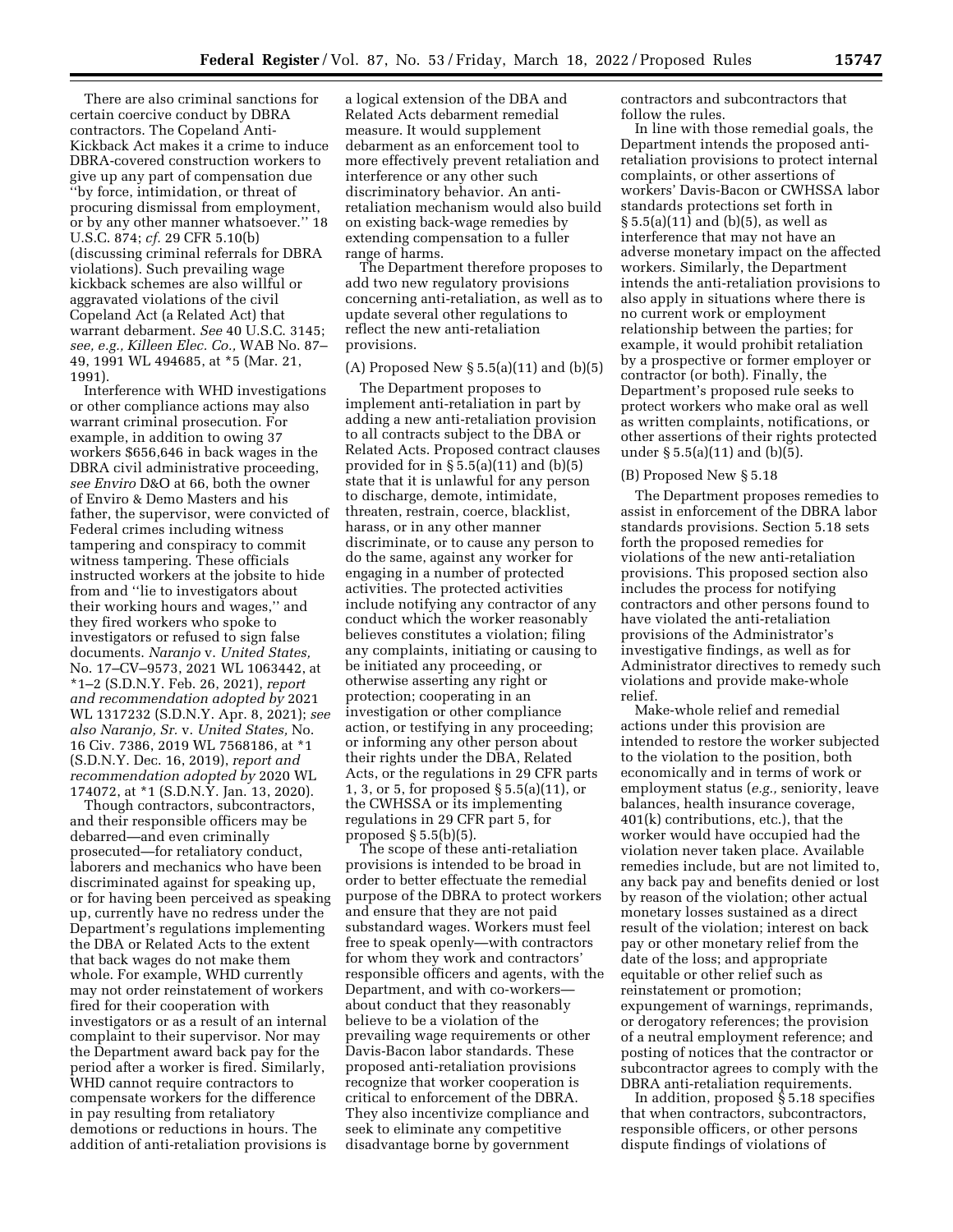$\S 5.5(a)(11)$  or (b)(5), the procedures in 29 CFR 5.11 or 5.12 will apply.

Conforming revisions are being proposed to the withholding provisions at §§ 5.5(a)(2) and (b)(3) and 5.9 to indicate that withholding includes monetary relief for violations of the antiretaliation provisions, § 5.5(a)(11) and (b)(5), in addition to withholding of back wages for DBRA prevailing wage violations and CWHSSA overtime violations.

Similarly, conforming changes are being proposed to §§ 5.6(a)(4) and 5.10(a). Computations of monetary relief for violations of the anti-retaliation provisions have been added to the limited investigatory material that may be disclosed without the permission and views of the Department under § 5.6(a)(4). In proposed § 5.10(a), monetary violations of anti-retaliation provisions have been added as a type of restitution.

As explained above, contractors, subcontractors, and their responsible officers have long been subject to debarment for their retaliatory actions. This rulemaking updates DBRA enforcement mechanisms by ensuring that workers may cooperate with WHD or complain internally about perceived prevailing wage violations without fear of reprisal. This proposed rule is a reasonable extension of the Department's broad regulatory authority to enforce and administer the DBRA. Further, adding anti-retaliation would amplify existing back wage and debarment remedies by making workers whole who suffer the effects of retaliatory firings, demotions, and other actions that reduce their earnings. This important new tool will help carry out the DBRA's remedial purposes by bolstering WHD's enforcement.

# xx. Post-Award Determinations and Operation-of-Law

The Department proposes several revisions throughout parts 1 and 5 to update and codify the administrative procedure for enforcing Davis-Bacon labor standards requirements when the contract clauses and/or appropriate wage determination(s) have been wrongly omitted from a covered contract.

#### (A) Current Regulations

The current regulations require the insertion of the relevant contract clauses and wage determination(s) in covered contracts. 29 CFR 5.5. Section 5.5(a) requires that the appropriate contract clauses are inserted ''in full'' into any covered contracts, and the contract clause language at § 5.5(a)(1) states that

the wage determination(s) are ''attached'' to the contract.

The existing regulations at § 1.6(f) provide instruction for how the Department and contracting agencies must act when a wage determination has been wrongly omitted from a contract. Those regulations provide a procedure through which the Administrator makes a finding that a wage determination should have been included in the contract. After the finding by the Administrator, the contracting agency must either terminate and resolicit the contract with the valid wage determination, or incorporate the wage determination retroactively by supplemental agreement or change order. The same procedure applies where the Administrator finds that the wrong wage determination was incorporated into the contract. The existing regulations at § 1.6(f) specify that the contractor must be compensated for any increases in wages resulting from any supplemental agreement or change order issued in accordance with the procedure.

Under the current regulations, WHD has faced multiple longstanding enforcement challenges. First, the language of § 1.6(f) explicitly refers only to omitted wage determinations and does not expressly address the situation where a contracting agency has mistakenly omitted the contract clauses from the contract. Although WHD has historically relied on § 1.6(f) to address this situation, the ambiguity in the regulations has caused confusion in communications between WHD and contracting agencies and delay in resolving conflicts. *See, e.g.,* WHD Opinion Letters DBRA–167 (Aug. 29, 1990); DBRA–131 (Apr. 18, 1985).

Second, under the existing regulations, affected workers have suffered from significant delays while contracting agencies determine the appropriate course of action. At a minimum, such delays cause problems for workers who must endure long waits to receive their back wages. At worst, the delay can result in no back wages recovered at all where witnesses are lost or there are no longer any contract payments to withhold when a contract is finally modified or terminated. In all cases, the identification of the appropriate mechanism for contract termination or modification can be difficult and burdensome on Federal agencies—in particular during later stages of a contract or after a contract has ended.

The process provided in the current § 1.6(f) is particularly problematic where a contracting agency has questions about whether an existing

contract can be modified without violating another non-DBRA statute or regulation. This problem has arisen in particular in the context of multiple award schedule (MAS) contracts, blanket purchase agreements (BPAs), and other similar schedule contracts negotiated by GSA.109 Contracting agencies that have issued task orders under GSA schedule contracts have been reluctant to modify those task orders to include labor standards provisions where the governing Federal schedule contract does not contain the provisions. Under those circumstances, contracting agencies have argued that such a modification could render that task order ''out of scope'' and therefore arguably unlawful.

Although the Department believes it is incorrect that a contract modification to incorporate required labor standards clauses or wage determinations could render a contract or task order out of scope,<sup>110</sup> concerns about this issue have interfered with the Department's enforcement of the labor standards. If a contracting agency believes it cannot modify a contract consistent with applicable procurement law, it may instead decide to terminate the contract without retroactively including the required clauses or wage determinations. In those circumstances, the regulations currently provide no clear mechanism that would allow the Department or contracting agencies to seek to recover the back wages that the workers should have been paid on the terminated contract.

#### (B) Proposed Regulatory Revisions

To address these longstanding enforcement challenges, the Department proposes to exercise its authority under Reorganization Plan No. 14 of 1950 and

110This argument tends to conflate the change associated with incorporating a missing contract clause or wage determination with any unexpected changes by the contracting agency to the actual work to be performed under the task order or contract. As a general matter, a Competition in Contracting Act (CICA) challenge based solely on the incorporation of missing labor standards clauses or appropriate wage determinations is without merit. *See Booz Allen Hamilton Eng'g Servs., LLC,*  B–411065 (May 1, 2015), available at *[https://](https://www.gao.gov/products/b-411065) [www.gao.gov/products/b-411065.](https://www.gao.gov/products/b-411065)* 

<sup>109</sup>Sales on the GSA Multiple Award Schedule (MAS), for example, have increased dramatically in recent decades—from \$4 billion in 1992 to \$36.6 billion in 2020. Gov't Accountability Office, High Risk Series: An Update, GAO–05–207 (Jan. 2005), at 25 (Figure 1) (noting these types of contracting vehicles ''contribute to a much more complex environment in which accountability has not always been clearly established''), available at *[https://www.gao.gov/assets/gao-05-207.pdf;](https://www.gao.gov/assets/gao-05-207.pdf)* Gen. Servs. Admin., GSA FY 2020 Annual Performance Report, at 11, available at: *[https://www.gsa.gov/](https://www.gsa.gov/cdnstatic/GSA%20FY%202020%20Annual%20Performance%20Report%20v2.pdf)  [cdnstatic/GSA%20FY%202020%20Annual%20](https://www.gsa.gov/cdnstatic/GSA%20FY%202020%20Annual%20Performance%20Report%20v2.pdf) [Performance%20Report%20v2.pdf.](https://www.gsa.gov/cdnstatic/GSA%20FY%202020%20Annual%20Performance%20Report%20v2.pdf)*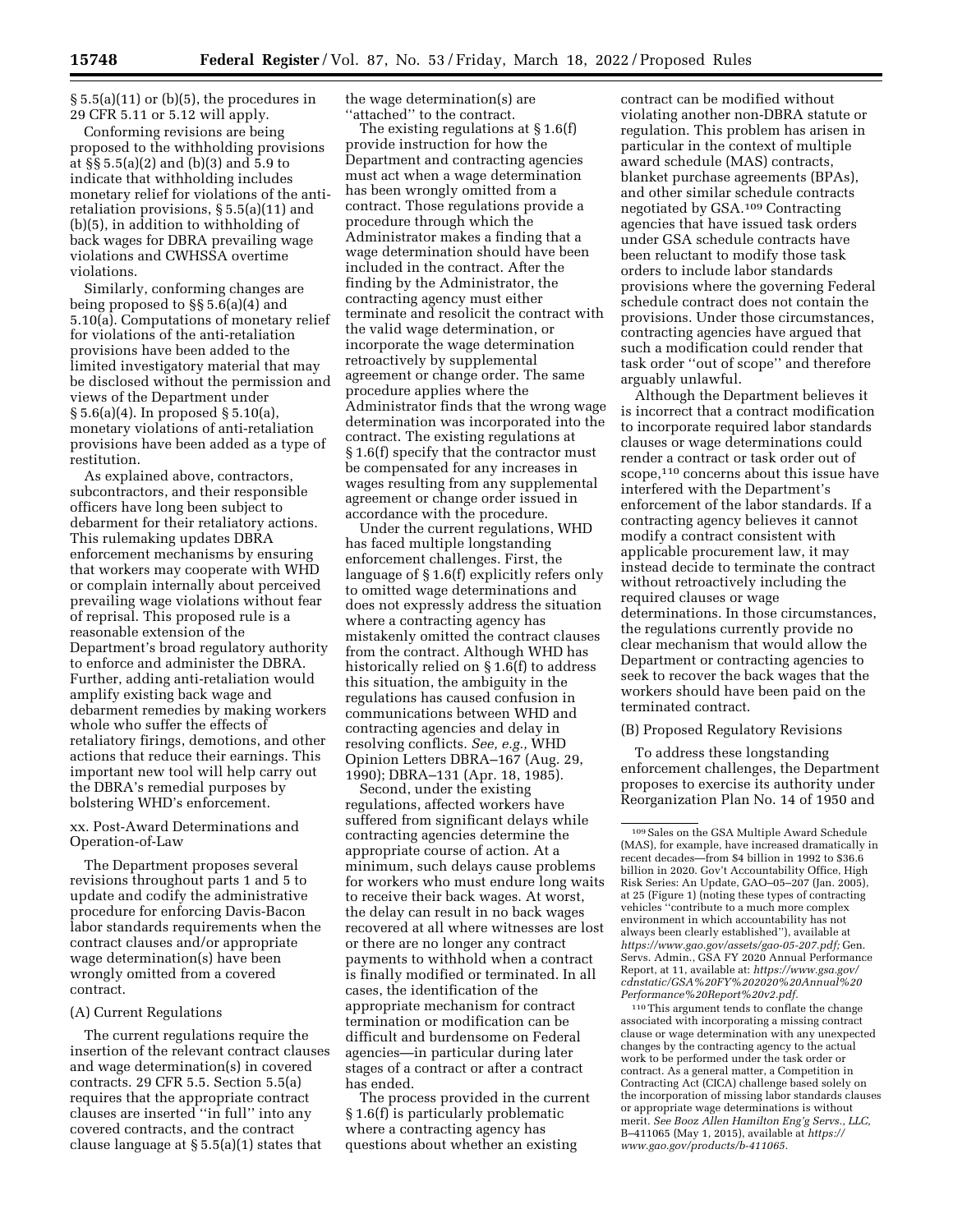40 U.S.C. 3145 to adopt several changes to §§ 1.6, 5.5, and 5.6.

(1) § 5.5(e) Proposed Operation-of-Law Language

The Department proposes to include language in a new paragraph at § 5.5(e) to provide that the labor standards contract clauses and appropriate wage determinations are effective ''by operation of law'' in circumstances where they have been wrongly omitted from a covered contract. This proposed language would assure that, in all cases, a mechanism exists to enforce Congress's mandate that workers on covered contracts receive prevailing wages—notwithstanding any mistake by an executive branch official in an initial coverage decision or in an accidental omission of the labor standards contract clauses. It would also ensure that workers receive the correct prevailing wages if the correct wage determination was not attached to the original contract or was not incorporated during the exercise of an option. In addition, as discussed below, the Department is proposing language in other regulatory provisions to reflect this change and to provide safeguards for both contractors and contracting agencies.

Under the proposed language in § 5.5(e), erroneously omitted contract clauses and appropriate wage determinations would be effective by operation of law and therefore enforceable retroactive to the beginning of the contract or construction. The proposed language provides that all of the contract clauses set forth in § 5.5 the contract clauses at § 5.5(a) and the CWHSSA contract clauses at § 5.5(b) are considered to be a part of every covered contract, whether or not they are physically incorporated into the contract. This includes the contract clauses requiring the payment of prevailing wages and overtime at  $\S 5.5(a)(1)$  and (b)(1), respectively; the withholding clauses at § 5.5(a)(2) and (b)(3); and the labor-standards disputes clause at  $\S 5.5(a)(9)$ .

The operation-of-law proposal is intended to complement the existing requirements in § 1.6(f) and would not entirely replace them. Thus, the contracting agency would still be required to take action as appropriate to terminate or modify the contract. Under the new proposed procedure, however, the Administrator would not need to await a contract modification to assess back wages and seek withholding, because the wage requirements and withholding clauses would be read into

the contract as a matter of law.111 The application of the clauses and the correct wage determination as a matter of law would also provide the Administrator with a tool to enforce the labor standards on any contract that a contracting agency decides it must terminate instead of modify.

Under the proposal, when the contract clause or wage determination is incorporated into the prime contract by operation of law, prime contractors would be responsible for the payment of applicable prevailing wages to all workers under the contract—including the workers of their subcontractors retroactive to the contract award or beginning of construction, whichever occurs first. This is consistent with the current Davis-Bacon regulations and case law. *See* 29 CFR 5.5(a)(6); *All Phase Elec. Co.,* WAB No. 85–18 (June 18, 1986) (withholding contract payments from the prime for subcontractor employees even though the labor standards had not been flowed down into the subcontract). This responsibility, however, would be offset by proposed language in § 5.5(e) adding a compensation provision that would require that the prime contractor be compensated for any increases in wages resulting from a post-award incorporation of a contract clause or wage determination by operation of law under § 5.5(e). This proposed language is modeled after similar language that has been included in § 1.6(f) since 1983.112

The Department recognizes that postaward coverage or correction determinations can cause difficulty for contracting agencies. Contracting agencies avoid such difficulty by proactively incorporating the Davis-Bacon labor standards clauses and applicable wage determinations into contracts or using the existing process for requesting a coverage ruling or interpretation from the Administrator prior to contract award. *See* 29 CFR 5.13.113 In addition, the new language

112*See* 46 FR 4306, 4313 (Jan. 16, 1981); 47 FR 23644, 23654 (May 28, 1982) (implemented by 48 FR 19532 (Apr. 29, 1983)).

113A ruling of the Administrator under § 5.13 that Davis-Bacon labor standards do not apply to the contract is authoritative and prevents a different post-award determination unless the Administrator determines that the pre-award ruling was based on a factual description provided by the contracting agency that was incomplete or inaccurate at the time, or that no longer is accurate after unanticipated changes were made to the scope of the contractor's work.

provides that a contracting agency will continue to be able to request that the Administrator grant an exemption from retroactive enforcement of wage determinations and contract clauses (or, where permissible, an exemption from prospective application) under the same conditions currently applicable to postaward determinations. *See* 29 CFR 1.6(f); 29 CFR 5.14; *City of Ellsworth,*  ARB No. 14–042, 2016 WL 4238460, at  $*6-*8$  (June 6, 2016).<sup>114</sup>

The operation-of-law provision in proposed § 5.5(e) is similar to the Department's existing regulations enacting Executive Order 11246—Equal Employment Opportunity. *See* 41 CFR 60–1.4(e); *United States* v. *Miss. Power & Light Co.,* 638 F.2d 899, 905–06 (5th Cir. 1981) (finding 41 CFR 60–1.4(e) to be valid and have force of law). The operation-of-law provision at 41 CFR 60–1.4(e), like the proposed language in § 5.5(e), operates in addition to and complements the other provisions in the Executive Order's regulations that require the equal opportunity contract clause to be inserted in full into the contract. *See* 41 CFR 60–1.4(a).

Unlike 41 CFR 60–1.4(e), the Department's proposed language in the new § 5.5(e) would apply the ''operation of law'' provision only to prime contracts and not to subcontracts. The reason for this difference is that, as noted above, the Davis-Bacon regulations and case law provide that the prime contractor is responsible for the payment of applicable wages on all subcontracts. If the prime contract contains the labor standards as a matter of law, then the prime contractor is required to ensure that all employees on the contract—including subcontractors' employees—receive all applicable prevailing wages. Accordingly, the Department does not believe that extending the operation-of-law provision itself to subcontracts is necessary to enforce the Congressional mandate that all covered workers under the contract are paid the applicable prevailing wages.

The proposed operation-of-law provision is also similar in many, but not all, respects to the judicially-

<sup>111</sup>The Department proposes parallel language in 29 CFR 5.9 (Suspension of funds) to clarify that funds may be withheld under the contract clauses and appropriate wage determinations whether they have been incorporated into the contract physically, by reference, or by operation of law.

<sup>114</sup>Factors that the Administrator considers in making a determination regarding retroactive application are discussed in the ARB's ruling in *City of Ellsworth,* ARB No. 14–042, at \*6–\*10. Among the non-exclusive list of potential factors are ''the reasonableness or good faith of the contracting agency's coverage decision'' and ''the status of the procurement (*i.e.* to what extent the construction work has been completed).'' *Id.* at \*10. In considering the status of the procurement, the Administrator will consider the status of construction at the time that the coverage or correction issue is first raised with the Administrator.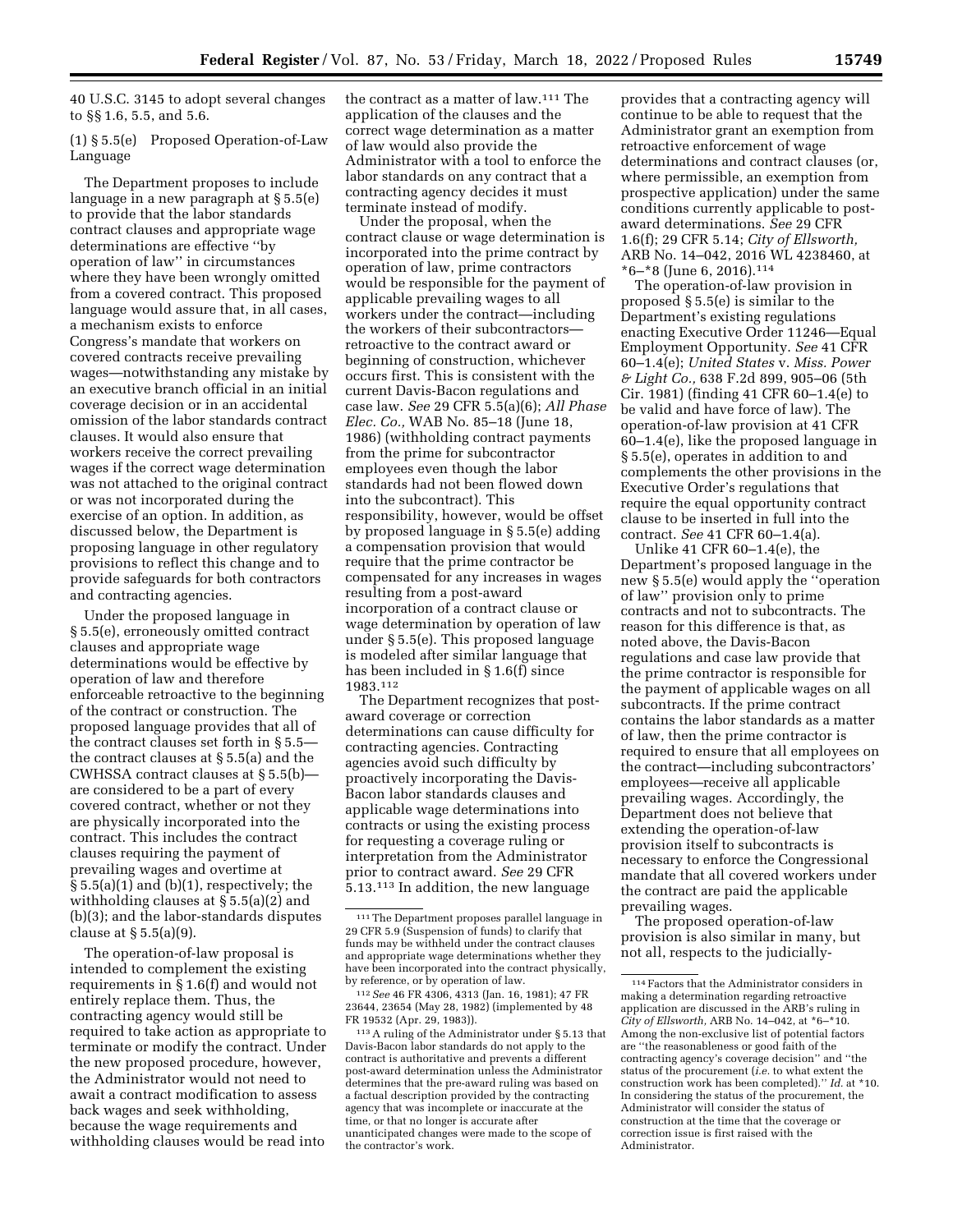developed *Christian* doctrine, named for the 1963 Court of Claims decision, *G.L. Christian & Assocs.* v. *United States,*  312 F.2d 418 (Ct. Cl.), *reh'g denied,* 320 F.2d 345 (Ct. Cl. 1963). Under the doctrine, courts and administrative tribunals have held that required contractual provisions may be effective by operation of law in Federal government contracts, even if they were not in fact included in the contract. The doctrine applies even when there is no specific ''operation of law'' regulation as proposed here.

The *Christian* doctrine flows from the basic concept in all contract law that ''the parties to a contract . . . are presumed or deemed to have contracted with reference to existing principles of law.'' 11 Williston on Contracts § 30:19 (4th ed. 2021); *see Ogden* v. *Saunders,*  25 U.S. 213 (1827). Thus, those who contract with the government are charged with having ''knowledge of published regulations.'' *PCA Health Plans of Texas, Inc.* v. *LaChance,* 191 F.3d 1353, 1356 (Fed. Cir. 1999) (citation omitted).

Under the *Christian* doctrine, a court can find a contract clause effective by operation of law if that clause ''is required under applicable [F]ederal administrative regulations'' and ''it expresses a significant or deeply ingrained strand of public procurement policy.'' *K-Con, Inc.* v. *Sec'y of Army,*  908 F.3d 719, 724 (Fed. Cir. 2018). Where these prerequisites are satisfied, it does not matter if the contract clause at issue was wrongly omitted from a contract. A court will find that a Federal contractor had constructive knowledge of the regulation and that the required contract clause applies regardless of whether it was included in the contract.

The recent decision of the Federal Circuit in *K-Con* is helpful to understanding why it is appropriate to provide that the DBA labor standards clauses are effective by operation of law. In *K-Con,* the Federal Circuit held that the *Christian* doctrine applies to the 1935 Miller Act. 908 F.3d at 724–26. The Miller Act contains mandatory coverage provisions that are similar to those in the DBA, though with different threshold contract amounts. The Miller Act requires that contractors furnish payment and performance bonds before a contract is awarded for ''the construction, alteration, or repair of any public building or public work.'' 40 U.S.C. 3131(b). The DBA, as amended, requires that the prevailing wage stipulations be included in bid specifications ''for construction, alteration, or repair, including painting and decorating, of public buildings and public works.'' 40 U.S.C. 3142(a).

Like the Miller Act, the 90-year old Davis-Bacon Act also expresses a significant and deeply ingrained strand of public procurement policy. The Miller Act and the Davis-Bacon Act are of similar vintage. The DBA was enacted in 1931. The DBA amendments were enacted in 1935, almost simultaneously with the Miller Act. Through both statutes, Congress aimed to protect participants on government contracts from nonpayment by prime contractors and subcontractors. Thus, the same factors that the Federal Circuit found sufficient to apply the *Christian*  doctrine to the Miller Act also apply to the DBA and suggest that the proposed operation-of-law regulation would be appropriate.115

The Department's proposal, however, differs from the *Christian* doctrine in two critical respects. First, as noted above, the proposed language at § 5.5(e) would be paired with a contractor compensation provision similar to the existing provision in § 1.6(f). The *Christian* doctrine does not incorporate such protection for contractors, and as a result, can have the effect of shifting cost burdens from the government to the contractor. In *K-Con,* for example, the doctrine supported the government's defense against a claim for equitable adjustment by the contractor. 908 F.3d at 724–28.

Second, the *Christian* doctrine is effectively self-executing and renders contract clauses applicable by operation of law solely on the basis of the underlying requirement that they be inserted into covered contracts. The doctrine contains no specific mechanism through which the government can limit its application to avoid any unexpected or unjust results—other than simply deciding not to raise it as a defense or affirmative argument in litigation. The proposed provision here at § 5.5(e), on the other hand, would pair the enactment of the operation-of-law language with the traditional authority of the Administrator to waive retroactive enforcement or grant a variance, tolerance, or exemption from the regulatory requirement under 29 CFR 1.6(f) and 5.14, which the Department believes will foster a more orderly and predictable process and reduce the

likelihood of any unintended consequences.

In proposing this new regulatory provision, the Department has considered the implications of *Universities Research Ass'n, Inc.* v. *Coutu.* In that case, the Supreme Court held that there was no implied private right of action for workers to sue under the Davis-Bacon Act—at least when the contract clauses were not included in the contract. *Coutu,* 450 U.S. at 768–69 & nn.17, 19. The Court also stated that the workers could not rely on the *Christian* doctrine to read the missing DBA contract clause into the contract. *Id.* at 784 & n.38. The Department has carefully considered the *Coutu* decision, and for the reasons discussed below, has determined that the proposed regulation is consistent with *Coutu* and that the distinctions between the proposed regulation and the *Christian* doctrine address the concerns that animated the *Coutu* Court in that case.

One of the Court's fundamental concerns in *Coutu* was that an implied private right of action could allow parties to evade the Department of Labor's review of whether a contract should be covered by the Act. The Court noted that there was at the time ''no administrative procedure that expressly provides review of a coverage determination after the contract has been let.'' 450 U.S. at 761 n.9.116 If an implied private right of action existed under those circumstances, private parties could effectively avoid raising any questions about coverage with the Department or with the contracting agency—and instead bring them directly to a Federal court to second-guess the administrative determinations. *Id.* at 783–84.

Another of the Court's concerns was that such an implied private right of action would undermine Federal contractors' reliance on the wage determinations that the Federal government had (or had not) incorporated into bid specifications. The Supreme Court noted that one of the purposes of the 1935 amendments to the DBA was to ensure that contractors could rely on the predetermination of wage rates that apply to each contract. 450 U.S. at 776. If, after a contract had

<sup>115</sup>The Federal Circuit has also noted that the *Christian* doctrine applies to the SCA, which has a similar purpose as the DBA and dates only to 1965. *See Call Henry, Inc.* v. *United States,* 855 F.3d 1348, 1351 & n.1 (Fed. Cir. 2017). Because the Davis-Bacon Act and Service Contract Act are similar statutes with the same basic purpose, the Department has long noted that court decisions relating to one of these acts have a direct bearing on the other. *See* WHD Opinion Letter SCA–3 (Dec. 7, 1973).

 $^{\rm 116}$  Subsection 1.6(f) did not go into effect until April 29, 1983, nearly 2 years after the *Coutu*  decision. *See* 48 FR 19532. Moreover, although the Department has used § 1.6(f) to address post-award coverage determinations, as discussed above, the language of that subsection references wage determinations and does not explicitly address the omission of required contract clauses. The Department now seeks to remedy that ambiguity in § 1.6(f) by adding similar language to § 5.6, as discussed below, in addition to the proposed operation-of-law language at § 5.5(e).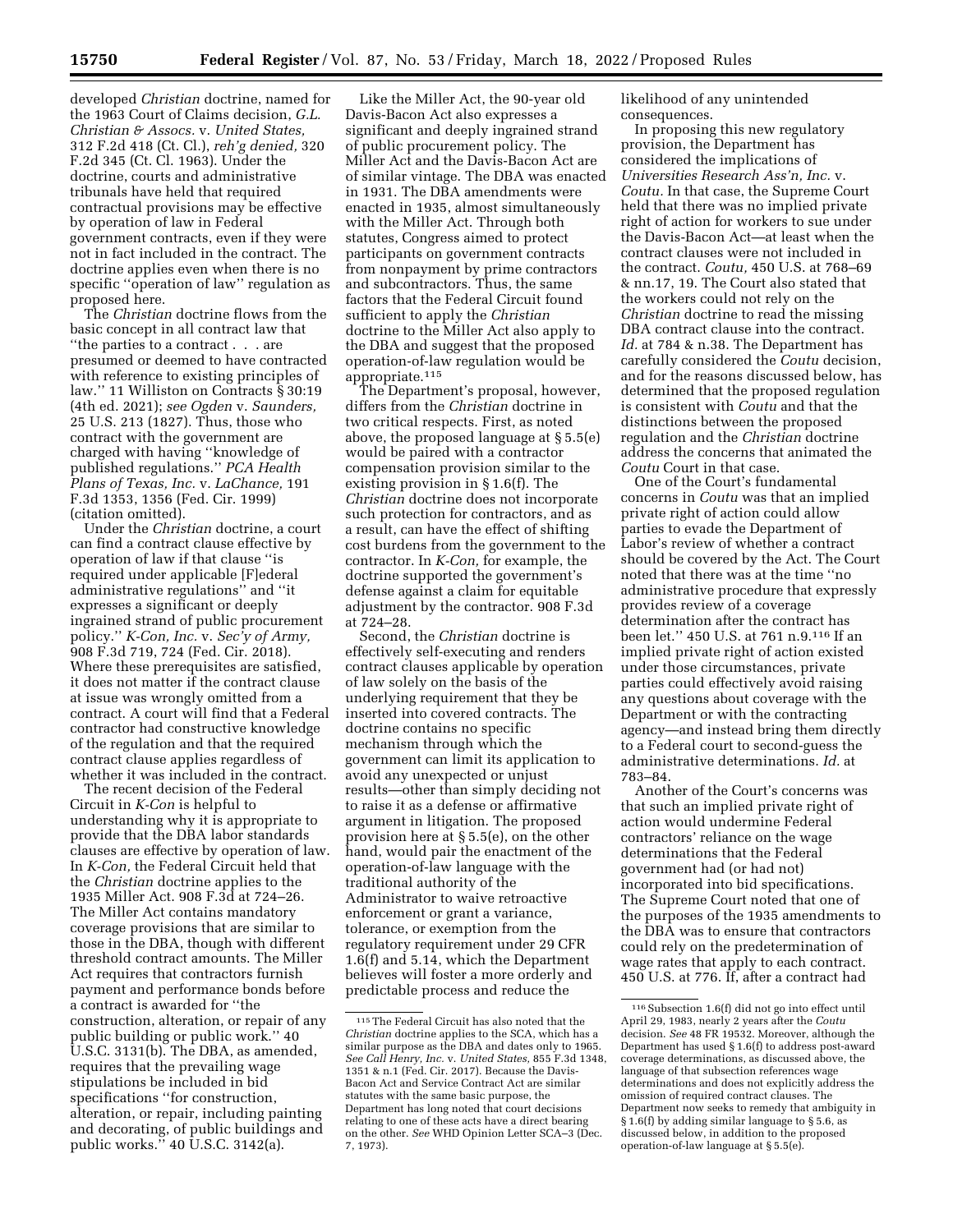already been awarded, a court could find that a higher prevailing wage applied to that contract than had been previously determined, the contractor could lose money because of its mistaken reliance on the prior rates—all of which would undermine Congress's intent. *Id.* at 776–77.

The Department's current proposed procedure would alleviate both of these concerns. As described above, the procedure differs from the *Christian*  doctrine because—as under the existing regulation at § 1.6(f)—contractors will be compensated for any increase in costs caused by the government's failure to properly incorporate the clauses or wage determinations. The proposed procedure therefore will not undermine contractors' reliance on an initial determination by the contracting agency that the DBRA did not apply or that a wage determination with lower rates applied.

Nor does the proposal risk creating an end-run around the administrative procedures set up by contracting agencies and the Department pursuant to Reorganization Plan No. 14. Instead, the operation-of-law provision would function as part of an administrative structure implemented by the Administrator and subject to the Administrator's decision to grant a variance, tolerance, or exemption. Its enactment should not affect one way or another whether any implied private right of action exists under the statute. Executive Order 11246 provides a helpful comparator. In 1968, the Department promulgated the regulation clarifying that the Executive Order's equal opportunity contract clause would be effective by ''operation of the Order'' regardless of whether it is physically incorporated into the contract. 41 CFR 60–1.4(e). That regulation was upheld, and the *Christian* doctrine was also found to apply to the required equal opportunity contract clause. *See Miss. Power & Light,* 638 F.2d at 905–06. Nonetheless, courts have widely held that E.O. 11246 does not convey an implied private right of action. *See, e.g., Utley* v. *Varian Assocs., Inc.,* 811 F.2d 1279, 1288 (9th Cir. 1987).

The Department has also considered whether the proposal would lead to an increase in bid protest litigation or expand the authority of the Court of Federal Claims or other contracting appeal tribunals to develop their own case law on the application of the DBRA without the input of the Department. In exploring this question, the Department considered proposing an alternative procedure in which the operation-of-law rule would only become effective after a determination by the Administrator or

a contracting agency that a contract was in fact covered. The Department, however, does not believe that such an approach is necessary because both the GAO and the Federal Circuit maintain strict waiver rules that prohibit postaward bid protests based on errors or ambiguities in the solicitation. *See NCS/ EML JV, LLC,* B–412277, 2016 WL 335854, at \*8 n.10 (Comp. Gen. Jan. 14, 2016) (citing GAO decisions); *Blue & Gold Fleet, L.P.* v. *United States,* 492 F.3d 1308, 1312–13 (Fed. Cir. 2007).117

The proposal as currently drafted also would not affect the well-settled case law—developed after the *Coutu*  decision—that only the Department of Labor has jurisdiction to resolve disputes arising out of the labor standards provisions of the contract. As part of the post-*Coutu* 1982 final rule, the Department enacted a provision at 29 CFR 5.5(a)(9) that requires a disputes clause with that jurisdictional limitation to be included in all DBRA-covered contracts. *See* 47 FR 23660–61 (final rule addressing comments received on the proposal). The labor standards disputes clause creates an exception to the Contract Disputes Act of 1974 and effectively bars the Court of Federal Claims from deciding substantive matters related to the Davis-Bacon Act and Related Acts. *See, e.g., Emerald Maint., Inc.* v. *United States,* 925 F.2d 1425, 1428–29 (Fed. Cir. 1991). Under the Department's current operation-oflaw proposal, the disputes clause at § 5.5(a)(9) would continue to be effective even when it has been omitted from a contract because the Department's proposal applies the operation-of-law principle to all of the required contract clauses in § 5.5(a) including § 5.5(a)(9). As a result, under the proposal, disputes regarding DBRA coverage or other related matters would continue to be heard only through the Department's administrative process prior to any judicial review, and there is no reason to believe that the implementation of the operation-of-law provision would lead to a parallel body of case law in the Court of Federal Claims.

Given all of these continued safeguards, the Department believes it is not necessary to expressly limit the

proposed operation-of-law provision to be effective only after an administrative determination. However, in addition to input on the proposed regulatory text at § 5.5(e), the Department also seeks input from commenters regarding the alternative proposal to require such a determination. Under that alternative, the operation-of-law provision would only become effective after a determination by the Administrator or a contracting agency that the contract clauses or wage determination was wrongly omitted.

Regardless of whether the proposed operation-of-law language will be subject to a threshold requirement of an administrative determination, the provision would operate in tandem with the continued requirements that contracting agencies must insert the contract clause in full into any new contracts and into existing contracts by modification where the clause had been wrongly omitted. The Department proposes language to clarify that these parallel provisions are both effective, with proposed language in §§ 1.6(f),  $5.5(a)(1)(i)$ , and  $5.6(a)(1)(ii)$  that explains that contracting agencies continue to be required to insert the relevant clauses and wage determinations in full notwithstanding that the clauses and wage determinations are also effective by operation of law. As the clauses and applicable wage determination(s) will still be effective as a matter of law even if omitted from the contract, it will be advisable for contractors to promptly raise any such errors of omission with their contracting agencies. A contractor's failure to raise such issues will not relieve the contractor from any of their obligations under the Davis-Bacon labor standards. *See, e.g., Coleman Construction Co.,* ARB No. 15– 002, 2016 WL 4238468, at \*6 & n.40 (June 8, 2016) (holding that ''[t]he law is clear that, if a contract subject to Davis-Bacon lacks the wage determination, it is the employer's obligation . . . to get it''); 48 CFR 52.222–52(c).

Similarly, proposed § 5.5(d) also includes a parallel provision that clarifies that the clauses and wage determinations are equally effective if they are incorporated by reference, as a contract that contains a provision expressly incorporating the clauses and the applicable wage determination by reference may be tantamount to insertion in full under the FAR. *See* 48 CFR 52.107, 52.252–2. In addition, independent of the FAR, the terms of a document appropriately incorporated by reference into a contract effectively bind the parties to that contract. *See* 11 Williston on Contracts section 30:25

<sup>117</sup> In *Blue & Gold,* the National Park Service failed to include the SCA contract clauses in a contract that the Department of Labor later concluded was covered by the Act. The Federal Circuit denied the bid protest from a the losing bidder because ''a party who has the opportunity to object to the terms of a government solicitation containing a patent error and fails to do so prior to the close of the bidding process waives its ability to raise the same objection subsequently in a bid protest action in the Court of Federal Claims.'' 492 F.3d at 1313.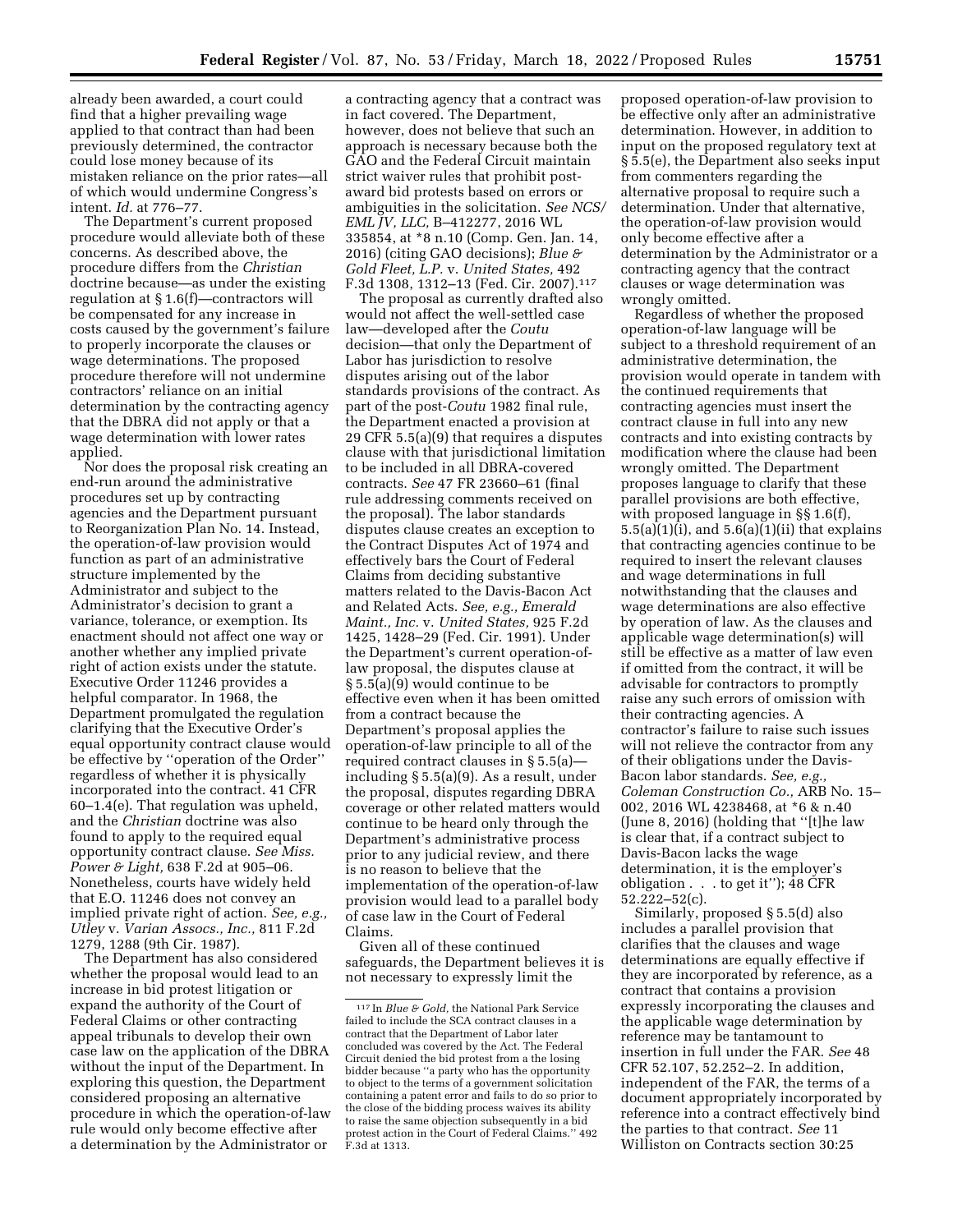(4th ed.) (''Interpretation of several connected writings'').

These various proposed parallel regulatory provisions are consistent and work together. They require the best practice of physical insertion or modification of contract documents (or, where warranted, incorporation by reference), so as to provide effective notice to all interested parties, such as contract assignees, subcontractors, sureties, and employees and their representatives. At the same time, they create a safety net to ensure that where any mistakes are made in initial determinations, the prevailing wage required by statute will still be paid to the laborers and mechanics on covered projects.

## (2) § 1.6(f) Post-Award Correction of Wage Determinations

In addition to the operation-of-law language at § 5.5(e), the Department proposes to make several changes to the current regulation at § 1.6(f) that contains the post-award procedure requiring contracting agencies to incorporate an omitted wage determination. First, as discussed above in section III.B.1.vi. of this NPRM (Section 1.6 Use and effectiveness of wage determinations), the Department proposes adding titles for each subsection in § 1.6 in order to improve readability of the section as a whole. The proposed title for § 1.6(f) is ''Postaward determinations and procedures.'' The Department also proposes dividing § 1.6(f) into multiple subsections to improve the organization and readability of the important rules it articulates.

At the beginning of the section, the Department proposes a new  $\S 1.6(f)(1)$ , which explains generally that if a contract subject to the labor standards provisions of the Acts referenced by § 5.1 is entered into without the correct wage determination(s), the relevant agency must incorporate the correct wage determination into the contract or require its incorporation. The Department proposes to add language to § 1.6(f)(1) expressly providing for an agency to incorporate the correct wage determination post-award ''upon its own initiative'' as well as upon the request of the Administrator. The current version of § 1.6(f) explicitly provides only for a determination by the Administrator that a correction must be made. Some contracting agencies had interpreted the existing language as precluding an action by a contracting agency alone—without action by the Administrator—to modify an existing contract to incorporate a correct wage determination. The Department now

proposes the new language to clarify that the contracting agency can take such action alone. Where a contracting agency does intend to take such an action, proposed language at § 1.6(f)(3)(iii) would require it to notify the Administrator of the proposed action.

In the proposed reorganization of § 1.6(f), the Department would locate the discussion of the Administrator's determination that a correction is necessary in a new § 1.6(f)(2). The only change to the language of that subsection is not substantive. The current text of § 1.6(f) refers to the action that the Administrator may take as an action to ''issue a wage determination.'' However, in the majority of cases, where a wage determination was not included in the contract, the proper action by the Administrator will not be to issue a new or updated wage determination, as that term is used in  $\S 1.6(c)$ , but to identify the appropriate existing wage determination that applies to the contract. Thus, to eliminate any confusion, the Department proposes to amend the language in this subsection to describe the Administrator's action as ''requir[ing] the agency to incorporate'' the appropriate wage determination. To the extent that, in an exceptional case, the Department would need to ''issue'' a new project wage determination to be incorporated into the contract, the proposed new language would require the contracting agency to incorporate or require the incorporation of that newly issued wage determination.

The Department also proposes to amend the language in § 1.6(f) that describes the potential corrective actions that an agency may take. In a nonsubstantive change, the Department proposes to refer to the wage determinations that must be newly incorporated as ''correct'' wage determinations instead of ''valid'' wage determinations. This is because the major problem addressed in § 1.6(f)—in addition to the failure to include any wage determination at all—is the use of the wrong wage determinations. Even while wrong for one contract, a wage determination may be valid if used on a different contract to which it properly applies. It is therefore more precise to describe a misused wage determination as incorrect rather than invalid. The proposed amendment would also add to the reference in the current regulation at § 1.6(f) to ''supplemental agreements'' or ''change orders'' as the methods for modifying contracts post-award to incorporate valid wage determinations. The Department, in a new  $\S 1.6(f)(3)$ , would instruct that agencies make such

modifications additionally through the exercise of ''any other authority that may be needed.'' This language parallels the Department's regulation at 29 CFR 4.5 for similar circumstances under the SCA.

The Department also proposes to make several changes to § 1.6(f) to clarify that the requirements apply equally to projects carried out with Federal financial assistance as they do to DBA projects. The proposed initial paragraph at  $\S 1.6(f)(1)$  contains new language that states expressly that where an agency is providing Federal financial assistance, ''the agency must ensure that the recipient or subrecipient of the Federal assistance similarly incorporates the correct wage determination(s) into its contracts.'' Similarly, the reference to agencies' responsibilities in proposed new § 1.6(f)(3) requires an agency to terminate and resolicit the contract or to ''ensure'' the incorporation (in the alternative to ''incorporating'' the correct wage determination itself)—in recognition that this language applies equally to direct procurement where the agency is a party to a DBA-covered contract and Related Acts where the agency must ensure that the relevant State or local agency incorporates the corrected wage determination into the covered contract. Finally, the Department also proposes to amend the requirement that the incorporation should be ''in accordance with applicable procurement law'' to instead reference ''applicable law.'' This change is intended to recognize that the requirements in § 1.6 apply also to projects executed with Federal financial assistance under the Related Acts, for which the Federal or State agency's authority may not be subject to Federal procurement law. None of these proposed changes represent substantive changes, as the Department has historically applied § 1.6(f) equally to both DBA and Related Act projects. *See, e.g., City of Ellsworth,* ARB No. 14–042, at \*6–8.

In the new  $\S 1.6(f)(3)(iv)$ , the Department proposes to include the requirements from the existing regulations that contractors must be compensated for any change and that the incorporation must be retroactive to the beginning of the construction. That retroactivity requirement, however, is amended to include the qualification that the Administrator may direct otherwise. As noted above, the Administrator may make determinations of non-retroactivity on a case-by-case basis. In addition, consistent with the SCA regulation on post-award incorporation of wage determinations at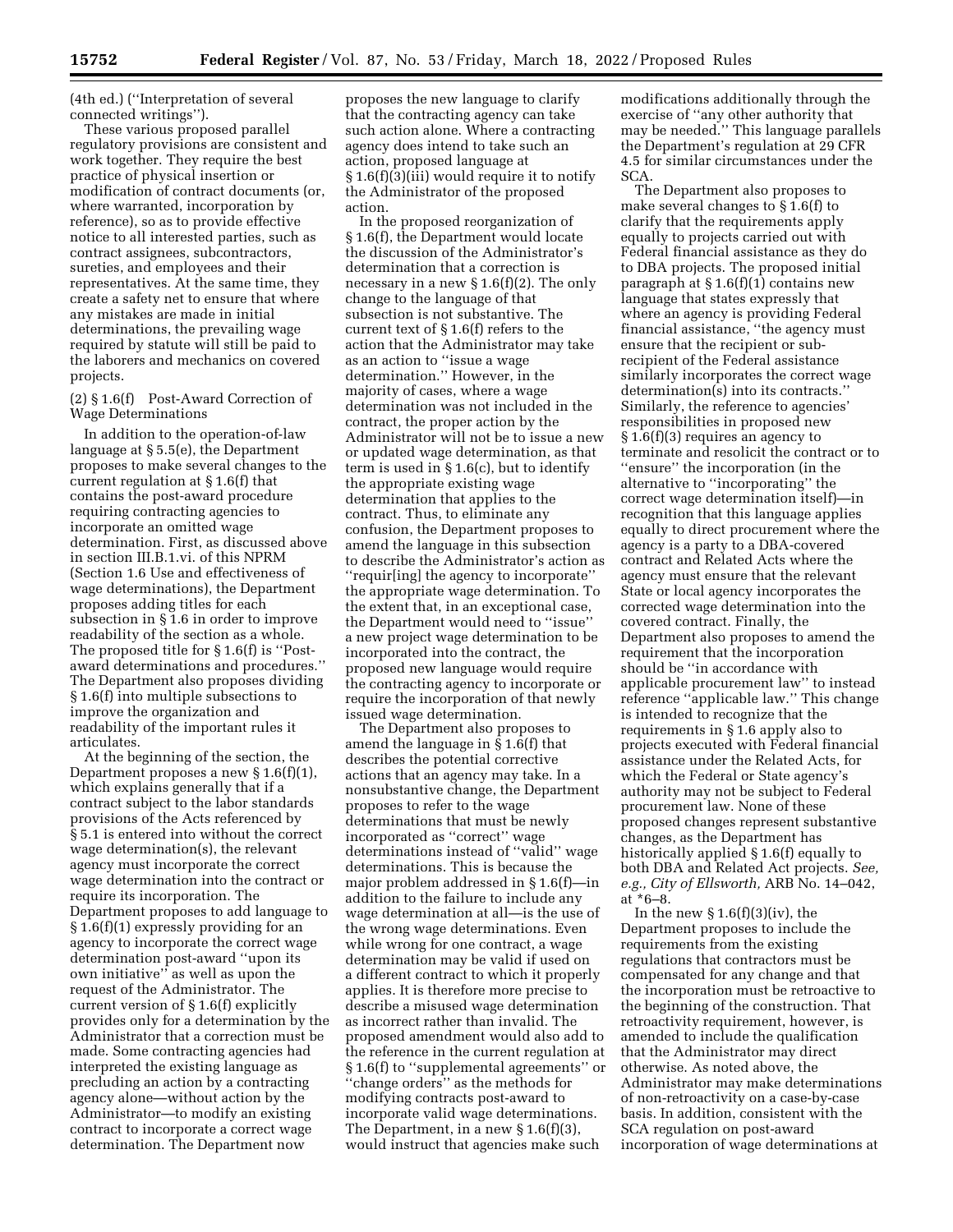29 CFR 4.5(c), the Department proposes including language in a new § 1.6(f)(3)(ii) to require that incorporation of the correct wage determination be accomplished within 30 days of the Administrator's request, unless the agency has obtained an extension.

The Department also proposes to include new language at  $\S 1.6(f)(3)(v)$ , applying to Related Acts, instructing that the agency must suspend further payments or guarantees if the recipient refuses to incorporate the specified wage determination and that the agency must promptly refer the dispute to the Administrator for further proceedings under § 5.13. This language is a clarification and restatement of the existing enforcement regulation at § 5.6(a)(1), which provides that no such payment or guarantee shall be made ''unless [the agency] ensures that the clauses required by § 5.5 and the appropriate wage determination(s) are incorporated into such contracts.

In proposed new language at § 1.6(f)(3)(vi), the Department includes additional safeguards for the circumstances in which an agency does not retroactively incorporate the missing clauses or wage determinations and instead seeks to terminate the contract. The proposed language provides that before termination, the agency must withhold or cross-withhold sufficient funds to remedy any back wage liability or otherwise identify and obligate sufficient funds through a termination settlement agreement, bond, or other satisfactory mechanism. This language is consistent with the existing FAR provision at 48 CFR 49.112–2(c) that requires contracting officers to ascertain whether there are any outstanding labor violations and withhold sufficient funds if possible before forwarding the final payment voucher. It is also consistent with the language of the template termination settlement agreements at 48 CFR 49.602–1 and 49.603–3 that seek to assure that any termination settlement agreement does not undermine the government's ability to fully satisfy any outstanding contractor liabilities under the DBRA or other labor clauses.

Finally, the Department includes a proposed provision at § 1.6(f)(4) that clarifies that the specific requirements of § 1.6(f) to physically incorporate the correct wage determination operate in addition to the proposed requirement in § 5.5(e) that makes the correct wage determination applicable by operation of law. As discussed above, such amendment and physical incorporation (including incorporation by reference) is necessary in order to provide notice to all interested parties, such as contract

assignees, subcontractors, sureties, and employees and their representatives.

(3) § 5.6(a)(1) Post-Award Incorporation of Contract Clauses

The Department proposes to revise § 5.6(a)(1) to include language expressly providing a procedure for determining that the required contract clauses were wrongly omitted from a contract. As noted above, the Department has historically sought the retroactive incorporation of missing contract clauses by reference to the language regarding wage determinations in § 1.6(f). The Department now proposes to eliminate any confusion by creating a separate procedure at § 5.6(a)(1)(ii) that applies specifically to missing contract clauses in a similar manner as § 1.6(f) continues to apply to missing or incorrect wage determinations.

The Department proposes to revise § 5.6(a)(1) by renumbering the existing regulatory text  $\S 5.6(a)(1)(i)$ , and adding an additional paragraph, (a)(1)(ii), to include the provision clarifying that where a contract is awarded without the incorporation of the required Davis-Bacon labor standards clauses required by § 5.5, the agency must incorporate the clauses—or require their incorporation. This includes circumstances where the agency does not award a contract directly but instead provides funding assistance for such a contract; in such instances, the Federal agency, or other agency where appropriate, must ensure that the recipient or sub-recipient of the Federal assistance incorporates the required labor standards clauses retroactive to the date of contract award, or the start of construction if there is no award. The paragraph contains a similar set of provisions as § 1.6(f), with its proposed amendments—including that the incorporation must be retroactive unless the Administrator directs otherwise; that retroactive incorporation is required by the request of the Administrator or upon the agency's own initiative; that incorporation must take place within 30 days of a request by the Administrator, unless an extension is granted; that the agency must withhold or otherwise obligate sufficient funds to satisfy back wages before any contract termination; and that the contractor should be compensated for any increase in costs resulting from any change required by the paragraph.

The Department also proposes to clarify the application of the current regulation at § 5.6(a)(1), which states that no payment, advance, grant, loan, or guarantee of funds will be approved unless the Federal agency ensures that the funding recipient or sub-recipient

has incorporated the required clauses into any contract receiving the funding. Similar to the proposed provision in § 1.6(f)(3)(v), a new proposed provision at § 5.6(a)(1)(ii)(C) would explain that such a required suspension also applies if the funding recipient refuses to retroactively incorporate the required clauses. In such circumstances, the issue must be referred promptly to the Administrator for resolution.

Similar to the proposed provision at § 1.6(f)(4), the Department also proposes a provision at  $\S 5.6(a)(1)(ii)(E)$  that explains that the physical-incorporation requirements of  $\S 5.6(a)(1)(ii)$  would operate in tandem with the proposed language at § 5.5(e) making the contract clauses and wage determinations effective by operation of law.

The proposed changes to § 5.6 do not impose any additional requirements on Federal agencies, as the existing regulation at § 5.6 clearly states that the Federal agency is responsible for incorporating the required clauses into its own contracts subject to the Davis-Bacon labor standards and for ensuring the incorporation of the required clauses into contracts subject to the Davis-Bacon labor standards entered into by the Federal agency's funding recipients. Moreover, as noted above, this additional language is analogous to the existing language at 29 CFR 1.6(f) under which the Department historically has requested the incorporation of missing contract clauses.

The proposed changes clarify that the requirement to incorporate the Davis-Bacon labor standards clauses is an ongoing responsibility that does not end upon contract award, and the changes expressly state the Department's longstanding practice of requiring the relevant agency to retroactively incorporate, or ensure retroactive incorporation of, the required clauses in such circumstances. As discussed above, such clarification is warranted because agencies occasionally have expressed confusion about—and even questioned whether they possess—the authority to incorporate, or ensure the incorporation of, the required contract clauses after a contract has been awarded or construction has started.

The Department's proposal similarly makes clear that while agencies must retroactively incorporate the required clauses upon the request of the Administrator, agencies also have the authority to make such changes on their own initiative when they discover that an error has been made. The proposed changes also eliminate any confusion of the recipients of Federal funding as to the extent of the Federal funding agency's authority to require such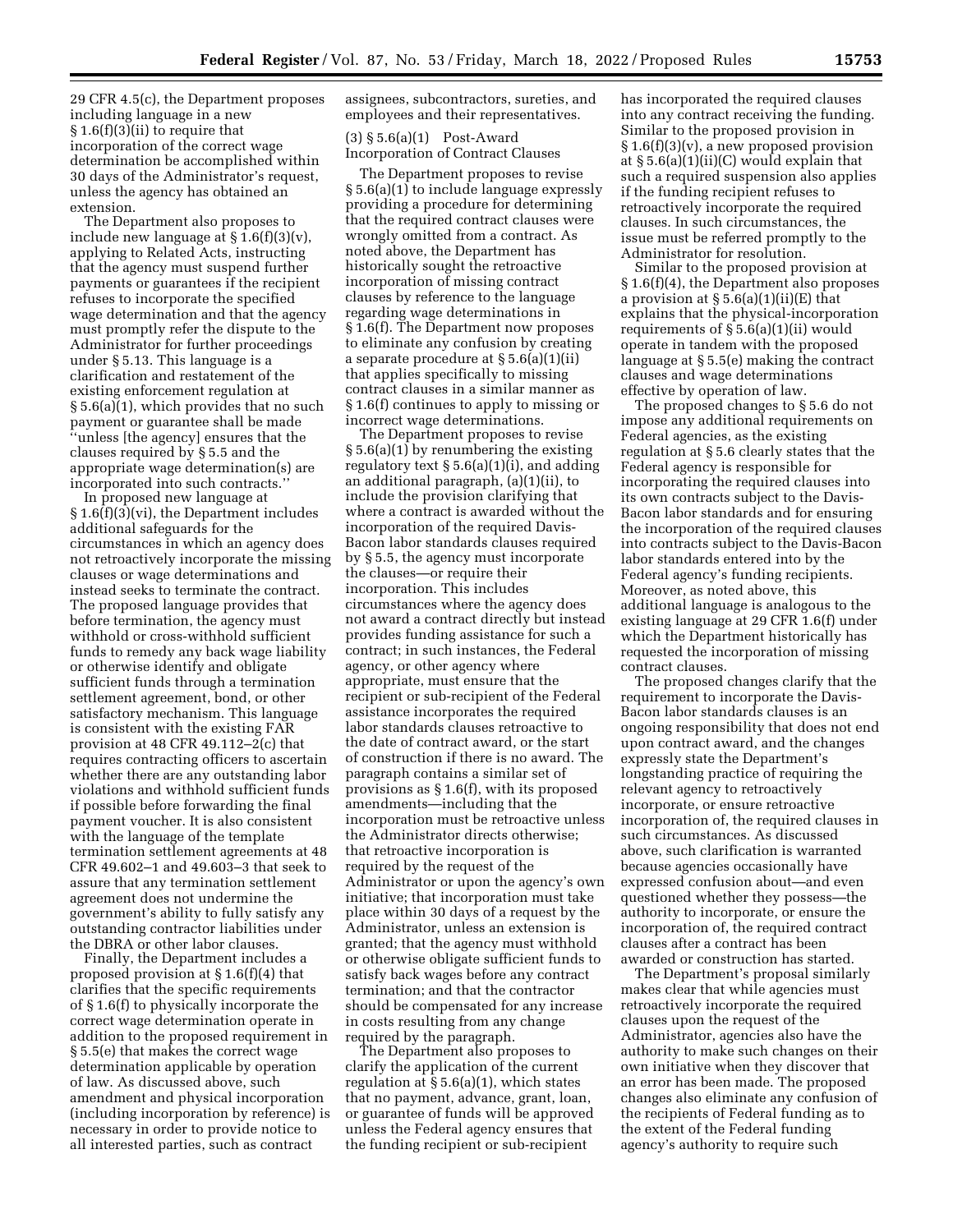retroactive incorporation in federally funded contracts subject to the Davis-Bacon labor standards. Finally, the proposed changes do not alter the provisions of 29 CFR 1.6(g), including

its provisos. Retroactive incorporation of the required contract clauses ensures that agencies take every available step to ensure that workers on covered contracts are paid the prevailing wages that Congress intended. The Department welcomes comments on all aspects of this proposal.

## xxi. Debarment

In accordance with the Department's goal of updating and modernizing the DBA and Related Act regulations, as well as enhancing the implementation of Reorganization Plan No. 14 of 1950, the Department proposes a number of revisions to the debarment regulations that are intended both to promote consistent enforcement of the Davis-Bacon labor standards provisions and to clarify the debarment standards and procedures for the regulated community, adjudicators, investigators, and other stakeholders.

The regulations implementing the DBA and the Related Acts currently reflect different standards for debarment. Since 1935, the DBA has mandated 3-year debarment ''of persons . . . found to have *disregarded their obligations to employees and subcontractors.*'' 40 U.S.C. 3144(b)(1) and (b)(2) (emphasis added); *see also* 29 CFR 5.12(a)(1) and (2) (setting forth the DBA's ''disregard of obligations'' standard). Although the Related Acts themselves do not contain debarment provisions, since 1951, their implementing regulations have imposed a heightened standard for debarment for violations under the Related Acts, providing that ''any contractor or subcontractor . . . found . . . to be in *aggravated or willful violation of the labor standards provisions*'' of any DBRA will be debarred ''for a period *not to exceed* 3 years.'' 29 CFR 5.12(a)(1) (emphasis added). The Department proposes to harmonize the DBA and the Related Act debarment-related regulations by applying the longstanding DBA debarment standard and related provisions to the Related Acts as well. Specifically, in order to create a uniform set of substantive and procedural requirements for debarment under the DBA and the Related Acts, the Department proposes five changes to the Related Act debarment regulations so that they mirror the provisions governing DBA debarment.

First, the Department proposes to adopt the DBA statutory debarment

standard—disregard of obligations to employees or subcontractors—for *all*  debarment cases and to eliminate the Related Acts' regulatory ''aggravated or willful'' debarment standard. Second, the Department proposes to adopt the DBA's mandatory 3-year debarment period for Related Act cases and to eliminate the process under the Related Acts regulations for early removal from the ineligible list (also known as the debarment list 118). Third, the Department proposes to expressly permit debarment of ''responsible officers'' under the Related Acts. Fourth, the Department proposes to clarify that under the Related Acts as under the DBA, entities in which debarred entities or individuals have an ''interest'' may be debarred. Related Acts regulations currently require a ''substantial interest.'' Finally, the Department proposes to make the scope of debarment under the Related Acts consistent with the scope of debarment under the DBA by providing, in accordance with the current scope of debarment under the DBA, that Related Acts debarred persons and firms may not receive ''any contract or subcontract of the United States or the District of Columbia,'' as well as ''any contract or subcontract subject to the labor standards provisions of the statutes listed in § 5.1.'' *See* 29 CFR 5.12(a)(1) and (2).

## (A) Relevant Legal Authority

The 1935 amendments to the DBA gave the Secretary authority to enforce not just set—prevailing wages, including through the remedy of debarment. *See Coutu,* 450 U.S. at 758 & n.3, 759, 776; *see also* S. Rep. No. 74– 332, pt. 3, at 11, 14–15 (1935). Since then, the DBA has required 3-year debarment of persons or firms that have been found to ''have disregarded their obligations to employees and subcontractors." 40 U.S.C. 3144(b) (formerly 40 U.S.C. 276a–2 and known as section 3(a) of the DBA). The DBA also mandates debarment of entities in which debarred persons or firms have an ''interest.'' 40 U.S.C. 3144(b)(2).

Approximately 15 years later, the Truman Administration developed and Congress accepted Reorganization Plan No. 14 of 1950, a comprehensive plan to improve Davis-Bacon enforcement and administration. The Reorganization Plan provided that ''[i]n order to assure coordination of administration and consistency of enforcement'' of the

DBRA by the agencies who are responsible for administering them, the Secretary of Labor was empowered to ''prescribe appropriate standards, regulations, and procedures, which shall be observed by these agencies.'' Reorganization Plan No. 14 of 1950, 5 U.S.C. app. 1. In transmitting the Reorganization Plan to Congress, President Truman observed that ''the principal objective of the plan is more effective enforcement of labor standards'' with ''more uniform and more adequate protection for workers through the expenditures made for the enforcement of the existing legislation.'' Id. (1950 Special Message to Congress).

Shortly after Reorganization Plan No. 14 of 1950 was adopted, the Department promulgated regulations adding ''a new Part 5,'' effective July 1, 1951. 16 FR 4430, 4430. These regulations added the ''aggravated or willful'' debarment standard for the Related Acts. *Id.* at 4431. The preamble to that final rule explained that adding the new part 5 was to comply with Reorganization Plan No. 14 of 1950's directive to prescribe standards, regulations, and procedures ''to assure coordination of administration and consistency of enforcement.'' *Id.* at 4430. Since then, the two debarment standards—disregard of obligations in DBA cases and willful or aggravated violations in Related Acts cases—have co-existed, but with challenges along the way that the Department seeks to resolve through this proposal.

(B) Proposed Regulatory Revisions

(1) Debarment Standard

a. Proposed Change to Debarment Standard

As noted previously, the DBA generally requires the payment of prevailing wages to laborers and mechanics working on contracts with the Federal Government or the District of Columbia for the construction of public buildings and public works. 40 U.S.C. 3142(a). In addition, Congress has included DBA prevailing wage provisions in numerous Related Acts under which Federal agencies assist construction projects through grants, loans, guarantees, insurance, and other methods. The same contract clauses are incorporated into DBA—and Related Act—covered contracts, and the laws apply the same labor standards protections (including the obligation to pay prevailing wages) to laborers and mechanics without regard to whether they are performing work on a project subject to the DBA or one of the Related Acts. Indeed, not only are some projects subject to the requirements of both the

<sup>118</sup>There are several terms referring to the same list (*e.g.,* ineligible list, debarment list, debarred bidders list) and the terms for this list may continue to change over time.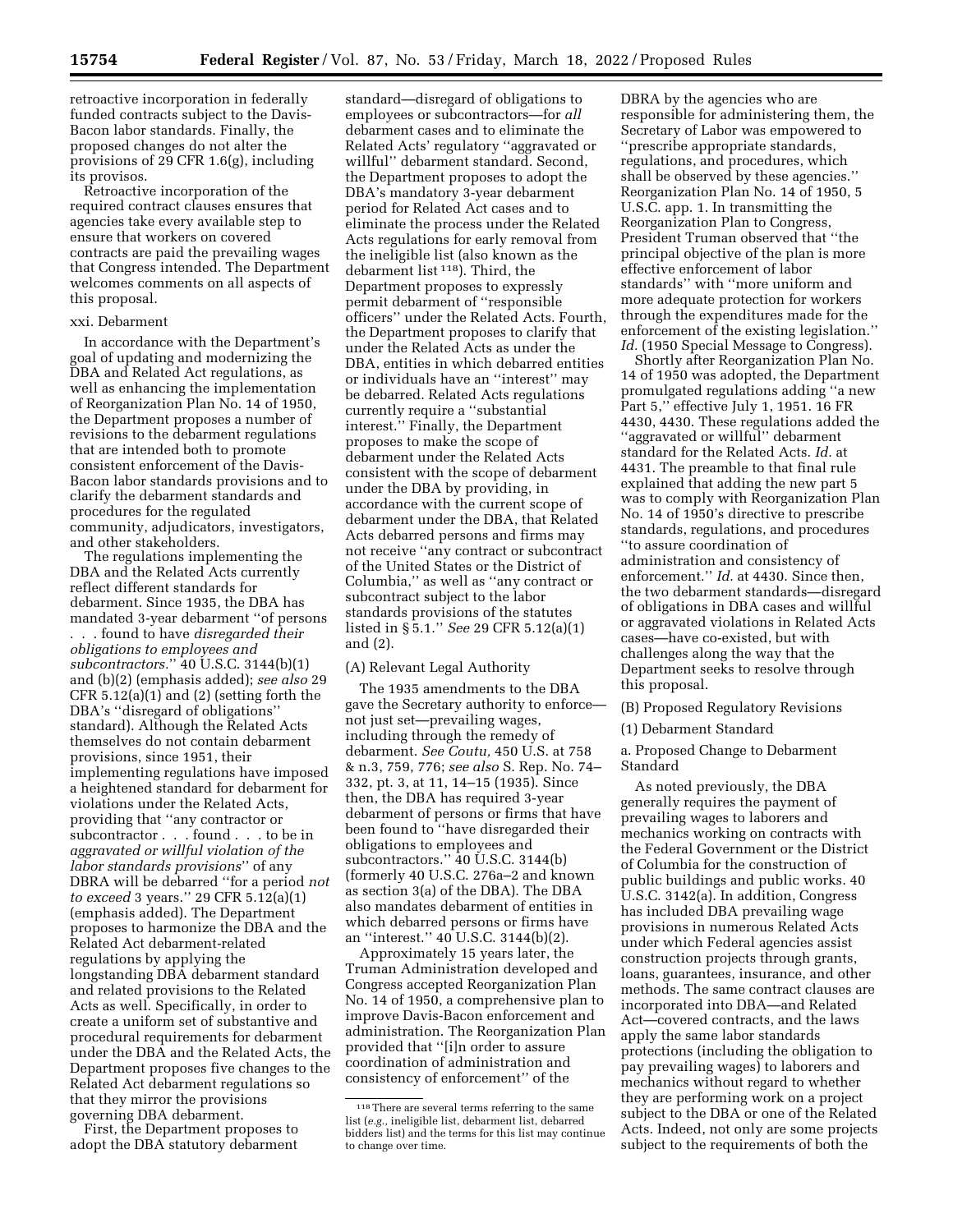DBA and one of the Related Acts due to the nature and source of Federal funding, but also the great majority of DBA-covered projects are also subject to CWHSSA, one of the Related Acts.

Against this backdrop, there is no apparent need for a different level of culpability for Related Acts debarment than for DBA debarment. The sanction for failing to compensate covered workers in accordance with applicable prevailing wage requirements should not turn on the source or form of Federal funding. Nor is there any principled reason that it should be easier for prime contractors, subcontractors, and their responsible officials to avoid debarment in Related Acts cases. Accordingly, the Department proposes to revise the governing regulations so that conduct that warrants debarment on DBA construction projects would also warrant debarment on Related Acts projects. This proposal fits within the Department's well-established authority to adopt regulations governing debarment of Related Acts contractors. *See, e.g., Janik Paving & Constr.,* 828 F.2d at 91; *Copper Plumbing & Heating Co.* v. *Campbell,* 290 F.2d 368, 372–73 (D.C. Cir. 1961).

The potential benefits of adopting a single, uniform debarment standard outweigh any benefits of retaining the existing dual-standard framework. Other than debarment, contractors who violate the DBA and Related Acts run the risk only of having to pay back wages, often long after violations occurred. Even if these violations are discovered or disclosed through an investigation or other compliance action, contractors that violate the DBA or Related Acts can benefit from the use of workers' wages, an advantage which can allow such contractors to underbid more lawabiding contractors. If the violations never come to light, such contractors pocket wages that belong to workers. Strengthening the remedy of debarment encourages such unprincipled contractors to comply with Davis-Bacon prevailing wage requirements by expanding the reach of this remedy when they do not. *Facchiano Constr. Co.* v. *U.S. Dep't of Labor,* 987 F.2d 206, 214 (3d Cir. 1993) (observing that debarment ''may in fact 'be the only realistic means of deterring contractors from engaging in willful [labor] violations based on a cold weighing of the costs and benefits of noncompliance' '' (quoting *Janik Paving & Constr.,* 828 F.2d at 91)).

In proposing a unitary debarment standard, the Department intends that well-established case law applying the DBA ''disregard of obligations''

debarment standard would now also apply to Related Acts debarment determinations. Under this standard, as a 2016 ARB decision explained, ''DBA violations do not, by themselves, constitute a disregard of an employer's obligations,'' and, to support debarment, ''evidence must establish a level of culpability beyond negligence'' and involve some degree of intent. *Interstate Rock Prods., Inc.,* ARB No. 15–024, 2016 WL 5868562, at \*4 (Sept. 27, 2016) (footnotes omitted). For example, the underpayment of prevailing wages, coupled with the falsification of certified payrolls, constitute a disregard of a contractor's obligations sufficient to establish the requisite level of ''intent'' under the DBA debarment provisions. *See id.* Bad faith and gross negligence regarding compliance have also been found to constitute a disregard of DBA obligations. *See id.*119 The Department's proposal to apply the DBA ''disregard of obligations'' standard as the sole debarment standard would maintain safeguards for law-abiding contractors and responsible officers by retaining the bedrock principle that DBA violations, by themselves, generally do not constitute a sufficient predicate for debarment. Moreover, the determination of whether debarment is warranted will continue to be based on a consideration of the particular facts found in each investigation and to include the same procedures and review process that are currently in place to determine whether debarment is to be pursued.

For these reasons and those discussed in more detail below, the Department proposes to harmonize debarment standards by reorganizing § 5.12. As proposed, paragraph (a)(1) sets forth the disregard of obligations debarment standard, which would apply to both DBA and Related Acts violations. The proposed changes accordingly remove the ''willful or aggravated'' language from § 5.12, with conforming changes proposed in 29 CFR 5.6(b) and 5.7(a). Proposed paragraph (a)(2) combines the parts of current §§ 5.12(a)(1) and (a)(2) concerning the different procedures for effectuating debarment under the DBA and Related Acts.

b. Impacts of Proposed Debarment Standard Change

Because behavior that is willful or aggravated is also a disregard of obligations, in many instances the

proposed harmonization of the debarment standards would apply to conduct that under the current regulations would already be debarrable under both the DBA and Related Acts. For example, falsification of certified payrolls to simulate compliance with Davis-Bacon labor standards has long warranted debarment under both the DBA and Related Acts. *See, e.g., R.J. Sanders, Inc.,* WAB No. 90–25, 1991 WL 494734, at \*1–2 (Jan. 31, 1991) (DBA); *Coleman Constr. Co.,* ARB No. 15–002, 2016 WL 4238468, at \*11 (Related Acts). Kickbacks also warrant debarment under the DBA and Related Acts. *See, e.g., Killeen Elec. Co., Inc.,* WAB No. 87–49, 1991 WL 494685, at \*5–6 (DBA and Related Act). In fact, any violation that meets the ''willful or aggravated'' standard would necessarily also be a disregard of obligations.

Under the proposed revisions, the subset of violations that would only have been debarrable under the DBA disregard of obligations standard now will be potentially subject to debarment under *both* the DBA and Related Acts. The ARB recently discussed one example of this type of violation, stating that intentional disregard of obligations ''may . . . include acts that are not willful attempts to avoid the requirements of the DBA'' since contractors may not avoid debarment ''by asserting that they did not intentionally violate the DBA because they were unaware of the Act's requirements.'' *Interstate Rock Prods.,*  ARB No. 15–024, 2016 WL 5868562, at \*4 (citations omitted). Similarly, ''failures to set up adequate procedures to ensure that their employees' labor was properly classified,'' which might not have been found to be willful or aggravated Related Act violations, were debarrable under the DBA disregard of obligations standard. *Id.* at \*8. Under the Department's proposed revisions to § 5.12, these types of violations could now result in debarment in Related Acts as well as DBA cases. Additionally, under the disregard of obligations standard, prime contractors and uppertier subcontractors may be debarred if they fail to flow down the required contract clauses into their lower-tier subcontracts as required by § 5.5(a)(6), or if they otherwise fail to ensure that their subcontractors are in compliance with the Davis-Bacon labor standards provisions. *See* 29 CFR 5.5(a)(6)–(a)(7). *See Ray Wilson Co.,* ARB No. 02–086, 2004 WL 384729, at \*10 (affirming debarment under DBA of upper-tier subcontractor and its principals because of subcontractor's ''abdication from and, thus, its disregard of—its

<sup>119</sup>For the same reason, except in unusual circumstances, it would generally not be appropriate to debar a contractor for violations in circumstances where the contracting agency omitted the contract clause and the clause was subsequently incorporated retroactively or found to be effective by operation of law.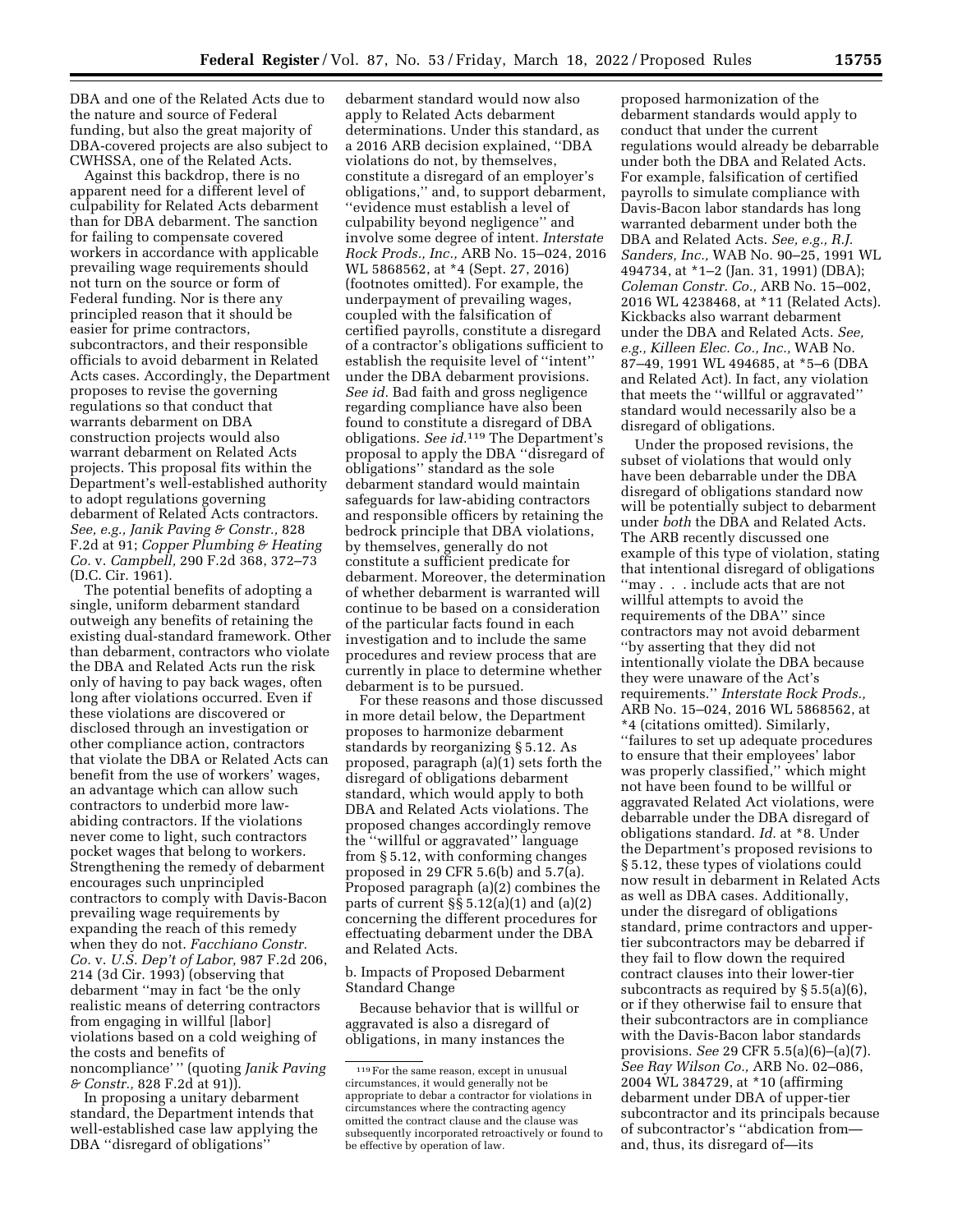obligations to employees of . . . its own lower-tier subcontractor'').

c. Benefits of Proposed Debarment Standard Change

## i. Improved Compliance and Enforcement

Applying the DBA's disregard of obligations debarment standard in a uniform, consistent manner would advance the purpose of the DBA, '' 'a minimum wage law designed for the benefit of construction workers.' '' *Abhe & Svoboda, Inc.* v. *Chao,* 508 F.3d 1052, 1055 (D.C. Cir. 2007) (quoting *Binghamton Const. Co.,* 347 U.S. at 178). Both the DBA statutory and the Related Acts regulatory debarment sanctions are intended to foster compliance with labor standards. *Interstate Rock Products,* ARB No. 15–024, 2016 WL 5868562, at \*8 (''Debarment has consistently been found to be a remedial rather than punitive measure so as to encourage compliance and discourage employers from adopting business practices designed to maximize profits by underpaying employees in violation of the Act.'' (citations omitted)); *Howell Constr., Inc.,* WAB No. 93–12, 1994 WL 269361, at \*7 (May 31, 1994). Using the disregard of obligations debarment standard for all DBA and DBRA work would enhance enforcement of and compliance with Davis-Bacon labor standards in multiple ways.

First, it would better enlist the regulated community in Davis-Bacon enforcement by increasing their incentive to comply with DBA standards. *See, e.g., Facchiano Constr.,*  987 F.2d at 214 (''Both § 5.12(a)(1) and § 5.12(a)(2) are designed to ensure the cooperation of the employer, largely through self-enforcement.''); *Brite Maint. Corp.,* WAB No. 87–07, 1989 WL 407462, at \*2 (May 12, 1989) (debarment is a ''preventive tool to discourage violation[s]'').

Second, applying the disregard of obligations standard to Related Act cases will serve the important public policy of holding contractors' responsible officials accountable for non-compliance in a more consistent manner, regardless of whether they are performing on a Federal or federally funded project. Responsible officials currently may be debarred under both the DBA and the Related Acts. *See, e.g., P.B.M.C., Inc.,* WAB No. 87–57, 1991 WL 494688, at \*7 (Feb. 8, 1991) (stating that ''Board precedent does not permit a responsible official to avoid debarment by claiming that the labor standards violations were committed by agents or employees of the firm'' in Related Act case); *P.J. Stella Constr.* 

*Corp.,* WAB No. 80–13, 1984 WL 161738, at \*3 (Mar. 1, 1984) (affirming DBA debarment recommendation because ''an employer cannot take cover behind actions of his inexperienced agents or representatives or the employer's own inexperience in fulfilling the requirements of government construction contracts''); *see also Howell Constr., Inc.,* WAB No. 93–12, 1994 WL 269361, at \*7 (DBA case) (debarment could not foster compliance if ''corporate officials . . . are permitted to delegate . . . responsibilities . . . , [and] to delegate away any and all accountability for any wrong doing''). Applying a unitary debarment standard would further incentivize compliance by all contractors and responsible officers.

# ii. Greater Consistency and Clarity

The Department also believes that applying the DBA debarment and debarment-related standards to all Related Act prevailing wage cases would eliminate confusion, and attendant litigation, that have resulted from erroneous and inconsistent application of the two different standards. The incorrect debarment standard has been applied in various cases over the years, continuing to the present, notwithstanding the ARB's repeated clarification. *See, e.g., J.D. Eckman, Inc.,* ARB No. 2017–0023, 2019 WL 3780904, at \*3 (July 9, 2019) (ALJ applied inapplicable DBA standard rather than applicable aggravated or willful standard; legal error of ALJ required remand for consideration of debarment under the correct standard); *Coleman Constr. Co.,* ARB No. 15–002, 2016 WL 4238468, at \*9–11 (noting that the ALJ had applied the wrong debarment standard but concluding that the ALJ's ''conflat[ion of the] two different legal standards'' was harmless error under the circumstances). Most recently, the ARB vacated and remanded an ALJ's decision to debar a subcontractor and its principal under the DBA, noting that, even though the Department had not argued that the DBA applied, the ALJ had applied the incorrect standard because ''the contract was for a construction project of a non- [F]ederal building that was funded by the U.S. Government but did not include the United States as a party.'' *Jamek Eng'g Servs., Inc.,* ARB No. 2020– 0043, 2021 WL 2935807, at \*8 (June 23, 2021)*.* 

Additionally, the ''aggravated or willful'' Related Acts standard has been interpreted inconsistently over the past decades. In some cases, the ARB has required actual knowledge of violations, while in others it has applied (or at least

recited with approval) a less stringent standard that encompasses intentional disregard or plain indifference to the statutory requirements but does not require actual knowledge of the violations. *Compare J.D. Eckman, Inc.,*  ARB No. 2017–0023, 2019 WL 3780904, at \*3 (requiring actual knowledge or awareness of the violation) *and A. Vento Constr.,* WAB No. 87–51, 1990 WL 484312, at \*3 (Oct. 17, 1990) (aggravated or willful violations are ''intentional, deliberate, knowing violations of the [Related Acts'] labor standards provisions'') *with Fontaine Bros., Inc.,*  ARB No. 96–162, 1997 WL 578333, at \*3 (Sept. 16, 1997) (stating in Related Act case that ''mere inadvertent or negligent conduct would not warrant debarment, [but] conduct which evidences an intent to evade or a purposeful lack of attention to, a statutory responsibility does'' and that ''[b]lissful ignorance is no defense to debarment''); *see also Pythagoras Gen. Cont. Corp.,* ARB Nos. 08–107, 09–007, 2011 WL 1247207, at \*12 (''[A] 'willful' violation encompasses intentional disregard or plain indifference to the statutory requirements.''), *aff'd sub. nom. on other grounds Pythagoras Gen. Cont. Corp.* v. *U.S. Dept. of Labor,* 926 F. Supp. 2d 490 (S.D.N.Y. 2013).

The Department believes that a single debarment standard would provide consistency for the regulated community. Under the proposed single ''disregard of obligations'' debarment standard, purposeful inattention and gross negligence with regard to Davis-Bacon labor standards obligations—as well as actual knowledge of or participation in violations—could warrant debarment. The Department would continue to carefully consider all of the facts involved in determining whether a particular contractor's actions meet the proposed single standard.

# (2) Length of Debarment Period

The Department also proposes to revise § 5.12 (*see* proposed § 5.12(a)(1) and (2)) to make 3-year debarment mandatory under both the DBA and Related Acts and to eliminate the regulatory provision permitting early removal from the debarment list under the Related Acts.

As noted above, since 1935, the DBA has mandated a 3-year debarment of contractors whose conduct has met the relevant standard. In 1964, the Department added two regulatory provisions that permit Related Acts debarment for less than 3 years as well as early removal from the debarment list. According to the final rule preamble, the Department added these provisions ''to improve the debarment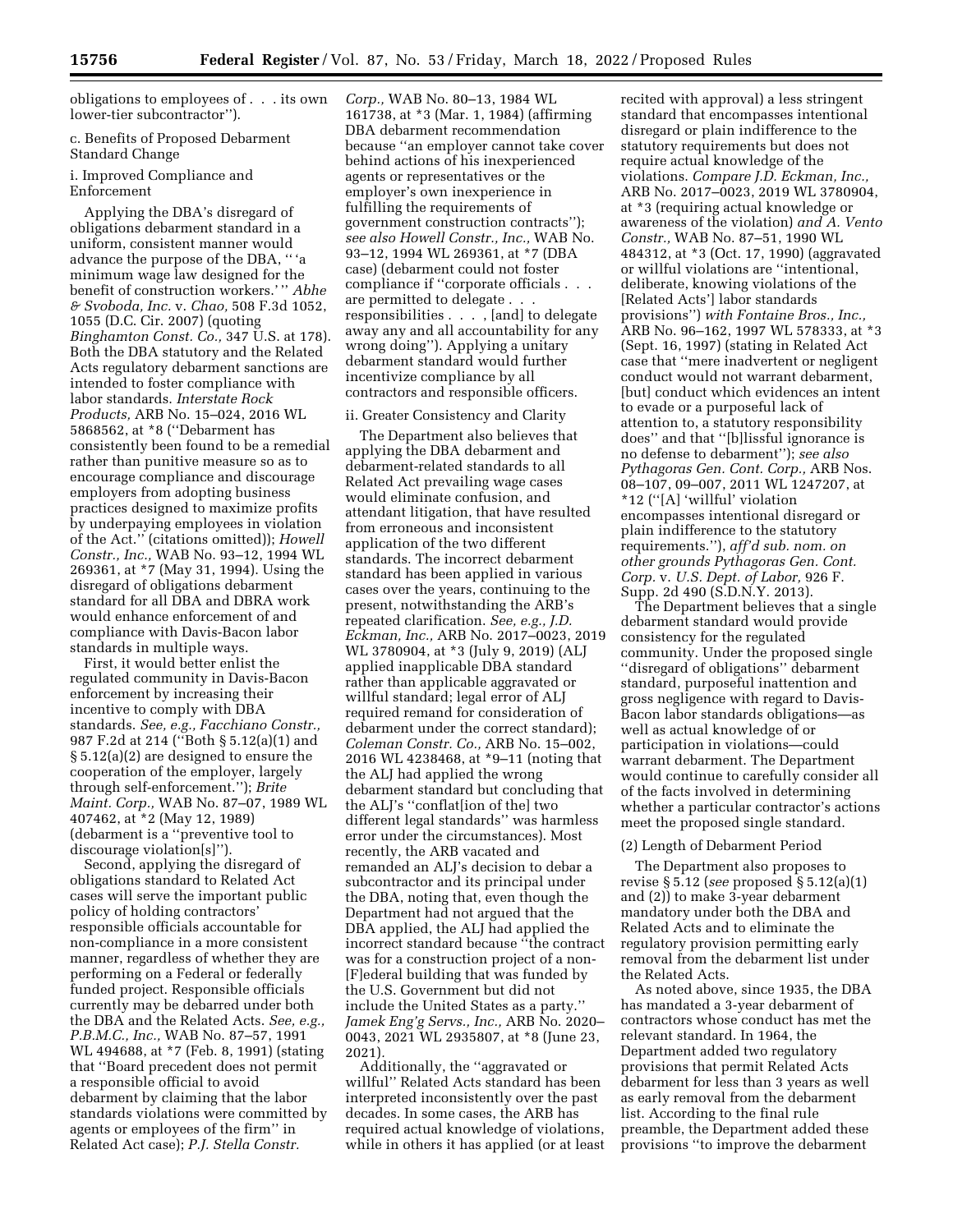provisions under Reorganization Plan No. 14 of 1950 by providing for a flexible period of debarment up to three years and by providing for removal from the debarred bidders list upon a demonstration of current responsibility.'' 29 FR 95.

The Department's experience over the nearly 60 years since then has shown that those Related Act regulatory provisions that differ from the DBA standard have not improved the debarment process for any of its participants. Rather, they have added another element of confusion and inconsistency to the administration and enforcement of the DBA and Related Acts. For example, contractors and subcontractors have been confused about which provision applies. *See, e.g., Bob's Constr. Co., Inc.,* WAB No. 87–25, 1989 WL 407467, at \*1 (May 11, 1989) (stating that ''[t]he [DBA] does not provide for less than a 3-year debarment'' in response to contractor's argument that ''if the Board cannot reverse the [ALJ's DBA] debarment order, it should consider reducing the 3 year debarment.'').

Requiring a uniform 3-year debarment period would reduce confusion. Although the regulations currently provide for an exception to 3-year debarment, debarment in Related Acts cases is usually, but not always, for 3 years. At times, the WAB has treated a 3-year debarment period as presumptive and therefore has reversed ALJ decisions imposing debarment for fewer than 3 years. *See, e.g., Brite Maint. Corp.,* WAB No. 87–07, at \*1, \*3 (imposing a 3-year debarment instead of the 2-year debarment ordered by the ALJ); *Early & Sons, Inc.,* WAB No. 86– 25, at \*1–2 (same); *Warren E. Manter Co., Inc.,* WAB No. 84–20, 1985 WL 167228, at \*2–3 (June 21, 1985) (same). Under current case law, ''aggravated or willful'' violations of the Related Acts labor standards provisions warrant a three-year debarment period ''*absent extraordinary circumstances.*'' *A. Vento Constr.,* WAB No. 87–51, 1990 WL 484312, at \*6 (emphasis added). ALJs have grappled with what constitutes ''extraordinary circumstances,'' and when to consider the factors outlined in the DBRA early removal process. *Id.; see also* current 29 CFR 5.12(a)(1) and (c).120 The Department believes that

setting a uniform 3-year debarment period would provide clarity and promote consistency.

Further, the Department has concluded that in instances—usually decades ago—when debarment for a period of less than 3 years was warranted, it has not improved the debarment process or compliance. *See, e.g., Rust Constr. Co., Inc.,* WAB No. 87– 15, 1987 WL 247054, at \*2 (Oct. 2, 1987) (1-year debarment), *aff'd sub nom. Rust Constr. Co., Inc.* v. *Martin,* 779 F. Supp. 1030, 1031–32 (E.D. Mo. 1992) (affirming WAB's imposition of 1-year debarment instead of no debarment, noting ''plaintiffs could have easily been debarred for three years.''); *Progressive Design & Build Inc.,* WAB No. 87–31, 1990 WL 484308, at \*3 (Feb. 21, 1990) (18-month debarment); *Morris Excavating Co., Inc.,* WAB No. 86–27, 1987 WL 247046, at \*1 (Feb. 4, 1987) (6 month, instead of no, debarment).

For the above reasons, the Department proposes to modify the period of Related Acts debarment to mirror the DBA's mandatory 3-year debarment when contractors are found to have disregarded their obligations to workers or subcontractors.

The Department also proposes to eliminate the provision at 29 CFR 5.12(c) that allows for Related Acts contractors and subcontractors the possibility of early removal from the debarment list. Just as Related Acts debarment for fewer than 3 years has rarely been permitted, early removal from the debarment list has seldom been requested, and has been granted even less often. The Department's experience has shown that the possibility of early removal from the debarment list has not improved the debarment process. Likewise, the ARB and WAB do not appear to have addressed early removal for decades. At that time, the ARB and WAB affirmed denials of early removal requests. *See Atlantic Elec. Servs., AES, Inc.,* ARB No. 96–191, 1997 WL 303981, at \*1–2 (May 28, 1997); *Fred A. Nemann,* WAB No. 94–08, 1994 WL 574114, at \*1, 3 (June 27, 1994). Around the same time, early removal was affirmed on the merits in only one case. *See IBEW Loc. No. 103,* ARB No. 96– 123, 1996 WL 663205, at \*4–6 (Nov. 12, 1996). Additionally, the early-removal provision has caused confusion among judges and the regulated community concerning the proper debarment standard. For example, an ALJ erroneously relied on the regulation for early relief from Related Acts debarment in recommending that a DBA contractor

not be debarred. *Jen-Beck Assocs., Inc.,*  WAB No. 87–02, 1987 WL 247051, at \*1–2 (July 20, 1987) (remanding case to ALJ for a decision ''in accordance with the proper standard for debarment for violations of the [DBA]''). Accordingly, the Department proposes to amend § 5.12 by deleting paragraph (c) and renumbering the remaining paragraph to accommodate this revision.

#### (3) Debarment of Responsible Officers

The Department also proposes to revise 29 CFR 5.12 to expressly state that responsible officers of both DBA and Related Acts contractors and subcontractors may be debarred if they disregard obligations to workers or subcontractors. The purpose of debarring individuals along with the entities in which they are, for example, owners, officers, or managers is to close a loophole where such individuals could otherwise continue to receive Davis-Bacon contracts by forming or controlling another entity that was not debarred. The current regulations mention debarment of responsible officers only in the paragraph addressing the DBA debarment standard. *See* 29 CFR 5.12(a)(2). But it is well-settled that they can be debarred under both the DBA and Related Acts. *See Facchiano Constr. Co.,* 987 F.2d at 213–14 (noting that debarment of responsible officers is ''reasonable in furthering the remedial goals of the Davis-Bacon Act and Related Acts'' and that there is ''no rational reason for including debarment of responsible officers in one regulation, but not the other''); *Hugo Reforestation, Inc.,* ARB No. 99–003, 2001 WL 487727, at \*12 (Apr. 30, 2001) (CWHSSA; citing Related Acts cases); *see also Coleman Constr. Co.,* ARB No. 15–002, 2016 WL 4238468, at \*12. Thus, by expressly stating that responsible officers may be debarred under both the DBA and Related Acts, this proposed revision is consistent with current law. The Department intends that Related Acts debarment of individuals will continue to be interpreted in the same way as debarment of DBA responsible officers has been interpreted.

## (4) Debarment of Other Entities

The Department proposes another revision so that the Related Acts regulations mirror the DBA regulations not only in practice, but also in letter. Specifically, the Department proposes to revise 29 CFR 5.12(a)(1) (with conforming changes in 5.12 and elsewhere in part 5) to state that ''any firm, corporation, partnership, or association in which such contractor, subcontractor, or responsible officer *has* 

<sup>120</sup>*See* 29 CFR 5.12(a)(1) (''shall be ineligible for a period *not to exceed 3 years* (from the date of publication by the Comptroller General of the name or names of said contractor or subcontractor on the ineligible list'' (emphasis added)); 29 CFR 5.12(c) "Any person or firm debarred under paragraph (a)(1) of this section may in writing request removal from the debarment list *after six months* from the date of publication by the Comptroller General of

such person or firm's name on the ineligible list.'' (emphasis added)).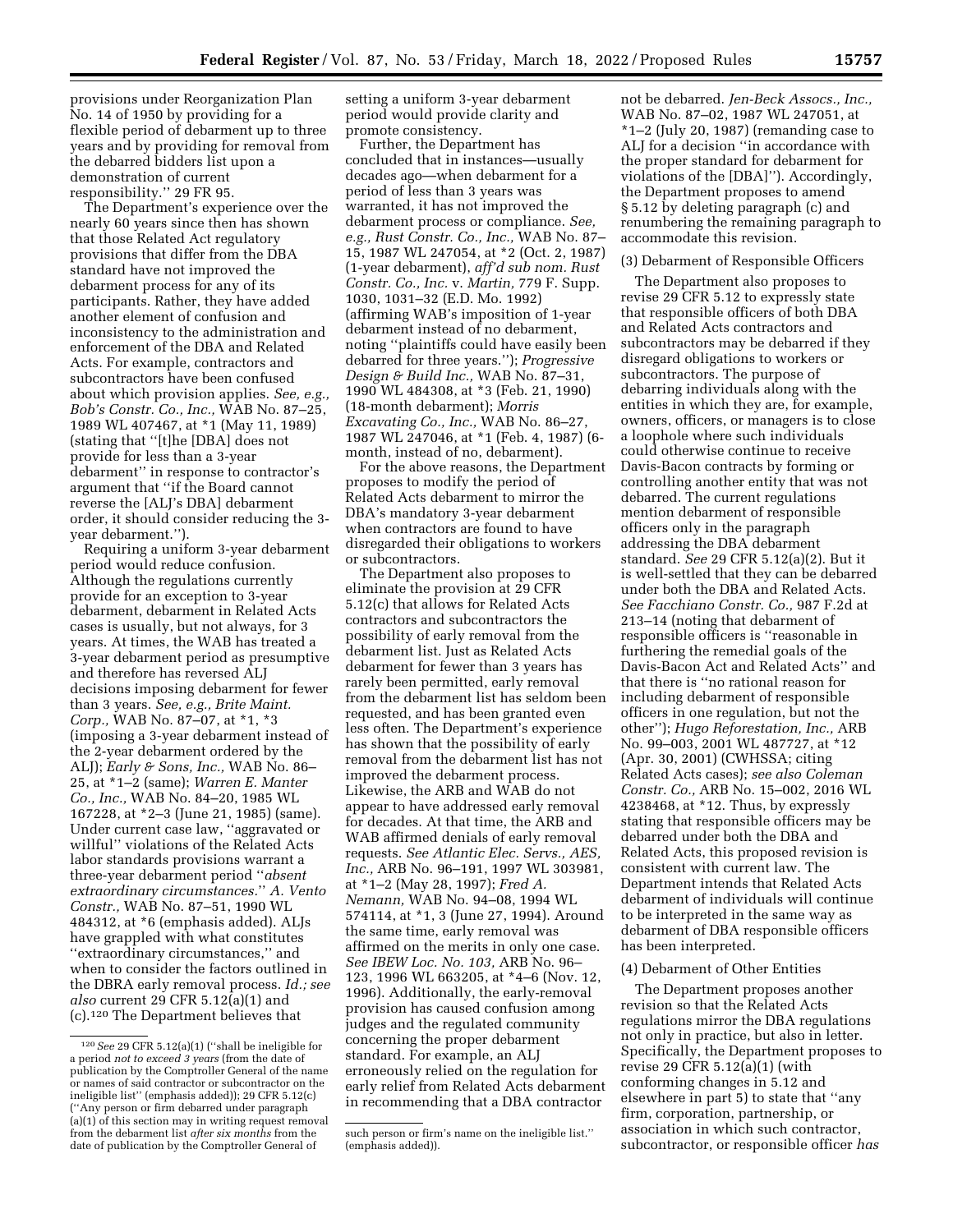*an interest*'' must be debarred under the Related Acts, as well as the DBA. The DBA states that ''No contract shall be awarded to persons appearing on the list or to any firm, corporation, partnership, or association in which the persons have *an interest* . . .'' 40 U.S.C. 3144(b)(2) (emphasis added); *see also* 29 CFR 5.12(a)(2). In contrast, the current regulations for Related Acts require debarment of ''any firm, corporation, partnership, or association in which such contractor or subcontractor has a *substantial interest.*'' 29 CFR 5.12(a)(1) (emphasis added); *see also* 29 CFR

5.12(b)(1), (d). The 1982 final rule preamble for these provisions indicates that the determination of ''interest'' (DBA) and ''substantial interest'' (Related Acts) are intended to be the same: ''In both cases, the intent is to prohibit debarred persons or firms from evading the ineligibility sanctions by using another legal entity to obtain Government contracts.'' 47 FR 23658, 23661, *implemented by* 48 FR 19540. It is ''not intended to prohibit bidding by a potential contractor where a debarred person or firm holds only a nominal interest in the potential contractor's firm'' and ''[d]ecisions as to whether 'an interest' exists will be made on a caseby-case basis considering all relevant factors.'' 47 FR 23658, 23661. The Department now proposes to eliminate any confusion by requiring the DBA ''interest'' standard to be the standard for both DBA and Related Acts debarment.

## (5) Debarment Scope

The Department proposes to revise the scope of Related Acts debarment so that it mirrors the scope of DBA debarment set out in current 29 CFR 5.12(a)(1). Currently, under the Related Acts, contractors are not generally debarred from being awarded any contracts or subcontracts of the United States or the District of Columbia, but rather are only barred from being awarded contracts subject to Davis-Bacon prevailing wage standards. As proposed in revised § 5.12(a)(1), in Related Acts as well as DBA cases, any debarred contractor, subcontractor, or responsible officer would be barred for 3 years from ''[being] awarded any contract or subcontract of the United States or the District of Columbia and any contract or subcontract subject to the labor standards provisions of any of the statutes referenced by § 5.1.''

The Department believes that there is no reasoned basis to prohibit debarred contractors or subcontractors whose violations have warranted debarment for Related Acts violations from receiving

Related Acts contracts or subcontracts, but to permit them to continue to be awarded direct DBA contracts during the Related Acts debarment period. The proposed changes to § 5.12(a)(1) would eliminate this anomalous situation, and apply debarment consistently to contractors, subcontractors, and their responsible officers who have disregarded their obligations to workers or subcontractors, regardless of the source of Federal funding or assistance for the work.

xxii. Employment Relationship Not Required

The Department proposes a few changes to reinforce the wellestablished principle that Davis-Bacon labor standards requirements apply even when there is no employment relationship between a contractor and worker.

The DBA states that ''the contractor or subcontractor shall pay all mechanics and laborers employed directly on the site of the work, unconditionally and at least once a week, and without subsequent deduction or rebate on any account, the full amounts accrued at time of payment, computed at wage rates not less than those stated in the advertised specifications, regardless of any contractual relationship which may be alleged to exist between the contractor or subcontractor and the laborers and mechanics.'' 40 U.S.C. 3142(c)(1). The Department has interpreted this coverage to include ''[a]ll laborers and mechanics employed or working upon the site of the work,'' § 5.5(a)(1)(i), and the definitions of ''employed'' in parts 3 and 5 similarly make it clear that the term includes all workers on the project and extends beyond the traditional common-law employment relationship. *See* §§ 3.2(e) (''Every person paid by a contractor or subcontractor in any manner for his labor . . . is *employed* and receiving *wages,* regardless of any contractual relationship alleged to exist between him and the real employer.'' (emphasis in original)); 5.2(o) (''Every person performing the duties of a laborer or mechanic [on DBRA work] is *employed*  regardless of any contractual relationship alleged to exist between the contractor and such person.'' (emphasis in original)); *cf.* 41 U.S.C. 6701(3)(B) (defining ''service employee'' under the Service Contract Act to ''include[ ] an individual without regard to any contractual relationship alleged to exist between the individual and a contractor or subcontractor''); 29 CFR 4.155 (providing that whether a person is a ''service employee'' does not depend on any alleged contractual relationship).

The ARB and its predecessors have reached similar conclusions. *See Star Brite Constr. Co., Inc.,* ARB No. 98–113, 2000 WL 960260, at \*5 (June 30, 2000) (''the fact that the workers [of a subcontractor] were engaged in construction of the . . . project triggered their coverage under the prevailing wage provisions of the [DBA]; lack of a traditional employee/employer relationship between [the prime contractor] and these workers did not absolve [the prime contractor] from the responsibility to insure that they were compensated in accordance with the requirements of the [DBA].''); *Labor Servs., Inc.,* WAB No. 90–14, 1991 WL 494728, at \*2 (May 24, 1991) (stating that the predecessor to section 3142(c) '' 'applies a functional rather than a formalistic test to determine coverage: If someone works on a project covered by the Act and performs tasks contemplated by the Act, that person is covered by the Act, regardless of any label or lack thereof,'" and requiring a contractor to pay DBA prevailing wages to workers labeled as ''subcontractors''). This broad scope of covered workers also extends to CWHSSA, the Copeland Act, and other Related Acts. *See* 40 U.S.C. 3703(e) (Reorganization Plan No. 14 of 1950 and 40 U.S.C. 3145—the authority for the 29 CFR parts 3 and 5 regulations— apply to CWHSSA); 29 CFR 3.2(e); *see also, e.g., Ray Wilson Co.,* ARB No. 02–086, 2004 WL 384729, at \*6 (finding workers met the DBA's ''functional [rather than formalistic] test of employment'' and affirming ALJ's order of prevailing wages and overtime due workers of second-tier subcontractor); *Joseph Morton Co.,* WAB No. 80–15, 1984 WL 161739, at \*2–3 (July 23, 1984) (rejecting contractor's argument that workers were subcontractors not subject to DBA requirements and affirming ALJ finding that contractor owed prevailing wage and overtime back wages on contract subject to DBA and CWHSSA); *cf. Charles Igwe,* ARB No. 07–120, 2009 WL 4324725, at \*3–5 (Nov. 25, 2009) (rejecting contractors' claim that workers were independent contractors not subject to SCA wage requirements, and affirming finding that contractors ''violated both the SCA and the CWHSSA by failing to pay required wages, overtime, fringe benefits, and holiday pay, and failing to keep proper records'').

The Department proposes a few specific changes to the regulations in recognition of this principle. First, the Department proposes to amend §§ 1.2 and 3.2 to include a definition of ''employed'' that is substantively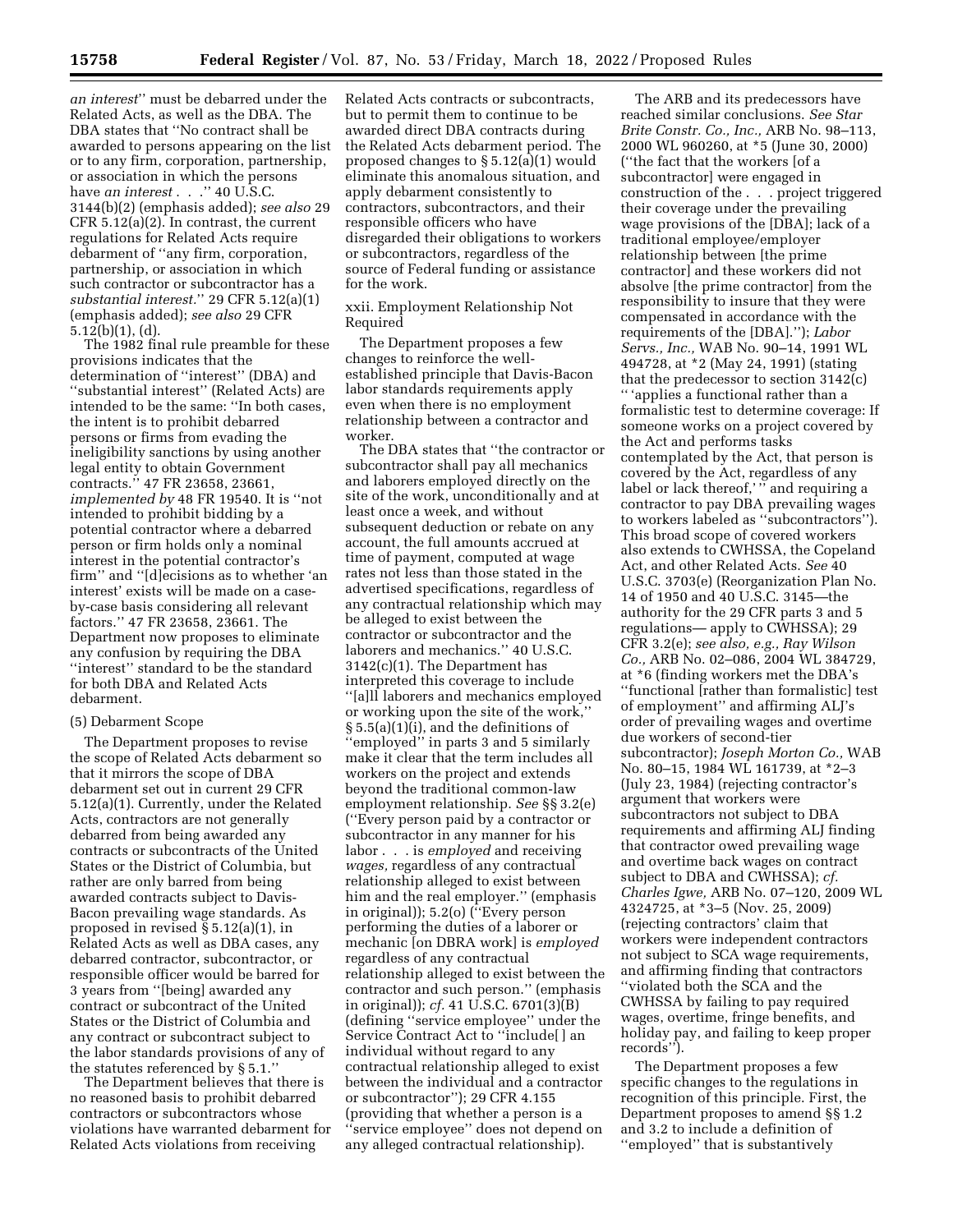identical to the definition in § 5.2. This change would clarify that the DBA's expansive scope of ''employment'' also applies in the context of wage surveys and determinations under part 1 and certified payrolls under part 3. Second, references to employment (*e.g.,*  employee, employed, employing, etc.) in § 5.5(a)(3) and (c), as well as elsewhere in the regulations, have been revised to refer instead to ''workers,'' ''laborers and mechanics,'' or ''work.'' Notwithstanding the broad scope of employment reflected in the existing and proposed definitions and in case law, the Department believes that this language, particularly in the contract clauses themselves, will clarify this principle and eliminate ambiguity. Consistent with the above, however, to the extent that the words ''employee,'' ''employed,'' or ''employment'' are used in this preamble or in the regulations, the Department intends that those words be interpreted expansively to *not*  limit coverage to workers in an employment relationship. Finally, the Department proposes to clarify in the definitions of ''employed'' in parts 1, 3, and 5 that the broad definition applies equally to ''public building[s] or public work[s]'' and to ''building[s] or work[s] financed in whole or in part by assistance from the United States through loan, grant, loan guarantee or insurance, or otherwise.''

# xxiii. Withholding

The DBA, CWHSSA, and the regulations at 29 CFR part 5 authorize withholding from the contractor accrued payments or advances equal to the amount of unpaid wages due laborers and mechanics under the DBRA. *See* 40 U.S.C. 3142(c)(3), 3144(a)(1) (DBA withholding), 3702(d), 3703(b)(2) (CWHSSA withholding); 29 CFR 5.5(a)(2) and (b)(3) and 5.9. Withholding helps to realize the goal of protecting workers by ensuring that money is available to pay them for the work they performed but for which they were undercompensated. Withholding plays an important role in the statutory schemes to ensure payment of prevailing wages and overtime to laborers and mechanics on Federal and federally assisted construction projects. The regulations currently require, among other things, that upon a request from the Department, contracting agencies must withhold so much of the contract funds as may be considered necessary to pay the full amount of wages required by the contract, and in the case of CWHSSA, liquidated damages. *See* 29 CFR 5.5(a)(2) and (b)(3) and 5.9. The Department proposes a number of regulatory revisions to

reinforce the current withholding provisions.

## (A) Cross-Withholding

Cross-withholding is currently permitted and is a procedure through which agencies withhold contract monies due a contractor from contracts other than those on which the alleged violations occurred. Prior to the 1981– 1982 rulemaking, Federal agencies generally refrained from crosswithholding for DBRA liabilities because neither the DBA nor the CWHSSA regulations specifically provided for it. In 1982, however, the Department amended the contract clauses to specifically provide for crosswithholding. *See* 47 FR 23658, 23659– 60 121 (cross-withholding permitted as stated in § 5.5(a)(2) and (b)(3)); *Group Dir., Claims Grp./GGD,* B–225091 et al., 1987 WL 101454, at \*2 (Comp. Gen. Feb. 20, 1987) (the Department's 1983 Davis-Bacon regulatory revisions, *e.g.,*  § 5.5(a)(2), ''now provide that the contractor must consent to crosswithholding by an explicit clause in the contract'').

The Department proposes additional amendments to the cross-withholding contract clause language at § 5.5(a)(2) and (b)(3) to strengthen the Department's ability to cross-withhold when contractors use single-purpose entities, joint ventures or partnerships, or other similar vehicles to bid on and enter into DBRA-covered contracts. As noted above with reference to the proposed definition of prime contractor, the interposition of another entity between the agency and the general contractor is not a new phenomenon. In general, however, the use of singlepurpose limited liability company (LLC) entities and similar joint ventures and teaming agreements in government contracting has been increasing in recent decades. *See, e.g.,* John W. Chierichella & Anne Bluth Perry, Fed. Publ'ns LLC, Teaming Agreements and Advanced Subcontracting Issues, TAASI GLASS–CLE A at \*1–6 (2007); A. Paul Ingrao, Joint Ventures: Their Use in Federal Government Contracting, 20 Pub. Cont. L.J. 399 (1991).

In response to this increase in the use of such single-purpose legal entities or arrangements, Federal agencies have often required special provisions to assure that liability among joint venturers will be joint and several. *See, e.g.,* Ingrao, *supra,* at 402–03 (''Joint and several liability special provisions vary with each procuring agency and range

from a single statement to complex provisions regarding joint and several liability to the government or third parties.''). While the corporate form may be a way for joint venturers to attempt to insulate themselves from liability, commentators have noted that this ''advantage will rarely be available in a Government contracts context, because the Government will customarily demand financial and performance guarantees from the parent companies as a condition of its 'responsibility' determination.'' Chierichella & Perry, *supra,* at \*15–16.

Without amendment to the existing regulations, however, the Government is not able to effectively demand similar guarantees to secure performance of Davis-Bacon prevailing wage requirements. Unless the crosswithholding regulations are amended, the core DBRA remedy of crosswithholding may be of limited effectiveness as to joint ventures and other similar contracting vehicles such as single-purpose LLCs. This enforcement gap exists because, as a general matter, cross-withholding (referred to as ''offset'' under the common law) is not available unless there is a ''mutuality of debts'' in that the creditor and debtor involved are exactly the same person or legal entity. *See R.P. Newsom,* 39 Comp. Gen. 438, 439 (1959). That general rule, however, can be waived by agreement of the parties. *See Lila Hannebrink,* 48 Comp. Gen. 365, 365 (1968) (allowing crosswithholding against a joint venture for debt of an individual joint venturer on a prior contract, where all parties agreed).

The structure of the Davis-Bacon Act, with its implementation in part through the mechanism of contract clauses, provides both the opportunity and the responsibility of the Government to ensure—by contract—that the use of the corporate form does not interfere with Congress's mandate that workers be paid the required prevailing wage and that withholding ensures the payment of any back wages owed. It is a cardinal rule of law that ''the interposition of a corporation will not be allowed to defeat a legislative policy, whether that was the aim or only the result of the arrangement.'' *Anderson* v. *Abbott,* 321 U.S. 349, 363 (1944). This principle is generally applied to allow, in appropriate circumstances, for corporate forms to be disregarded by ''piercing of corporate veil.'' 122 However, where a

<sup>121</sup>The May 28, 1982 final rule was implemented in part, including §§ 5.5(a)(2) and 5.5(b)(3), in 1983. 48 FR 19540, 19540, 19545–47 (Apr. 29, 1983).

<sup>122</sup>The Department has long applied corporate veil-piercing principles under the DBRA. *See, e.g., Thomas J. Clements, Inc.,* ALJ No. 82–DBA–27, Continued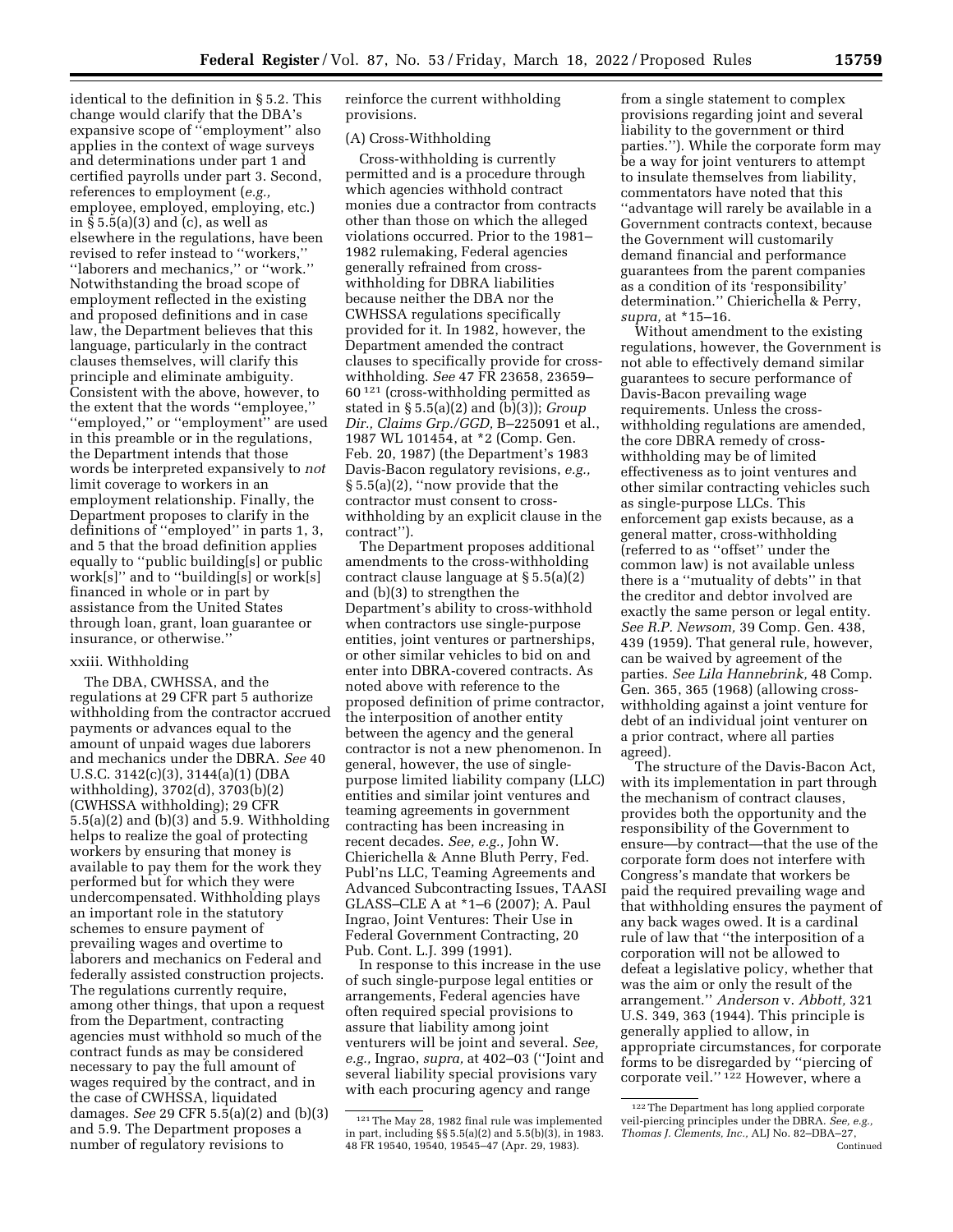policy is enacted by contract, it is inefficient and unnecessary to rely on post hoc veil-piercing to assure that the legislative policy is enacted. The Government can instead, by contract, assure that the use of single-purpose entities, subsidiaries, or joint ventures interposed as nominal ''prime contractors'' does not inhibit the application of the Congressional mandate to assure back wages are recovered through withholding.123

Accordingly, the Department proposes amending the withholding contract clauses at  $\S 5.5(a)(2)$  and  $(b)(3)$ to ensure that any entity that directly enters into a contract covered by the DBRA must agree to cross-withholding against it to cover any violations of specified affiliates under *other* covered contracts entered into by those affiliates. The covered affiliates are those entities included within the proposed definition of prime contractor in § 5.2: Controlling shareholders or members, joint venturers or partners, and contractors (*e.g.,* general contractors) that have been delegated significant construction and/ or compliance responsibilities. Thus, for example, if a general contractor secures two prime contracts for two Related Actcovered housing projects through separate single-purpose entities that it controls, the new cross-withholding language would allow the Department to seek cross-withholding on either contract even though the contracts are nominally with separate legal entities. Or, if a general contractor is delegated all of the construction and compliance duties on a first contract held by an unrelated developer-owner, but the general contractor itself holds a prime contract on a separate second contract, the Department could seek crosswithholding from the general contractor on the second contract, which it holds directly, to remedy violations on the first contract.

The Department also proposes to add language to  $\S 5.5(a)(2)$  and  $(b)(3)$  to

123*Cf.* Robert W. Hamilton, The Corporate Entity, 49 Tex. L. Rev. 979, 984 (1971) (noting the difference in application of ''piercing the veil'' concepts in contract law because ''the creditor more or less assumed the risk of loss when he dealt with a 'shell'; if he was concerned, he should have insisted that some solvent third person guarantee<br>the performance by the corporation"). the performance by the corporation''). **124** Withholding from a contract held by a and  $\frac{124}{2}$  See note 14, *supra*.

clarify that the Government may pursue cross-withholding regardless of whether the contract on which withholding is sought was awarded by, or received Federal assistance from, the same agency that awarded or assisted the prime contract on which the violations necessitating the withholding occurred. This revision is in accordance with the Department's longstanding policy, the current language of the withholding clauses, and case law on the use of setoff procedures in other contexts dating to 1946. *See, e.g., United States*  v. *Maxwell,* 157 F.3d 1099, 1102 (7th Cir. 1998) (''[T]he [F]ederal [G]overnment is considered to be a single-entity that is entitled to set off one agency's debt to a party against that party's debt to another agency.''); *Cherry Cotton Mills* v. *United States,* 327 U.S. 536, 539 (1946) (same). However, because the current Davis-Bacon regulatory language does not explicitly state that funds may be withheld from contracts awarded by other agencies, some agencies have questioned whether cross-withholding is appropriate in such circumstances. This proposed addition would expressly dispel any such uncertainty or confusion. Conforming edits have also been proposed for § 5.9.

The Department also proposes certain non-substantive changes to streamline the withholding clauses. The Department proposes to include in the withholding clause at § 5.5(a)(2)(i) similar language as in the CWHSSA withholding clause at § 5.5(b)(3) authorizing withholding necessary ''to satisfy the liabilities . . . for the full amount of wages . . .and monetary relief'' of the contractor or subcontractor under the contract—instead of the specific language currently in § 5.5(a)(2) that re-states the lists of the types of covered employees already listed in § 5.5(a)(1)(i). The Department also proposes using the same term ''so much of the accrued payments or advances'' in both  $\S 5.5(a)(2)$  and (b)(3), instead of simply ''sums'' as currently written in § 5.5(b)(3). Finally, the Department also proposes to adopt in § 5.5(b)(3) the use of the term ''considered,'' as used in § 5.5(a)(2), instead of ''determined'' as currently used in § 5.5(b)(3), to refer to the determination of the amount of funds to withhold, as this mechanism applies in the same manner under both clauses.

Conforming edits for each of the above changes to the withholding clauses at  $\S$  5.5(a)(2) and (b)(3) have also been proposed for the explanatory section at § 5.9. In addition, the Department proposes clarifying in a new paragraph (c) of § 5.9 that cross-

different legal entity is not appropriate unless the withholding provisions in that entity's contract were incorporated in full or by reference. Absent exceptional circumstances, crosswithholding would not be permitted from a contract held by a different legal entity where the labor standards were incorporated only by operation of law into that contract.

(B) Suspension of Funds for Recordkeeping Violations

The Department also proposes to add language clarifying that, as proposed in § 5.5(a)(3)(iv), funds may be suspended when a contractor has refused to submit certified payroll or provide the required records as set forth at § 5.5(a)(3).

# (C) The Department's Priority To Withheld Funds

The Department proposes revising  $\S$ § 5.5(a)(2) and (b)(3) and 5.9 to codify the Department's longstanding position that, consistent with the DBRA's remedial purpose to ensure that prevailing wages are fully paid to covered workers, the Department has priority to funds withheld (including funds that have been cross-withheld) for violations of Davis-Bacon prevailing wage requirements and CWHSSA overtime requirements. *See also*  PWRB,124 DBA/DBRA/CWHSSA Withholding and Disbursement, at 4. In order to ensure that underpaid workers receive the monies to which they are entitled, contract funds that are withheld to reimburse workers owed Davis-Bacon or CWHSSA wages, or both, must be reserved for that purpose and may not be used or set aside for other purposes until such time as the prevailing wage and overtime issues are resolved.

Affording the Department first priority to withheld funds, above competing claims, ''effectuate[s] the plain purpose of these Federal labor standards laws . . . [to] insure that every laborer and mechanic is paid the wages and fringe benefits to which [the DBA and DBRA] entitle them.'' *Quincy Hous. Auth. LaClair Corp.,* WAB No. 87–32, 1989 WL 407468, at \*3 (Feb. 17, 1989) (holding that ''the Department of Labor has priority rights to all funds remaining to be paid on a [F]ederal or federally assisted contract, to the extent necessary to pay laborers and mechanics employed by contractors and subcontractors under such contract the full amount of wages required by [F]ederal labor standards laws and the contract . . .''). The proposed withholding priority serves an

<sup>1984</sup> WL 161753, at \*9 (June 14, 1984) (recognizing, in the context of a Davis-Bacon Act enforcement action, that a court may ''pierce the corporation veil where failure to do so will produce an unjust result''), *aff'd,* WAB No. 84–12, 1985 WL 167223, at \*1 (Jan. 25, 1985) (adopting ALJ's decision as the Wage Appeals Board's own decision); *Griffin* v. *Sec'y of Labor,* ARB Nos. 00–032, 00–033, 2003 WL 21269140, at \*8, n.2 (May 30, 2003) (various contractors and their common owner, who ''made all decisions regarding operations of all of the companies,'' were one another's ''alter egos'' in Act debarment action).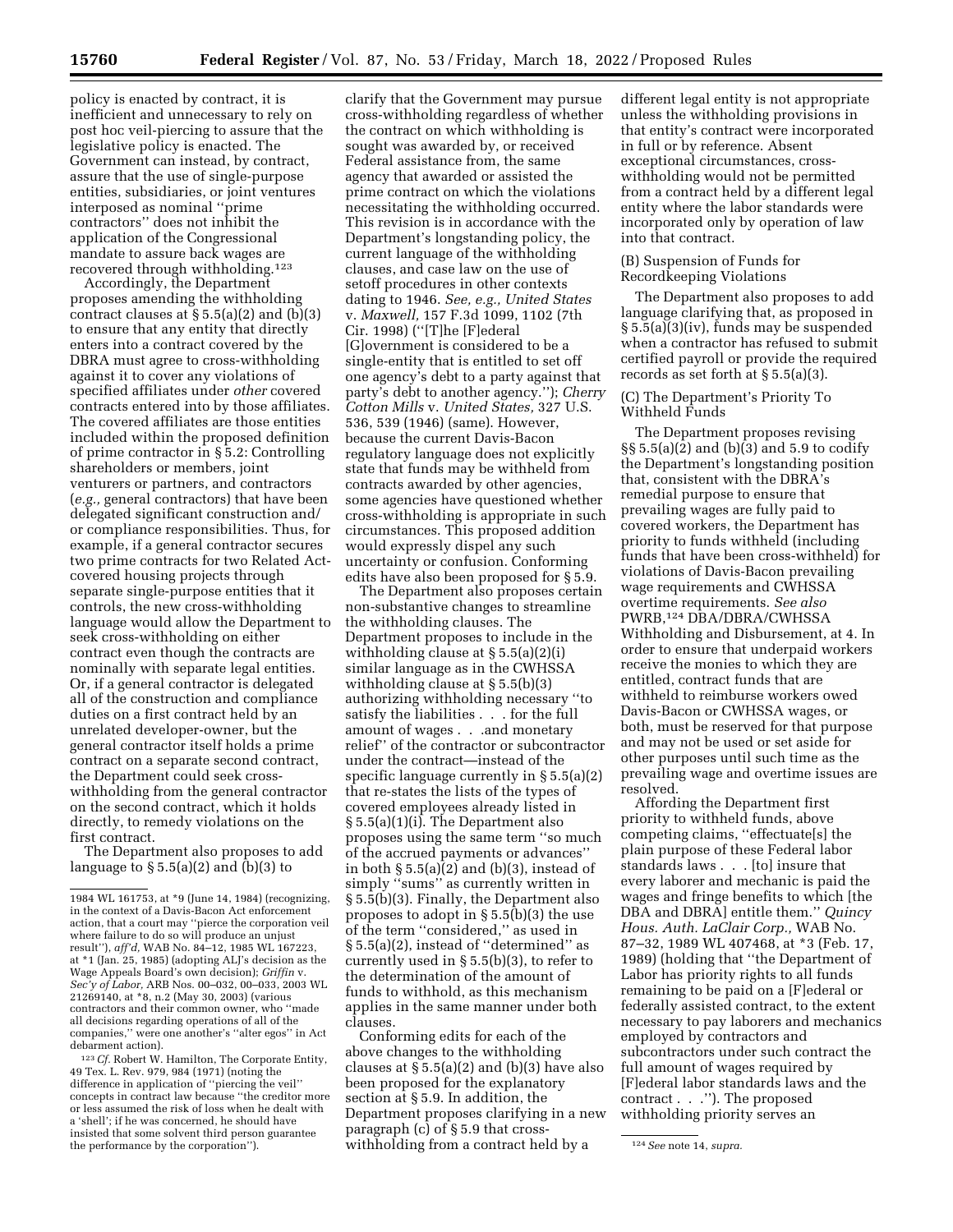important public policy of providing restitution for work that laborers and mechanics have already performed, but for which they were not paid the full DBA or DBRA wages they were owed in the first place.

Specifically, the Department proposes to set forth expressly that it has priority to funds withheld for DBA, CWHSSA, and other Related Act wage underpayments over competing claims to such withheld funds by:

(1) A contractor's surety(ies), including without limitation performance bond sureties, and payment bond sureties;

(2) A contracting agency for its reprocurement costs;

(3) A trustee(s) (either a courtappointed trustee or a U.S. trustee, or both) in bankruptcy of a contractor, or a contractor's bankruptcy estate;

(4) A contractor's assignee(s);

(5) A contractor's successor(s); or

(6) A claim asserted under the Prompt Payment Act, 31 U.S.C. 3901–3907.

To the extent that a contractor did not have rights to funds withheld for Davis-Bacon wage underpayments, nor do their sureties, assignees, successors, creditors (*e.g.,* the U.S. Internal Revenue Service), or bankruptcy estates have greater rights than the contractor. *See, e.g., Liberty Mut. Ins. Co.,* ARB No. 00– 018, 2003 WL 21499861, at \*7–9 (DOL priority to DBA withheld funds where surety ''ha[d] not satisfied all of the bonded [and defaulted prime] contractor's obligations, including the obligation to ensure the payment of prevailing wages''); *Unity Bank & Trust Co.* v. *United States,* 5 Cl. Ct. 380, 384 (1984) (assignees acquire no greater rights than their assignors); *Richard T. D'Ambrosia,* 55 Comp. Gen. 744, 746 (1976) (IRS tax levy cannot attach to money withheld for DBA underpayments in which contractor has no interest).

Withheld funds always should, for example, be used to satisfy DBA and DBRA wage claims before any reprocurement costs (*e.g.,* following a contractor's default or termination from all or part of the covered work) are collected by the Government. *See* WHD Opinion Letter DBRA–132 (May 8, 1985). The Department has explained that ''[t]o hold otherwise . . . would be inequitable and contrary to public policy since the affected employees already have performed work from which the Government has received the benefit and that to give contracting agency reprocurement claims priority in such instances would essentially require the employees to unfairly pay for the breach of contract between their employer and the Government.'' *Id.; see* 

*also* PWRB, DBA/DBRA/CWHSSA Withholding and Disbursement, at 4.125 This rationale applies with equal force in support of the Department's priority to withheld funds over the other types of competing claims listed in this proposed regulation.

The Department's rights to withheld funds for unpaid earnings also are superior to performance and payment bond sureties of a DBA or DBRA contractor. *See Westchester Fire Ins. Co.*  v. *United States,* 52 Fed. Cl. 567, 581– 82 (2002) (surety did not acquire rights that contractor itself did not have); *Liberty Mut. Ins. Co.,* ARB No. 00–018, 2003 WL 21499861 at \*7–9 (ARB found that Administrator's claim to withheld contract funds for DBA wages took priority over performance (and payment) bond surety's claim); *see also Quincy Hous. Auth. LaClair Corp.,* WAB No. 87–32, 1989 WL 407468, at \*3. The Department can withhold unaccrued funds such as advances until ''sufficient funds are withheld to compensate employees for the wages to which they are entitled'' under the DBA. *Liberty Mut. Ins. Co.,* ARB No. 00–018, 2003 WL 21499861, at \*6; *see also* 29 CFR 5.9.

Similarly, the Department has priority over assignees (*e.g.,* assignees under the Assignment Claims Act, *see* 31 U.S.C. 3727, 41 U.S.C. 6305) to DBRA withheld funds. For example, in *Unity Bank & Trust Co.,* 5 Cl. Ct. at 383, the employees' claim to withheld funds for a subcontractor's DBA wage underpayments had priority over a claim to those funds by the assignee a bank that had lent money to the subcontractor to finance the work.

Nor are funds withheld pursuant to the DBRA for prevailing wage underpayments property of a contractor's (debtor's) bankruptcy estate. *See In re Quinta Contractors, Inc.,* 34 B.R. 129 (Bankr. M.D. Pa. 1983); *cf. Pearlman* v. *Reliance Ins. Co.,* 371 U.S. 132, 135–36 (1962) (concluding, in a case under the Miller Act, that ''the Bankruptcy Act simply does not authorize a trustee to distribute other people's property among a bankrupt's creditors''). When a contractor has violated its contract with the government—as well as the DBA or DBRA—by failing to pay required wages and fringe benefits, it has not earned its contractual payment. Therefore, withheld funds are not property of the contractor-debtor's bankruptcy estate. *Cf. Professional Tech. Servs., Inc.* v. *IRS,*  No. 87–780C(2), 1987 WL 47833, at \*2 (E.D. Mo. Oct. 15, 1987) (when DOL finds [an SCA] violation and issues a withholding letter, that act

''extinguishe[s]'' whatever property right the debtor (contractor) might otherwise have had to the withheld funds, subject to administrative review if the contractor chooses to pursue it); *In re Frank Mossa Trucking, Inc.,* 65 B.R. 715, 7–18 (Bankr. D. Mass. 1985) (pre-petition and post-petition SCA withholding was not property of the contractor-debtor's bankruptcy estate).

Various Comptroller General decisions further underscore these principles. *See, e.g., Carlson Plumbing & Heating,* B–216549, 1984 WL 47039 (Comp. Gen. Dec. 5, 1984) (DBA and CWHSSA withholding has first priority over IRS tax levy, payment bond surety, and trustee in bankruptcy); *Watervliet Arsenal,* B–214905, 1984 WL 44226, at \*2 (Comp. Gen. May 15, 1984) (DBA and CWHSSA wage claims for the benefit of unpaid workers had first priority to retained contract funds, over IRS tax claim and claim of payment bond surety), *aff'd sub nom on reconsideration Int'l Fidelity Ins. Co.,* B– 214905, 1984 WL 46318 (Comp. Gen. July 10, 1984); *Forest Serv. Request for Advance Decision,* B–211539, 1983 WL 27408, at \*1 (Comp. Gen. Sept. 26, 1983) (DOL's withholding claim for unpaid DBA wages prevailed over claims of payment bond surety and trustee in bankruptcy).

The Department proposes codifying its position that DBRA withholding has priority over claims under the Prompt Payment Act, 31 U.S.C. 3901–3907. The basis for this proposed provision is that a contractor's right to prompt payment does not have priority over legitimate claims—such as withholding—arising from the contractor's failure to fully satisfy its obligations under the contract. *See, e.g.,* 31 U.S.C. 3905(a) (concerning requirement that payments to prime contractors be for performance by such contractor that conforms to the specifications, terms, and conditions of its contract).

The Department welcomes comments on whether the listed priorities should be effectuated by different language in the contract clause, such as an agreement between the parties that a contractor forfeits any legal or equitable interest in withheld payments once it commits violations, subject to procedural requirements that allow the contractor to contest the violations.

# xxiv. Subpart C—Severability

The Department proposes to add a new subpart C, titled ''Severability'', which would contain a new § 5.40, also titled ''Severability.'' The proposed severability provision explains that each provision is capable of operating independently from one another, and

<sup>125</sup>*See* note 14, *supra.*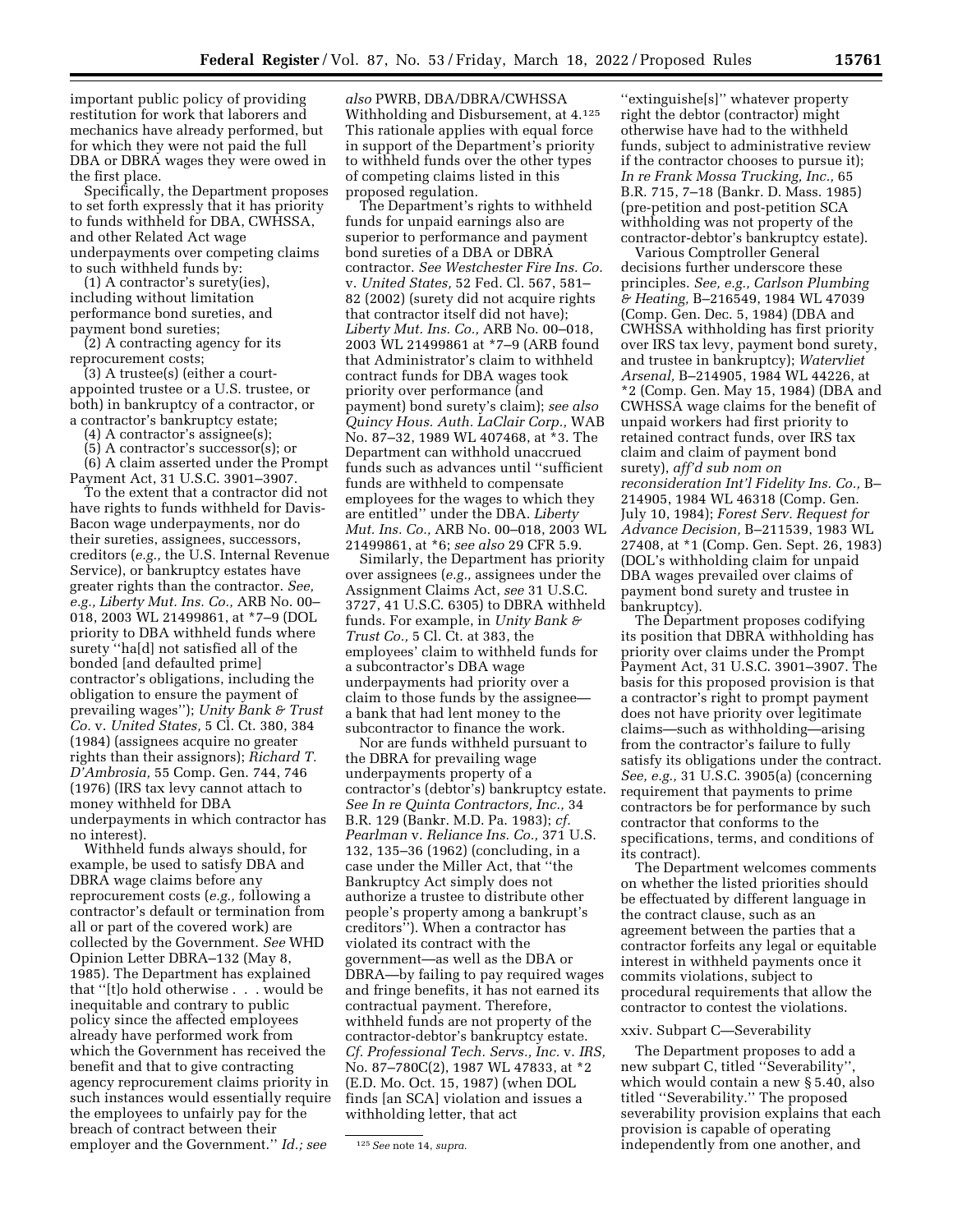that if any provision of part 5 is held to be invalid or unenforceable by its terms, or as applied to any person or circumstance, or stayed pending further agency action, the Department intends that the remaining provisions remain in effect.

#### 4. Non-Substantive Changes

# xxv. Plain Language

The Plain Writing Act of 2010 (Pub. L. 111–274) requires Federal agencies to write documents in a clear, concise, well-organized manner. The Department has written this document to be consistent with the Plain Writing Act as well as the Presidential Memorandum, ''Plain Language in Government Writing,'' published June 10, 1998 (63 FR 31885). The Department requests comment on the proposed rule with respect to clarity and effectiveness of the language used.

#### xxvi. Other Changes

The Department proposes to make non-substantive revisions throughout the regulations to address typographical and grammatical errors and to remove or update outdated or incorrect regulatory and statutory cross-references. The Department also proposes to adopt more inclusive language, including terminology that is gender-neutral, in the proposed regulations. These changes are consistent with general practice for Federal government publications; for example, guidance from the Office of the Federal Register advises agencies to avoid using gender-specific job titles (*e.g.,* ''foremen'').126 These nonsubstantive revisions do not alter the substantive requirements of the regulations.

#### **IV. Paperwork Reduction Act**

The Paperwork Reduction Act of 1995 (PRA), 44 U.S.C. 3501 *et seq.,* and its attendant regulations, 5 CFR part 1320, require the Department to consider the agency's need for its information collections, their practical utility, as well as the impact of paperwork and other information collection burdens imposed on the public, and how to minimize those burdens. The PRA typically requires an agency to provide notice and seek public comments on any proposed collection of information contained in a proposed rule. *See* 44 U.S.C. 3506(c)(2)(B); 5 CFR 1320.8.

This rulemaking would affect existing information collection requirements previously approved under OMB

control number 1235–0008 (Davis-Bacon Certified Payroll) and OMB control number 1235–0023 (Requests to Approve Conformed Wage Classifications and Unconventional Fringe Benefit Plans Under the Davis-Bacon and Related Acts/Contract Work Hours and Safety Standards Act). As required by the PRA, the Department has submitted information collection revisions to OMB for review to reflect changes that will result from the proposed rule.

*Summary:* This rulemaking proposes to amend regulations issued under the Davis-Bacon and Related Acts that set forth rules for the administration and enforcement of the Davis-Bacon labor standards that apply to Federal and federally assisted construction projects. The Department proposes to add two new recordkeeping requirements (telephone number and email address) to the collection under 1235–0008; however, it does not propose that such data be added to the certified weekly payroll submission. The Department proposes to add paragraph (a)(3)(iii) to 29 CFR 5.5, which will require all contractors, subcontractors, and recipients of Federal assistance to maintain and preserve Davis-Bacon contracts, subcontracts, and related documents for 3 years after all the work on the prime contract is completed. These related documents include contractor and subcontractor bids and proposals, amendments, modifications, and extensions to contracts, subcontracts, and agreements. The Department notes that it is a normal business practice to keep such documents and does not expect an increase in burden associated with this requirement. The Department requests public comment on its assumption that contractors and subcontractors already maintain these records as a matter of good business practice. Further, the Department adds proposed regulatory citations to the collection under 1235– 0023, however there is no change in burden.

*Purpose and use:* This proposed rule continues the already existing requirements that contractors and subcontractors must certify their payrolls by attesting that persons performing work on DBRA covered contracts have received the proper payment of wages and fringe benefits. Contracting officials and WHD personnel use the records and certified payrolls to verify contractors pay the required rates for work performed.

Additionally, the Department reviews a proposed conformance action report to determine the appropriateness of a conformance action. Upon completion

of review, the Department approves, modifies, or disapproves a conformance request and issues a determination. The Department also reviews requests for approval of unfunded fringe benefit plans to determine the propriety of the plans.

WHD obtains PRA clearance under control number 1235–0008 for an information collection covering the Davis-Bacon Certified Payroll and certain proposed new recordkeeping requirements. An Information Collection Request has been submitted to revise the approval to incorporate the regulatory citations in this proposed rule applicable to the proposed rule and adjust burden estimates to reflect a slight increase in burden associated with the proposed new recordkeeping requirements.

WHD obtains PRA clearance under OMB control number 1235–0023 for an information collection related to reporting requirements related to Conformance Reports and Unfunded Fringe Benefit Plans. This Information Collection Request is being submitted as the proposed rule proposes to revise the location within the regulatory text of certain requirements. An Information Collection Request has been submitted to OMB to revise the approval to incorporate the regulatory citations in this proposed rule.

*Information and technology:* There is no particular order or form of records prescribed by the proposed regulations. A respondent may meet the requirements of this proposed rule using paper or electronic means.

*Public comments:* The Department seeks comments on its analysis that this NPRM creates a slight increase in paperwork burden associated with ICR 1235–0008 and no increase in burden to ICR 1235–0023. Commenters may send their views on the Department's PRA analysis in the same way they send comments in response to the NPRM as a whole (*e.g.,* through the *[www.regulations.gov](http://www.regulations.gov)* website), including as part of a comment responding to the broader NPRM. While much of the information provided to OMB in support of the information collection request appears in the preamble, interested parties may obtain a copy of the full copy of the supporting statements by sending a written request to the mail address shown in the **ADDRESSES** section at the beginning of this preamble or by calling the number listed in the **ADDRESSES** section of this preamble. Alternatively, a copy of the ICR with applicable supporting documentation; including a description of the likely respondents, proposed frequency of response, and estimated

<sup>126</sup>See Office of the Federal Register, Drafting Legal Documents: Principles of Clear Writing § 18, available at *[https://www.archives.gov/Federal](https://www.archives.gov/Federal-register/write/legal-docs/clear-writing.html)[register/write/legal-docs/clear-writing.html.](https://www.archives.gov/Federal-register/write/legal-docs/clear-writing.html)*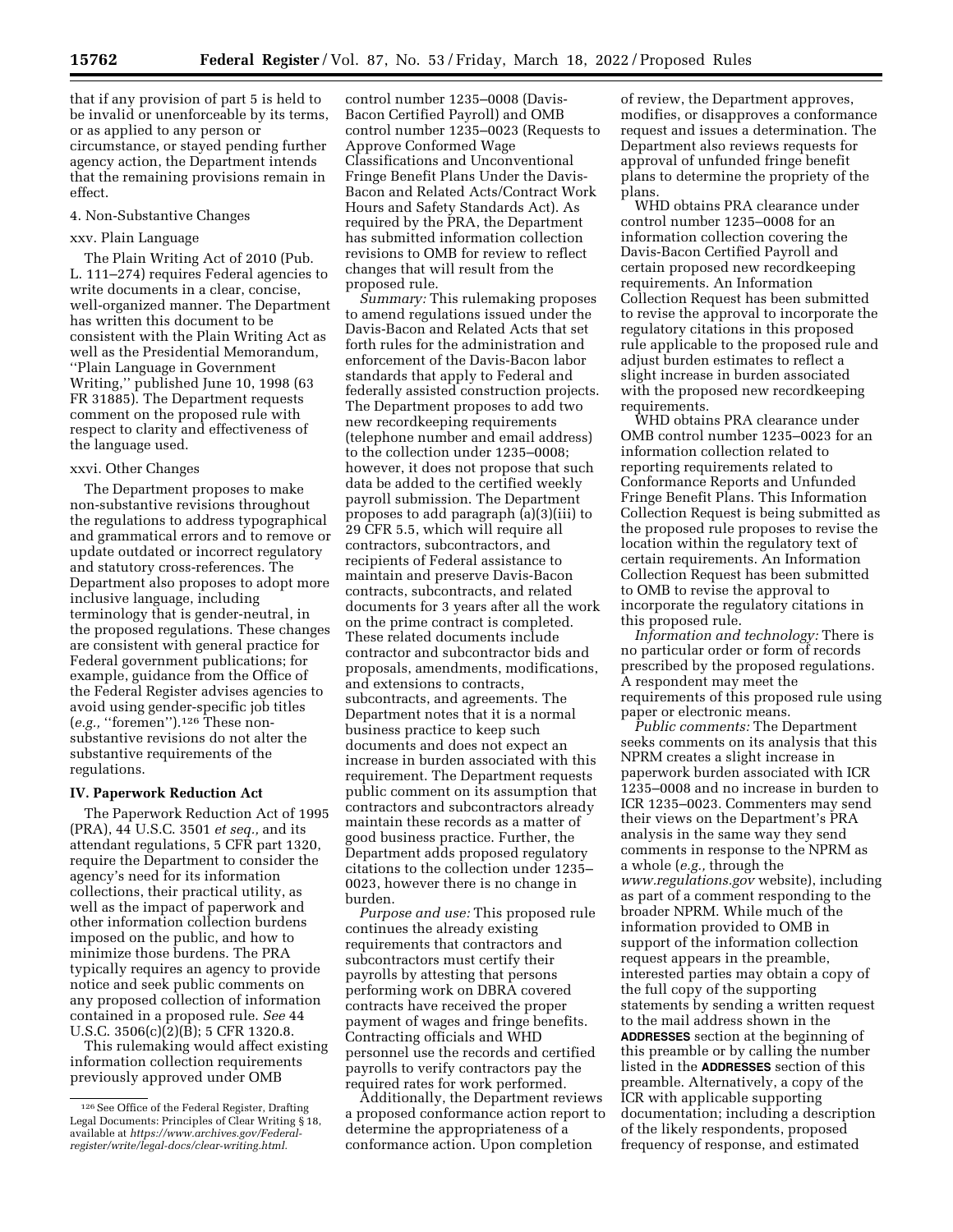total burden may be obtained free of charge from the *RegInfo.gov* website on the day following publication of this notice or by visiting *[http://](http://www.reginfo.gov/public/do/PRAMain) [www.reginfo.gov/public/do/PRAMain](http://www.reginfo.gov/public/do/PRAMain)*  website. In addition to having an opportunity to file comments with the Department, comments about the paperwork implications of the proposed regulations may be addressed to the OMB. Comments to the OMB should be directed to: Office of Information and Regulatory Affairs, Office of Management and Budget, Attention: Desk Officer for WHD, New Executive Office Building, Room 10235, Washington, DC 20503. The OMB will consider all written comments that the agency receives during the comment period of this proposed rule. As previously indicated, written comments directed to the Department may be submitted during the comment period of this proposed rule.

The OMB and the Department are particularly interested in comments that:

• Evaluate whether the proposed collections of information are necessary for the proper performance of the functions of the agency, including whether the information will have practical utility;

• Evaluate the accuracy of the agency's estimate of the burden of the proposed collection of information, including the validity of the methodology and assumptions used;

• Enhance the quality, utility, and clarity of the information to be collected; and

• Minimize the burden of the collection of information on those who are to respond, including through the use of appropriate automated, electronic, mechanical, or other technological collection techniques or other forms of information technology, *e.g.,* permitting electronic submission of responses.

Total burden for the subject information collections, including the burdens that will be unaffected by this proposed rule and any changes are summarized as follows:

*Type of review:* Revisions to currently approved information collections. *Agency:* Wage and Hour Division,

Department of Labor.

*Title:* Davis-Bacon Certified Payroll. *OMB Control Number:* 1235–0008. *Affected public:* Private sector,

businesses or other for-profits and Individuals or Households.

*Estimated number of respondents:*  154,500 (0 from this rulemaking).

*Estimated number of responses:*  9,194,616 (1,200,000 from this rulemaking).

*Frequency of response:* On occasion. *Estimated annual burden hours:*  7,464,975 (3,333 burden hours due to this NPRM).

*Capital/Start-up costs:* \$0 (\$0 from this rulemaking).

*Title:* Requests to Approve Conformed Wage Classifications and Unconventional Fringe Benefit Plans Under the Davis-Bacon and Related Acts and Contract Work Hours and Safety Standards Act.

*OMB Control Number:* 1235–0023. *Affected public:* Private sector, businesses or other for-profits and Individuals or Households.

*Estimated number of respondents:*  8,518 (0 from this rulemaking).

*Estimated number of responses:* 8,518 (0 from this rulemaking).

*Frequency of response:* on occasion. *Estimated annual burden hours:* 2,143 (0 from this rulemaking).

*Estimated annual burden costs:* 0.

# **V. Executive Order 12866, Regulatory Planning and Review; Executive Order 13563, Improved Regulation and Regulatory Review**

Under Executive Order 12866, OMB's Office of Information and Regulatory Affairs (OIRA) determines whether a regulatory action is significant and, therefore, subject to the requirements of the Executive Order and OMB review.127 Section 3(f) of Executive Order 12866 defines a ''significant regulatory action'' as a regulatory action that is likely to result in a rule that may: (1) Have an annual effect on the economy of \$100 million or more, or adversely affect in a material way a sector of the economy, productivity, competition, jobs, the environment, public health or safety, or State, local, or tribal governments or communities (also referred to as economically significant); (2) create serious inconsistency or otherwise interfere with an action taken or planned by another agency; (3) materially alter the budgetary impact of entitlements, grants, user fees or loan programs or the rights and obligations of recipients thereof; or (4) raise novel legal or policy issues arising out of legal mandates, the President's priorities, or the principles set forth in the Executive Order. OIRA has determined that this proposed rule is a ''significant regulatory action'' under section 3(f) of Executive Order 12866 and is economically significant. Although the Department has only quantified costs of \$12.6 million in Year 1, there are multiple components of the rule that could not be quantified due to

data limitations, so it is possible that the aggregate effect of the rule is larger.

Executive Order 13563 directs agencies to, among other things, propose or adopt a regulation only upon a reasoned determination that its benefits justify its costs; that it is tailored to impose the least burden on society, consistent with obtaining the regulatory objectives; and that, in choosing among alternative regulatory approaches, the agency has selected those approaches that maximize net benefits. Executive Order 13563 recognizes that some costs and benefits are difficult to quantify and provides that, when appropriate and permitted by law, agencies may consider and discuss qualitatively values that are difficult or impossible to quantify, including equity, human dignity, fairness, and distributive impacts. The analysis below outlines the impacts that the Department anticipates may result from this proposed rule and was prepared pursuant to the above-mentioned executive orders.

## *A. Introduction*

1. Background and Need for Rulemaking

In order to provide greater clarity and enhance their usefulness in the modern economy, the Department proposes to update and modernize the regulations that implement the Davis-Bacon and Related Acts. The Davis-Bacon Act (DBA), enacted in 1931, requires the payment of locally prevailing wages and fringe benefits on Federal contracts for construction. *See* 40 U.S.C. 3142. The law applies to workers on contracts awarded directly by Federal agencies and the District of Columbia that are in excess of \$2,000 and for the construction, alteration, or repair of public buildings or public works. Congress subsequently incorporated DBA prevailing wage requirements into numerous statutes (referred to as Related Acts) under which Federal agencies assist construction projects through grants, loans, guarantees, insurance, and other methods.

The Department seeks to address a number of outstanding challenges in the program while also providing greater clarity in the DBA and Related Acts (collectively, the DBRA) regulations and enhancing their usefulness in the modern economy. In this rulemaking, the Department proposes to update and modernize the regulations implementing the DBRA at 29 CFR parts 1, 3, and 5. Among other proposals as discussed more fully earlier in this preamble, the Department proposes:

• To return to the definition of ''prevailing wage'' in § 1.2 that it used

<sup>127</sup>*See* 58 FR 51735, 51741 (Oct. 4, 1993).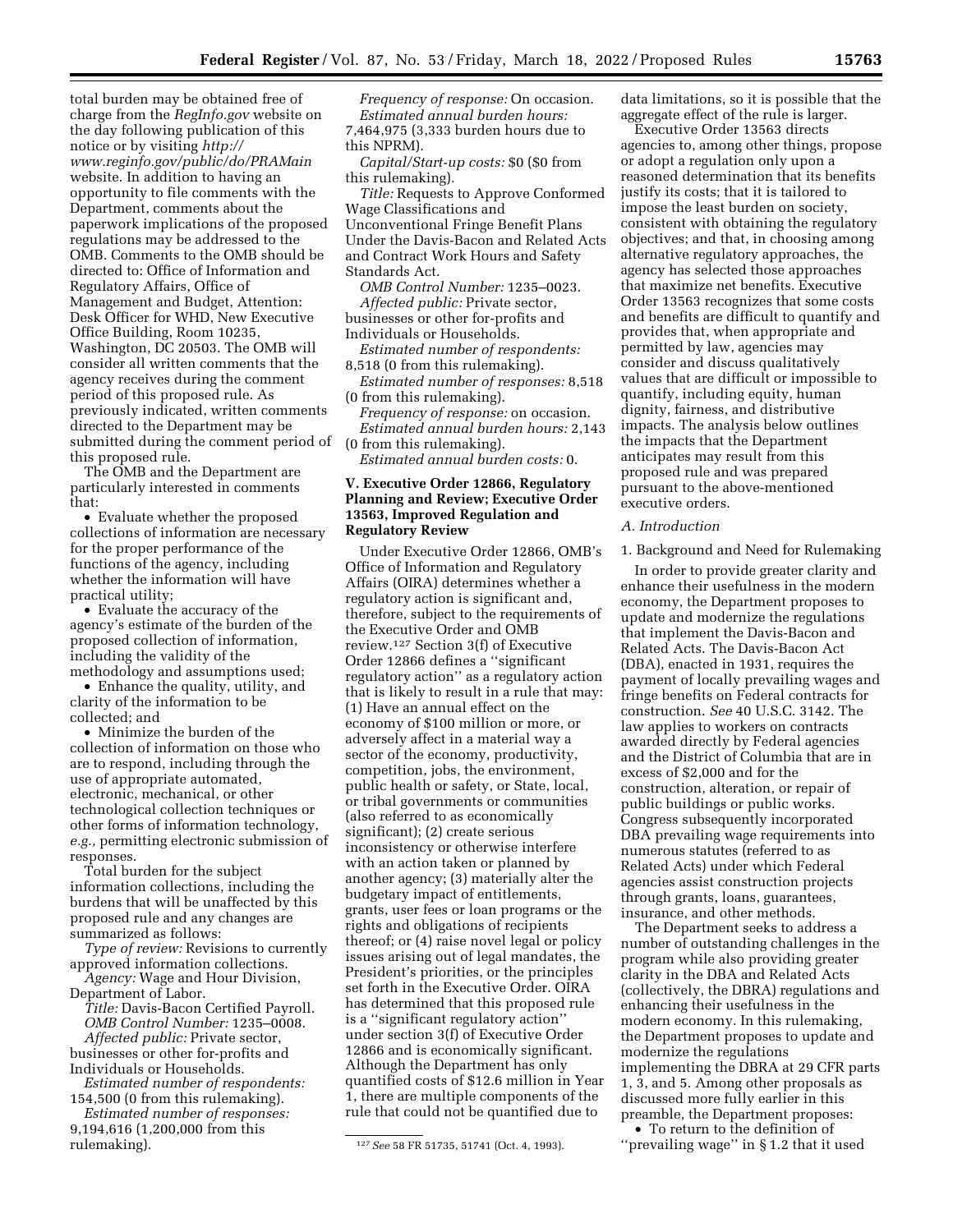from 1935 to 1983.<sup>128</sup> Currently, a single wage rate may be identified as prevailing in the area only if it is paid to a majority of workers in a classification on the wage survey; otherwise a weighted average is used. The Department proposes to return instead to the ''three-step'' method in effect before 1983. Under that method (also known as the 30-percent rule), in the absence of a wage rate paid to a majority of workers in a particular classification, a wage rate will be considered prevailing if was paid to at least 30 percent of such workers. Only if no single wage rate is paid to at least 30 percent of workers in a classification will an average rate be used.

• To revise § 1.6(c)(1) to provide a mechanism to regularly update certain non-collectively bargained prevailing wage rates based on the Bureau of Labor Statistics Employment Cost Index. The mechanism is intended to keep such rates more current between surveys so that they do not become out-of-date and fall behind prevailing wage rates in the area.

• To expressly give the Administrator authority and discretion to adopt State or local wage determinations as the Davis-Bacon prevailing wage where certain specified criteria are satisfied.

• To return to a prior policy made during the 1981–1982 rulemaking related to the delineation of wage survey data submitted for ''metropolitan'' or ''rural'' counties in § 1.7(b). Through this change, the Department seeks to more accurately reflect modern labor force realities, to allow more wage rates to be determined at smaller levels of geographical aggregation, and to increase the sufficiency of data at the statewide level.

• To include provisions to reduce the need for the use of ''conformances'' where the Department has received

insufficient data to publish a prevailing wage for a classification of worker—a process that currently is burdensome for contracting agencies, contractors, and the Department.

• To strengthen enforcement, including by making effective by operation of law contract clauses or wage determinations that were wrongly omitted from contracts, and by codifying the principle of annualization used to calculate the amount of Davis-Bacon credit that a contractor may receive for contributions to a fringe benefit plan when the contractor's workers also work on private projects.

• To clarify and strengthen the scope of coverage under the DBRA, including by revising the definition of ''site of the work'' to further encompass certain construction of significant portions of a building or work at secondary worksites, to better clarify when demolition and similar activities are covered by the Davis-Bacon labor standards, and to clarify that the regulatory definitions of ''building or work'' and ''public building or public work'' can be met even when the construction activity involves only a portion of an overall building, structure, or improvement.

2. Summary of Affected Contractors, Workers, Costs, Transfers, and Benefits

The Department evaluates the impacts of two components of this proposed rule in this regulatory impact analysis:

• The return to the ''three-step'' method for determining the prevailing wage and

• The provision of a mechanism to regularly update certain noncollectively bargained prevailing wage rates based on the Bureau of Labor Statistics Employment Cost Index.

This proposed rule predominantly affects firms that hold federally funded or assisted construction contracts

because of its impact on prevailing wage and fringe benefit rate determinations. The Department identified a range of potentially affected firms. The more narrowly defined population (those actively holding DBRA-covered contracts) includes 113,900 firms. The broader population (including those bidding on contracts but without active contracts, or those considering bidding in the future) includes 154,800 firms. Only a subset of potentially affected firms will be substantively affected and fewer may experience a change in payroll costs because some firms already pay above the prevailing wage rates that may result from this proposal. The Department estimated there are 1.2 million workers on DBRA covered contracts and therefore potentially affected by this proposed rule. Some of these workers will not be affected because they work in occupations not covered by DBRA or, if they are covered by DBRA, workers may not be affected by the prevailing wage updates of this proposed rule because they may already earn above the updated prevailing wage and fringe benefit rates.

The Department estimated both regulatory familiarization costs and implementation costs for affected firms. Year 1 costs are estimated to total \$12.6 million. Average annualized costs across the first 10 years are estimated to be \$3.9 million (using a 7 percent discount rate). The transfer analysis discussed in Section IV.D. draws on two illustrative analyses conducted by the Department. However, the Department does not definitively quantify annual transfer payments due to data limitations and uncertainty. Similarly, benefits are discussed qualitatively due to data limitations and uncertainty. See Table 1 for a summary of affected contractor firms, workers, and costs.

TABLE 1—SUMMARY OF AFFECTED CONTRACTOR FIRMS, WORKERS, AND COSTS

[2020 dollars]

|  | Year 1  | Future years |         | Average annualized value |              |
|--|---------|--------------|---------|--------------------------|--------------|
|  |         | Year 2       | Year 10 | 3% real rate             | 7% real rate |
|  | 154.500 | 154.500      | 154.500 |                          |              |
|  | 192.400 | 192.400      | 192.400 |                          |              |
|  |         |              |         |                          |              |
|  | \$12.6  | \$2.5        | \$2.5   | \$3.7                    | \$3.9        |
|  | \$10.1  | \$0.0        | \$0.0   |                          | 1.4          |
|  | \$2.5   | \$2.5        | \$2.5   | 2.5                      | 2.5          |

a Firms actively holding DBRA-covered contracts.

**b Firms who may be bidding on DBA contracts or considering bidding in the future.** 

<sup>128</sup>The 1981–1982 rulemaking went into effect April 29, 1983. 48 FR 19532.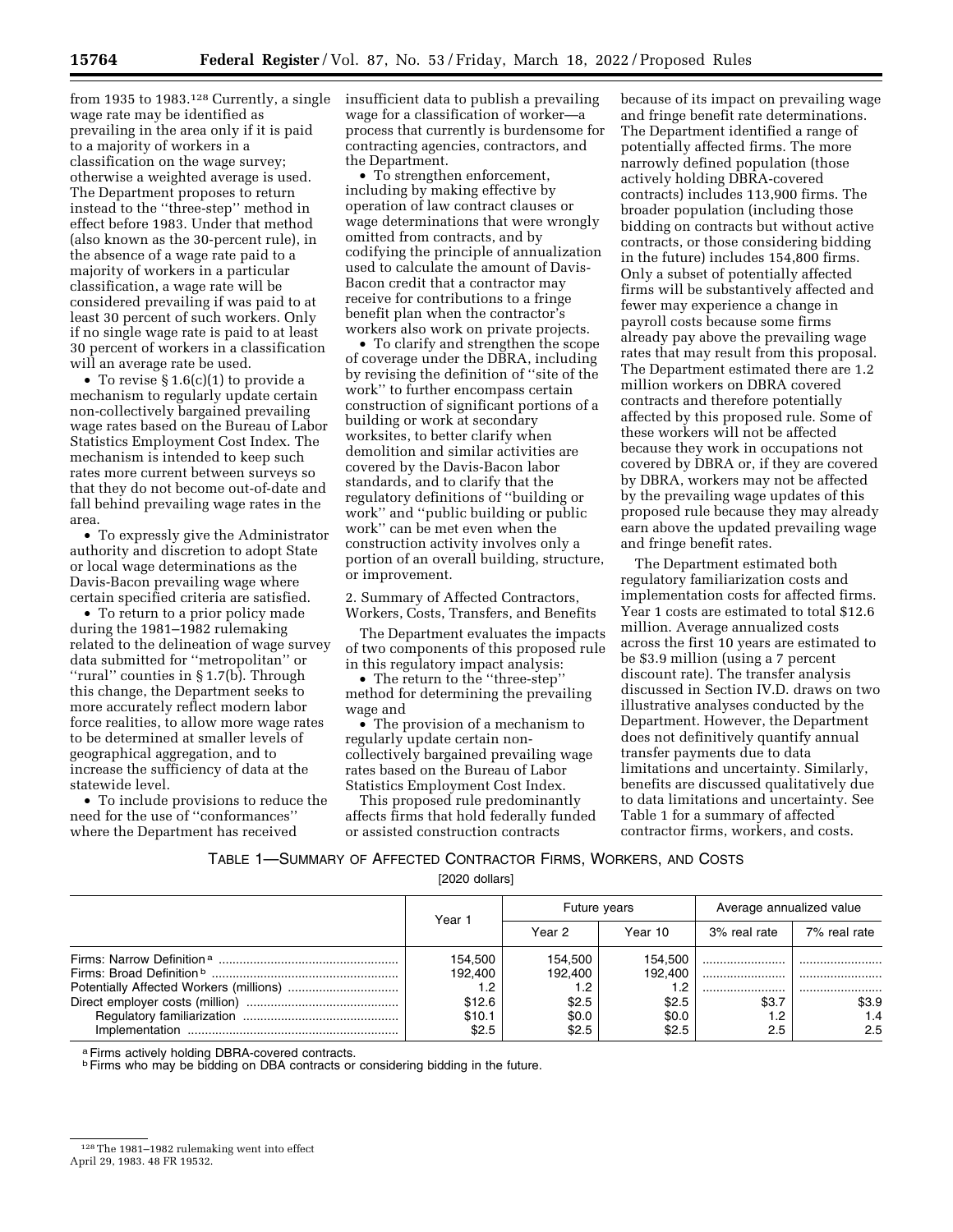# *B. Number of Potentially Affected Contractor Firms and Workers*

# 1. Number of Potentially Affected Contractor Firms

The Department identified a range of potentially affected firms. This includes both firms impacted by the DBA and firms impacted by the Related Acts. The more narrowly defined population (firms actively holding DBRA-covered contracts) includes 154,500 firms: 61,200 Impacted by DBA and 93,300 impacted by the Related Acts (Table 2). The broader population (including those bidding on DBA contracts but without active contracts, or those considering bidding in the future) includes 192,400 firms: 99,100 Impacted by DBA and 93,300 impacted by the Related Acts. Additionally, only a subset of these firms will experience a change in payroll costs. Those firms that already pay above the new wage determination rates calculated under the 30-percent rule will not be substantively affected. Because there is no readily usable source of data on the earnings of workers of these affected firms, the Department cannot definitively identify the number of firms that will experience changes in payroll costs due to changes in prevailing wage rates.

# i. Firms Currently Holding DBA **Contracts**

*USASpending.gov*—the official source for spending data for the U.S. Government—contains Government award data from the Federal Procurement Data System Next Generation (FPDS–NG), which is the system of record for Federal procurement data. The Department used these data to identify the number of firms that currently hold DBA contracts. Although more recent data are available, the Department used data from 2019 to avoid any shifts in the data associated with the COVID–19 pandemic in 2020. Any long-run impacts of COVID–19 are speculative because this is an unprecedented situation, so using data from 2019 may be the best approximation the Department has for future impacts. The pandemic could cause structural changes to the economy, resulting in shifts in industry employment and wages. The Department welcomes comments and data on how the COVID–19 pandemic has impacted firms and workers on DBRA contracts, as well as the impact on construction and other affected industries as a whole.

The Department identified firms working on DBRA contracts as contracts with an assigned NAICS code of 23 or if the ''Construction Wage Rate

Requirements'' element is ''Y,'' meaning that the contracting agency flagged that the contract is covered by DBRA.129 130 The Department also excluded (1) contracts for financial assistance such as direct payments, loans, and insurance; and (2) contracts performed outside the U.S. because DBA coverage is limited to the 50 states, the District of Columbia, and the U.S. territories.131

In 2019, there were 14,000 unique prime contractors with active construction contracts in USASpending. However, subcontractors are also impacted by this proposed rule. The Department examined 5 years of USASpending data (2015 through 2019) and identified 47,200 unique subcontractors who did not hold contracts as primes in 2019. The Department used 5 years of data for the count of subcontractors to compensate for lower-tier subcontractors that may not be included in *USASpending.gov*. In total, the Department estimates 61,200 firms currently hold DBA contracts and are potentially affected by this rulemaking under the narrow definition; however, to the extent that any of these firms already pay above the prevailing wage rates as determined under this proposed rule they will not actually be impacted by the rule.

ii. All Potentially Affected Contractors (DBA Only)

The Department also cast a wider net to identify other potentially affected contractors, both those directly affected (*i.e.,* holding contracts) and those that plan to bid on DBA-covered contracts in the future. To determine the number of these firms, the Department identified construction firms registered in the General Services Administration's (GSA) System for Award Management (SAM) since all entities bidding on

130The Department acknowledges that there may be affected firms that fall under other NAICS codes and for which the contracting agency did not flag in the FPDS–NG system that the contract is covered by DBRA. Including these additional NAICS codes could result in an overestimate because they would only be affected by this proposed rule if Davis-Bacon covered construction occurs. The data does not allow the Department to determine this.

131The DBA only applies in the 50 states and the District of Columbia and does not apply in the territories. However, some Related Acts provided Federal funding of construction in the territories that, by virtue of the Related Act, is subject to DBA prevailing wage requirements. For example, the DBA does not apply in Guam, but a Related Act provides that base realignment construction in Guam is subject to DBA requirements.

Federal procurement contracts or grants must register in SAM. The Department believes that firms registered in SAM represent those that may be affected if the proposed rulemaking impacts their decision to bid on contracts or their competitiveness in the bidding process. However, it is possible that some firms that are not already registered in SAM could decide to bid on DBA-covered contracts after this proposed rulemaking; these firms are not included in the Department's estimate. The proposed rule could also impact them if they are awarded a future contract.

Using May 2021 SAM data, the Department identified 51,900 registered firms with construction listed as the primary NAICS code.132 The Department excluded firms with expired registrations, firms only applying for grants,133 government entities (such as city or county governments),134 foreign organizations, and companies that only sell products and do not provide services. SAM includes all prime contractors and some subcontractors (those who are also prime contractors or who have otherwise registered in SAM). However, the Department is unable to determine the number of subcontractors that are not in the SAM database. Therefore, the Department added the subcontractors identified in USASpending to this estimate. Adding these 47,200 firms identified in USASpending to the number of firms in SAM, results in 99,100 potentially affected firms.

# iii. Firms Impacted by the Related Acts

USASpending does not adequately capture all work performed under the Related Acts. Additionally, there is not a central database, such as SAM, where contractors working on Related Acts contracts must register. Therefore, the Department used a different methodology to estimate the number of firms impacted by the Related Acts. The Department estimated 883,900 workers work on Related Acts contracts (see section V.B.2.iii.), then divided that number by the average number of workers per firm (9.5) in the

<sup>129</sup>The North American Industry Classification System (NAICS) is a method by which Federal statistical agencies classify business establishments in order to collect, analyze, and publish data about certain industries. Each industry is categorized by a sequence of codes ranging from 2 digits (most aggregated level) to 6 digits (most granular level). *[https://www.census.gov/naics/.](https://www.census.gov/naics/)* 

<sup>132</sup> Data released in monthly files. Available at: *[https://www.sam.gov/SAM/pages/public/extracts/](https://www.sam.gov/SAM/pages/public/extracts/samPublicAccessData.jsf) [samPublicAccessData.jsf.](https://www.sam.gov/SAM/pages/public/extracts/samPublicAccessData.jsf)* 

<sup>133</sup>Entities registering in SAM are asked if they wish to bid on contracts. If the firm answers "yes," then they are included as ''All Awards'' in the ''Purpose of Registration'' column in the SAM data. The Department included only firms with a value of ''Z2,'' which denotes ''All Awards.''

<sup>134</sup>The Department believes that there may be certain limited circumstances in which State and local governments may be contractors, but believes that this number would be minimal and including government entities would result in an inappropriate overestimation.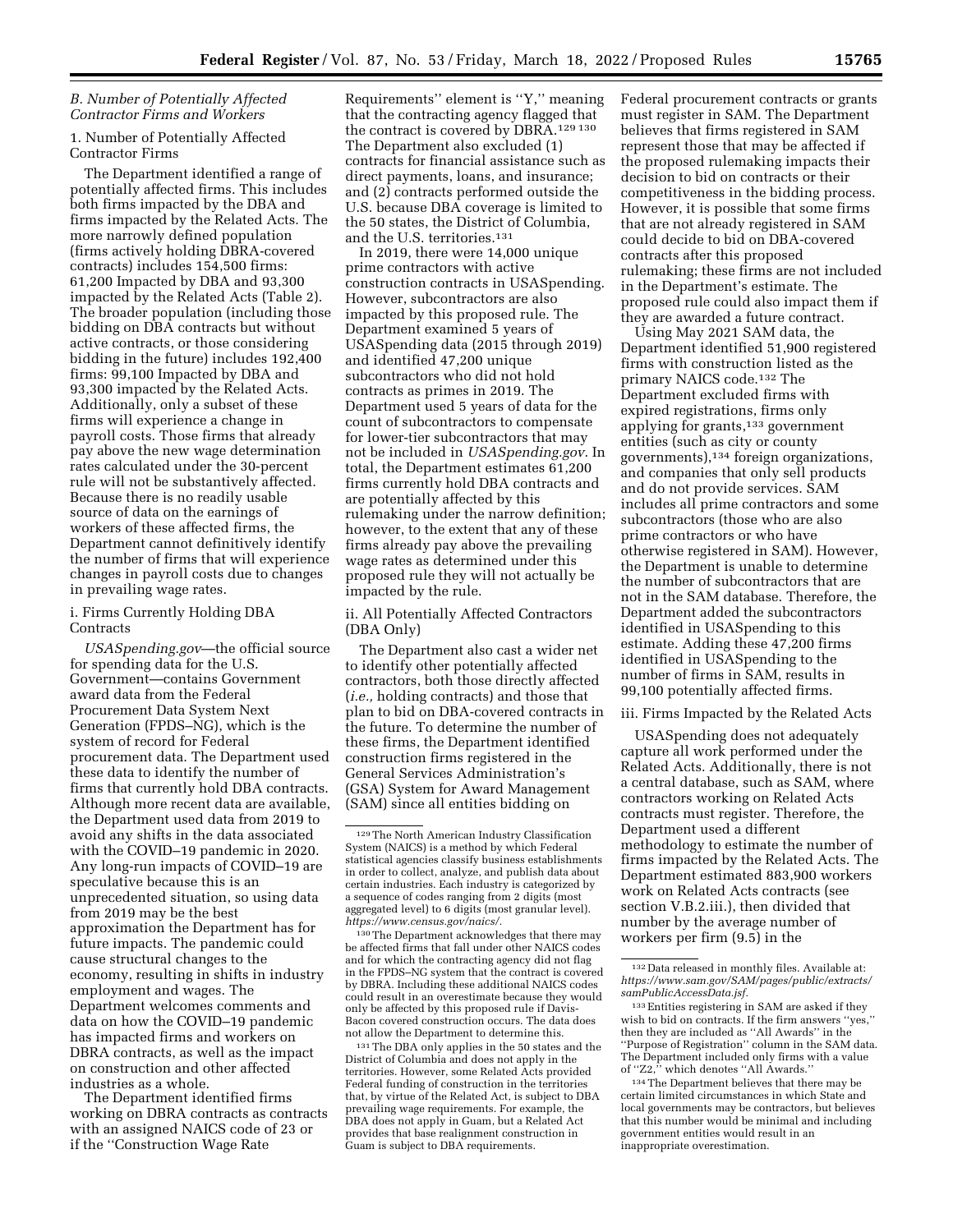construction industry.135 This results in 93,300 firms. Some of these firms likely also perform work on DBA contracts. However, because the Department has

no information on the size of this overlap, the Department has assumed all are unique firms. The Department welcomes comments and data on the

number of firms working on Related Acts contracts.

#### TABLE 2—RANGE OF NUMBER OF POTENTIALLY AFFECTED FIRMS

| Source                                            | Number  |
|---------------------------------------------------|---------|
| <b>Total Count (Davis-Bacon and Related Acts)</b> |         |
|                                                   | 154,500 |
|                                                   | 192,400 |
| <b>DBA (Narrow Definition)</b>                    |         |
|                                                   | 61,200  |
|                                                   | 14,000  |
|                                                   | 47,200  |
| <b>DBA (Broad Definition)</b>                     |         |
|                                                   | 99,100  |
|                                                   | 51,900  |
|                                                   | 47,200  |
| <b>Related Acts</b>                               |         |
|                                                   | 93,300  |
|                                                   | 883,900 |
|                                                   | 9.5     |

a Firms actively holding DBRA-covered contracts.<br><sup>b</sup> Firms who may be bidding on DBA contracts or considering bidding in the future.

2. Number of Potentially Affected Workers

There are no readily available government data on the number of workers working on DBA contracts; therefore, to estimate the number of these workers, the Department employed the approach used in the 2021 final rule, ''Increasing the Minimum Wage for Federal Contractors,'' which implements Executive Order 14026.136 That methodology is based on the 2016 rulemaking implementing Executive Order 13706's paid sick leave requirements, which contained an updated version of the methodology used in the 2014 rulemaking for

Executive Order 13658.137 Using this methodology, the Department estimated the number of workers who work on DBRA contracts, representing the number of ''potentially affected workers,'' is 1.2 million potentially affected workers. Some of these workers will not be affected because while they work on DBRA-covered contracts they are not in occupations covered by the DBRA prevailing wage determinations (*e.g.,* laborers or mechanics).

The Department estimated the number of potentially affected workers in three parts. First, the Department estimated employees and self-employed workers working on DBA contracts in the 50 States and the District of

Columbia. Second, the Department estimated the number of workers and self-employed DBRA workers in the U.S. territories. Third, the Department estimated the number of potentially affected workers working on contracts covered by Davis-Bacon Related Acts.

i. Workers on DBA Contracts in the 50 States and the District of Columbia

DBA contract employees were estimated by calculating the ratio of Federal contracting expenditures to total output in NAICS 23: Construction. Total output is the market value of the goods and services produced by an industry. This ratio is then applied to total private employment in that industry (Table 3).

Potentially Affected Employees =  $\frac{Expenditures}{Total Output} \times Employment$ 

The Department used Federal contracting expenditures from *USASpending.gov* data excluding (1) financial assistance such as direct

payments, loans, and insurance; and (2) contracts performed outside the U.S.

To determine the share of all output associated with Federal Government

contracts, the Department divided contracting expenditures by gross output in NAICS 23.138 This results in an estimated 3.27 percent of output in

<sup>135</sup> 2018 Statistics of U.S. Businesses (SUSB). U.S., NAICS sectors, larger employment sizes up to 20,000+. *[https://www.census.gov/data/tables/2018/](https://www.census.gov/data/tables/2018/econ/susb/2018-susb-annual.html)  [econ/susb/2018-susb-annual.html.](https://www.census.gov/data/tables/2018/econ/susb/2018-susb-annual.html)* 

<sup>136</sup>*See* 86 FR 38816, 38816–38898.

<sup>137</sup>*See* 81 FR 9591, 9591–9671 and 79 FR 60634– 60733.

<sup>138</sup>Bureau of Economic Analysis. (2020). Table 8. Gross Output by Industry Group. *[https://](https://www.bea.gov/news/2020/gross-domestic-product-industry-fourth-quarter-and-year-2019) [www.bea.gov/news/2020/gross-domestic-product](https://www.bea.gov/news/2020/gross-domestic-product-industry-fourth-quarter-and-year-2019)[industry-fourth-quarter-and-year-2019.](https://www.bea.gov/news/2020/gross-domestic-product-industry-fourth-quarter-and-year-2019)* ''Gross output of an industry is the market value of the

goods and services produced by an industry, including commodity taxes. The components of gross output include sales or receipts and other operating income, commodity taxes, plus inventory change. Gross output differs from value added, which measures the contribution of the industry's labor and capital to its gross output.''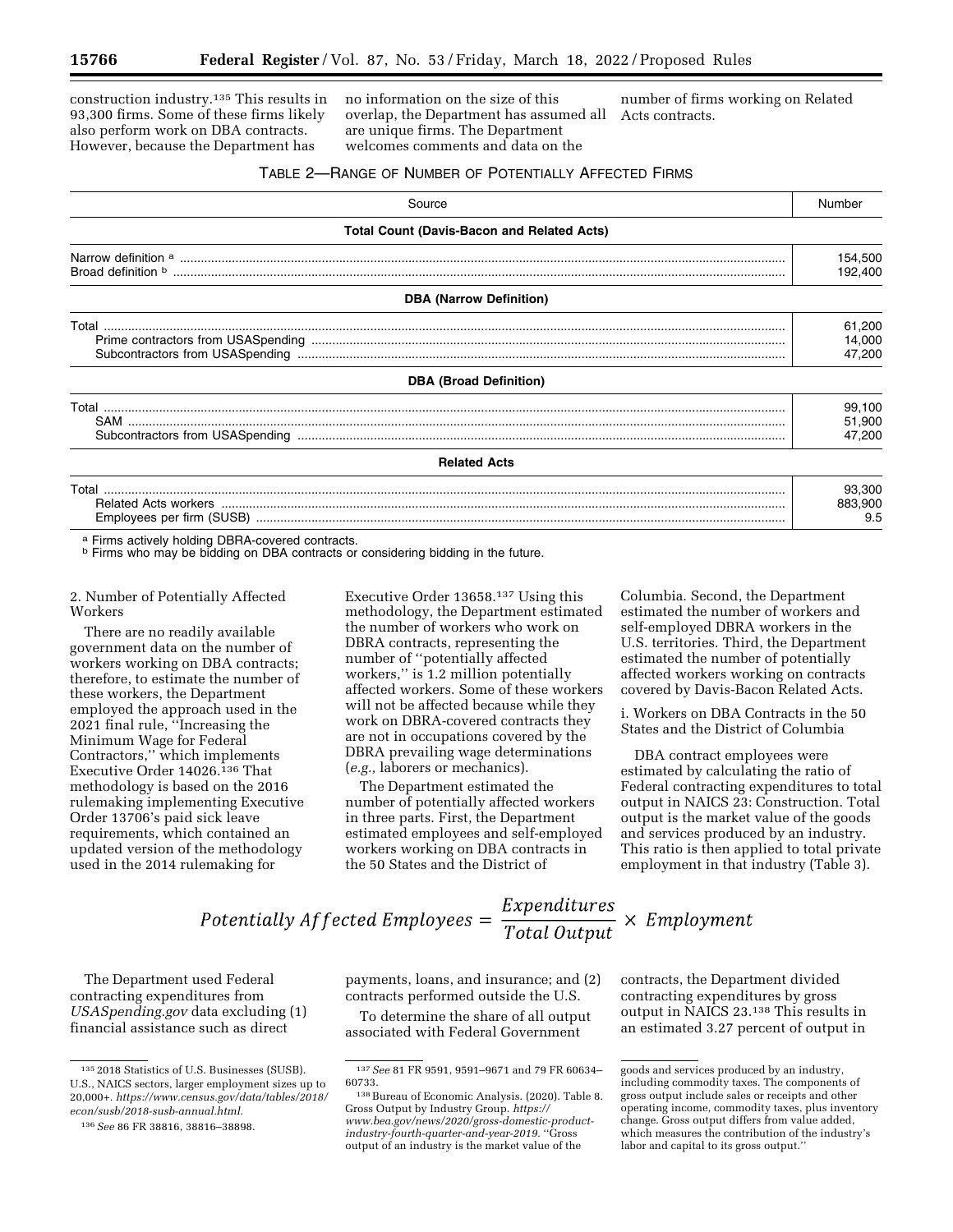the construction industry covered by Federal Government contracts (Table 3). The Department then multiplied the ratio of covered-to-gross output by private sector employment in the construction industry (9.1 million) to estimate the share of employees working on covered contracts. The Department's private sector employment number is primarily comprised of construction industry employment from the May 2019 Occupational Employment and Wage Statistics (OEWS), formerly the Occupational Employment Statistics.139 However, the OEWS excludes unincorporated self-employed workers, so the Department supplemented OEWS data with data from the 2019 Current Population Survey Merged Outgoing Rotation Group (CPS MORG) to include unincorporated self-employed in the estimate of workers.

According to this methodology, the Department estimated there are 297,900 workers on DBA covered contracts in the 50 States and the District of Columbia. However, these laws only apply to wages for mechanics and laborers, so some of these workers would not be affected by these changes to DBA.

This methodology represents the number of year-round-equivalent potentially affected workers who work exclusively on DBA contracts. Thus, when the Department refers to potentially affected employees in this analysis, the Department is referring to this conceptual number of people working exclusively on covered contracts. The total number of potentially affected mechanics and laborers will likely exceed this number because affected workers likely do not work exclusively on DBA contracts.

ii. Workers on DBRA Contracts in the U.S. Territories

The methodology to estimate potentially affected workers in the U.S. territories is similar to the methodology above for the 50 States and the District of Columbia. The primary difference is that data on gross output in the territories are not available, and so the Department had to make some additional assumptions. The Department approximated gross output in the territories by calculating the ratio of gross output to Gross Domestic Product (GDP) for the U.S. (1.8), then multiplying that ratio by GDP in each territory to estimate total gross output.140 To limit gross output to the construction industry, the Department multiplied it by the share of the territory's payroll in NAICS 23. For example, the Department estimated that Puerto Rico's gross output in the construction industry totaled \$3.6 billion.141

The rest of the methodology follows the methodology for the 50 States and the District of Columbia. To determine the share of all output associated with Government contracts, the Department divided contract expenditures by gross output. Federal contracting expenditures from USASpending.gov data show that the Government spent \$993.3 million on construction contracts in 2019 in American Samoa, the Commonwealth of the Northern Mariana Islands Guam, Puerto Rico, and the U.S. Virgin Islands. The Department then multiplied the ratio of covered contract spending to gross output by private sector employment to estimate the number of workers working on covered contracts (6,100).142

#### iii. Workers on Related Acts Contracts

This proposed rulemaking will also impact workers on DBRA-covered contracts in the 50 States and the District of Columbia. Data are not available on the number of workers covered by the Related Acts. Additionally, neither USASpending nor any other database fully captures this population.143 Therefore, the Department used a different approach to estimate the number of potentially affected workers for DBRA contracts.

The Department identified that the total State and local government construction spending as reported by the Census Bureau was \$318 billion in 2019.144 The Department then applied adjustment factors to adjust for the share of State and local expenditures that are covered by the Related Acts. Data on the share of State and local expenditures covered by the Related Acts are not available, therefore the Department used rough approximations. The Department requests comments and data on the appropriate adjustment factors. The Department assumed half of the total State and local government construction expenditures are subject to a DBRA, resulting in estimated expenditures of \$158 billion. To this, the Department added \$3 billion to represent U.S. Department of Housing and Urban Development (HUD) backed mortgage insurance for private construction projects.145

As was done for DBA, the Department divided contracting expenditures by gross output, and multiplied that ratio by the estimate of private sector employment used above to estimate the share of workers working on Related Acts-covered contracts (883,900).

# TABLE 3—NUMBER OF POTENTIALLY AFFECTED WORKERS

| Private output<br>(billions) <sup>a</sup> | Contracting<br>output<br>$(millions)$ <sup>b</sup> | Share output<br>from covered<br>contracting | Private-sector<br>workers<br>$(1,000s)$ <sup>c</sup> | Workers<br><b>DBRA</b><br>contracts<br>$(1,000s)$ <sup>d</sup> |
|-------------------------------------------|----------------------------------------------------|---------------------------------------------|------------------------------------------------------|----------------------------------------------------------------|
| \$1,662<br>.667                           | \$54,400<br>993<br>161.297                         | 3.27%<br>(e)<br>9.68%                       | 9.100<br>35<br>9.135                                 | 297.9<br>6.1<br>883.9                                          |

143USASpending includes information on grants, assistance, and loans provided by the Federal government. However, this does not include all covered projects, it does not capture the full value of the project because it is just the Federal share (*i.e.,* excludes spending by State and local governments or private institutions that are also

subject to DBRA labor standards because of the Federal share on the project), and it cannot easily be restricted to construction projects because there is no NAICS or product service code (PSC) variable.

144Census Bureau. Annual Value of Public Construction Put in Place 2009–2020. Available at: *[https://www.census.gov/construction/c30/](https://www.census.gov/construction/c30/historical_data.html) historical*\_*[data.html.](https://www.census.gov/construction/c30/historical_data.html)* 

145Estimate based on personal communications with the Office of Labor Standards Enforcement and Economic Opportunity at HUD.

<sup>139</sup>Bureau of Labor Statistics. OEWS. May 2019. Available at: *[http://www.bls.gov/oes/.](http://www.bls.gov/oes/)* 

<sup>140</sup> GDP limited to personal consumption expenditures and gross private domestic investment.

<sup>141</sup> In Puerto Rico, personal consumption expenditures plus gross private domestic investment equaled \$71.2 billion. Therefore, Puerto Rico gross output was calculated as \$71.2 billion  $\times$  $1.8 \times 2.7$  percent.

<sup>142</sup>For the U.S. territories, the unincorporated self-employed are excluded because CPS data are not available on the number of unincorporated selfemployed workers in U.S. territories.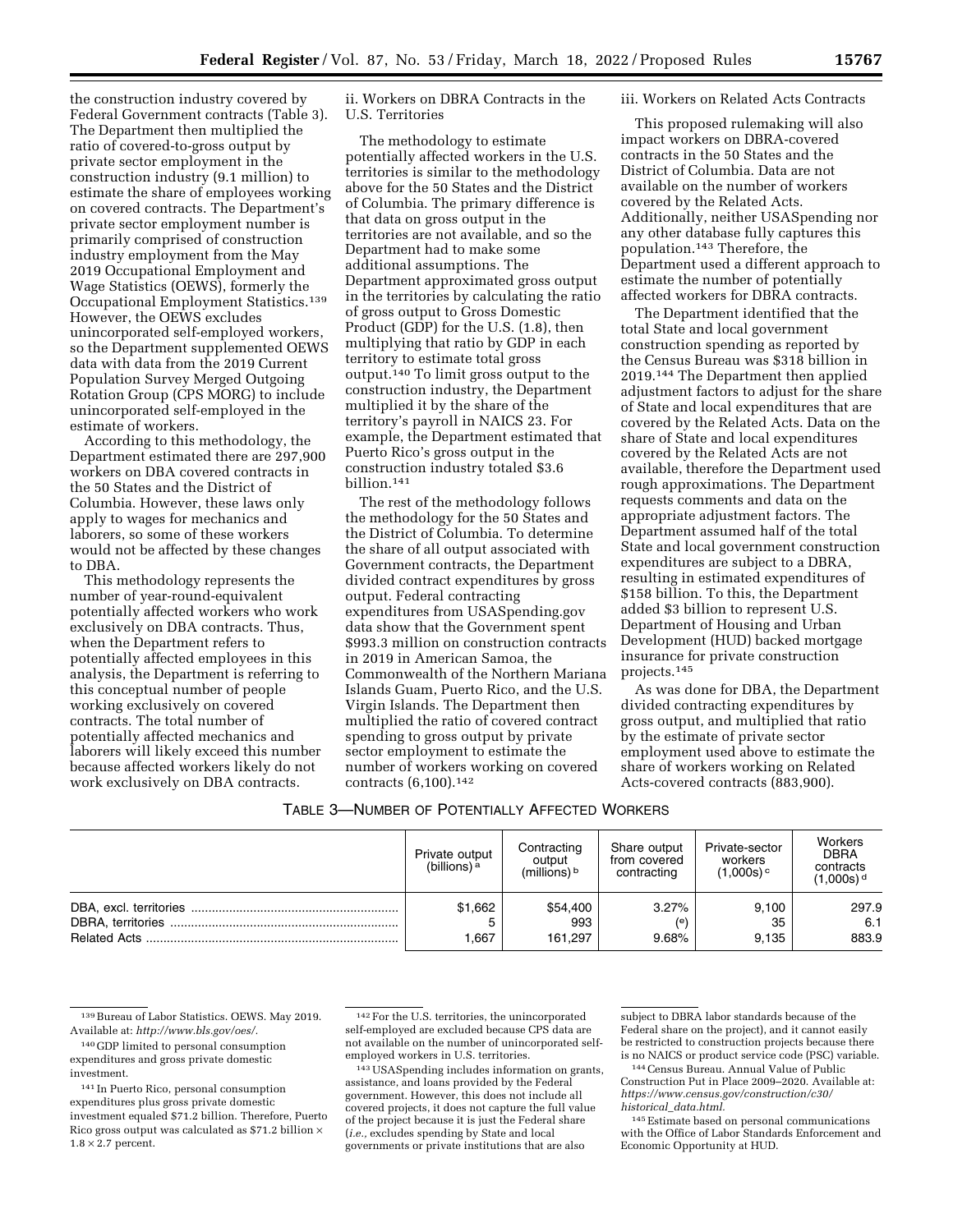| <b>TABLE 3-NUMBER OF POTENTIALLY AFFECTED WORKERS-Continued</b> |
|-----------------------------------------------------------------|
|-----------------------------------------------------------------|

|                        | Private output<br>(billions) <sup>a</sup> | Contracting<br>output<br>(millions) <sup>b</sup> | Share output<br>from covered<br>contracting | Private-sector<br>workers<br>$(1,000s)$ <sup>c</sup> | Workers<br><b>DBRA</b><br>contracts<br>(1,000s) <sup>d</sup> |
|------------------------|-------------------------------------------|--------------------------------------------------|---------------------------------------------|------------------------------------------------------|--------------------------------------------------------------|
| $\tau$ <sub>otal</sub> |                                           | 216,700                                          |                                             |                                                      | .188.0                                                       |

a Bureau of Economic Analysis, NIPA Tables, Gross output. 2019. For territories, gross output estimated by multiplying (1) total GDP for the territory by the ratio of total gross output to total GDP for the U.S. and (2) the share of national gross output in the construction industry.<br>For DBA, and DBRA in the territories, data from *USASpending.gov* for contract Acts, data from Census Bureau on value of State and local government construction put in place, adjusted for coverage ratios. The Census data includes some data for territories but may be underestimated.

OEWS May 2019. For non-territories, also includes unincorporated self-employed workers from the 2019 CPS MORG.

d Assumes share of expenditures on contracting is same as share of employment. Assumes workers work exclusively, year-round on DBRA<br>covered contracts

e Varies by U.S. Territory.

## 3. Demographics of the Construction Industry

In order to provide information on the types of workers that may be affected by this rule, the Department presents demographic characteristics of production workers in the construction industry. For purposes of this demographic analysis only, the Department is defining the construction industry as workers in the following occupations:

- Construction and extraction occupations
- Installation, maintenance, and repair occupations
- Production occupations
- Transportation and material moving occupations

The Department notes that the demographic characteristics of workers on DBRA projects may differ from the general construction industry; however, data on the demographics of workers on DBRA projects is unavailable. Demographics of the general workforce are also presented for comparison. The Department welcomes comments and data on how the demographics of workers on DBRA projects would differ from the demographics of workers in the construction industry as a whole. Tabulated numbers are based on 2019 CPS data for consistency with the rest of the analysis and to avoid potential impacts of COVID–19. Additional information on the demographics of workers in the construction industry

can be found in *The Construction Chart Book: The U.S. Construction Industry and Its Workers.*146

The vast majority of workers in the construction industry are men, 97 percent (Table 4), which is significantly higher than the general workforce where 53 percent are men. Workers in construction are also significantly more likely to be Hispanic than the general workforce; 38 percent of construction workers are Hispanic, compared with 18 percent of the workforce. Lastly, while many construction workers may have completed registered apprenticeship programs 84 percent of workers in the construction industry have a high school diploma or less, compared with 54 percent of the general workforce.

#### TABLE 4—DEMOGRAPHICS OF WORKERS IN THE CONSTRUCTION INDUSTRY

|                     | Production<br>workers in<br>construction | Total<br>workforce<br>(% ) |
|---------------------|------------------------------------------|----------------------------|
| <b>By Region</b>    |                                          |                            |
|                     | 16.4                                     | 17.9                       |
|                     | 16.4                                     | 21.9                       |
|                     | 41.7                                     | 36.9                       |
|                     | 25.5                                     | 23.3                       |
| By Sex              |                                          |                            |
|                     | 97.1                                     | 53.4                       |
|                     | 2.9                                      | 46.6                       |
| <b>By Race</b>      |                                          |                            |
|                     | 87.1                                     | 77.2                       |
|                     | 7.5                                      | 12.4                       |
|                     | 5.4                                      | 10.4                       |
| <b>By Ethnicity</b> |                                          |                            |
|                     | 38.0                                     | 18.1                       |
|                     | 62.0                                     | 81.9                       |

<sup>146</sup> Dong, Xiuwen, Xuanwen Wang, Rebecca Katz, Gavin West, and Bruce Lippy. *The Construction Chart Book: The U.S. Construction Industry and Its* 

*Workers,* 6th ed. Silver Spring: CPWR-The Center for Construction Research and Training, 2018, 18. *[https://www.cpwr.com/wp-content/uploads/](https://www.cpwr.com/wp-content/uploads/publications/The_6th_Edition_Construction_eChart_Book.pdf)* 

*[publications/The](https://www.cpwr.com/wp-content/uploads/publications/The_6th_Edition_Construction_eChart_Book.pdf)*\_*6th*\_*Edition*\_*Construction*\_ *eChart*\_*[Book.pdf.](https://www.cpwr.com/wp-content/uploads/publications/The_6th_Edition_Construction_eChart_Book.pdf)*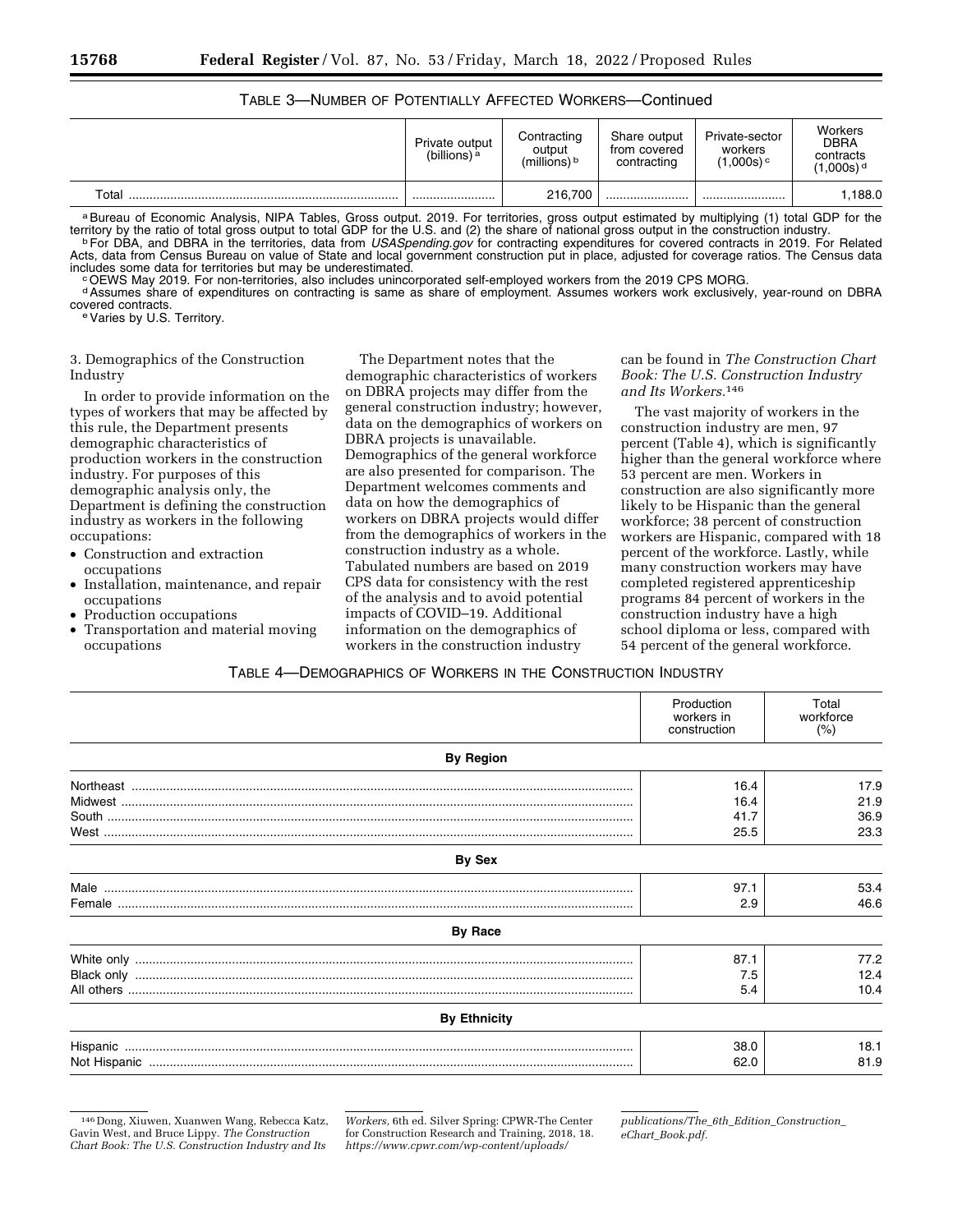# TABLE 4—DEMOGRAPHICS OF WORKERS IN THE CONSTRUCTION INDUSTRY—Continued

|                              | Production<br>workers in<br>construction | Total<br>workforce<br>(%)   |
|------------------------------|------------------------------------------|-----------------------------|
| <b>By Race and Ethnicity</b> |                                          |                             |
|                              | 52.2<br>6.2                              | 61.1<br>11.6                |
| By Age                       |                                          |                             |
|                              | 15.2<br>71.6<br>13.3                     | 16.7<br>64.2<br>19.1        |
| <b>By Education</b>          |                                          |                             |
|                              | 23.0<br>60.6<br>9.3<br>7.2               | 8.9<br>45.3<br>10.7<br>35.1 |

**Note:** CPS data for 2019.

The Department has also presented some demographic data on Registered Apprentices, as they are the pipeline for future construction workers. These demographics come from Federal Workload data, which covers the 25 states administered by the U.S. Department of Labor's Office of Apprenticeship and national registered apprenticeship programs.147 Note that this data includes apprenticeships for other industries beyond construction, but 68 percent of the active apprentices are in the construction industry, so the Department believes this data could be representative of that industry. Of the active apprentices in this data set, 9.1 percent are female and 90.9 percent are male. The data show that 58.4 percent of active apprentices are White, 10.5 percent are Black or African American, 2.4 percent are American Indian or Alaska Native, 1.5 percent are Asian, and 0.8 percent are Native Hawaiian or Other Pacific Islander. The data also show that 23.6 percent of active apprentices are Hispanic.

#### *C. Costs of the Proposed Rule*

This section quantifies direct employer costs associated with the proposed rule. The Department considered employer costs associated with both (a) the return to the ''threestep'' method for determining the prevailing wage (*i.e.,* the change from a 50 percent threshold to a 30 percent threshold) and (b) the incorporation of a mechanism to periodically update certain non-collectively bargained

prevailing wage rates. Costs presented are combined for both provisions. However, the Department believes most of the costs will be associated with the second provision, as will be discussed below. The Department estimated both regulatory familiarization costs and implementation costs. Year 1 costs are estimated to total \$12.6 million. Average annualized costs across the first 10 years of implementation are estimated to be \$3.9 million (using a 7 percent discount rate). Transfers resulting from these provisions are discussed in section V.D.

# 1. Regulatory Familiarization Costs

The proposed rule will impose direct costs on some covered contractors who will review the regulations to understand how the prevailing wage determination methodology will change and how certain non-collectively bargained rates will be periodically updated. However, the Department believes these time costs will be small. Firms are simply required to pay no less than the prevailing wage and fringe benefit rates set forth in the wage determinations applicable to their covered contracts; they do not need to familiarize themselves with the methodology used to develop those prevailing wage rates in order to comply with them. Costs associated with ensuring compliance are included as implementation costs.

For this analysis, the Department has included all firms who either hold DBA or Related Acts contracts or who are considering bidding on work (192,400 firms). However, this may be an overestimate, because firms who are registered in SAM might not bid on a DBA contract, and therefore may not review these regulations. The

Department assumes that, on average, 1 hour of a human resources staff member's time will be spent reviewing the rulemaking. Some firms will spend more time reviewing the rule, but others will spend less or no time reviewing the rule. The cost of this time is the median loaded wage for a Compensation, Benefits, and Job Analysis Specialist of \$52.65 per hour.148 Therefore, the Department has estimated regulatory familiarization costs to be \$10.1 million  $(\$52.65$  per hour  $\times$  1.0 hour  $\times$  192,400 contractors) (Table 5). The Department has included all regulatory familiarization costs in Year 1. New entrants will not incur any additional regulatory familiarization costs attributable to this rule; had this rule not been proposed, they still would have incurred the costs of regulatory familiarization with existing provisions. Average annualized regulatory familiarization costs over 10 years, using a 7 percent discount rate, are \$1.4 million.

#### 2. Implementation Costs

Firms will incur costs associated with implementing updated prevailing wage rates. When preparing a bid on a DBRAcovered contract, the contractor must review the wage determination identified by the contracting agency as appropriate for the work and determine the wage rates applicable for each occupation or classification to perform work on the contract. Once that contract

<sup>147</sup>FY2019 Data and Statistics, U.S. Department of Labor, Office of Apprenticeship. *[https://](https://www.dol.gov/agencies/eta/apprenticeship/about/statistics/2019) [www.dol.gov/agencies/eta/apprenticeship/about/](https://www.dol.gov/agencies/eta/apprenticeship/about/statistics/2019)  [statistics/2019.](https://www.dol.gov/agencies/eta/apprenticeship/about/statistics/2019)* 

<sup>148</sup>This includes the median base wage of \$32.30 from the 2020 OEWS plus benefits paid at a rate of 46 percent of the base wage, as estimated from the BLS's Employer Costs for Employee Compensation (ECEC) data, and overhead costs of 17 percent. OEWS data available at: *[http://www.bls.gov/oes/](http://www.bls.gov/oes/current/oes131141.htm) [current/oes131141.htm.](http://www.bls.gov/oes/current/oes131141.htm)*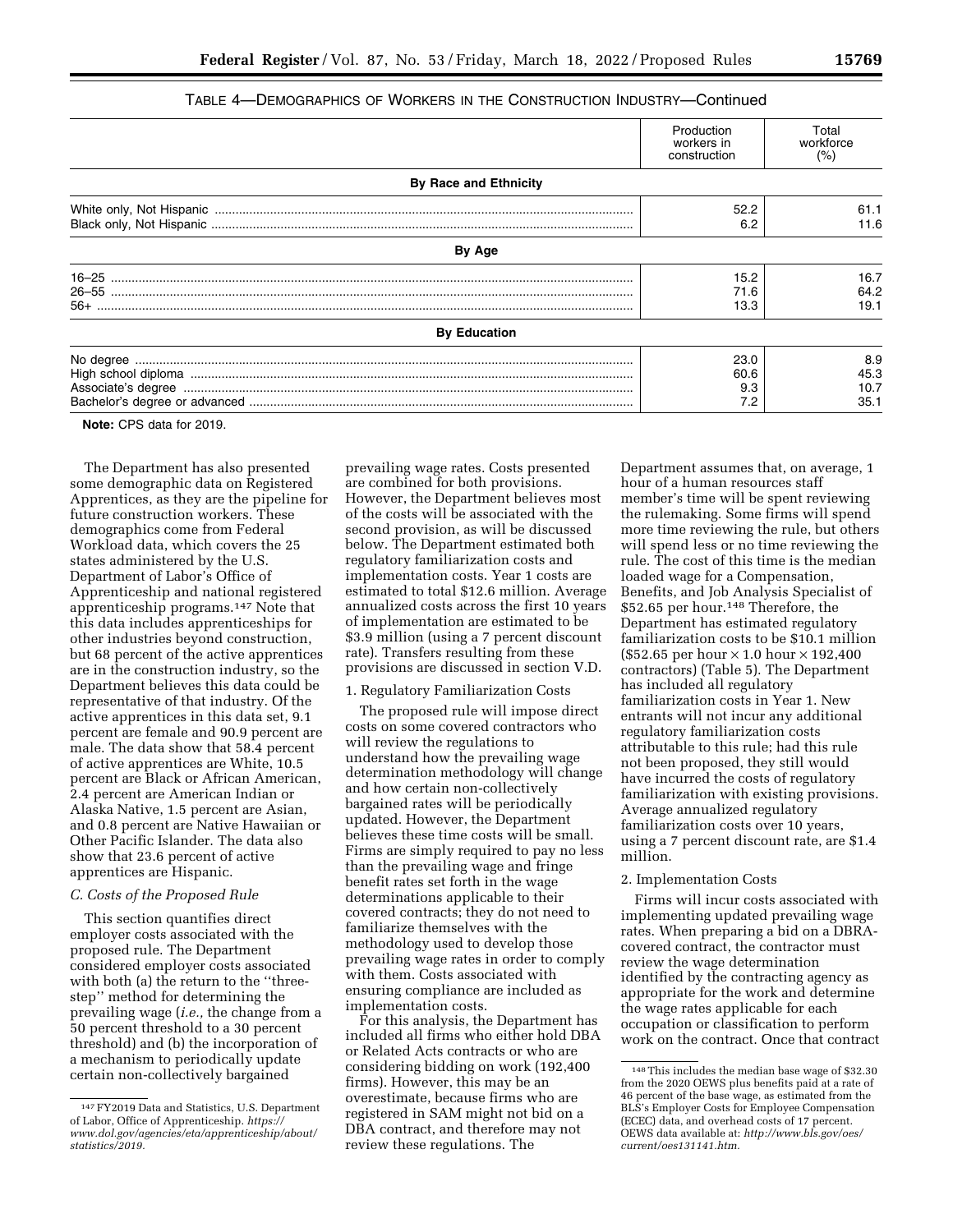is signed, the specified prevailing wages generally remain in effect through the life of that contract.149

The proposed periodic adjustment rule will generally affect the frequency with which prevailing wage rates are updated through both the provision to update old, outmoded rates, and moving forward, the provision to periodically update rates when that does not occur through the survey process (see section V.D.). Implementation costs may be incurred by affected firms through the need to update compensation rates in their relevant payroll systems. Currently, only a fraction of prevailing wages can be expected to change each year. Because the Department intends to update older rates to more accurately represent wages and benefits being paid in the construction industry, and, moving forward, more published wage rates will change more frequently than in the past, firms will spend more time updating prevailing wage rates for contractual purposes than they have in the past.

To estimate the additional cost attributable to the need to update outof-date rates, it is necessary to estimate the number of firms that need to update rates each year and the additional time these firms will spend implementing the new wage and fringe benefit rates due to this provision. The Department estimates that on average new wage rates are published from 7.8 surveys per year.150 These surveys may cover an entire State or a subset of counties, and multiple construction types or a single type of construction. For simplicity, the Department assumed that each survey impacts all contractors in the State, all construction types, and all classes of laborers and mechanics covered by DBRA. Under these assumptions, the Department assumed that each year 15.6 percent of firms with DBRA contracts, roughly 24,100 firms  $(0.156 \times 154,500$ 

firms), might already be affected by changes in prevailing wage rates in any given year and thus will not incur additional implementation costs attributable to the rule.151

Additionally, there may be some firms that already update prevailing wage rates periodically to reflect CBA increases. These firms generally will not incur any additional implementation costs because of this rule. The Department lacks specific data on how many firms fall into this category, but used information on the share of rates that are collectively bargained under the current method to help refine the estimate of firms with implementation costs. According to section V.D., 24 percent of rates are CBA rates under the current method, meaning 37,080 firms  $(0.24 \times 154,500)$  might already be affected by changes in prevailing wages in any given year. Combining this number with the 24,100 firms calculated above, 61,180 firms in total would not incur additional implementation costs with this rule. The Department welcomes comments and data on what is the appropriate share of firms who already update wage rates due to CBA increases.

Therefore, 93,320 firms (154,500 firms  $-61,180$  firms) are assumed to not update prevailing wage information in any given year because prevailing wage rates were unchanged in their areas of operation, and would therefore incur implementation costs. Under the proposed provisions, the Department intends to first update certain outdated non-collectively bargained rates 152 (currently designated as ''SU'' rates) up to their current value to better track wages and benefits being paid in the construction industry over a staggered period. Then, in the future, the Department intends to update noncollectively bargained rates afterward as needed, and not more frequently than

every 3 years. Therefore, all firms that intend to bid on future contracts may need to update relevant prevailing wage rates and thus incur implementation costs. The Department therefore assumes that these 93,230 firms may be expected to incur additional costs updating rates each year. The Department acknowledges that this estimate of firms may be an overestimate, because this proposed rule states that rates will be updated no more frequently than every 3 years. In each year, only a fraction of firms will have to update their prevailing wage rates, but the Department has included all firms in the estimate so as to not underestimate costs.

The Department estimated it will take a half hour on average for firms to adjust their wage rates each year for purposes of bidding on DBRA contracts. The Department believes that this average estimated time is appropriate because some firms will spend no time on implementation costs. Only a subset of firms will experience a change in payroll costs, because those firms that already pay above the new wage determination rates calculated under the 30-percent rule will not need to incur any implementation costs.

Implementation time will be incurred by human resource workers (or a similarly compensated employee) who will implement the changes. As with previous costs, these workers earn a loaded hourly wage of \$52.65. Therefore, total Year 1 implementation costs were estimated to equal \$2.5 million (\$52.65  $\times$  0.5 hour  $\times$  93,320 firms). The average annualized implementation cost over 10 years, using a 7 percent discount rate, is \$2.5 million. The Department welcomes comments on exactly how long it will take firms to adjust their wage rates each year.

# TABLE 5—SUMMARY OF COSTS [2020 dollars]

| /ariable     | Total | Regulatory<br>familiarization costs | Implementation<br>costs  |
|--------------|-------|-------------------------------------|--------------------------|
| Year 1 Costs |       |                                     |                          |
|              | <br>  | 192.400<br>\$52.65                  | 93,320<br>0.5<br>\$52.65 |

149With the exception of certain significant changes; see section III.B.1.vi.(B).

151The Department divided 7.8 surveys per year by 50 states. The District of Columbia and the territories were excluded from the denominator because these tend to be surveyed less often (with the exception of Guam which is surveyed regularly due to Related Act funding).

152The ''SU'' designation currently is used on general wage determinations when the prevailing

wage is set through the weighted average method based on non-collectively bargained rates or a mix of collectively bargained rates and non-collectively bargained rates, or when a non-collectively bargained rate prevails.

<sup>150</sup>The Department used the number of surveys started between 2002 (first year with data readily available) and 2019 (last year prior to COVID–19) to estimate that 7.8 surveys are started annually. This is a proxy for the number of surveys published on average in a year.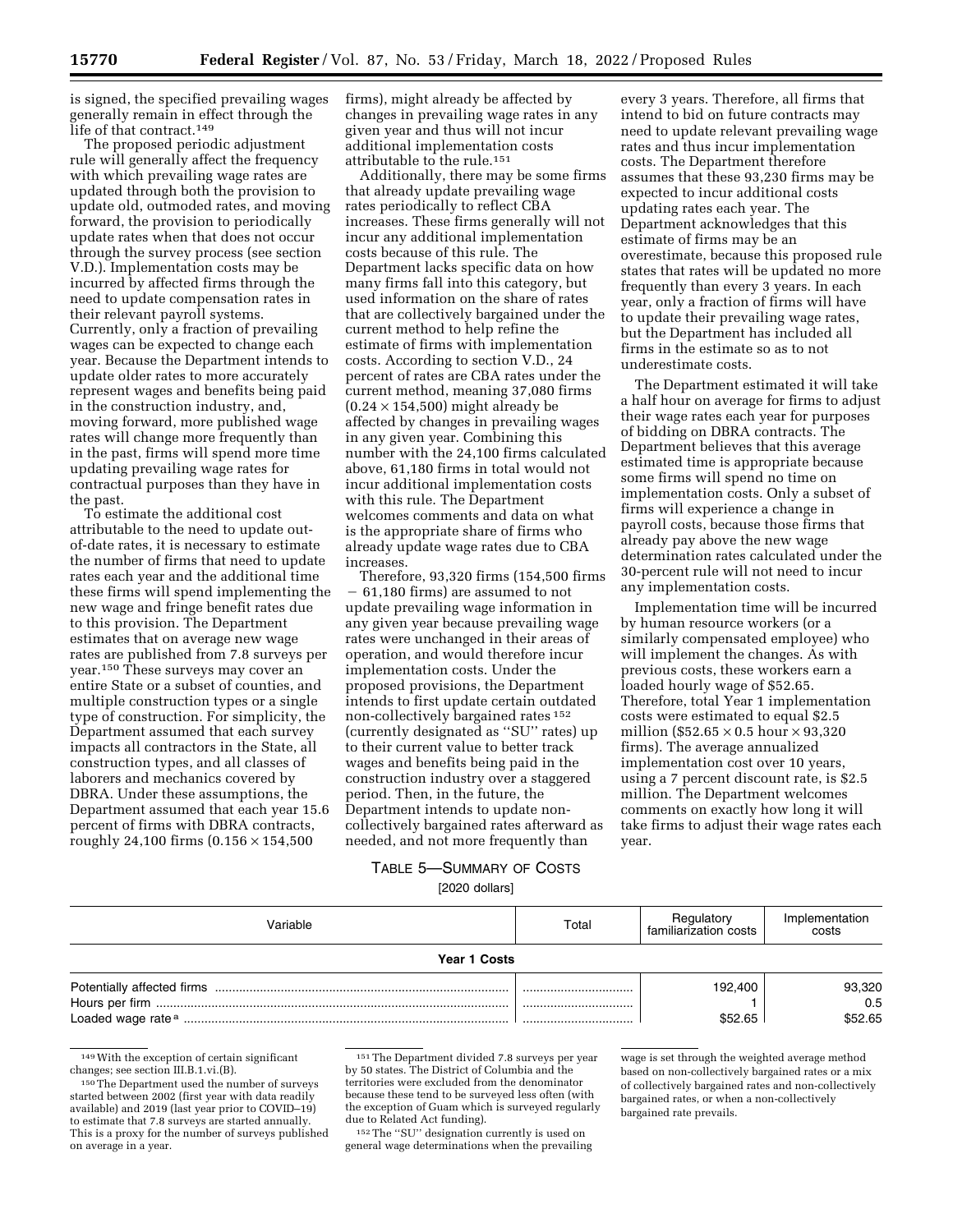# TABLE 5—SUMMARY OF COSTS—Continued

[2020 dollars]

| Variable                                   | Total              | Regulatory<br>familiarization costs | Implementation<br>costs |  |  |  |
|--------------------------------------------|--------------------|-------------------------------------|-------------------------|--|--|--|
| Cost (\$1,000s)                            | \$12,600           | \$10,100                            | \$2,500                 |  |  |  |
| Years 2-10 (\$1,000s)                      |                    |                                     |                         |  |  |  |
|                                            | \$2,500            | \$0                                 | \$2,500                 |  |  |  |
| <b>Average Annualized Costs (\$1,000s)</b> |                    |                                     |                         |  |  |  |
| 7% discount rate                           | \$3,700<br>\$3.900 | \$1,200<br>\$1,400                  | \$2,500<br>\$2.500      |  |  |  |

a 2020 OEWS median wage for Compensation, Benefits, and Job Analysis Specialists (SOC 13-1141) of \$32.30 multiplied by 1.63: The ratio of loaded wage to unloaded wage from the 2020 ECEC (46 percent) plus 17 percent for overhead.

#### 3. Other Provisions Not Analyzed

For certain provisions contained in this proposal, the Department expects that any impacts of the provision would be negligible, as discussed below. The Department welcomes comments with data to help analyze these provisions.

The Department proposes that prevailing wage rates set by State and local governments may be adopted as Davis-Bacon prevailing wage rates under specified conditions. Specifically, the Department proposes that the Administrator may adopt such a rate if the Administrator determines that: (1) The State or local government sets wage rates, and collects relevant data, using a survey or other process that is open to full participation by all interested parties; (2) the wage rate reflects both a basic hourly rate of pay as well as any prevailing fringe benefits, each of which can be calculated separately; (3) the State or local government classifies laborers and mechanics in a manner that is recognized within the field of construction; and (4) the State or local government's criteria for setting prevailing wage rates are substantially similar to those the Administrator uses in making wage determinations. These conditions are intended to provide WHD with the flexibility to adopt State and local rates where appropriate while also ensuring that adoption of such rates is consistent with the statutory requirements of the Davis-Bacon Act. These conditions are also intended to ensure that arbitrary distinctions are not created between jurisdictions where WHD makes wage determinations using its own surveys and jurisdictions where WHD adopts State or local prevailing wage rates.

The Department does not possess sufficient data to conduct an analysis comparing prevailing wage rates set by State and local governments nationwide to those established by the

Administrator. However, by definition, any adopted State or local prevailing wage must be set using criteria that are substantially similar to those used by the Administrator, so the resulting wage rates are likely to be similar to those which would have been established by the Administrator. The proposed change would also allow WHD to have more current rates in places where wage surveys are out-of-date, and to avoid WHD duplicating wage survey work that states and localities are already doing. The Department believes that this proposal could result in cost savings, which are discussed further in section V.E.

The Department also proposes to eliminate the across-the-board restriction on mixing rural and metropolitan county data to allow for a more flexible case-by-case approach to using such data. Under this proposal, if sufficient data were not available to determine a prevailing wage in a county, the Department would be permitted to use data from surrounding counties whether those counties may be designated overall as rural or metropolitan. While sufficient data for analyzing the impact of this proposal are not available, the Department believes this proposal will improve the quality and accuracy of wage determinations by including data from counties that likely share and reflect the same labor market conditions when appropriate.

The proposal to expressly authorize WHD to list classifications and corresponding wage and fringe benefit rates on wage determinations even when WHD has received insufficient data through its wage survey process is expected to ease the burden on contracting entities, both public and private, by improving the timeliness of information about conformed wage rates. For classifications for which conformance requests are regularly

submitted, the Administrator would be authorized to list the classification on the wage determination along with wage and fringe benefit rates that bear a ''reasonable relationship'' to the wage and fringe benefit rates contained in the wage determination, in the same manner that such classifications and rates are currently conformed by WHD pursuant to current  $\S 5.5(a)(1)(ii)(A)(3)$ . In other words, for a classification for which conformance requests are regularly submitted, WHD would be expressly authorized to essentially ''preapprove'' certain conformed classifications and wage rates, thereby providing contracting agencies, contractors and workers with advance notice of the minimum wage and fringe benefits required to be paid for work within those classifications, reducing uncertainty and costly delays in determining wage rates for the classifications.

For example, suppose the Department was not able to publish a prevailing wage rate for carpenters on a building wage determination for a county due to insufficient data. Currently, every contractor in that county working on a Davis-Bacon building project that needed a carpenter would have to submit a conformance request for each of their building projects in that county. Moreover, because conformances cannot be submitted until after contract award, those same contractors would have a certain degree of uncertainty in their bidding procedure, as they would not know the exact rate that they would have to pay to their carpenters. This proposal would eliminate that requirement for classifications where conformance requests are common. While the Department does not have information on how much administrative time and money is spent on these tasks, for the commonlyrequested classifications, this proposal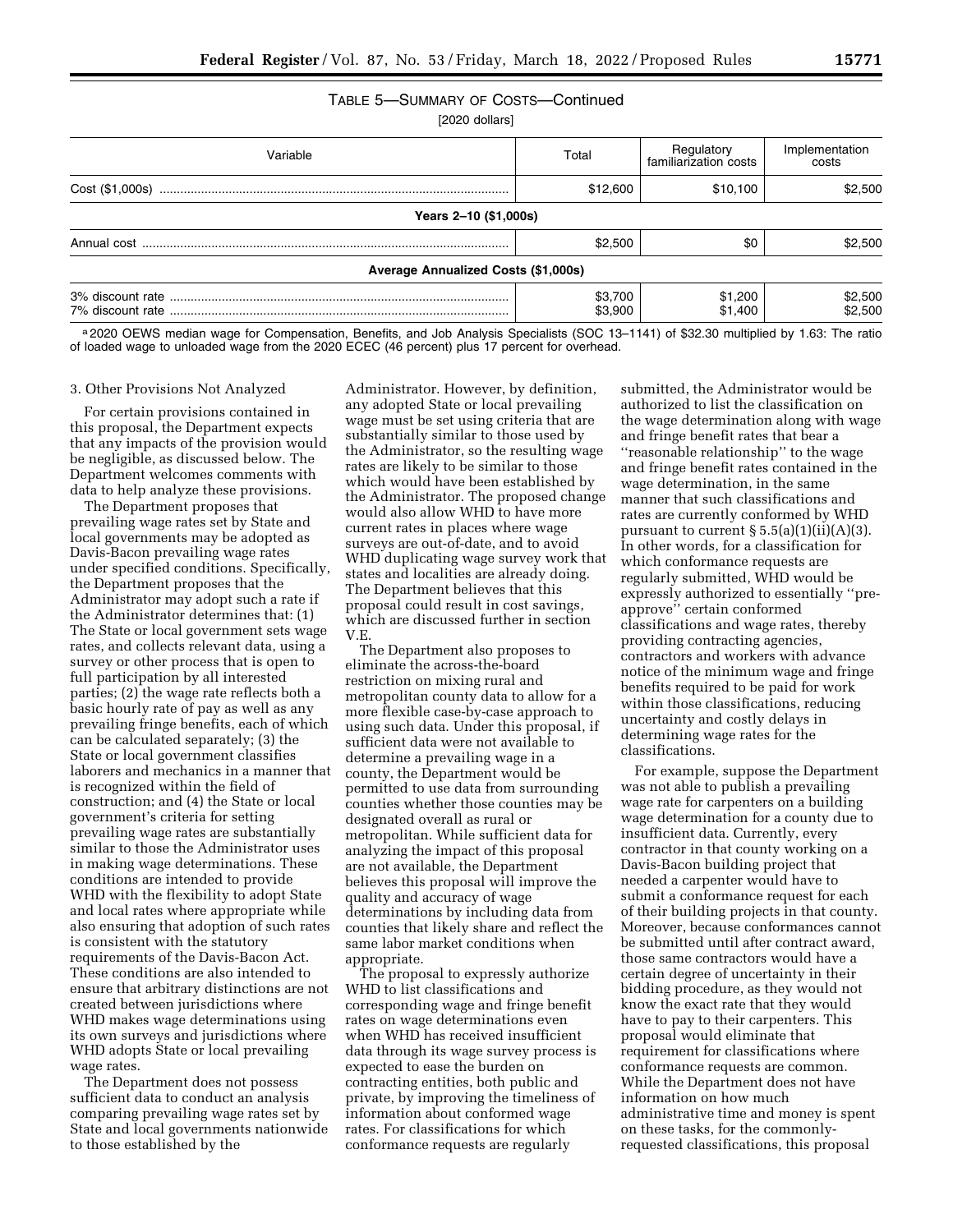could make things more streamlined and efficient for the contractors.

There are a few places in the NPRM where the Department is proposing to add language that clarifies existing policies. For example, the Department proposes to add language to the definitions of ''building or work'' and ''public building or public work'' to clarify that these definitions can be met even when the construction activity involves only a portion of an overall building, structure, or improvement. Also, the Department proposes to add language regarding the ''material suppliers'' exemption. Although this language is just a clarification of existing guidelines and not a change in policy, the Department understands that contracting agencies may have differed in their implementation of Davis-Bacon labor standards. In these cases, there may be firms who are newly applying Davis-Bacon labor standards because of the clarifications in this rule. This could result in additional rule familiarization and implementation costs for these firms, and transfers to workers in the form of higher in wages if the contractors are currently paying below the prevailing wage.

The Department does not have data to estimate to what extent contracting agencies have not been implementing Davis-Bacon labor standards but welcomes comments and data to help inform an estimate of the impact of these provisions. Specifically, the Department welcomes comments from commercial building owners who lease space to the Federal Government on how this provision would affect costs and the wages paid to workers.

Other proposed provisions are also likely to have no significant economic impact, such as the proposed clarification of the ''material supplier'' exception in § 5.2, and the proposal regarding the applicable apprenticeship ratios and wage rates when work is performed by apprentices in a different State than the State in which the apprenticeship program was originally registered.

# *D. Transfer Payments*

1. The Return to the ''Three-Step'' Method for Determining the Prevailing Wage

### i. Overview

The proposed revision to the definition of prevailing wage (*i.e.,* the return to the ''three-step process'') may lead to income transfers to or from workers. Under the ''three-step process'' when a wage rate is not paid to a majority of workers in a particular classification, a wage rate will be

considered prevailing if it is paid to at least 30 percent of such workers. Thus, under this proposal fewer future wage determinations will be established based on a weighted average. Consequently, some future wage determinations may be different than they otherwise would as a result of this proposed provision. The Department is not able to quantify the impact of this proposed change because it will apply to surveys yet to be conducted, covering classifications and projects in locations not yet determined. Nonetheless in an effort to illustrate the potential impact, the Department conducted a retrospective analysis that considers the impact of the 30-percent rule had it been used to set the wage determinations for a few occupations in recent years.

Specifically, to demonstrate the impact of this provision, the Department compiled data for seven select classifications from 19 surveys across 17 states from 2015 to 2018 (see Appendix A).153 This sample of rates covers all four construction types, and includes metro and rural counties, and a variety of geographic regions. The seven select key classifications considered are as follows:

• Building and residential construction: Bricklayers, common laborers, plumbers, and roofers.

• Heavy and highway construction: Common laborers, cement masons, and electricians.

In total, the sample is comprised of 3,097 county-classification observations. Because this sample only covers seven out of the many occupations covered by DBRA and all classification-county observations are weighted equally in the analysis, the Department believes the results need to be interpreted with care and cannot be extrapolated to definitively quantify the overall impact of the 30-percent rule. Instead, these results should be viewed as an informative illustration of the potential direction and magnitude of transfers that will be attributed to this proposed provision.

The Department began its retrospective analysis by applying the current prevailing wage setting protocols (see Appendix B) to this sample of wage data to calculate the current prevailing wage and fringe

benefit rates.154 The Department then applied the proposed 30-percent rule to the same sample of wage data.155 Then the Department compared the wage rates determined by the proposed protocol with current wage determinations. Results are reported at the county level (*i.e.,* one observation represents one classification in one county).

The results differ depending on how heavily unionized the construction industry is in the states analyzed (and thus how many union rates are submitted in response to surveys). In Connecticut, for example, the Department found that estimated rates were little changed because the construction industry in Connecticut is highly unionized and union rates prevail under both the 30 percent and the 50 percent threshold. Conversely, in Florida, which is less unionized, there is more variation in how wage rates would change. For Florida, calculated prevailing wage rates generally changed from an average rate (*e.g.,* insufficient identical rates to determine a single prevailing rate under the current protocol) to a non-collectively bargained single prevailing rate. Depending on the classification and county, the prevailing hourly wage rate may have increased or decreased because of the change in methodology.

Results may also differ by construction type. In particular, changes to highway prevailing wages may differ from changes in other construction types because they frequently rely on certified payroll. Thus, many of the wages used to calculate the prevailing wage reflect prevailing wages at the time of the survey.

#### ii. Results

Table 6 compares the share of counties with calculated wage determinations by ''publication rule'' (*i.e.,* the rule under which the wage rate was or would be published): (1) An average rate, (2) a collectively bargained

<sup>153</sup> Data were obtained from the Automated Survey Data System (ASDS), the data system used by the Department to compile and process WD–10 submissions. Out of the 21 surveys that occurred during this time period and met sufficiency standards, these 19 surveys are all of the ones with usable data for this analysis.

<sup>154</sup>The Department chose to calculate prevailing wages under the current and proposed definitions to ensure comparability between the methods. The Department compared calculated current rates to the published wage determinations to verify the accuracy of its method. The calculated current rates generally match the wage and the fringe benefit rates within a few cents. However, there are a few instances that do not match, but the Department does not believe these differences bias the comparisons to the calculated proposed 30 percent prevailing definition.

<sup>155</sup>This model, while useful for this illustrative analysis, may not be relevant for future surveys. The methodology assumes that the level of participation by firms in WHD's wage survey process would be the same if the standard were 30 percent and is mostly reflective of states with lower union densities.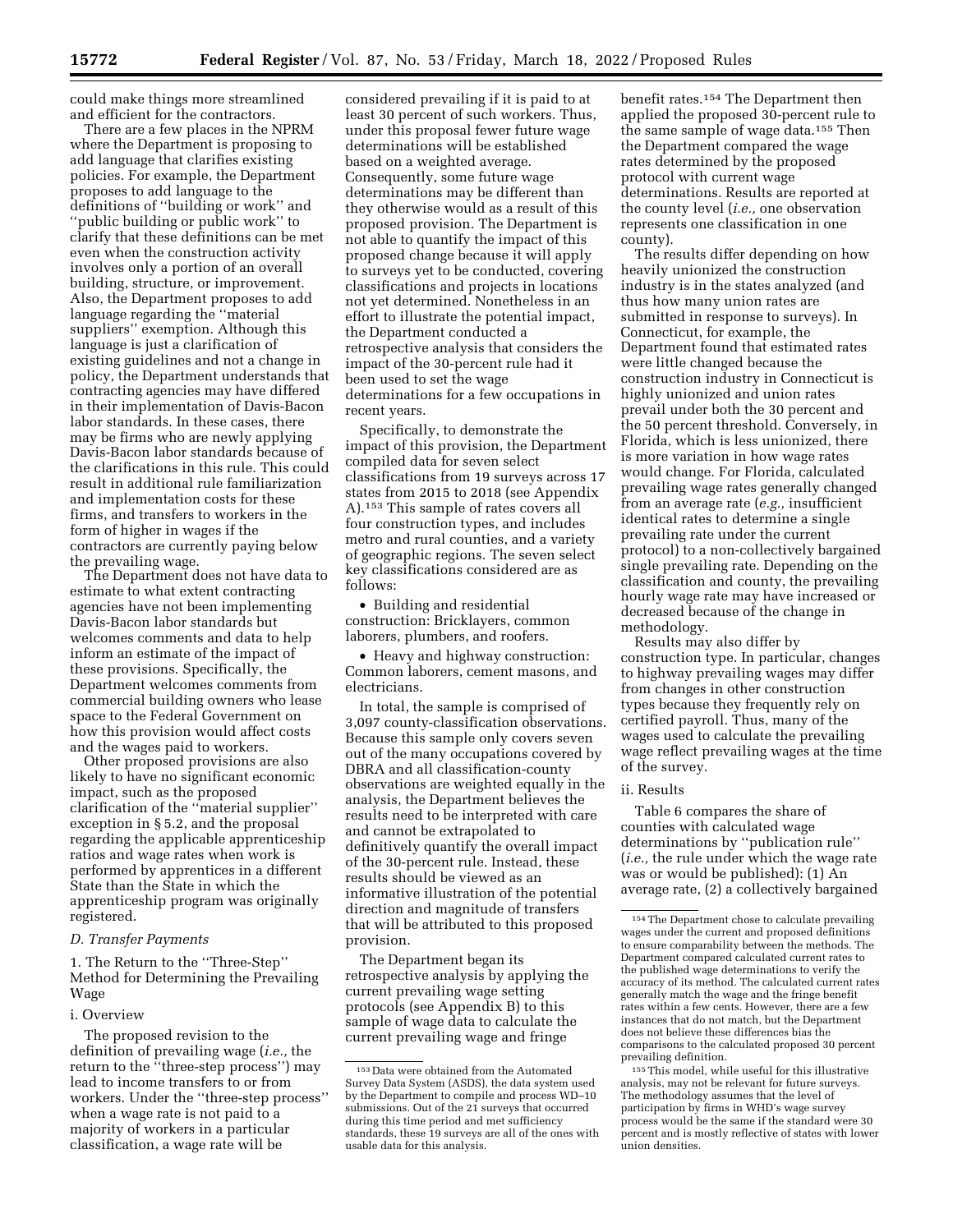single prevailing rate, and (3) a noncollectively bargained single prevailing rate. Fringe benefit rate results also include the number of counties where the majority of workers received zero fringe benefits. It also shows the change in the number of rates in each publication rule category.

For the surveys analyzed, the majority of current county wage rates were based on averages  $(1,954 \div 3,097 = 63$  percent), about 25 percent were a single prevailing collectively bargained rate, and 12 percent were a single prevailing non-collectively bargained rate. Using the 30 percent requirement for a single

prevailing rate, the number of county wage rates that would be based on averages decreased to 31 percent (948 ÷ 3,097). The percentage of rates that would be based on a single wage rate increased for both non-collectively bargained and collectively bargained rates, although more wage rates would be based on non-collectively bargained rates than collectively bargained rates.

For fringe benefit rates, fringe benefits do not prevail for a similar percent in both scenarios, (*i.e.,* ''no fringes''): 50 percent of current rates, 48 percent of proposed ''three-step process'' rates. The share determined as average rates

decreased from 22 percent to 10 percent. The prevalence of single prevailing fringe benefit rates increased for both non-collectively bargained and collectively bargained rates, with slightly more becoming collectively bargained rates than non-collectively bargained rates.

The total number of counties will differ by classification based on the State, applicable survey area (*e.g.,*  statewide, metro only), and whether the data submitted for the classification met sufficiency requirements.

### TABLE 6—PREVALENCE OF CALCULATED PREVAILING WAGES BY PUBLICATION RULE

|                                                        | Laborers  | Plumbers      | Roofers                                                        | <b>Bricklayers</b> | Cement<br>masons | Elec-tricians | Total      |
|--------------------------------------------------------|-----------|---------------|----------------------------------------------------------------|--------------------|------------------|---------------|------------|
|                                                        | 949       | 504           | 545                                                            | 379                | 360              | 360           | 3,097      |
|                                                        |           |               | <b>Current Hourly Rate</b>                                     |                    |                  |               |            |
|                                                        | 82%       | 57%           | 55%                                                            | 42%                | 68%              | 53%           | 63%        |
| Single Prevailing-Union<br>Single Prevailing-Non-Union | 12%<br>6% | 40%<br>3%     | 23%<br>22%                                                     | 39%<br>19%         | 4%<br>28%        | 44%<br>4%     | 25%<br>12% |
|                                                        |           |               | Proposed "Three-Step Process" Hourly Rate <sup>a</sup>         |                    |                  |               |            |
|                                                        | 47%       | 22%           | 26%                                                            | 18%                | 40%              | 11%           | 31%        |
| Single Prevailing-Union                                | 21%       | 46%           | 25%                                                            | 45%                | 7%               | 80%           | 34%        |
| Single Prevailing-Non-Union                            | 32%       | 31%           | 49%                                                            | 37%                | 53%              | 9%            | 36%        |
|                                                        |           |               | <b>Change for Hourly Rate (Percentage Points)</b>              |                    |                  |               |            |
|                                                        | $-35$     | $-35$         | $-29$                                                          | $-23$              | $-28$            | $-42$         | $-32$      |
| Single Prevailing-Union                                | 9         |               |                                                                | 5                  | 3                | 36            |            |
| Single Prevailing-Non-Union                            | 26        | 28            | 27                                                             | 18                 | 25               | 5             | 23         |
|                                                        |           |               | <b>Current Fringe Benefit Rate</b>                             |                    |                  |               |            |
|                                                        | 23%       | 27%           | 12%                                                            | 13%                | 9%               | 48%           | 22%        |
| Single Prevailing-Union                                | 14%       | 41%           | 23%                                                            | 39%                | 4%               | 44%           | 25%        |
| Single Prevailing-Non-Union                            | 4%        | 5%            | 3%                                                             | 2%                 | 2%               | 0%            | 3%         |
|                                                        | 59%       | 27%           | 62%                                                            | 46%                | 85%              | 8%            | 50%        |
|                                                        |           |               | Proposed "Three-Step Process" Fringe Benefit Rate <sup>a</sup> |                    |                  |               |            |
|                                                        | 13%       | 13%           | 9%                                                             | 6%                 | 5%               | 13%           | 10%        |
| Single Prevailing-Union                                | 21%       | 47%           | 25%                                                            | 46%                | 7%               | 80%           | 34%        |
| Single Prevailing-Non-Union                            | 9%        | 13%           | 4%                                                             | 2%                 | 3%               | 7%            | 7%         |
|                                                        | 57%       | 27%           | 62%                                                            | 46%                | 85%              | 0%            | 48%        |
|                                                        |           |               | Change for Fringe Benefit Rate (Percentage Points)             |                    |                  |               |            |
|                                                        | $-11$     | $-14$         | $-3$                                                           | $-7$               | -4               | $-35$         | $-11$      |
| Single Prevailing-Union                                | 7         | 6             | $\overline{c}$                                                 | 7                  | 3                | 36            | 9          |
| Single Prevailing-Non-Union                            | 6<br>$-2$ | 8<br>$\Omega$ | 1<br>0                                                         | 0<br>$\Omega$      | 1<br>$\Omega$    | 7<br>$-8$     | $-2$       |
|                                                        |           |               |                                                                |                    |                  |               |            |

a Using a threshold of 30 percent of employees' wage or fringe benefit rates being identical.

Table 7 summarizes the difference in calculated prevailing wage rates using the proposed three-step process compared to the current process. The results highlighted in Table 7 show both average changes across all observations and average changes when limited to those classification-county observations where rates are different (about 32 percent of all observations in the sample). Notably, all classificationcounties are weighted equally in the calculations. On average:

• Across all observations, the average hourly rate increases by only one cent. Across affected classification-counties, the calculated hourly rate increases by 4 cents on average. However, there is significant variation. The calculated hourly rate may increase by as much as \$7.80 or decrease by as much as \$5.78.

• Across all observations, the average hourly fringe benefit rate increases by 19 cents. Across affected classificationcounties, the calculated hourly fringe benefit rate increases by \$1.42 on

average (with a range from -\$6.17 to \$11.16).

Based on this demonstration of the impact of changing from the current to the proposed definition of ''prevailing,'' some published wage rates and fringe benefit rates may increase and others may decrease. In the sample considered, wage rates changed very little on average but fringe benefit rates increased on average. As discussed above, the Department believes that these results need to be interpreted with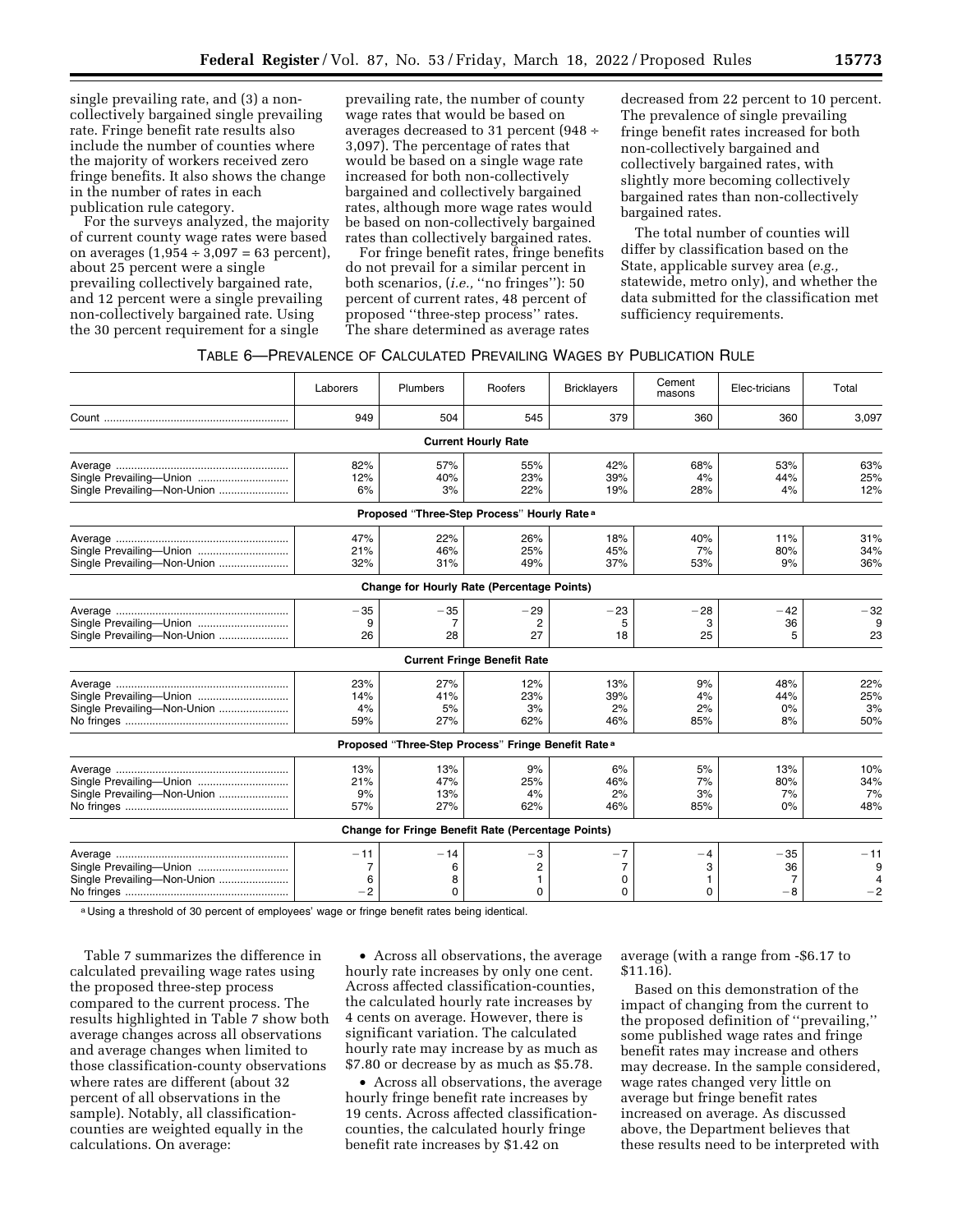care and cannot be extrapolated to definitively quantify the overall impact of the 30-percent rule. Instead, these

results should be viewed as an informative illustration of the potential direction and magnitude of transfers

that will be attributed to this proposed provision.

| TABLE 7-CHANGE IN RATES ATTRIBUTABLE TO CHANGE IN DEFINITION OF "PREVAILING" |  |  |  |
|------------------------------------------------------------------------------|--|--|--|
|------------------------------------------------------------------------------|--|--|--|

|       | Laborers   | Plumbers   | Roofers                    | <b>Bricklayers</b> | Cement<br>masons | Electricians | Total      |
|-------|------------|------------|----------------------------|--------------------|------------------|--------------|------------|
|       |            |            | <b>Hourly Rate</b>         |                    |                  |              |            |
| Total | 949        | 504        | 545                        | 379                | 360              | 360          | 3,097      |
|       | 330        | 175        | 160                        | 89                 | 101              | 150          | 1,005      |
|       | 35%        | 35%        | 29%                        | 23%                | 28%              | 42%          | 32%        |
|       | \$0.37     | \$1.10     | $- $1.06$                  | \$0.44             | $- $1.35$        | \$0.94       | \$0.04     |
|       | \$0.13     | \$0.38     | $-$ \$0.31                 | \$0.10             | $-$ \$0.38       | \$0.39       | \$0.01     |
|       | \$7.80     | \$7.07     | \$4.40                     | \$1.02             | \$2.54           | \$4.14       | \$7.80     |
|       | $- $3.93$  | $-$ \$4.23 | $-$ \$2.51                 | $-$ \$0.95         | $-$ \$5.78       | $-$ \$4.74   | $-$ \$5.78 |
|       |            |            | <b>Fringe Benefit Rate</b> |                    |                  |              |            |
| Total | 949        | 504        | 545                        | 379                | 360              | 360          | 3,097      |
|       | 137        | 69         | 17                         | 26                 | 14               | 184          | 447        |
|       | 14%        | 14%        | 3%                         | 7%                 | 4%               | 51%          | 14%        |
|       | \$2.10     | \$2.14     | $- $1.67$                  | \$1.21             | \$0.74           | \$2.11       | \$1.42     |
|       | \$0.30     | \$0.29     | $-$ \$0.05                 | \$0.08             | \$0.03           | \$1.08       | \$0.19     |
|       | \$9.42     | \$11.16    | \$1.42                     | \$2.19             | \$6.00           | \$4.61       | \$11.16    |
|       | $-$ \$4.82 | $- $1.35$  | $-$ \$4.61                 | $-$ \$0.17         | $-$ \$6.17       | $-$ \$0.86   | $-$ \$6.17 |

2. Adjusting Out-of-Date Prevailing Wage and Fringe Benefit Rates

Updating old Davis-Bacon prevailing wage and fringe benefit rates will increase the minimum required hourly compensation required to be paid to workers on Davis-Bacon projects. This would result in transfers of income to workers on Davis-Bacon projects who are currently being paid only the required minimum hourly rate. Because the Federal Government generally pays for increases to the prevailing wage through higher contract bids, an increase in the prevailing wage will transfer income from the Federal Government to the worker. This transfer will be reflected in increased costs paid by the Federal Government for construction.

However, to estimate a transfer estimate, many assumptions need to be made with little or no supporting evidence. For example, the Department would need to determine if workers really are being paid the prevailing wage rate; some published rates are so outdated that it is highly likely effective labor market rates exceed the published rates, and the published prevailing wage rates are functionally irrelevant. In addition, the Department would need to predict which Davis-Bacon projects would occur each year, in which counties these projects will occur, and the number of hours of work required from each class of laborer and mechanic. Because of many uncertainties, the Department instead characterizes the number and size of the changes in published Davis-Bacon hourly rates and fringe benefits rather than formally estimating the income

change to those potentially affected by the proposal to update rates.

To provide an illustrative analysis, the Department used the entire set of wage and fringe benefit rates on Wage Determinations (WDs) as of May 2019 to demonstrate the potential changes in Davis-Bacon wage and fringe benefit rates resulting from updating old rates to 2021 values using the Bureau of Labor Statistics' (BLS) Employment Cost Index (ECI).156 For this demonstration, the Department considered the impact of updating rates for key classification wage and fringe benefit rates published prior to 2019 that were based on weighted averages, which comprises 172,088 wage and fringe benefit rates lines in 3,997 WDs.157 The Department has focused on wage and fringe benefit rates prior to 2019 because these are the universe of key classification rates that may be more than 3 years old by the time a final rule is issued, and the proposal calls for updating noncollectively-bargained wage rates that are more than 3 years old.

After dropping hourly wages greater than \$100 and wage rates that were less

than \$7.25 but were updated to \$7.25, 159,545 wage rates were updated for this analysis.158 To update these wage rates, the Department used the BLS' ECI, which measures the change over time in the cost of labor total compensation.159 The Department believes that the ECI for private industry workers, total compensation, ''construction, and extraction, farming, fishing, and forestry'' occupations, not seasonally adjusted is the most appropriate index. However, the index for this group is only available starting in 2001. Thus, for updating wages and fringe benefits from 1979 through 2000, the Department determined the ECI for private industry workers in the goods-producing industries was the most appropriate series to use that was available back to 1979.160

To consider potential transfers to workers due to changes in wages, the full increase in the hourly rate would only occur if workers on DBRA projects are currently paid the original published rates.161 However, due to market conditions in some areas, workers may be receiving more than the published

160Continuous Occupational and Industry Series, Table 5. *[https://www.bls.gov/web/eci/eci](https://www.bls.gov/web/eci/eci-continuous-dollar.txt)[continuous-dollar.txt.](https://www.bls.gov/web/eci/eci-continuous-dollar.txt)* 

<sup>156</sup>At the time of the analysis, ECI was only available for the first two quarters of 2021. Thus, the wage and fringe benefit rates were updated to values representative of the first half of 2021.

<sup>157</sup> In each type of construction covered by the Davis-Bacon and Related Acts, some classifications are called ''key'' because most projects require these workers. Building construction currently has 16 key classifications, residential construction has 12 key classifications and heavy and highway construction each have the same eight key classifications. A line reflects a wage rate (or fringe benefit rate) for a key classification by construction type in a specific geographic area. For example, a line could reflect a plumber in building construction in Fulton County, GA.

<sup>158</sup>The 54 wage rates greater than \$100 were day or shift rates. The remaining 12,489 rates excluded were less than \$7.25 prior to July 24, 2009, but were published from surveys conducted before the establishment of DOL's Automated Survey Data System (ASDS) in 2002. The Department no longer has records of the original published wage rates in these cases.

<sup>159</sup>Available at: *[https://www.bls.gov/ect/.](https://www.bls.gov/ect/)* 

<sup>161</sup>The hourly wage rate increase would only occur when the next contract goes into effect and a new WD with an updated wage rate is incorporated into the contract.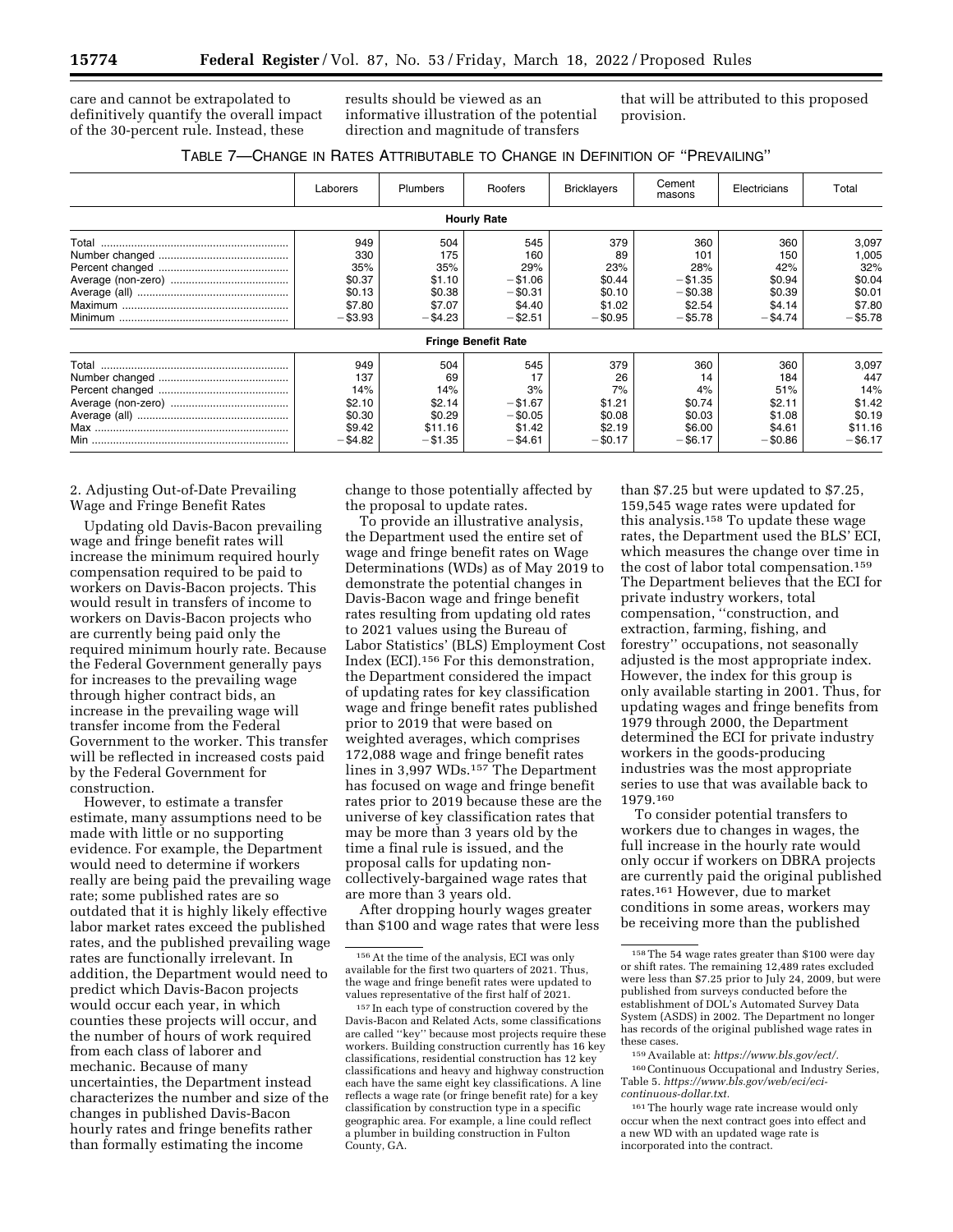rate. While completely comparable data on wages paid to workers on DBRA projects in specific classifications and counties are not readily available and usable for this analysis, the BLS's Occupational Employment and Wage Statistics (OEWS) data provide a general estimate of wages paid to certain categories of workers performing construction and construction-related duties. Although the OEWS data can be informative for this illustrative analysis, it is not a representative data set of professional construction workers performing work on DBRA projects. To estimate the approximate median 2021 wage rates, the Department used the median hourly wage rate for each key classification in the construction industry in the State 2020 OEWS data, then approximated a 2021 value using ECI.162

To provide an example of transfers, the Department compared the ECIupdated Davis-Bacon wage rates to the applicable median hourly rate in the OEWS data.163 Using the OEWS as a general measure of the market conditions for construction worker wages in a given State, the Department assumed that an updated Davis-Bacon wage rate below the median OEWS rates would likely not lead to any income transfers to construction workers because most workers are likely already paid more than the updated Davis-Bacon rate. After removing the 99,111 updated Davis-Bacon wage rates that were less than the OEWS median, there remained 60,434 updated Davis-Bacon wage rates that may result in transfers

to workers. However, the Department notes that some of the updated Davis-Bacon rates may be lower because they are a wage rate for a rural county, and the OEWS data represents the statewide median.

Further investigating the ECI-updated Davis-Bacon wage rates that were substantially above the OEWS median wage rate, the Department found that 24,044 of the originally published Davis-Bacon wage rates were already higher than the OEWS median. For at least some of these wage rates, the comparison to the OEWS median may not be appropriate because such Davis-Bacon wage rates are for work in specialty construction. For example, most of the prevailing wage rates published specifically for a 2014 WD for Iowa Heavy Construction River Work exceed the 2021 OEWS median rates for the same classifications in Iowa.164 This may be an indication that comparing Davis-Bacon rates for this type of construction to a more general measure of wages may not be appropriate because workers are generally paid more for this type of specialty construction than for more other types of construction work measured by the OEWS data.

Therefore, to measure possible transfers per hour to workers on Davis-Bacon projects due to the updating of wage rates, the Department began by taking the lesser of:

• The difference between the updated wage rate and the OEWS median wage rate.

• The difference between the updated and originally published wage rates.

The second difference accounts for the 24,044 Davis-Bacon wage rates that were higher than the 2021 OEWS median rate even before they were updated because otherwise the Department would overestimate the potential hourly wage transfer.

The Department also examined an additional adjustment for DBA wage rates because they are also subject to Executive Order 13658: Establishing a Minimum Wage for Contractors, which sets the minimum wage paid to workers on Federal contracts at \$11.25 in 2022.165 Thus, the Department analyzed an additional restriction that the maximum possible hourly transfer to workers on Davis-Bacon projects cannot exceed the difference between the updated wage rate and \$11.25.

However, the added restriction has no impact on estimated transfers because any updated wage rates that were less than \$11.25 were also less than the OEWS median wage rate. Thus, the maximum possible hourly transfers attributable to updated Davis-Bacon wage rates are identical for construction projects covered by the Davis-Bacon Act and by the Related Acts.

Table 8 provides the summary statistics of the per hour transfers to workers that may occur due to updating old Davis-Bacon wage rates. Among the wage rates considered in this demonstration, there are 60,434 wage rates updates that may result in transfers to workers. On average, the maximum hourly transfer is \$3.92.

## TABLE 8—DISTRIBUTION OF POTENTIAL PER-HOUR TRANSFERS DUE TO UPDATED RATES

| Coverage                  | Number of<br>rates | Mean           | Median         | Standard<br>deviation |
|---------------------------|--------------------|----------------|----------------|-----------------------|
| Wages                     |                    |                |                |                       |
|                           | 60,434<br>60,434   | \$3.92<br>3.92 | \$3.11<br>3.11 | \$3.92<br>3.92        |
| <b>Fringe Benefits</b>    |                    |                |                |                       |
|                           | 75.495             | 1.43           | 1.02           | 1.58                  |
| <b>Total Compensation</b> |                    |                |                |                       |
|                           | 94,547             | 3.65           | 2.13           | 4.62                  |

Of the 172,088 pre-2019 SU key classification wage and fringe benefit rates, 75,495 were non-zero, and thus would be updated, possibly resulting in some transfers to workers (Table 8). On

 $^{162}\rm{Because}$  the May 2021 OEWS data are not yet available, the Department used the ECI for private industry workers, wages and salaries, ''construction, and extraction, farming, fishing, and

forestry'' occupations, not seasonally adjusted, applied to the May 2020 OEWS estimates to approximate the median wage rates for May 2021.

May 2020, Sectors 21, 22, & 23: Mining, Utilities, and Construction. *[https://www.bls.gov/oes/](https://www.bls.gov/oes/special.requests/oes_research_2020_sec_21-22-23.xlsx) [special.requests/oes](https://www.bls.gov/oes/special.requests/oes_research_2020_sec_21-22-23.xlsx)*\_*research*\_*2020*\_*sec*\_*21-22- [23.xlsx.](https://www.bls.gov/oes/special.requests/oes_research_2020_sec_21-22-23.xlsx)* 

<sup>163</sup>The Department used OEWS data for certain occupations matching key classifications in the construction industry by State.

<sup>164</sup>WD IA20190002.

<sup>165</sup>The Department also ran an analysis using the minimum wage of \$15.00 as proposed by Executive Order 14026, ''Increasing the Minimum Wage for Federal Contractors.'' The results were similar.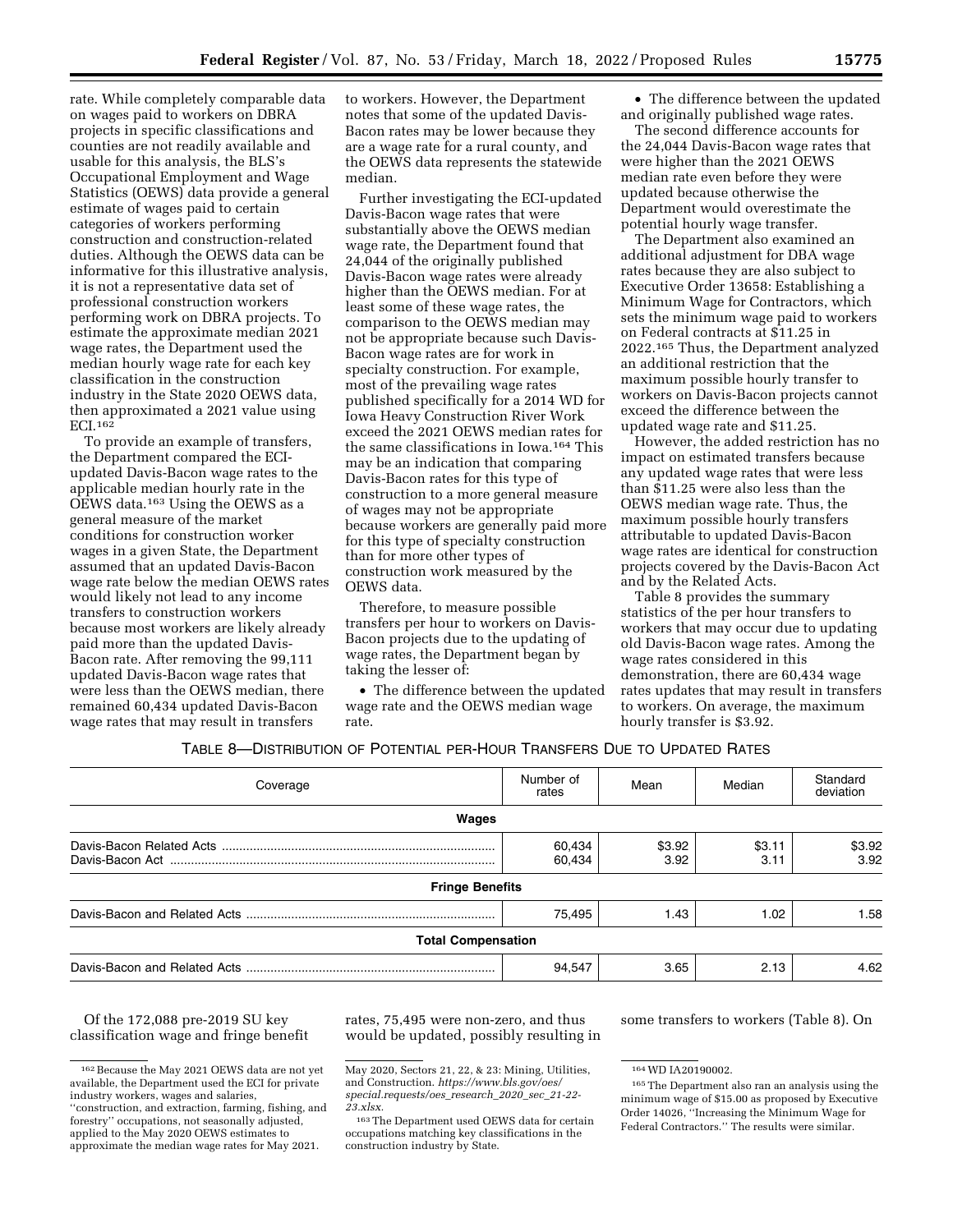average, these non-zero fringe benefits would increase by \$1.43 per hour.

Adding the required Davis-Bacon wage and fringe benefit rates together measures the required total compensation rate on DBRA projects. Due to updating old rates, 94,547 Davis-Bacon total compensation hourly rates would increase by \$3.65 on average.166

The Department conducted these two demonstrations to provide an indication of the possible changes to Davis-Bacon wage rates and fringe benefit rates attributable to the proposed provision revising the definition of ''prevailing,'' and the provision to update out-of-date SU rates using the ECI (only one of which would affect a locationoccupation pair at a particular time). Both provisions may lead to higher hourly payments, while the former also has the potential to lead to lower hourly payments.

However, because accurate data to measure the current county-level labor conditions for specific construction classifications are not available, it is unclear if an increase or decrease in Davis-Bacon minimum required rates will impact what workers earn on DBRA projects. Furthermore, even if some of these rate changes do lead to different rates paid to workers on DBRA projects, data are not available to estimate how large transfers might be. To do so would require detailed information on what federally funded construction contracts will be issued, the types of projects funded, where the projects will occur (specific county or counties), the value of the projects, and the labor mix needed to complete the project. Due to these many uncertainties in calculating a transfer estimate, the Department instead tried to characterize what changes in rates might occur as a result of the rulemaking.

### *E. Cost Savings*

This proposed rule could lead to cost savings for both contractors and the Federal Government, because the clarifications made in the rule would reduce ambiguity and increase efficiency, which could reduce the amount of time necessary to comply with the rule. For example, as discussed in section V.C.3, the proposal to expressly authorize WHD to list classifications and corresponding wage and fringe benefit rates on wage determinations even when WHD has received insufficient data through its wage survey process will increase

certainty and reduce administrative burden for contracting entities. It would reduce the number of compliance requests needed, which could save time for the contractors, contracting agencies, and the Department. Additionally, the proposal which permits the Administrator to adopt prevailing wage rates set by State and local governments could result in cost savings for the Department, because it avoids WHD duplicating wage survey work that states and localities are already doing. It could also result in cost savings in the form of time savings for contractors, as they will only have one wage determination that they will have to reference.

Additionally, the Department is providing clarifications throughout the rule, which will make clear which contract workers are covered by DBRA. For example, the Department is clarifying provisions related to the site of work, demolition and removal workers, and truck drivers and their assistants, among others. These clarifications will make it clear to both contractors and contract workers who is covered, and therefore could help reduce legal disputes between the two, resulting in cost savings.

Because the Department does not have information on how much additional time contractors and the Federal Government currently spend complying with this rule due to lack of clarity, these cost savings are discussed qualitatively. However, the Department welcomes any comments and data that could inform a quantitative analysis of these cost savings.

#### *F. Benefits*

Among the multiple proposals discussed above, the Department recognizes that the proposal to update the definition of prevailing wage using the ''30 percent rule'' could have various impacts on wage rates. The effect of this proposal on actual wages paid is uncertain for the reasons discussed in Section V.D.1. However, the Department's proposal to update out-of-date wage rates using the ECI would result in higher prevailing wage rates due to the increases in employer costs over time. Any DBRA-covered workers that were not already being paid above these higher wage rates would receive a raise when these updated rates were implemented. These higher wages could lead to benefits such as improved government services, increased productivity, and reduced turnover, which are all discussed here qualitatively. The magnitude of these wage increases could influence the magnitude of these benefits.

The Department notes that the literature cited in this section sometimes does not directly consider changes in the DBRA prevailing wages. Additionally, much of the literature is based on voluntary changes made by firms. However, the Department has presented the information here because the general findings may still be applicable in this context. The Department welcomes comments and data on the benefits of this proposed rulemaking.

## 1. Improved Government Services

For workers who are paid higher wage rates as a result of this proposed rulemaking, the Department expects that the quality of construction could improve. Higher wages can be associated with a higher number of bidders for Government contracts, which can be expected to generate greater competition and an improved pool of contractors. Multiple studies have shown that the bidding for municipal contracts remained competitive or even improved when living wage ordinances were implemented (Thompson and Chapman, 2006).167 In a study on the impact of bid competition on final outcomes of State Department of Transportation (DOT) construction projects, Delaney (2018) demonstrated that each additional bidder reduces final project cost overruns by 2.2 percent and increases the likelihood of achieving a highquality bid by 4.9 times.168

### 2. Increased Productivity

For workers whose wages increase as a result of the Department's proposal to update out-of-date wage rates, these increases could result in increased productivity. Increased productivity could occur through numerous channels, such as employee morale, level of effort, and reduced absenteeism. A strand of economic research, commonly referred to as ''efficiency wage'' theory, considers how an increase in compensation may be met with greater productivity.<sup>169</sup> Efficiency wages may elicit greater effort on the

<sup>166</sup>The average increase in total compensation is less than the average wage increase because more wage and fringe benefit lines are included for total compensation.

<sup>167</sup>Thompson, J. and J. Chapman. (2006). ''The Economic Impact of Local Living Wages,'' Economic Policy Institute, Briefing Paper #170, 2006.

<sup>168</sup> Delaney, J. (2018). The Effect of Competition on Bid Quality and Final Results on State DOT Projects. *[https://www.proquest.com/openview/](https://www.proquest.com/openview/33655a0e4c7b8a6d25d30775d350b8ad/1?pq-origsite=gscholar&cbl=18750) [33655a0e4c7b8a6d25d30775d350b8ad/1?pq](https://www.proquest.com/openview/33655a0e4c7b8a6d25d30775d350b8ad/1?pq-origsite=gscholar&cbl=18750)[origsite=gscholar&cbl=18750](https://www.proquest.com/openview/33655a0e4c7b8a6d25d30775d350b8ad/1?pq-origsite=gscholar&cbl=18750)*.

<sup>169</sup>Akerlof, G.A. (1982). Labor Contracts as Partial Gift Exchange. *The Quarterly Journal of Economics,*  97(4), 543–569.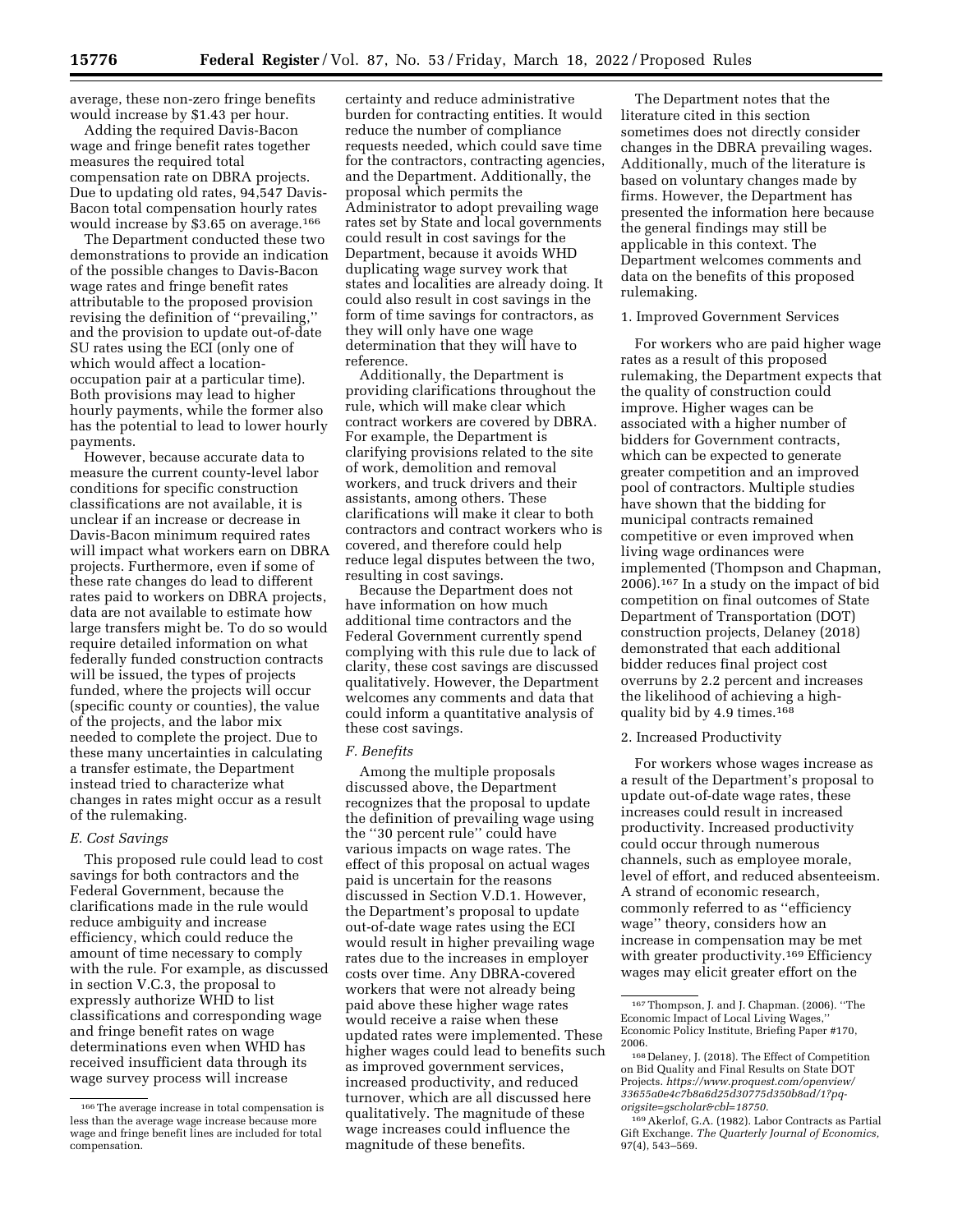part of workers, making them more effective on the job.170

Allen (1984) estimates the ratio of the marginal product of union and nonunion labor.171 He finds that union workers are 17 to 22 percent more productive than non-union members. Although it is unclear whether this entire productivity difference is attributable to higher wages, it is likely a large contributing factor. The Construction Labor Research Council (2004) compared the costs to build a mile of highway in higher wage and lower wage states using data reported to the Federal Highway Administration from 1994 to 2002.172 They found that in higher wage states, 32 percent fewer labor hours are needed to complete a mile of highway than in lower wage states, despite hourly wage rates being 69 percent higher in those states. While this increased worker productivity could be due in part to other factors such as greater worker experience or more investment in capital equipment in higher wage states, the higher wages likely contribute.

Conversely, Vedder (1999) compared output per worker across states with and without prevailing wage laws.<sup>173</sup> Data on construction workers is from the Department of Labor and data on construction contracts is from the Department of Commerce. A worker in a prevailing wage law State produced \$63,116 of value in 1997 while a worker from a non-prevailing wage law State produced \$65,754. Based on this simple comparison, workers are more productive without prevailing wage laws. However, this is a somewhat basic comparison in that it does not control for other differences between states that may influence productivity (for example, the amount of capital used or other State regulations).

Studies on absenteeism have demonstrated that there is a negative effect on firm productivity as absentee rates increase.174 Zhang et al., in their study of linked employer-employee data

172The Construction Labor Research Council (2004). The Impact of Wages on Highway Construction Costs. *[http://niabuild.org/](http://niabuild.org/WageStudybooklet.pdf) [WageStudybooklet.pdf.](http://niabuild.org/WageStudybooklet.pdf)* 

173 Vedder, R. (1999). Michigan's Prevailing Wage Law and Its Effects on Government Spending and Construction Employment. Midland, Michigan: Mackinac Center for Public Policy.

174Allen, S.G. (1983). How Much Does Absenteeism Cost? *Journal of Human Resources, 18*(3), 379–393. *[https://www.jstor.org/stable/](https://www.jstor.org/stable/145207?seq=1) [145207?seq=1.](https://www.jstor.org/stable/145207?seq=1)* 

in Canada, found that a 1 percent decline in the attendance rate reduces productivity by 0.44 percent.175 Allen (1983) similarly noted that a 10 percentage point increase in absenteeism corresponds to a decrease of 1.6 percent in productivity.176 Hanna et al. (2005) find that while absenteeism rates of between 0 and 5 percent among contractors on electrical construction projects lead to no loss of productivity, absenteeism rates of between 6 and 10 percent can spark a 24.4 percent drop in productivity.177

Fairris et al. (2005) demonstrated that as a worker's wage increases there is a reduction in unscheduled absenteeism.178 They attribute this effect to workers standing to lose more if forced to look for new employment and an increase in pay paralleling an increase in access to paid time off. Pfeifer's (2010) study of German companies provides similar results, indicating a reduction in absenteeism if workers experience an overall increase in pay.179 Conversely, Dionne and Dostie (2007) attribute a decrease in absenteeism to mechanisms other than an increase in worker pay, specifically scheduling that provides both the option to work-at-home and for fewer compressed work weeks.180 However, the relevance of such policies in the context of construction is unclear. The Department believes both the connection between prevailing wages and absenteeism, and the connection between absenteeism and productivity are well enough established that this is a feasible benefit of the proposed rule.

176Allen, S.G. (1983). How Much Does Absenteeism Cost? *Journal of Human Resources, 18*(3), 379–393. *[https://www.jstor.org/stable/](https://www.jstor.org/stable/145207?seq=1) [145207?seq=1.](https://www.jstor.org/stable/145207?seq=1)* 

177Hanna, A., Menches, C., Sullivan, K., & Sargent, J. (2005) Factors Affecting Absenteeism in Electrical Construction. Journal of Construction Engineering and Management 131(11). *[https://](https://ascelibrary.org/doi/abs/10.1061/(ASCE)0733-9364(2005)131:11(1212)) [ascelibrary.org/doi/abs/10.1061/\(ASCE\)0733-](https://ascelibrary.org/doi/abs/10.1061/(ASCE)0733-9364(2005)131:11(1212))  [9364\(2005\)131:11\(1212\).](https://ascelibrary.org/doi/abs/10.1061/(ASCE)0733-9364(2005)131:11(1212))* 

178Fairris, D., Runstein, D., Briones, C., & Goodheart, J. (2005). Examining the Evidence: The Impact of the Los Angeles Living Wage Ordinance on Workers and Businesses. LAANE. *[https://](https://laane.org/downloads/Examinig_the_Evidence.pdf) [laane.org/downloads/Examinig](https://laane.org/downloads/Examinig_the_Evidence.pdf)*\_*the*\_*Evidence.pdf.* 

179Pfeifer, C. (2010). Impact of Wages and Job Levels on Worker Absenteeism. International Journal of Manpower 31(1), 59–72. *[https://doi.org/](https://doi.org/10.1108/01437721011031694) [10.1108/01437721011031694.](https://doi.org/10.1108/01437721011031694)* 

180 Dionne, G., & Dostie, B. (2007). New Evidence on the Determinants of Absenteeism Using Linked Employer-Employee Data. Industrial and Labor Relations Review 61(1), 108–120. *[https://](https://journals.sagepub.com/doi/abs/10.1177/001979390706100106) [journals.sagepub.com/doi/abs/10.1177/](https://journals.sagepub.com/doi/abs/10.1177/001979390706100106)  [001979390706100106.](https://journals.sagepub.com/doi/abs/10.1177/001979390706100106)* 

### 3. Reduced Turnover

Little evidence is available on the impact of prevailing wage laws and turnover, but an increase in the minimum wage has been shown to decrease both turnover rates and the rate of worker separation (Dube, Lester and Reich, 2011; Liu, Hyclak and Regmi, 2015; Jardim et al., 2018).181 This decrease in turnover and worker separation can lead to an increase in the profits of firms, as the hiring process can be both expensive and time consuming. A review of 27 case studies found that the median cost of replacing an employee was 21 percent of the employee's annual salary.182 Fairris et al. (2005) 183 found the cost reduction due to lower turnover rates ranges from \$137 to \$638 for each worker. Although the impacts cited here are not limited to government construction contracting, because data specific to government contracting and turnover are not available, the Department believes that a reduction in turnover could be observed among those workers on DBRA contracts whose wages increase following this proposed rule. The potential reduction in turnover is a function of several variables: The current wage, the change in the wage rate, hours worked on covered contracts, and the turnover rate. Therefore, the Department has not quantified the impacts of potential reduction in reduction in turnover.

## **VI. Initial Regulatory Flexibility Act (IRFA) Analysis**

The Regulatory Flexibility Act of 1980 (RFA), 5 U.S.C. 601 *et seq.,* as amended by the Small Business Regulatory Enforcement Fairness Act of 1996, Public Law 104–121 (March 29, 1996), requires Federal agencies engaged in rulemaking to consider the impact of

Liu, S., Hyclak, T. J., & Regmi, K. (2015). Impact of the Minimum Wage on Youth Labor Markets. *Labour 29*(4). doi: 10.1111/labr.12071.

Jardim, E., Long, M.C., Plotnick, R., van Inwegen, E., Vigdor, J., & Wething, H. (2018, October). *Minimum Wage Increases and Individual Employment Trajectories* (Working paper No. 25182). NBER. doi:10.3386/w25182.

182Boushey, H. and Glynn, S. (2012). There are Significant Business Costs to Replacing Employees. Center for American Progress. Available at: *[http://](http://www.americanprogress.org/wp-content/uploads/2012/11/CostofTurnover.pdf)  [www.americanprogress.org/wp-content/uploads/](http://www.americanprogress.org/wp-content/uploads/2012/11/CostofTurnover.pdf) [2012/11/CostofTurnover.pdf.](http://www.americanprogress.org/wp-content/uploads/2012/11/CostofTurnover.pdf)* 

183Fairris, D., Runstein, D., Briones, C., & Goodheart, J. (2005). *Examining the Evidence: The Impact of the Los Angeles Living Wage Ordinance on Workers and Businesses.* LAANE. *[https://](https://laane.org/downloads/Examinig_the_Evidence.pdf) [laane.org/downloads/Examinig](https://laane.org/downloads/Examinig_the_Evidence.pdf)*\_*the*\_*Evidence.pdf.* 

<sup>170</sup>Another model of efficiency wages, which is less applicable here, is the adverse selection model in which higher wages raise the quality of the pool of applicants.

<sup>171</sup>Allen, S.G. (1984). Unionized Construction Workers are More Productive. *The Quarterly Journal of Economics,* 251–174.

<sup>175</sup>Zhang, W., Sun, H., Woodcock, S., & Anis, A. (2013). Valuing Productivity Loss Due to Absenteeism: Firm-level Evidence from a Canadian Linked Employer-Employee Data. *Health Economics Review, 7*(3). *[https://](https://healtheconomicsreview.biomedcentral.com/articles/10.1186/s13561-016-0138-y) [healtheconomicsreview.biomedcentral.com/](https://healtheconomicsreview.biomedcentral.com/articles/10.1186/s13561-016-0138-y) [articles/10.1186/s13561-016-0138-y.](https://healtheconomicsreview.biomedcentral.com/articles/10.1186/s13561-016-0138-y)* 

<sup>181</sup> Dube, A., Lester, T.W., & Reich, M. (2011). *Do Frictions Matter in the Labor Market? Accessions, Separations, and Minimum Wage Effects. (Discussion Paper No. 5811).* IZA. *[https://](https://www.iza.org/publications/dp/5811/do-frictions-matter-in-the-labor-market-accessions-separations-and-minimum-wage-effects) [www.iza.org/publications/dp/5811/do-frictions](https://www.iza.org/publications/dp/5811/do-frictions-matter-in-the-labor-market-accessions-separations-and-minimum-wage-effects)[matter-in-the-labor-market-accessions-separations](https://www.iza.org/publications/dp/5811/do-frictions-matter-in-the-labor-market-accessions-separations-and-minimum-wage-effects)[and-minimum-wage-effects.](https://www.iza.org/publications/dp/5811/do-frictions-matter-in-the-labor-market-accessions-separations-and-minimum-wage-effects)*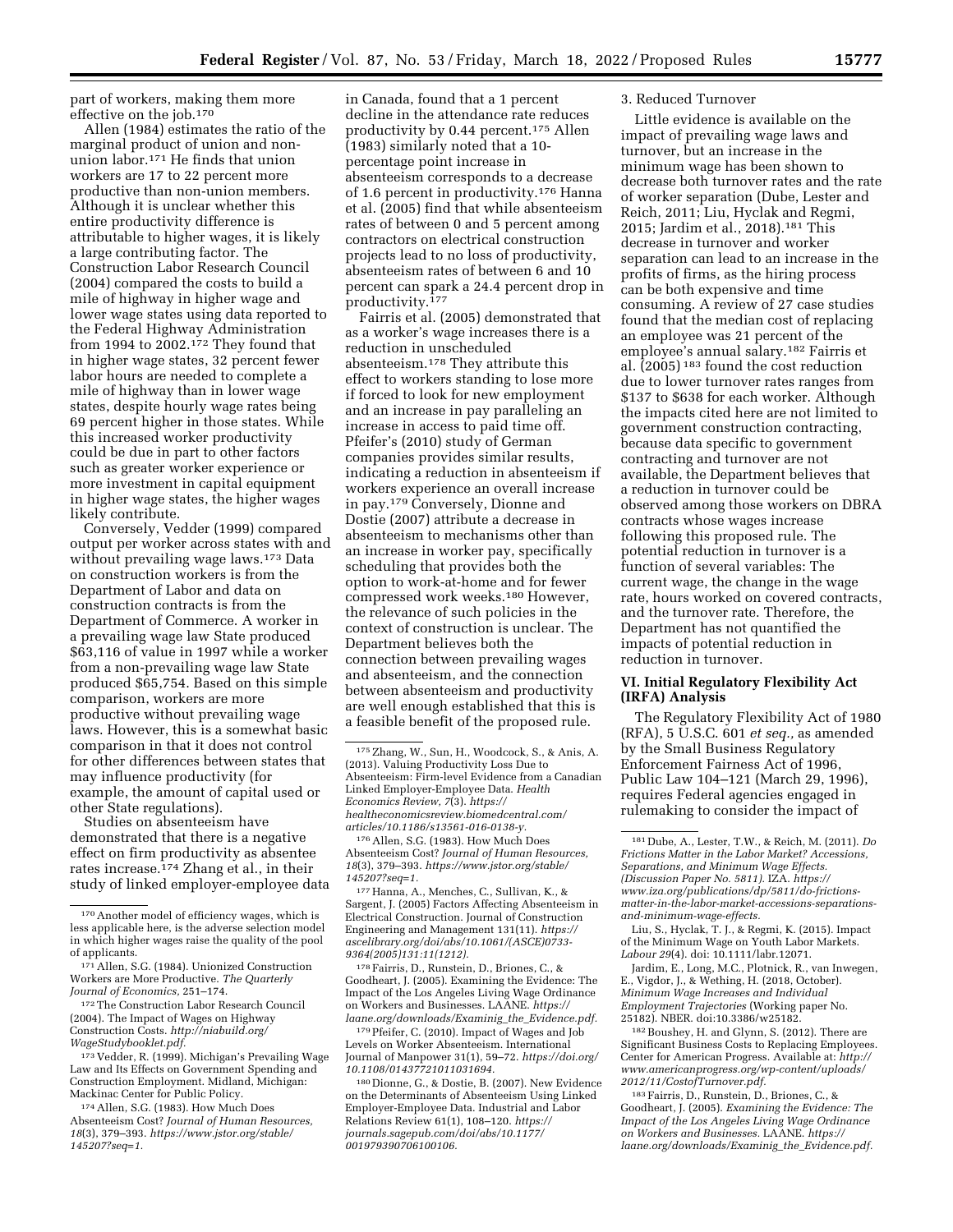their proposals on small entities, consider alternatives to minimize that impact, and solicit public comment on their analyses. The RFA requires the assessment of the impact of a regulation on a wide range of small entities, including small businesses, not-for profit organizations, and small governmental jurisdictions. Agencies must perform a review to determine whether a proposed or final rule would have a significant economic impact on a substantial number of small entities. 5 U.S.C. 603, 604.

### *A. Why the Department Is Considering Action*

In order to provide greater clarity and enhance their usefulness in the modern economy, the Department proposes to update and modernize the regulations at 29 CFR parts 1, 3, and 5, which implement the Davis-Bacon Act and the Davis-Bacon Related Acts (collectively, the DBRA). The Department has not undertaken a comprehensive revision of the DBRA regulations since 1982. Since that time, Congress has expanded the reach of the DBRA regulations significantly, adding numerous new Related Act statutes to which they apply. The Davis-Bacon Act (DBA) and now 71 active Related Acts collectively apply to an estimated tens of billions of dollars in Federal and federally assisted construction spending per year and provide minimum wage rates for hundreds of thousands of U.S. construction workers. The Department expects these numbers to continue to grow as Congress seeks to address the significant infrastructure needs in the country, including, in particular, energy and transportation infrastructure necessary to address climate change. These regulations will provide additional clarity that will be helpful given the increased number of construction projects subject to Davis-Bacon requirements, due to the substantial increases in federally funded construction provided for in legislation such as the Infrastructure Investment and Jobs Act.

In addition to expanding coverage of the prevailing wage rate requirements of the DBA, the Federal contracting system itself has undergone significant changes since 1982. Federal agencies have increased spending through the use of

interagency Federal schedules. Contractors have increased their use of single-purpose entities such as joint ventures and teaming agreements. Offsite construction of significant components of public buildings and works has also increased. The regulations need to be updated to assure their continued effectiveness in the face of changes such as these.

### *B. Objectives of and Legal Basis for the Proposed Rule*

In this NPRM, the Department seeks to address a number of outstanding challenges in the program while also providing greater clarity in the DBRA regulations and enhancing their usefulness in the modern economy. Specifically, the Department proposes to return to the definition of ''prevailing wage'' that was used from 1935 to 1983 to address the overuse of average rates and ensure that prevailing wages reflect actual wages paid to workers in the local community. The Department also proposes to periodically update noncollectively bargained prevailing wage rates to address out-of-date wage rates. The Department proposes to give WHD broader authority to adopt State or local wage determinations as the Federal prevailing wage where certain specified criteria are satisfied, to issue supplemental rates for key classifications where there is insufficient survey data, to modernize the scope of work to include energy infrastructure and the site of work to include prefabricated buildings, to ensure that DBRA requirements protect workers by operation of law, and to strengthen enforcement including debarment and anti-retaliation. See Section III.B. for a full discussion of the Department's proposed changes to these regulations.

Congress has delegated authority to the Department to issue prevailing wage determinations and prescribe rules and regulations for contractors and subcontractors on DBRA-covered construction projects.184 *See* 40 U.S.C. 3142, 3145. It has also directed the Department, through Reorganization Plan No. 14 of 1950, to ''prescribe appropriate standards, regulations and procedures'' to be observed by Federal agencies responsible for the administration of the Davis-Bacon and

Related Acts. 5 U.S.C. app. 1, effective May 24, 1950, 15 FR 3176, 64 Stat. 1267. These regulations, which have been updated and revised periodically over time, are primarily located in parts 1, 3, and 5 of title 29 of the Code of Federal Regulations.

## *C. Estimating the Number of Small Businesses Affected by the Rulemaking*

As discussed in section V.B., the Department identified a range of firms potentially affected by this rulemaking. This includes both firms impacted by the Davis-Bacon Act and firms impacted by the Related Acts. The more narrowly defined population includes firms actively holding Davis-Bacon contracts and firms affected by the Related Acts. The broader population includes those bidding on Davis-Bacon and Related Acts contracts but without active contracts, or those considering bidding in the future. As described in section V.B., the total number of potentially affected firms ranges from 154,500 to 192,400. This includes firms that pay at or above the new wage determination rates and thus will not be substantially affected. The Department does not have data to identify the number of firms that will experience changes in payroll costs.

To identify the number of small firms, the Department began with the total population of firms and identified some of these firms as small based on several methods.

• For prime contractors in USASpending, the Department used the variable ''Contracting Officer's Determination of Business Size.'' 185

• For subcontractors from USASpending, the Department identified those with ''small'' or ''SBA'' in the ''Subawardee Business Types'' variable.186

• For SAM data, the Department used the small business determination in the data, in variable ''NAICS Code String.'' This is flagged separately for each NAICS reported for the firm; therefore, the Department classified a company as a small business if SAM identified it as a small business in any 6-digit NAICS beginning with 23.

This results in an estimated number of potentially affected small businesses ranging from 103,600 to 135,200.

<sup>184</sup>The DBA and the Related Acts apply to both prime contracts and subcontracts of any tier thereunder. In this NPRM, as in the regulations themselves, where the terms ''contracts'' or ''contractors'' are used, they are intended to include reference both prime contracts and contractors and subcontracts and subcontractors of any tier.

<sup>185</sup>The description of this variable in the *USAspending.gov* Data Dictionary is: ''The Contracting Officer's determination of whether the selected contractor meets the small business size standard for award to a small business for the NAICS code that is applicable to the contract.'' The Data Dictionary is available at: *[https://](https://www.usaspending.gov/data-dictionary) [www.usaspending.gov/data-dictionary.](https://www.usaspending.gov/data-dictionary)* 

<sup>186</sup>The description of this variable in the *USAspending.gov* Data Dictionary is: ''Comma separated list representing sub-contractor business types pulled from Federal Procurement Data System—Next Generation (FPDS–NG) or the System for Award Management (SAM).''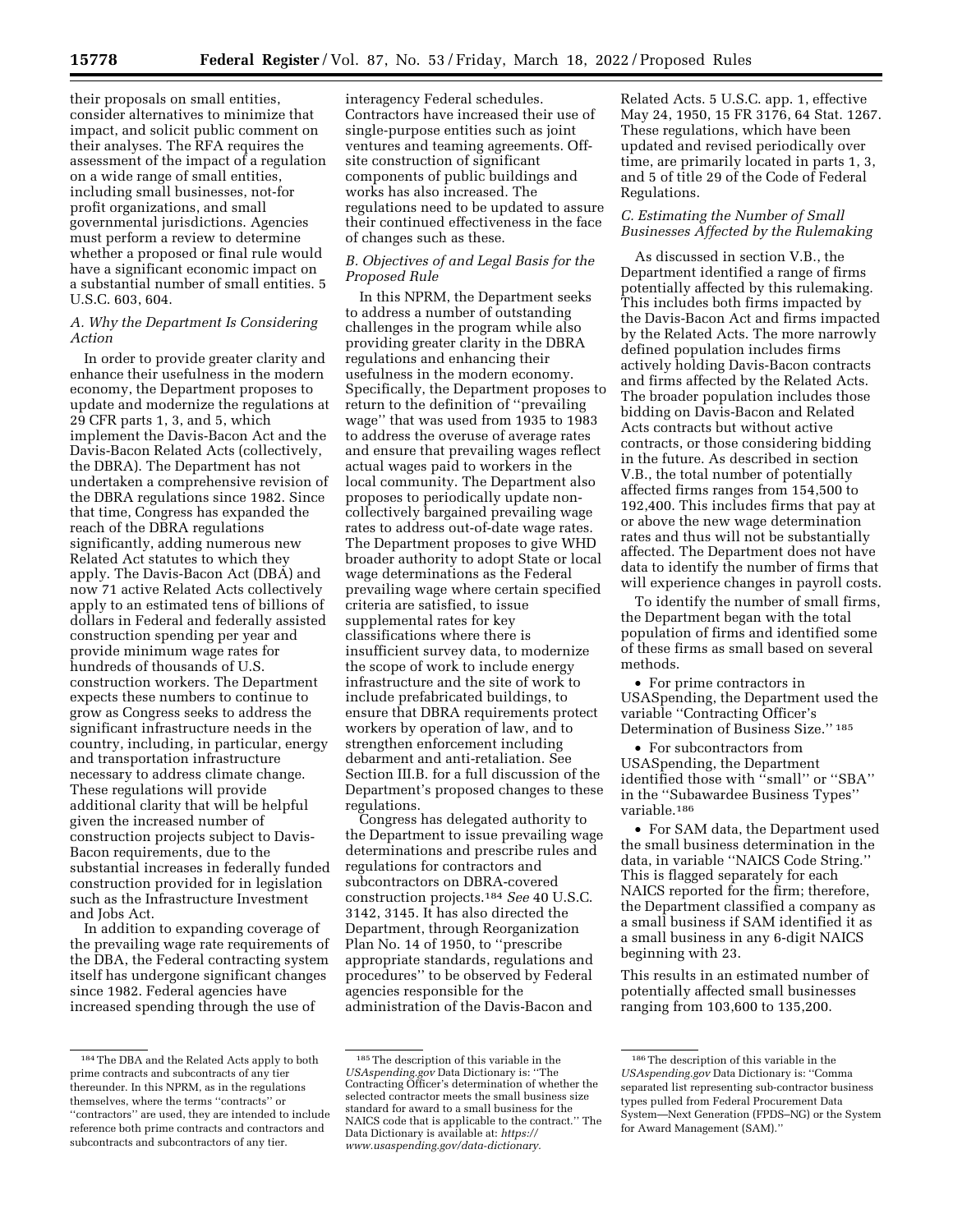## TABLE 9—RANGE OF NUMBER OF POTENTIALLY AFFECTED SMALL FIRMS

| Source                                            | Small                      |
|---------------------------------------------------|----------------------------|
| <b>Total Count (Davis-Bacon and Related Acts)</b> |                            |
|                                                   | 103,600<br>135,200         |
| <b>DBA (Narrow Definition)</b>                    |                            |
|                                                   | 26,700<br>11,200<br>15,500 |
| <b>DBA (Broad Definition)</b>                     |                            |
|                                                   | 58,300<br>42,800<br>15,500 |
| <b>Related Acts</b>                               |                            |
|                                                   | 77.000                     |

a Determination based on inclusion of "small" or "SBA" in the business types.

The Department estimated in section V.B. that 1.2 million employees are potentially affected by the rulemaking. That methodology does not include a variation to identify only workers employed by small firms. The Department therefore assumed that the share of contracting expenditures attributed to small businesses is the best

approximation of the share of employment in small businesses. In USASpending, expenditures are available for by firm size. For example, in 2019, \$55.4 billion was spent on DBA covered contracts (see section V.B.2.) and of that, \$19.8 billion (36 percent) was awarded to small business prime contractors.187 Data on expenditures by

firm size are unavailable for the Related Acts (Table 10). Therefore, the Department assumed the same percentage applies to such expenditures as for Davis-Bacon contracts. In total, an estimated 424,800 workers are employed by potentially affected small businesses.

# TABLE 10—NUMBER OF POTENTIALLY AFFECTED WORKERS IN SMALL COVERED CONTRACTING FIRMS

|                       | Total workers<br>(thousands) | Percent of<br>expenditures in<br>small contracting<br>firms <sup>a</sup> | Workers in small<br>businesses<br>(thousands) |
|-----------------------|------------------------------|--------------------------------------------------------------------------|-----------------------------------------------|
|                       | 297.9                        | 35.7%                                                                    | 106.4                                         |
|                       | 6.1                          | 38.2%                                                                    | 2.3                                           |
| <b>Related Acts b</b> | 883.9                        | 35.8%                                                                    | 316.0                                         |
| Total                 | .188.0                       |                                                                          | 424.8                                         |

a Source: USASpending.gov. Percentage of contracting expenditures for covered contracts in small businesses in 2019.<br><sup>b</sup> Because data on expenditures by firm size are unavailable for Related Acts. The Department assumed th Davis-Bacon.

In several places in the NPRM, the Department is proposing to add or revise language to clarify existing policies rather than to substantively change them. For example, the Department proposes to add language to the definitions of ''building or work'' and ''public building or public work'' to clarify that these definitions can be met even when the construction activity involves only a portion of an overall building, structure, or improvement. Also, the Department proposes to add language clarifying the applicability of the ''material supplier'' exemption to

187 If subcontractors are more likely to be small businesses than prime contractors, then this

coverage, the applicability of the DBRA to truck drivers and flaggers, and the extent to which demolition activities are covered by the DBRA. However, the Department acknowledges that some contracting agencies may not have been applying Davis-Bacon in accordance with those policies. Where this was the case, the clarity provided by this proposed rule could lead to expanded application of the Davis-Bacon labor standards, which could lead to more small firms being required to comply with Davis-Bacon labor standards. Additionally, the Department's proposes

methodology may underestimate the number of workers who are employed by small businesses.

to revise the definition of ''site of the work'' to further encompass certain construction of significant portions of a building or work at secondary worksites, which could clarify and strengthen the scope of coverage under DBA, which would also lead to more small firms being required to comply with Davis-Bacon labor standards. The Department does not have data to determine how many of these small firms exist and welcomes data and information on the extent to which small firms would newly be applying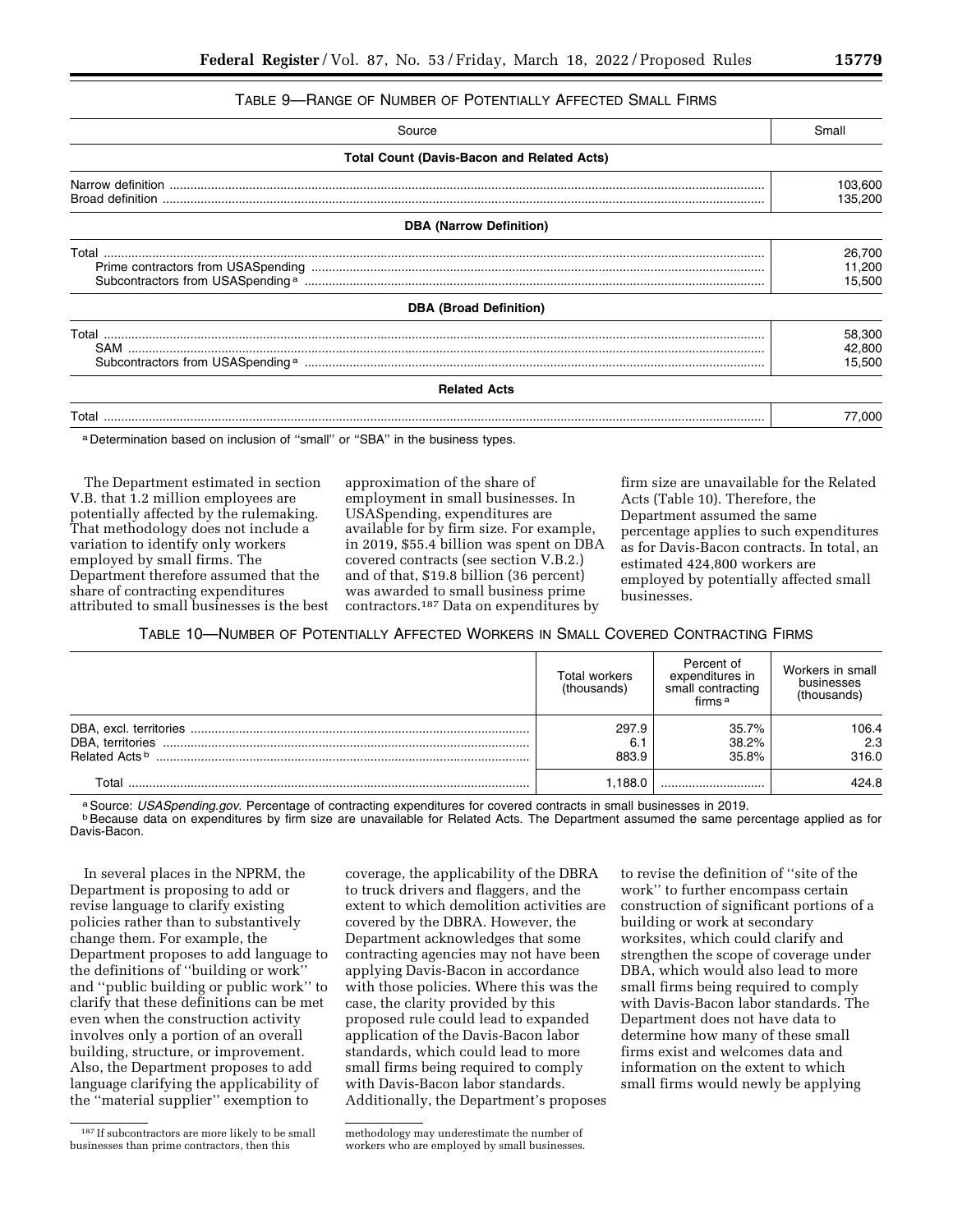Davis-Bacon and what potential compliance costs they could incur.

# *D. Compliance Requirements of the Proposed Rule, Including Reporting and Recordkeeping*

Many of the proposals in this rule only affect how the prevailing wage rate is calculated. For these proposals there will be no new compliance requirements for small firms, as they will still need to pay the published prevailing wage. The Department is also proposing a number of revisions to existing recordkeeping requirements to better effectuate compliance and enforcement, including revisions to clarify the record retention period and add requirements to maintain worker telephone numbers and email addresses. The Department is proposing to clarify language used to better distinguish the records that contractors must make and maintain (regular payrolls and other basic records) from the payroll documents that contractors must submit weekly to contracting agencies (certified payrolls). The Department is also proposing to clarify that electronic signatures and certified payroll submission methods may be used.

# *E. Calculating the Impact of the Proposed Rule on Small Business Firms*

The Department considered employer costs associated with both (a) the change in determining the prevailing wage based on a 30 percent threshold instead of a 50 percent threshold and (b) the incorporation of using the change in the ECI to update certain non-collectively

bargained prevailing wage rates. The Department estimated both regulatory familiarization costs and implementation costs. An overview of these costs is explained here but additional details can be found in section V.C. Non-quantified direct employer costs are explained in section V.C.3.

The Department acknowledges that if some wage rates increase due to either of the provisions listed above, there could be an increase in payroll costs for some small firms. Due to data limitations and uncertainty, the Department did not quantify payroll costs (*i.e.,* transfers). The change in the definition of prevailing wage will only be applied to wage data received through future surveys, for geographic areas and classifications that have not yet been identified. Both this provision and the updating of out-of-date rates will not have any impact if firms are already paying at or above the new prevailing wage rate because of labor market forces. Please see section V.D. for a more thorough discussion of these potential payroll costs, including an illustrative example of the potential impact of the proposed rule on prevailing wage rates.

The Department welcomes comments and data on whether small firms would incur increased payroll costs following this rule, and the extent to which firms are paying above the out-of-date prevailing wage rates.

Year 1 direct employer costs for small businesses are estimated to total \$8.7

million. Average annualized costs across the first 10 years are estimated to be \$2.6 million (using a 7 percent discount rate). On a per firm basis, direct employer costs are estimated to be \$78.97 in Year 1.

The proposed rule will impose direct costs on some covered contractors who will review the regulations to understand how the prevailing wage setting methodology will change. However, the Department believes these regulatory familiarization costs will be small because firms are not required to understand how the prevailing wage rates are set in order to comply with DBRA requirements, they are just required to pay the prevailing wage rates. The Department included all small potentially affected firms (135,200 firms). The Department assumed that on average, 1 hour of a human resources staff member's time will be spent reviewing the rulemaking. The cost of this time is the median loaded wage for a Compensation, Benefits, and Job Analysis Specialist of \$52.65 per hour.188 Therefore, the Department has estimated regulatory familiarization costs to be \$7.1 million (\$52.65 per hour  $\times$  1.0 hour  $\times$  135,200 contractors) (Table 11). The Department has included all regulatory familiarization costs in Year 1. New entrants will not incur any additional regulatory familiarization costs attributable to this rule. Average annualized regulatory familiarization costs over 10 years, using a 7 percent discount rate, are \$1.0 million.

TABLE 11—DIRECT EMPLOYER COSTS TO SMALL BUSINESSES

[2020 dollars]

| 'ariable                             | Total   | Regulatory<br>familiarization<br>costs | Implementation<br>costs |
|--------------------------------------|---------|----------------------------------------|-------------------------|
| Year 1 Costs:                        |         |                                        |                         |
|                                      |         | 135.200                                | 62.574                  |
|                                      |         |                                        | 0.5                     |
|                                      |         | \$52.65                                | \$52.65                 |
|                                      | \$8.700 | \$7.100                                | \$1.600                 |
| Years 2-10 (\$1,000s):               |         |                                        |                         |
|                                      | \$1.600 | \$C                                    | \$1.600                 |
| Average Annualized Costs (\$1,000s): |         |                                        |                         |
|                                      | \$2,400 |                                        | \$1,600                 |
|                                      | າວ ຂບບ  | .000                                   | \$1.600                 |

When firms update prevailing wage rates, they can incur costs associated with adjusting payrolls, adjusting contracts, and communicating this information to employees (if

applicable). This proposed rule would generally affect the frequency with which prevailing wage rates are updated through the provision to update old, outmoded rates, and moving forward, to

periodically update rates when that does not occur through the survey process. Currently, only a fraction of prevailing wages can be expected to change each year. Because the

<sup>188</sup>This includes the median base wage of \$32.30 from the May 2020 OEWS estimates plus benefits paid at a rate of 46 percent of the base wage, as

estimated from the BLS's Employer Costs for Employee ECEC data, and overhead costs of 17

percent. OEWS data available at: *[http://](http://www.bls.gov/oes/current/oes131141.htm) [www.bls.gov/oes/current/oes131141.htm.](http://www.bls.gov/oes/current/oes131141.htm)*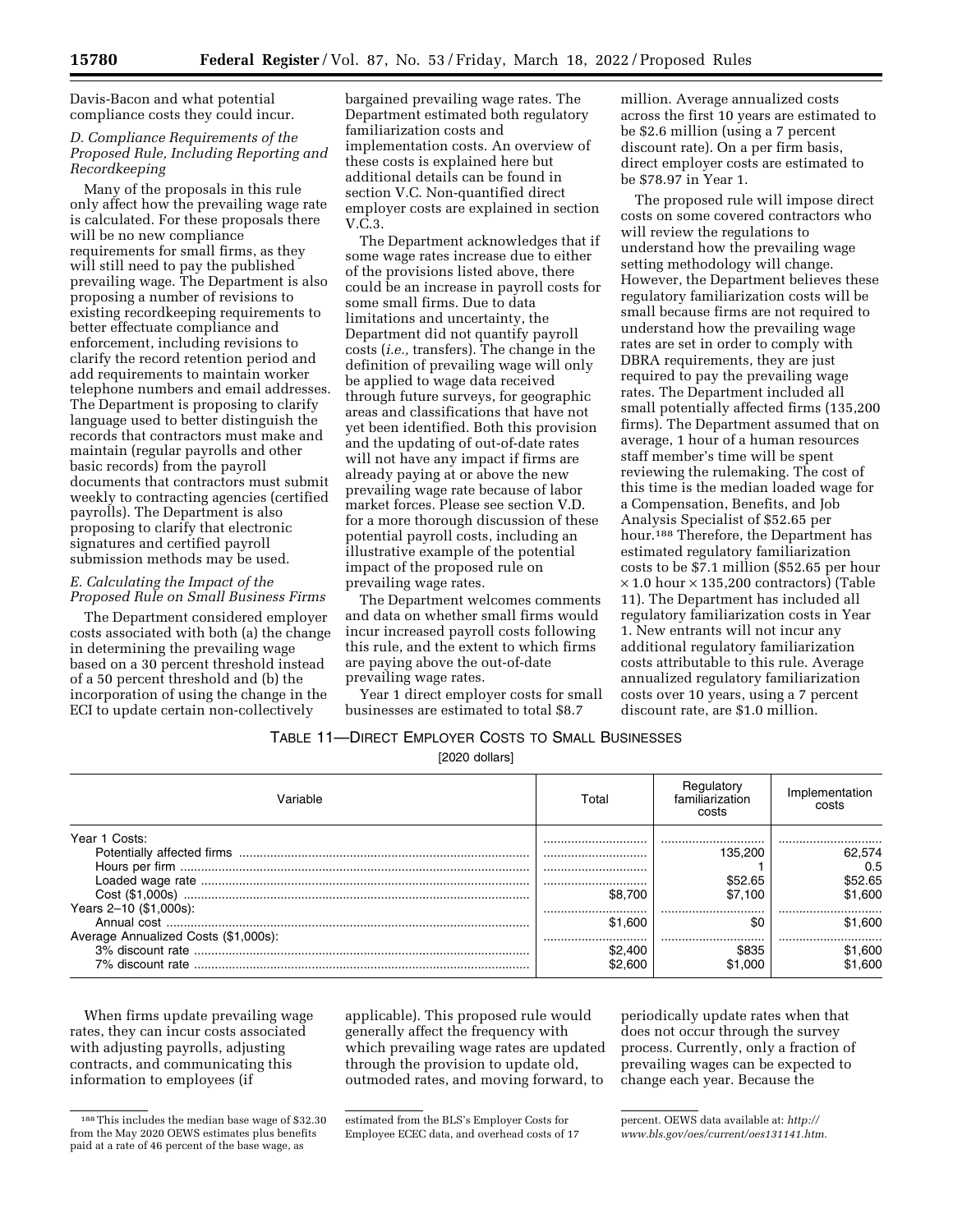Department intends to update older rates to more accurately represent wages and benefits being paid in the construction industry, and, moving forward, more published wage rates will change more frequently than in the past, firms may spend more time updating prevailing wage rates for contractual purposes than they have in the past, leading to additional implementation costs than there otherwise would have been. The Department does not believe that there will be additional implementation costs associated with the proposal to update the definition of the prevailing wage (30 percent rule). This proposed change would only apply to new surveys, for which employers would have already had to update wage rates.

To estimate the size of the implementation cost associated with the periodic updates, the Department assumed that each year 39.6 percent of firms are already checking rates due to newly published surveys (section V.C.2.). Multiplying the remaining 60.4 percent by the 103,600 small firms holding DBRA contracts results in 62,574 firms impacted annually (Table 11). The proposed change to update current non-collectively bargained rates will have an implementation cost to firms. The proposed change to update non-collectively bargained rates moving forward will result in ongoing implementation costs. Each time the rate is updated, firms will incur some costs to adjust payroll (if applicable) and communicate the new rates to employees. The Department assumed that this provision would impact all small firms currently holding DBRA contracts (62,574 firms). For the initial increase, the Department estimated this will take approximately 0.5 hours per year for firms to adjust their rates. As with previous costs, implementation time costs are based on a loaded hourly wage of \$52.65. Therefore, total Year 1 implementation costs were estimated to equal \$1.6 million (\$52.65  $\times$  0.5 hour  $\times$ 62,574 firms). The average annualized implementation cost over 10 years, using a 7 percent discount rate, is \$1.6 million.

To determine direct employer costs on a per firm basis, the Department considers only those firms who are fully affected. These are firms who seek to bid on DBRA contracts, and who have

new wage rates to incorporate into their bids and, as needed, into their payroll systems. For these firms, the Year 1 costs are estimated as one and a half hours of time (1 hour for regulatory familiarization and 0.5 hours for implementation) valued at \$52.65 per hour. This totals \$78.97 in Year 1 costs per firm. The Department welcomes comments on all of the cost estimates presented here.

### *F. Relevant Federal Rules Duplicating, Overlapping, or Conflicting With the Proposed Rule*

The Department is not aware of any relevant Federal rules that conflict with this NPRM.

### *G. Alternative to the Proposed Rule*

The RFA directs agencies to assess the impacts that various regulatory alternatives would have on small entities and to consider ways to minimize those impacts. Accordingly, the Department considered certain regulatory alternatives.

For one alternative, the Department considered requiring all contracting agencies—not just Federal agencies that use wage determinations under the DBRA to submit an annual report to the Department outlining proposed construction programs for the coming year. The Department concluded, however, that this requirement would be unnecessarily onerous for non-Federal contracting agencies, particularly as major construction projects such as those related to road and water quality infrastructure projects may be dependent upon approved funding or financial assistance from a Federal partner. The Department's proposal to require only Federal agencies to submit these annual reports would be simpler and less burdensome for the regulated community as some Federal agencies have already been submitting these reports pursuant to AAM 144 (Dec. 27, 1985) and AAM 224 (Jan. 17, 2017).

Another alternative that was considered was the use of a different index instead of the Employment Cost Index (ECI) for updating out-of-date non-collectively bargained wage rates. The Department considered proposing to use the Consumer Price Index (CPI) but considers this data source to be a less appropriate index to use because

the CPI measures movement of consumer prices as experienced by dayto-day living expenses, unlike the ECI, which measures changes in the costs of labor in particular. The CPI does not track changes in wages or benefits, nor does it reflect the costs of construction workers nationwide.

The Department welcomes comments on these and other alternatives to the proposed rule.

## **VII. Unfunded Mandates Reform Act of 1995**

The Unfunded Mandates Reform Act of 1995, 2 U.S.C. 1532, requires agencies to prepare a written statement, which includes an assessment of anticipated costs and benefits, before proposing any unfunded Federal mandate that may result in excess of \$100 million (adjusted annually for inflation) in expenditures in any one year by State, local, and tribal governments in the aggregate, or by the private sector. This rulemaking is not expected exceed that threshold. *See* section V. for an assessment of anticipated costs, transfers, and benefits.

# **VIII. Executive Order 13132, Federalism**

The Department has (1) reviewed this proposed rule in accordance with Executive Order 13132 regarding federalism and (2) determined that it does not have federalism implications. The proposed rule would not have substantial direct effects on the States, on the relationship between the National Government and the States, or on the distribution of power and responsibilities among the various levels of government.

### **IX. Executive Order 13175, Indian Tribal Governments**

This proposed rule would not have tribal implications under Executive Order 13175 that would require a tribal summary impact statement. The proposed rule would not have substantial direct effects on one or more Indian tribes, on the relationship between the Federal Government and Indian tribes, or on the distribution of power and responsibilities between the Federal Government and Indian tribes.

**Appendix A—Surveys Included in the Prevailing Wage Demonstration** 

| Survey year  | Pub date | Surveys Included |             |                                   |  |  |
|--------------|----------|------------------|-------------|-----------------------------------|--|--|
|              |          | State            | Metro/rural | Construction type(s)              |  |  |
| 2017<br>2017 |          |                  |             | ' Heavy.<br>Highway.<br>Building. |  |  |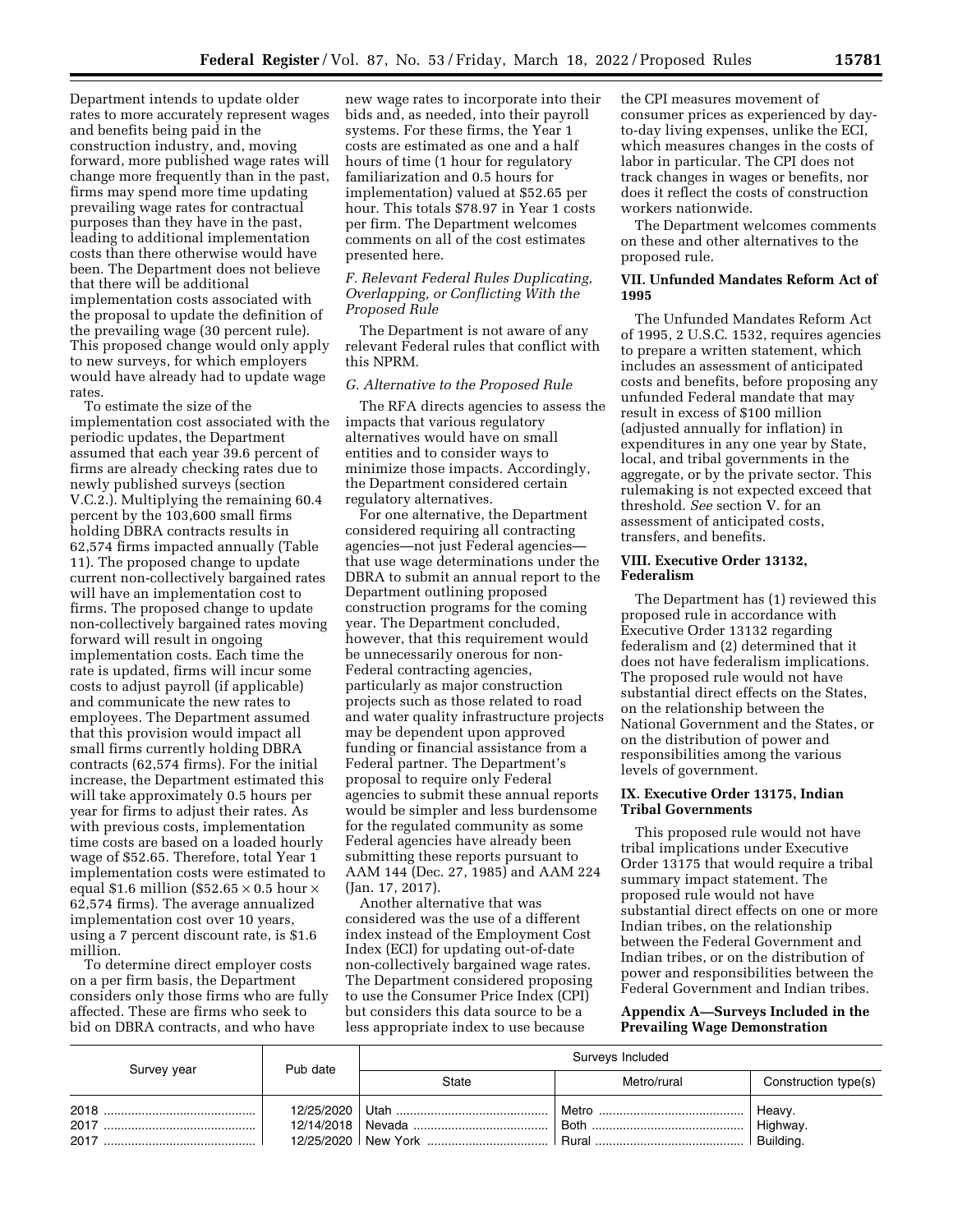|                                              | Pub date                                                                                                                                                                          |                                                                                | Surveys Included |                                                                                                                                                                                                                                              |
|----------------------------------------------|-----------------------------------------------------------------------------------------------------------------------------------------------------------------------------------|--------------------------------------------------------------------------------|------------------|----------------------------------------------------------------------------------------------------------------------------------------------------------------------------------------------------------------------------------------------|
| Survey year                                  |                                                                                                                                                                                   | State                                                                          | Metro/rural      | Construction type(s)                                                                                                                                                                                                                         |
| 2017<br>2017<br>2017<br>2016<br>2016<br>2015 | 12/25/2020<br>2/7/2020<br>2/7/2020<br>1/24/2020<br>12/14/2018<br>12/14/2018<br>9/29/2017<br>2/7/2020<br>12/8/2017<br>10/6/2017<br>2/7/2020<br>4/21/2017<br>9/28/2018<br>7/28/2017 | North Dakota<br>Pennsylvania<br>New Mexico<br>North Carolina<br>South Carolina |                  | Heavy.<br>Residential.<br>Residential.<br>Heavy, highway [a].<br>Building.<br>Building and heavy.<br>Building.<br>Residential.<br>Residential.<br>Building and heavy.<br>Highway.<br>Building and heavy.<br>Building.<br>Building and heavy. |
|                                              | 9/29/2017<br>12/16/2016                                                                                                                                                           | New Hampshire                                                                  |                  | Building and heavy.<br>Building.                                                                                                                                                                                                             |

[a] Building component not sufficient.

] Only one rural county so excluded.

Rural component of survey was not sufficient. [d] Excludes heavy rural which were not sufficient.

This includes most surveys with published rates that began in 2015 or later. They include all four construction types, metro and rural counties, and a variety of geographic regions. Two surveys were excluded because they did not meet sufficiency standards (2016 Alaska residential and 2015 Maryland highway). A few surveys were excluded due to anomalies that could not be reconciled. These include:

- 2016 Kansas highway
- 2016 Virginia highway

### **Appendix B: Current DOL Wage Determination Protocols**

*Sufficiency requirement is:* For a classification to have sufficient responses there generally must be data on at least six employees from at least three contractors. Additionally, if data is received for either exactly six employees or exactly three contractors, then no more than 60 percent of the total employees can be employed by any one contractor. Exceptions to these criteria are allowed under limited circumstances. Examples include: Surveys conducted in rural counties, or residential and heavy surveys with limited construction activity, or for highly specialized classifications. In these circumstances, the rule can be three employees and two contractors.

*Aggregation:* If the classification is not sufficient at the county level, data are aggregated to the group level, supergroup level, and State level (metro or rural), respectively. For building and residential construction, at each level of aggregation (as well as at the county level) WHD first attempts to calculate a prevailing rate using data only for projects not subject to Davis-Bacon labor standards; if such data are insufficient

to calculate a prevailing rate, then data for projects subject to Davis-Bacon labor standards is also included.

*Majority rate:* If more than 50 percent of employees are paid the exact same hourly rate, then that rate prevails. If not, the Department calculates a weighted average. If more than 50 percent are not exactly the same, but 100 percent of the data are union, then a union weighted average is calculated.

*Prevailing fringe benefits:* Before a fringe benefit is applicable, it must prevail. The first step is to determine if more than 50 percent of the workers in the reported classification receive a fringe benefit. If more than 50 percent of the employees in a single classification are paid any fringe benefits, then fringe benefits prevail. If fringe benefits prevail in a classification and:

• More than 50 percent of the employees receiving fringe benefits are paid the same total fringe benefit rate, then that total fringe benefit rate prevails.

• more than 50 percent of the employees receiving benefits are *not*  paid at the same total rate, then the average rate of fringe benefits weighted by the number of workers who received fringe benefits prevails. If more than 50 percent are not paid the same total rate, but 100 percent of the data are union, then a union weighted average is calculated.

However, if 50 percent or less of the employees in a single classification are paid a fringe benefit, then fringe benefits will not prevail, and a fringe benefit rate of \$0.00 will be published for that classification.

#### **List of Subjects**

### *29 CFR Part 1*

Administrative practice and procedure, Construction industry, Government contracts, Government procurement, Law enforcement, Reporting and recordkeeping requirements, Wages.

# *29 CFR Part 3*

Administrative practice and procedure, Construction industry, Government contracts, Government procurement, Law enforcement, Penalties, Reporting and recordkeeping requirements, Wages.

#### *29 CFR Part 5*

Administrative practice and procedure, Construction industry, Government contracts, Government procurement, Law enforcement, Penalties, Reporting and recordkeeping requirements, Wages.

For reasons stated in the preamble, the Wage and Hour Division, Department of Labor, proposes to amend 29 CFR subtitle A as follows:

# **PART 1—PROCEDURES FOR PREDETERMINATION OF WAGE RATES**

■ 1. The authority citation for part 1 is revised to read as follows:

**Authority:** 5 U.S.C. 301; R.S. 161, 64 Stat. 1267; Reorganization Plan No. 14 of 1950, 5 U.S.C. Appendix; 40 U.S.C. 3141 *et seq.;* 40 U.S.C. 3145; 40 U.S.C. 3148; and Secretary of Labor's Order 01–2014 (Dec. 19, 2014), 79 FR 77527 (Dec. 24, 2014); and the laws referenced by 29 CFR 5.1.

■ 2. Amend § 1.1 by revising paragraphs (a) and (b) to read as follows: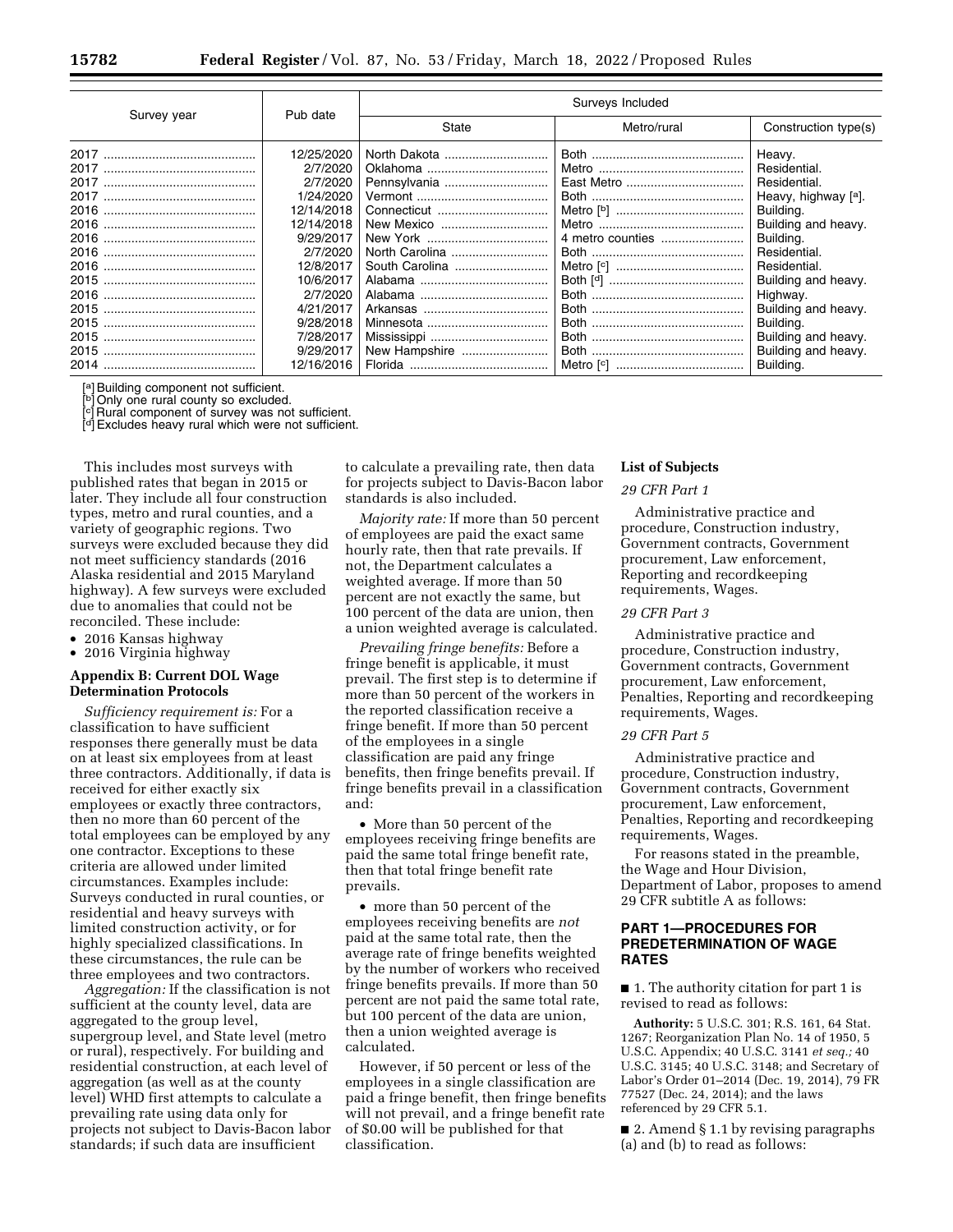### **§ 1.1 Purpose and scope.**

(a) The procedural rules in this part apply under the Davis-Bacon Act (946 Stat. 1494, as amended; 40 U.S.C. 3141 *et seq.*), and any laws now existing or subsequently enacted, which provide for the payment of minimum wages, including fringe benefits, to laborers and mechanics engaged in construction activity under contracts entered into or financed by or with the assistance of agencies of the United States or the District of Columbia, based on determinations by the Secretary of Labor of the wage rates and fringe benefits prevailing for the corresponding classes of laborers and mechanics employed on projects similar to the contract work in the local areas where such work is to be performed.

(1) A listing of laws requiring the payment of wages at rates predetermined by the Secretary of Labor under the Davis-Bacon Act is currently found at *[www.dol.gov/agencies/whd/](http://www.dol.gov/agencies/whd/government-contracts)  [government-contracts.](http://www.dol.gov/agencies/whd/government-contracts)* 

(2) Functions of the Secretary of Labor under these statutes and under Reorganization Plan No. 14 of 1950 (64 Stat. 1267, as amended; 5 U.S.C. Appendix), except for functions assigned to the Office of Administrative Law Judges (*see* part 6 of this subtitle) and appellate functions assigned to the Administrative Review Board (*see* part 7 of this subtitle) or reserved by the Secretary of Labor (*see* Secretary's Order 01–2020 (Feb. 21, 2020) have been delegated to the Administrator of the Wage and Hour Division and authorized representatives.

(b) The regulations in this part set forth the procedures for making and applying such determinations of prevailing wage rates and fringe benefits pursuant to the Davis-Bacon Act and any laws now existing or subsequently enacted providing for determinations of such wages by the Secretary of Labor in accordance with the provisions of the Davis-Bacon Act.

\* \* \* \* \* ■ 3. Revise § 1.2 to read as follows:

### **§ 1.2 Definitions.**

*Administrator.* The term ''Administrator'' means the Administrator of the Wage and Hour Division, U.S. Department of Labor, or authorized representative.

*Agency.* The term ''agency'' means any Federal, State, or local agency or instrumentality, or other similar entity, that enters into a contract or provides assistance through loan, grant, loan guarantee or insurance, or otherwise, to a project subject to the Davis-Bacon labor standards, as defined in § 5.2 of this subtitle.

(1) *Federal agency.* The term ''Federal agency'' means an agency or instrumentality of the United States or the District of Columbia, as defined in this section, that enters into a contract or provides assistance through loan, grant, loan guarantee or insurance, or otherwise, to a project subject to the Davis-Bacon labor standards.

(2) [Reserved]

*Area.* The term ''area'' means the city, town, village, county or other civil subdivision of the State in which the work is to be performed.

(1) For highway projects, the area may be State department of transportation highway districts or other similar State subdivisions.

(2) Where a project requires work in multiple counties, the area may include all counties in which the work will be performed.

*Department of Labor-approved website for wage determinations (DOLapproved website).* The term ''Department of Labor-approved website for wage determinations'' means the government website for both Davis-Bacon Act and Service Contract Act wage determinations. In addition, the DOL-approved website provides compliance assistance information. The term will also apply to any other website or electronic means that the Department of Labor may approve for these purposes.

*Employed.* Every person performing the duties of a laborer or mechanic in the construction, prosecution, completion, or repair of a public building or public work, or building or work financed in whole or in part by assistance from the United States through loan, grant, loan guarantee or insurance, or otherwise, is employed regardless of any contractual relationship alleged to exist between the contractor and such person.

*Prevailing wage.* The term ''prevailing wage'' means:

(1) The wage paid to the majority (more than 50 percent) of the laborers or mechanics in the classification on similar projects in the area during the period in question;

(2) If the same wage is not paid to a majority of those employed in the classification, the prevailing wage will be the wage paid to the greatest number, *provided* that such greatest number constitutes at least 30 percent of those employed; or

(3) If no wage rate is paid to 30 percent or more of those so employed, the prevailing wage will be the average of the wages paid to those employed in the classification, weighted by the total employed in the classification.

*Type of construction (or construction type).* The term ''type of construction (or construction type)'' means the general category of construction, as established by the Administrator, for the publication of general wage determinations. Types of construction may include, but are not limited to, building, residential, heavy, and highway. As used in this part, the terms ''type of construction'' and ''construction type'' are synonymous and interchangeable.

*United States or the District of Columbia.* The term ''United States or the District of Columbia'' means the United States, the District of Columbia, and all executive departments, independent establishments, administrative agencies, and instrumentalities of the United States and of the District of Columbia, and any corporation for which all or substantially all of the stock of which is beneficially owned by the United States, by the District of Columbia, or any of the foregoing departments, establishments, agencies, and instrumentalities.

■ 4. Revise § 1.3 to read as follows:

### **§ 1.3 Obtaining and compiling wage rate information.**

For the purpose of making wage determinations, the Administrator will conduct a continuing program for the obtaining and compiling of wage rate information. In determining the *prevailing wages* at the time of issuance of a wage determination, the Administrator will be guided by the definition of prevailing wage in § 1.2 and will consider the types of information listed in this section.

(a) The Administrator will encourage the voluntary submission of wage rate data by contractors, contractors' associations, labor organizations, public officials and other interested parties, reflecting wage rates paid to laborers and mechanics on various types of construction in the area. The Administrator may also obtain data from agencies on wage rates paid on construction projects under their jurisdiction. The information submitted should reflect the wage rates paid to workers employed in a particular classification in an area, the type or types of construction on which such rate or rates are paid, and whether or not such wage rates were paid on Federal or federally assisted projects subject to Davis-Bacon prevailing wage requirements.

(b) The following types of information may be considered in making wage rate determinations: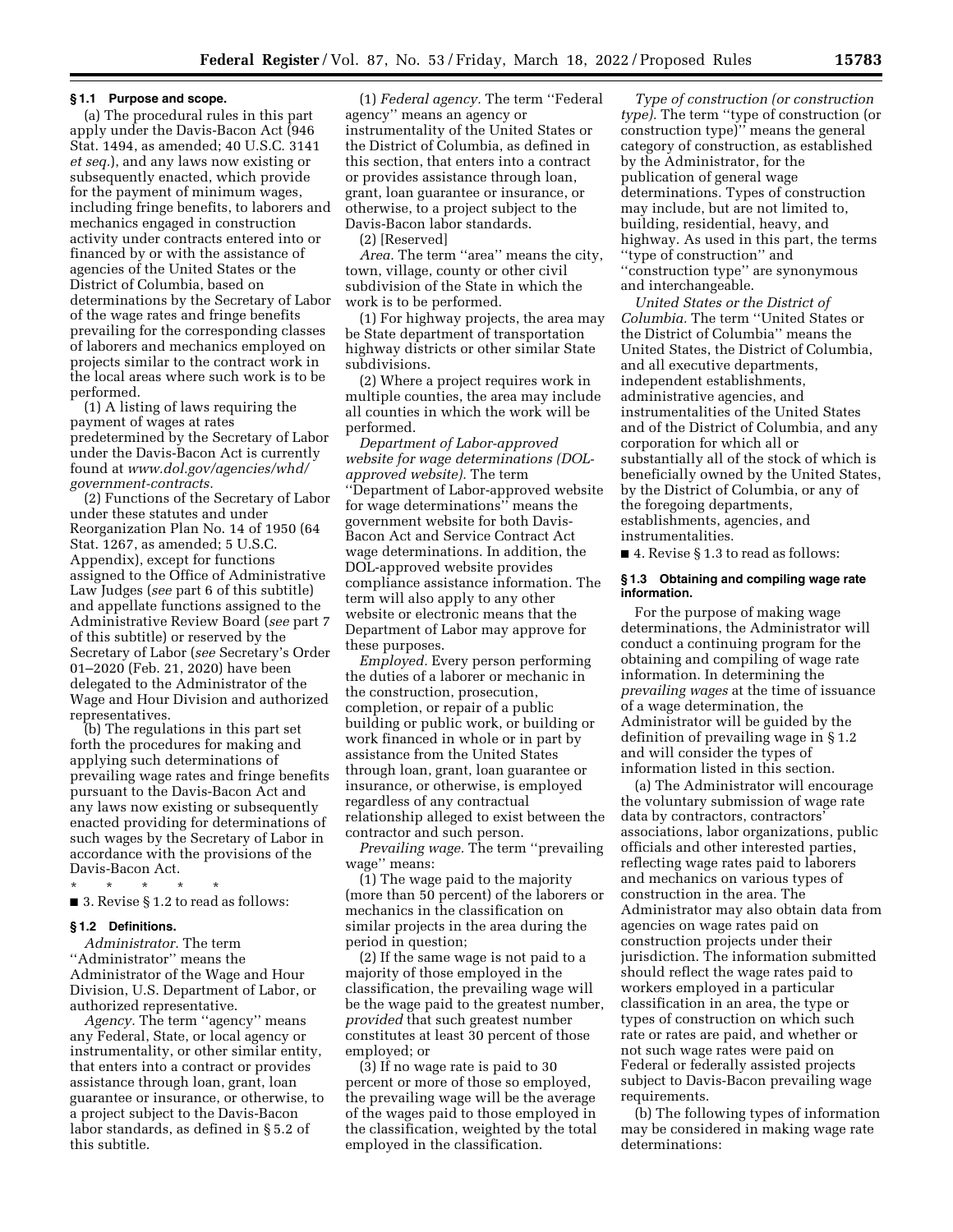(1) Statements showing wage rates paid on projects, including the names and addresses of contractors, including subcontractors; the locations, approximate costs, dates of construction and types of projects, as well as whether or not the projects are Federal or federally assisted projects subject to Davis-Bacon prevailing wage requirements; and the number of workers employed in each classification on each project and the respective wage rates paid such workers.

(2) Signed collective bargaining agreements, for which the Administrator may request that the parties to agreements submit statements certifying to their scope and application.

(3) Wage rates determined for public construction by State and local officials pursuant to State and local prevailing wage legislation.

(4) Wage rate data submitted to the Department of Labor by contracting agencies pursuant to § 5.5(a)(1)(iii) of this subtitle.

(5) For Federal-aid highway projects under 23 U.S.C. 113, information obtained from the highway department(s) of the State(s) in which the project is to be performed. For such projects, the Administrator must consult the relevant State highway department and give due regard to the information thus obtained.

(6) Any other information pertinent to the determination of prevailing wage rates.

(c) The Administrator may initially obtain or supplement such information obtained on a voluntary basis by such means, including the holding of hearings, and from any sources determined to be necessary. All information of the types described in paragraph (b) of this section, pertinent to the determination of the wages prevailing at the time of issuance of the wage determination, will be evaluated in light of the definition of *prevailing wage* in § 1.2.

(d) In compiling wage rate data for building and residential wage determinations, the Administrator will not use data from Federal or federally assisted projects subject to Davis-Bacon prevailing wage requirements unless it is determined that there is insufficient wage data to determine the prevailing wages in the absence of such data. Data from Federal or federally assisted projects will be used in compiling wage rate data for heavy and highway wage determinations.

(e) In determining the *prevailing wage,* the Administrator may treat variable wage rates paid by a contractor or contractors to employees within the same classification as the same wage

where the pay rates are functionally equivalent, as explained by a collective bargaining agreement or written policy otherwise maintained by the contractor.

(f) If the Administrator determines that there is insufficient wage survey data to determine the prevailing wage for a classification for which conformance requests are regularly submitted pursuant to  $\S 5.5(a)(1)(iii)$  of this subtitle, the Administrator may list the classification and wage and fringe benefit rates for the classification on the wage determination, provided that:

(1) The work performed by the classification is not performed by a classification in the wage determination;

(2) The classification is used in the area by the construction industry; and

(3) The wage rate for the classification bears a reasonable relationship to the wage rates contained in the wage determination.

(g) Under the circumstances described in paragraph (h) of this section, the Administrator may make a wage determination by adopting, with or without modification, one or more prevailing wage rates determined for public construction by State and/or local officials. Provided that the conditions in paragraph (h) are met, the Administrator may do so even if the methods and criteria used by State or local officials differ in some respects from those that the Administrator would otherwise use under the Davis-Bacon Act and the regulations in this part. Such differences may include, but are not limited to, a definition of prevailing wage under a State or local prevailing wage law or regulation that differs from the definition in § 1.2, a geographic area or scope that differs from the standards in § 1.7, and/or the restrictions on data use in paragraph (d) of this section.

(h) The Administrator may adopt a State or local wage rate as described in paragraph (g) of this section if the Administrator, after reviewing the rate and the processes used to derive the rate, determines that:

(1) The State or local government sets wage rates, and collects relevant data, using a survey or other process that is open to full participation by all interested parties;

(2) The wage rate reflects both a basic hourly rate of pay as well as any prevailing fringe benefits, each of which can be calculated separately;

(3) The State or local government classifies laborers and mechanics in a manner that is recognized within the field of construction; and

(4) The State or local government's criteria for setting prevailing wage rates are substantially similar to those the Administrator uses in making wage

determinations under this part. This determination will be based on the totality of the circumstances, including, but not limited to, the State or local government's definition of prevailing wage; the types of fringe benefits it accepts; the information it solicits from interested parties; its classification of construction projects, laborers, and mechanics; and its method for determining the appropriate geographic area(s).

(i) In order to adopt wage rates of a State or local government entity pursuant to paragraphs (g) and (h) of this section, the Administrator must obtain the wage rates and any relevant supporting documentation and data, from the State or local government entity. Such information may be submitted via email to *[dba.statelocalwagerates@dol.gov,](mailto:dba.statelocalwagerates@dol.gov)* via mail to U.S. Department of Labor, Wage and Hour Division, Branch of Wage Surveys, 200 Constitution Avenue NW, Washington, DC 20210, or through other means directed by the Administrator.

(j) Nothing in paragraphs (g), (h), and (i) of this section precludes the Administrator from otherwise considering State or local prevailing wage rates, consistent with paragraph (b)(3) of this section, or from giving due regard to information obtained from State highway departments, consistent with paragraph (b)(4) of this section, as part of the Administrator's process of making prevailing wage determinations under this part.

■ 5. Revise § 1.4 to read as follows:

#### **§ 1.4 Report of agency construction programs.**

At the beginning of each fiscal year, each Federal agency using wage determinations under the Davis-Bacon Act or any of the laws referenced by § 5.1 of this subtitle, must furnish the Administrator with a report that contains a general outline of its proposed construction programs for the upcoming 3 fiscal years. This report must include a list of proposed projects (including those for which options to extend the contract term of an existing construction contract are expected during the period covered by the report): the estimated start date of construction; the anticipated type or types of construction; the estimated cost of construction; the location or locations of construction; and any other projectspecific information that the Administrator requests. The report must also include notification of any significant changes to previously reported construction programs, such as the delay or cancellation of previously reported projects. Reports must be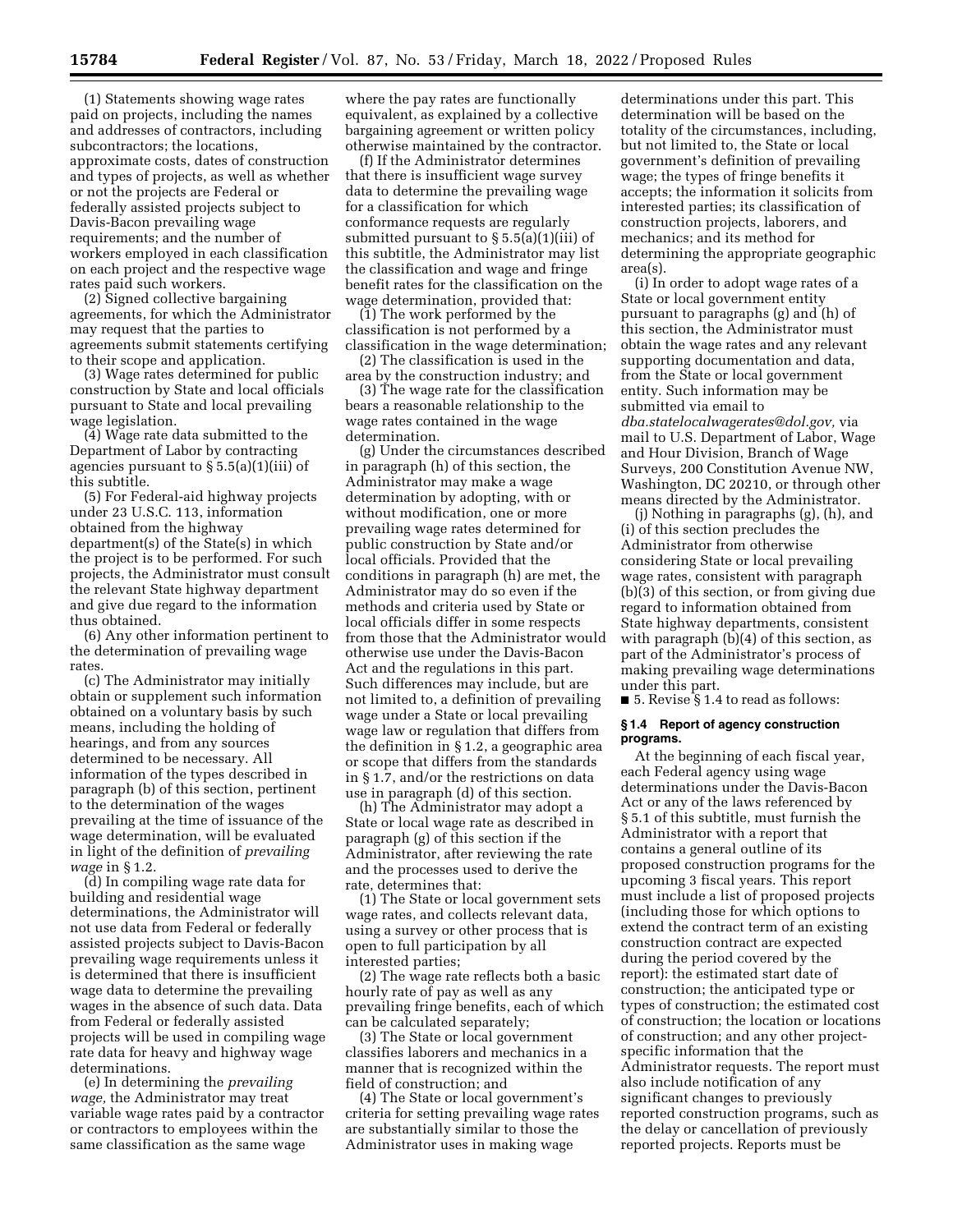submitted no later than April 10th of each year by email to *[DavisBaconFedPlan@dol.gov,](mailto:DavisBaconFedPlan@dol.gov)* and must include the name, telephone number, and email address of the official responsible for coordinating the submission.

■ 6. Amend § 1.5 by revising paragraphs (a) and (b) and adding a heading to paragraph (c) to read as follows:

### **§ 1.5 Publication of general wage determinations and procedure for requesting project wage determinations.**

(a) *General wage determinations.* A general wage determination contains, among other information, a list of wage and fringe benefit rates determined to be prevailing for various classifications of laborers or mechanics for specified type(s) of construction in a given area. The Department of Labor publishes general wage determinations under the Davis-Bacon Act on the DOL-approved website.

(b) *Project wage determinations.* (1) A project wage determination is specific to a particular project. An agency may request a project wage determination for an individual project under any of the following circumstances:

(i) The project involves work in more than one county and will employ workers who may work in more than one county;

(ii) There is no general wage determination in effect for the relevant area and type(s) of construction for an upcoming project, or

(iii) All or virtually all of the work on a contract will be performed by a classification that is not listed in the general wage determination that would otherwise apply, and contract award (or bid opening, in contracts entered into in sealed bidding procedures) has not yet taken place.

(2) To request a project wage determination, the agency must submit Standard Form (SF) 308, Request for Wage Determination and Response to Request, to the Department of Labor, either by mailing the form to U.S. Department of Labor, Wage and Hour Division, Branch of Construction Wage Determinations, Washington, DC 20210, or by submitting the form through other means directed by the Administrator.

(3) In completing Form SF–308, the agency must include the following information:

(i) A sufficiently detailed description of the work to indicate the type(s) of construction involved, as well as any additional description or separate attachment, if necessary, for identification of the type(s) of work to be performed. If the project involves multiple types of construction, the

requesting agency must attach information indicating the expected cost breakdown by type of construction.

(ii) The location (city, county, state, zip code) or locations in which the proposed project is located.

(iii) The classifications needed for the project. The agency must identify only those classifications that will be needed in the performance of the work. Inserting a note such as ''entire schedule'' or ''all applicable classifications'' is not sufficient. Additional classifications needed that are not on the form may be typed in the blank spaces or on a separate list and attached to the form.

(iv) Any other information requested in Form SF–308.

(4) A request for a project wage determination must be accompanied by any pertinent wage information that may be available. When the requesting agency is a State highway department under the Federal-Aid Highway Acts as codified in 23 U.S.C. 113, such agency must also include its recommendations as to the wages which are prevailing for each classification of laborers and mechanics on similar construction in the area.

(5) The time required for processing requests for project wage determinations varies according to the facts and circumstances in each case. An agency should anticipate that such processing by the Department of Labor will take at least 30 days.

(c) *Processing time.* \* \* \* ■ 7. Revise § 1.6 to read as follows:

#### **§ 1.6 Use and effectiveness of wage determinations.**

(a) *Application, Validity, and Expiration of Wage Determinations—*(1) *Application of incorporated wage determinations.* Once a wage determination is incorporated into a contract (or once construction has started when there is no contract award), the wage determination generally applies for the duration of the contract or project, except as specified in this section.

(2) *General wage determinations.* (i) General wage determinations published on the DOL-approved website contain no expiration date. Once issued, a general wage determination remains valid until revised, superseded, or canceled.

(ii) If there is a current general wage determination applicable to a project, an agency may use it without notifying the Administrator, *Provided* that questions concerning its use are referred to the Administrator in accordance with paragraph (b) of this section.

(iii) When a wage determination is revised, superseded, or canceled, it becomes inactive. Inactive wage determinations may be accessed on the DOL-approved website for informational purposes only. Contracting officers may not use such an inactive wage determination in a contract action unless the inactive wage determination is the appropriate wage determination that must be incorporated to give retroactive effect to the post-award incorporation of a contract clause under § 5.6(a)(1)(ii) of this subtitle or a wage determination under paragraph (f) of this section. Under such circumstances, the agency must provide prior notice to the Administrator of its intent to incorporate an inactive wage determination, and may not incorporate it if the Administrator instructs otherwise.

(3) *Project wage determinations.* (i) Project wage determinations initially issued will be effective for 180 calendar days from the date of such determinations. If a project wage determination is not incorporated into a contract (or, if there is no contract award, if construction has not started) in the period of its effectiveness it is void.

(ii) Accordingly, if it appears that a project wage determination may expire between bid opening and contract award (or between initial endorsement under the National Housing Act or the execution of an agreement to enter into a housing assistance payments contract under section 8 of the U.S. Housing Act of 1937, and the start of construction) the agency shall request a new project wage determination sufficiently in advance of the bid opening to assure receipt prior thereto.

(iii) However, when due to unavoidable circumstances a project wage determination expires before award but after bid opening (or before the start of construction, but after initial endorsement under the National Housing Act, or before the start of construction but after the execution of an agreement to enter into a housing assistance payments contract under section 8 of the U.S. Housing Act of 1937), the head of the agency or his or her designee may request the Administrator to extend the expiration date of the project wage determination in the bid specifications instead of issuing a new project wage determination. Such request shall be supported by a written finding, which shall include a brief statement of factual support, that the extension of the expiration date of the project wage determination is necessary and proper in the public interest to prevent injustice or undue hardship or to avoid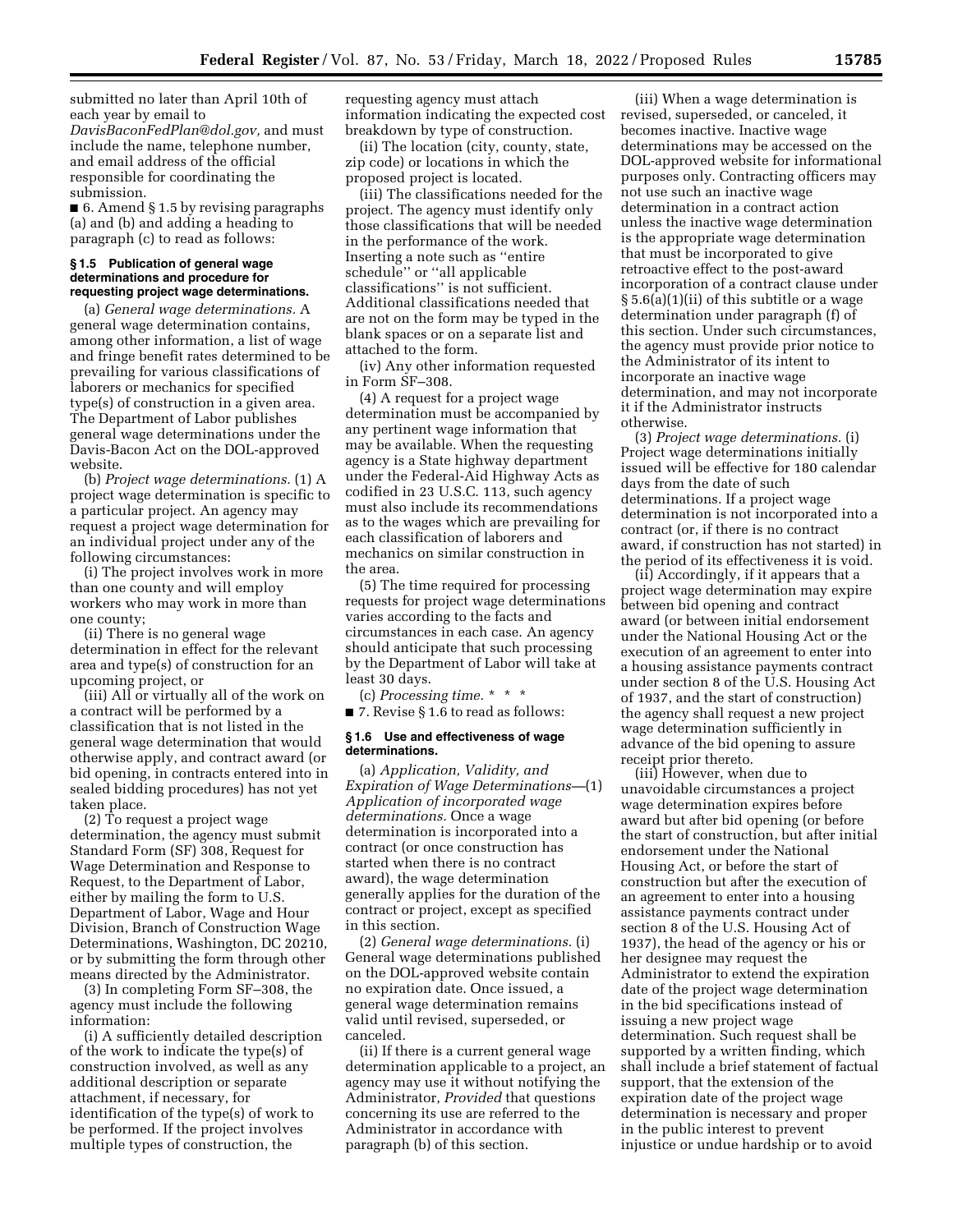serious impairment in the conduct of Government business. The Administrator will either grant or deny the request for an extension after consideration of all of the circumstances, including an examination to determine if the previously issued rates remain prevailing. If the request for extension is denied, the Administrator will proceed to issue a new wage determination for the project.

(b) *Identifying and incorporating appropriate wage determinations.* (1) Contracting agencies are responsible for making the initial determination of the appropriate wage determination(s) for a project and for ensuring that the appropriate wage determination(s) are incorporated in bid solicitations and contract specifications and that inapplicable wage determinations are not incorporated. When a contract involves construction in more than one area, and no multi-county project wage determination has been obtained, the solicitation and contract must incorporate the applicable wage determination for each area. When a contract involves more than one type of construction, the solicitation and contract must incorporate the applicable wage determination for each type of construction involved that is anticipated to be substantial. The contracting agency is responsible for designating the specific work to which each incorporated wage determination applies.

(2) The contractor or subcontractor has an affirmative obligation to ensure that its pay practices are in compliance with the Davis-Bacon Act labor standards.

(3) Any question regarding application of wage rate schedules or wage determinations must be referred to the Administrator for resolution. The Administrator should consider any relevant factors when resolving such questions, including, but not limited to, relevant area practice information.

(c) *Revisions to wage determinations.*  (1) General and project wage determinations may be revised from time to time to keep them current. A revised wage determination replaces the previous wage determination. ''Revisions,'' as used in this section, refers both to modifications of some or all of the rates in a wage determination, such as periodic updates to reflect current rates, and to instances where a wage determination is re-issued entirely, such as after a new wage survey is conducted. Revisions also include adjustments to non-collectively bargained prevailing wage and fringe benefit rates on general wage

determinations, with the adjustments based on U.S. Bureau of Labor Statistics Employment Cost Index (ECI) data or its successor data. Such rates may be adjusted based on ECI data no more frequently than once every 3 years, and no sooner than 3 years after the date of the rate's publication. Such periodic revisions to wage determinations are distinguished from the circumstances described in paragraphs (d), (e), and (f) of this section.

(2)(i) Whether a revised wage determination is effective with respect to a particular contract or project generally depends on the date on which the revised wage determination is issued. The date on which a revised wage determination is ''issued,'' as used in this section, means the date that a revised general wage determination is published on the DOL-approved website or the date that the contracting agency receives actual written notice of a revised project wage determination.

(ii) If a revised wage determination is issued before contract award (or the start of construction when there is no award), it is effective with respect to the project, except as follows:

(A) For contracts entered into pursuant to sealed bidding procedures, a revised wage determination issued at least 10 calendar days before the opening of bids is effective with respect to the solicitation and contract. If a revised wage determination is issued less than 10 calendar days before the opening of bids, it is effective with respect to the solicitation and contract unless the agency finds that there is not a reasonable time still available before bid opening to notify bidders of the revision and a report of the finding is inserted in the contract file. A copy of such report must be made available to the Administrator upon request. No such report is required if the revision is issued after bid opening.

(B) In the case of projects assisted under the National Housing Act, a revised wage determination is effective with respect to the project if it is issued prior to the beginning of construction or the date the mortgage is initially endorsed, whichever occurs first.

(C) In the case of projects to receive housing assistance payments under section 8 of the U.S. Housing Act of 1937, a revised wage determination is effective with respect to the project if it is issued prior to the beginning of construction or the date the agreement to enter into a housing assistance payments contract is signed, whichever occurs first.

(D) If, in the case of a contract entered into pursuant to sealed bidding procedures under paragraph (c)(2)(ii)(A)

of this section the contract has not been awarded within 90 days after bid opening, or if, in the case of projects assisted under the National Housing Act or receiving housing assistance payments section 8 of the U.S. Housing Act of 1937 under paragraph (c)(2)(ii)(B) or (C) of this section, construction has not begun within 90 days after initial endorsement or the signing of the agreement to enter into a housing assistance payments contract, any revised general wage determination issued prior to award of the contract or the beginning of construction, as appropriate, is effective with respect to that contract unless the head of the agency or the agency head's designee requests and obtains an extension of the 90-day period from the Administrator. Such request must be supported by a written finding, which includes a brief statement of the factual support, that the extension is necessary and proper in the public interest to prevent injustice or undue hardship or to avoid serious impairment in the conduct of Government business. The Administrator will either grant or deny the request for an extension after consideration of all the circumstances.

(iii) If a revised wage determination is issued after contract award (or after the beginning of construction where there is no contract award), it is not effective with respect to that project, except under the following circumstances:

(A) Where a contract or order is changed to include additional, substantial construction, alteration, and/ or repair work not within the scope of work of the original contract or order, or to require the contractor to perform work for an additional time period not originally obligated, including where an agency exercises an option provision to unilaterally extend the term of a contract, the contracting agency must include the most recent revision of any wage determination(s) at the time the contract is changed or the option is exercised. This does not apply where the contractor is simply given additional time to complete its original commitment or where the additional construction, alteration, and/or repair work in the modification is merely incidental.

(B) Some contracts call for construction, alteration, and/or repair work over a period of time that is not tied to the completion of any particular project. Examples of such contracts include, but are not limited to, indefinite-delivery-indefinite-quantity construction contracts to perform any necessary repairs to a Federal facility over a period of time; long-term operations-and-maintenance contracts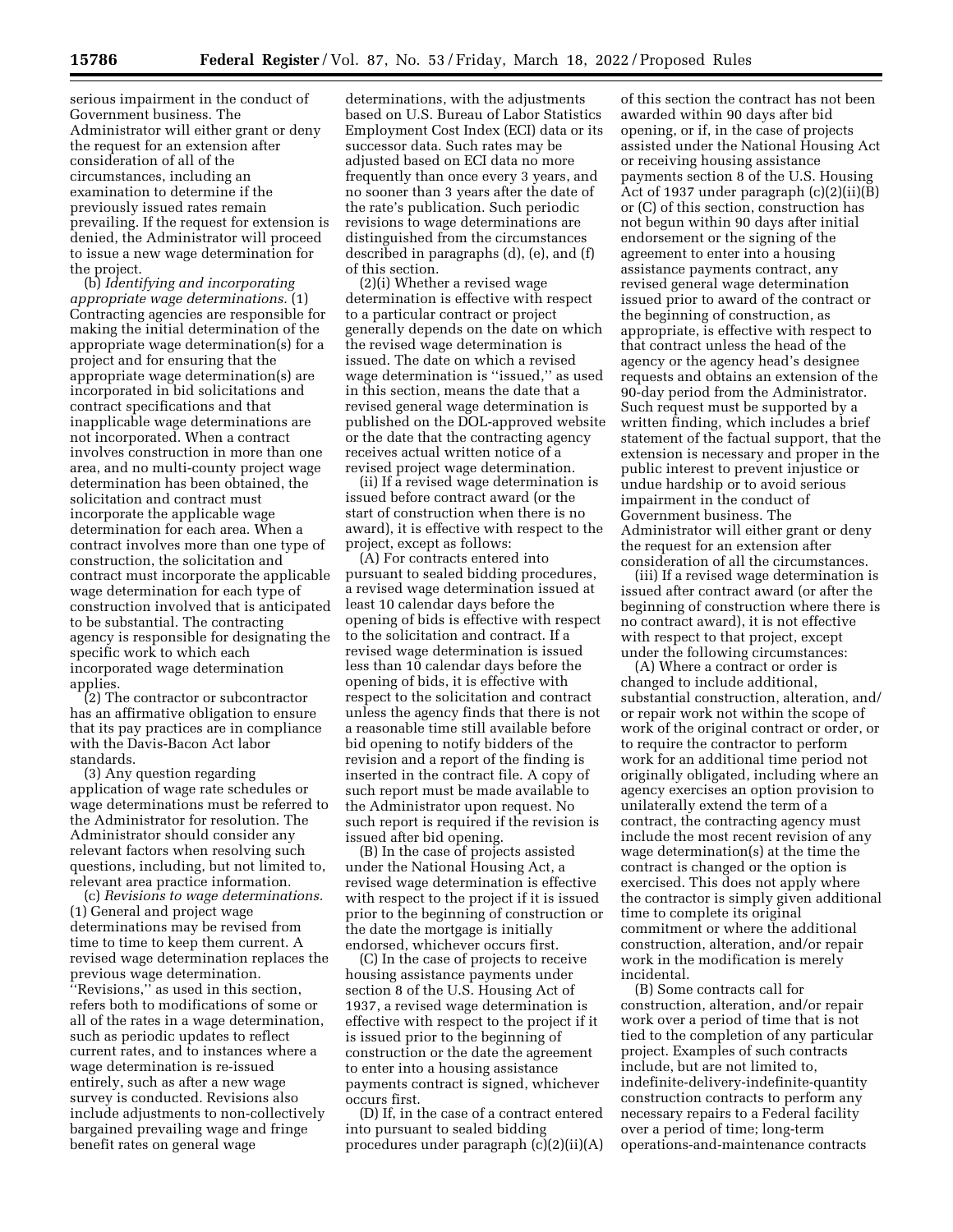that may include construction, alteration, and/or repair work covered by Davis-Bacon labor standards; or schedule contracts or blanket purchase agreements in which a contractor agrees to provide certain construction work at agreed-upon prices to Federal agencies. These types of contracts often involve a general commitment to perform necessary construction as the need arises, but do not necessarily specify the exact construction to be performed. For the types of contracts described here, the contracting agency must incorporate into the contract the most recent revision(s) of any applicable wage determination(s) on each anniversary date of the contract's award (or each anniversary date of the beginning of construction when there is no award), or another similar anniversary date where the agency has sought and received prior approval from the Department for the alternative date. Such revised wage determination(s) will apply to any construction work that begins or is obligated under such a contract during the 12 months following that anniversary date until such construction work is completed, even if the completion of that work extends beyond the twelve-month period. Where such contracts have task orders, purchase orders, or other similar contract instruments awarded under the master contract, the contracting and ordering agency must include the applicable updated wage determination in such task orders, purchase orders, or other similar contract instrument.

(d) *Corrections for clerical errors.*  Upon the Administrator's own initiative or at the request of an agency, the Administrator may correct any wage determination, without regard to paragraph (a) or (c) of this section, whenever the Administrator finds that it contains clerical errors. Such corrections must be included in any solicitations, bidding documents, or ongoing contracts containing the wage determination in question, and such inclusion, and application of the correction(s), must be retroactive to the start of construction if construction has begun.

(e) *Pre-award determinations that a wage determination may not be used.* If, prior to the award of a contract (or the start of construction under the National Housing Act, under section 8 of the U.S. Housing Act of 1937, or where there is no contract award), the Administrator provides written notice that:

(1) The wrong wage determination or the wrong schedule was included in the bidding documents or solicitation; or

(2) A wage determination included in the bidding documents or solicitation

was withdrawn by the Department of Labor as a result of a decision by the Administrative Review Board, the wage determination may not be used for the contract, without regard to whether bid opening (or initial endorsement or the signing of a housing assistance payments contract) has occurred.

(f) *Post-award determinations and procedures.* (1) If a contract subject to the labor standards provisions of the laws referenced by  $\bar{\S}$  5.1 of this subtitle is entered into without the correct wage determination(s), the agency must, upon the request of the Administrator or upon its own initiative, incorporate the correct wage determination into the contract or require its incorporation. Where the agency is not entering directly into such a contract but instead is providing Federal financial assistance, the agency must ensure that the recipient or sub-recipient of the Federal assistance similarly incorporates the correct wage determination(s) into its contracts.

(2) The Administrator may require the agency to incorporate a wage determination after contract award or after the beginning of construction if the agency has failed to incorporate a wage determination in a contract required to contain prevailing wage rates determined in accordance with the Davis-Bacon Act, or has used a wage determination which by its terms or the provisions of this part clearly does not apply to the contract. Further, the Administrator may require the application of the correct wage determination to a contract after contract award or after the beginning of construction when it is found that the wrong wage determination has been incorporated in the contract because of an inaccurate description of the project or its location in the agency's request for the wage determination.

(3) Under any of the circumstances described in paragraphs (f)(1) and (2) of this section, the agency must either terminate and resolicit the contract with the correct wage determination, or incorporate the correct wage determination into the contract (or ensure it is so incorporated) through supplemental agreement, change order, or any other authority that may be needed. The method of incorporation of the correct wage determination, and adjustment in contract price, where appropriate, should be in accordance with applicable law. Additionally, the following requirements apply:

(i) Unless the Administrator directs otherwise, the incorporation of the correct wage determination(s) must be retroactive to the date of contract award or start of construction if there is no award.

(ii) If incorporation occurs as the result of a request from the Administrator, the incorporation must take place within 30 days of the date of that request, unless the agency has obtained an extension from the Administrator.

(iii) Before the agency requires incorporation upon its own initiative, it must provide notice to the Administrator of the proposed action.

(iv) The contractor must be compensated for any increases in wages resulting from incorporation of a missing wage determination.

(v) If a recipient or sub-recipient of Federal assistance under any of the applicable statutes referenced by § 5.1 of this subtitle refuses to incorporate the wage determination as required, the agency must make no further payment, advance, grant, loan, or guarantee of funds in connection with the contract until the recipient incorporates the required wage determination into its contract, and must promptly refer the dispute to the Administrator for further proceedings under § 5.13 of this subtitle.

(vi) Before terminating a contract pursuant to this section, the agency must withhold or cross-withhold sufficient funds to remedy any backwage liability resulting from the failure to incorporate the correct wage determination or otherwise identify and obligate sufficient funds through a termination settlement agreement, bond, or other satisfactory mechanism.

(4) Under any of the above circumstances, notwithstanding the requirement to incorporate the correct wage determination(s) within 30 days, the correct wage determination(s) will be effective by operation of law, retroactive to the date of award or the beginning of construction (under the National Housing Act, under section 8 of the U.S. Housing Act of 1937, or where there is no contract award), in accordance with § 5.5(e) of this subtitle.

(g) *Approval of Davis-Bacon Related Act Federal funding or assistance after contract award.* If Federal funding or assistance under a statute requiring payment of wages determined in accordance with the Davis-Bacon Act is not approved prior to contract award (or the beginning of construction where there is no contract award), the applicable wage determination must be incorporated based upon the wages and fringe benefits found to be prevailing on the date of award or the beginning of construction (under the National Housing Act, under section 8 of the U.S. Housing Act of 1937, or where there is no contract award), as appropriate, and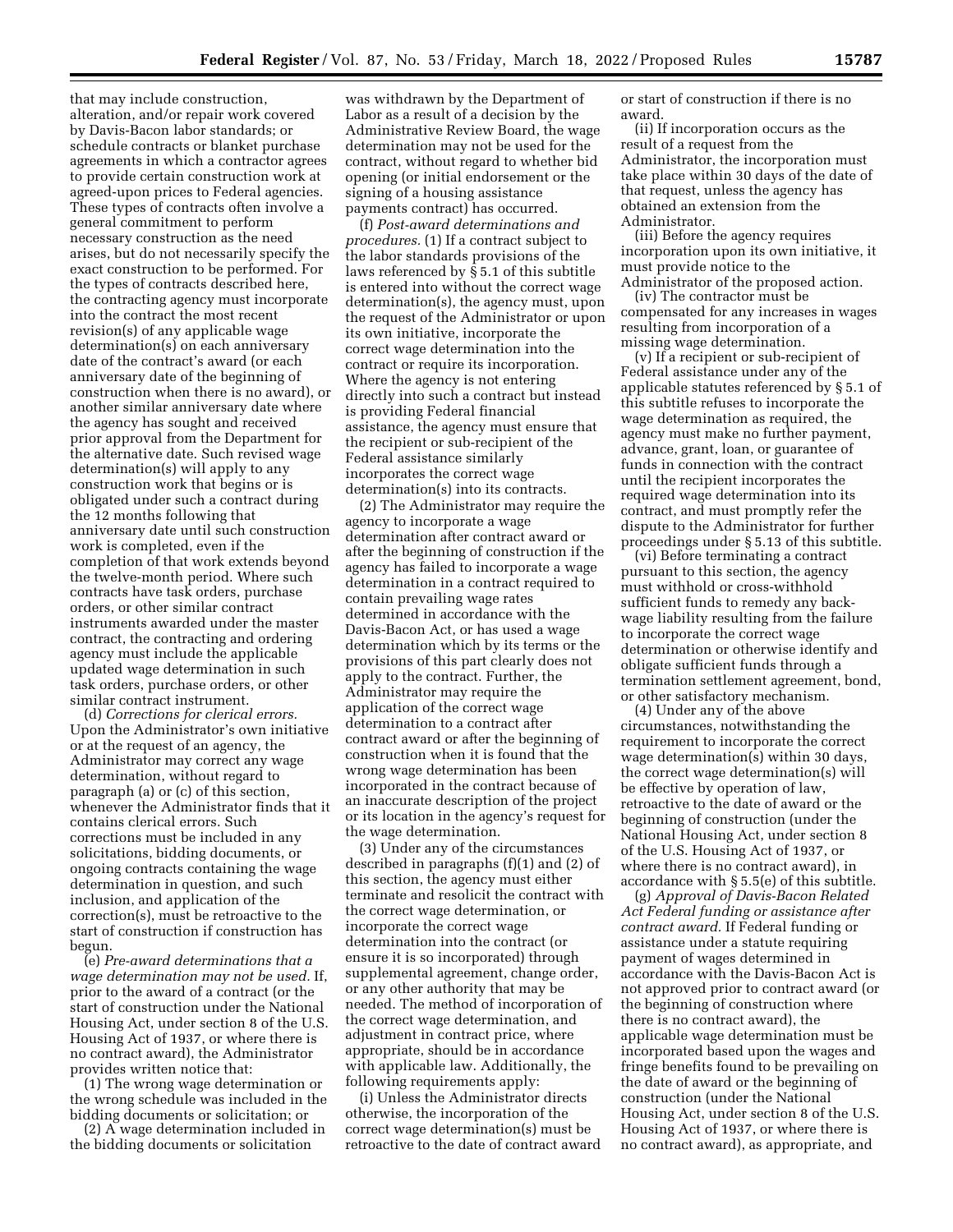must be incorporated in the contract specifications retroactively to that date, *Provided* that upon the request of the head of the Federal agency providing the Federal funding or assistance, in individual cases the Administrator may direct incorporation of the wage determination to be effective on the date of approval of Federal funds or assistance whenever the Administrator finds that it is necessary and proper in the public interest to prevent injustice or undue hardship, *Provided further*  that the Administrator finds no evidence of intent to apply for Federal funding or assistance prior to contract award or the start of construction, as appropriate.

■ 8. Revise § 1.7 to read as follows:

#### **§ 1.7 Scope of consideration.**

(a) In making a wage determination, the *area* from which wage data will be drawn will normally be the county unless sufficient current wage data (data on wages paid on current projects or, where necessary, projects under construction no more than 1 year prior to the beginning of the survey or the request for a wage determination, as appropriate) is unavailable to make a wage determination.

(b) If sufficient current wage data is not available from projects within the county to make a wage determination, wages paid on similar construction in surrounding counties may be considered.

(c) If sufficient current wage data is not available in surrounding counties, the Administrator may consider wage data from similar construction in comparable counties or groups of counties in the State, and, if necessary, overall statewide data.

(d) If sufficient current statewide wage data is not available, wages paid on projects completed more than 1 year prior to the beginning of the survey or the request for a wage determination, as appropriate, may be considered.

(e) The use of *helpers* and *apprentices*  is permitted in accordance with part 5 of this subtitle.

■ 9. Revise § 1.8 to read as follows:

### **§ 1.8 Reconsideration by the Administrator.**

(a) Any interested party may seek reconsideration of a wage determination issued under this part or of a decision of the Administrator regarding application of a wage determination.

(b) Such a request for reconsideration must be in writing, accompanied by a full statement of the interested party's views and any supporting wage data or other pertinent information. Requests must be submitted via email to

*[dba.reconsideration@dol.gov;](mailto:dba.reconsideration@dol.gov)* by mail to Administrator, Wage and Hour Division, U.S. Department of Labor, 200 Constitution Ave. NW, Washington, DC 20210; or through other means directed by the Administrator. The Administrator will respond within 30 days of receipt thereof, or will notify the requestor within the 30-day period that additional time is necessary.

(c) If the decision for which reconsideration is sought was made by an authorized representative of the Administrator of the Wage and Hour Division, the interested party seeking reconsideration may request further reconsideration by the Administrator of the Wage and Hour Division. Such a request must be submitted within 30 days from the date the decision is issued; this time may be extended for good cause at the discretion of the Administrator upon a request by the interested party. The procedures in paragraph (b) of this section apply to any such reconsideration requests.  $\blacksquare$  10. Add § 1.10 to read as follows:

#### **§ 1.10 Severability.**

The provisions of this part are separate and severable and operate independently from one another. If any provision of this part is held to be invalid or unenforceable by its terms, or as applied to any person or circumstance, or stayed pending further agency action, the provision is to be construed so as to continue to give the maximum effect to the provision permitted by law, unless such holding is one of utter invalidity or unenforceability, in which event the provision is severable from this part and will not affect the remaining provisions.

#### **Appendix A to Part 1—[Removed]**

■ 11. Remove appendix A to part 1.

### **Appendix B to Part 1—[Removed]**

■ 12. Remove appendix B to part 1.

## **PART 3— CONTRACTORS AND SUBCONTRACTORS ON PUBLIC BUILDING OR PUBLIC WORK FINANCED IN WHOLE OR IN PART BY LOANS OR GRANTS FROM THE UNITED STATES**

■ 13. The authority citation for part 3 continues to read as follows:

**Authority:** R.S. 161, 48 Stat. 848, Reorg. Plan No. 14 of 1950, 64 Stat. 1267; 5 U.S.C. 301; 40 U.S.C. 3145; Secretary's Order 01– 2014 (Dec. 19, 2014), 79 FR 77527 (Dec. 24, 2014).

■ 14. Revise § 3.1 to read as follows:

#### **§ 3.1 Purpose and scope.**

This part prescribes ''anti-kickback'' regulations under section 2 of the Act of June 13, 1934, as amended (40 U.S.C. 3145), popularly known as the Copeland Act. This part applies to any contract which is subject to Federal wage standards and which is for the construction, prosecution, completion, or repair of public buildings, public works or buildings or works financed in whole or in part by loans or grants from the United States. The part is intended to aid in the enforcement of the minimum wage provisions of the Davis-Bacon Act and the various statutes dealing with federally assisted construction that contain similar minimum wage provisions, including those provisions which are not subject to Reorganization Plan No. 14 of 1950 (*e.g.,* the College Housing Act of 1950, the Federal Water Pollution Control Act, and the Housing Act of 1959), and in the enforcement of the overtime provisions of the Contract Work Hours and Safety Standards Act whenever they are applicable to construction work. The part details the obligation of contractors and subcontractors relative to the weekly submission of statements regarding the wages paid on work covered thereby; sets forth the circumstances and procedures governing the making of payroll deductions from the wages of those employed on such work; and delineates the methods of payment permissible on such work.

■ 15. Revise § 3.2 to read as follows:

### **§ 3.2 Definitions.**

As used in the regulations in this part: *Affiliated person.* The term ''affiliated person'' includes a spouse, child, parent, or other close relative of the contractor or subcontractor; a partner or officer of the contractor or subcontractor; a corporation closely connected with the contractor or subcontractor as parent, subsidiary, or otherwise, and an officer or agent of such corporation.

*Agency.* The term ''agency'' means any Federal, State, or local government agency or instrumentality, or other similar entity, that enters into a contract or provides assistance through loan, grant, loan guarantee or insurance, or otherwise, for a project subject to the Davis-Bacon labor standards, as defined in § 5.2 of this subtitle.

(1) *Federal agency.* The term ''Federal agency'' means an agency or instrumentality of the United States or the District of Columbia, as defined in this section, that enters into a contract or provides assistance through loan, grant, loan guarantee or insurance, or otherwise, to a project subject to the Davis-Bacon labor standards.

(2) [Reserved]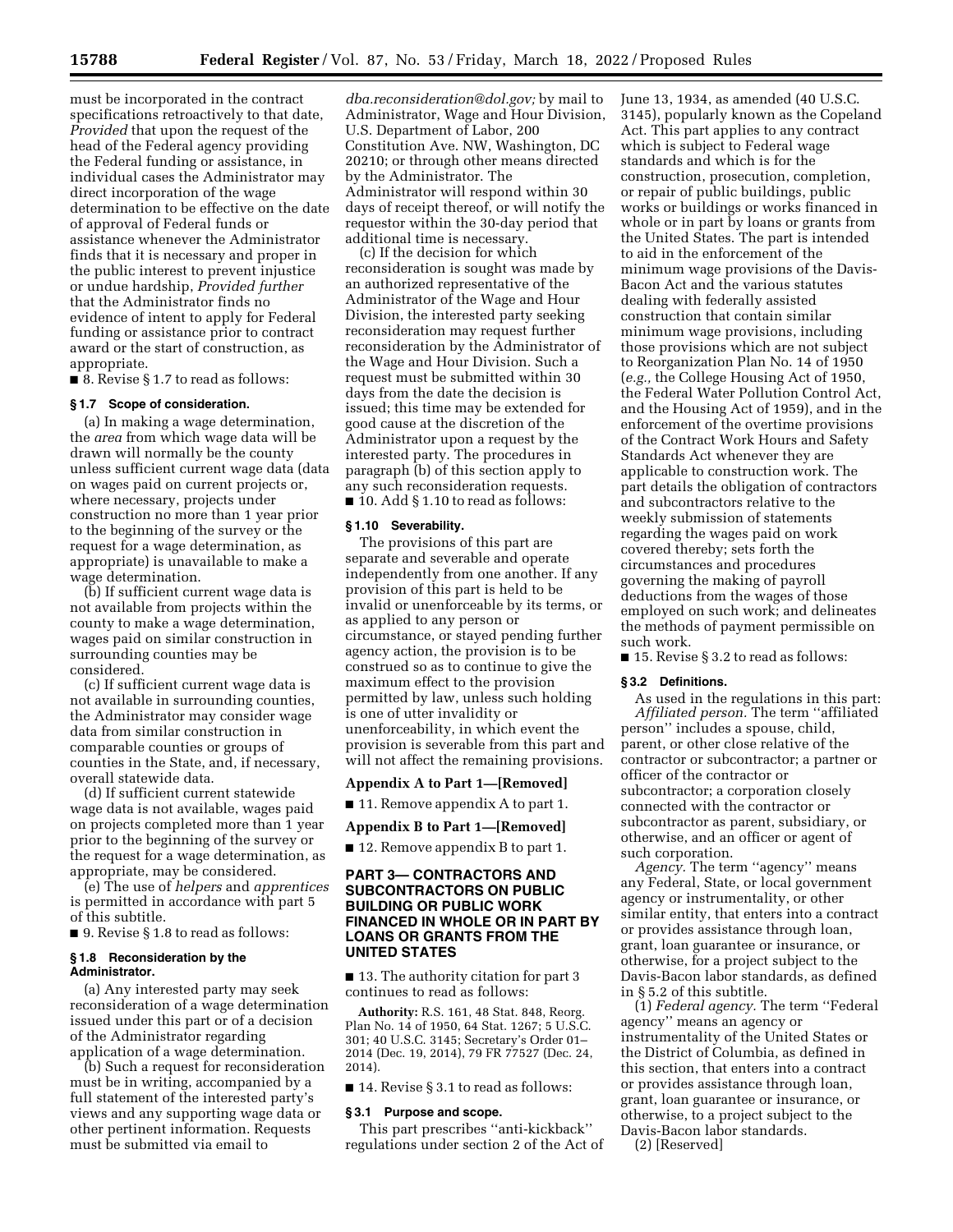*Building or work.* The term ''building or work'' generally includes construction activity of all types, as distinguished from manufacturing, furnishing of materials, or servicing and maintenance work. The term includes, without limitation, buildings, structures, and improvements of all types, such as bridges, dams, solar panels, wind turbines, broadband installation, installation of electric car chargers, plants, highways, parkways, streets, subways, tunnels, sewers, mains, powerlines, pumping stations, heavy generators, railways, airports, terminals, docks, piers, wharves, ways, lighthouses, buoys, jetties, breakwaters, levees, and canals; dredging, shoring, scaffolding, drilling, blasting, excavating, clearing, and landscaping. The term ''building or work'' also includes a portion of a building or work, or the installation (where appropriate) of equipment or components into a building or work.

(1) *Building or work financed in whole or in part by loans or grants from the United States.* The term ''building or work financed in whole or in part by loans or grants from the United States'' includes any building or work for which construction, prosecution, completion, or repair, as defined in this section, payment or part payment is made directly or indirectly from funds provided by loans or grants by a Federal agency. The term includes any building or work for which the Federal assistance granted is in the form of loan guarantees or insurance.

(2) [Reserved]

*Construction, prosecution, completion, or repair.* The term ''construction, prosecution, completion, or repair'' mean all types of work done on a particular building or work at the site thereof as specified in § 5.2 of this subtitle, including, without limitation, altering, remodeling, painting and decorating, installation on the site of the work of items fabricated off-site, transportation as reflected in § 5.2, demolition as reflected in § 5.2, and the manufacturing or furnishing of materials, articles, supplies, or equipment on the site of the building or work, performed by laborers and mechanics at the site.

*Employed (and wages).* Every person paid by a contractor or subcontractor in any manner for their labor in the construction, prosecution, completion, or repair of a public building or public work or building or work financed in whole or in part by assistance from the United States through loan, grant, loan guarantee or insurance, or otherwise, is employed and receiving *wages,*  regardless of any contractual

relationship alleged to exist between him and the real employer.

*Public building (or public work).* The term ''public building (or public work)'' includes a building or work the construction, prosecution, completion, or repair of which, as defined in this section, is carried on directly by authority of or with funds of a Federal agency to serve the general public regardless of whether title thereof is in a Federal agency. The construction, prosecution, completion, or repair of a portion of a building or work may still be considered a public building or work, even where the entire building or work is not owned, leased by, or to be used by the Federal agency, as long as the construction, prosecution, completion, or repair of that portion of the building or work is carried on by authority of or with funds of a Federal agency to serve the interest of the general public.

*United States or the District of Columbia.* The term ''United States or the District of Columbia'' means the United States, the District of Columbia, and all executive departments, independent establishments, administrative agencies, and instrumentalities of the United States and of the District of Columbia, and any corporation for which all or substantially all of the stock of which is beneficially owned by the United States, by the District of Columbia, or any of the foregoing departments, establishments, agencies, and instrumentalities.

■ 16. Revise § 3.3 to read as follows:

#### **§ 3.3 Certified payrolls.**

(a) [Reserved]

(b) Each contractor or subcontractor engaged in the construction, prosecution, completion, or repair of any public building or public work, or building or work financed in whole or in part by loans or grants from the United States, each week must provide a copy of its weekly payroll for all laborers and mechanics engaged on work covered by this part and part 5 of this chapter during the preceding weekly payroll period, accompanied by a statement of compliance certifying the accuracy of the weekly payroll information. This statement must be executed by the contractor or subcontractor or by an authorized officer or employee of the contractor or subcontractor who supervises the payment of wages, and must be on the back of Form WH–347, ''Payroll (For Contractors Optional Use)'' or on any form with identical wording. Copies of WH–347 may be obtained from the contracting or sponsoring agency or from the Wage and Hour Division

website at *[https://www.dol.gov/](https://www.dol.gov/agencies/whd/government-contracts/construction/forms)  [agencies/whd/government-contracts/](https://www.dol.gov/agencies/whd/government-contracts/construction/forms) [construction/forms](https://www.dol.gov/agencies/whd/government-contracts/construction/forms)* or its successor site. The signature by the contractor, subcontractor, or the authorized officer or employee must be an original handwritten signature or a legally valid electronic signature.

(c) The requirements of this section shall not apply to any contract of \$2,000 or less.

(d) Upon a written finding by the head of a Federal agency, the Secretary of Labor may provide reasonable limitations, variations, tolerances, and exemptions from the requirements of this section subject to such conditions as the Secretary of Labor may specify.  $\blacksquare$  17. Revise § 3.4 to read as follows:

#### **§ 3.4 Submission of certified payroll and the preservation and inspection of weekly payroll records.**

(a) *Certified payroll.* Each certified payroll required under § 3.3 must be delivered by the contractor or subcontractor, within 7 days after the regular payment date of the payroll period, to a representative at the site of the building or work of the agency contracting for or financing the work, or, if there is no representative of the agency at the site of the building or work, the statement must be delivered by mail or by any other means normally assuring delivery by the contractor or subcontractor, within that 7 day time period, to the agency contracting for or financing the building or work. After the certified payrolls have been reviewed in accordance with the contracting or sponsoring agency's procedures, such certified payrolls must be preserved by the Federal agency for a period of 3 years after all the work on the prime contract is completed and must be produced for inspection, copying, and transcription by the Department of Labor upon request. The certified payrolls must also be transmitted together with a report of any violation, in accordance with applicable procedures prescribed by the United States Department of Labor.

(b) *Recordkeeping.* Each contractor or subcontractor must preserve the regular payroll records for a period of 3 years after all the work has been completed on the prime contract. The regular payroll records must set out accurately and completely the name; Social Security number; last known address, telephone number, and email address of each laborer and mechanic; each worker's correct classification(s) of work actually performed; hourly rates of wages paid (including rates of contributions or costs anticipated for bona fide fringe benefits or cash equivalents thereof); daily and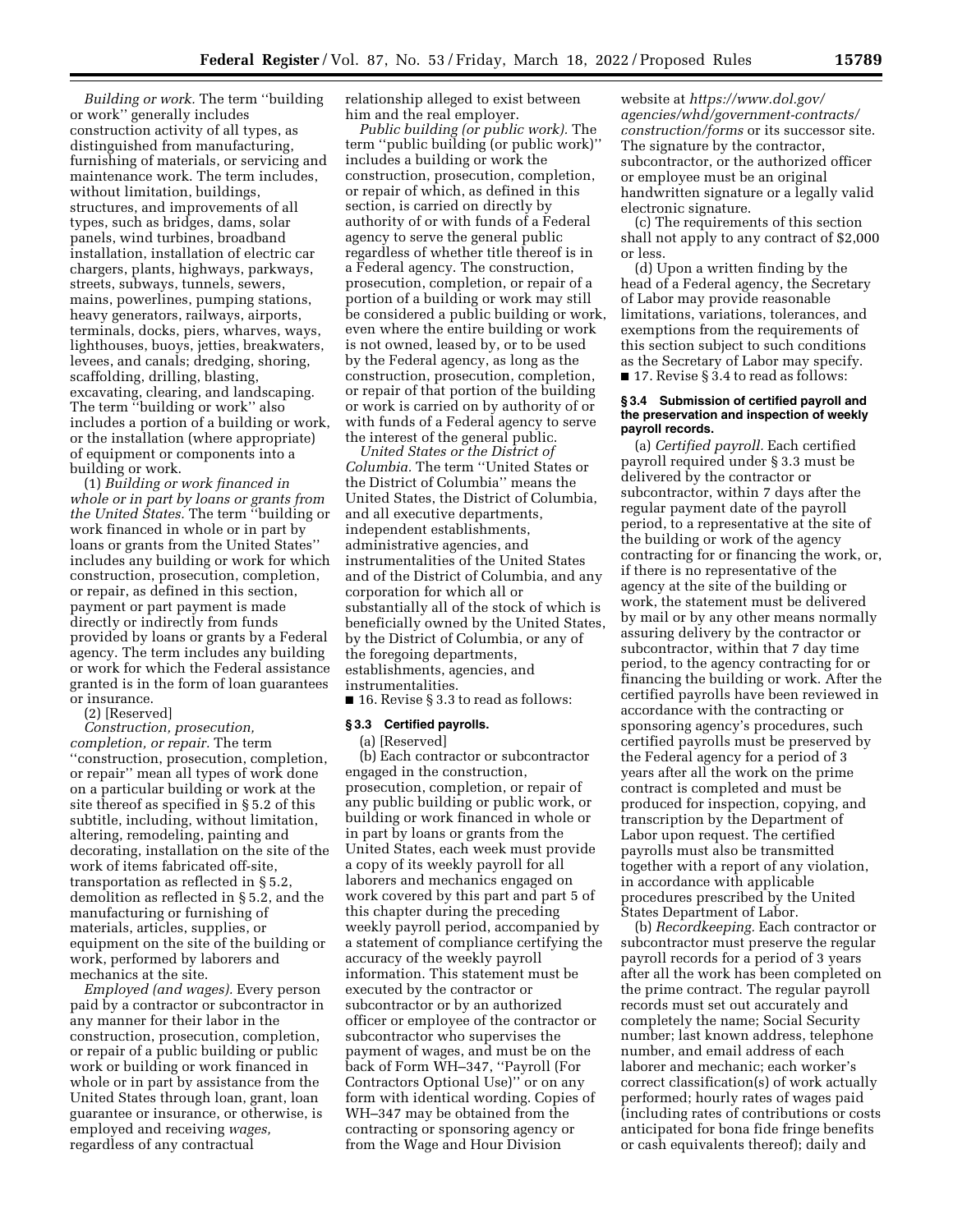weekly number of hours actually worked in total and on each covered contract; deductions made; and actual wages paid. The contractor or subcontractor must make such regular payroll records, as well as copies of the certified payrolls provided to the contracting or sponsoring agency, available at all times for inspection, copying, and transcription by the contracting officer or his authorized representative, and by authorized representatives of the Department of Labor.

■ 18. Revise § 3.5 to read as follows:

### **§ 3.5 Payroll deductions permissible without application to or approval of the Secretary of Labor.**

Deductions made under the circumstances or in the situations described in the paragraphs of this section may be made without application to and approval of the Secretary of Labor:

(a) Any deduction made in compliance with the requirements of Federal, State, or local law, such as Federal or State withholding income taxes and Federal social security taxes.

(b) Any deduction of sums previously paid to the laborer or mechanic as a bona fide prepayment of wages when such prepayment is made without discount or interest. A *bona fide prepayment of wages* is considered to have been made only when cash or its equivalent has been advanced to the person employed in such manner as to give him complete freedom of disposition of the advanced funds.

(c) Any deduction of amounts required by court process to be paid to another, unless the deduction is in favor of the contractor, subcontractor, or any affiliated person, or when collusion or collaboration exists.

(d) Any deduction constituting a contribution on behalf of the laborer or mechanic employed to funds established by the contractor or representatives of the laborers or mechanics, or both, for the purpose of providing either from principal or income, or both, medical or hospital care, pensions or annuities on retirement, death benefits, compensation for injuries, illness, accidents, sickness, or disability, or for insurance to provide any of the foregoing, or unemployment benefits, vacation pay, savings accounts, or similar payments for the benefit of the laborers or mechanics, their families and dependents: *Provided, however,*  That the following standards are met:

(1) The deduction is not otherwise prohibited by law;

(2) It is either:

(i) Voluntarily consented to by the laborer or mechanic in writing and in advance of the period in which the work is to be done and such consent is not a condition either for the obtaining of or for the continuation of employment; or

(ii) Provided for in a bona fide collective bargaining agreement between the contractor or subcontractor and representatives of its laborers or mechanics;

(3) No profit or other benefit is otherwise obtained, directly or indirectly, by the contractor or subcontractor or any affiliated person in the form of commission, dividend, or otherwise; and

(4) The deductions shall serve the convenience and interest of the laborer or mechanic.

(e) Any deduction requested by the laborer or mechanic to enable him or her to repay loans to or to purchase shares in credit unions organized and operated in accordance with Federal and State credit union statutes.

(f) Any deduction voluntarily authorized by the laborer or mechanic for the making of contributions to governmental or quasi-governmental agencies, such as the American Red Cross.

(g) Any deduction voluntarily authorized by the laborer or mechanic for the making of contributions to charitable organizations as defined by 26 U.S.C 501(c)(3).

(h) Any deductions to pay regular union initiation fees and membership dues, not including fines or special assessments: *Provided, however,* That a collective bargaining agreement between the contractor or subcontractor and representatives of its laborers or mechanics provides for such deductions and the deductions are not otherwise prohibited by law.

(i) Any deduction not more than for the ''reasonable cost'' of board, lodging, or other facilities meeting the requirements of section 3(m) of the Fair Labor Standards Act of 1938, as amended, and 29 CFR part 531. When such a deduction is made the additional records required under 29 CFR 516.25(a) shall be kept.

(j) Any deduction for the cost of safety equipment of nominal value purchased by the laborer or mechanic as his or her own property for his or her personal protection in his or her work, such as safety shoes, safety glasses, safety gloves, and hard hats, if such equipment is not required by law to be furnished by the contractor, if such deduction does not violate the Fair Labor Standards Act or any other law, if the cost on which the deduction is based does not exceed the actual cost to the

contractor where the equipment is purchased from him or her and does not include any direct or indirect monetary return to the contractor where the equipment is purchased from a third person, and if the deduction is either:

(1) Voluntarily consented to by the laborer or mechanic in writing and in advance of the period in which the work is to be done and such consent is not a condition either for the obtaining of employment or its continuance; or

(2) Provided for in a bona fide collective bargaining agreement between the contractor or subcontractor and representatives of its laborers and mechanics.

■ 19. Revise § 3.7 to read as follows:

#### **§ 3.7 Applications for the approval of the Secretary of Labor.**

Any application for the making of payroll deductions under § 3.6 shall comply with the requirements prescribed in the following paragraphs of this section:

(a) The application must be in writing and addressed to the Secretary of Labor. The application must be submitted by email to *[dbadeductions@dol.gov,](mailto:dbadeductions@dol.gov)* by mail to the United States Department of Labor, Wage and Hour Division, Director, Division of Government Contracts Enforcement, 200 Constitution Ave. NW, Room S–3502, Washington, DC 20210, or by any other means normally assuring delivery.

(b) The application need not identify the contract or contracts under which the work in question is to be performed. Permission will be given for deductions on all current and future contracts of the applicant for a period of 1 year. A renewal of permission to make such payroll deduction will be granted upon the submission of an application which makes reference to the original application, recites the date of the Secretary of Labor's approval of such deductions, states affirmatively that there is continued compliance with the standards set forth in the provisions of § 3.6, and specifies any conditions which have changed in regard to the payroll deductions.

(c) The application must state affirmatively that there is compliance with the standards set forth in the provisions of § 3.6. The affirmation must be accompanied by a full statement of the facts indicating such compliance.

(d) The application must include a description of the proposed deduction, the purpose of the deduction, and the classes of laborers or mechanics from whose wages the proposed deduction would be made.

(e) The application must state the name and business of any third person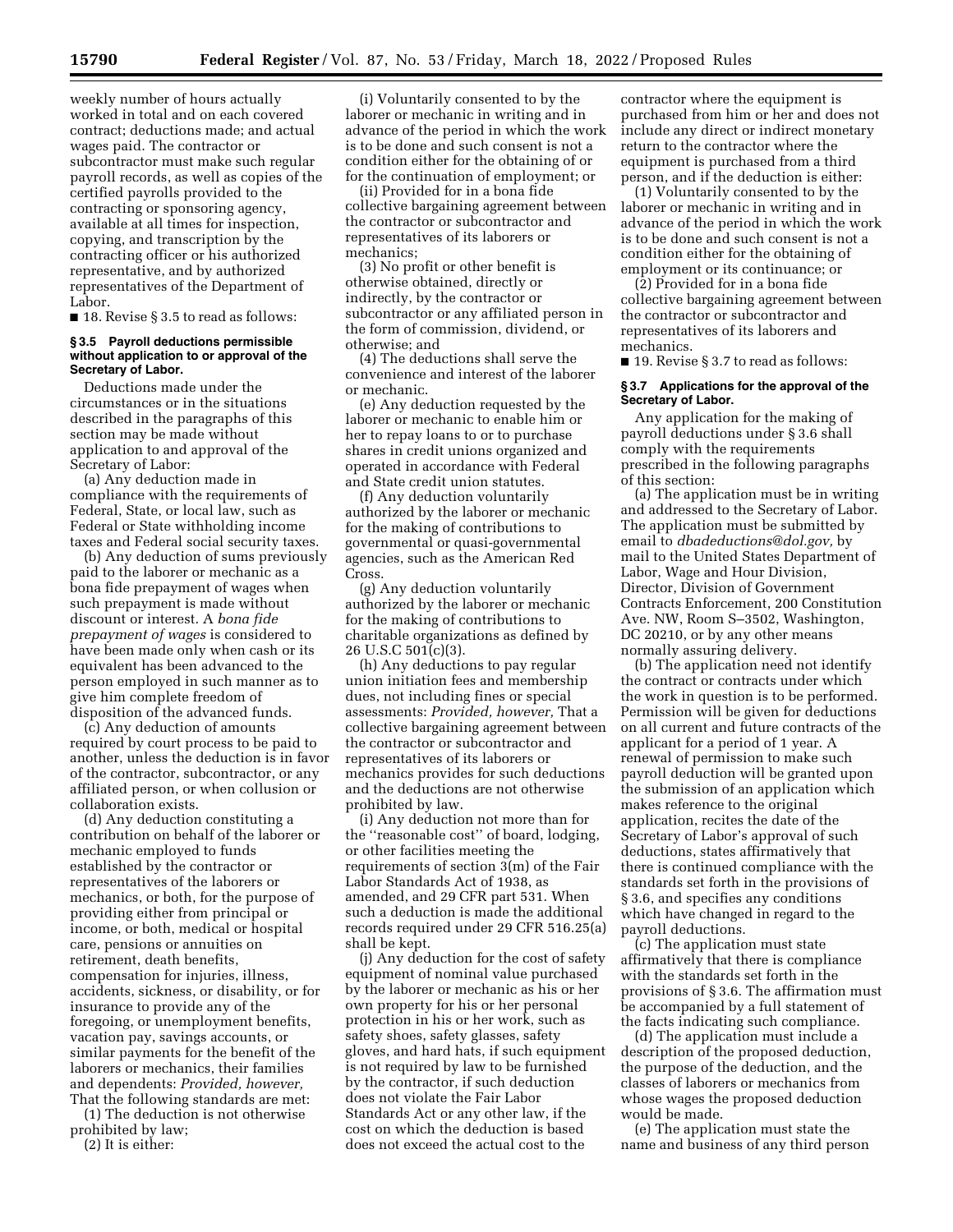to whom any funds obtained from the proposed deductions are to be transmitted and the affiliation of such person, if any, with the applicant.  $\blacksquare$  20. Revise § 3.8 to read as follows:

#### **§ 3.8 Action by the Secretary of Labor upon applications.**

The Secretary of Labor will decide whether or not the requested deduction is permissible under provisions of § 3.6; and will notify the applicant in writing of the decision.

■ 21. Revise § 3.11 to read as follows:

### **§ 3.11 Regulations part of contract.**

All contracts made with respect to the construction, prosecution, completion, or repair of any public building or public work or building or work financed in whole or in part by loans or grants from the United States covered by the regulations in this part must expressly bind the contractor or subcontractor to comply with such of the regulations in this part as may be applicable. In this regard, see § 5.5(a) of this subtitle. However, these requirements will be considered to be effective by operation of law, whether or not they are incorporated into such contracts, as set forth in § 5.5(e) of this subtitle.

### **PART 5—LABOR STANDARDS PROVISIONS APPLICABLE TO CONTRACTS COVERING FEDERALLY FINANCED AND ASSISTED CONSTRUCTION (ALSO LABOR STANDARDS PROVISIONS APPLICABLE TO NONCONSTRUCTION CONTRACTS SUBJECT TO THE CONTRACT WORK HOURS AND SAFETY STANDARDS ACT)**

■ 22. The authority citation for part 5 is revised to read as follows:

**Authority:** 5 U.S.C. 301; R.S. 161, 64 Stat. 1267; Reorganization Plan No. 14 of 1950, 5 U.S.C. appendix; 40 U.S.C. 3141 *et seq.;* 40 U.S.C. 3145; 40 U.S.C. 3148; 40 U.S.C. 3701 *et seq.;* and the laws listed in 5.1(a) of this part; Secretary's Order No. 01–2014 (Dec. 19, 2014), 79 FR 77527 (Dec. 24, 2014); 28 U.S.C. 2461 note (Federal Civil Penalties Inflation Adjustment Act of 1990); Pub. L. 114–74 at section 701, 129 Stat 584.

■ 23. Revise § 5.1 to read as follows:

#### **§ 5.1 Purpose and scope.**

(a) The regulations contained in this part are promulgated under the authority conferred upon the Secretary of Labor by Reorganization Plan No. 14 of 1950 (64 Stat. 1267, as amended, 5 U.S.C. Appendix) and the Copeland Act (48 Stat. 948; 18 U.S.C. 874; 40 U.S.C. 3145) in order to coordinate the administration and enforcement of labor standards provisions contained in the

Davis-Bacon Act (946 Stat. 1494, as amended; 40 U.S.C. 3141 *et seq.*) and its related statutes (''Related Acts'').

(1) A listing of laws requiring Davis-Bacon labor standards provisions is currently found at *[www.dol.gov/](http://www.dol.gov/agencies/whd/government-contracts)  [agencies/whd/government-contracts.](http://www.dol.gov/agencies/whd/government-contracts)* 

(b) Part 1 of this subtitle contains the Department's procedural rules governing requests for wage determinations and the issuance and use of such wage determinations under the Davis-Bacon Act and its Related Acts.

■ 24. Revise § 5.2 to read as follows:

#### **§ 5.2 Definitions.**

*Administrator.* The term ''Administrator'' means the Administrator of the Wage and Hour Division, U.S. Department of Labor, or authorized representative.

*Agency.* The term ''agency'' means any Federal, State, or local government agency or instrumentality, or other similar entity, that enters into a contract or provides assistance through loan, grant, loan guarantee or insurance, or otherwise, to a project subject to the Davis-Bacon labor standards, as defined in this section.

(1) *Federal agency.* The term ''Federal agency'' means an agency or instrumentality of the United States or the District of Columbia, as defined in this section, that enters into a contract or provides assistance through loan, grant, loan guarantee or insurance, or otherwise, to a project subject to the Davis-Bacon labor standards.

(2) [Reserved]

*Agency Head.* The term ''Agency Head'' means the principal official of an agency and includes those persons duly authorized to act on behalf of the Agency Head.

*Apprentice* and *helper.* The terms ''apprentice'' and ''helper'' are defined as follows:

(1) ''Apprentice'' means:

(i) A person employed and individually registered in a bona fide apprenticeship program registered with the U.S. Department of Labor, Employment and Training Administration, Office of Apprenticeship, or with a State Apprenticeship Agency recognized by the Office of Apprenticeship; or

(ii) A person in the first 90 days of probationary employment as an apprentice in such an apprenticeship program, who is not individually registered in the program, but who has been certified by the Office of Apprenticeship or a State Apprenticeship Agency (where appropriate) to be eligible for

probationary employment as an apprentice;

(2) These provisions do not apply to apprentices and trainees employed on projects subject to 23 U.S.C. 113 who are enrolled in programs which have been certified by the Secretary of Transportation in accordance with 23 U.S.C. 113(c).

(3) A distinct classification of helper will be issued in wage determinations applicable to work performed on construction projects covered by the labor standards provisions of the Davis-Bacon and Related Acts only where:

(i) The duties of the helper are clearly defined and distinct from those of any other classification on the wage determination;

(ii) The use of such helpers is an established prevailing practice in the area; and

(iii) The helper is not employed as a trainee in an informal training program. A *helper* classification will be added to wage determinations pursuant to  $\S 5.5(a)(1)(iii)(A)$  only where, in addition, the work to be performed by the helper is not performed by a classification in the wage determination.

*Building or work.* The term ''building or work'' generally includes construction activities of all types, as distinguished from manufacturing, furnishing of materials, or servicing and maintenance work. The term includes, without limitation, buildings, structures, and improvements of all types, such as bridges, dams, solar panels, wind turbines, broadband installation, installation of electric car chargers, plants, highways, parkways, streets, subways, tunnels, sewers, mains, power lines, pumping stations, heavy generators, railways, airports, terminals, docks, piers, wharves, ways, lighthouses, buoys, jetties, breakwaters, levees, canals, dredging, shoring, rehabilitation and reactivation of plants, scaffolding, drilling, blasting, excavating, clearing, and landscaping. The term *building* or *work* also includes a portion of a building or work, or the installation (where appropriate) of equipment or components into a building or work.

*Construction, prosecution, completion, or repair.* The term ''construction, prosecution, completion, or repair'' means the following:

(1) These terms include all types of work done—

(i) On a particular building or work at the site of the work, as defined in this section, by laborers and mechanics employed by a contractor or subcontractor, or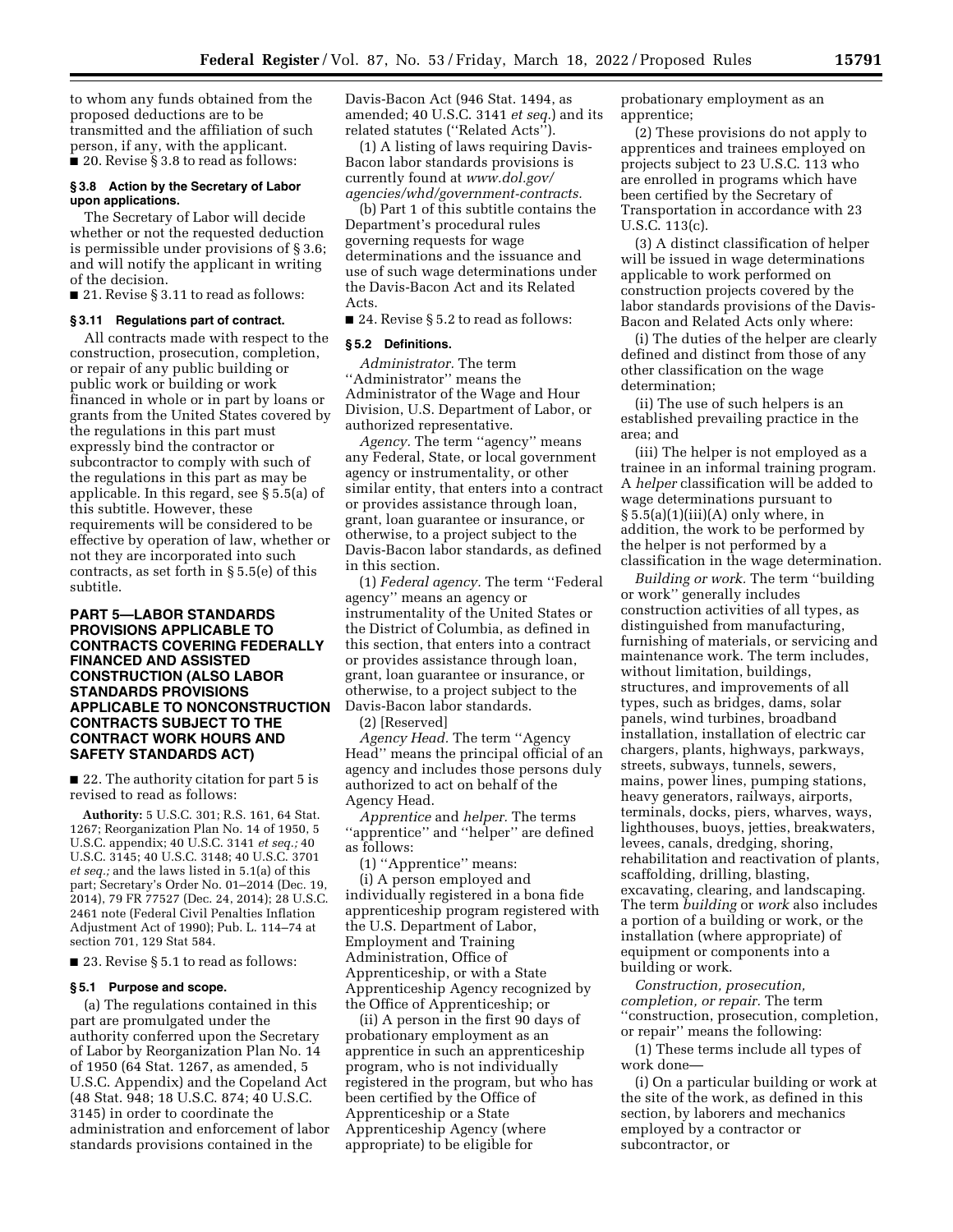(ii) In the construction or development of a project under a development statute.

(2) These terms include, without limitation (except as specified in this definition):

(i) Altering, remodeling, installation (where appropriate) on the site of the work of items fabricated off-site;

(ii) Painting and decorating;

(iii) Manufacturing or furnishing of materials, articles, supplies or equipment, but only if such work is done

(A) On the site of the work, as defined in this section, or

(B) In the construction or development of a project under a *development statute;* 

(iv) ''Covered transportation'' is defined as transportation under any of the following circumstances:

(A) Transportation that takes place entirely within a location meeting the definition of ''site of the work'' in this section;

(B) Transportation of portion(s) of the building or work between a ''secondary construction site'' as defined in this section and a ''primary construction site'' as defined in this section;

(C) Transportation between a ''nearby dedicated support site'' as defined in this section and a ''primary construction site'' or ''secondary construction site'' as defined in this section;

(D) ''Onsite activities essential or incidental to offsite transportation'' defined as activities conducted by a truck driver or truck driver's assistant on the site of the work that are essential or incidental to the transportation of materials or supplies to or from the site of the work, such as loading, unloading, or waiting for materials to be loaded or unloaded—where the driver or driver's assistant's time spent on the site of the work is not so insubstantial or insignificant that it cannot as a practical administrative matter be precisely recorded; and

(E) Any transportation and related activities, whether on or off the site of the work, by laborers and mechanics employed in the construction or development of the project under a development statute.

(v) Demolition and/or removal, under any of the following circumstances:

(A) Where the demolition and/or removal activities themselves constitute construction, alteration, and/or repair of an existing building or work. Examples of such activities include the removal of asbestos, paint, components, systems, or parts from a facility that will not be demolished; as well as contracts for hazardous waste removal, land recycling, or reclamation that involve

substantial earth moving, removal of contaminated soil, re-contouring surfaces, and/or habitat restoration.

(B) Where subsequent construction covered in whole or in part by the labor standards in this part is contemplated at the site of the demolition or removal, either as part of the same contract or as part of a future contract. In determining whether covered construction is contemplated within the meaning of this provision, relevant factors include, but are not limited to, the existence of engineering or architectural plans or surveys of the site; the allocation of, or an application for, Federal funds; contract negotiations or bid solicitations; the stated intent of the relevant government officials; and the disposition of the site after demolition.

(C) Where otherwise required by statute.

(3) Except for transportation that constitutes ''covered transportation'' as defined in this section, construction, prosecution, completion, or repair does not include the transportation of materials or supplies to or from the site of the work.

*Contract.* The term ''contract'' means any prime contract which is subject wholly or in part to the labor standards provisions of any of the laws referenced by § 5.1 and any subcontract of any tier thereunder, let under the prime contract.

*Contracting Officer.* The term ''Contracting Officer'' means the individual, a duly appointed successor, or authorized representative who is designated and authorized to enter into contracts on behalf of an agency, sponsor, owner, applicant, or other similar entity.

*Contractor.* The term ''contractor'' means any individual or other legal entity that enters into or is awarded a contract that is subject wholly or in part to the labor standards provisions of any of the laws referenced by § 5.1, including any prime contract or subcontract of any tier under a covered prime contract. In addition, the term contractor includes any surety that is completing performance for a defaulted contractor pursuant to a performance bond. The U.S. Government, its agencies, and instrumentalities are not contractors, subcontractors, employers or joint employers for purposes of the labor standards provisions of any of the laws referenced by § 5.1. A State or local government is not regarded as a contractor or subcontractor under statutes providing loans, grants, or other Federal assistance in situations where construction is performed by its own employees. However, under development statutes or other statutes

requiring payment of prevailing wages to all laborers and mechanics employed on the assisted project, such as the U.S. Housing Act of 1937, State and local recipients of Federal-aid must pay these employees according to Davis-Bacon labor standards. The term ''contractor'' does not include an entity that is a material supplier, except if the entity is performing work under a development statute.

*Davis-Bacon labor standards.* The term ''Davis-Bacon labor standards'' as used in this part means the requirements of the Davis-Bacon Act, the Contract Work Hours and Safety Standards Act (other than those relating to safety and health), the Copeland Act, and the prevailing wage provisions of the other statutes referenced in § 5.1, and the regulations in parts 1 and 3 of this subtitle and this part.

*Development statute.* The term ''development statute'' means a statute that requires payment of prevailing wages under the Davis-Bacon labor standards to all laborers and mechanics employed in the development of a project.

*Employed.* Every person performing the duties of a laborer or mechanic in the construction, prosecution, completion, or repair of a public building or public work, or building or work financed in whole or in part by assistance from the United States through loan, grant, loan guarantee or insurance, or otherwise, is ''employed'' regardless of any contractual relationship alleged to exist between the contractor and such person.

*Laborer* or *mechanic.* The term ''laborer or mechanic'' includes at least those workers whose duties are manual or physical in nature (including those workers who use tools or who are performing the work of a trade), as distinguished from mental or managerial. The term ''laborer'' or ''mechanic'' includes apprentices, helpers, and, in the case of contracts subject to the Contract Work Hours and Safety Standards Act, watchmen or guards. The term does not apply to workers whose duties are primarily administrative, executive, or clerical, rather than manual. Persons employed in a bona fide executive, administrative, or professional capacity as defined in 29 CFR part 541 are not deemed to be laborers or mechanics. Working supervisors who devote more than 20 percent of their time during a workweek to mechanic or laborer duties, and who do not meet the criteria of part 541, are laborers and mechanics for the time so spent.

*Material supplier.* The term ''material supplier'' is defined as follows: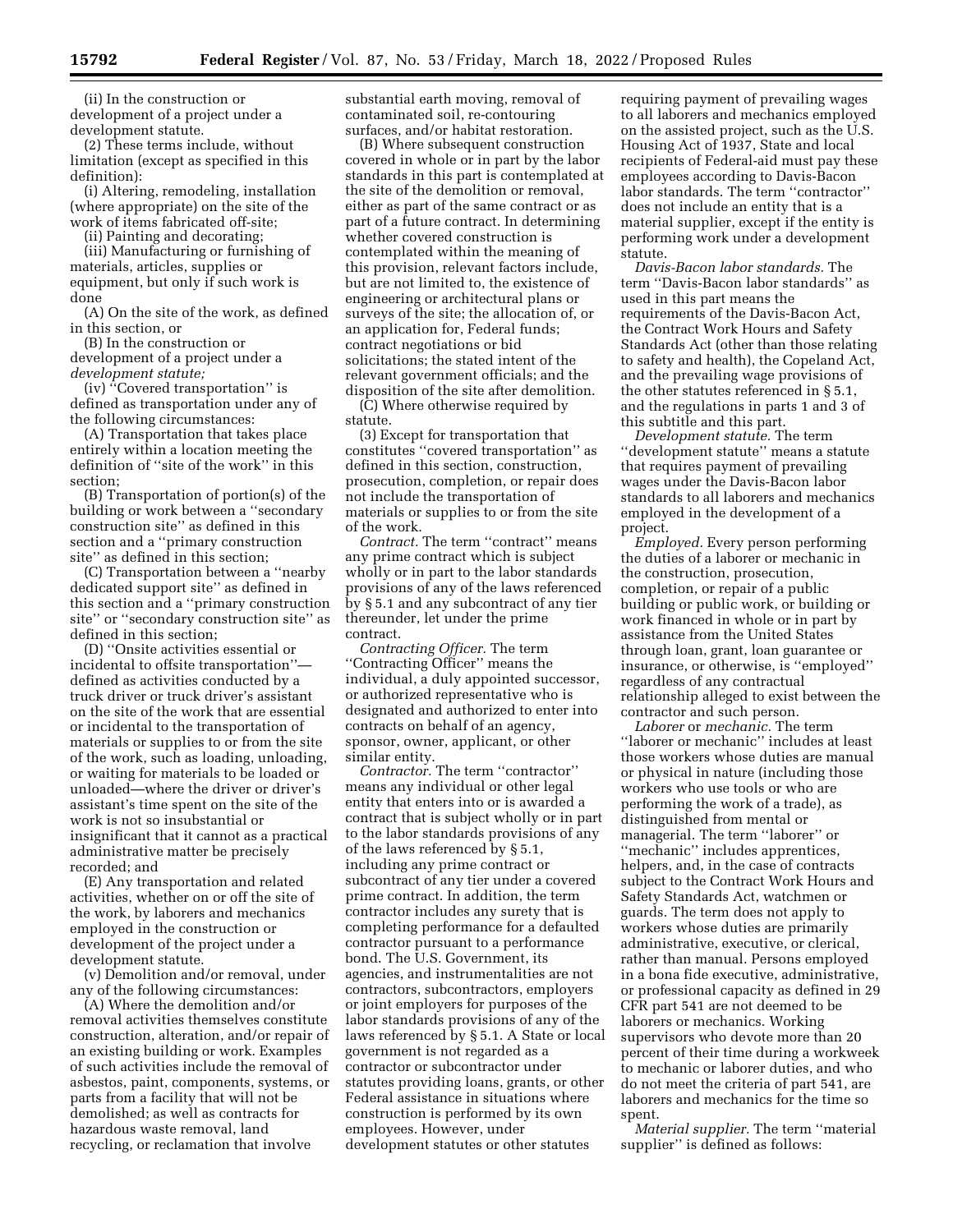(1) A material supplier is an entity meeting all of the following criteria:

(i) Its only obligations for work on the contract or project are the delivery of materials, articles, supplies, or equipment, which may include pickup of the same in addition to, but not exclusive of, delivery;

(ii) It also supplies materials, articles, supplies, or equipment to the general public; and

(iii) Its facility manufacturing the materials, articles, supplies, or equipment, if any, is neither established specifically for the contract or project nor located at the site of the work.

(2) If an entity, in addition to being engaged in the activities specified in paragraph (1)(i) of this definition, also engages in other construction, prosecution, completion, or repair work at the site of the work, it is not a material supplier.

*Prime contractor.* The term ''prime contractor'' means any person or entity that enters into a contract with an agency. For the purposes of the labor standards provisions of any of the laws referenced by § 5.1, the term prime contractor also includes the controlling shareholders or members of any entity holding a prime contract, the joint venturers or partners in any joint venture or partnership holding a prime contract, any contractor (*e.g.,* a general contractor) that has been delegated all or substantially all of the responsibilities for overseeing any construction anticipated by the prime contract, and any other person or entity that has been delegated all or substantially all of the responsibility for overseeing Davis-Bacon labor standards compliance on a prime contract. For the purposes of the cross-withholding provisions in § 5.5, any such related entities holding different prime contracts are considered to be the same prime contractor.

*Public building* or *public work.* The term ''public building'' or ''public work'' includes a building or work, the construction, prosecution, completion, or repair of which, as defined in this section, is carried on directly by authority of or with funds of a Federal agency to serve the interest of the general public regardless of whether title thereof is in a Federal agency. The construction, prosecution, completion, or repair of a portion of a building or work may still be considered a public building or work, even where the entire building or work is not owned, leased by, or to be used by a Federal agency, as long as the construction, prosecution, completion, or repair of that portion of the building or work is carried on by authority of or with funds of a Federal

agency to serve the interest of the general public.

*Secretary.* The term ''Secretary'' includes the Secretary of Labor, or authorized representative.

*Site of the work.* The term ''site of the work'' is defined as follows:

(1) ''Site of the work'' includes all of the following:

(i) The primary construction site(s), defined as the physical place or places where the building or work called for in the contract will remain.

(ii) Any secondary construction site(s), defined as any other site(s) where a significant portion of the building or work is constructed, *provided* that such construction is for specific use in that building or work and does not simply reflect the manufacture or construction of a product made available to the general public. A ''significant portion'' of a building or work means one or more entire portion(s) or module(s) of the building or work, as opposed to smaller prefabricated components, with minimal construction work remaining other than the installation and/or assembly of the portions or modules at the place where the building or work will remain.

(iii) Any nearby dedicated support sites, defined as:

(A) Job headquarters, tool yards, batch plants, borrow pits, and similar facilities that are dedicated exclusively, or nearly so, to performance of the contract or project, *and* adjacent or virtually adjacent to either a primary construction site or a secondary construction site, and

(B) Locations adjacent or virtually adjacent to a primary construction site at which workers perform activities associated with directing vehicular or pedestrian traffic around or away from the primary construction site.

(2) With the exception of locations that are secondary construction sites as defined in paragraph (1)(ii) of this definition, site of the work does not include:

(i) Permanent home offices, branch plant establishments, fabrication plants, tool yards, etc., of a contractor or subcontractor whose location and continuance in operation are determined wholly without regard to a particular Federal or federally assisted contract or project; or

(ii) Fabrication plants, batch plants, borrow pits, job headquarters, tool yards, etc., of a material supplier, which are established by a material supplier for the project before opening of bids and not on the physical place or places where the building or work called for in the contract will remain, even where the operations for a period of time may be dedicated exclusively, or nearly so, to the performance of a contract.

*Subcontractor.* The term ''subcontractor'' means any contractor that agrees to perform or be responsible for the performance of any part of a contract that is subject wholly or in part to the labor standards provisions of any of the laws referenced in § 5.1. The term subcontractor includes subcontractors of any tier, but does not include the ordinary laborers or mechanics to whom a prevailing wage must be paid regardless of any contractual relationship which may be alleged to exist between the contractor or subcontractor and the laborers and mechanics.

*United States or the District of Columbia.* The term ''United States or the District of Columbia'' means the United States, the District of Columbia, and all executive departments, independent establishments, administrative agencies, and instrumentalities of the United States and of the District of Columbia, including non-appropriated fund instrumentalities and any corporation for which all or substantially all of its stock is beneficially owned by the United States or by the foregoing departments, establishments, agencies, or instrumentalities.

*Wages.* The term ''wages'' means the basic hourly rate of pay; any contribution irrevocably made by a contractor or subcontractor to a trustee or to a third person pursuant to a bona fide fringe benefit fund, plan, or program; and the rate of costs to the contractor or subcontractor which may be reasonably anticipated in providing bona fide fringe benefits to laborers and mechanics pursuant to an enforceable commitment to carry out a financially responsible plan or program, which was communicated in writing to the laborers and mechanics affected. The fringe benefits enumerated in the Davis-Bacon Act include medical or hospital care, pensions on retirement or death, compensation for injuries or illness resulting from occupational activity, or insurance to provide any of the foregoing; unemployment benefits; life insurance, disability insurance, sickness insurance, or accident insurance; vacation or holiday pay; defraying costs of apprenticeship or other similar programs; or other bona fide fringe benefits. Fringe benefits do not include benefits required by other Federal, State, or local law.

*Wage determination.* The term ''wage determination'' includes the original decision and any subsequent decisions revising, modifying, superseding,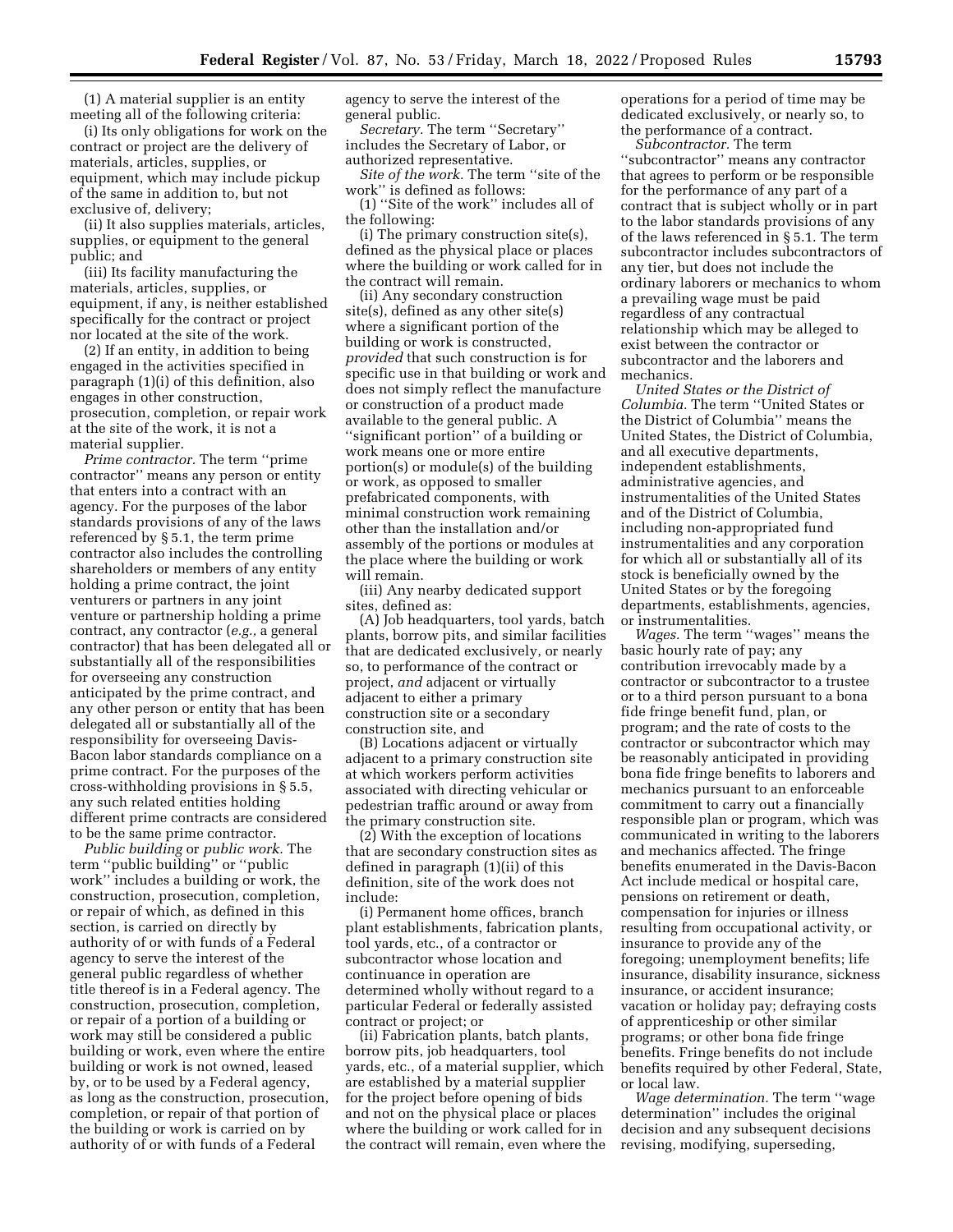correcting, or otherwise changing the provisions of the original decision. The application of the wage determination shall be in accordance with the provisions of § 1.6 of this subtitle.

 $\blacksquare$  25. Amend § 5.5 by:

■ a. Revising paragraphs (a)

introductory text and (a)(1) through (4), (6), and (10);

 $\blacksquare$  b. Adding paragraph (a)(11);

■ c. Revising paragraphs (b)(2) through  $(4)$ :

■ d. Adding paragraph (b)(5);

■ e. Revising paragraph (c); and

■ f. Adding paragraphs (d) and (e). The revisions and additions read as follows:

#### **§ 5.5 Contract provisions and related matters.**

(a) *Required contract clauses.* The Agency head will cause or require the contracting officer to insert in full in any contract in excess of \$2,000 which is entered into for the actual construction, alteration and/or repair, including painting and decorating, of a public building or public work, or building or work financed in whole or in part from Federal funds or in accordance with guarantees of a Federal agency or financed from funds obtained by pledge of any contract of a Federal agency to make a loan, grant or annual contribution (except where a different meaning is expressly indicated), and which is subject to the labor standards provisions of any of the laws referenced by § 5.1, the following clauses (or any modifications thereof to meet the particular needs of the agency, *Provided,* That such modifications are first approved by the Department of Labor):

(1) *Minimum wages*—(i) *Wage rates and fringe benefits.* All laborers and mechanics employed or working upon the site of the work (or otherwise working in construction or development of the project under a development statute), will be paid unconditionally and not less often than once a week, and without subsequent deduction or rebate on any account (except such payroll deductions as are permitted by regulations issued by the Secretary of Labor under the Copeland Act (part 3 of this subtitle)), the full amount of basic hourly wages and bona fide fringe benefits (or cash equivalents thereof) due at time of payment computed at rates not less than those contained in the wage determination of the Secretary of Labor which is attached hereto and made a part hereof, regardless of any contractual relationship which may be alleged to exist between the contractor and such laborers and mechanics. As provided in paragraphs (d) and (e) of

this section, the appropriate wage determinations are effective by operation of law even if they have not been attached to the contract. Contributions made or costs reasonably anticipated for bona fide fringe benefits under the Davis-Bacon Act (40 U.S.C. 3141(2)(B)) on behalf of laborers or mechanics are considered wages paid to such laborers or mechanics, subject to the provisions of paragraph  $(a)(1)(v)$  of this section; also, regular contributions made or costs incurred for more than a weekly period (but not less often than quarterly) under plans, funds, or programs which cover the particular weekly period, are deemed to be constructively made or incurred during such weekly period. Such laborers and mechanics must be paid the appropriate wage rate and fringe benefits on the wage determination for the classification(s) of work actually performed, without regard to skill, except as provided in paragraph (a)(4) of this section. Laborers or mechanics performing work in more than one classification may be compensated at the rate specified for each classification for the time actually worked therein: *Provided,* That the employer's payroll records accurately set forth the time spent in each classification in which work is performed. The wage determination (including any additional classifications and wage rates conformed under paragraph (a)(1)(iii) of this section) and the Davis-Bacon poster (WH–1321) must be posted at all times by the contractor and its subcontractors at the site of the work in a prominent and accessible place where it can be easily seen by the workers.

(ii) *Frequently recurring classifications.* (A) In addition to wage and fringe benefit rates that have been determined to be prevailing under the procedures set forth in part 1 of this subtitle, a wage determination may contain, pursuant to § 1.3(f), wage and fringe benefit rates for classifications of laborers and mechanics for which conformance requests are regularly submitted pursuant to paragraph (a)(1)(iii) of this section, provided that:

(*1*) The work performed by the classification is not performed by a classification in the wage determination for which a prevailing wage rate has been determined;

(*2*) The classification is used in the area by the construction industry; and

(*3*) The wage rate for the classification bears a reasonable relationship to the prevailing wage rates contained in the wage determination.

(B) The Administrator will establish wage rates for such classifications in accordance with paragraph

 $(a)(1)(iii)(A)(3)$  of this section. Work performed in such a classification must be paid at no less than the wage and fringe benefit rate listed on the wage determination for such classification.

(iii) *Conformance.* (A) The contracting officer must require that any class of laborers or mechanics, including helpers, which is not listed in the wage determination and which is to be employed under the contract be classified in conformance with the wage determination. Conformance of an additional classification and wage rate and fringe benefits is appropriate only when the following criteria have been met:

(*1*) The work to be performed by the classification requested is not performed by a classification in the wage determination; and

(*2*) The classification is used in the area by the construction industry; and

(*3*) The proposed wage rate, including any bona fide fringe benefits, bears a reasonable relationship to the wage rates contained in the wage determination.

(B) The conformance process may not be used to split, subdivide, or otherwise avoid application of classifications listed in the wage determination.

(C) If the contractor and the laborers and mechanics to be employed in the classification (if known), or their representatives, and the contracting officer agree on the classification and wage rate (including the amount designated for fringe benefits where appropriate), a report of the action taken will be sent by the contracting officer by email to *[DBAconformance@dol.gov.](mailto:DBAconformance@dol.gov)* The Administrator, or an authorized representative, will approve, modify, or disapprove every additional classification action within 30 days of receipt and so advise the contracting officer or will notify the contracting officer within the 30–day period that additional time is necessary.

(D) In the event the contractor, the laborers or mechanics to be employed in the classification or their representatives, and the contracting officer do not agree on the proposed classification and wage rate (including the amount designated for fringe benefits, where appropriate), the contracting officer will, by email to *[DBAconformance@dol.gov,](mailto:DBAconformance@dol.gov)* refer the questions, including the views of all interested parties and the recommendation of the contracting officer, to the Administrator for determination. The Administrator, or an authorized representative, will issue a determination within 30 days of receipt and so advise the contracting officer or will notify the contracting officer within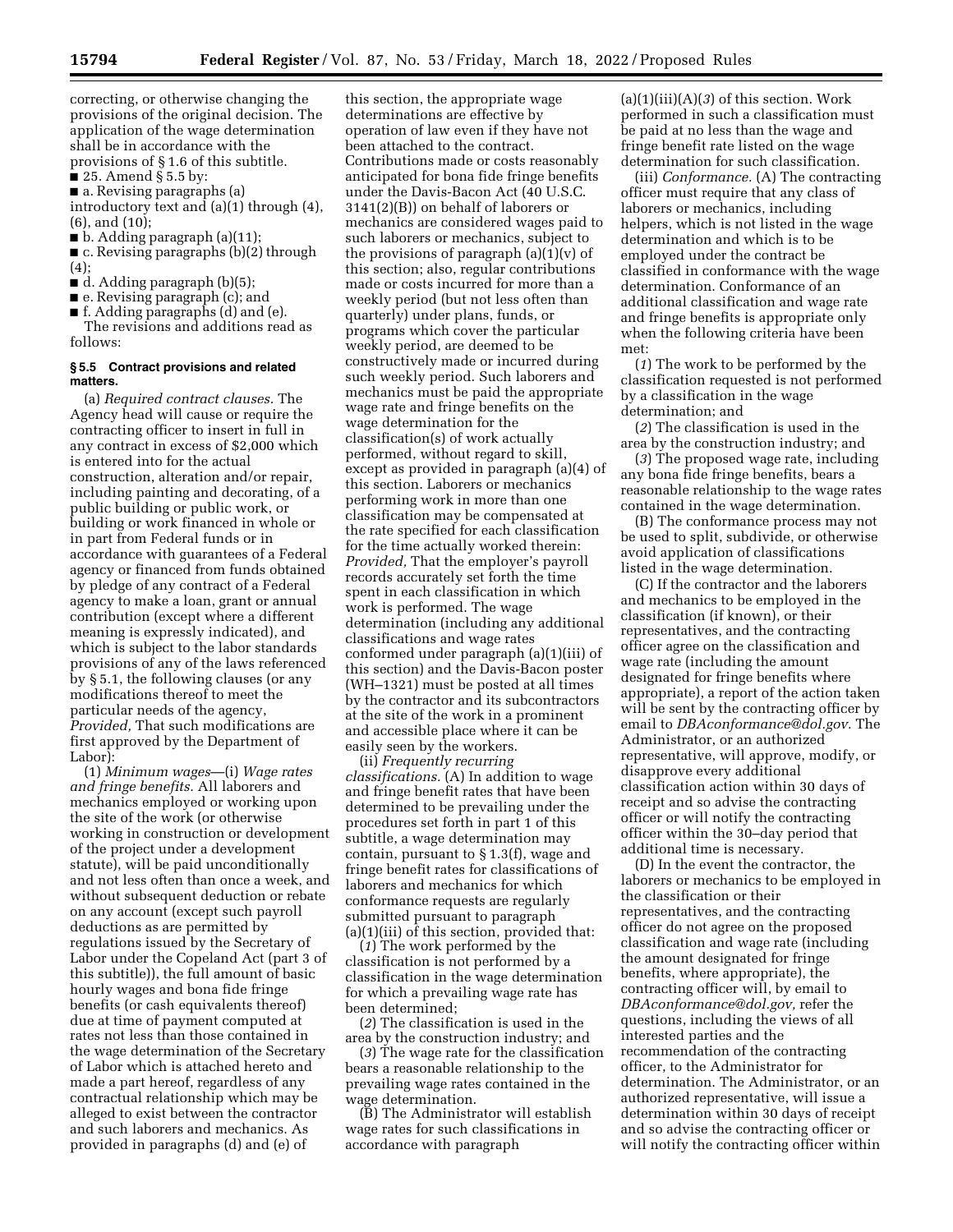the 30–day period that additional time is necessary.

(E) The contracting officer must promptly notify the contractor of the action taken by the Wage and Hour Division under paragraphs (a)(1)(iii)(C) and (D) of this section. The contractor must furnish a written copy of such determination to each affected worker or it must be posted as a part of the wage determination. The wage rate (including fringe benefits where appropriate) determined pursuant to paragraph  $(a)(1)(iii)(C)$  or  $(D)$  must be paid to all workers performing work in the classification under this contract from the first day on which work is performed in the classification.

(iv) *Fringe benefits not expressed as an hourly rate.* Whenever the minimum wage rate prescribed in the contract for a class of laborers or mechanics includes a fringe benefit which is not expressed as an hourly rate, the contractor may either pay the benefit as stated in the wage determination or may pay another bona fide fringe benefit or an hourly cash equivalent thereof.

(v) *Unfunded plans.* If the contractor does not make payments to a trustee or other third person, the contractor may consider as part of the wages of any laborer or mechanic the amount of any costs reasonably anticipated in providing bona fide fringe benefits under a plan or program, *Provided,* That the Secretary of Labor has found, upon the written request of the contractor, in accordance with the criteria set forth in § 5.28, that the applicable standards of the Davis-Bacon Act have been met. The Secretary of Labor may require the contractor to set aside in a separate account assets for the meeting of obligations under the plan or program.

(vi) *Interest.* In the event of a failure to pay all or part of the wages required by the contract, the contractor will be required to pay interest on any underpayment of wages.

(2) *Withholding—*(i) *Withholding requirements.* The (write in name of Federal agency or the loan or grant recipient) must, upon its own action or upon written request of an authorized representative of the Department of Labor, withhold or cause to be withheld from the contractor under this contract so much of the accrued payments or advances as may be considered necessary to satisfy the liabilities of the prime contractor or any subcontractor for the full amount of wages required by the clause set forth in paragraph (a)(1) of this section and monetary relief for violations of paragraph (a)(11) of this section of this contract, including interest, or to satisfy any such liabilities required by any other Federal contract,

or federally assisted contract subject to Davis-Bacon labor standards, that is held by the same prime contractor (as defined in § 5.2). The necessary funds may be withheld from the contractor under this contract or any other Federal contract with the same prime contractor, or any other federally assisted contract that is subject to Davis-Bacon prevailing wage requirements and is held by the same prime contractor, regardless of whether the other contract was awarded or assisted by the same agency. In the event of a contractor's failure to pay any laborer or mechanic, including any apprentice or helper working on the site of the work (or otherwise working in construction or development of the project under a development statute) all or part of the wages required by the contract, or upon the contractor's failure to submit the required records as discussed in paragraph (a)(3)(iv) of this section, the (Agency) may on its own initiative and after written notice to the contractor, sponsor, applicant, owner, or other entity, as the case may be, take such action as may be necessary to cause the suspension of any further payment, advance, or guarantee of funds until such violations have ceased.

(ii) *Priority to withheld funds.* The Department has priority to funds withheld or to be withheld in accordance with paragraph (a)(2)(i) or (b)(3)(i) of this section, or both, over claims to those funds by:

(A) A contractor's surety(ies), including without limitation performance bond sureties and payment bond sureties;

(B) A contracting agency for its reprocurement costs;

(C) A trustee(s) (either a courtappointed trustee or a U.S. trustee, or both) in bankruptcy of a contractor, or a contractor's bankruptcy estate;

(D) A contractor's assignee(s);

(E) A contractor's successor(s); or (F) A claim asserted under the Prompt

Payment Act, 31 U.S.C. 3901–3907.

(3) *Records and certified payrolls*—(i) *Basic record requirements*—(A) *Length of record retention.* All regular payrolls and other basic records must be maintained by the contractor and any subcontractor during the course of the work and preserved for all laborers and mechanics working at the site of the work (or otherwise working in construction or development of the project under a development statute) for a period of at least 3 years after all the work on the prime contract is completed.

(B) *Information required.* Such records must contain the name; Social Security number; last known address, telephone number, and email address of

each such worker; each worker's correct classification(s) of work actually performed; hourly rates of wages paid (including rates of contributions or costs anticipated for bona fide fringe benefits or cash equivalents thereof of the types described in 40 U.S.C. 3141(2)(B) of the Davis-Bacon Act); daily and weekly number of hours actually worked in total and on each covered contract; deductions made; and actual wages paid.

(C) *Additional records relating to fringe benefits.* Whenever the Secretary of Labor has found under paragraph  $(a)(1)(v)$  of this section that the wages of any laborer or mechanic include the amount of any costs reasonably anticipated in providing benefits under a plan or program described in 40 U.S.C. 3141(2)(B) of the Davis-Bacon Act, the contractor must maintain records which show that the commitment to provide such benefits is enforceable, that the plan or program is financially responsible, and that the plan or program has been communicated in writing to the laborers or mechanics affected, and records which show the costs anticipated or the actual cost incurred in providing such benefits.

(D) *Additional records relating to apprenticeship.* Contractors with apprentices working under approved programs must maintain written evidence of the registration of apprenticeship programs, the registration of the apprentices, and the ratios and wage rates prescribed in the applicable programs.

(ii) *Certified payroll requirements—*  (A) *Frequency and method of submission.* The contractor or subcontractor must submit weekly for each week in which any DBA- or Related Acts-covered work is performed certified payrolls to the (write in name of appropriate Federal agency) if the agency is a party to the contract, but if the agency is not such a party, the contractor will submit the certified payrolls to the applicant, sponsor, owner, or other entity, as the case may be, that maintains such records, for transmission to the (write in name of agency). The prime contractor is responsible for the submission of copies of certified payrolls by all subcontractors. A contracting agency or prime contractor may permit or require contractors to submit certified payrolls through an electronic system, as long as the electronic system requires a legally valid electronic signature and the contracting agency or prime contractor permits other methods of submission in situations where the contractor is unable or limited in its ability to use or access the electronic system.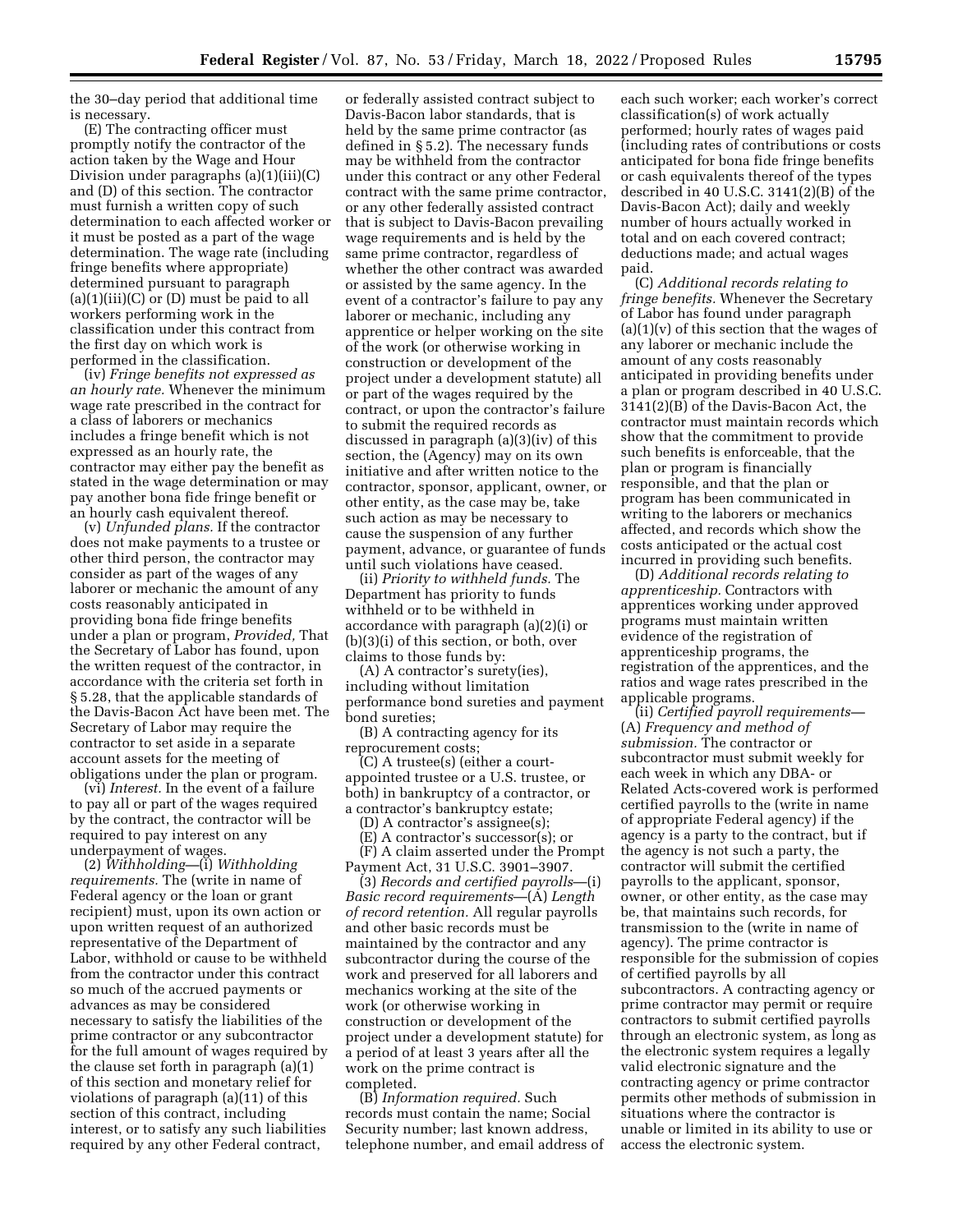(B) *Information required.* The certified payrolls submitted must set out accurately and completely all of the information required to be maintained under paragraph (a)(3)(i) of this section, except that full Social Security numbers and last known addresses, telephone numbers, and email addresses must not be included on weekly transmittals. Instead the payrolls need only include an individually identifying number for each worker (*e.g.,* the last four digits of the worker's Social Security number). The required weekly certified payroll information may be submitted using Optional Form WH–347, or in any other format desired. Optional Form WH–347 is available for this purpose from the Wage and Hour Division website at *[https://www.dol.gov/files/WHD/legacy/](https://www.dol.gov/files/WHD/legacy/files/wh347.pdf)  [files/wh347.pdf](https://www.dol.gov/files/WHD/legacy/files/wh347.pdf)* or its successor site. It is not a violation of this section for a prime contractor to require a subcontractor to provide full Social Security numbers and last known addresses, telephone numbers, and email addresses to the prime contractor for its own records, without weekly submission by the subcontractor to the sponsoring government agency (or the applicant, sponsor, owner, or other entity, as the case may be, that maintains such records).

(C) *Statement of Compliance.* Each certified payroll submitted must be accompanied by a ''Statement of Compliance,'' signed by the contractor or subcontractor, or the contractor's or subcontractor's agent who pays or supervises the payment of the persons working on the contract, and must certify the following:

(*1*) That the certified payroll for the payroll period contains the information required to be provided under paragraph (a)(3)(ii) of this section, the appropriate information and basic records are being maintained under paragraph (a)(3)(i) of this section, and such information and records are correct and complete;

(*2*) That each laborer or mechanic (including each helper and apprentice) working on the contract during the payroll period has been paid the full weekly wages earned, without rebate, either directly or indirectly, and that no deductions have been made either directly or indirectly from the full wages earned, other than permissible deductions as set forth in part 3 of this subtitle; and

(*3*) That each laborer or mechanic has been paid not less than the applicable wage rates and fringe benefits or cash equivalents for the classification(s) of work actually performed, as specified in the applicable wage determination incorporated into the contract.

(D) *Use of Optional Form WH–347.*  The weekly submission of a properly executed certification set forth on the reverse side of Optional Form WH–347 will satisfy the requirement for submission of the ''Statement of Compliance'' required by paragraph  $(a)(3)(ii)(C)$  of this section.

(E) *Signature.* The signature by the contractor, subcontractor, or the contractor's or subcontractor's agent, must be an original handwritten signature or a legally valid electronic signature.

(F) *Falsification.* The falsification of any of the above certifications may subject the contractor or subcontractor to civil or criminal prosecution under 18 U.S.C. 1001 and 31 U.S.C. 3729.

(iii) *Contracts, subcontracts, and related documents.* The contractor or subcontractor must maintain this contract or subcontract, and related documents including, without limitation, bids, proposals, amendments, modifications, and extensions. The contractor or subcontractor must preserve these contracts, subcontracts, and related documents during the course of the work and for a period of 3 years after all the work on the prime contract is completed.

(iv) *Required disclosures and access—*  (A) *Required record disclosures and access to workers.* The contractor or subcontractor must make the records required under paragraphs (a)(3)(i) through (iii) of this section and any other documents that the (write the name of the agency) or the Department of Labor deems necessary to determine compliance with the labor standards provisions of any of the applicable statutes referenced by § 5.1, available for inspection, copying, or transcription by authorized representatives of the (write the name of the agency) or the Department of Labor, and must permit such representatives to interview workers during working hours on the job.

(B) *Sanctions for non-compliance with records and worker access requirements.* If the contractor or subcontractor fails to submit the required records or to make them available, or to permit worker interviews during working hours on the job, the Federal agency may, after written notice to the contractor, sponsor, applicant, owner, or other entity, as the case may be, that maintains such records or that employs such workers, take such action as may be necessary to cause the suspension of any further payment, advance, or guarantee of funds. Furthermore, failure to submit the required records upon

request or to make such records available, or to permit worker interviews during worker hours on the job, may be grounds for debarment action pursuant to § 5.12. In addition, any contractor or other person that fails to submit the required records or make those records available to WHD within the time WHD requests that the records be produced, will be precluded from introducing as evidence in an administrative proceeding under part 6 of this subtitle any of the required records that were not provided or made available to WHD. WHD will take into consideration a reasonable request from the contractor or person for an extension of the time for submission of records. WHD will determine the reasonableness of the request and may consider, among other things, the location of the records and the volume of production.

(C) *Required information disclosures.*  Contractors and subcontractors must maintain the full Social Security number and last known address, telephone number, and email address of each covered worker, and must provide them upon request to the (write in name of appropriate Federal agency) if the agency is a party to the contract, or to the Wage and Hour Division of the Department of Labor. If the Federal agency is not such a party to the contract, the contractor or subcontractor, or both, must upon request provide the full Social Security number and last known address, telephone number, and email address of each covered worker to the applicant, sponsor, owner, or other entity, as the case may be, that maintains such records, for transmission to the (write in name of agency), the contractor, or the Wage and Hour Division of the Department of Labor for purposes of an investigation or other compliance action.

(4) *Apprentices and equal employment opportunity* —(i) *Apprentices*—(A) *Rate of pay.*  Apprentices will be permitted to work at less than the predetermined rate for the work they perform when they are employed pursuant to and individually registered in a bona fide apprenticeship program registered with the U.S. Department of Labor, Employment and Training Administration, Office of Apprenticeship (OA), or with a State Apprenticeship Agency recognized by the OA. A person who is not individually registered in the program, but who has been certified by the OA or a State Apprenticeship Agency (where appropriate) to be eligible for probationary employment as an apprentice, will be permitted to work at less than the predetermined rate for the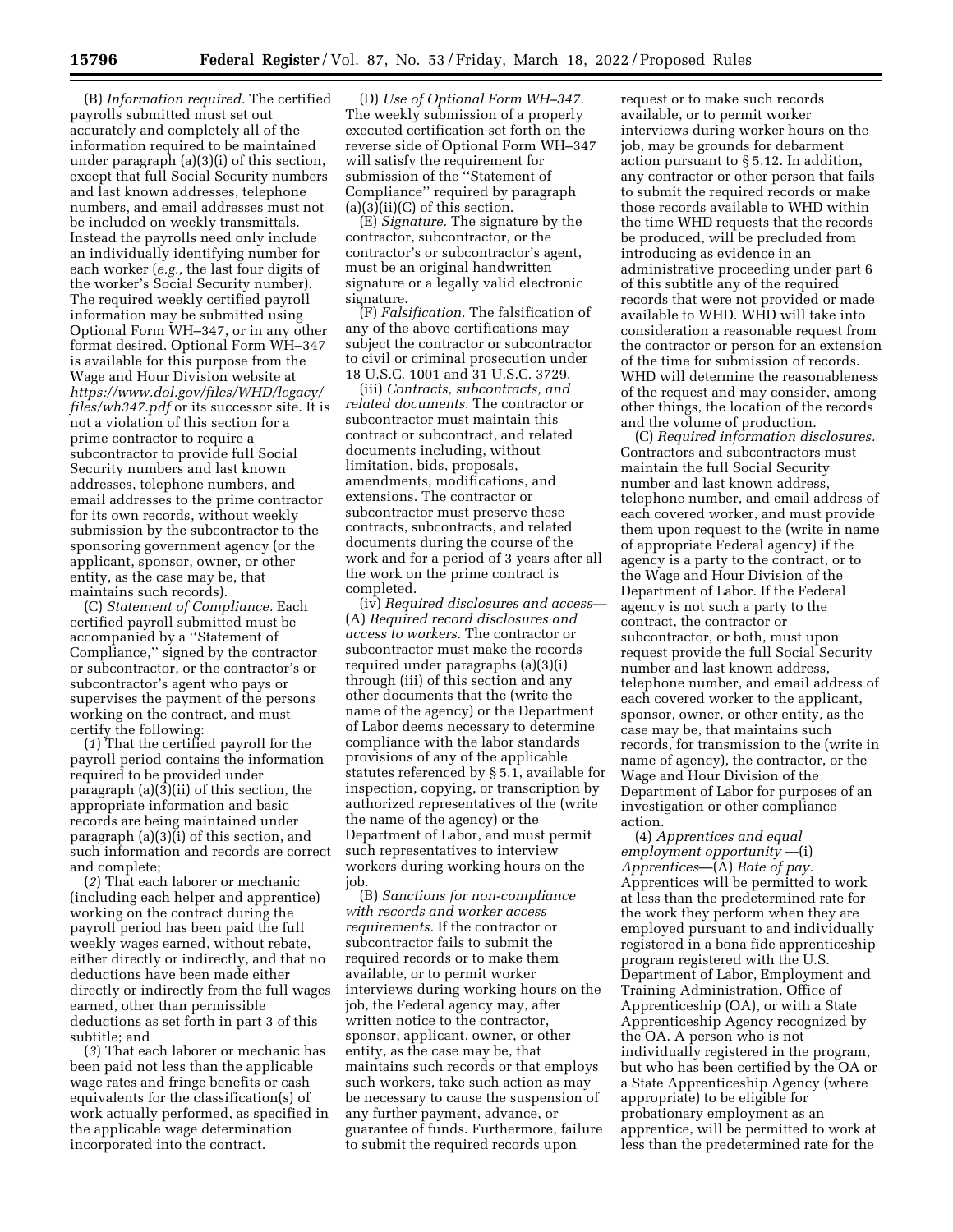work they perform in the first 90 days of probationary employment as an apprentice in such a program. In the event the OA or a State Apprenticeship Agency recognized by the OA withdraws approval of an apprenticeship program, the contractor will no longer be permitted to use apprentices at less than the applicable predetermined rate for the work performed until an acceptable program is approved.

(B) *Fringe benefits.* Apprentices must be paid fringe benefits in accordance with the provisions of the apprenticeship program. If the apprenticeship program does not specify fringe benefits, apprentices must be paid the full amount of fringe benefits listed on the wage determination for the applicable classification. If the Administrator determines that a different practice prevails for the applicable apprentice classification, fringe benefits must be paid in accordance with that determination.

(C) *Apprenticeship ratio.* The allowable ratio of apprentices to journeyworkers on the job site in any craft classification must not be greater than the ratio permitted to the contractor as to the entire work force under the registered program. Any worker listed on a payroll at an apprentice wage rate, who is not registered or otherwise employed as stated above, must be paid not less than the applicable wage rate on the wage determination for the classification of work actually performed. In addition, any apprentice performing work on the job site in excess of the ratio permitted under the registered program must be paid not less than the applicable wage rate on the wage determination for the work actually performed.

(D) *Reciprocity of ratios and wage rates.* Where a contractor is performing construction on a project in a locality other than the locality in which its program is registered, the ratios and wage rates (expressed in percentages of the journeyworker's hourly rate) applicable within the locality in which the construction is being performed must be observed. Every apprentice must be paid at not less than the rate specified in the registered program for the apprentice's level of progress, expressed as a percentage of the journeyworker hourly rate specified in the applicable wage determination.

(ii) *Equal employment opportunity.*  The use of apprentices and journeyworkers under this part shall be in conformity with the equal employment opportunity requirements

of Executive Order 11246, as amended, and 29 CFR part 30.

\* \* \* \* \* (6) *Subcontracts.* The contractor or subcontractor must insert in any subcontracts the clauses contained in paragraphs (a)(1) through (11) of this section, along with the applicable wage determination(s) and such other clauses as the (write in the name of the Federal agency) may by appropriate instructions require, and also a clause requiring the subcontractors to include these clauses and wage determination(s) in any lower tier subcontracts. The prime contractor is responsible for the compliance by any subcontractor or lower tier subcontractor with all the contract clauses in this section. In the event of any violations of these clauses, the prime contractor and any subcontractor(s) responsible will be liable for any unpaid wages and monetary relief, including interest from the date of the underpayment or loss, due to any workers of lower-tier subcontractors, and may be subject to debarment, as appropriate.

\* \* \* \* \* (10) *Certification of eligibility.* (i) By entering into this contract, the contractor certifies that neither it nor any person or firm who has an interest in the contractor's firm is a person or firm ineligible to be awarded Government contracts by virtue of 40 U.S.C. 3144(b) or § 5.12(a) or (b).

(ii) No part of this contract shall be subcontracted to any person or firm ineligible for award of a Government contract by virtue of 40 U.S.C. 3144(b) or § 5.12(a) or (b).

(iii) The penalty for making false statements is prescribed in the U.S. Code, Title 18 Crimes and Criminal Procedure, 18 U.S.C. 1001.

(11) *Anti-retaliation.* It is unlawful for any person to discharge, demote, intimidate, threaten, restrain, coerce, blacklist, harass, or in any other manner discriminate against, or to cause any person to discharge, demote, intimidate, threaten, restrain, coerce, blacklist, harass, or in any other manner discriminate against, any worker or job applicant for:

(i) Notifying any contractor of any conduct which the worker reasonably believes constitutes a violation of the DBA, Related Acts, this part, or part 1 or 3 this subtitle;

(ii) Filing any complaint, initiating or causing to be initiated any proceeding, or otherwise asserting on behalf of themselves or others any right or protection under the DBA, Related Acts, this part, or part 1 or 3 of this subtitle;

(iii) Cooperating in any investigation or other compliance action, or testifying in any proceeding under the DBA, Related Acts, this part, or part 1 or 3 of this subtitle; or

(iv) Informing any other person about their rights under the DBA, Related Acts, this part, or part 1 or 3 of this subtitle.

(2) *Violation; liability for unpaid wages; liquidated damages.* In the event of any violation of the clause set forth in paragraph (b)(1) of this section the contractor and any subcontractor responsible therefor shall be liable for the unpaid wages and interest from the date of the underpayment. In addition, such contractor and subcontractor shall be liable to the United States (in the case of work done under contract for the District of Columbia or a territory, to such District or to such territory), for liquidated damages. Such liquidated damages shall be computed with respect to each individual laborer or mechanic, including watchmen and guards, employed in violation of the clause set forth in paragraph (b)(1), in the sum of \$29 for each calendar day on which such individual was required or permitted to work in excess of the standard workweek of forty hours without payment of the overtime wages required by the clause set forth in paragraph (b)(1).

(3) *Withholding for unpaid wages and liquidated damages*—(i) *Withholding process.* The (write in the name of the Federal agency or the loan or grant recipient) must, upon its own action or upon written request of an authorized representative of the Department of Labor, withhold or cause to be withheld from the contractor under this contract so much of the accrued payments or advances as may be considered necessary to satisfy the liabilities of the prime contractor or any subcontractor for unpaid wages and monetary relief, including interest, required by the clauses set forth in paragraphs (b)(2) and (5) of this section and liquidated damages for violations of paragraph (b)(2) of this section or to satisfy any such liabilities required by any other Federal contract, or federally assisted contract subject to Davis-Bacon prevailing wage requirements, that is held by the same prime contractor (as defined in § 5.2). The necessary funds may be withheld from the contractor under this contract or any other Federal contract with the same prime contractor, or any other federally assisted contract that is subject to Davis-Bacon prevailing wage requirements and is held by the same prime contractor, regardless of whether the other contract was awarded or assisted by the same agency.

<sup>(</sup>b) \* \* \*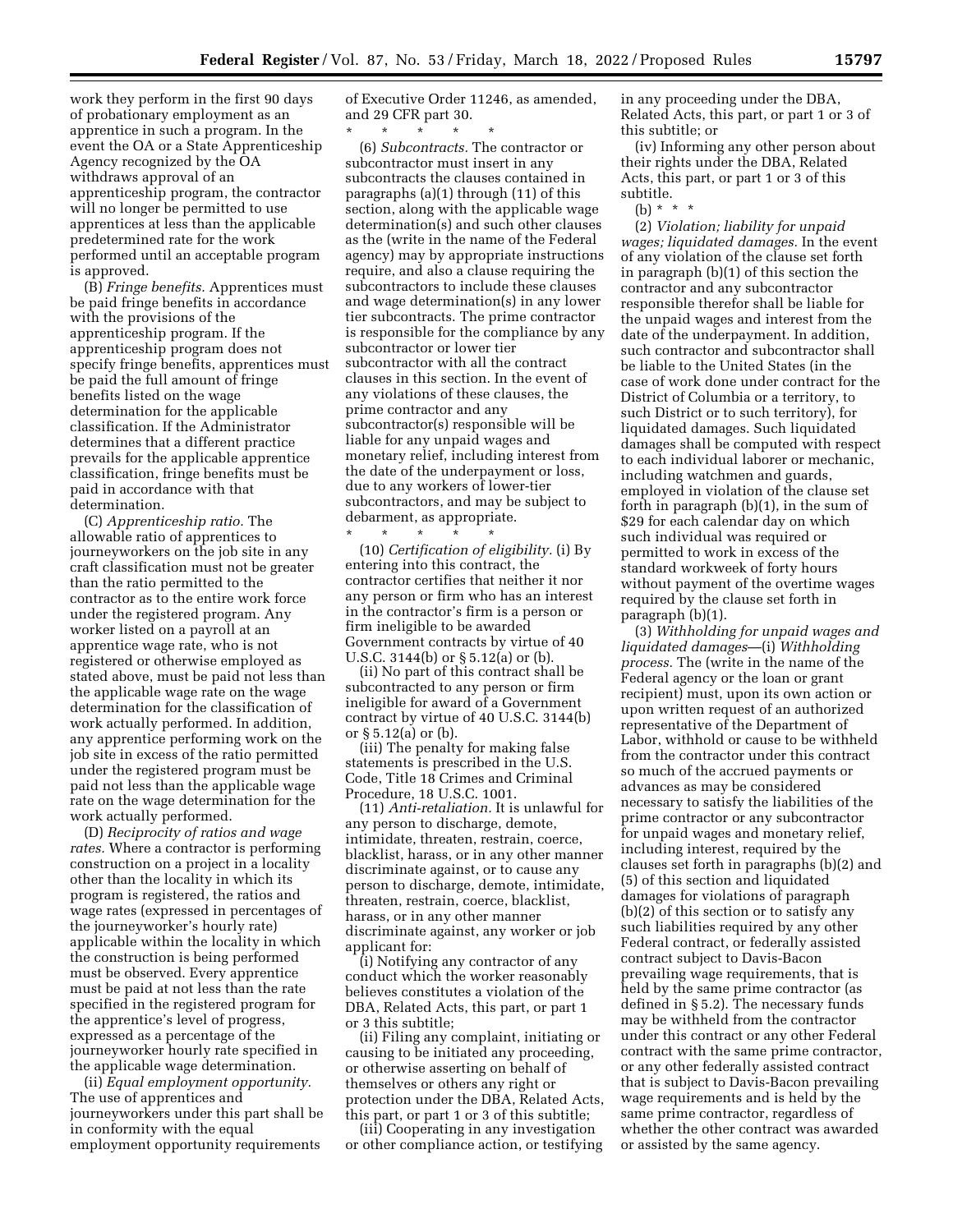(ii) *Priority to withheld funds.* The Department has priority to funds withheld or to be withheld in accordance with paragraph (a)(2)(i) or (b)(3)(i) of this section, or both, over claims to those funds by:

(A) A contractor's surety(ies), including without limitation performance bond sureties and payment bond sureties;

(B) A contracting agency for its reprocurement costs;

(C) A trustee(s) (either a courtappointed trustee or a U.S. trustee, or both) in bankruptcy of a contractor, or a contractor's bankruptcy estate;

(D) A contractor's assignee(s);

(E) A contractor's successor(s); or

(F) A claim asserted under the Prompt Payment Act, 31 U.S.C. 3901–3907.

(4) *Subcontracts.* The contractor or subcontractor must insert in any subcontracts the clauses set forth in paragraphs (b)(1) through (5) of this section and also a clause requiring the subcontractors to include these clauses in any lower tier subcontracts. The prime contractor is responsible for compliance by any subcontractor or lower tier subcontractor with the clauses set forth in paragraphs (b)(1) through (5). In the event of any violations of these clauses, the prime contractor and any subcontractor(s) responsible will be liable for any unpaid wages and monetary relief, including interest from the date of the underpayment or loss, due to any workers of lower-tier subcontractors, and associated liquidated damages, and may be subject to debarment, as appropriate.

(5) *Anti-retaliation.* It is unlawful for any person to discharge, demote, intimidate, threaten, restrain, coerce, blacklist, harass, or in any other manner discriminate against, or to cause any person to discharge, demote, intimidate, threaten, restrain, coerce, blacklist, harass, or in any other manner discriminate against, any worker or job applicant for:

(i) Notifying any contractor of any conduct which the worker reasonably believes constitutes a violation of the Contract Work Hours and Safety Standards Act (CWHSSA) or its implementing regulations in this part;

(ii) Filing any complaint, initiating or causing to be initiated any proceeding, or otherwise asserting on behalf of themselves or others any right or protection under CWHSSA or part 5 of this title;

(iii) Cooperating in any investigation or other compliance action, or testifying in any proceeding under CWHSSA or this part; or

(iv) Informing any other person about their rights under CWHSSA or this part.

(c) *CWHSSA payroll records clause.*  In addition to the clauses contained in paragraph (b) of this section, in any contract subject only to the Contract Work Hours and Safety Standards Act and not to any of the other laws referenced by § 5.1, the Agency Head must cause or require the contracting officer to insert a clause requiring that the contractor or subcontractor must maintain payrolls and basic payroll records during the course of the work and must preserve them for a period of 3 years after all the work on the prime contract is completed for all laborers and mechanics, including guards and watchmen, working on the contract. Such records must contain the name; last known address, telephone number, and email address; and social security number of each such worker; each worker's correct classification(s) of work actually performed; hourly rates of wages paid; daily and weekly number of hours actually worked; deductions made; and actual wages paid. Further, the Agency Head must cause or require the contracting officer to insert in any such contract a clause providing that the records to be maintained under this paragraph must be made available by the contractor or subcontractor for inspection, copying, or transcription by authorized representatives of the (write the name of agency) and the Department of Labor, and the contractor or subcontractor will permit such representatives to interview workers during working hours on the job.

(d) *Incorporation of contract clauses and wage determinations by reference.*  Although agencies are required to insert the contract clauses set forth in this section, along with appropriate wage determinations, in full into covered contracts, and contractors and subcontractors are required to insert them in any lower-tier subcontracts, the incorporation by reference of the required contract clauses and appropriate wage determinations will be given the same force and effect as if they were inserted in full text.

(e) *Incorporation by operation of law.*  The contract clauses set forth in this section, along with the correct wage determinations, will be considered to be a part of every prime contract required by the applicable statutes referenced by § 5.1 to include such clauses, and will be effective by operation of law, whether or not they are included or incorporated by reference into such contract, unless the Administrator grants a variance, tolerance, or exemption from the application of this paragraph. Where the clauses and

applicable wage determinations are effective by operation of law under this paragraph, the prime contractor must be compensated for any resulting increase in wages in accordance with applicable law.

■ 26. Revise § 5.6 to read as follows:

#### **§ 5.6 Enforcement.**

(a) *Agency responsibilities.* (1)(i) The Federal agency has the initial responsibility to ascertain whether the clauses required by § 5.5 and the appropriate wage determination(s) have been incorporated into the contracts subject to the labor standards provisions of the laws referenced by § 5.1. Additionally, a Federal agency that provides Federal financial assistance that is subject to the labor standards provisions of the Act must promulgate the necessary regulations or procedures to require the recipient or sub-recipient of the Federal assistance to insert in its contracts the provisions of § 5.5. No payment, advance, grant, loan, or guarantee of funds will be approved by the Federal agency unless it ensures that the clauses required by § 5.5 and the appropriate wage determination(s) are incorporated into such contracts. Furthermore, no payment, advance, grant, loan, or guarantee of funds will be approved by the Federal agency after the beginning of construction unless there is on file with the Federal agency a certification by the contractor that the contractor and its subcontractors have complied with the provisions of § 5.5 or unless there is on file with the Federal agency a certification by the contractor that there is a substantial dispute with respect to the required provisions.

(ii) If a contract subject to the labor standards provisions of the applicable statutes referenced by § 5.1 is entered into without the incorporation of the clauses required by § 5.5, the agency must, upon the request of the Administrator or upon its own initiative, either terminate and resolicit the contract with the required contract clauses, or incorporate the required clauses into the contract (or ensure they are so incorporated) through supplemental agreement, change order, or any and all authority that may be needed. Where an agency has not entered directly into such a contract but instead has provided Federal financial assistance, the agency must ensure that the recipient or sub-recipient of the Federal assistance similarly incorporates the clauses required into its contracts. The method of incorporation of the correct wage determination, and adjustment in contract price, where appropriate, should be in accordance with applicable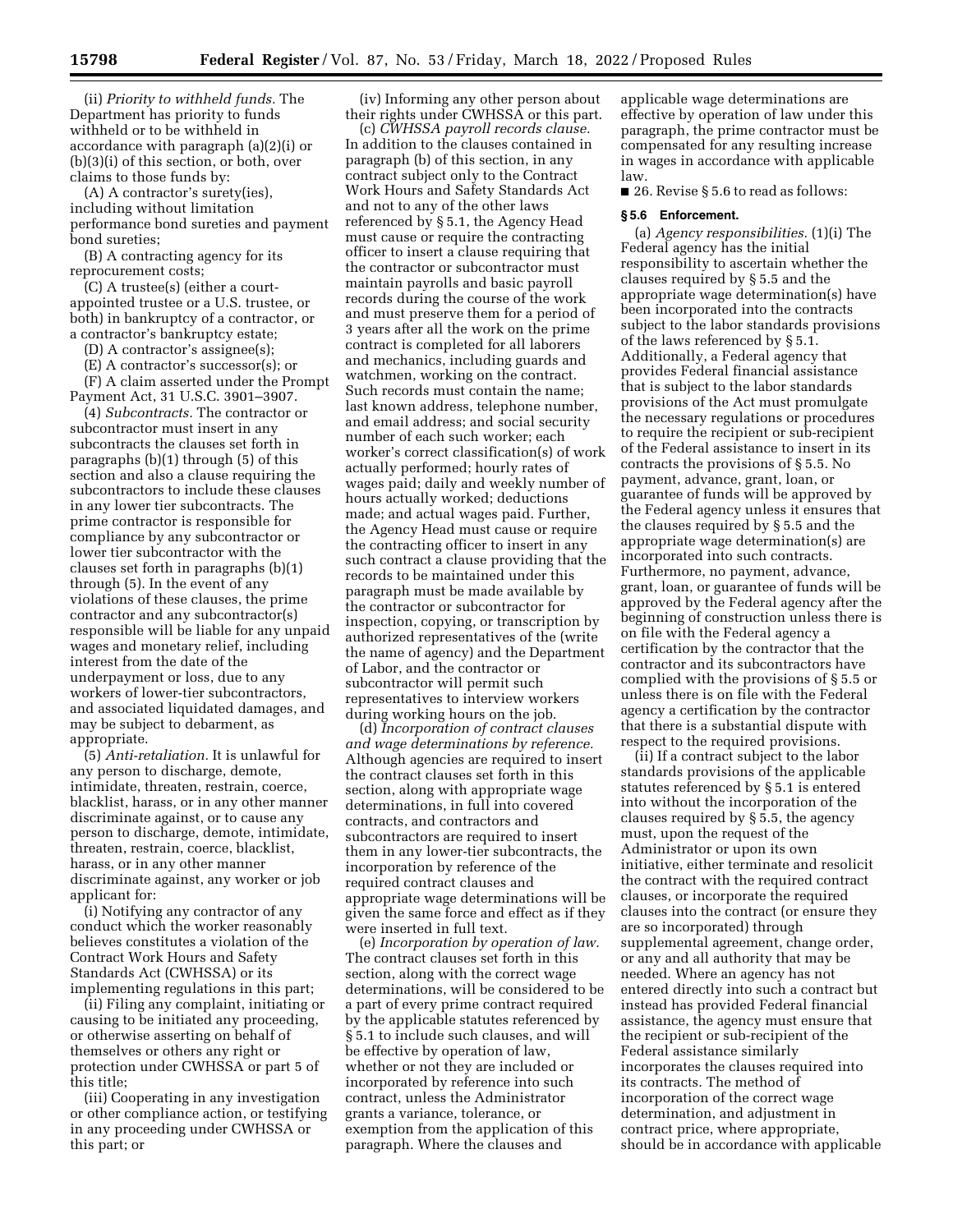law. Additionally, the following requirements apply:

(A) Unless the Administrator directs otherwise, the incorporation of the clauses required by § 5.5 must be retroactive to the date of contract award or start of construction if there is no award.

(B) If this incorporation occurs as the result of a request from the Administrator, the incorporation must take place within 30 days of the date of that request, unless the agency has obtained an extension from the Administrator.

(C) The contractor must be compensated for any increases in wages resulting from incorporation of a missing contract clauses.

(D) If the recipient refuses to incorporate the clauses as required, the agency must make no further payment, advance, grant, loan, or guarantee of funds in connection with the contract until the recipient incorporates the required clauses into its contract, and must promptly refer the dispute to the Administrator for further proceedings under § 5.13.

(E) Before terminating a contract pursuant to this section, the agency must withhold or cross-withhold sufficient funds to remedy any back wage liability resulting from the failure to incorporate the correct wage determination or otherwise identify and obligate sufficient funds through a termination settlement agreement, bond, or other satisfactory mechanism.

(F) Notwithstanding the requirement to incorporate the contract clauses and correct wage determination within 30 days, the contract clauses and correct wage determination will be effective by operation of law, retroactive to the beginning of construction, in accordance with § 5.5(e).

(2)(i) Certified payrolls submitted pursuant to § 5.5(a)(3)(ii) must be preserved by the Federal agency for a period of 3 years after all the work on the prime contract is completed, and must be produced at the request of the Department of Labor at any time during the 3-year period, regardless of whether the Department of Labor has initiated an investigation or other compliance action.

(ii) In situations where the Federal agency does not itself maintain certified payrolls required to be submitted pursuant to § 5.5(a)(3)(ii), upon the request of the Department of Labor the Federal agency must ensure that such certified payrolls are provided to the Department of Labor. Such certified payrolls may be provided by the applicant, sponsor, owner, or other entity, as the case may be, directly to the Department of Labor, or to the Federal agency which, in turn, must provide those records to the Department of Labor.

(3) The Federal agency will cause such investigations to be made as may be necessary to assure compliance with the labor standards clauses required by § 5.5 and the applicable statutes referenced in § 5.1. Investigations will be made of all contracts with such frequency as may be necessary to assure compliance. Such investigations will include interviews with workers, which must be taken in confidence, and examinations of certified payrolls, regular payrolls, and other basic records required to be maintained under § 5.5(a)(3). In making such examinations, particular care must be taken to determine the correctness of classification(s) of work actually performed, and to determine whether there is a disproportionate amount of work by laborers and of apprentices registered in approved programs. Such investigations must also include evidence of fringe benefit plans and payments thereunder. Federal agencies must give priority to complaints of alleged violations.

(4) In accordance with normal operating procedures, the contracting agency may be furnished various investigatory material from the investigation files of the Department of Labor. None of the material, other than computations of back wages, liquidated damages, and monetary relief for violations of  $\S 5.5(a)(11)$  or (b)(5), and the summary of back wages due, may be disclosed in any manner to anyone other than Federal officials charged with administering the contract or program providing Federal assistance to the contract, without requesting the permission and views of the Department of Labor.

(b) *Department of Labor investigations and other compliance actions.* (1) The Administrator will investigate and conduct other compliance actions as deemed necessary in order to obtain compliance with the labor standards provisions of the applicable statutes referenced by § 5.1, or to affirm or reject the recommendations by the Agency Head with respect to labor standards matters arising under the statutes referenced by § 5.1.

(2) Federal agencies, contractors, subcontractors, sponsors, applicants, owners, or other entities, as the case may be, must cooperate with any authorized representative of the Department of Labor in the inspection of records, in interviews with workers, and in all other aspects of the investigations or other compliance actions.

(3) The findings of such an investigation or other compliance action, including amounts found due, may not be altered or reduced without the approval of the Department of Labor.

(4) Where the underpayments disclosed by such an investigation or other compliance action total \$1,000 or more, where there is reason to believe that the contractor or subcontractor has disregarded its obligations to workers or subcontractors, or where liquidated damages may be assessed under CWHSSA, the Department of Labor will furnish the Federal agency an enforcement report detailing the labor standards violations disclosed by the investigation or other compliance action and any action taken by the contractor or subcontractor to correct the violations, including any payment of back wages or any other relief provided workers or remedial actions taken for violations of  $\S 5.5(a)(11)$  or (b)(5). In other circumstances, the Federal agency will be furnished a notification summarizing the findings of the investigation or other compliance action.

(c) *Confidentiality requirements.* It is the policy of the Department of Labor to protect the identity of its confidential sources and to prevent an unwarranted invasion of personal privacy. Accordingly, the identity of a worker or other informant who makes a written or oral statement as a complaint or in the course of an investigation or other compliance action, as well as portions of the statement which would tend to reveal the identity of the informant, will not be disclosed in any manner to anyone other than Federal officials without the prior consent of the informant. Disclosure of such statements will be governed by the provisions of the ''Freedom of Information Act'' (5 U.S.C. 552, *see* part 70 of this subtitle) and the ''Privacy Act of 1974'' (5 U.S.C. 552a, *see* part 71 of this subtitle).

■ 27. Amend § 5.7 by revising paragraph (a) to read as follows:

#### **§ 5.7 Reports to the Secretary of Labor.**

(a) *Enforcement reports.* (1) Where underpayments by a contractor or subcontractor total less than \$1,000, where there is no reason to believe that the contractor or subcontractor has disregarded its obligations to workers or subcontractors, and where restitution has been effected and future compliance assured, the Federal agency need not submit its investigative findings and recommendations to the Administrator, unless the investigation or other compliance action was made at the request of the Department of Labor. In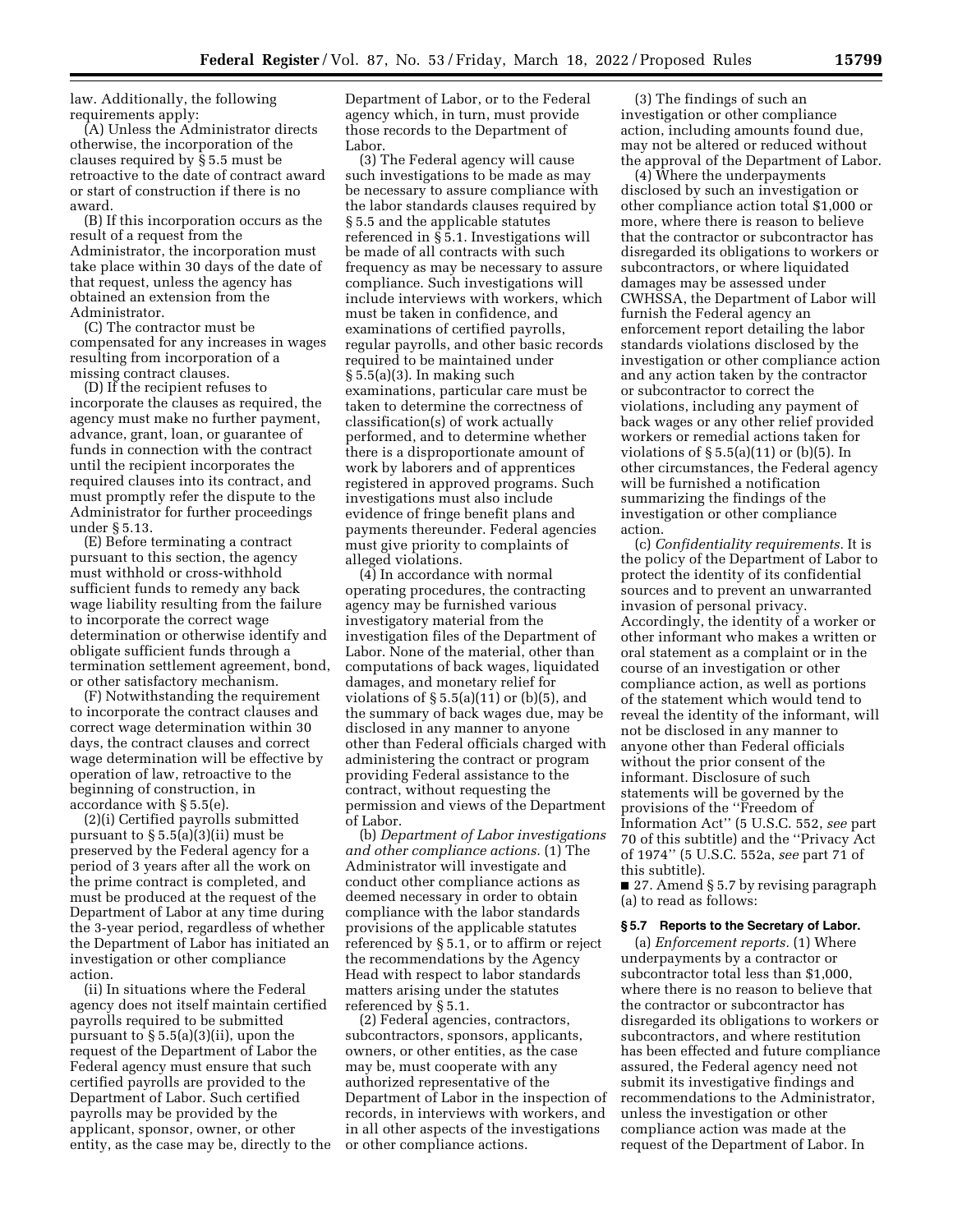the latter case, the Federal agency will submit a factual summary report detailing any violations including any data on the amount of restitution paid, the number of workers who received restitution, liquidated damages assessed under the Contract Work Hours and Safety Standards Act, corrective measures taken (such as ''letters of notice'' or remedial action taken for violations of  $\S 5.5(a)(11)$  or  $(b)(5)$ , and any information that may be necessary to review any recommendations for an appropriate adjustment in liquidated damages under § 5.8.

(2) Where underpayments by a contractor or subcontractor total \$1,000 or more, or where there is reason to believe that the contractor or subcontractor has disregarded its obligations to workers or subcontractors, the Federal agency will furnish within 60 days after completion of its investigation, a detailed enforcement report to the Administrator. \* \* \* \* \*

■ 28. Revise § 5.9 to read as follows:

#### **§ 5.9 Suspension of funds.**

(a) *Suspension and withholding.* In the event of failure or refusal of the contractor or any subcontractor to comply with the applicable statutes referenced by § 5.1 and the labor standards clauses contained in § 5.5, whether incorporated into the contract physically, by reference, or by operation of law, the Federal agency, upon its own action or upon written request of an authorized representative of the Department of Labor, must take such action as may be necessary to cause the suspension of the payment, advance, or guarantee of funds until such time as the violations are discontinued or until sufficient funds are withheld to compensate workers for the wages to which they are entitled, any monetary relief due for violations of § 5.5(a)(11) or (b)(5), and to cover any liquidated damages and pre-judgment or postjudgment interest which may be due.

(b) *Cross-withholding.* In addition to the suspension and withholding of funds from the contract under which the violation(s) occurred, the necessary funds also may be withheld under any other Federal contract with the same prime contractor, or any other federally assisted contract that is subject to Davis-Bacon prevailing wage requirements and is held by the same prime contractor, regardless of whether the other contract was awarded or assisted by the same agency.

(c) *Cross-withholding from different legal entities.* Cross-withholding of funds may be requested from contracts held by other entities that may be

considered to be the same prime contractor as that term is defined in § 5.2. Such cross-withholding is appropriate where the separate legal entities have independently consented to it by entering into contracts containing the withholding provisions at § 5.5(a)(2) and (b)(3). Crosswithholding from a contract held by a different legal entity is not appropriate unless the withholding provisions were incorporated in full or by reference in that entity's contract. Absent exceptional circumstances, crosswithholding is not permitted from a contract held by a different legal entity where the labor standards were incorporated only by operation of law into that contract.

■ 29. Revise § 5.10 to read as follows:

### **§ 5.10 Restitution, criminal action.**

(a) In cases other than those forwarded to the Attorney General of the United States under paragraph (b) of this section where violations of the labor standards clauses contained in § 5.5 and the applicable statutes referenced by § 5.1 result in underpayment of wages to workers or monetary damages caused by violations of § 5.5(a)(11) or (b)(5), the Federal agency or an authorized representative of the Department of Labor will request that restitution be made to such workers or on their behalf to plans, funds, or programs for any type of bona fide fringe benefits within the meaning of 40 U.S.C. 3141(2)(B), including interest from the date of the underpayment or loss. Interest on any back wages or monetary relief provided for in this part will be calculated using the percentage established for the underpayment of taxes under 26 U.S.C. 6621 and will be compounded daily.

(b) In cases where the Agency Head or the Administrator finds substantial evidence that such violations are willful and in violation of a criminal statute, the matter will be forwarded to the Attorney General of the United States for prosecution if the facts warrant. In all such cases the Administrator will be informed simultaneously of the action taken.

■ 30. Revise § 5.11 to read as follows:

#### **§ 5.11 Disputes concerning payment of wages.**

(a) This section sets forth the procedure for resolution of disputes of fact or law concerning payment of prevailing wage rates, overtime pay, proper classification, or monetary relief for violations of  $\S 5.5(a)(11)$  or (b)(5). The procedures in this section may be initiated upon the Administrator's own motion, upon referral of the dispute by

a Federal agency pursuant to § 5.5(a)(9), or upon request of the contractor or subcontractor.

(b)(1) In the event of a dispute described in paragraph (a) of this section in which it appears that relevant facts are at issue, the Administrator will notify the affected contractor and subcontractor, if any, by registered or certified mail to the last known address or by any other means normally assuring delivery, of the investigation findings. If the Administrator determines that there is reasonable cause to believe that either the contractor, the subcontractor, or both, should also be subject to debarment under the Davis-Bacon Act or any of the other applicable statutes referenced by § 5.1, the notification will so indicate.

(2) A contractor or subcontractor desiring a hearing concerning the Administrator's investigation findings must request such a hearing by letter or by any other means normally assuring delivery, sent within 30 days of the date of the Administrator's notification. The request must set forth those findings which are in dispute and the reasons therefor, including any affirmative defenses.

(3) Upon receipt of a timely request for a hearing, the Administrator will refer the case to the Chief Administrative Law Judge by Order of Reference, with an attached copy of the notification from the Administrator and the response of the contractor or subcontractor, for designation of an Administrative Law Judge to conduct such hearings as may be necessary to resolve the disputed matters. The hearings will be conducted in accordance with the procedures set forth in part 6 of this subtitle.

(c)(1) In the event of a dispute described in paragraph (a) of this section in which it appears that there are no relevant facts at issue, and where there is not at that time reasonable cause to institute debarment proceedings under § 5.12, the Administrator will notify the contractor and subcontractor, if any, by registered or certified mail to the last known address or by any other means normally assuring delivery, of the investigation findings, and will issue a ruling on any issues of law known to be in dispute.

(2)(i) If the contractor or subcontractor disagrees with the factual findings of the Administrator or believes that there are relevant facts in dispute, the contractor or subcontractor must advise the Administrator by letter or by any other means normally assuring delivery, sent within 30 days of the date of the Administrator's notification. In the response, the contractor or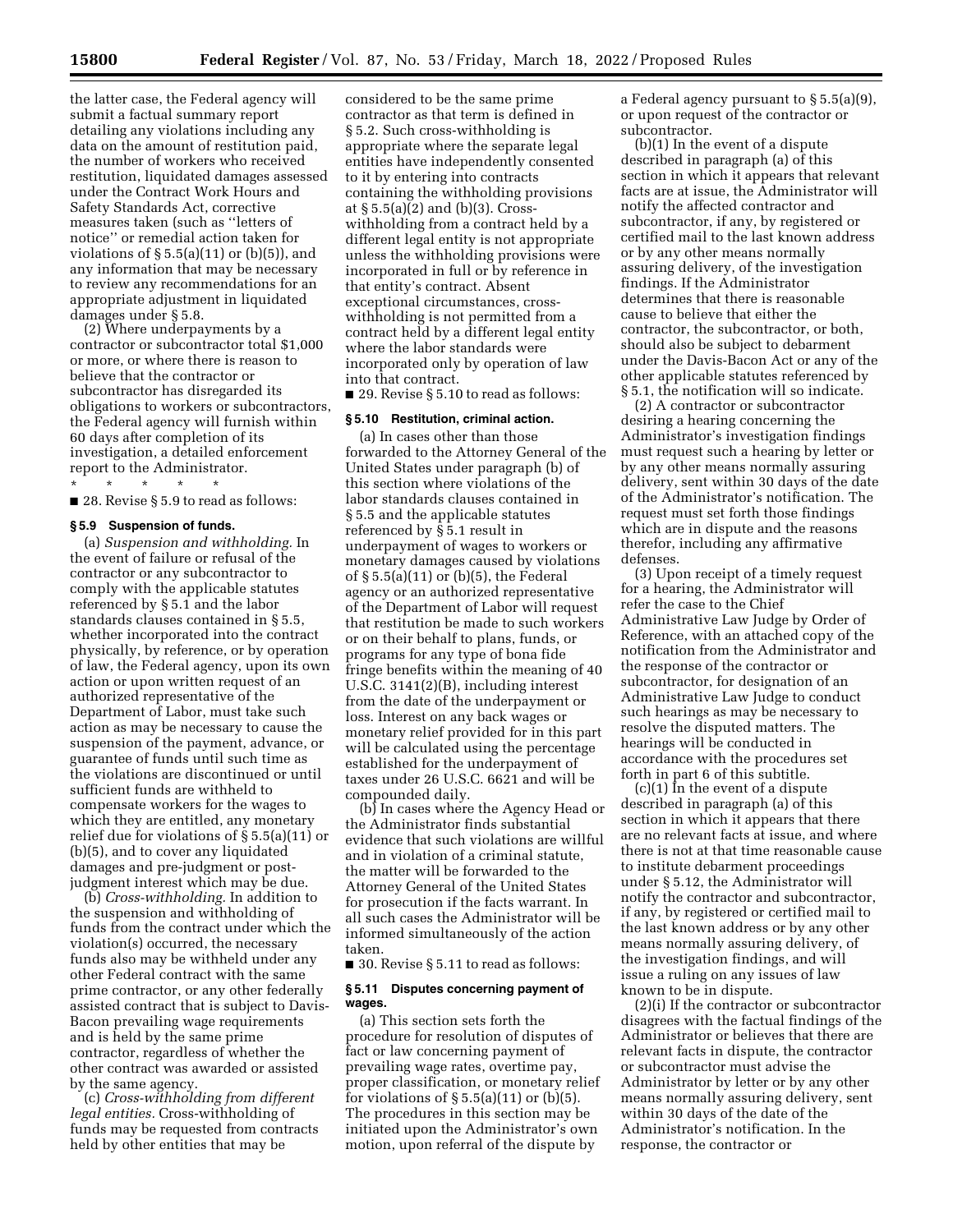subcontractor must explain in detail the facts alleged to be in dispute and attach any supporting documentation.

(ii) Upon receipt of a response under paragraph (c)(2)(i) of this section alleging the existence of a factual dispute, the Administrator will examine the information submitted. If the Administrator determines that there is a relevant issue of fact, the Administrator will refer the case to the Chief Administrative Law Judge in accordance with paragraph (b)(3) of this section. If the Administrator determines that there is no relevant issue of fact, the Administrator will so rule and advise the contractor and subcontractor, if any, accordingly.

(3) If the contractor or subcontractor desires review of the ruling issued by the Administrator under paragraph (c)(1) or (2) of this section, the contractor or subcontractor must file a petition for review thereof with the Administrative Review Board within 30 days of the date of the ruling, with a copy thereof the Administrator. The petition for review must be filed in accordance with part 7 of this subtitle.

(d) If a timely response to the Administrator's findings or ruling is not made or a timely petition for review is not filed, the Administrator's findings or ruling will be final, except that with respect to debarment under the Davis-Bacon Act, the Administrator will advise the Comptroller General of the Administrator's recommendation in accordance with § 5.12(a)(2). If a timely response or petition for review is filed, the findings or ruling of the Administrator will be inoperative unless and until the decision is upheld by the Administrative Law Judge or the Administrative Review Board.

■ 31. Revise § 5.12 to read as follows:

#### **§ 5.12 Debarment proceedings.**

(a) *Debarment standard and ineligible list.* (1) Whenever any contractor or subcontractor is found by the Secretary of Labor to have disregarded their obligations to workers or subcontractors under the Davis-Bacon Act, any of the other applicable statutes referenced by § 5.1, this part, or part 3 of this subtitle, such contractor or subcontractor and their responsible officers, if any, and any firm, corporation, partnership, or association in which such contractor, subcontractor, or responsible officer has an interest will be ineligible for a period of 3 years to be awarded any contract or subcontract of the United States or the District of Columbia and any contract or subcontract subject to the labor standards provisions of any of the statutes referenced by § 5.1.

(2) In cases arising under contracts covered by the Davis-Bacon Act, the Administrator will transmit to the Comptroller General the name(s) of the contractors or subcontractors and their responsible officers, if any, and any firms, corporations, partnerships, or associations in which the contractors, subcontractors, or responsible officers are known to have an interest, who have been found to have disregarded their obligations to workers or subcontractors, and the recommendation of the Secretary of Labor or authorized representative regarding debarment. In cases arising under contracts covered by any of the applicable statutes referenced by § 5.1 other than the Davis-Bacon Act, the Administrator determines the name(s) of the contractors or subcontractors and their responsible officers, if any, and any firms, corporations, partnerships, or associations in which the contractors, subcontractors, or responsible officers are known to have an interest, to be debarred. The Comptroller General will distribute a list to all Federal agencies giving the names of such ineligible person or firms, who will be ineligible for a period of 3 years (from the date of publication by the Comptroller General of the name(s) of any such person or firm on the ineligible list) to be awarded any contract or subcontract of the United States or the District of Columbia and any contract or subcontract subject to the labor standards provisions of any of the statutes referenced by § 5.1.

(b) *Procedure.* (1) In addition to cases under which debarment action is initiated pursuant to § 5.11, whenever as a result of an investigation conducted by the Federal agency or the Department of Labor, and where the Administrator finds reasonable cause to believe that a contractor or subcontractor has committed violations which constitute a disregard of its obligations to workers or subcontractors under the Davis-Bacon Act, the labor standards provisions of any of the other applicable statutes referenced by § 5.1, this part, or part 3 of this subtitle, the Administrator will notify by registered or certified mail to the last known address or by any other means normally assuring delivery, the contractor or subcontractor and responsible officers, if any, and any firms, corporations, partnerships, or associations in which the contractors, subcontractors, or responsible officers are known to have an interest of the finding.

(i) The Administrator will afford such contractor, subcontractor, responsible officer, and any other parties notified an opportunity for a hearing as to whether debarment action should be taken under

paragraph (a) of this section. The Administrator will furnish to those notified a summary of the investigative findings.

(ii) If the contractor, subcontractor, responsible officer, or any other parties notified wish to request a hearing as to whether debarment action should be taken, such a request must be made by letter or by any other means normally assuring delivery, sent within 30 days of the date of the notification from the Administrator, and must set forth any findings which are in dispute and the basis for such disputed findings, including any affirmative defenses to be raised.

(iii) Upon timely receipt of such request for a hearing, the Administrator will refer the case to the Chief Administrative Law Judge by Order of Reference, with an attached copy of the notification from the Administrator and the responses of the contractor, subcontractor, responsible officers, or any other parties notified, for designation of an Administrative Law Judge to conduct such hearings as may be necessary to determine the matters in dispute.

(iv) In considering debarment under any of the statutes referenced by § 5.1 other than the Davis-Bacon Act, the Administrative Law Judge will issue an order concerning whether the contractor, subcontractor, responsible officer, or any other party notified is to be debarred in accordance with paragraph (a) of this section. In considering debarment under the Davis-Bacon Act, the Administrative Law Judge will issue a recommendation as to whether the contractor, subcontractor, responsible officers, or any other party notified should be debarred under 40 U.S.C. 3144(b).

(2) Hearings under this section will be conducted in accordance with part 6 of this subtitle. If no hearing is requested within 30 days of the date of the notification from the Administrator, the Administrator's findings will be final, except with respect to recommendations regarding debarment under the Davis-Bacon Act, as set forth in paragraph (a)(2) of this section.

(c) *Interests of debarred parties.* (1) A finding as to whether persons or firms whose names appear on the ineligible list have an interest under 40 U.S.C. 3144(b) or paragraph (a) of this section in any other firm, corporation, partnership, or association, may be made through investigation, hearing, or otherwise.

(2)(i) The Administrator, on their own motion or after receipt of a request for a determination pursuant to paragraph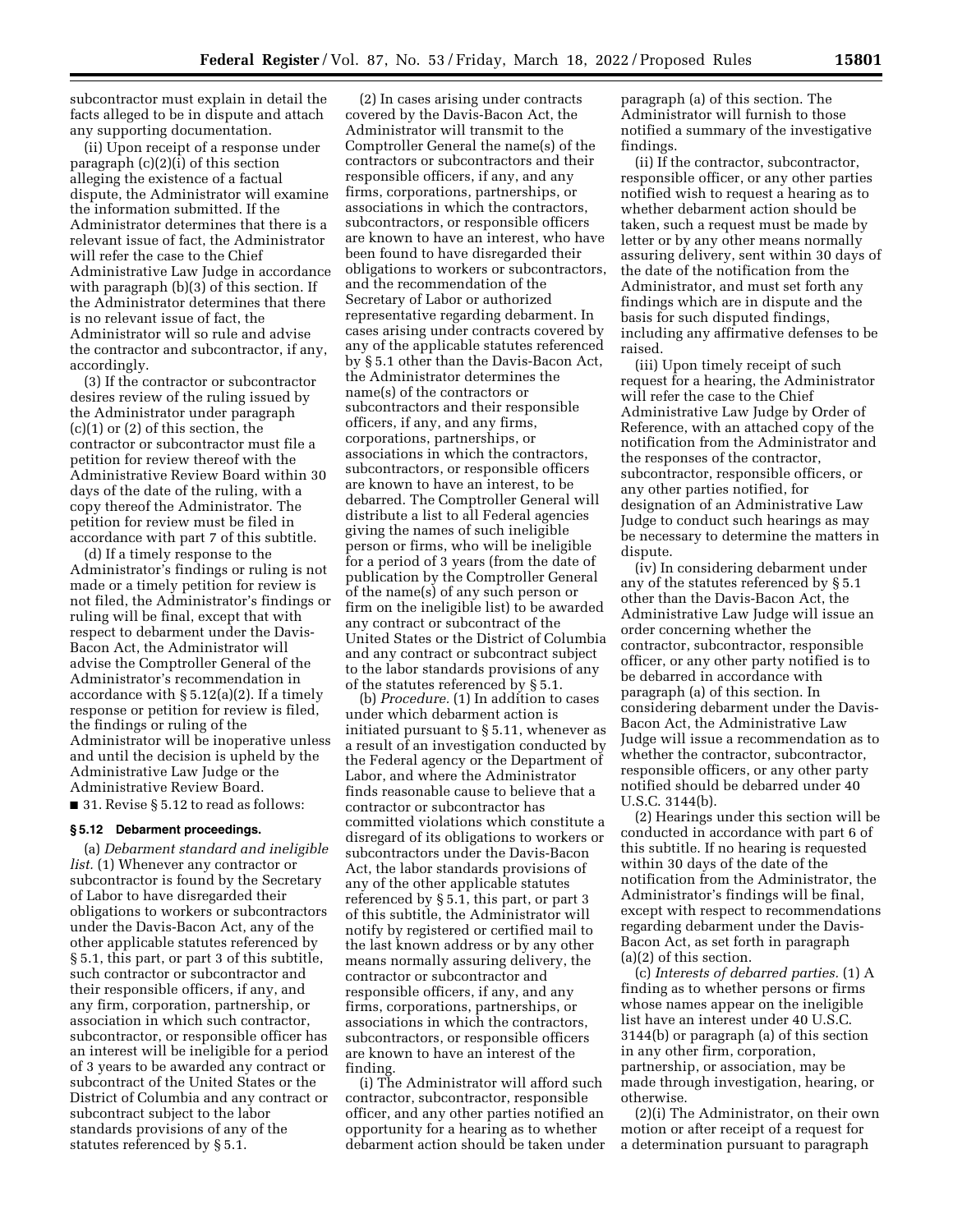(c)(3) of this section may make a finding on the issue of interest.

(ii) If the Administrator determines that there may be an interest, but finds that there is insufficient evidence to render a final ruling thereon, the Administrator may refer the issue to the Chief Administrative Law Judge in accordance with paragraph (c)(4) of this section.

(iii) If the Administrator finds that no interest exists, or that there is not sufficient information to warrant the initiation of an investigation, the requesting party, if any, will be so notified and no further action taken.

(iv)(A) If the Administrator finds that an interest exists, the person or firm affected will be notified of the Administrator's finding (by certified mail to the last known address or by any other means normally assuring delivery), which will include the reasons therefore, and such person or firm will be afforded an opportunity to request that a hearing be held to decide the issue.

(B) Such person or firm will have 20 days from the date of the Administrator's ruling to request a hearing. A person or firm desiring a hearing must request it by letter or by any other means normally assuring delivery, sent within 20 days of the date of the Administrator's notification. A detailed statement of the reasons why the Administrator's ruling is in error, including facts alleged to be in dispute, if any, must be submitted with the request for a hearing.

(C) If no hearing is requested within the time mentioned in paragraph  $(c)(2)(iv)(B)$  of this section, the Administrator's finding will be final and the Administrator will notify the Comptroller General in cases arising under the DBA. If a hearing is requested, the ruling of the Administrator will be inoperative unless and until the administrative law judge or the Administrative Review Board issues an order that there is an interest.

(3)(i) A request for a determination of interest may be made by any interested party, including contractors or prospective contractors and associations of contractors, representatives of workers, and interested agencies. Such a request must be submitted in writing to the Administrator, Wage and Hour Division, U.S. Department of Labor, 200 Constitution Avenue NW, Washington, DC 20210.

(ii) The request must include a statement setting forth in detail why the petitioner believes that a person or firm whose name appears on the ineligible list has an interest in any firm, corporation, partnership, or association

which is seeking or has been awarded a contract or subcontract of the United States or the District of Columbia, or a contract or subcontract that is subject to the labor standards provisions of any of the statutes referenced by § 5.1. No particular form is prescribed for the submission of a request under this section.

(4) The Administrator, on their own motion under paragraph (c)(2)(ii) of this section or upon a request for hearing where the Administrator determines that relevant facts are in dispute, will by order refer the issue to the Chief Administrative Law Judge, for designation of an Administrative Law Judge who will conduct such hearings as may be necessary to render a decision solely on the issue of interest. Such proceedings must be conducted in accordance with the procedures set forth in part 6 of this subtitle.

(5) If the person or firm affected requests a hearing and the Administrator determines that relevant facts are not in dispute, the Administrator will refer the issue and the record compiled thereon to the Administrative Review Board to render a decision solely on the issue of interest. Such proceeding must be conducted in accordance with the procedures set forth in part 7 of this subtitle.

■ 32. Revise § 5.13 to read as follows:

## **§ 5.13 Rulings and interpretations.**

(a) All questions relating to the application and interpretation of wage determinations (including the classifications therein) issued pursuant to part 1 of this subtitle, of the rules contained in this part and in parts 1 and 3 of this subtitle, and of the labor standards provisions of any of the statutes listed in § 5.1 must be referred to the Administrator for appropriate ruling or interpretation. These rulings and interpretations are authoritative and those under the Davis-Bacon Act may be relied upon as provided for in section 10 of the Portal-to-Portal Act of 1947 (29 U.S.C. 259). Requests for such rulings and interpretations should be submitted via email to *[dba.rulingrequest@dol.gov;](mailto:dba.rulingrequest@dol.gov)*  by mail to Administrator, Wage and Hour Division, U.S. Department of Labor, 200 Constitution Ave. NW, Washington, DC 20210; or through other means directed by the Administrator.

(b) If any such ruling or interpretation is made by an authorized representative of the Administrator of the Wage and Hour Division, any interested party may seek reconsideration of the ruling or interpretation by the Administrator of the Wage and Hour Division. The procedures and time limits set out in

§ 1.8 of this subtitle apply to any such request for reconsideration. ■ 33. Amend § 5.15 by revising paragraphs  $(c)(4)$  and  $(d)(1)$  to read as follows:

**§ 5.15 Limitations, variations, tolerances, and exemptions under the Contract Work Hours and Safety Standards Act.** 

\* \* \* \* \* (c) \* \* \*

(4)(i) Time spent in an organized program of related, supplemental instruction by laborers or mechanics employed under bona fide apprenticeship programs may be excluded from working time if the criteria prescribed in paragraphs (c)(4)(ii) and (iii) of this section are met.

(ii) The apprentice comes within the definition contained in § 5.2.

(iii) The time in question does not involve productive work or performance of the apprentice's regular duties. (d) \* \* \*

(1) In the event of failure or refusal of the contractor or any subcontractor to comply with overtime pay requirements of the Contract Work Hours and Safety Standards Act, if the funds withheld by Federal agencies for the violations are not sufficient to pay fully the unpaid wages and any back pay or other monetary relief due laborers and mechanics, with interest, and the liquidated damages due the United States, the available funds will be used first to compensate the laborers and mechanics for the wages to which they are entitled (or an equitable portion thereof when the funds are not adequate for this purpose); and the balance, if any, will be used for the payment of liquidated damages.

\* \* \* \* \*

#### **§ 5.16 [Removed and Reserved]**

■ 34. Remove and reserve § 5.16.

#### **§ 5.17 [Removed and Reserved]**

■ 35. Remove and reserve § 5.17. ■ 36. Add § 5.18 to subpart A to read as

follows:

### **§ 5.18 Remedies for retaliation.**

(a) *Administrator request to remedy violation.* When the Administrator finds that any person has discriminated in any way against any worker or job applicant in violation of § 5.5(a)(11) or (b)(5), or caused any person to discriminate in any way against any worker or job applicant in violation of § 5.5(a)(11) or (b)(5), the Administrator will notify the person, any contractors for whom the person worked or on whose behalf the person acted, and any upper tier contractors, as well as the relevant contracting agency(ies) of the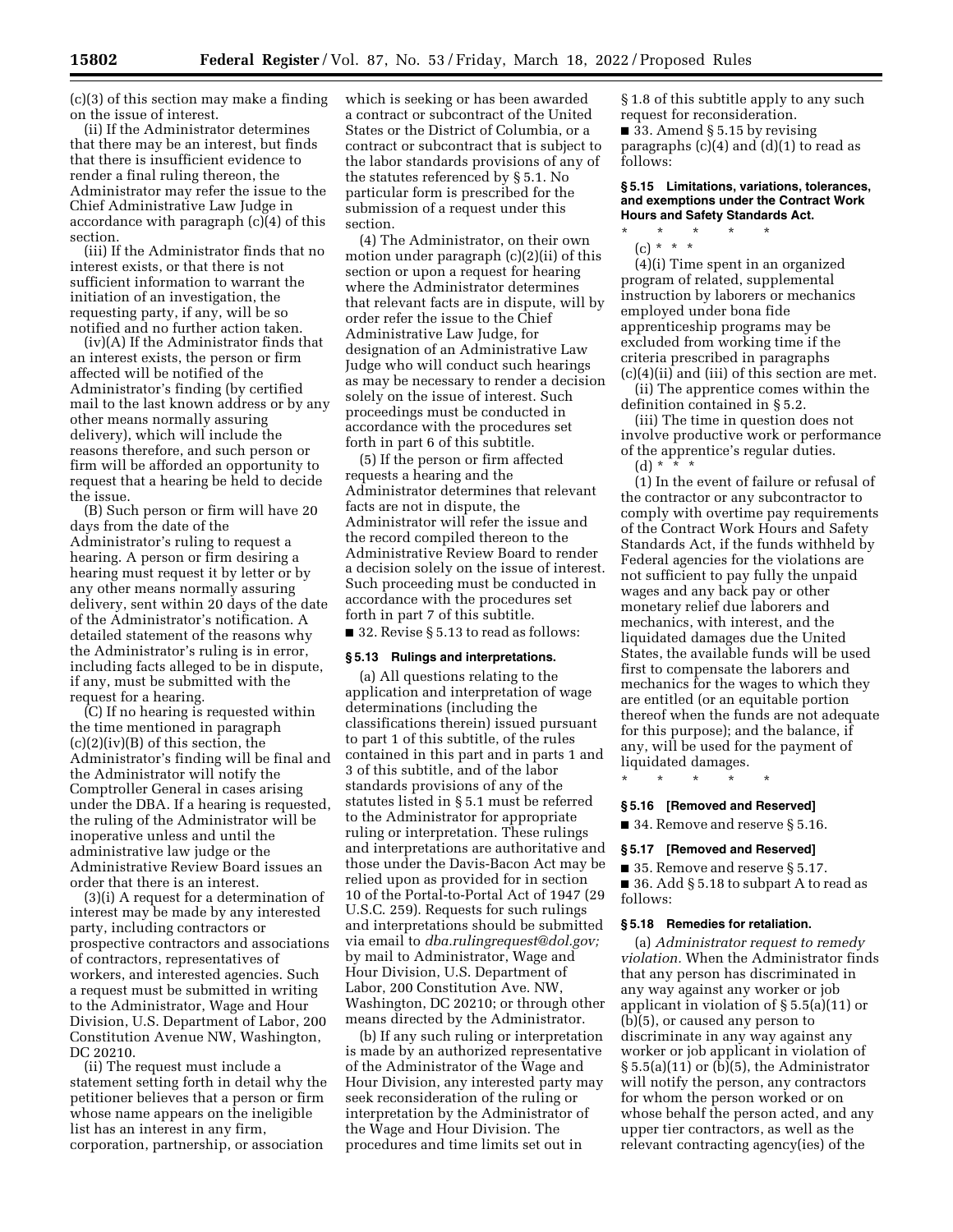discrimination and request that the person and any contractors for whom the person worked or on whose behalf the person acted remedy the violation.

(b) *Administrator directive to remedy violation and provide make whole relief.*  If the person and any contractors for whom the person worked or on whose behalf the person acted do not remedy the violation, the Administrator in the notification of violation findings issued under § 5.11 or § 5.12 will direct the person and any contractors for whom the person worked or on whose behalf the person acted to provide appropriate make whole relief to affected worker(s) and job applicant(s) or take appropriate remedial action, or both, to correct the violation, and will specify the particular relief and remedial actions to be taken.

(c) *Examples of available make whole relief and remedial actions.* Such relief and remedial actions may include, but are not limited to, employment, reinstatement, and promotion, together with back pay and interest; restoration of the terms, conditions, and privileges of the worker's employment or former employment; the expungement of warnings, reprimands, or derogatory references; the provision of a neutral employment reference; and the posting of a notice to workers that the contractor or subcontractor agrees to comply with the Davis-Bacon Act and Related Acts anti-retaliation requirements.

■ 37. Revise § 5.20 to read as follows:

### **§ 5.20 Scope and significance of this subpart.**

The 1964 amendments (Pub. L. 88– 349) to the Davis-Bacon Act require, among other things, that the prevailing wage determined for Federal and federally assisted construction include the basic hourly rate of pay and the amount contributed by the contractor or subcontractor for certain fringe benefits (or the cost to them of such benefits). The purpose of this subpart is to explain the provisions of these amendments. This subpart makes available in one place official interpretations of the fringe benefits provisions of the Davis-Bacon Act. These interpretations will guide the Department of Labor in carrying out its responsibilities under these provisions. These interpretations are intended also for the guidance of contractors, their associations, laborers and mechanics and their organizations, and local, State and Federal agencies, who may be concerned with these provisions of the law. The interpretations contained in this subpart are authoritative and may be relied upon as provided for in section 10 of the Portal-to-Portal Act of 1947 (29 U.S.C. 259). The omission to discuss a

particular problem in this subpart or in interpretations supplementing it should not be taken to indicate the adoption of any position by the Secretary of Labor with respect to such problem or to constitute an administrative interpretation, practice, or enforcement policy. Questions on matters not fully covered by this subpart may be referred to the Secretary for interpretation as provided in § 5.13.

■ 38. Revise § 5.22 to read as follows:

## **§ 5.22 Effect of the Davis-Bacon fringe benefits provisions.**

The Davis-Bacon Act and the prevailing wage provisions of the statutes referenced in § 1.1 of this subtitle confer upon the Secretary of Labor the authority to predetermine, as minimum wages, those wage rates found to be prevailing for corresponding classes of laborers and mechanics employed on projects of a character similar to the contract work in the area in which the work is to be performed. See the definitions of the terms "prevailing wage" and "area" in §1.2 of this subtitle. The fringe benefits amendments enlarge the scope of this authority by including certain bona fide fringe benefits within the meaning of the terms ''wages'', ''scale of wages'', ''wage rates'', ''minimum wages'', and ''prevailing wages'', as used in the Davis-Bacon Act.

■ 39. Revise § 5.23 to read as follows:

#### **§ 5.23 The statutory provisions.**

Pursuant to the Davis-Bacon Act, as amended and codified at 40 U.S.C. 3141(2), the term ''prevailing wages'' and similar terms include the basic hourly rate of pay and, for the listed fringe benefits and other bona fide fringe benefits not required by other law, the contributions irrevocably made by a contractor or subcontractor to a trustee or third party pursuant to a bona fide fringe benefit fund, plan, or program, and the costs to the contractor or subcontractor that may be reasonably anticipated in providing bona fide fringe benefits pursuant to an enforceable commitment to carry out a financially responsible plan or program, which was communicated in writing to the affected laborers and mechanics. Section 5.29 discusses specific fringe benefits that may be considered to be bona fide. ■ 40. Amend § 5.25 by adding paragraph (c) to read as follows:

## **§ 5.25 Rate of contribution or cost for fringe benefits.**

\* \* \* \* \* (c) Contractors must annualize all fringe benefit contributions to determine the hourly equivalent for which they

may take credit against their fringe benefit obligation.

(1) *Method of computation.* To annualize the cost of providing a fringe benefit, a contractor must divide the cost of the fringe benefit by the total number of hours worked on Davis-Bacon and non-Davis-Bacon work during the time period to which the cost is attributable to determine the rate of contribution per hour. If the amount of contribution varies per worker, credit must be determined separately for the amount contributed on behalf of each worker.

(2) *Exceptions requests.* Contractors and other interested parties may request an exception from the annualization requirement by submitting a request to the WHD Administrator. Requests must be submitted in writing to the Division of Government Contracts Enforcement via email at *[DBAannualization@dol.gov](mailto:DBAannualization@dol.gov)*  or by mail to Director, Division of Government Contracts Enforcement, Wage and Hour Division, U.S. Department of Labor, 200 Constitution Ave., NW, Room S–3502, Washington, DC 20210. A request for exception must demonstrate the fringe benefit plan in question meets the following three factors:

(i) The benefit provided is not continuous in nature; and

(ii) The benefit does not compensate both private and public work; and

(iii) The plan provides for immediate participation and essentially immediate vesting.

(3) *Previous exceptions.* In the event that a fringe benefit plan (including a defined contribution pension plan with immediate participation and immediate vesting) was excepted from the annualization requirement prior to the effective date of these regulations, the plan's exception will expire 18 months from the effective date of these regulations, unless an exception for the plan has been requested and received by that date under paragraph (c)(2) of this section.

 $\blacksquare$  41. Revise § 5.26 to read as follows:

# **§ 5.26** ''**\* \* \* contribution irrevocably made \* \* \* to a trustee or to a third person**''**.**

(a) *Requirements.* The following requirements apply to any fringe benefit contributions made to a trustee or to a third person pursuant to a fund, plan, or program:

(1) Such contributions must be made irrevocably;

(2) The trustee or third person may not be affiliated with the contractor or subcontractor;

(3) The trustee or third person must adhere to any fiduciary responsibilities applicable under law; and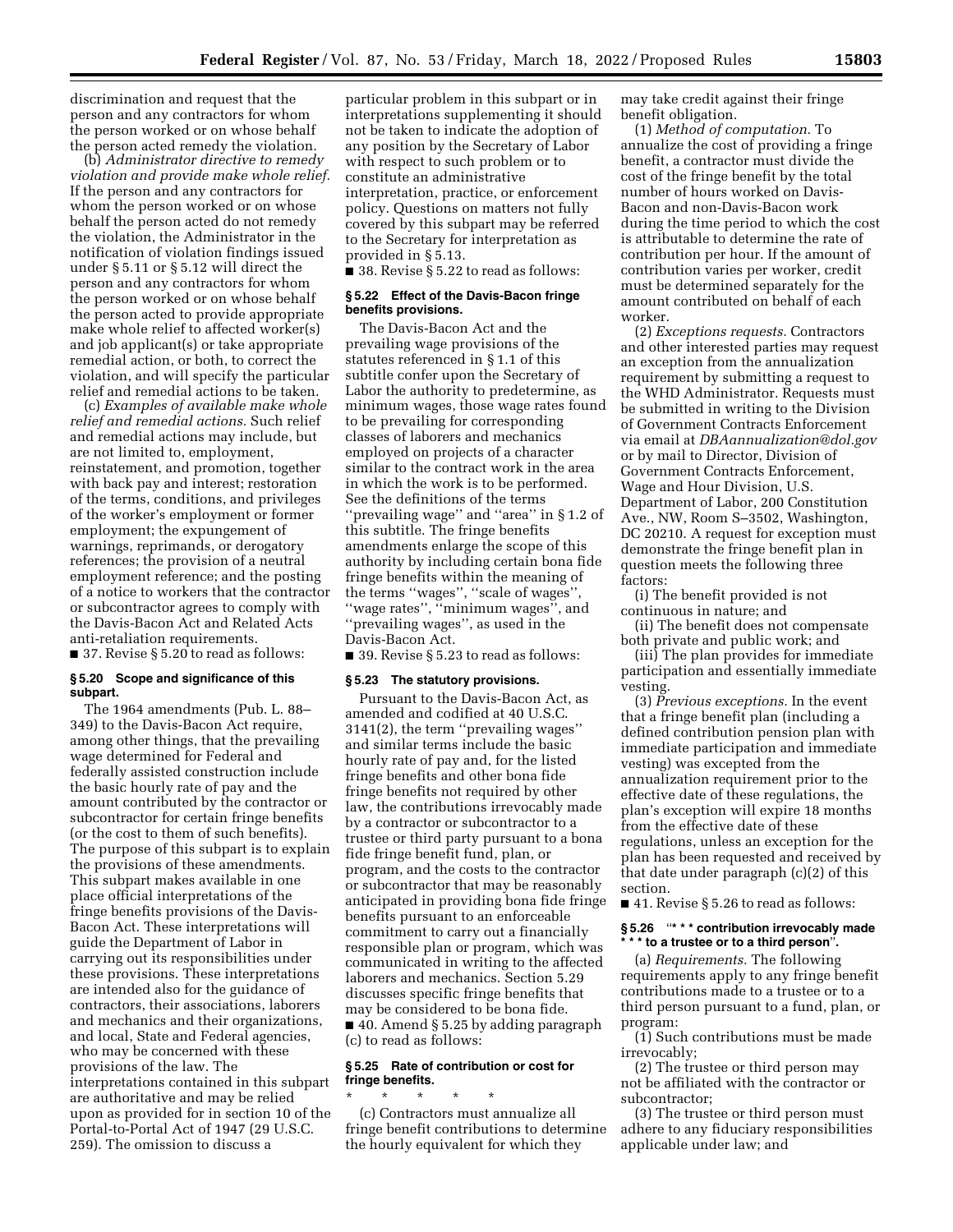(4) The trust or fund must not permit the contractor or subcontractor to recapture any of the contributions paid in or any way divert the funds to its own use or benefit.

(b) *Excess payments.* Notwithstanding the above, a contractor or subcontractor may recover sums which it had paid to a trustee or third person in excess of the contributions actually called for by the plan, such as excess payments made in error or in order to cover the estimated cost of contributions at a time when the exact amount of the necessary contributions is not yet known. For example, a benefit plan may provide for definite insurance benefits for employees in the event of contingencies such as death, sickness, or accident, with the cost of such definite benefits borne by the contractor or subcontractor. In such a case, if the insurance company returns the amount that the contractor or subcontractor paid in excess of the amount required to provide the benefits, this will not be deemed a recapture or diversion by the employer of contributions made pursuant to the plan. (*See* Report of the Senate Committee on Labor and Public Welfare, S. Rep. No. 963, 88th Cong., 2d Sess., p. 5.)

 $\blacksquare$  42. Revise § 5.28 to read as follows:

#### **§ 5.28 Unfunded plans.**

(a) The costs to a contractor or subcontractor which may be reasonably anticipated in providing benefits of the types described in the Act, pursuant to an enforceable commitment to carry out a financially responsible plan or program, are considered fringe benefits within the meaning of the Act (see 40 U.S.C. 3141(2)(B)(ii)). The legislative history suggests that these provisions were intended to permit the consideration of fringe benefits meeting these requirements, among others, and which are provided from the general assets of a contractor or subcontractor. (Report of the House Committee on Education and Labor, H. Rep. No. 308, 88th Cong., 1st Sess., p. 4.; *see also* S. Rep. No. 963, p. 6.)

(b) Such a benefit plan or program, commonly referred to as an unfunded plan, may not constitute a fringe benefit within the meaning of the Act unless:

(1) It could be reasonably anticipated to provide the benefits described in the  $Act$ 

(2) It represents a commitment that can be legally enforced;

(3) It is carried out under a financially responsible plan or program;

(4) The plan or program providing the benefits has been communicated in writing to the laborers and mechanics affected; and

(5) The contractor or subcontractor requests and receives approval of the plan or program from the Secretary, as described in paragraph (c) of this section.

(c) To receive approval of an unfunded plan or program, a contractor or subcontractor must demonstrate in its request to the Secretary that the unfunded plan or program, and the benefits provided under such plan or program, are ''bona fide,'' meet the requirements set forth in paragraphs (b)(1) through (4) of this section, and are otherwise consistent with the Act. The request must include sufficient documentation to enable the Secretary to evaluate these criteria. Contractors and subcontractors may request approval of an unfunded plan or program by submitting a written request in one of the following manners:

(1) By mail to the United States Department of Labor, Wage and Hour Division, Director, Division of Government Contracts Enforcement, 200 Constitution Ave., NW, Room S–3502, Washington, DC 20210;

(2) By email to *[unfunded@dol.gov](mailto:unfunded@dol.gov)* (or its successor email address); or

(3) By any other means directed by the Administrator.

(d) Unfunded plans or programs may not be used as a means of avoiding the Act's requirements. The words ''reasonably anticipated'' require that any unfunded plan or program be able to withstand a test of actuarial soundness. Moreover, as in the case of other fringe benefits payable under the Act, an unfunded plan or program must be ''bona fide'' and not a mere simulation or sham for avoiding compliance with the Act. To prevent these provisions from being used to avoid compliance with the Act, the Secretary may direct a contractor or subcontractor to set aside in an account assets which, under sound actuarial principles, will be sufficient to meet future obligations under the plan. Such an account must be preserved for the purpose intended. (S. Rep. No. 963, p. 6.)

 $\blacksquare$  43. Amend § 5.29 by revising paragraph (e) and adding paragraph (g) to read as follows:

# **§ 5.29 Specific fringe benefits.**

\* \* \* \* \* (e) Where the plan is not of the conventional type described in the preceding paragraph (d) of this section, the Secretary must examine the facts and circumstances to determine whether fringe benefits under the plan are ''bona fide'' in accordance with requirements of the Act. This is particularly true with respect to

unfunded plans discussed in § 5.28. Contractors or subcontractors seeking credit under the Act for costs incurred for such plans must request specific approval from the Secretary under  $§ 5.5(a)(1)(iv).$ 

\* \* \* \* \*

(g) For a contractor or subcontractor to take credit for the costs of an apprenticeship program, it must meet the following requirements:

(1) The program, in addition to meeting all other relevant requirements for fringe benefits in this subpart, must be registered with the Department of Labor's Employment and Training Administration, Office of Apprenticeship (''OA''), or with a State Apprenticeship Agency recognized by the OA.

(2) The contractor or subcontractor may only take credit for the actual costs incurred for the apprenticeship program, such as instruction, books, and tools or materials; it may not take credit for voluntary contributions beyond the costs actually incurred for the apprenticeship program.

(3) Costs incurred for the apprenticeship for one classification of laborer or mechanic may not be used to offset costs incurred for another classification.

(4) In applying the annualization principle to compute the allowable fringe benefit credit pursuant to § 5.25, the total number of working hours of employees to which the cost of an apprenticeship program is attributable is limited to the total number of hours worked by laborers and mechanics in the apprentice's classification. For example, if a contractor enrolls an employee in an apprenticeship program for carpenters, the permissible hourly Davis-Bacon credit is determined by dividing the cost of the program by the total number of hours worked by the contractor's carpenters and carpenters' apprentices on covered and non-covered projects during the time period to which the cost is attributable, and such credit may only be applied against the contractor's prevailing wage obligations for all carpenters and carpenters' apprentices for each hour worked on the covered project.

■ 44. Revise § 5.30 to read as follows:

#### **§ 5.30 Types of wage determinations.**

(a) When fringe benefits are prevailing for various classes of laborers and mechanics in the area of proposed construction, such benefits are includable in any Davis-Bacon wage determination. The illustrations contained in paragraph (c) of this section demonstrate how fringe benefits